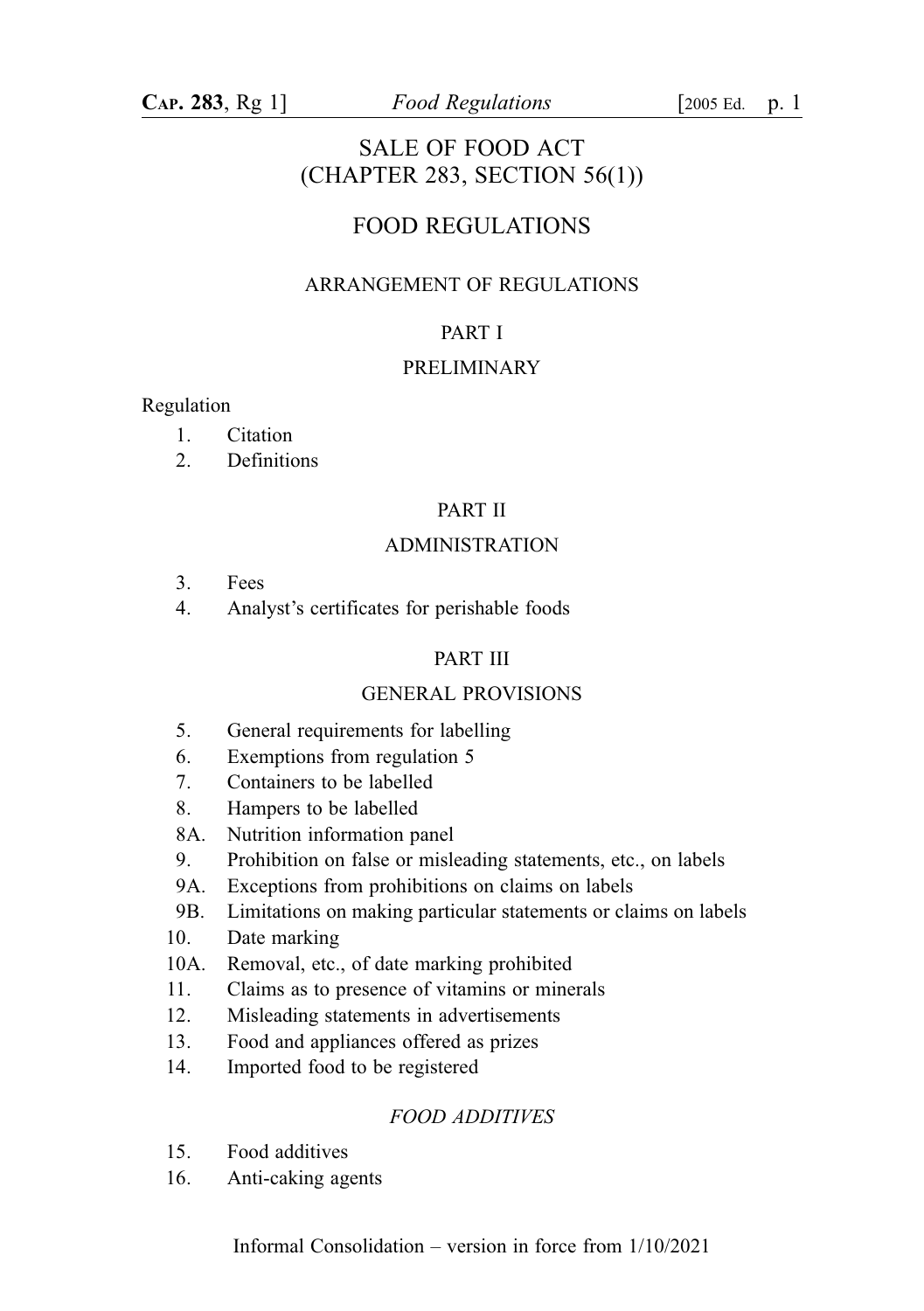- 16A. Anti-foaming agents
- 17. Anti-oxidants
- 18. Sweetening agents
- 19. Chemical preservatives
- 20. Colouring matter
- 21. Emulsifiers and stabilisers
- 22. Flavouring agents
- 23. Flavour enhancers
- 24. Humectants
- 25. Nutrient supplements
- 26. Sequestrants
- 27. Gaseous packaging agents
- 28. General purpose food additives

#### INCIDENTAL CONSTITUENTS IN FOOD

- 29. Incidental constituents in food
- 30. Pesticide residues
- 31. Heavy metals, arsenic and lead
- 32. Antibiotic residues
- 33. Oestrogen residues
- 34. Mycotoxins
- 34A. 3-monochloropropane-1,2-diol (3-MCPD)
- 34B. Melamine
- 35. Microbiological standards

#### MINERAL HYDROCARBONS

36. Use of mineral hydrocarbons

#### PARTIALLY HYDROGENATED OILS

36A. Partially hydrogenated oils

### CONTAINERS FOR FOOD

37. Containers for food

### IRRADIATED FOOD

38. Irradiated food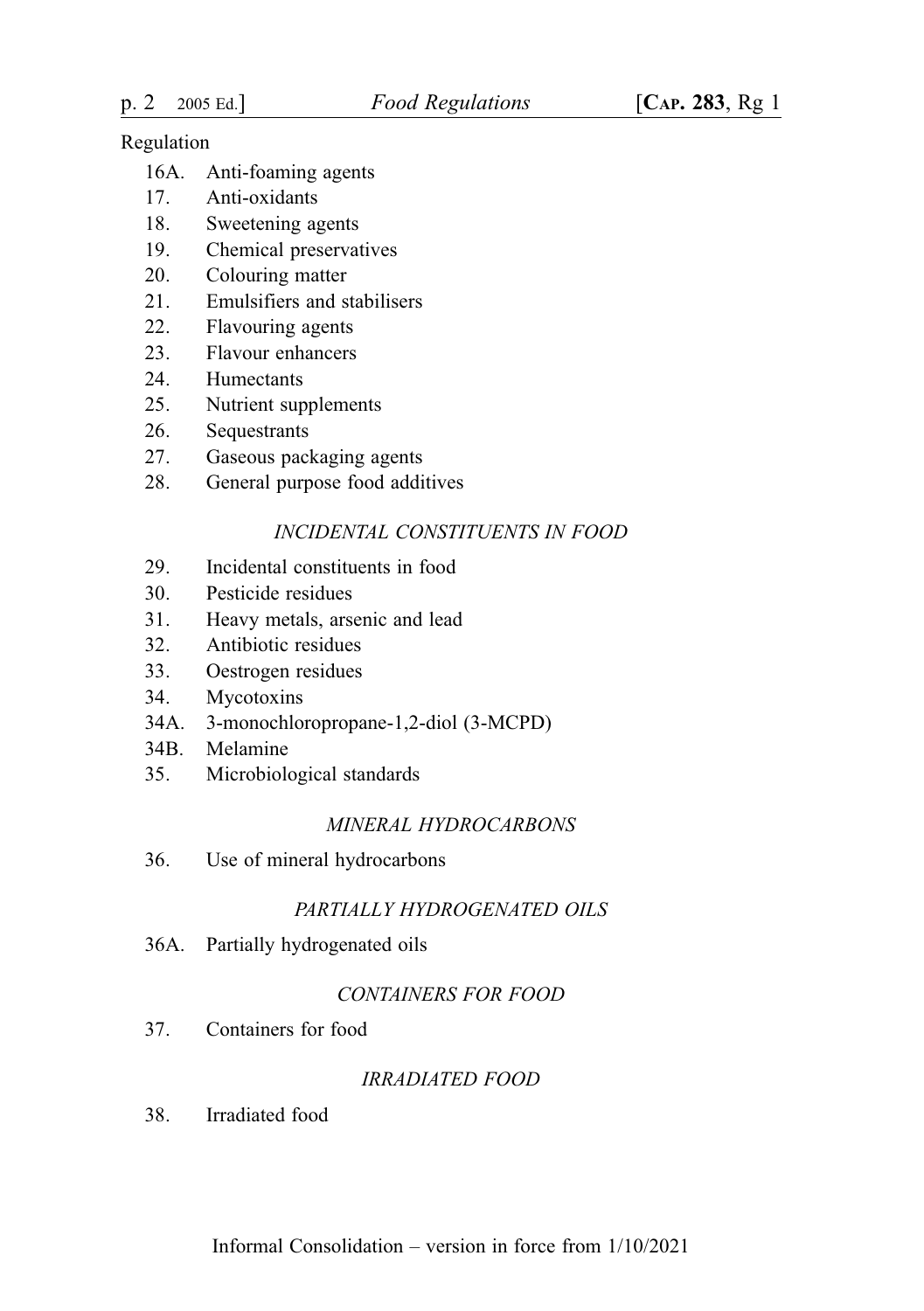#### PART IV

### STANDARDS AND PARTICULAR LABELLING REQUIREMENTS FOR FOOD

#### Flour, bakery and cereal products

### Regulation

- 39. Flour or wheat flour
- 40. Wholemeal, whole wheat or entire wheat flour
- 40A. Wholegrain
- 41. Vital gluten flour
- 42. Self-raising flour
- 43. Protein-increased flour
- 44. Corn flour
- 45. Rice flour
- 46. Tapioca flour
- 47. Bakery products
- 48. Bread
- 49. Wholemeal bread
- 50. Fruit bread
- 51. Rye bread
- 52. Milk bread
- 53. Labelling of bakery products
- 54. Flour confectionery
- 55. Pasta
- 56. Labelling of pasta

#### AERATING INGREDIENTS

- 57. Cream of Tartar
- 58. Baking powder

#### MEAT AND MEAT PRODUCTS

- 59. Meat
- 60. Fresh, raw or chilled meat
- 60A. Dressed Bird
- 61. Frozen meat
- 62. Corned, cured, pickled or salted meat
- 63. Smoked meat
- 64. Minced or chopped meat
- 65. Hamburgers or beefburgers and similar products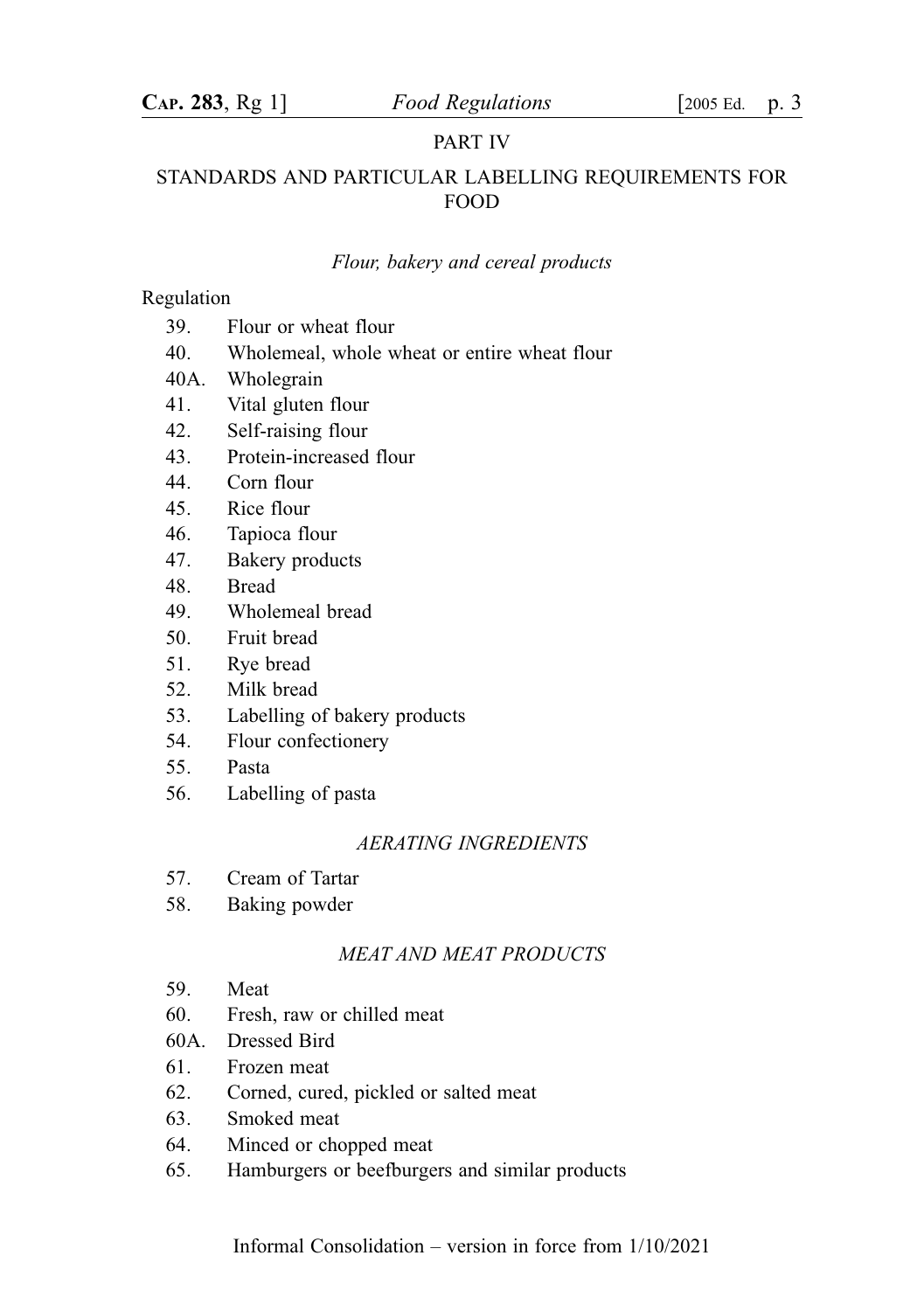- 66. Sausage meat
- 67. Sausages
- 68. Meat extracts, meat essences and meat juices
- 69. Chicken essence and double strength chicken essence
- 70. Meat paste or pate

#### FISH AND FISH PRODUCTS

- 71. Fish
- 72. Fresh or chilled fish
- 73. Frozen fish
- 74. Smoked fish
- 75. Salted fish
- 76. Fish paste
- 77. Fish cakes and fish balls

## EDIBLE FATS AND OILS

- 78. Edible fats and oils
- 79. Labelling of edible fats or oils
- 80. Coconut oil
- 81. Corn oil
- 82. Cottonseed oil
- 83. Groundnut oil
- 84. Olive oil
- 85. Safflower oil
- 86. Sesame oil
- 87. Soya bean oil
- 88. Sunflower seed oil
- 89. Dripping
- 90. Lard
- 91. Margarine
- 91A. Fat spread
- 92. Vanaspati

### MILK AND MILK PRODUCTS

- 93. Milk
- 94. Pasteurised milk
- 95. Ultra heat treated milk
- 96. Sterilised milk
- 97. Homogenised milk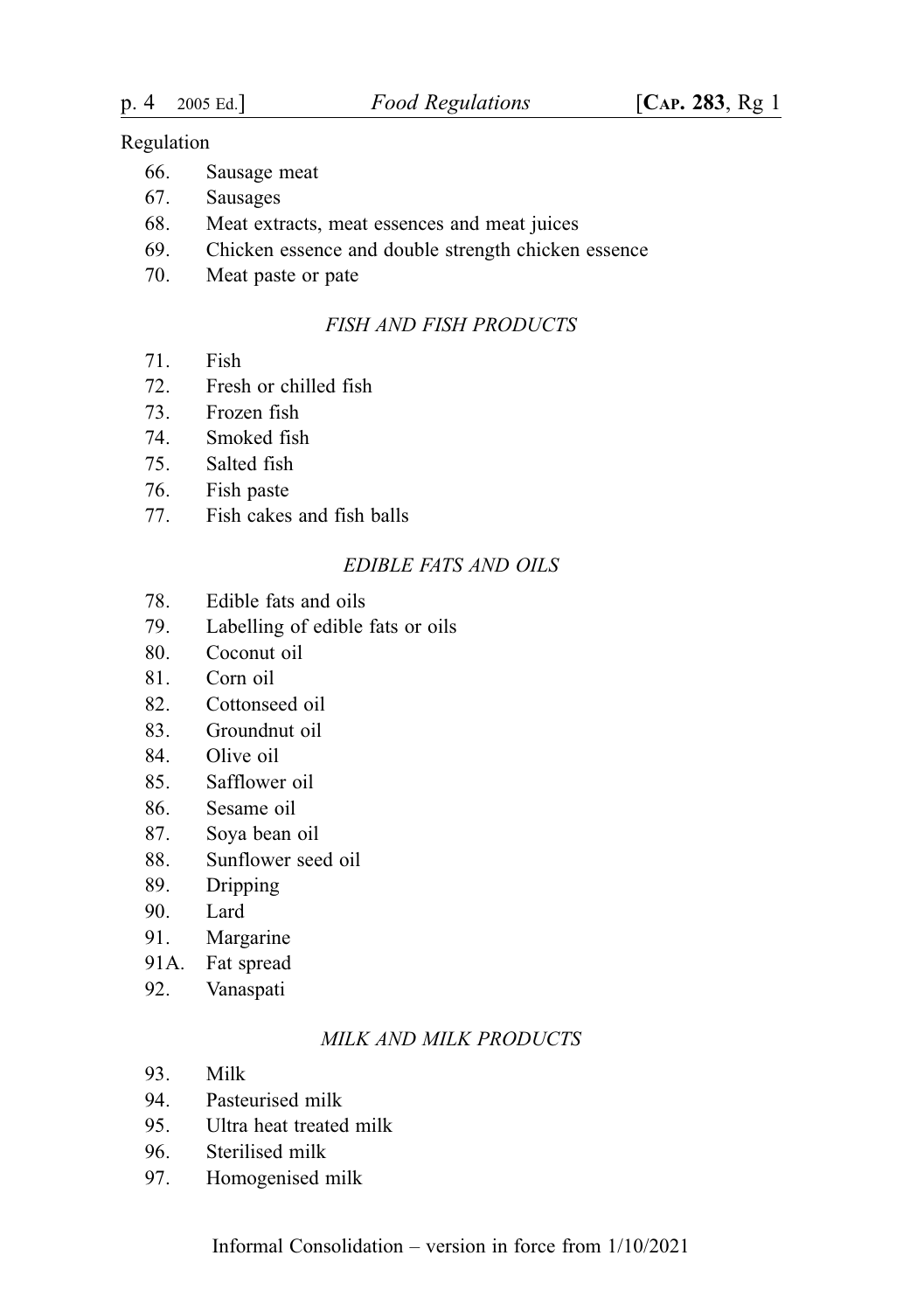- 98. Reconstituted or recombined milk
- 99. Evaporated milk
- 100. Sweetened condensed milk
- 101. Dried milk or milk powder or dried whole milk or dried full cream milk or full cream milk powder
- 102. Dried half cream milk
- 103. Skimmed or separated milk or defatted milk
- 104. Filled milk
- 105. Flavoured milk
- 106. Lactobacillus milk drink or cultured milk drink
- 107. Malted milk powder
- 108. Whey
- 109. Labelling of milk
- 110. Cream
- 111. Homogenised cream
- 112. Reconstituted or recombined cream
- 113. Thickened cream
- 114. Reduced cream
- 115. Sour cream
- 116. Butter
- 117. Cheese
- 118. Cheddar cheese
- 119. Unnamed cheese
- 120. Cream cheese
- 121. Processed or emulsified cheese
- 122. Cheese spread or cheese paste
- 123. Yoghurt
- 124. Fruit yoghurt
- 125. Ghee or ghi

#### ICE-CREAM, FROZEN CONFECTIONS AND RELATED PRODUCTS

- 126. Ice-cream
- 127. Dairy ice-cream
- 128. Milk-ice
- 129. Frozen confections

### SAUCE, VINEGAR AND RELISHES

- 130. Sauce
- 131. Soya bean sauce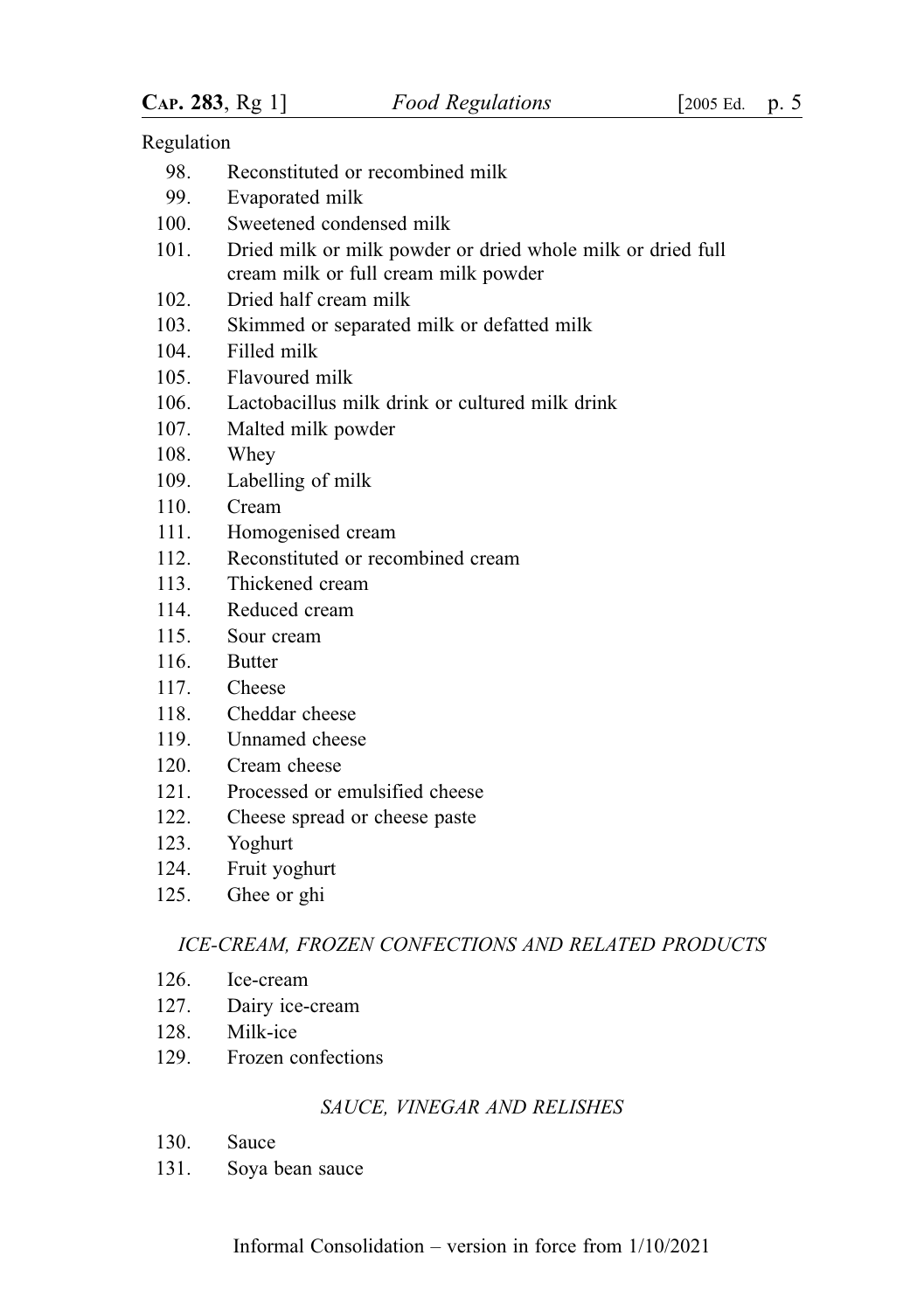- 132. Oyster sauce
- 133. Tomato sauce
- 134. Chilli sauce
- 135. Vinegar
- 136. Distilled vinegar
- 137. Blended vinegar
- 138. Artificial or imitation vinegar
- 139. Labelling of vinegar
- 140. Salad dressing
- 141. Pickles
- 142. Chutney

### SUGAR AND SUGAR PRODUCTS

- 143. Sugar
- 144. Refined soft brown sugar
- 145. Icing sugar or icing mixture
- 146. Molasses
- 147. Table molasses
- 148. Dextrose anhydrous
- 149. Dextrose monohydrate
- 150. Glucose syrup
- 151. Honey
- 151A. Royal jelly
- 152. Sugar confectionery

### TEA, COFFEE AND COCOA

- 153. Tea
- 154. Tea dust, tea siftings and tea fannings
- 155. Instant tea
- 156. Brewed tea
- 157. Coffee
- 158. Coffee and chicory
- 159. Coffee mixture
- 160. Instant coffee or soluble coffee
- 161. Instant coffee and chicory or soluble coffee and chicory
- 162. Decaffeinated coffee
- 163. Cocoa beans
- 164. Cocoa nibs
- 165. Cocoa paste, cocoa mass or cocoa slab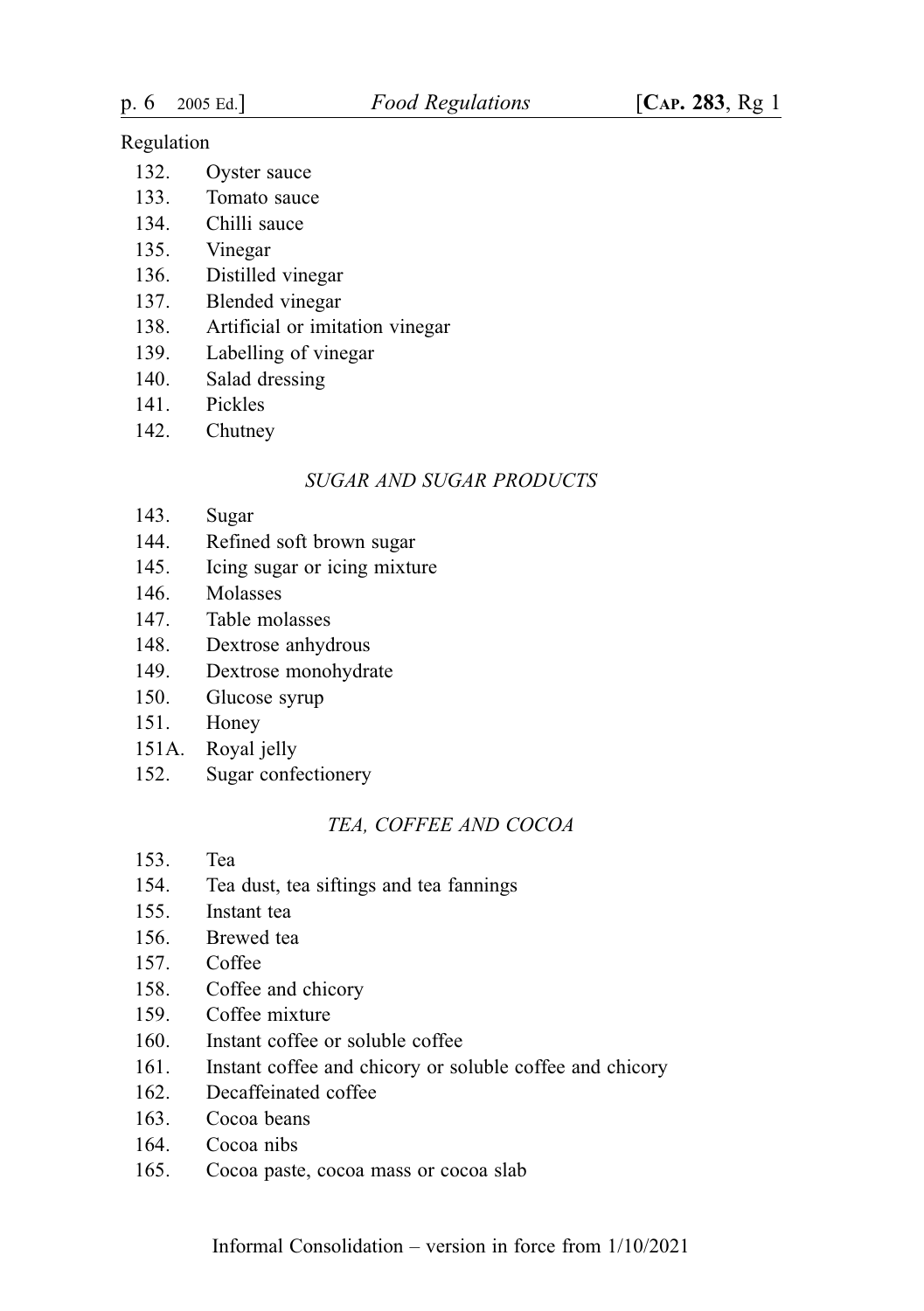- 166. Cocoa, cocoa powder or powdered cocoa
- 167. Cocoa essence or soluble cocoa
- 168. Chocolate
- 169. Milk chocolate
- 170. Chocolate confectionery

#### FRUIT JUICES AND FRUIT CORDIALS

- 171. Fruit juices
- 172. Concentrated fruit juice
- 173. Nectar
- 174. Fruit juice cordials, squashes or syrups
- 175. Fruit drinks or fruit crushes

### JAMS

- 176. Jams
- 177. Fruit jelly
- 178. Marmalade
- 179. Kaya or egg jam

#### NON-ALCOHOLIC DRINKS

- 180. Flavoured cordials or syrups
- 181. Soya bean milk
- 182. Flavoured soya bean milk
- 183. Soft drinks
- 183A. Natural mineral water
- 184. Labelling of non-alcoholic drinks

### ALCOHOLIC DRINKS

- 185. Intoxicating liquors
- 186. Ale, beer, lager, porter or stout
- 187. Wine
- 188. Malt wine
- 189. Quinine wine
- 190. Aromatic wine, wine cocktail and vermouth
- 191. Port and sherry
- 192. Meat wine or beef wine
- 193. Sparkling wine
- 194. Carbonated wine
- 195. Fruit wine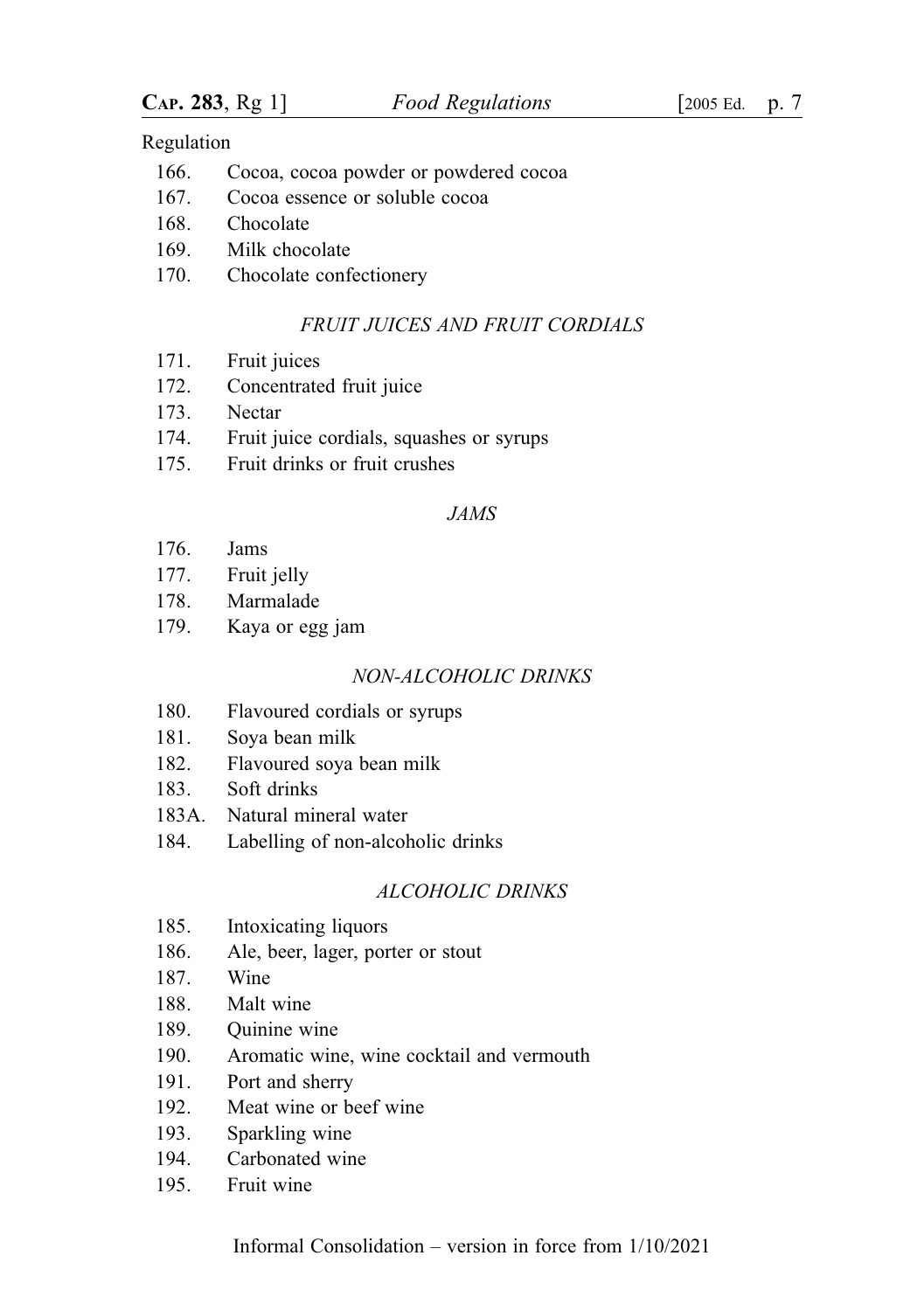- 196. Cider or perry
- 197. Sparkling cider or sparkling perry
- 198. Aerated cider or aerated perry
- 199. Honey wine
- 200. Cereal grain wine and Chinese wine
- 201. Brandy
- 202. Marc brandy
- 203. Fruit brandy
- 204. Whisky
- 205. Rum
- 206. Gin
- 207. Vodka
- 208. Liqueurs and alcoholic cordials
- 209. Blended liquor
- 210. Compounded liquor

#### SALTS

- 211. Salt
- 212. Iodised salt

#### SPICES AND CONDIMENTS

- 213. Spices and condiments
- 214. Aniseed (Jintan manis)
- 215. Caraway seed (Jintan)
- 216. Greater Cardamon (Kepulaga Besar) or Lesser Cardamon (Kepulaga Kecil)
- 217. Celery seed (Biji Seladeri)
- 218. Chilli
- 219. Cinnamon (Kayu Manis)
- 220. Cloves (Bunga Cengkih)
- 221. Coriander (Ketumbar)
- 222. Cumin seed (Jintan Putih)
- 223. Black Cumin (Jintan Hitam)
- 224. Dill seed (Adas Manis)
- 225. Fennel fruit or seeds (Adas Pedas)
- 226. Fenugreek (Halba)
- 227. Ginger
- 228. Mace (Jaitree) (Bunga Pala)
- 229. Mustard seed (Biji Sawi)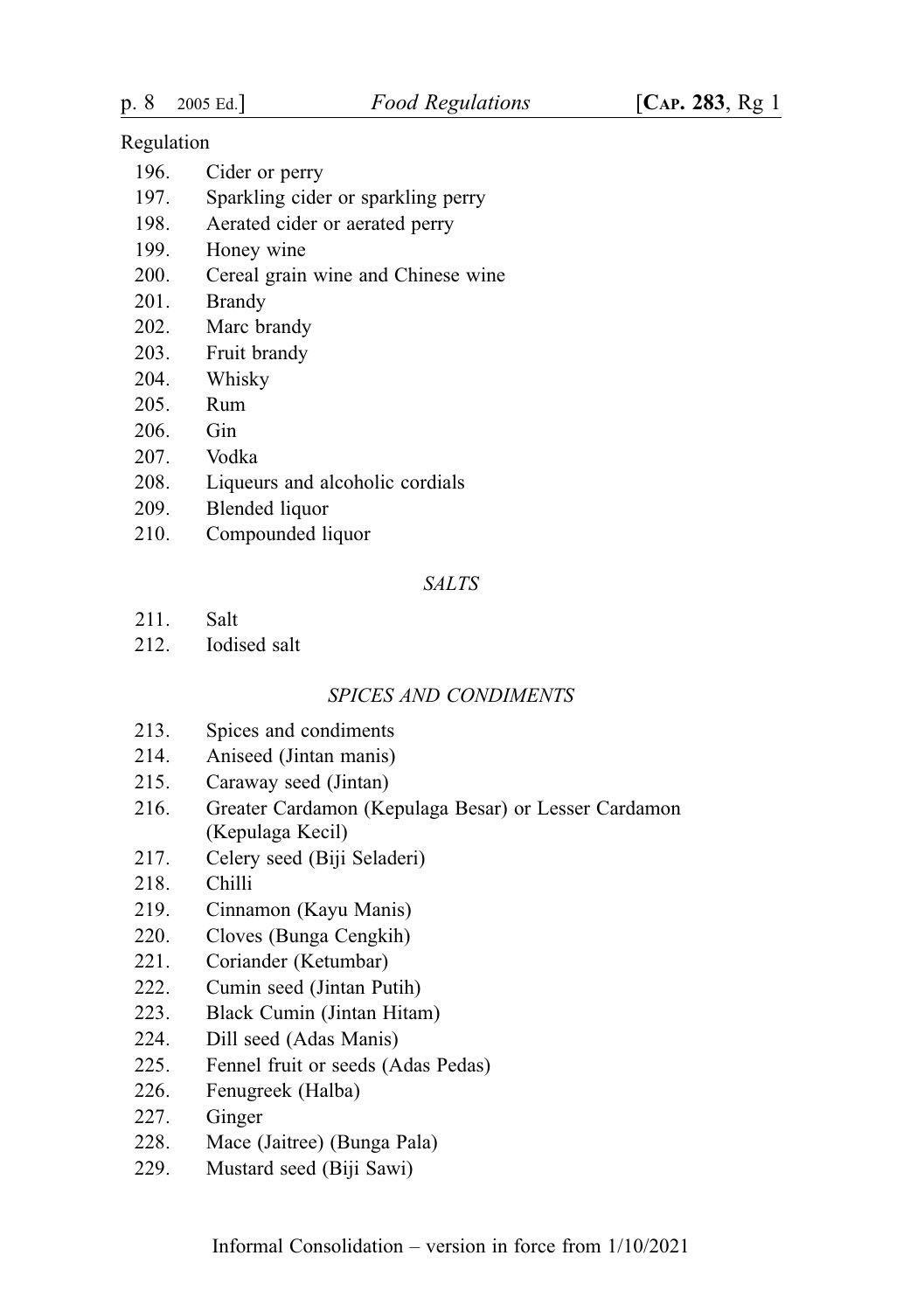| Prepared mustard<br>230. |  |
|--------------------------|--|
|--------------------------|--|

- 231. Nutmeg (Buah Pala)
- 232. Black pepper or pepper corn
- 233. White pepper
- 234. Star anise (Bunga Pekak)
- 235. Tumeric (Kunyit)
- 236. Curry powder

### FLAVOURING ESSENCES OR EXTRACTS

- 237. Almond essence
- 238. Ginger essence
- 239. Lemon essence
- 240. Lemon oil
- 241. Orange essence
- 242. Peppermint essence
- 243. Rose essence
- 244. Vanilla extract
- 245. Flavouring essences

## FLAVOUR ENHANCERS

246. Monosodium glutamate

## SPECIAL PURPOSE FOODS

- 247. Special purpose foods
- 248. Labelling requirements for special purpose foods
- 249. Low-calorie food
- 250. Diabetic food
- 250A. Foods containing phytosterols, phytosterol esters, phytostanols or phytostanol esters
- 251. Infants' food
- 252. Infant formula
- 253. Infant milk formula or infant milk preparation
- 254. Labelling of infant formula

## MISCELLANEOUS FOODS

- 255. Agar
- 256. Custard powder
- 257. Edible gelatin
- 258. Fish crackers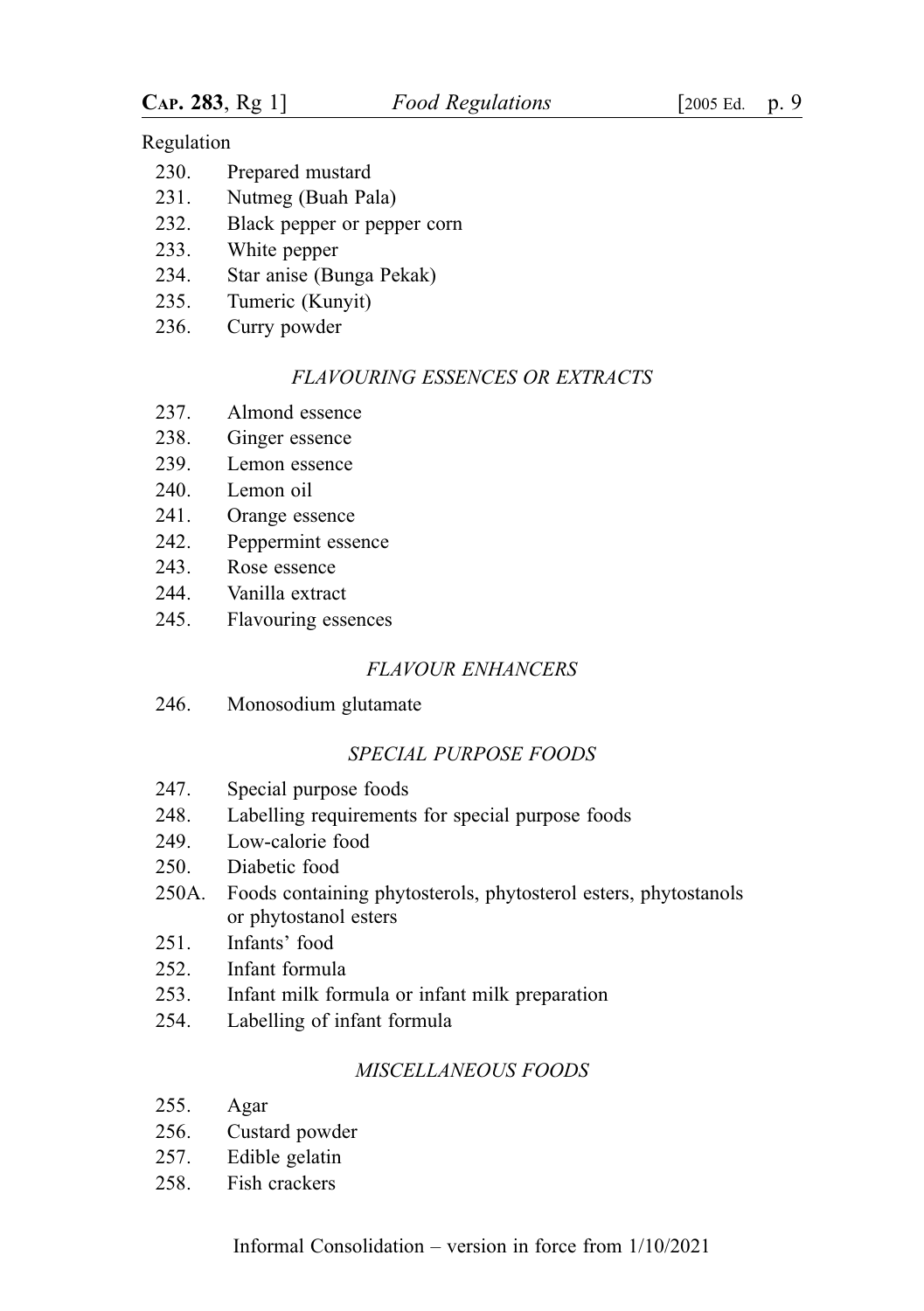| p. 10      | 2005 Ed.                 | <b>Food Regulations</b> | [ $CAP. 283, Rg1$ ] |
|------------|--------------------------|-------------------------|---------------------|
| Regulation |                          |                         |                     |
| 259.       | Prawn crackers           |                         |                     |
|            |                          | <b>RICE</b>             |                     |
| 260.       | Rice                     |                         |                     |
|            |                          | PART V                  |                     |
|            |                          | <b>PENALTY</b>          |                     |
| 261.       | Penalty<br>The Schedules |                         |                     |

[1st October 1998]

## PART I

## PRELIMINARY

## **Citation**

1. These Regulations may be cited as the Food Regulations.

## **Definitions**

2.—(1) In these Regulations, unless the context otherwise requires —

- "container" includes any form of packaging of food for sale as a single item, whether by way of wholly or partly enclosing the food or by way of attaching the food to some other article and in particular includes a wrapper or confining band;
- "date-marking", in relation to a prepacked food, means a date permanently marked or embossed on the package, or on the label on the package signifying the expiry date of that food;
- "expiry date", in relation to a prepacked food, means the date after which the food, when kept in accordance with any storage conditions set out on the label of that food, may not retain its normal wholesomeness, nature, substance and quality;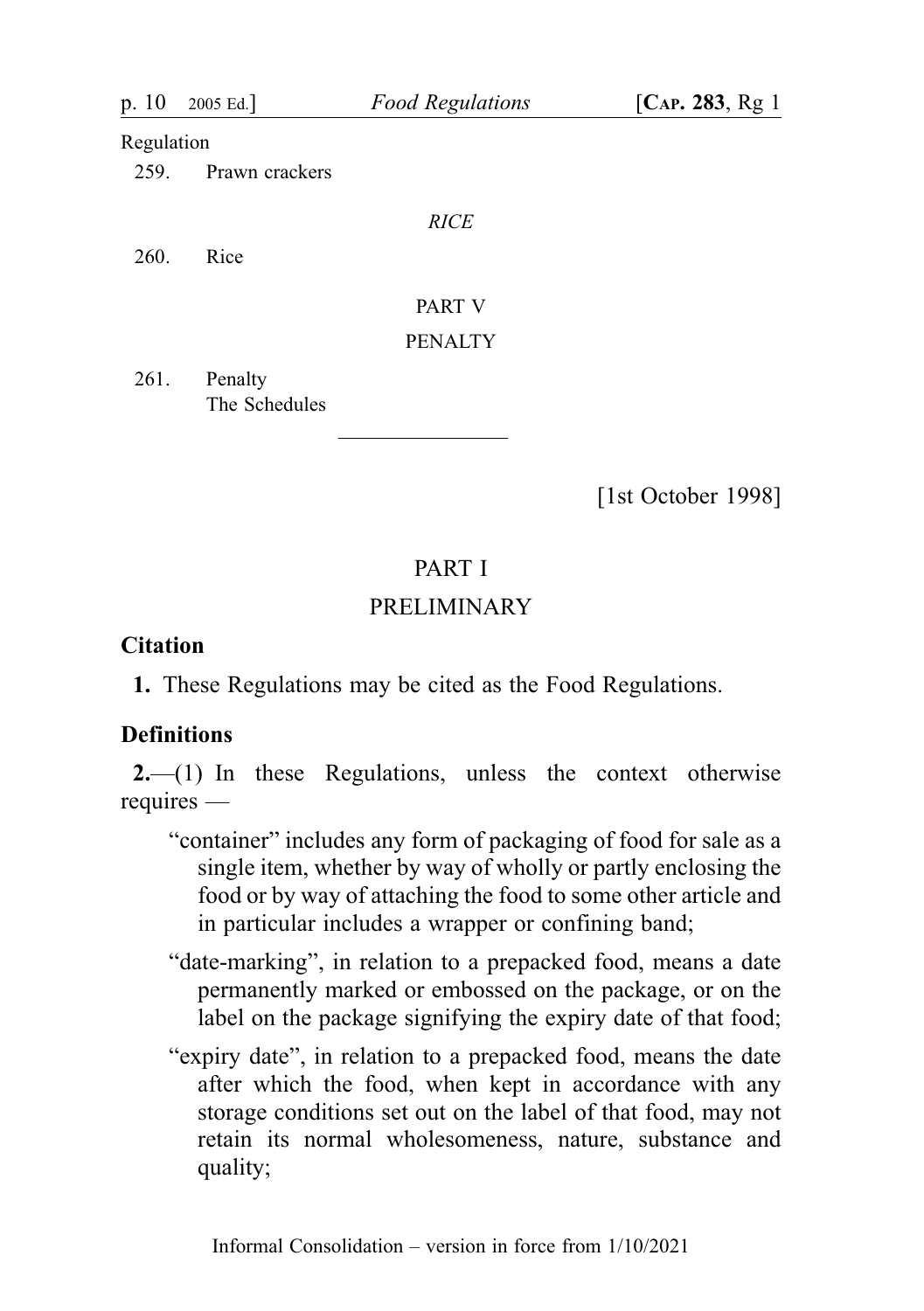"food additive" includes —

- (a) all substances, which are components of food, the intended use of which results or may reasonably be expected to result, directly or indirectly, in their affecting the characteristics of food but does not include any foreign substance mixed with food as a result of contamination, or improper handling of the food during the preparation, processing, packing or storage of the food; and
- (b) anti-caking agents, anti-foaming agents, antioxidants, sweetening agents, chemical preservatives, colouring matters, emulsifiers or stabilizers, flavouring agents, flavour enhancers, humectants, nutrient supplements, sequestrants and other general purpose food additives;

[S 195/2011 wef 15/04/2011]

"infant" means a person not more than 12 months of age;

- "package" includes every means by which food may be cased, enclosed, contained or packed;
- "prepacked" means packed or made up in advance ready for sale in a wrapper or container, and where any food packed or made up in a wrapper or container is found on any premises where such food is packed, kept or stored for sale, the food shall be deemed to be prepacked unless the contrary is proved, and it shall not be sufficient proof of the contrary to show that the food had not been labelled in accordance with the provisions of these Regulations;
- "premises" means a building or part thereof and any forecourt, yard or place of storage used in connection with a building or part thereof and includes, in relation to dairies and farms, any land other than building;

[S 493/2013 wef 01/08/2013]

"trans fatty acids" means the geometrical isomers of monounsaturated and polyunsaturated fatty acids having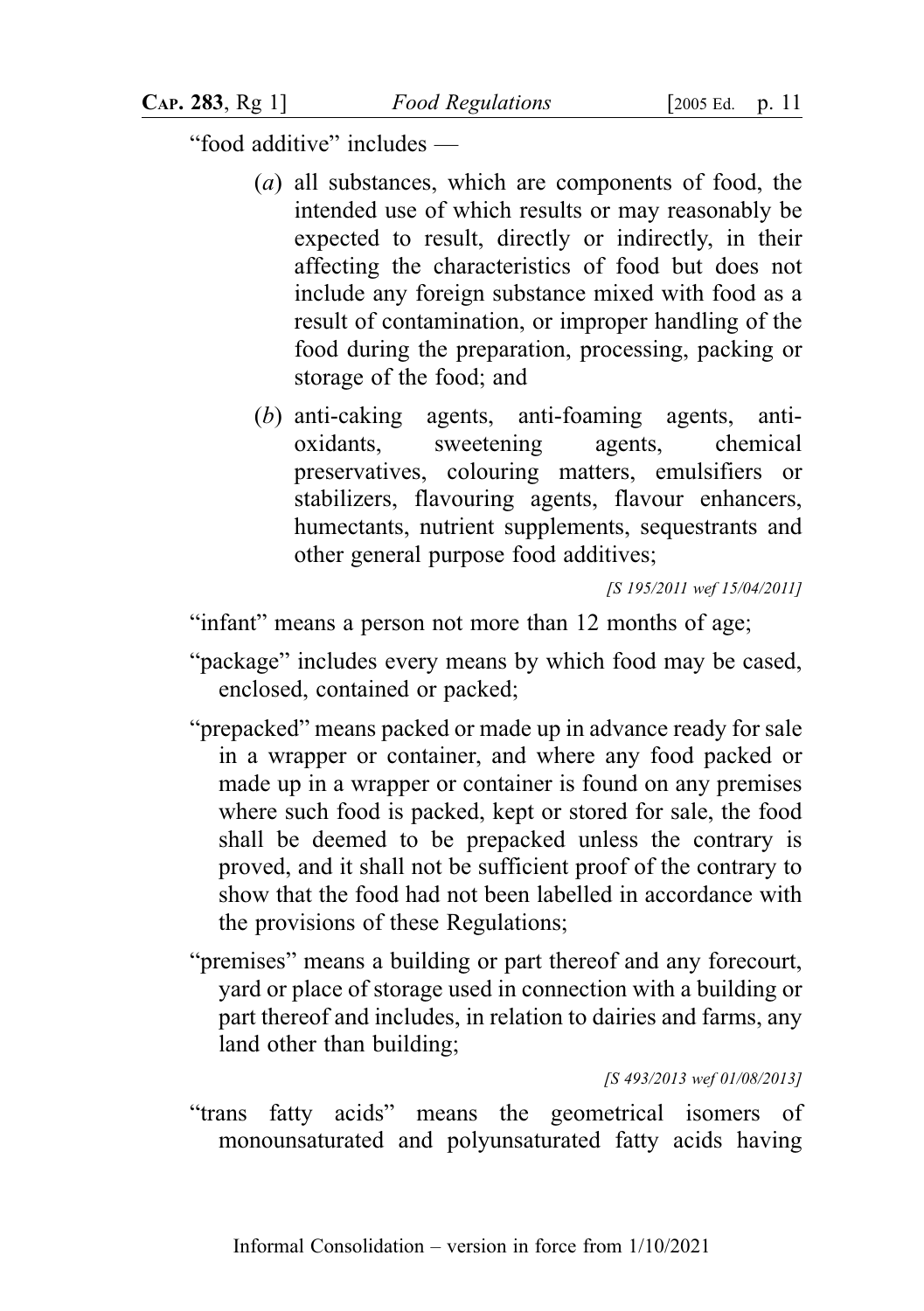non-conjugated, interrupted by at least one methylene group, carbon-carbon double bonds in the trans configuration;

[S 424/2020 wef 01/06/2021]

"young children" means persons who are more than 12 months but not more than 36 months of age.

[S 493/2013 wef 01/08/2013]

(2) In these Regulations, the symbols specified in the first column of the following table shall have the meanings specified in relation to those symbols in the second column of the table:

| First column  | Second column                                 |  |  |
|---------------|-----------------------------------------------|--|--|
| Symbol        | <b>Meaning</b>                                |  |  |
| $\mathcal{C}$ | degrees in Celsius scale<br>of<br>temperature |  |  |
| cm            | centimetres                                   |  |  |
| g             | grams                                         |  |  |
| i.u           | international units                           |  |  |
| kcal          | kilocalories                                  |  |  |
| kg            | kilograms                                     |  |  |
| kJ            | kilojoules                                    |  |  |
| mcg           | micrograms                                    |  |  |
| mg            | milligrams                                    |  |  |
| ml            | millilitres                                   |  |  |
| mm            | millimetres                                   |  |  |
| ppm           | parts per million                             |  |  |
| $\frac{0}{0}$ | per cent                                      |  |  |
| sq dm         | square decimetres                             |  |  |
| W/V           | weight by volume                              |  |  |
| W/W           | weight by weight                              |  |  |
| V/V           | volume by volume.                             |  |  |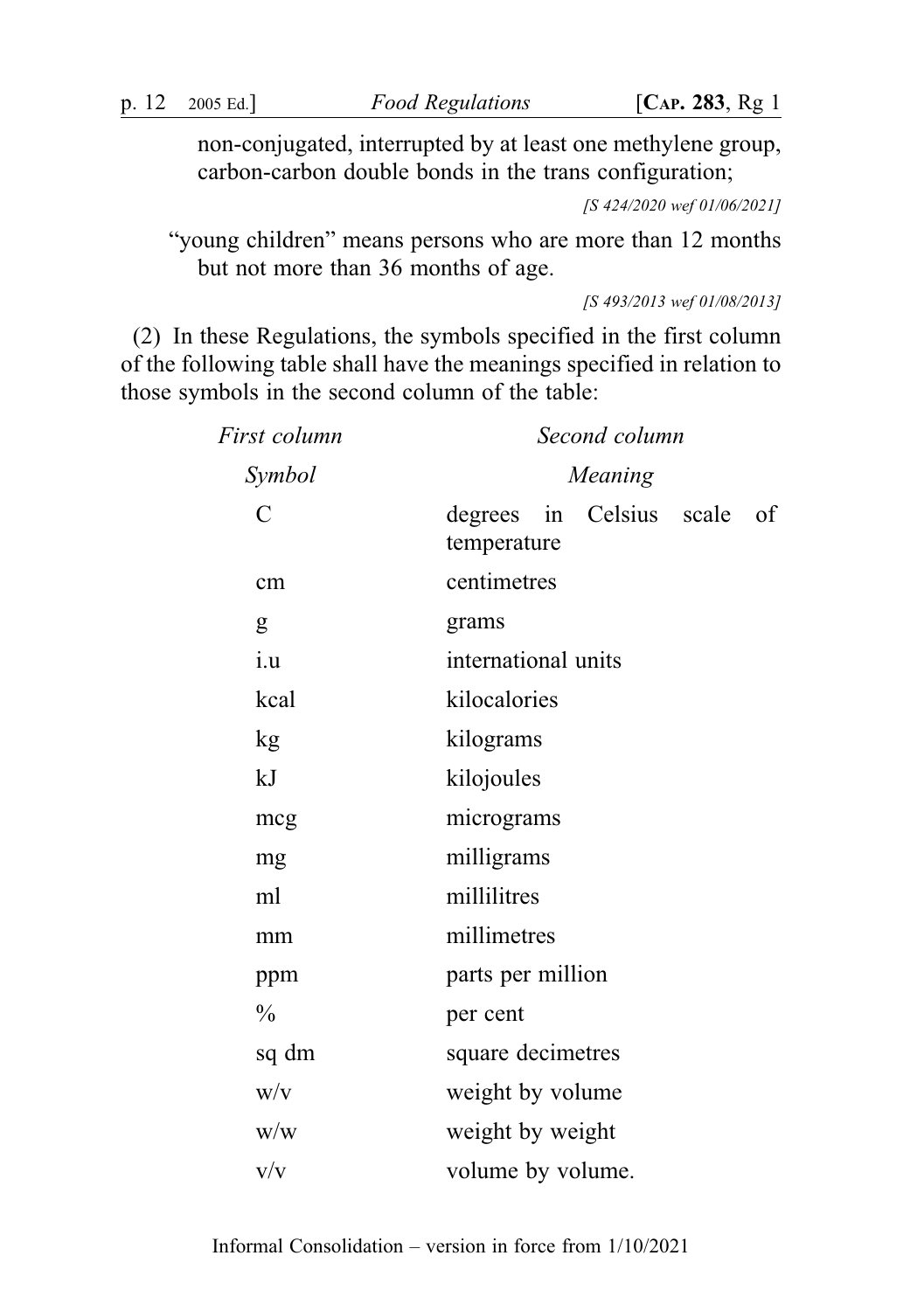# PART II ADMINISTRATION

### Fees

3. The fees to be paid in respect of any analysis under the Act and any licence issued under these Regulations shall be as specified in the Sale of Food (Fees) Regulations (Rg 4).

## Analyst's certificates for perishable foods

4. In the case of a certificate of analysis regarding milk, butter, or any food liable to decomposition, the analyst shall in his certificate specifically report whether, prior to the analysis, any change had taken place in the constitution of the article which would interfere with the analysis.

## PART III

## GENERAL PROVISIONS

## General requirements for labelling

5.—(1) No person shall import, advertise, manufacture, sell, consign or deliver any prepacked food if the package of prepacked food does not bear a label containing all the particulars required by these Regulations.

(2) Every package of prepacked food shall, unless otherwise provided in these Regulations, bear a label, marked on or securely attached in a prominent and conspicuous position to the package, containing such particulars, statements, information and words in English as are required by the Act and these Regulations.

(3) The particulars, statements, information and words referred to in paragraph (2) shall appear conspicuously and in a prominent position on the label and shall be clearly legible.

- (4) The particulars referred to in paragraph (3) shall include
	- (a) the common name, or a description (in the case where a suitable common name is not available) sufficient to indicate the true nature of the food;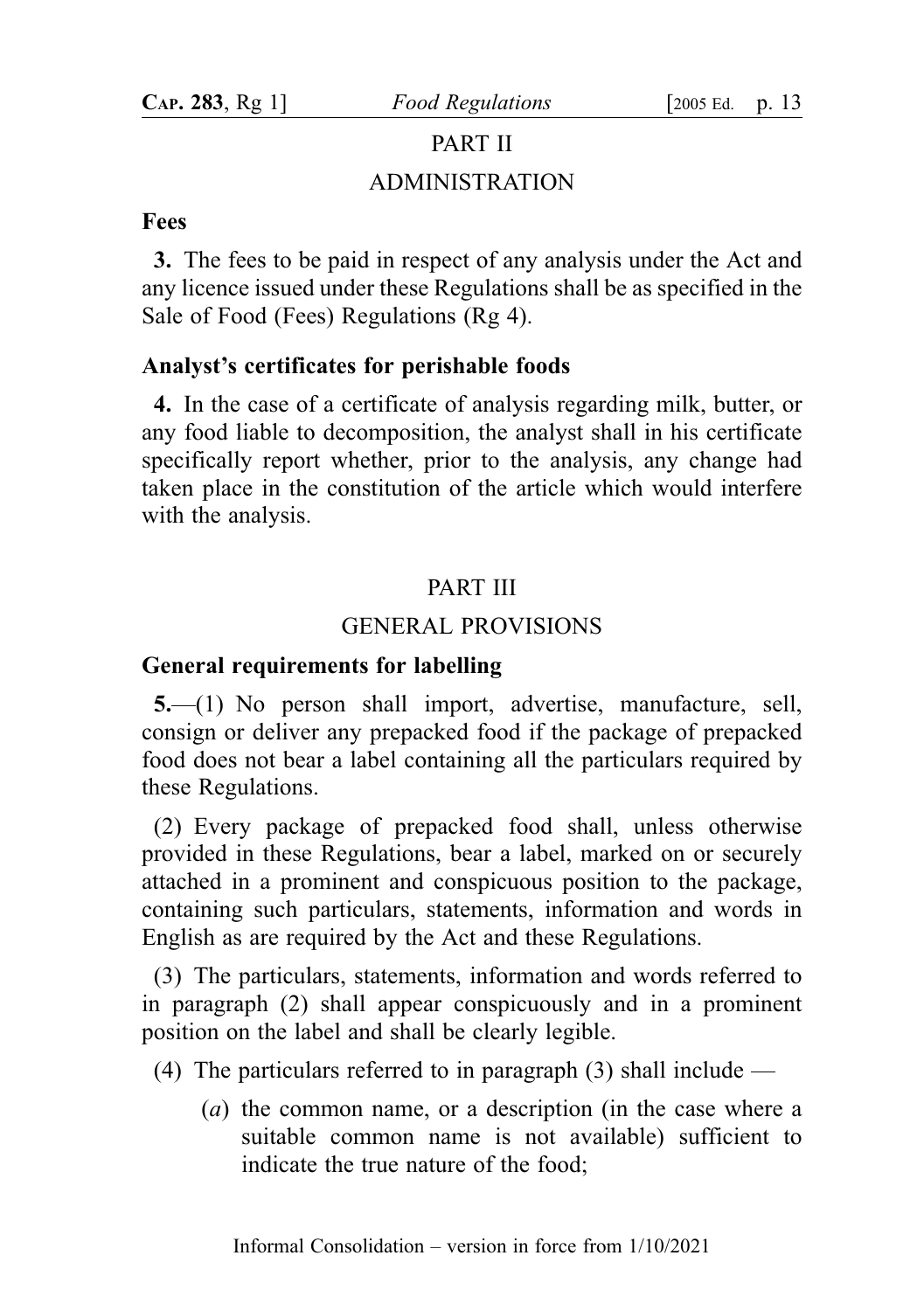(b) the appropriate designation of each ingredient in the case of food consisting of two or more ingredients and unless the quantity or proportion of each ingredient is specified, the ingredients shall be specified in descending order of the proportions by weight in which they are present.

For the purpose of this sub-paragraph —

- (i) "appropriate designation" means a name or description, being a specific and not a generic name or description, which shall indicate to a prospective purchaser the true nature of the ingredient, constituent or product to which it is applied except as provided in the First Schedule;
- (ii) it shall not be necessary to state that the food contains water; and
- (iii) where a food contains an ingredient which is made from two or more constituents, the appropriate designations of those constituents shall be so specified and it shall not be necessary to specify the appropriate designation of that ingredient;
- (c) either one of the following statements in specification of ingredients in the case of a food which contains the synthetic colouring, tartrazine:
	- (i) tartrazine;
	- (ii) colour  $(102)$ ;
	- (iii) colour (FD&C Yellow  $#5$ ) or other equivalent terms;
- (d) the net quantity of the food in the wrapper or container expressed in the following manner:
	- (i) for liquid foods, by volume;
	- (ii) for solid foods, by weight;
	- (iii) for semi-solid or viscous foods, either by weight or volume; and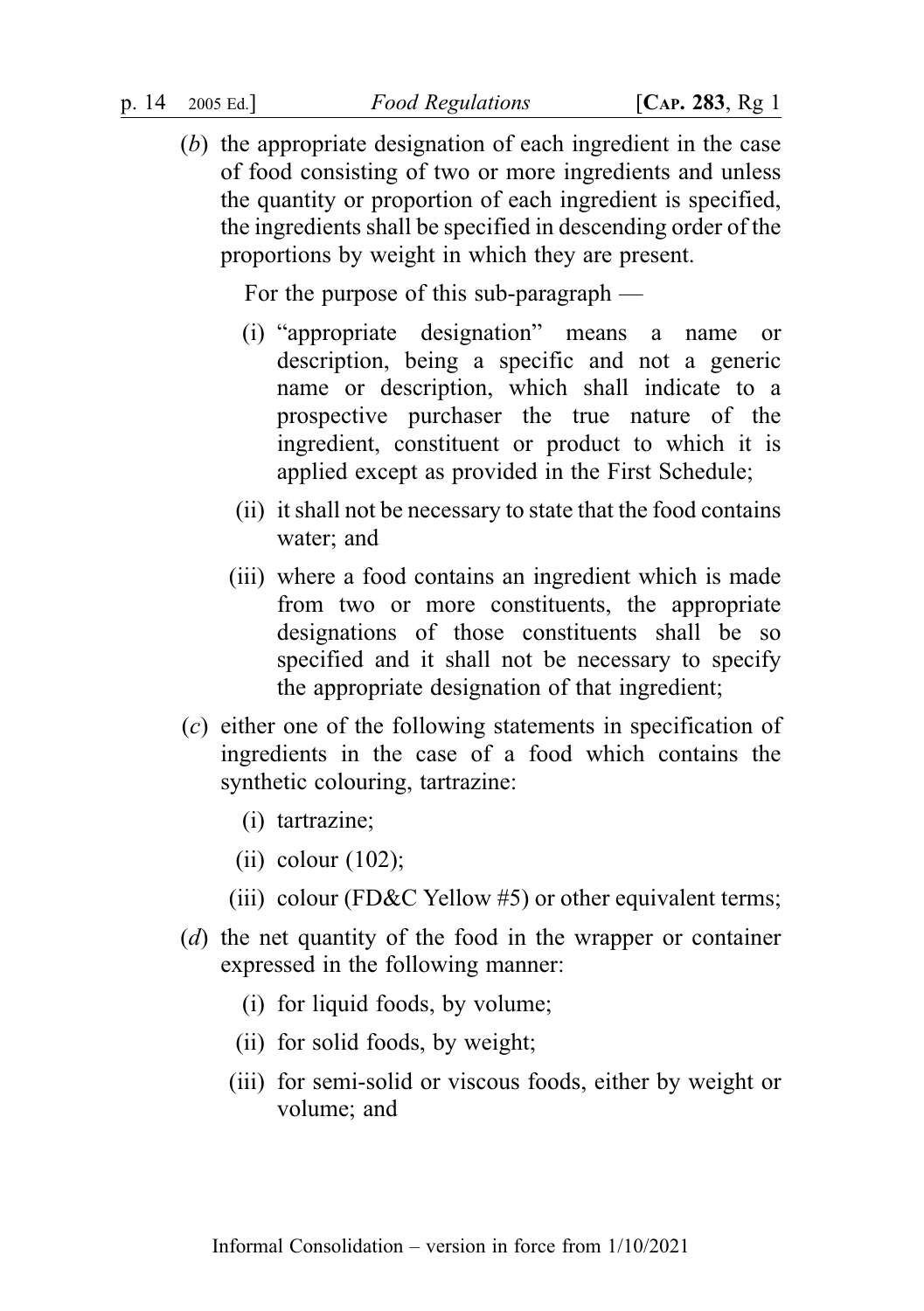(iv) for a food packed in a liquid medium, by net weight of the food together with the liquid medium, and by drained weight of the food.

For the purpose of this sub-paragraph —

- (i) liquid medium means water, aqueous solutions of sugar and salt, fruit and vegetable juices in canned fruits and vegetables only, or vinegar, either singly or in combination;
- (ii) in the case of weight measure, suitable words like "net" or "drained weight" shall be used to describe the manner of measure; and
- (iii) the declaration of net contents of frozen food that has been glazed shall be exclusive of the glaze, where glazing refers to the application of a protective layer of ice formed at the surface of a frozen product by spraying it with, or dipping it into, clean water;

[S 195/2011 wef 15/04/2011]

(e) the name and address of the manufacturer, packer or local vendor in the case of a food of local origin; and the name and address of the local importer, distributor or agent and the name of the country of origin of the food in the case of an imported food.

For the purpose of this sub-paragraph —

- (i) a telegraphic or code address or an address at a post office shall not be sufficient;
- (ii) the name appearing on the label shall be presumed to be the name of the manufacturer, packer, local vendor or importer of the food unless proven otherwise. If more than one name appears, the names shall be presumed to be that of the manufacturer, packer, local vendor or importer of the food unless proven otherwise;
- (ea) the following foods and ingredients that are known to cause hypersensitivity: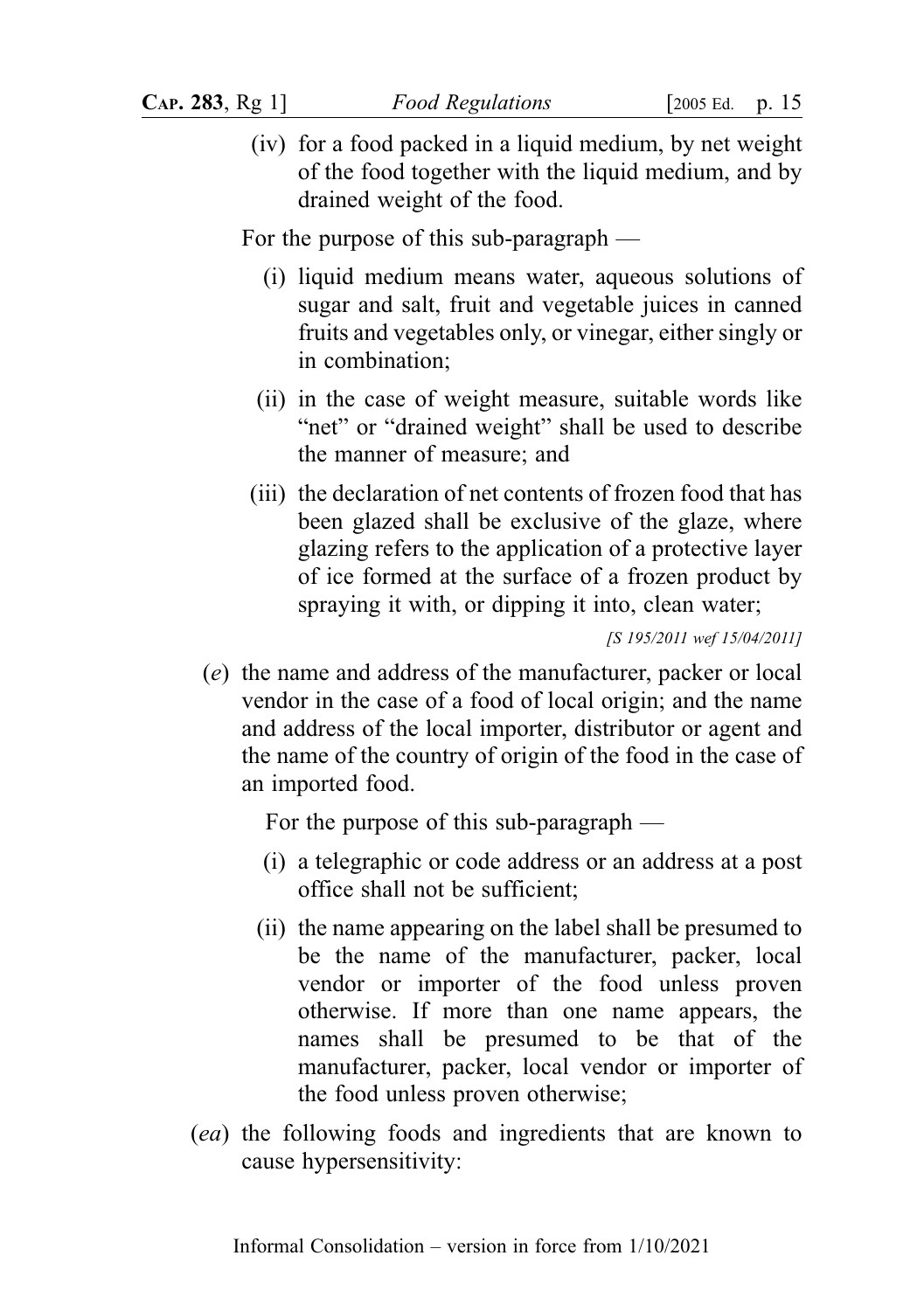- (i) cereals containing gluten, i.e. wheat, rye, barley, oats, spelt or their hybridised strains and their products;
- (ii) crustacea and crustacean products;
- (iii) eggs and egg products;
- (iv) fish and fish products;
- (v) peanuts, soybeans and their products;
- (vi) milk and milk products (including lactose);
- (vii) tree nuts and nut products; and
- (viii) sulphites in concentrations of 10 mg/kg or more;

[S 195/2011 wef 15/04/2011]

(f) the following words or any other words to the same effect in the case of any food containing aspartame:

"PHENYLKETONURICS: CONTAINS PHENYLALANINE."; and

(g) such other particulars as are required by these Regulations to be given in the case of any particular food.

(5) Nothing in paragraph (2) shall prohibit the additional description in any language of the contents of any package or of any particulars desired except that such addition is not contrary to or in modification of any statement required by these Regulations to be printed on the label.

(6) The particulars stated in paragraph  $(4)(a)$ ,  $(b)$ ,  $(c)$  and  $(d)$  shall be in printed letters not less than 1.5 mm in height.

(7) Notwithstanding anything to the contrary in these Regulations, words required to be printed in a prescribed size may be printed in reduced size clearly legible when a package containing a food for sale is so small as to prevent the use of wording of the prescribed size.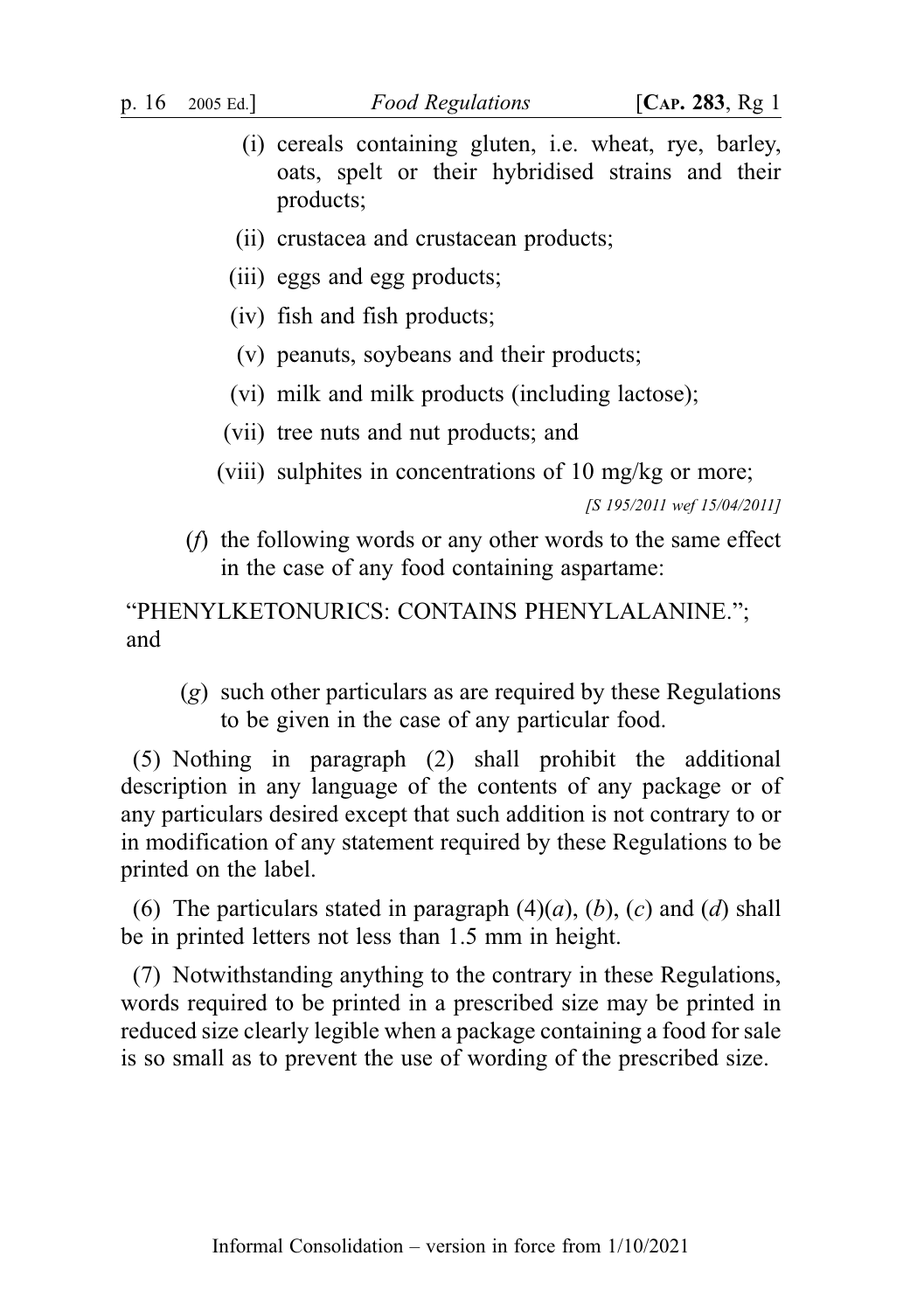## Exemptions from regulation 5

**6.—(1)** Regulation 5 shall not apply to —

- (a) food weighed, counted or measured in the presence of the purchaser; and
- (b) food which is loosely packed in the retailer's premises.

(2) Regulation 5, except paragraph  $(4)(c)$ ,  $(d)$  and  $(e)$  shall not apply to bread which is loosely packed in the retailer's premises.

(3) Regulation  $5(4)(b)$  shall not apply to intoxicating liquor.

(4) Regulation  $5(4)(b)$  does not apply to prepacked infant formula (within the meaning of regulation  $252(1)$ ) that —

- (a) does not contain an ingredient or a food additive, or a proportion of an ingredient or a food additive, which is not permitted by these Regulations for infant formula; and
- (b) bears a label containing
	- (i) a specific name or description or a generic name or description (whether or not provided in the First Schedule) of every ingredient contained in the infant formula; and
	- (ii) particulars about the ingredients which are otherwise in compliance with regulation  $5(4)(b)$ .

[S 302/2017 wef 15/06/2017]

## Containers to be labelled

7. Where any article of food is sold other than in a package which is capable of being labelled as required by regulation 5, the person selling the article shall keep conspicuously attached, so as to be clearly visible to the purchaser, to every container in which the article is stored immediately prior to sale, a statement or label containing the particulars specified in regulation  $5(4)(a)$ ,  $(b)$ ,  $(d)$  and  $(e)$ .

### Hampers to be labelled

8. No person shall sell any items of prepacked food which form part of a package or container or which are packed in a package or container for sale as a single item unless there appears on a label,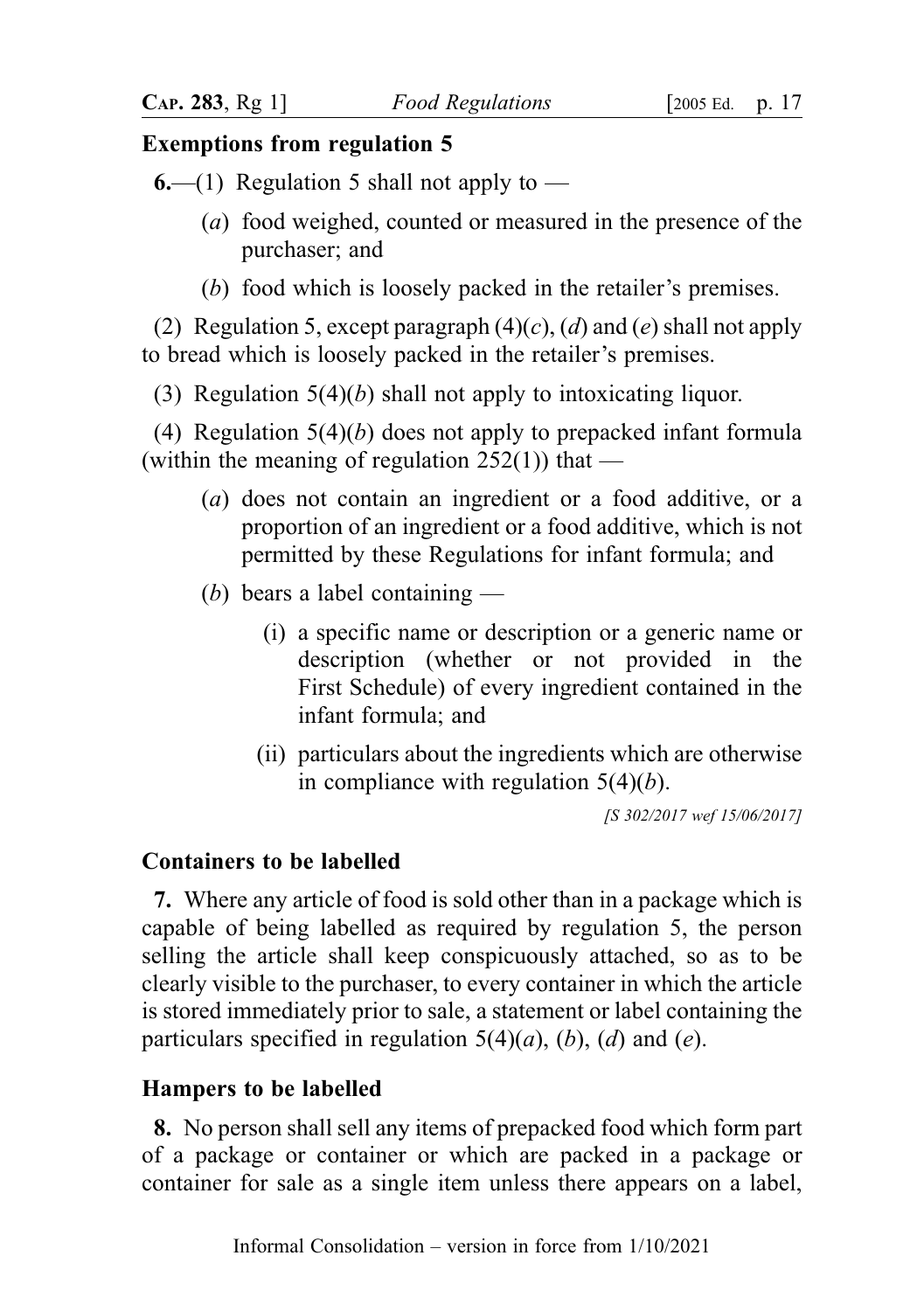marked on or securely attached to the package or container, the name and business address, in English, of the packer of the package or container.

## Nutrition information panel

8A.—(1) No label shall contain any nutrition claim unless it also includes a nutrition information panel in the form specified in the Twelfth Schedule or in such other similar form as may be acceptable to the Director-General, specifying the energy value, the amounts of protein, carbohydrate, fat and the amount of any other nutrients for which a nutrition claim is made in respect of the food.

(2) Notwithstanding paragraph (1), where any label includes a nutrition claim with respect to salt, sodium or potassium or any two or all of them, but does not include any other nutrition claim, reference to energy or nutrients other than sodium and potassium may be omitted from the panel.

(3) For the purpose of these Regulations, "nutrition claim" means a representation that suggests or implies that a food has a nutritive property, whether general or specific and whether expressed affirmatively or negatively, and includes reference to —

- (a) energy;
- (b) salt, sodium or potassium;
- (c) amino acids, carbohydrates, cholesterol, fats, fatty acids, fibre, protein, starch or sugars;
- (d) vitamins or minerals; or

[S 195/2011 wef 15/04/2011]

(e) any other nutrients.

[S 195/2011 wef 15/04/2011]

(4) Paragraph (1) shall not apply to any prepacked food which has a total surface area of less than 100 square centimetres and which has included in the label —

(a) a statement of the quantity of each nutrient in respect of which the nutrition claim is made; or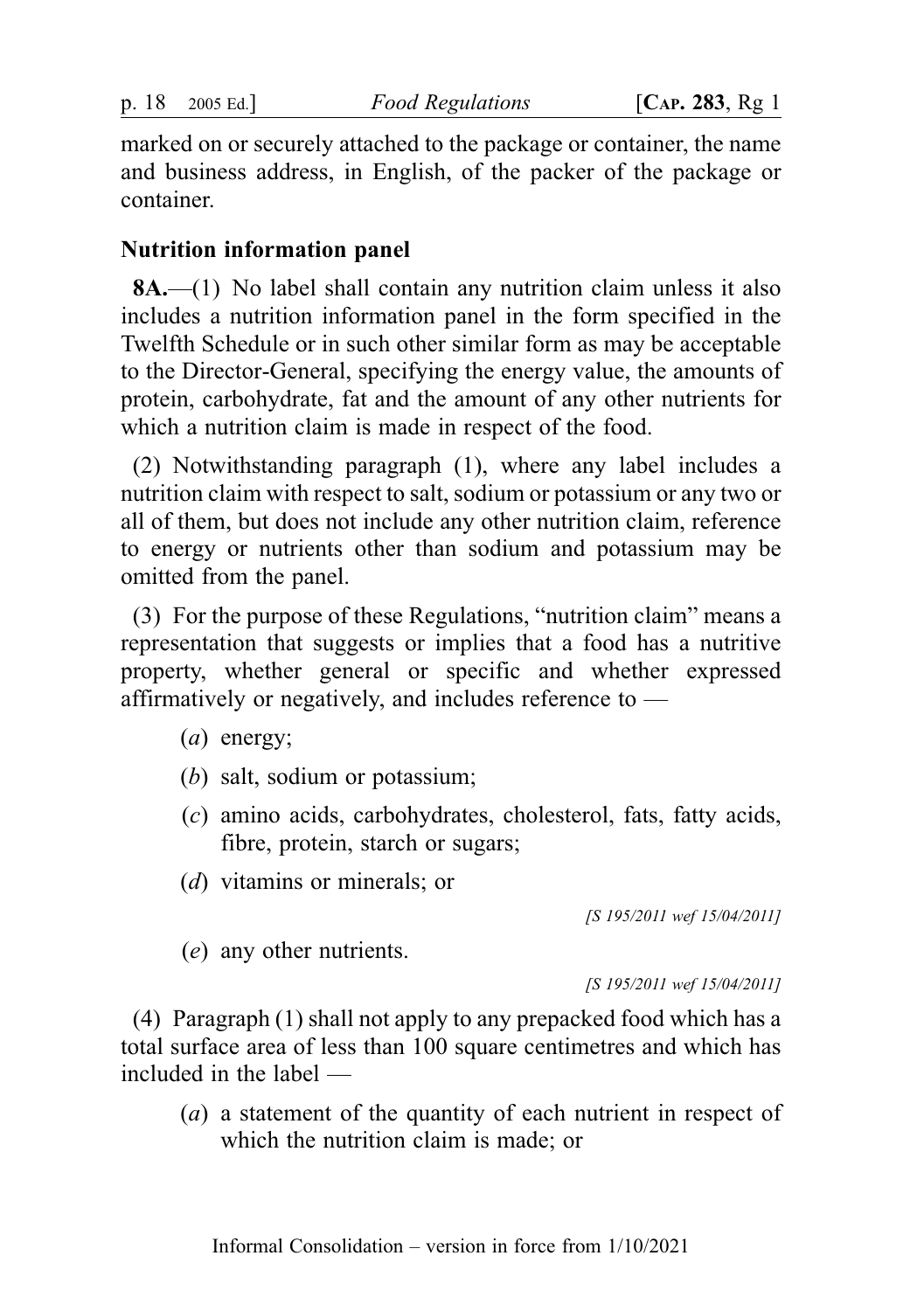(b) where there is a claim that the food is free of sugar or where there is a claim as to the energy value of the food, a statement of the energy yield of the food.

## Prohibition on false or misleading statements, etc., on labels

9.—(1) No written, pictorial, or other descriptive matter appearing on or attached to, or supplied or displayed with food is to include any claim or suggestion whether in the form of a statement, word, brand, picture, or mark purporting to indicate the nature, stability, quantity, strength, purity, composition, weight, origin, age, effects, or proportion of food or its ingredients that is false, misleading or deceptive, or is likely to create an erroneous impression regarding the value, merit or safety of the food.

(2) Unless permitted by regulation 9A or 9B, a label must not include any claim or suggestion in relation to food that implies —

- (a) the food has therapeutic or prophylactic action;
- (b) the food will prevent, alleviate or cure any disease or condition affecting the human body; or
- (c) that health or an improved physical condition may be achieved by consuming the food.

(3) A label must not include any claim or suggestion that may be interpreted as advice of a medical nature from any person whatsoever. [S 49/2016 wef 02/02/2016]

## Exceptions from prohibitions on claims on labels

9A.—(1) The claims set out in the first column of the Fourteenth Schedule may be made on prepacked foods that meet the corresponding criteria set out opposite in the second column.

(2) In the case of prepacked foods where the addition of phytosterols, phytosterol esters, phytostanols or phytostanol esters is approved under regulation 250A, the following claim may be made in a label:

"Plant sterols/stanols have been shown to lower/reduce blood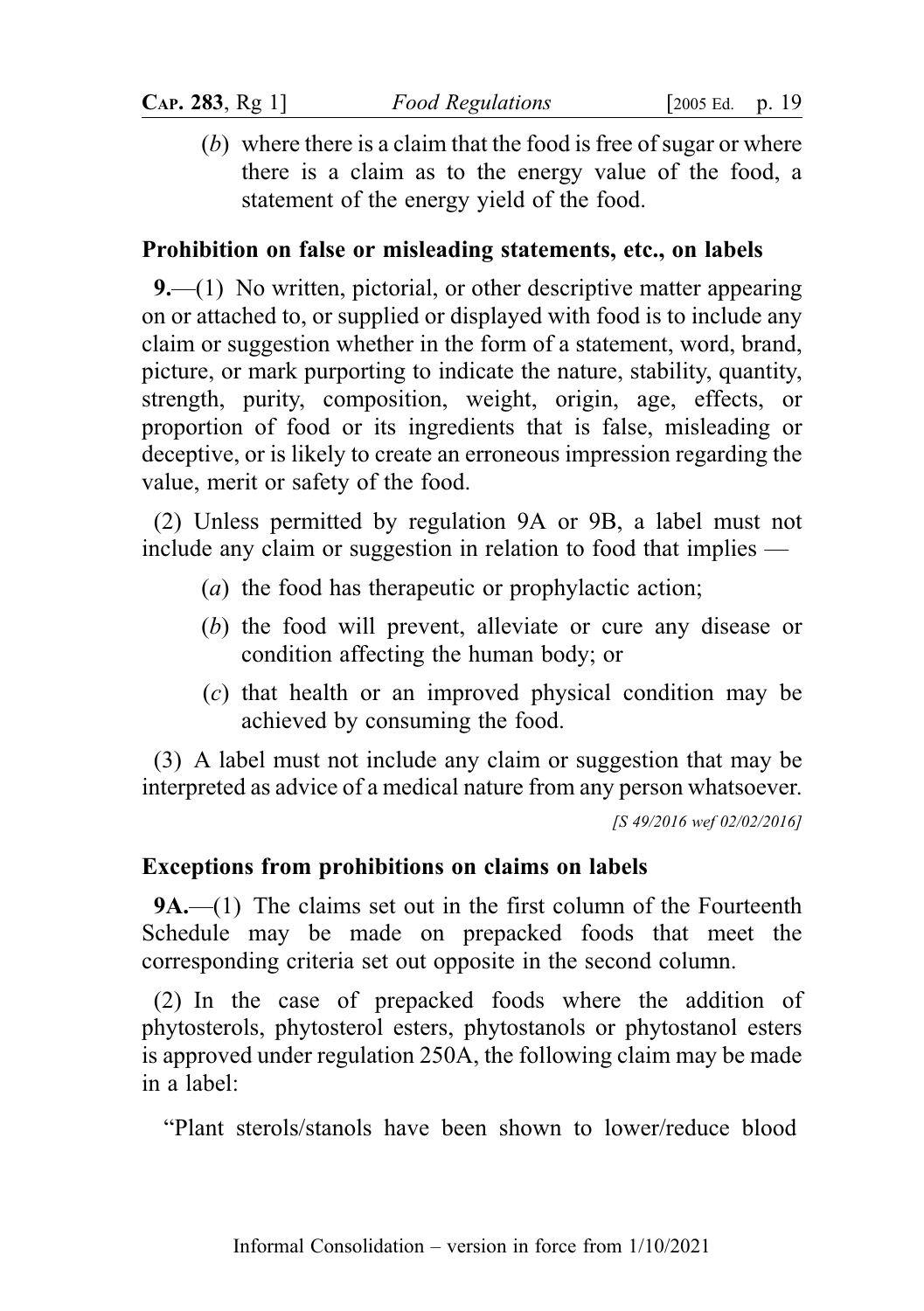cholesterol. High blood cholesterol is a risk factor in the development of coronary heart disease.".

[S 49/2016 wef 02/02/2016]

(3) In the case of prepacked foods that have added to it barley beta-glucan or oat beta-glucan and meet the criteria in paragraph (4), the following claim may be made in a label:

"Barley beta-glucans/Oat beta-glucans have been shown to lower/reduce blood cholesterol. High blood cholesterol is a risk factor in the development of coronary heart disease.".

> [S 59/2019 wef 01/02/2019] [S 152/2017 wef 01/04/2017] [S 59/2019 wef 01/02/2019]

- (4) The criteria mentioned in paragraph (3) are  $-$ 
	- (a) the cholesterol, saturated fatty acids and trans fatty acids present in the food are within the following levels:
		- (i) in the case of solid food  $-$ 
			- (A) not more than 20 mg of cholesterol per 100 g;
			- (B) not more than 1.5 g of saturated fatty acids and trans fatty acids per 100 g; and
			- (C) not more than 10% of kilocalories from saturated fatty acids and trans fatty acids; or
		- (ii) in the case of liquid food
			- (A) not more than 10 mg of cholesterol per 100 ml;
			- (B) not more than 0.75 g of saturated fatty acids and trans fatty acids per 100 ml; and
			- (C) not more than 10% of kilocalories from saturated fatty acids and trans fatty acids; and
	- (b) the label of the food must contain  $-$ 
		- (i) a statement or statements to the like effect that consumption of at least 3 g of barley beta-glucans or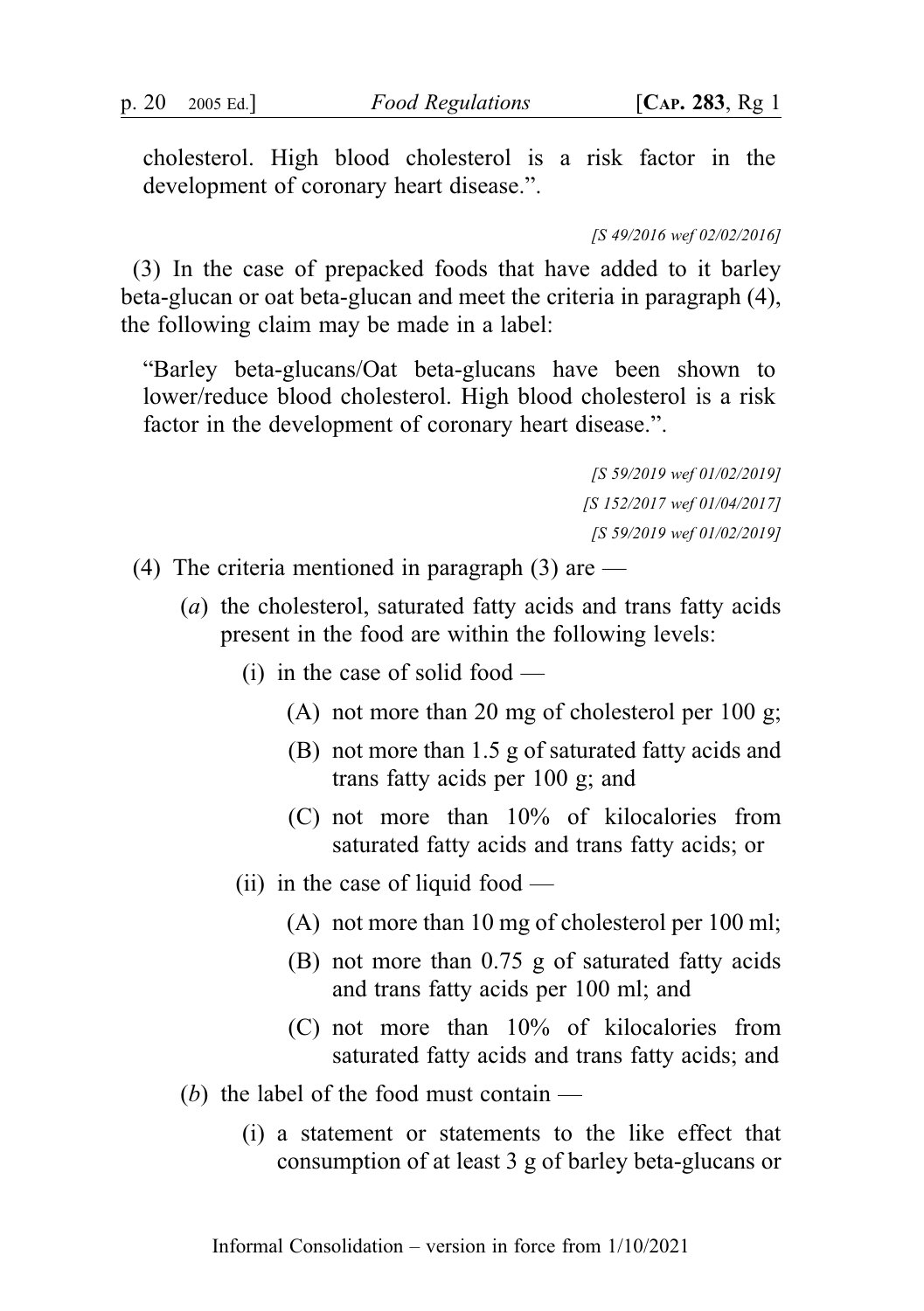oat beta-glucans (as the case may be) in a day has been shown to lower blood cholesterol levels; and

[S 59/2019 wef 01/02/2019]

(ii) a nutrition information panel in the form specified in the Twelfth Schedule or in such other similar form as may be acceptable to the Director-General, specifying the amounts of barley beta-glucan or oat beta-glucan (as the case may be), cholesterol, saturated fatty acids and trans fatty acids, contained in the food.

> [S 152/2017 wef 01/04/2017] [S 59/2019 wef 01/02/2019]

## Limitations on making particular statements or claims on labels

**9B.**—(1) A label must not include any claim or suggestion that a food is a source of energy unless —

- (a) the label states the quantity of that food to be consumed in one day;
- (b) the amount of the food stated on the label as the quantity to be consumed in one day yields at least 300 kcal; and
- (c) the label contains a nutrition information panel in the form specified in the Twelfth Schedule or in such other similar form as may be acceptable to the Director-General.

(2) A label must not include any claim or suggestion that a food is a source of or an excellent source of protein unless —

- (a) the label states the quantity of that food to be consumed in one day;
- (b) the amount of food stated on the label as the quantity to be consumed in one day contains at least 10 g of protein;
- (c) the label contains a nutrition information panel in the form specified in the Twelfth Schedule or in such other similar form as may be acceptable to the Director-General; and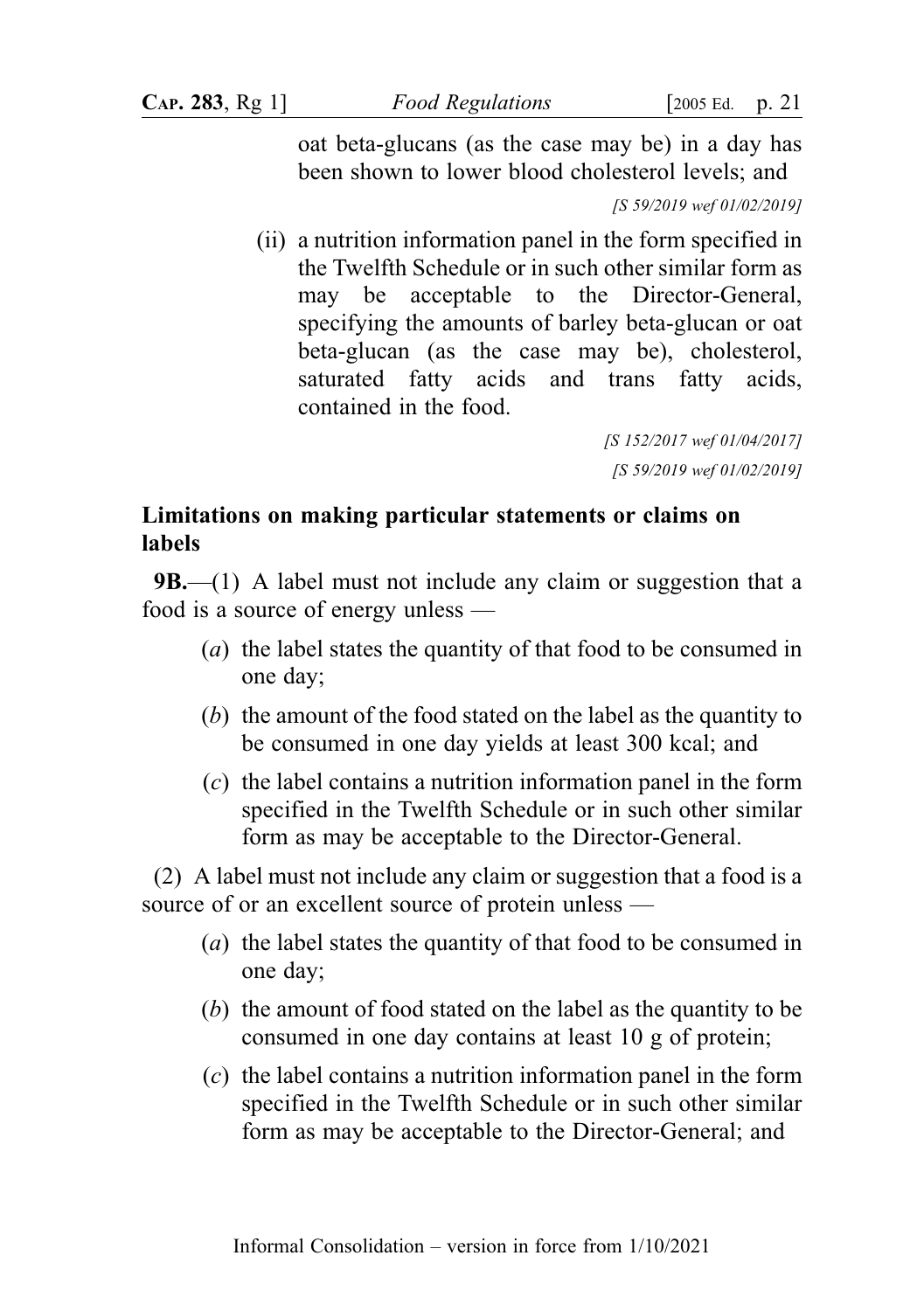- (*d*) in the case of
	- (i) food which is a source of protein, at least 12% by weight of the calorie yield of the food is derived from protein; or
	- (ii) food which is an excellent source of protein, at least 20% by weight of the calorie yield of the food is derived from protein.

(3) A recipe involving the use of any food or any suggestion or pictorial illustration on how to serve the food must not be included on any label unless the recipe, suggestion or pictorial illustration is immediately preceded or followed or otherwise closely accompanied by the expression "Recipe" or "Serving Suggestion", as the case may be, in printed letters of a minimum of 1.5 mm in height.

(4) No written, pictorial, or other descriptive matter appearing on or attached to, or supplied or displayed with food is to include the word "pure", or any word of the same significance, in relation to food unless the food is free from other added substances or is of the composition, strength and quality required under these Regulations.

(5) A label must not include the word "organic", or any word of the same significance, in relation to food unless the food is certified as organic under an inspection and certification system —

- (a) that complies with section 6.3 of the Codex Guidelines for the Production, Processing, Labelling and Marketing of Organically Produced Foods, GL 32-1999; or
- (b) that substantially complies with the guidelines mentioned in sub-paragraph (a) and is acceptable to the Director-General as being a suitable system for the certification of organic food.

[S 49/2016 wef 02/02/2016]

### Date marking

10.—(1) The prepacked foods specified in the Second Schedule shall bear or have embossed or impressed on the label or elsewhere of the package, a date mark in the manner specified in paragraph (2) or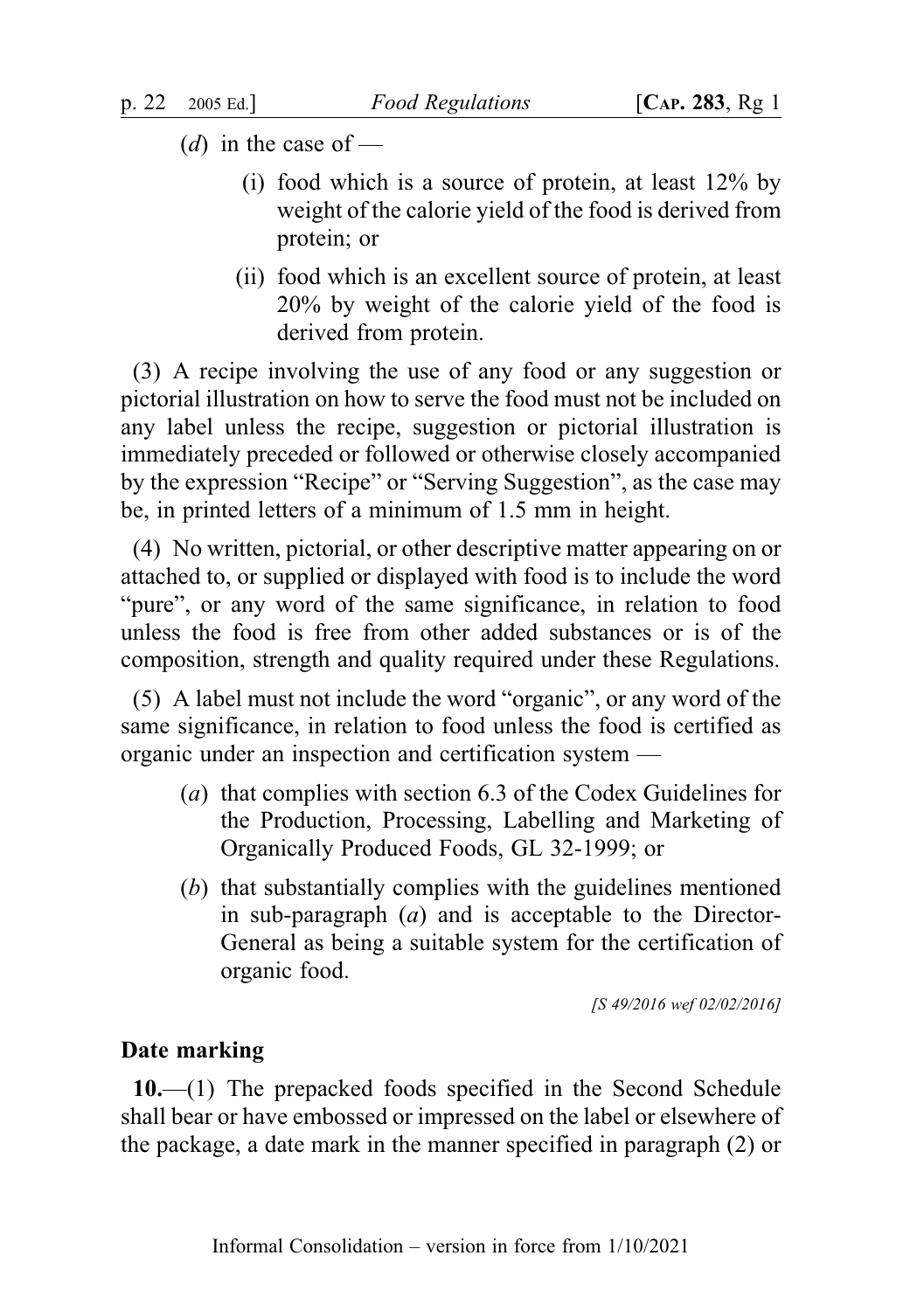(5) or in such other manner as may be approved by the Director-General.

(2) Subject to paragraph (5), the expiry date in respect of any prepacked food shall be shown in one of the following ways:

(a) "USE BY (here insert the day, month and year)";

- (b) "SELL BY (here insert the day, month and year)";
- (c) "EXPIRY DATE (here insert the day, month and year)"; or
- (d) "BEST BEFORE (here insert the day, month and year)".

(3) Where the validity of the date mark of any prepacked food to which this regulation applies is dependent on its storage, the storage direction of that food shall also be stated on its label or package.

(4) The date mark shall be shown clearly and the size of the letters shall not be less than 3 mm in height.

(5) Where any prepacked food as specified in item 8 of the Second Schedule is a raw produce, it shall be sufficient for the date mark in respect thereof to state the date of packing in the following manner:

"PACKING DATE (here insert the day, month and year)";

"PACKED ON (here insert the day, month and year)"; or

"PKD (here insert the day, month and year)",

or in such other similar manner as may be approved by the Director-General.

(6) For the purpose of paragraph  $(5)$ , raw produce shall include —

- (a) raw meat;
- (b) raw minced or chopped meat;
- (c) raw organs;
- (*d*) raw fish;
- (e) raw crustaceans; and
- (f) raw shellfish,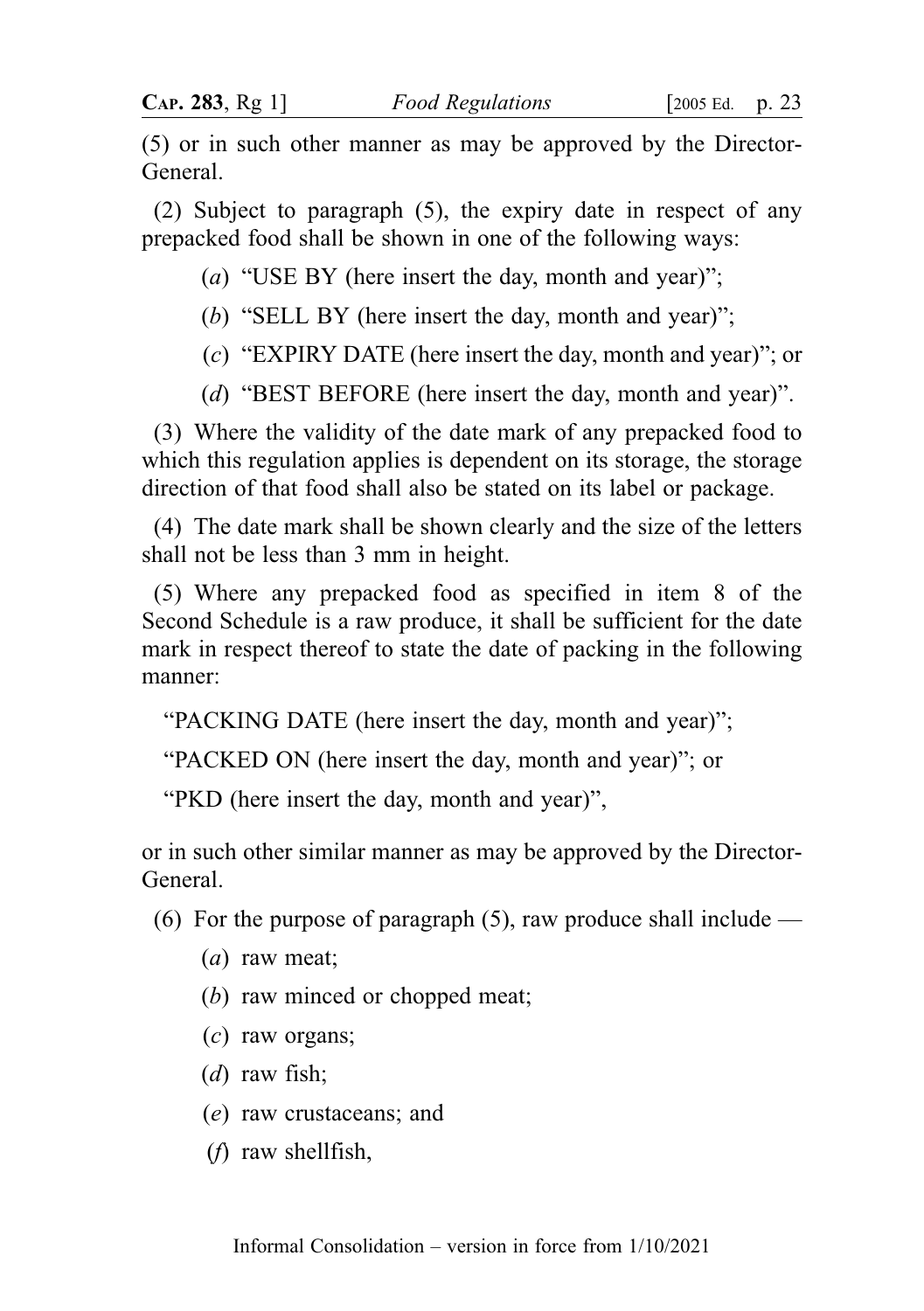but shall exclude processed or manufactured food products such as corned, cured, pickled or salted meat, smoked meat, hamburger meat and other burger meat, sausage meat, smoked fish, fish ball and fish cake.

(7) The date referred to in paragraphs (2) and (5) shall be expressed in the following manner:

- (a) the day of the month shall be expressed in figures, where the figure is a single digit it shall be preceded by a zero;
- (b) the month of the year shall be expressed in words and may be abbreviated by using the first 3 letters of the alphabet of the month except that where the day is shown first then followed by the month and year, the month may be expressed in figures; and
- (c) the year shall be expressed in figures in full or by the last two figures of the year.

(8) Notwithstanding anything to the contrary in this regulation, it shall not be necessary to state —

- (a) the year in the date mark of items 1 to 8 of the Second Schedule; or
- (b) the day in the date mark of items 9 to 19 of the Second Schedule.

(9) Where it is impractical to put the whole of the date mark in one place on a label, the date may be put elsewhere on the package if the words "USE BY DATE ON", "SELL BY DATE ON", "EXPIRY DATE ON", "BEST BEFORE DATE ON", "PACKING DATE ON" or such other words to that effect as may be approved by the Director-General, are followed immediately in each case by a statement of the place on the package where the date is shown.

(10) For the purpose of these Regulations, "BEST BEFORE" has the same meaning as "USE BY".

(11) Where the products are packed in bulk, it shall be sufficient to state either the date of manufacture or the expiry date.

(12) This regulation shall not apply to dressed birds for which under regulation 60A the date of the slaughtering is required to be stated.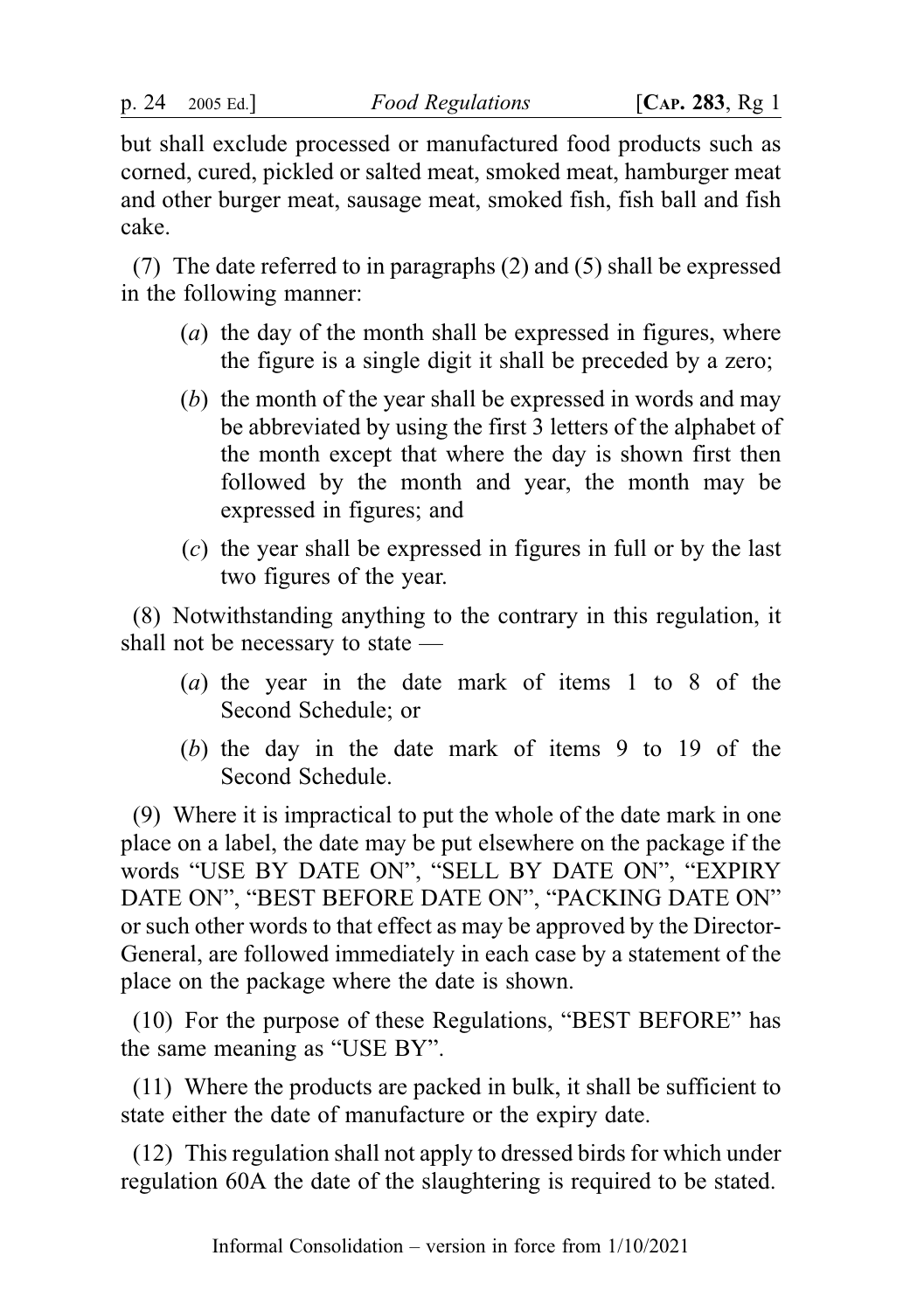## Removal, etc., of date marking prohibited

10A. No person shall —

- (a) remove, erase, alter, obscure, superimpose or in any way tamper with any date mark on any prepacked food;
- (b) import, sell, consign or deliver any prepacked food with an expired date mark; or
- (c) import, sell, consign or deliver any prepacked food which has been stored in a condition which contradicts the storage condition specified on the package or the label.

## Claims as to presence of vitamins or minerals

 $11.$ —(1) No claim based on the presence of a vitamin or a mineral or implying the presence of a vitamin or a mineral in a food shall be made on the label unless the reference quantity for that food as laid down in Table II contains at least one-sixth of the daily allowance as laid down in Table I for the relevant vitamin or mineral.

(2) No label shall claim that any article of food is enriched, fortified, ennobled, vitaminised or in any way imply that the article is an excellent source of one or more vitamins or minerals unless the reference quantity for that food as laid down in Table II contains not less than 50% of the daily allowance as laid down in Table I for the relevant vitamin or mineral.

## TABLE I

### VITAMINS AND MINERALS

| <b>Substances</b>                                                                                         | To be calculated as                        | Daily<br>Allowance |
|-----------------------------------------------------------------------------------------------------------|--------------------------------------------|--------------------|
| alcohol and esters, activity<br>carotenes                                                                 | Vitamin A, vitamin A Micrograms of retinol | 750 mcg            |
| Vitamin B1, aneurine, Milligrams<br>thiamine, thiamine thiamine<br>hydrochloride,<br>thiamine mononitrate | of                                         | $1 \text{ mg}$     |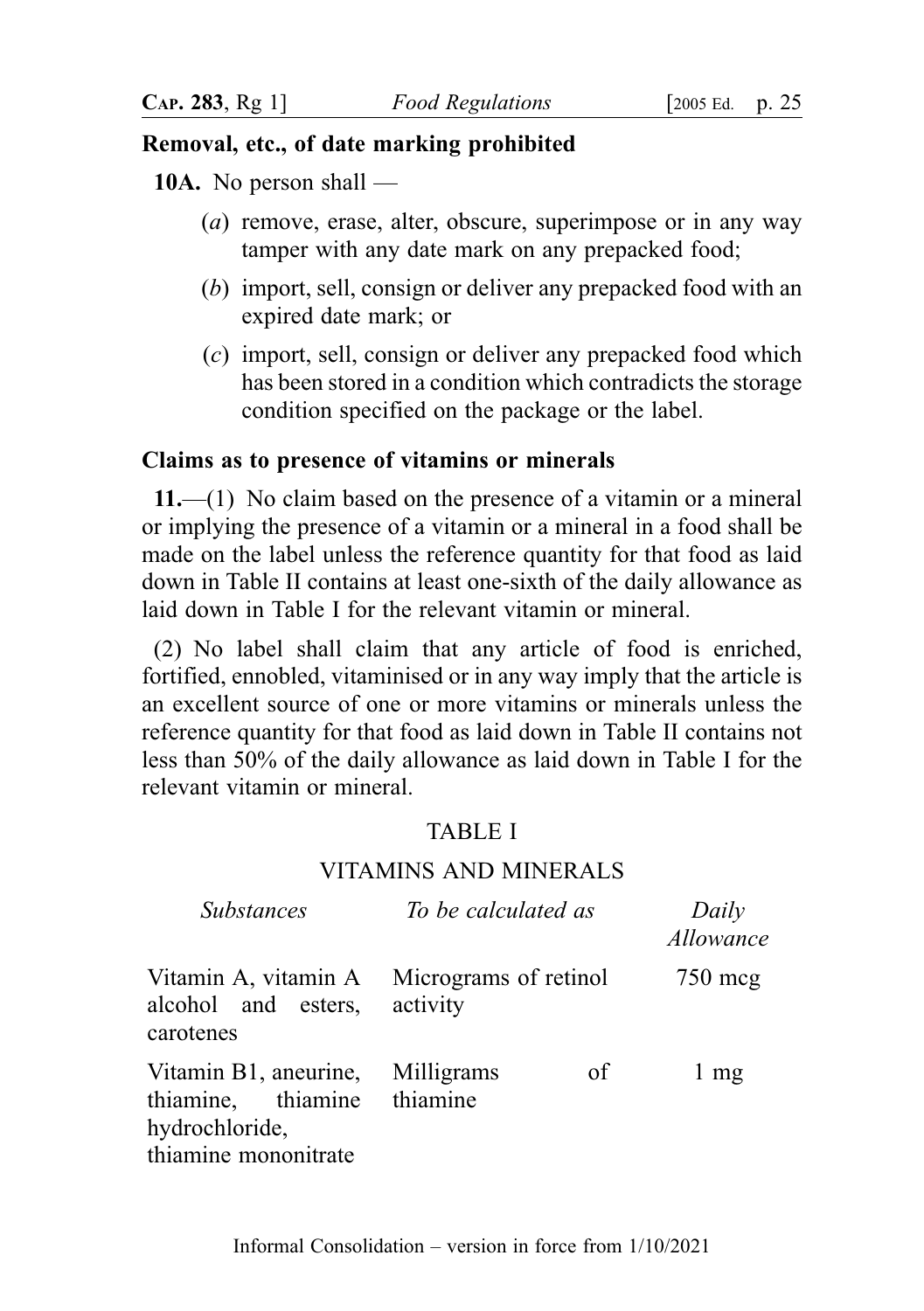| p. 26<br>2005 Ed.]                                            | <b>Food Regulations</b>             | [ $CAP. 283, Rg1$ ] |
|---------------------------------------------------------------|-------------------------------------|---------------------|
| Vitamin<br>B <sub>2</sub> ,<br>riboflavin                     | Milligrams<br>of<br>riboflavin      | $1.5 \text{ mg}$    |
| Vitamin<br>B6,<br>pyridoxine,<br>pyridoxal,<br>pyridoxamine   | Milligrams<br>of<br>pyridoxamine    | $2.0 \text{ mg}$    |
| Vitamin<br>B12,<br>cobalamin,<br>cyanocobalamin               | of<br>Micrograms<br>cyanocobalamin  | $2.0 \text{~mag}$   |
| Folic acid, folate                                            | Micrograms of folic<br>acid         | $200 \text{ mg}$    |
| Niacine, niacinamide,<br>nicotinic<br>acid,<br>nicotinamide   | Milligrams of niacin                | $16 \text{ mg}$     |
| Vitamin C, ascorbic<br>acid                                   | Milligrams<br>of<br>ascorbic acid   | $30 \text{ mg}$     |
| Vitamin D, vitamin<br>D <sub>2</sub> , vitamin D <sub>3</sub> | Micrograms<br>of<br>cholecalciferol | $2.5 \text{~mag}$   |
| Calcium                                                       | Milligrams of calcium               | $800$ mg            |
| Iodine                                                        | Micrograms of iodine                | $100 \text{ mg}$    |
| Iron                                                          | Milligrams of iron                  | $10 \text{ mg}$     |
| Phosphorus                                                    | Milligrams<br>of<br>phosphorus      | 800 mg.             |

# TABLE II

Food Reference **Quantity** 

Bread 240 g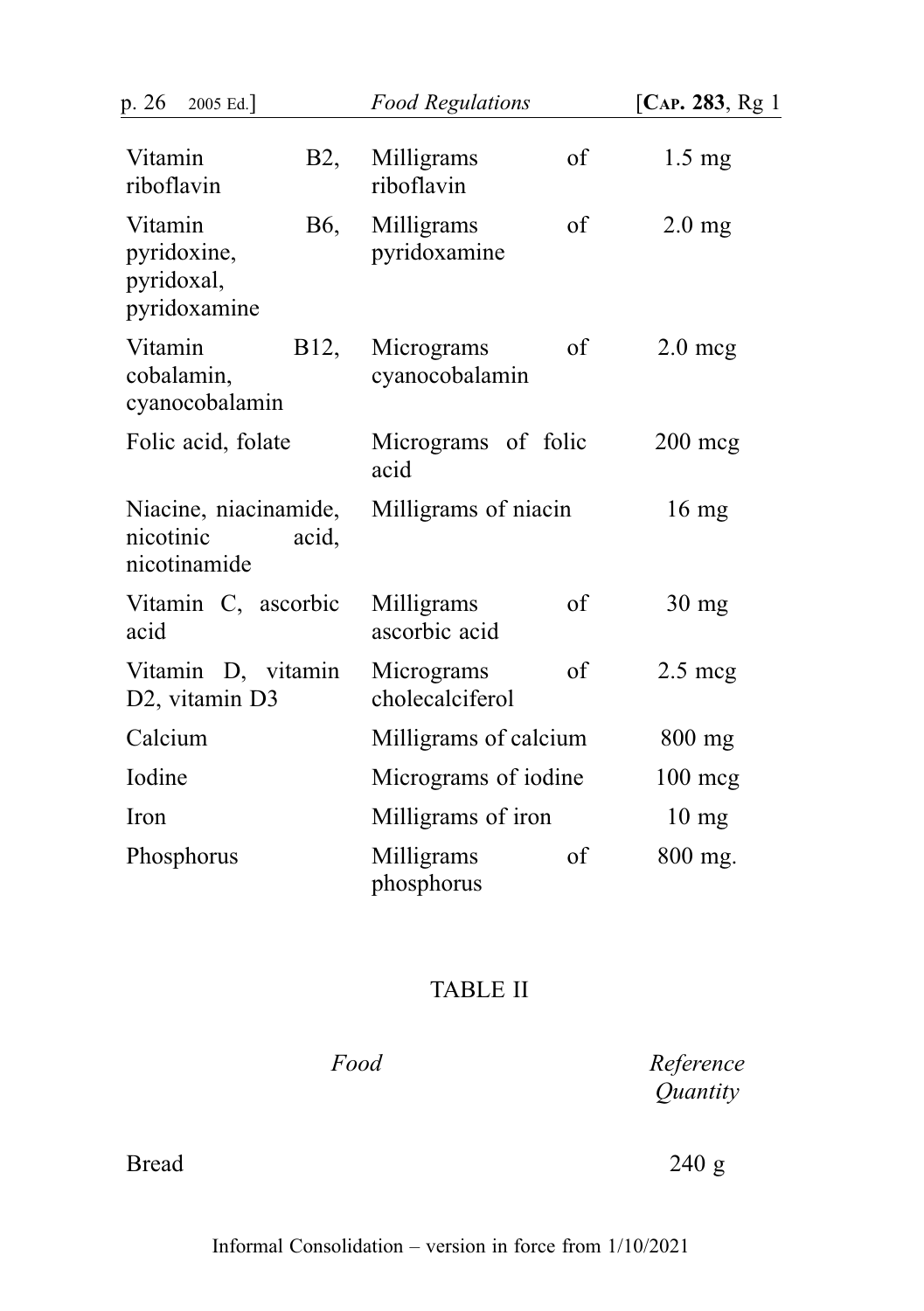| CAP. 283, Rg 1]                 | <b>Food Regulations</b>                                                                                                             | [2005 Ed.<br>p. 27 |
|---------------------------------|-------------------------------------------------------------------------------------------------------------------------------------|--------------------|
| <b>Breakfast cereals</b>        |                                                                                                                                     | 60 g               |
| (modified or not)               | Extracts of meat or vegetables or yeast                                                                                             | 10 <sub>g</sub>    |
| Fruit and vegetable juices      |                                                                                                                                     | $200$ ml           |
| directions on the label)        | Fruit juice concentrates (diluted according to                                                                                      | $200$ ml           |
| directions on the label)        | Fruit juice cordials (diluted according<br>to                                                                                       | $200$ ml           |
| to directions on the label)     | Flavoured cordials or syrups (diluted according                                                                                     | $200$ ml           |
| Malted milk powder              |                                                                                                                                     | 30 g               |
| Condensed milk                  |                                                                                                                                     | 180 g              |
|                                 | Milk powder (full cream or skimmed) and food<br>containing not less than 51% of milk powder                                         | 60 g               |
|                                 | Other concentrated liquid food including<br>powdered beverage not specified above<br>(diluted according to directions on the label) | $200$ ml           |
| Liquid food not specified above |                                                                                                                                     | $200$ ml           |
| Solid food not specified above  |                                                                                                                                     | 120 g              |
|                                 |                                                                                                                                     |                    |

[S 195/2011 wef 15/04/2011]

(3) No label shall contain any statement claiming or implying that the article of food is a source of one or more vitamins or minerals if it contains less than 50% of the recommended daily allowance as laid down in Table I unless the recommended daily intake of the food contains not less than 50% of the recommended daily allowance and unless the recommendation is declared on the label.

[S 152/2017 wef 01/04/2017]

(4) When vitamin A or vitamin D or a mineral is added to a food, the addition must not increase the vitamin A content to more than 750 mcg of retinol activity per reference quantity for that food as specified in Table II, nor increase the content of vitamin D to more than 10 mcg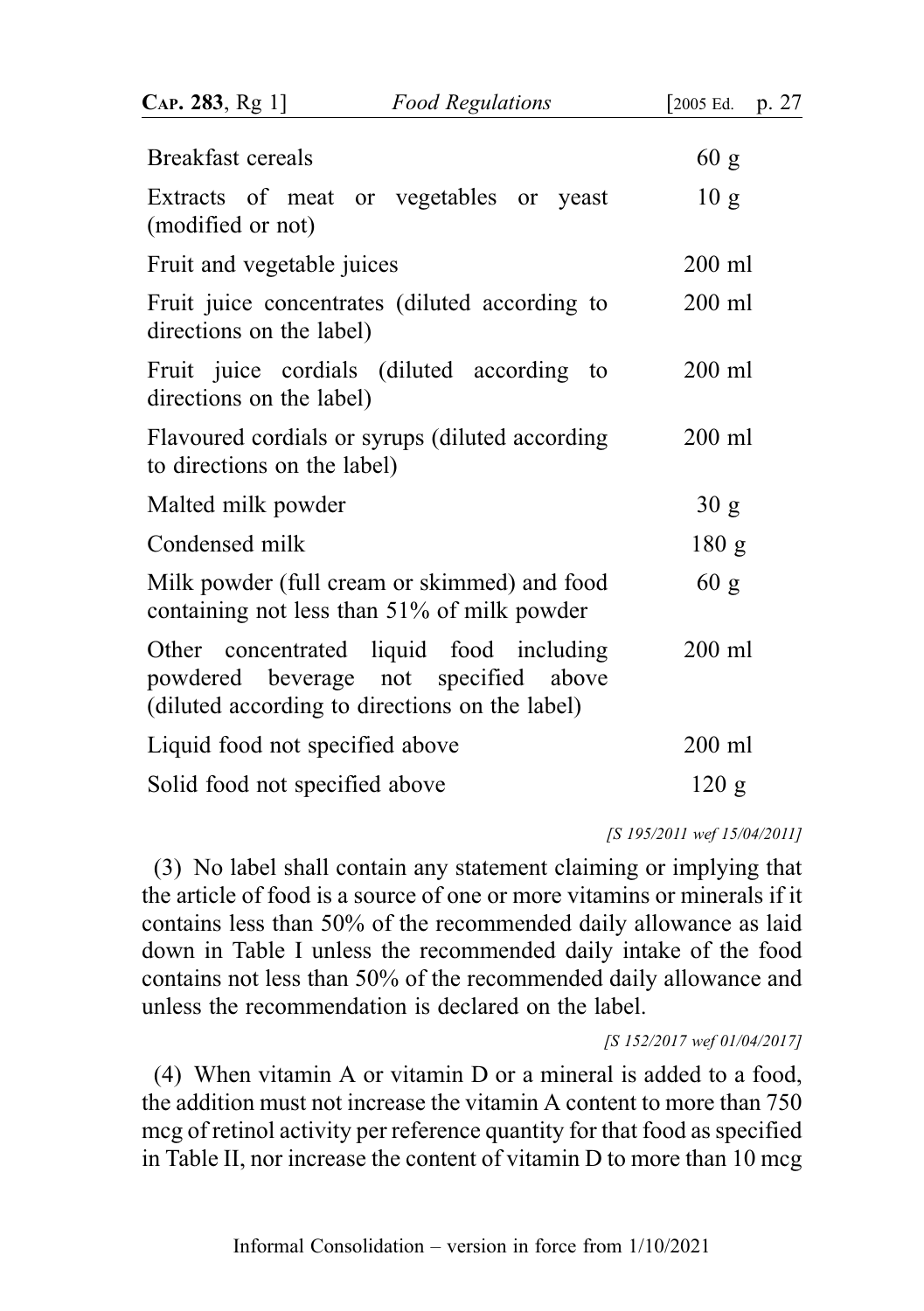of cholecalciferol or of any mineral to more than 3 times the daily allowance (as specified in Table I for that mineral) per reference quantity for that food as specified in Table II.

(5) [Deleted by S 195/2011 wef 15/04/2011]

(6) [Deleted by S 195/2011 wef 15/04/2011]

(7) Paragraphs (1), (2), (3) and (4) shall not apply to any food exempted under these Regulations nor to infants' foods nor invalids' foods.

## Misleading statements in advertisements

12. An advertisement for food, other than a label, must not contain any statement, word, brand, picture, or mark that is prohibited by regulation 9, other than to the extent permitted under regulation 9A or 9B.

[S 49/2016 wef 02/02/2016]

## Food and appliances offered as prizes

13.—(1) Where any food, which is intended for human consumption, or any food appliance is offered as a reward in connection with any entertainment to which the public is admitted on payment of a fee or otherwise, these Regulations shall apply in relation to that food or food appliance, as if it were, or had been, exposed for sale by each person concerned in the organisation of the entertainment.

(2) Where any food which is intended for human consumption or any food appliance is offered as a prize or reward or given away for the purposes of advertisement, or in the course of any trade or business, these Regulations shall apply in relation to that food or food appliance, as if it were, or had been, exposed for sale by the person offering it or giving it away.

(3) Where any food which is intended for human consumption or any food appliance is offered as a free gift for charity or any other similar purposes, these Regulations shall apply in relation to that food or food appliance, as if it were, or had been, exposed for sale by the person offering it or giving it away.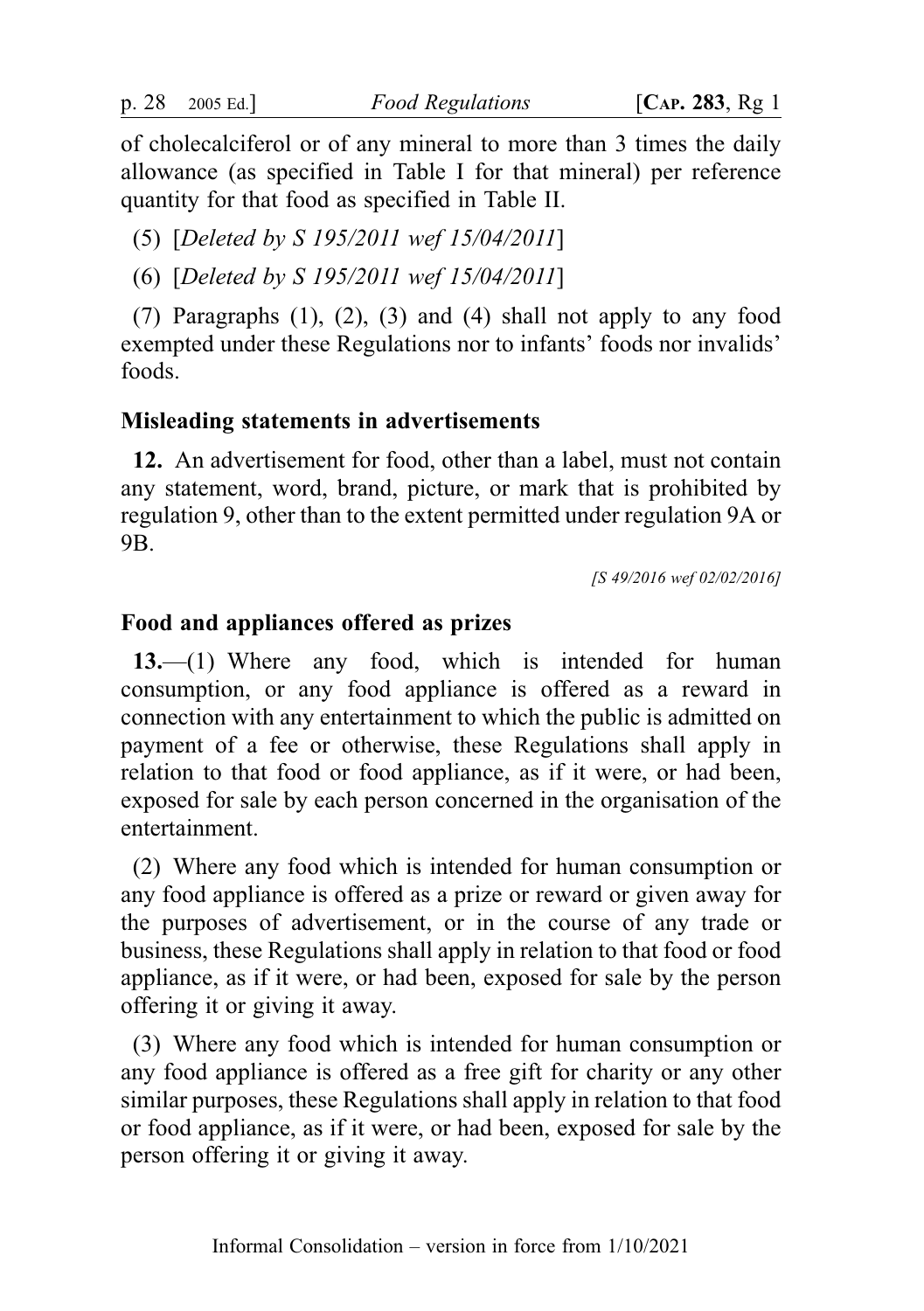| CAP. 283, Rg 1] | Food Regulation. |
|-----------------|------------------|
|                 |                  |

(4) Where any food which is intended for human consumption or any food appliance is exposed or deposited in any premises for the purpose of being offered or given away as indicated in paragraphs (1), (2) and (3), these Regulations shall apply in relation to the food or food appliance, as if it were, or had been, exposed for sale by the occupier of the premises.

## Imported food to be registered

 $14.$ —(1) No person shall import any food that has not been registered with the Director-General.

(2) Imported food is deemed registered in accordance with paragraph (1) if it is imported under a permit to import issued under the Regulation of Imports and Exports Regulations (Cap. 272A, Rg 1) and the following particulars appear on the permit to the satisfaction of the Director-General:

(a) brand name of the product, or if the product has no brand name at the time of import, the name of the manufacturer of the product or the intended brand name of the product;

[S 195/2011 wef 15/04/2011]

- (b) importer's name;
- (c) importer's address;
- (*d*) product description;
- (e) country of origin of the product;
- (f) quantity and units; and
- (g) arrival date.

(3) Paragraph (1) shall not apply to foods imported under licences or permits issued by the Director-General under the Animals and Birds Act (Cap. 7), the Control of Plants Act (Cap. 57A) or the Wholesome Meat and Fish Act (Cap. 349A).

[S 195/2011 wef 15/04/2011]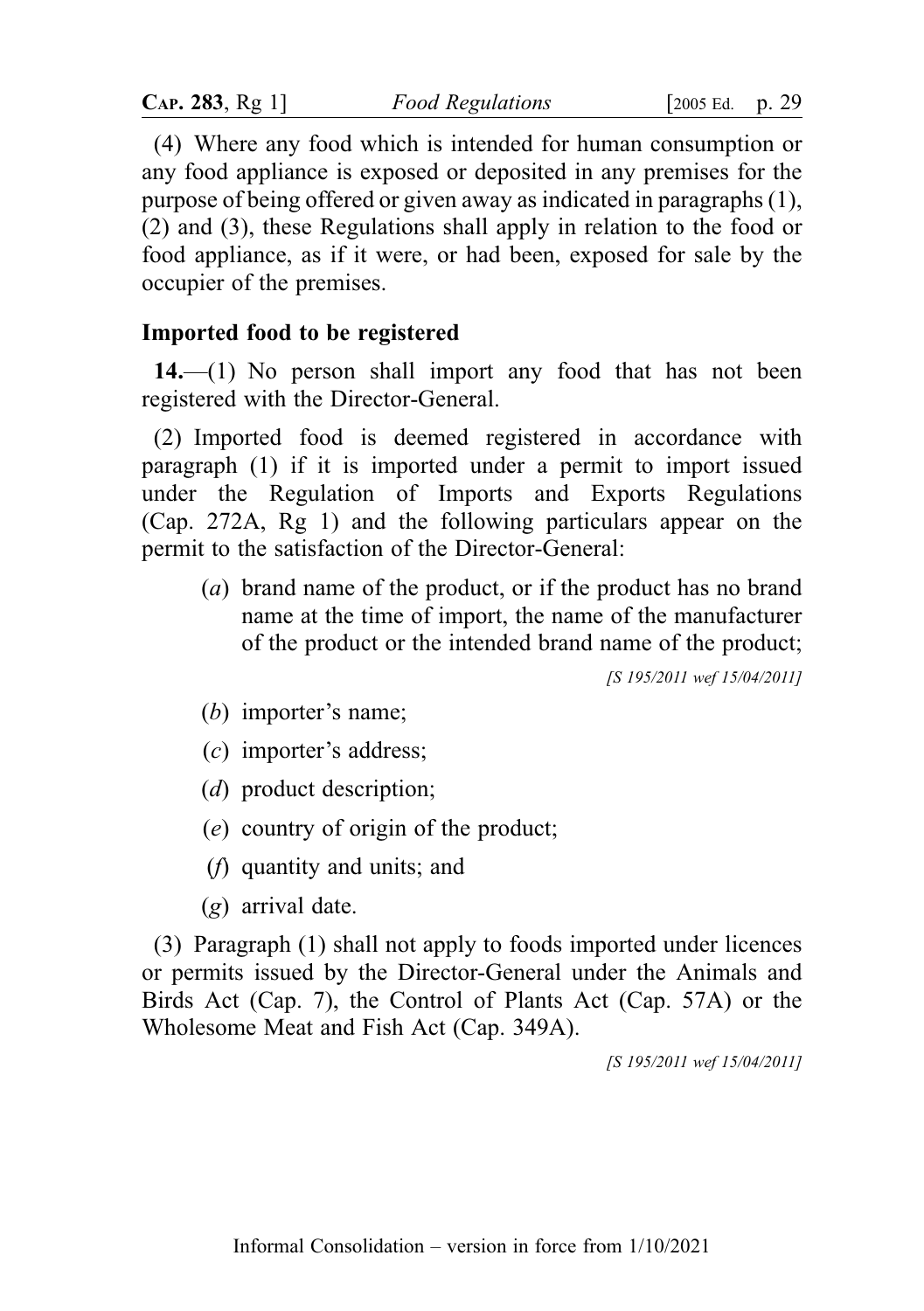p. 30 2005 Ed.]  $Food$  Regulations  $[Car. 283, Rg 1]$ 

## FOOD ADDITIVES

## Food additives

15.—(1) Subject to paragraphs (2) and (3), no person shall import or manufacture for sale or sell any article of food which contains any food additive which is not permitted by these Regulations.

(2) Notwithstanding paragraph (1), any food may have in it or on it any permitted food additive of the description and in the proportion specified under these Regulations and whose purity conforms with the specification mentioned in paragraph (4) for the food additive.

[S 695/2021 wef 01/10/2021]

(3) Notwithstanding paragraph (1), any food containing as an added ingredient any specified food may contain any such permitted food additive of the description for and of an amount appropriate to the quantity of such specified food in accordance with these Regulations.

(4) No person shall import, sell, advertise, manufacture, consign or deliver any permitted food additive unless the purity of that food additive conforms with the specifications as provided in this Part. Where it is not so provided, the purity of the permitted food additive shall conform with the specifications as recommended by the Joint Food and Agriculture Organisation of the United Nations and World Health Organisation (FAO/WHO) Expert Committee on food additives.

## Anti-caking agents

16.—(1) In these Regulations, "anti-caking agent" means any substance, which, when added to powder food prevents caking of the food.

(2) No person shall import, sell, advertise, manufacture, consign or deliver any article of food which contains an anti-caking agent which is not of a description and not in the proportions as specified in paragraph (3).

(3) Articles of food may contain the following anti-caking agents at a concentration of not more than 2% on a dry basis:

(a) calcium or magnesium carbonate;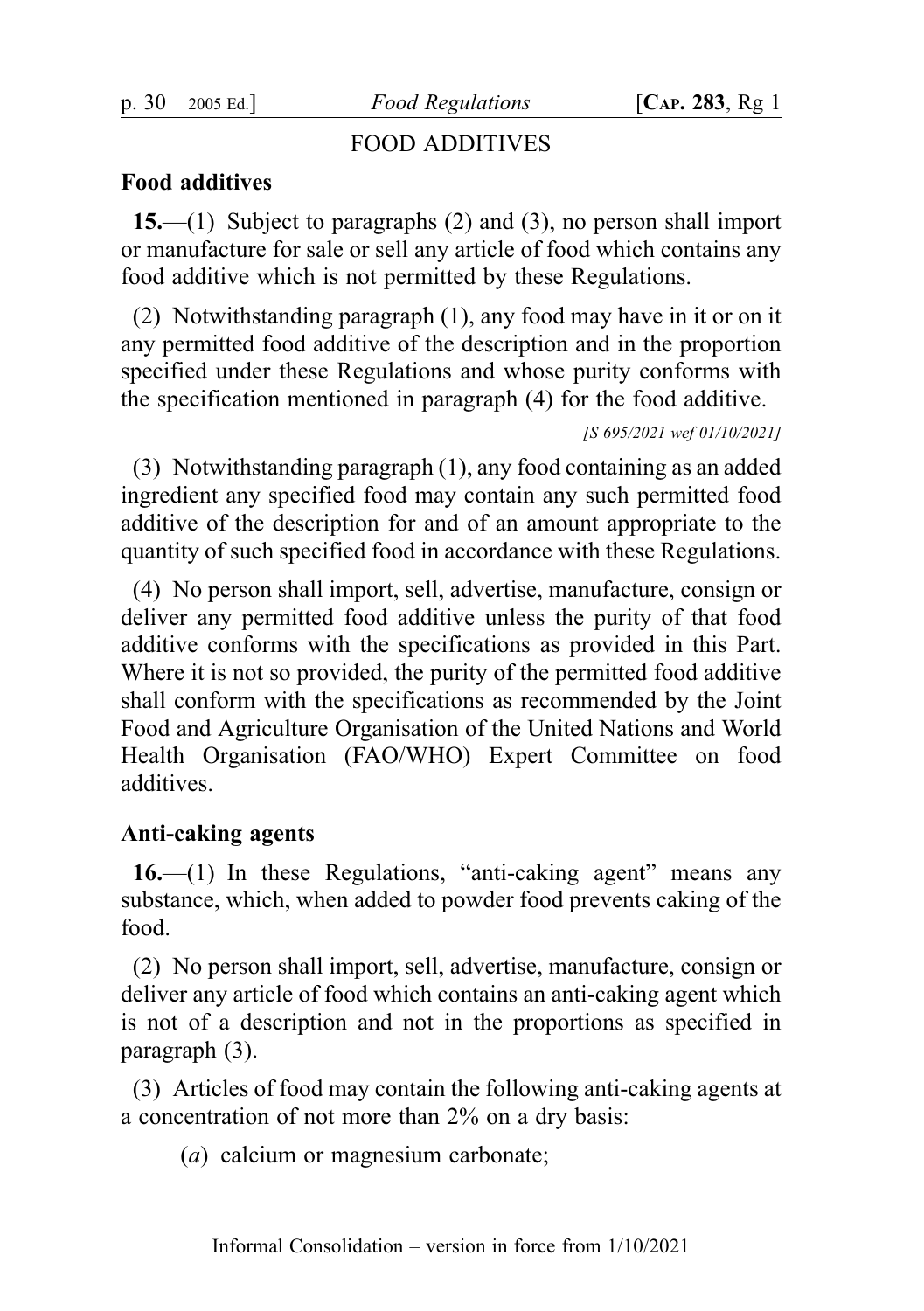- (b) calcium hydroxyphosphate;
- (c) edible bone phosphate;
- (d) ammonium, calcium, magnesium, potassium or sodium stearates;

```
[S 195/2011 wef 15/04/2011]
```
(e) magnesium silicate (synthetic), magnesium trisilicate or talc;

[S 195/2011 wef 15/04/2011]

(f) calcium, sodium aluminium, sodium calcium aluminium or calcium aluminium silicates;

[S 195/2011 wef 15/04/2011]

(g) silicon dioxide;

[S 195/2011 wef 15/04/2011]

(h) ammonium, calcium, potassium or sodium myristates;

[S 195/2011 wef 15/04/2011]

(i) ammonium, calcium, potassium or sodium palmitates; or [S 195/2011 wef 15/04/2011]

(j) calcium, potassium or sodium oleates.

[S 195/2011 wef 15/04/2011]

(4) Salt may contain the following anti-caking agents in amounts not exceeding 10 ppm, whether alone or used in combination:

- (a) potassium ferrocyanide; or
- (b) sodium ferrocyanide.

(5) No person shall sell or advertise for sale, with a view to its use in the preparation of food for human consumption, any anti-caking agent other than a permitted anti-caking agent as specified in paragraphs (3) and (4).

## Anti-foaming agents

16A.—(1) In these Regulations, "anti-foaming agent" means any substance which prevents or reduces foaming of the food.

[S 444/2012 wef 03/09/2012]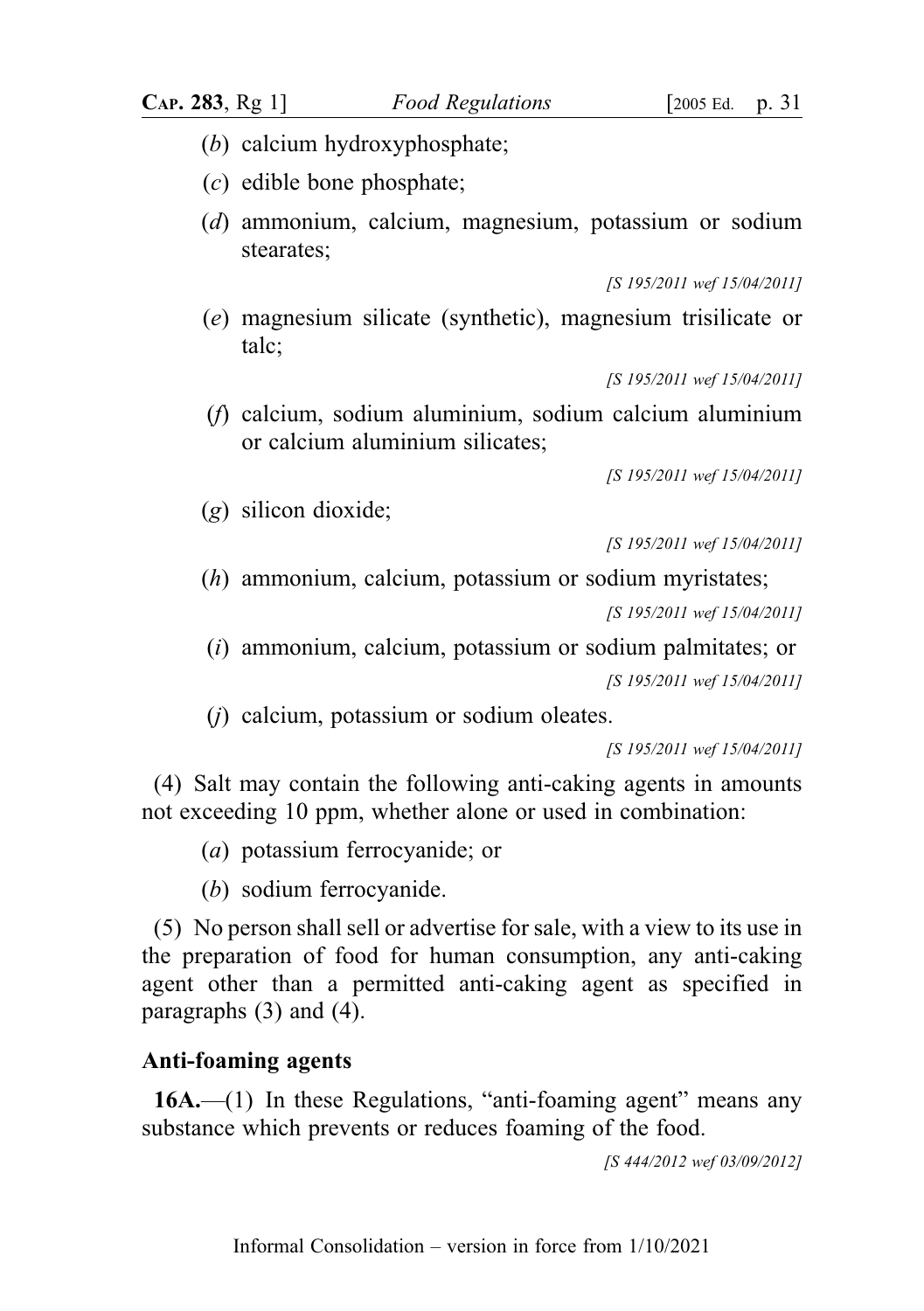- (2) Subject to paragraphs (3) and (4), no person shall
	- (a) import, sell, advertise, manufacture, consign or deliver any article of food which contains an anti-foaming agent; or
	- (b) sell or advertise for sale, with a view to its use in the preparation of food for human consumption any antifoaming agent.

[S 195/2011 wef 15/04/2011]

(3) The following food products may contain the anti-foaming agent known as dimethyl polysiloxane not exceeding 10 ppm in amount:

- (a) edible fats and oils;
- (b) fruit juices and fruit cordials;

[S 444/2012 wef 03/09/2012]

(c) non-alcoholic drinks;

[S 444/2012 wef 03/09/2012] [S 59/2019 wef 01/02/2019]

(*d*) jams, fruit jellies and marmalades;

```
[S 444/2012 wef 03/09/2012]
[S 59/2019 wef 01/02/2019]
```
(e) lactobacillus milk drinks or cultured milk drinks;

[S 59/2019 wef 01/02/2019]

(f) flavoured milk;

[S 59/2019 wef 01/02/2019]

(g) ready-to-drink coffee;

[S 59/2019 wef 01/02/2019]

(h) ready-to-drink tea.

[S 59/2019 wef 01/02/2019]

(4) Colouring mixes for inking on food surfaces may contain dimethyl polysiloxane not exceeding 50 ppm in amount.

[S 195/2011 wef 15/04/2011]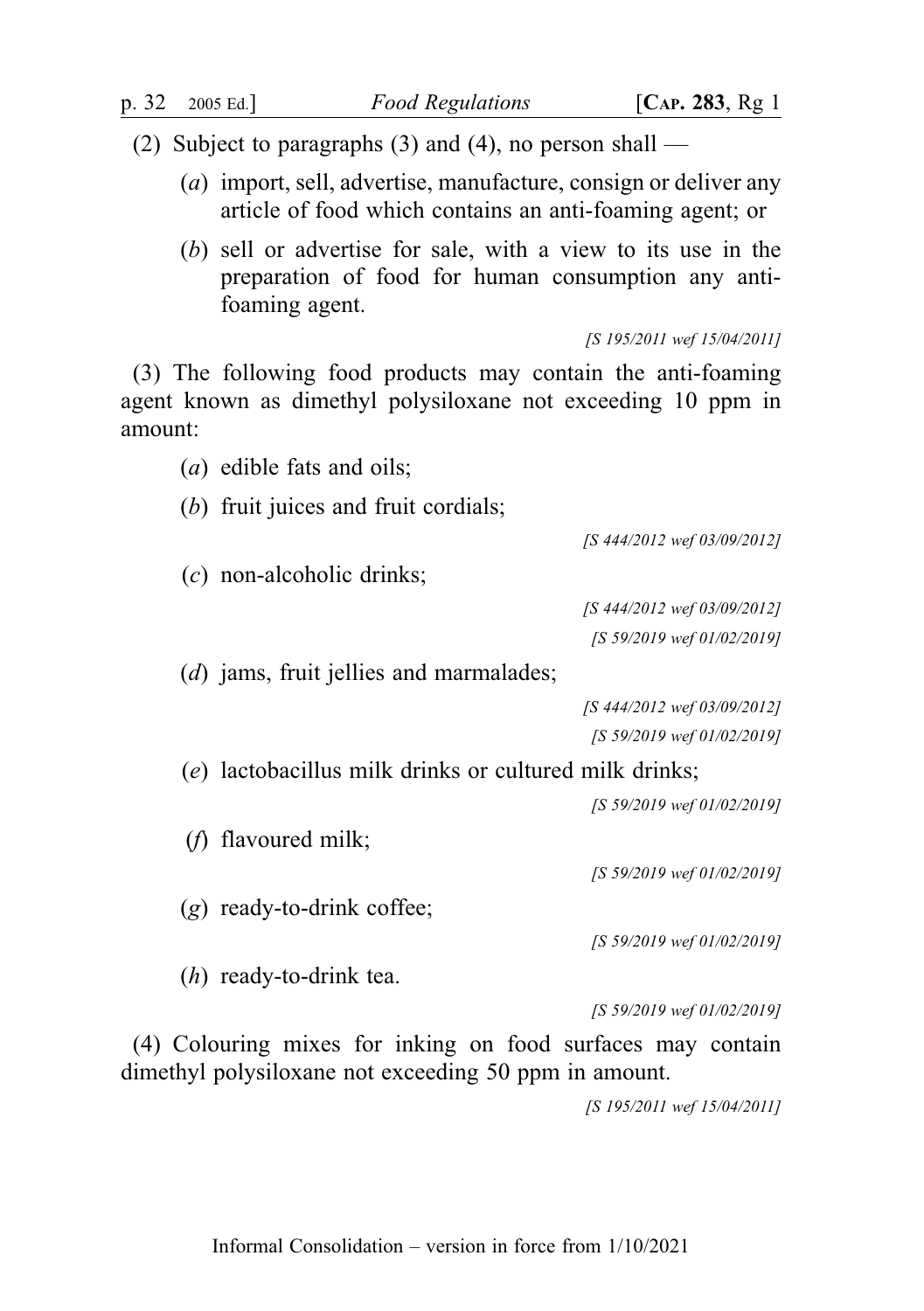## Anti-oxidants

17.—(1) In these Regulations, "anti-oxidant" means any substance which delays, retards or prevents the development in food of rancidity or other flavour deterioration due to oxidation.

(2) Subject to paragraph (3), no person shall import, sell, advertise, manufacture, consign or deliver any article of food containing any added anti-oxidant other than ascorbic acid, erythorbic acid, citric acid, phosphoric acid, lecithin and tocopherols.

- (3) Paragraph (2) shall not apply to  $-$ 
	- (a) any food which contains other anti-oxidants of a description and in the proportions specified in the Third Schedule; and
	- (b) any mixed food containing one or more of the foods in which specific anti-oxidants are expressly provided as indicated in the Third Schedule and which contains an admixture of these anti-oxidants in not greater amount than is specifically allowed in the quantity of food or foods containing the anti-oxidants used in the preparation of the mixed food.

## Sweetening agents

18.—(1) In these Regulations —

"steviol glycosides" means any of the following:

- (a) steviol glycosides from Stevia rebaudiana Bertoni;
- (b) Rebaudioside A from multiple gene donors expressed in Yarrowia lipolytica;
- (c) Rebaudioside M produced by enzymatic modification of Rebaudioside A extracted from Stevia leaf, using the enzymes UDP-glucosyltransferase (EC 2.4.1.17) and sucrose synthase (EC 2.4.1.13), produced by genetically modified strains of Escherichia coli K-12 W311;
- (d) Rebaudioside M produced by enzymatic conversion of purified Stevia leaf extract, using the enzymes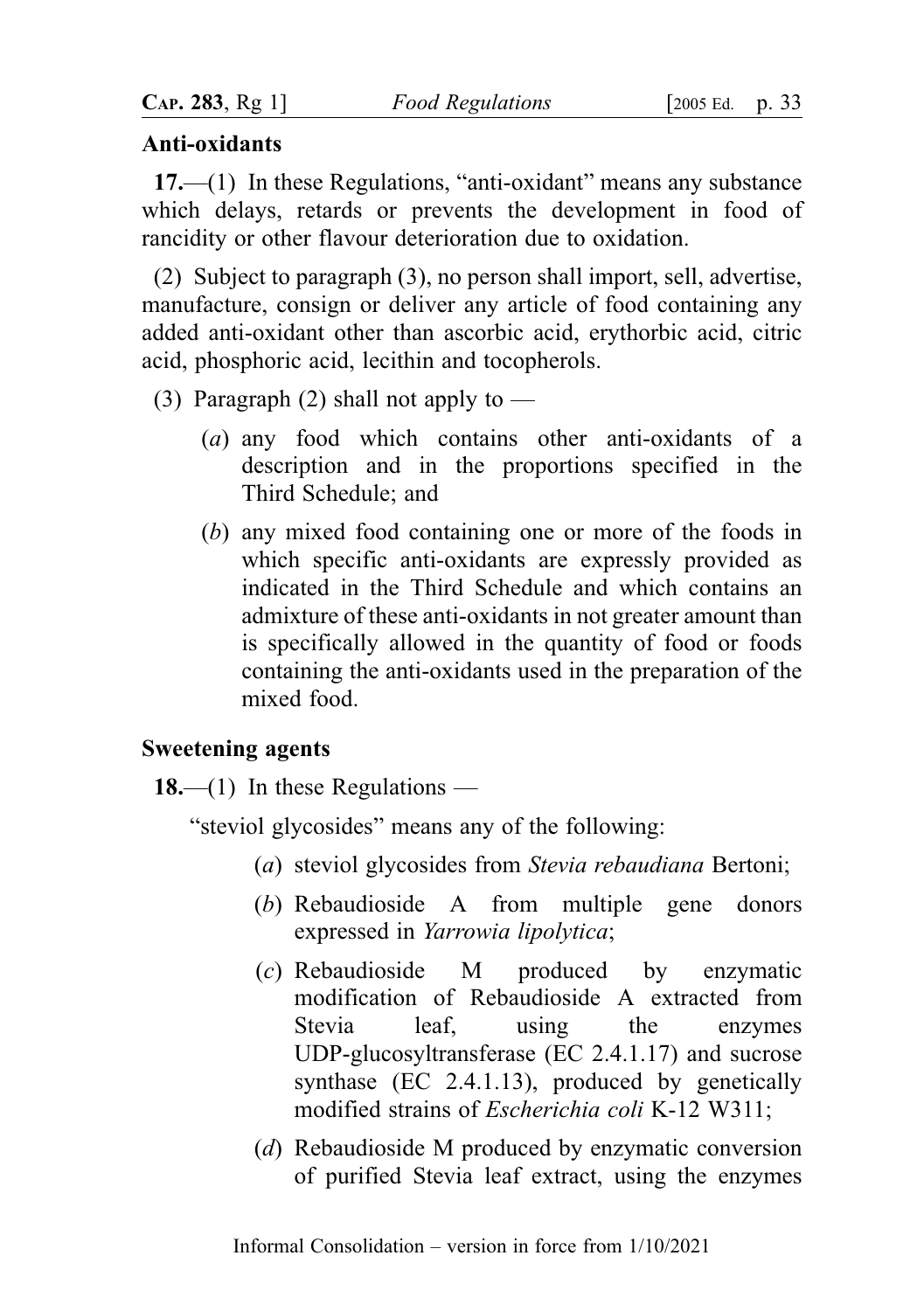UDP-glucosyltransferase (EC 2.4.1.17) and sucrose synthase (EC 2.4.1.13), produced by genetically modified strains of Pichia pastoris;

(e) Rebaudioside D produced by enzymatic conversion of purified Stevia leaf extract using the enzymes UDP-glucosyltransferase (EC 2.4.1.17) and sucrose synthase (EC 2.4.1.13), produced by genetically modified strains of Pichia pastoris;

[S 695/2021 wef 01/10/2021]

(f) Rebaudioside E produced by enzymatic conversion of purified Stevia leaf extract using the enzymes UDP-glucosyltransferase (EC 2.4.1.17) and sucrose synthase (EC 2.4.1.13), produced by genetically modified strains of Pichia pastoris;

[S 695/2021 wef 01/10/2021]

(g) Rebaudioside AM produced by enzymatic conversion of stevioside extracted from Stevia leaf using the enzymes UDP-glucosyltransferase (EC 2.4.1.17) and sucrose synthase (EC 2.4.1.13), produced by genetically modified strains of Escherichia coli K-12 W311;

[S 695/2021 wef 01/10/2021]

"sweetening agent" means a substance added to food in place of sugar to provide a sweet taste, but does not include aspartame, any sugar, carbohydrate or polyhydric alcohols.

[S 704/2020 wef 31/08/2020]

(2) Subject to paragraphs (3) and (3A), a person must not import, sell, advertise, manufacture, consign or deliver —

(a) any sweetening agent for use in food; or

(b) any food containing any sweetening agent.

[S 49/2016 wef 02/02/2016]

(3) The foods specified in the Thirteenth Schedule may contain the following sweetening agents up to the proportions specified in that Schedule: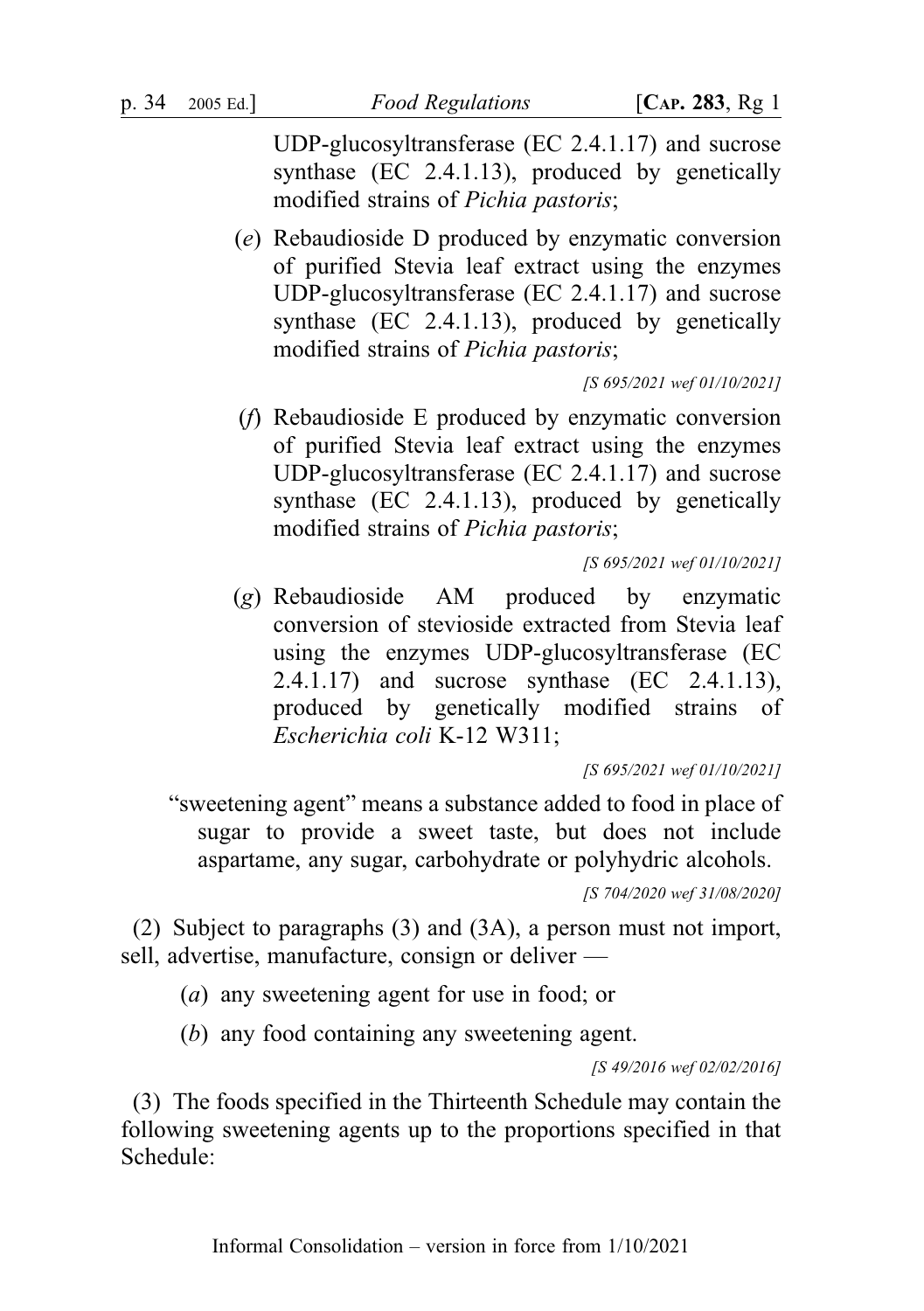|     | CAP. 283, Rg 1                                                       | <b>Food Regulations</b> | 2005 Ed.<br>p. 35 |
|-----|----------------------------------------------------------------------|-------------------------|-------------------|
|     | <i>Substance</i>                                                     | Descriptive Name        | Descriptive No.   |
|     | $(a)$ Acesulfame-K                                                   | Acesulfame-K            | 1                 |
|     | $(b)$ Saccharin and its<br>calcium,<br>potassium and<br>sodium salts | Saccharin               | 2                 |
|     | $(c)$ Cyclamic acid<br>and its calcium<br>and sodium salts           | Cyclamates              | 3                 |
| (d) | Neotame                                                              | Neotame                 | 4                 |
|     | (e) Steviol<br>glycosides                                            | Steviol glycosides      | 5                 |
|     | Sucralose                                                            | Sucralose               | 6.                |

[S 49/2016 wef 02/02/2016]

(3A) Advantame may be added to any food in accordance with good manufacturing practice for food additives as described in section 3.3 of the preamble of the Codex General Standard for Food Additives (CODEX STAN 192-1995).

[S 49/2016 wef 02/02/2016]

(3B) Monk fruit extract may be added to any food in accordance with good manufacturing practice for food additives as described in section 3.3 of the preamble of the Codex General Standard for Food Additives (CODEX STAN 192-1995), if the monk fruit extract contains —

- (a) mogroside V of not less than  $20\%$  (w/w) and not more than 90% (w/w);
- (b) not more than 1 mg/kg lead;
- $(c)$  not more than 1 mg/kg arsenic;
- (d) not more than  $5\%$  (w/w) ash; and
- (e) not more than  $6\%$  (w/w) moisture.

[S 59/2019 wef 01/02/2019]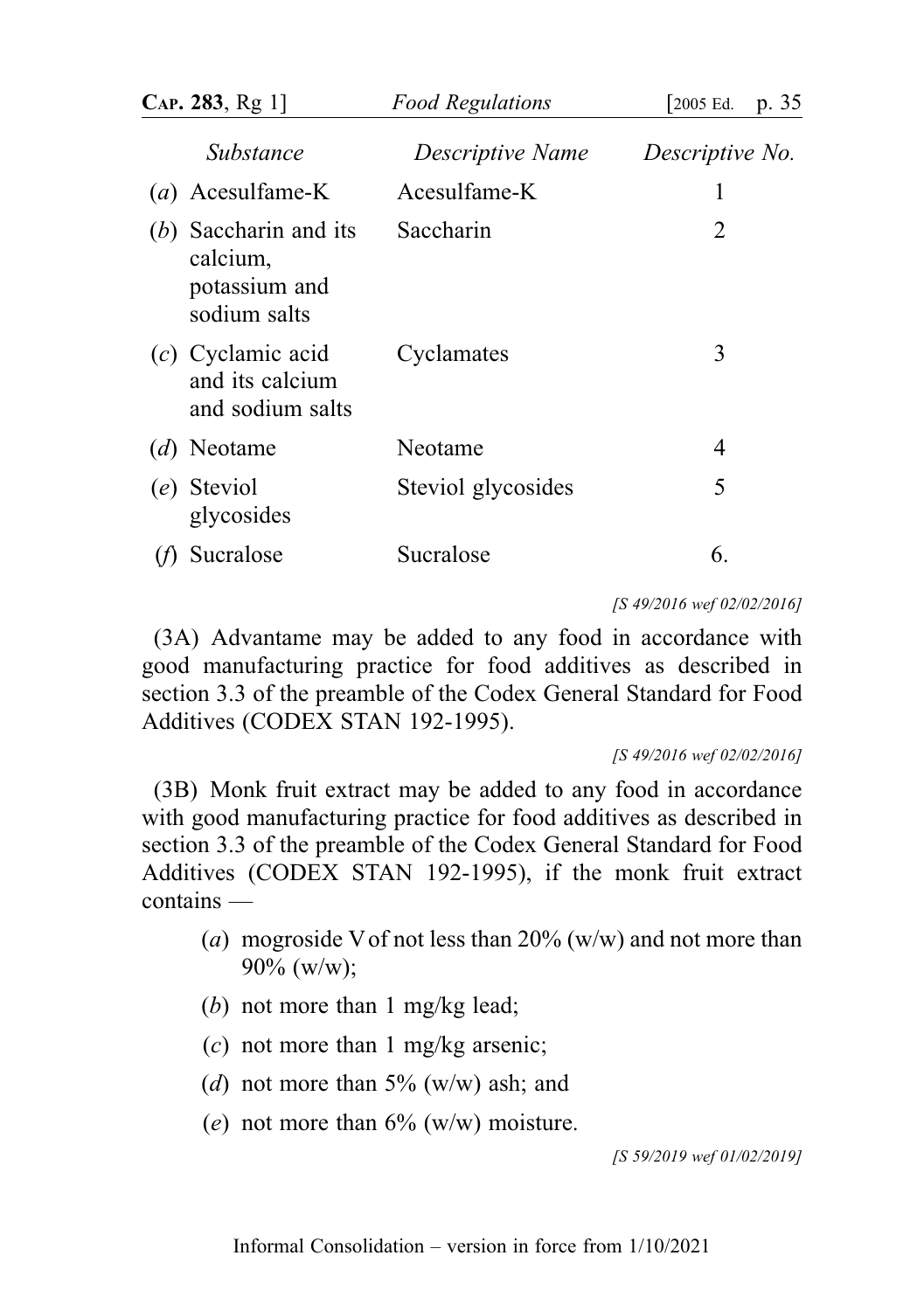(4) Food products containing sweetening agents shall, where required in the Thirteenth Schedule, carry advisory statements regarding consumption by children in the manner specified therein.

(5) The base for sweetening agent tablets may contain  $-$ 

- (a) calcium stearate; and
- (b) croscarmellose sodium.

[S 195/2011 wef 15/04/2011]

## Chemical preservatives

19.—(1) In these Regulations, "chemical preservative" means any substance which is capable of inhibiting, retarding or arresting the process of fermentation, acidification or other deterioration of food caused by micro-organisms.

(2) Chemical preservatives shall be divided into the following classes:

(*a*) Class I chemical preservatives shall be —

- (i) common salt;
- (ii) sugars;
- (iii) vinegar or acetic acid, lactic acid, ascorbic acid, erythorbic acid, citric acid, malic acid, phosphoric acid, tartaric acid, or propionic acid or the calcium, potassium or sodium salts of any of the acids specified in this sub-paragraph; and

[S 59/2019 wef 01/02/2019]

(iv) ethyl alcohol or potable spirits;

(b) Class II chemical preservatives shall be  $-$ 

|     | <i>Substance</i>                                                   | Descriptive Name | Descriptive No. |
|-----|--------------------------------------------------------------------|------------------|-----------------|
| (i) | Sulphur<br>dioxide.<br>sulphurous acid<br>or any of its<br>sodium, | Sulphur dioxide  |                 |
|     |                                                                    |                  |                 |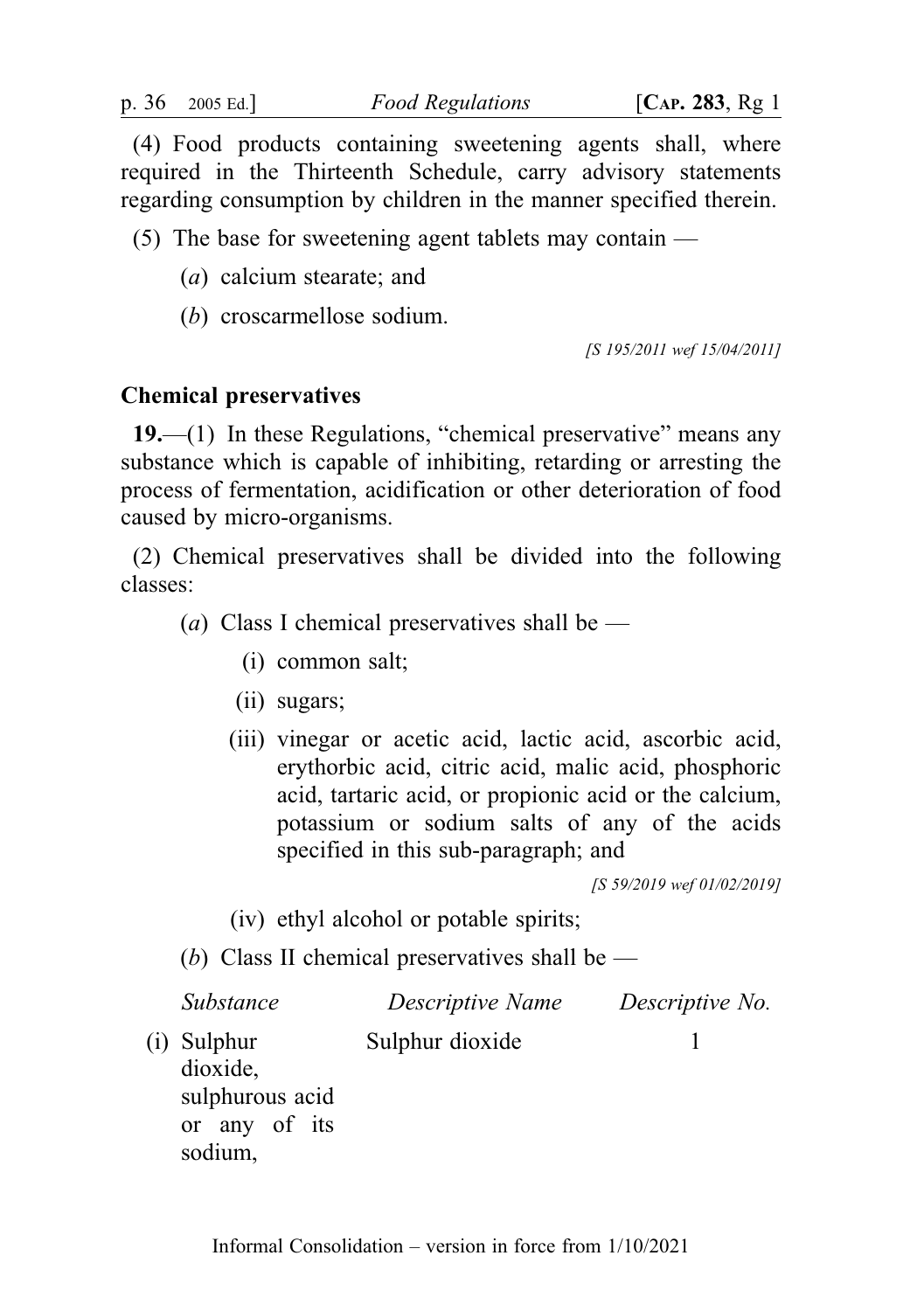| potassium<br>or<br>calcium salts                                                  |                                       |                             |
|-----------------------------------------------------------------------------------|---------------------------------------|-----------------------------|
| and its sodium<br>and potassium<br>salts                                          | (ii) Benzoic acid Benzoic acid        | 2                           |
| (iii) Methyl<br>para-<br>hydroxy-<br>benzoate and its<br>sodium salt              | Methyl para-hydroxy-<br>benzoate      | 3                           |
| (iv) Sorbic acid and<br>sodium,<br>its<br>potassium<br><b>or</b><br>calcium salts | Sorbic acid                           | $\overline{4}$              |
| $(v)$ [Deleted<br>by<br>S 59/2019 wef<br>01/02/2019]                              |                                       |                             |
| (vi) Nitrites of<br>sodium<br><b>or</b><br>potassium                              | <b>Nitrites</b>                       | 5                           |
| (vii) Nitrates<br>sodium<br>or<br>potassium                                       | of Nitrates                           | $6;$ and                    |
|                                                                                   |                                       | [S 59/2019 wef 01/02/2019]  |
|                                                                                   |                                       | [S 146/2018 wef 28/03/2018] |
|                                                                                   |                                       | [S 493/2013 wef 01/08/2013] |
| dicarbonate.                                                                      | $(c)$ Class III chemical preservative | shall be dimethyl           |

[S 493/2013 wef 01/08/2013]

(3) (a) The additions of any Class I chemical preservatives in any food in any proportion is not restricted.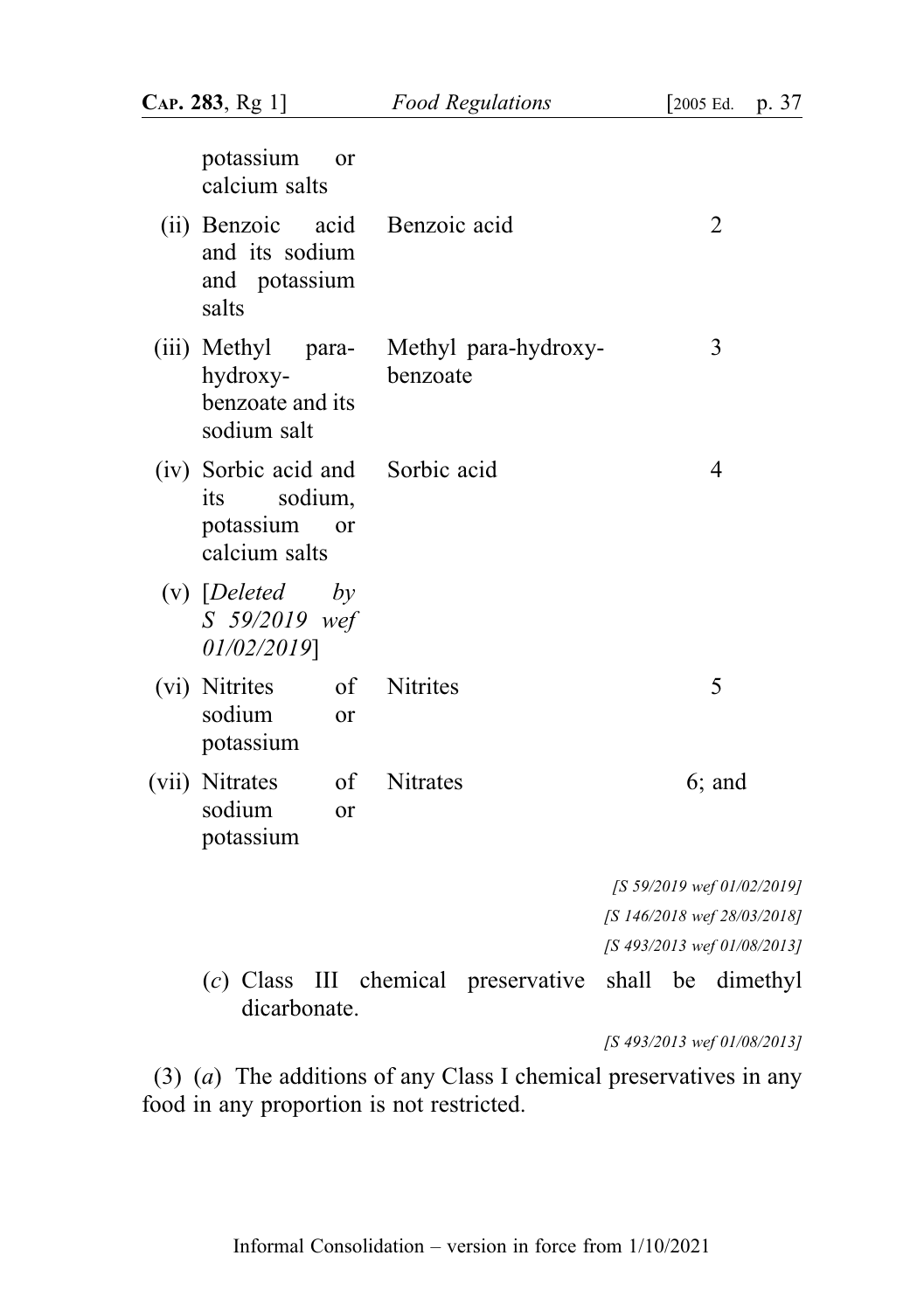(b) No person shall import, sell, advertise, manufacture, consign or deliver any article of food which contains a Class II chemical preservative, except that —

(i) any specified food may contain one of the Class II chemical preservatives in the proportion specified in Part I of the Fourth Schedule except as provided in sub-paragraph (ii); and

[S 493/2013 wef 01/08/2013]

(ii) any specified food in relation to which 2 or more Class II chemical preservatives are specified in Part I of the Fourth Schedule may contain an admixture of those chemical preservatives if, when the quantity of each such chemical preservative present in that food is expressed as a percentage of the maximum quantity of that chemical preservative appropriate to that food in accordance with Part I of that Schedule, the sum of those percentages does not exceed 100.

[S 493/2013 wef 01/08/2013]

(c) No person shall import, sell, advertise, manufacture, consign or deliver any article of food to which a Class III chemical preservative has been added, except that a Class III chemical preservative may be added to any food, and in such proportion, specified in Part II of the Fourth Schedule.

[S 493/2013 wef 01/08/2013]

## Colouring matter

 $20$ —(1) In these Regulations, "colouring matter" means any substance that, when added or applied to food, is capable of imparting colour to that food.

(2) No person shall import, sell, advertise, manufacture, consign or deliver —

(a) any article of food intended for human consumption which contains any added colouring matter other than a permitted colouring matter as listed in the Fifth Schedule;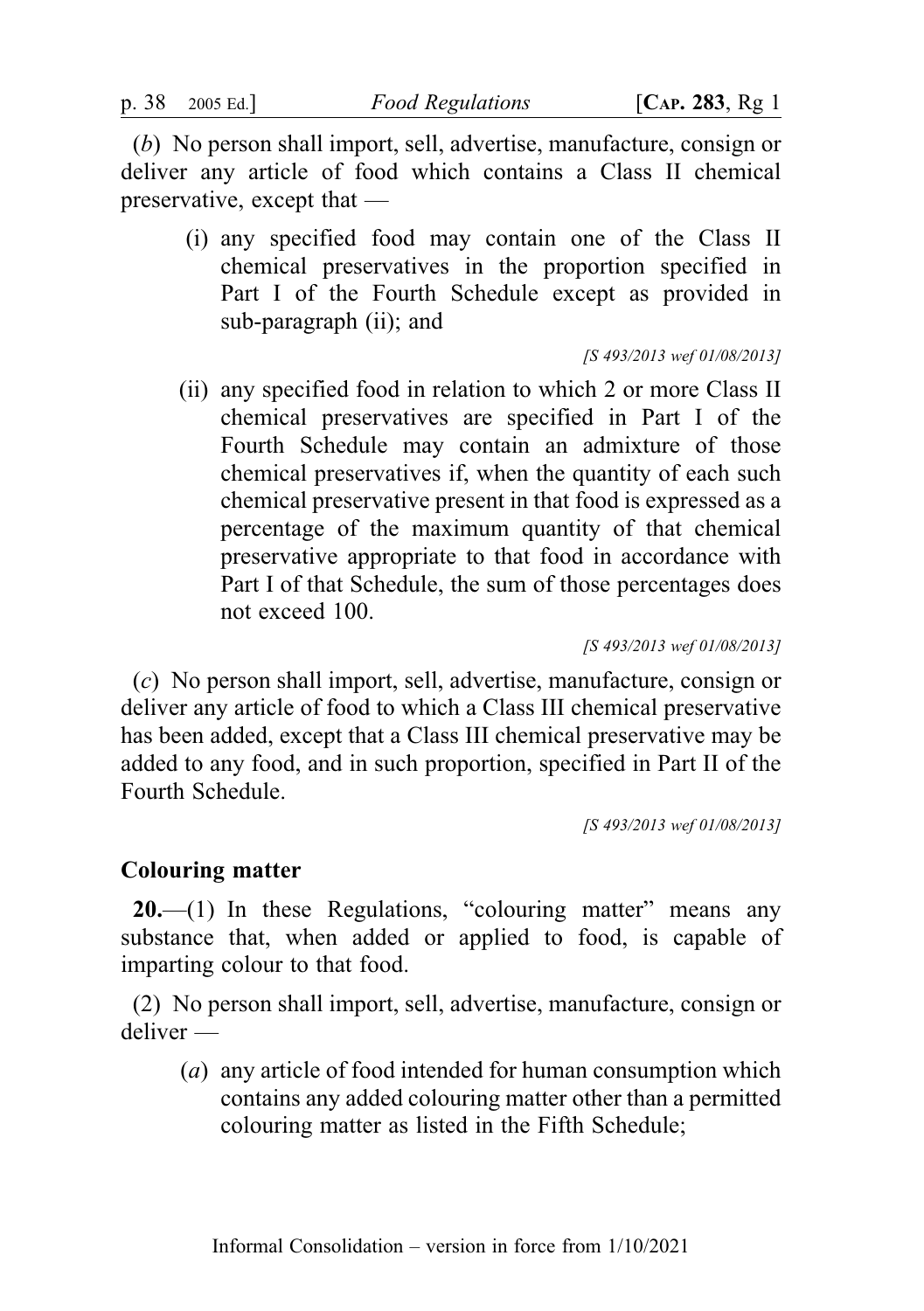- (b) any colouring matter for use in food intended for human consumption other than a permitted colouring matter, as listed in the Fifth Schedule; or
- (c) any permitted synthetic organic colour, as listed in Part I of the Fifth Schedule which contains alpha naphthylamine, beta-naphthylamine, benzidine, paraaminodiphenyl (xenylamine) or their derivatives and the polycyclic aromatic hydrocarbons.

(3) No person shall sell, expose or offer for sale, consign, deliver or import any meat, poultry, fish, fruit or vegetable in the raw or unprocessed state, which has in it or on it (otherwise than for the purpose of marking) any added colouring matter except that the husk of any nut may have on it added permitted colouring matter.

# Emulsifiers and stabilisers

21.—(1) In these Regulations, the terms "emulsifier" or "stabiliser" means any substance which is capable, in the case of an emulsifier, of aiding the formation of, and in the case of a stabiliser, of maintaining, the uniform dispersion of 2 or more immiscible substances.

(2) Unless as otherwise indicated, no person shall import or manufacture for sale or sell any article of food which contains any emulsifier or any stabiliser which is not a permitted emulsifier or a permitted stabiliser, as specified in the Sixth Schedule.

- (3) Non-alcoholic drinks may contain
	- (a) ester gum in an amount not exceeding 100 ppm; and
	- (b) sucrose acetate isobutyrate in an amount not exceeding 300 ppm.

 $(3A)$  Quillaia extracts (Type I, II or both) may be used only in —

- (a) soft drinks, at a level not exceeding 50 ppm (calculated as saponins); and
- (b) alcoholic beverages, at a level not exceeding 40 ppm (calculated as saponins).

[S 152/2017 wef 01/04/2017]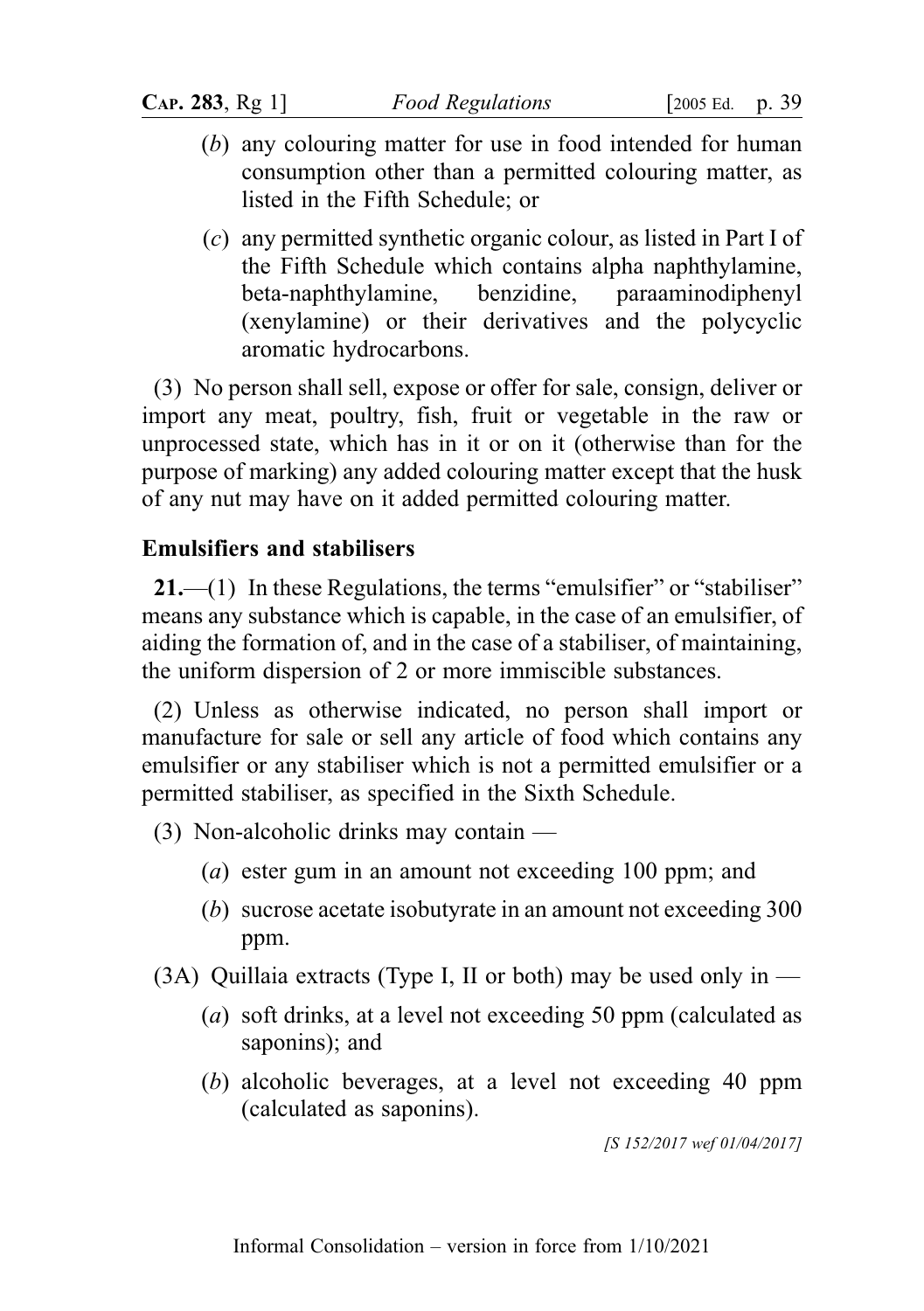(4) No person shall sell or advertise for sale, with a view to its use in the preparation of food for human consumption, any emulsifier or any stabiliser other than a permitted emulsifier or a permitted stabiliser.

(5) No person shall sell any permitted emulsifier or permitted stabiliser with a view to its use in the preparation of food for human consumption except in a package bearing a label, on which is printed a true statement of the chemical nature of the emulsifier or stabiliser.

## Flavouring agents

 $22$ —(1) In these Regulations, "flavouring agent" means any wholesome substance that when added or applied to food is capable of imparting taste or odour, or both, to a food.

(2) No person shall import, sell, advertise, manufacture, consign or deliver any natural or synthetic flavouring essence or extract which is contained in a solvent other than a permitted solvent, namely, 1,3 propanediol, benzyl alcohol, beta-cyclodextrin, diacetin, diethyl ether, ethyl acetate, ethyl alcohol, glycerol, isopropyl alcohol, propylene glycol, triacetin and water.

> [S 195/2011 wef 15/04/2011] [S 444/2012 wef 03/09/2012] [S 59/2019 wef 01/02/2019]

(3) The permitted solvents referred to in paragraph (2) other than water shall conform with the British Pharmacopoeia standard.

(4) The permitted flavouring compounds may also be carried in an emulsion of a permitted emulsifier as provided under regulation 21 with any of the permitted solvents mentioned in this regulation.

(5) Natural flavouring agents shall include natural flavouring essences, spices and condiments.

(6) Natural flavouring essences or extracts shall be preparations in any permitted solvent or any combination of permitted solvents, with or without sweeteners other than sweetening agents, permitted colouring matter or chemical preservatives, of sapid or odoriferous principles, or both, derived from a plant after which the flavouring extract or essence is named.

[S 195/2011 wef 15/04/2011]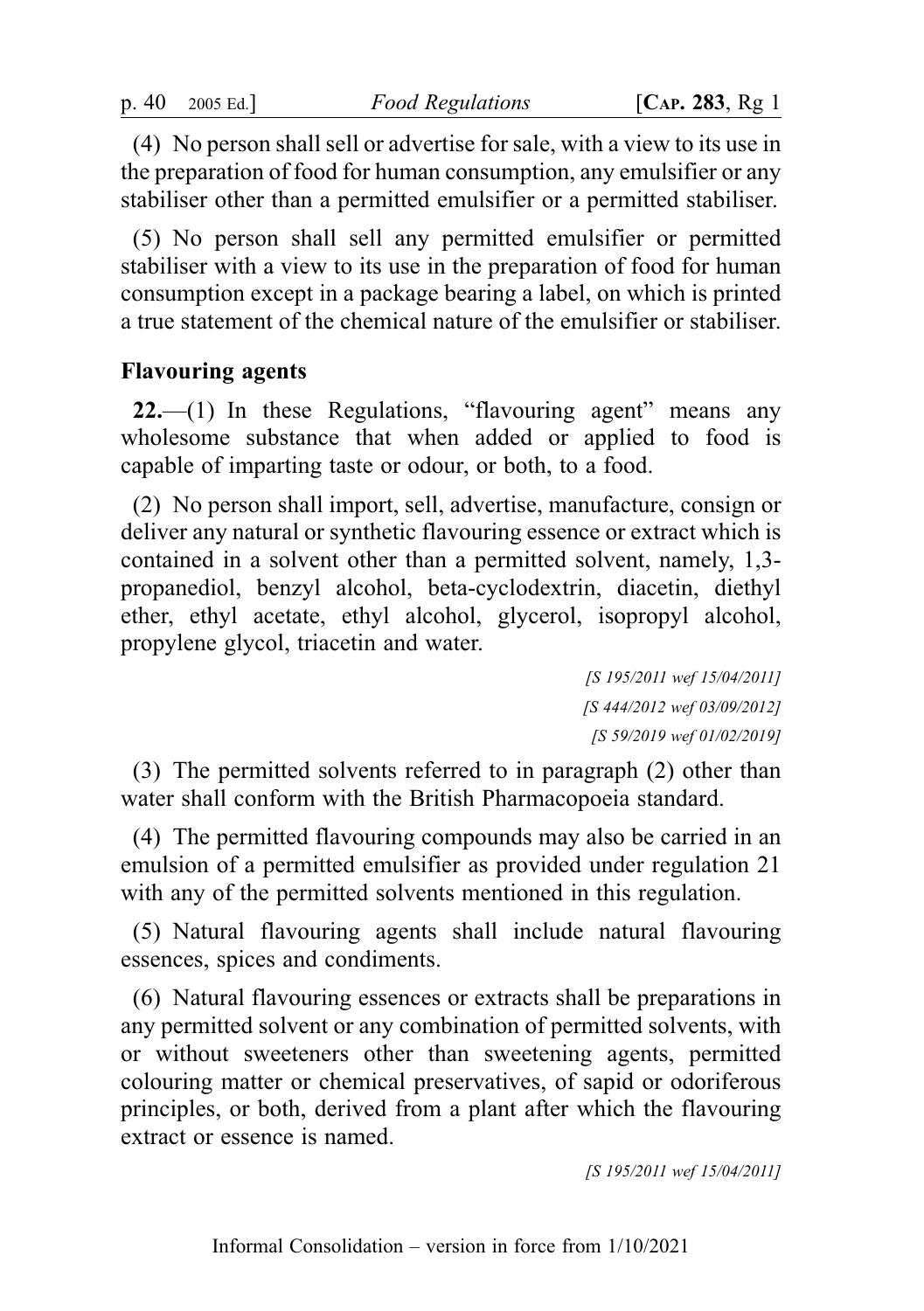(7) The use of coumarin, tonka bean, safrole, sassafras oil, dihydrosafrole, isosafrole, agaric acid, nitrobenzene, dulcamara, pennyroyal oil, oil of tansy, rue oil, birch tar oil, cade oil, volatile bitter almond oil containing hydrocyanic acid and male fern as flavouring agents is prohibited.

(8) Articles of food may have in them natural flavouring agents as specified in these Regulations.

(9) Synthetic flavouring essences or extracts shall include any artificial flavour or imitation flavour which may resemble the sapid or odoriferous principles of an aromatic plant, fruit or vegetable or any other food, except that the flavouring principle shall be derived in whole, or in part, from either chemical synthesis or any other sources that does not involve extraction or isolation therefrom of the sapid or odoriferous principles present in an aromatic plant, fruit or vegetable or any other food.

(10) No person shall import, sell, advertise, manufacture, expose or offer for sale, consign or deliver with a view to it being used in the preparation of food for human consumption, any synthetic flavouring essence or extract which contains any of the prohibited substances specified in paragraph (7).

#### Flavour enhancers

23.—(1) In these Regulations, "flavour enhancer" means any substance which is capable of enhancing or improving the flavour of food, but does not include any sauce, gravy, gravy mix, soup mix, spice or condiment.

(2) No person shall import, sell, advertise, manufacture, consign or deliver any flavour enhancer for use in food intended for human consumption other than:

- (a) ethyl maltol;
- (b) L-glutamic acid, mono-sodium L-glutamate, monopotassium L-glutamate, calcium di-L-glutamate, monoammonium L-glutamate and magnesium di-Lglutamate;

[S 444/2012 wef 03/09/2012]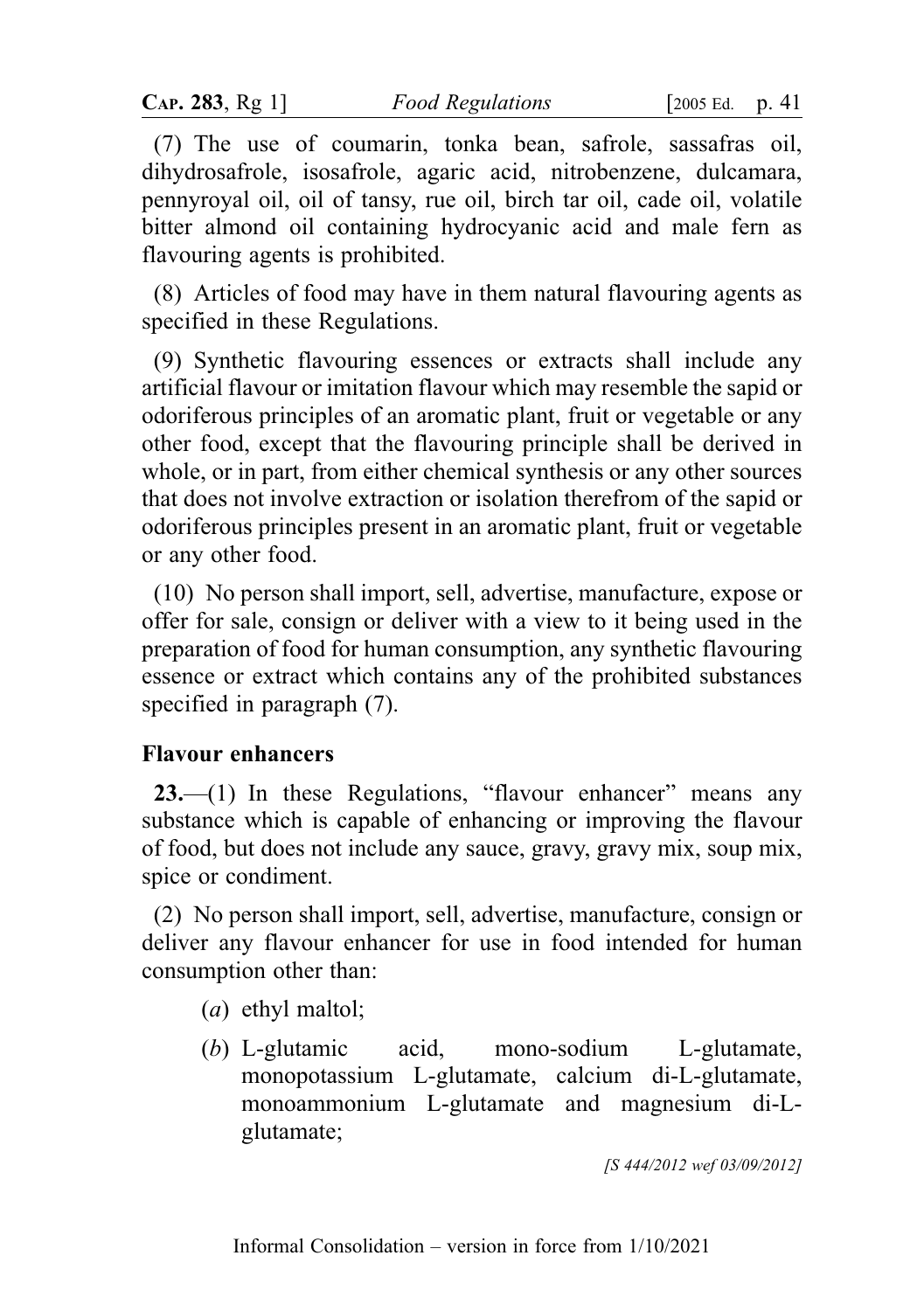(c) Inosinic acid, guanylic acid, di-sodium 5'-inosinate, dipotassium 5'-inosinate, calcium 5'-inosinate, disodium 5' guanylate, di-potassium 5'-guanylate and calcium 5' guanylate;

> [S 444/2012 wef 03/09/2012] [S 152/2017 wef 01/04/2017]

(d) L-cysteine; and

[S 152/2017 wef 01/04/2017]

- (e) L-theanine in the following foods at a level not exceeding 1000 ppm:
	- (i) brewed tea;
	- (ii) soft drinks;
	- (iii) chocolate;
	- (iv) chocolate confectionery;
	- (v) sugar confectionery.

[S 152/2017 wef 01/04/2017]

(3) No person shall import, sell, advertise, manufacture, consign or deliver the flavour enhancer mono-sodium salt of L-glutamic acid unless it conforms with the prescribed standards under regulation 246.

(4) [Deleted by S 444/2012 wef 03/09/2012]

(5) No person shall import, sell, advertise, manufacture, consign or deliver any article of food intended for human consumption containing a flavour enhancer other than a permitted flavour enhancer specified in paragraph (2).

#### **Humectants**

24. In these Regulations, "humectant" means any substance which, when added to food, absorbs moisture and maintains the water content of food.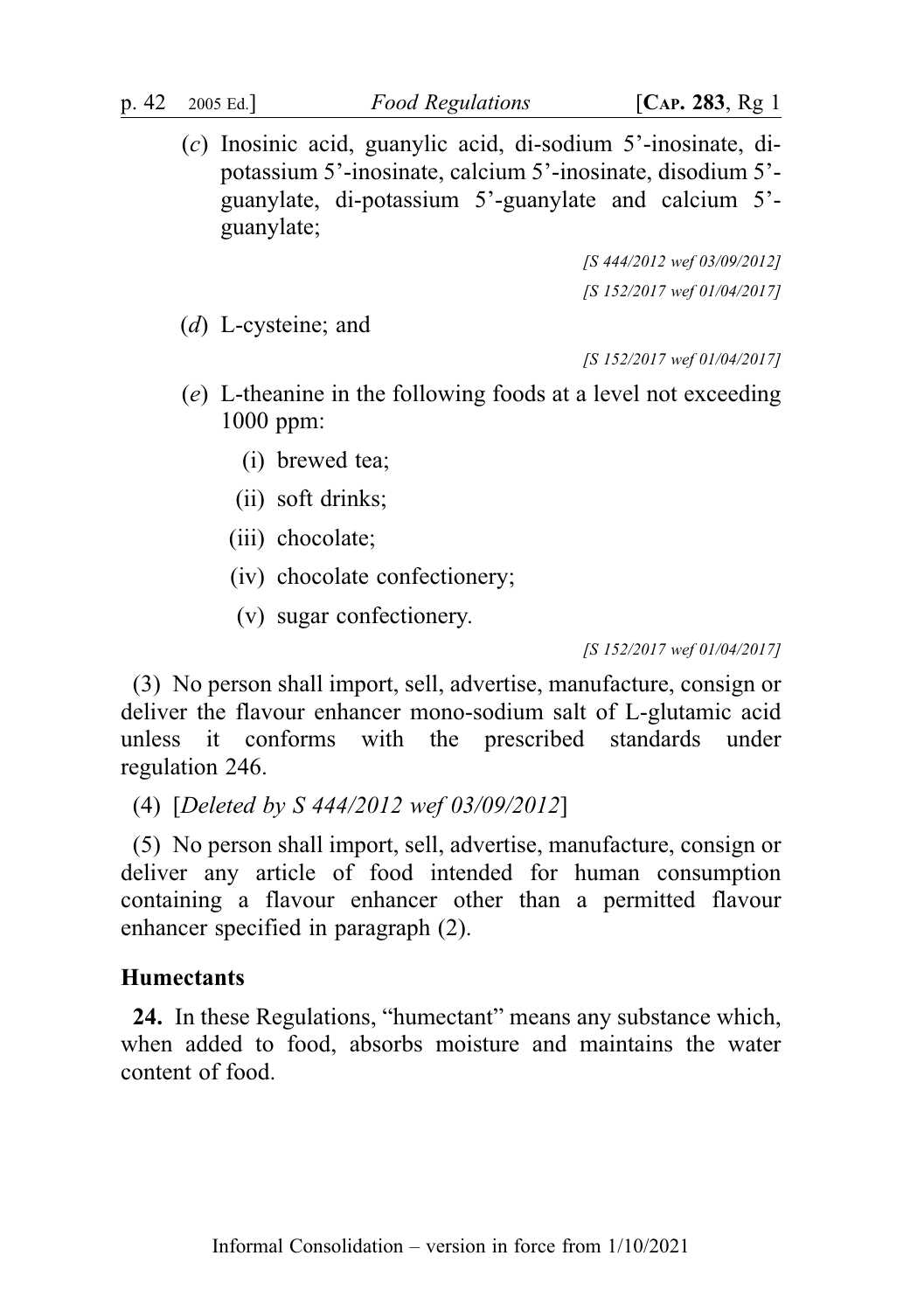#### Nutrient supplements

25.—(1) In these Regulations, "nutrient supplement" means any amino acid, mineral or vitamin which, when added either singly or in combination with food, improves or enriches the nutrient content of food.

(2) The addition of a nutrient supplement other than a permitted nutrient supplement specified in the Seventh Schedule to any article of food for human consumption is prohibited.

(3) Notwithstanding paragraph (2), nutrient supplements, other than a permitted nutrient supplement, may be added to special purpose food provided regulations 247 to 254 are complied with.

#### Sequestrants

26.—(1) In these Regulations, "sequestrant" means any substance which, when added to food, combines with a metal ion in the food and renders the metal ion inactive so as to stabilise certain characteristics associated with the food, including colour, flavour and texture.

(2) No person shall sell or advertise for sale, with a view to its use in the preparation of food for human consumption, any sequestrant other than a permitted sequestrant specified in paragraphs (3) and (4).

(3) Citric acid, phosphoric acid, and tartaric acid or the calcium salts of the abovementioned acids, as well as glycine may be added to food to serve as sequestrants.

(4) Calcium disodium ethylenediaminetetraacetate may be used only in  $-$ 

(a) canned fish, including crustaceans and molluscs, at a level not exceeding 250 ppm;

[S 444/2012 wef 03/09/2012]

- (b) mayonnaise, salad dressing, French dressing, fat spread, savoury sauce and margarine at a level not exceeding 75 ppm; and
- (c) soft drinks at a level not exceeding 33 ppm.

[S 195/2011 wef 15/04/2011]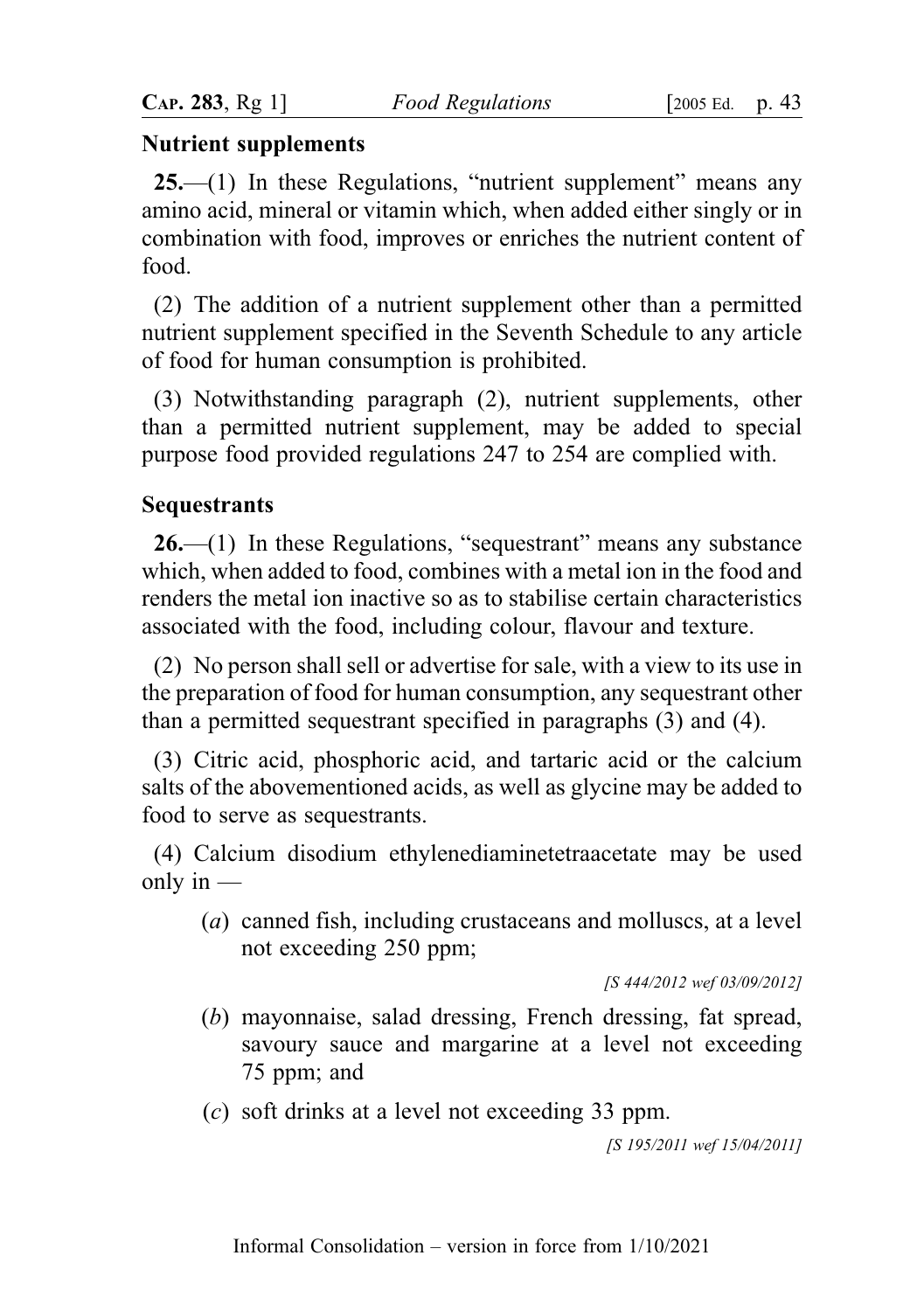#### Gaseous packaging agents

 $27.$ —(1) In these Regulations, "gaseous packaging agent" means any substance used —

- (a) as an aerating agent or propellant in the storage or packaging of any fluid food; or
- (b) to displace air in a sealed package or in a place of storage, in the storage or packaging of any food.

(2) No person shall use in the storage or packaging of any food any gaseous packaging agent other than —

- (a) carbon dioxide;
- (b) nitrogen; and
- (c) helium.

#### General purpose food additives

 $28$ —(1) In these Regulations, "general purpose food additive" means any substance which serves a useful and specific purpose during either the processing or packing of a food and shall include processing aid.

(2) No person shall use any general purpose food additive other than those specified in the Eighth Schedule or permitted for use under this regulation.

(3) No person shall import, sell, advertise, manufacture, consign or deliver any food containing any permitted general purpose food additive unless the food is sound and fit for human consumption.

(4) No person shall import, sell, advertise, manufacture, consign or deliver any food containing residue of acetone unless —

- (a) in the case of flavouring, where acetone is used as a processing aid in the production of the flavouring, the residue of acetone does not exceed 5 mg/kg of the flavouring; or
- (b) in the case of any food or any food containing flavouring, where acetone is used as a processing aid in the production

<sup>[</sup>S 704/2020 wef 31/08/2020]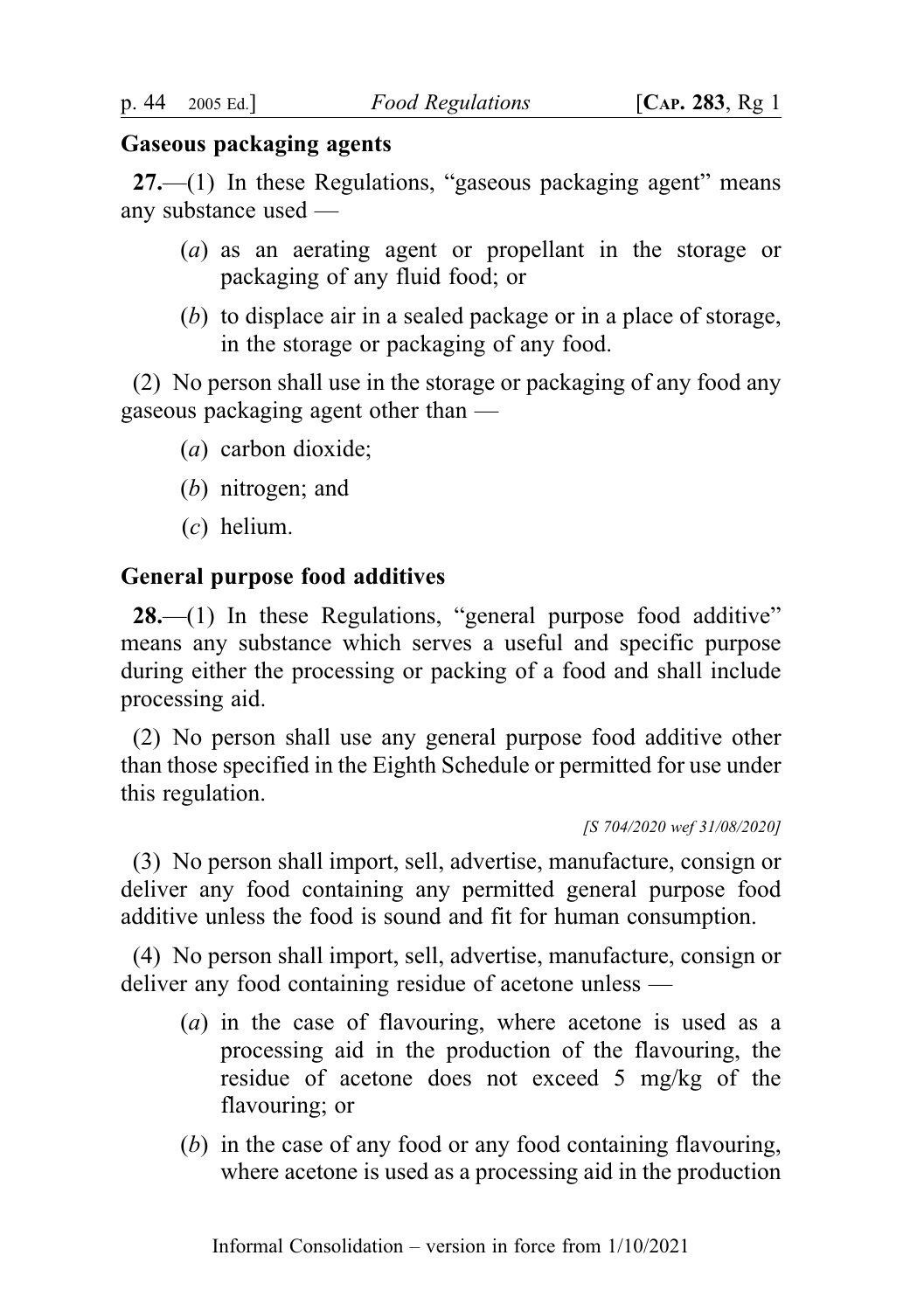of the food or in the production of one or more of its ingredients, the residue of acetone does not exceed 0.1 mg/kg of the food.

(5) Methanol may be used as an extraction solvent in food, provided that the residue of methanol in the food does not exceed 5 ppm.

(6) Triethyl citrate may be used as a whipping agent in the following foods, at a level not exceeding 2500 ppm:

(*a*) liquid egg products;

(b) dried egg products, whether or not heat coagulated;

(c) heat coagulated egg products.

[S 152/2017 wef 01/04/2017]

(7) Soy leghemoglobin derived from genetically modified Pichia pastoris may be used in meat analogues, at a level not exceeding  $0.45\%$  (w/w).

[S 704/2020 wef 31/08/2020]

# INCIDENTAL CONSTITUENTS IN FOOD

#### Incidental constituents in food

29.—(1) In these Regulations, "incidental constituent" means any extraneous substance, toxic substance, pesticide, heavy metal, veterinary drug or mycotoxin that is introduced into or on a food in any manner whatsoever, but does not include any anti-caking agent, anti-oxidant, sweetening agent, chemical preservative, colouring matter, emulsifier and stabiliser, flavouring agent, flavouring enhancer, humectant, nutrient supplement, sequestrant or gaseous packaging agent.

> [S 195/2011 wef 15/04/2011] [S 49/2016 wef 02/02/2016]

(2) A person must not import, sell, advertise, manufacture, consign or deliver any food containing an incidental constituent except as otherwise permitted by these Regulations.

[S 49/2016 wef 02/02/2016]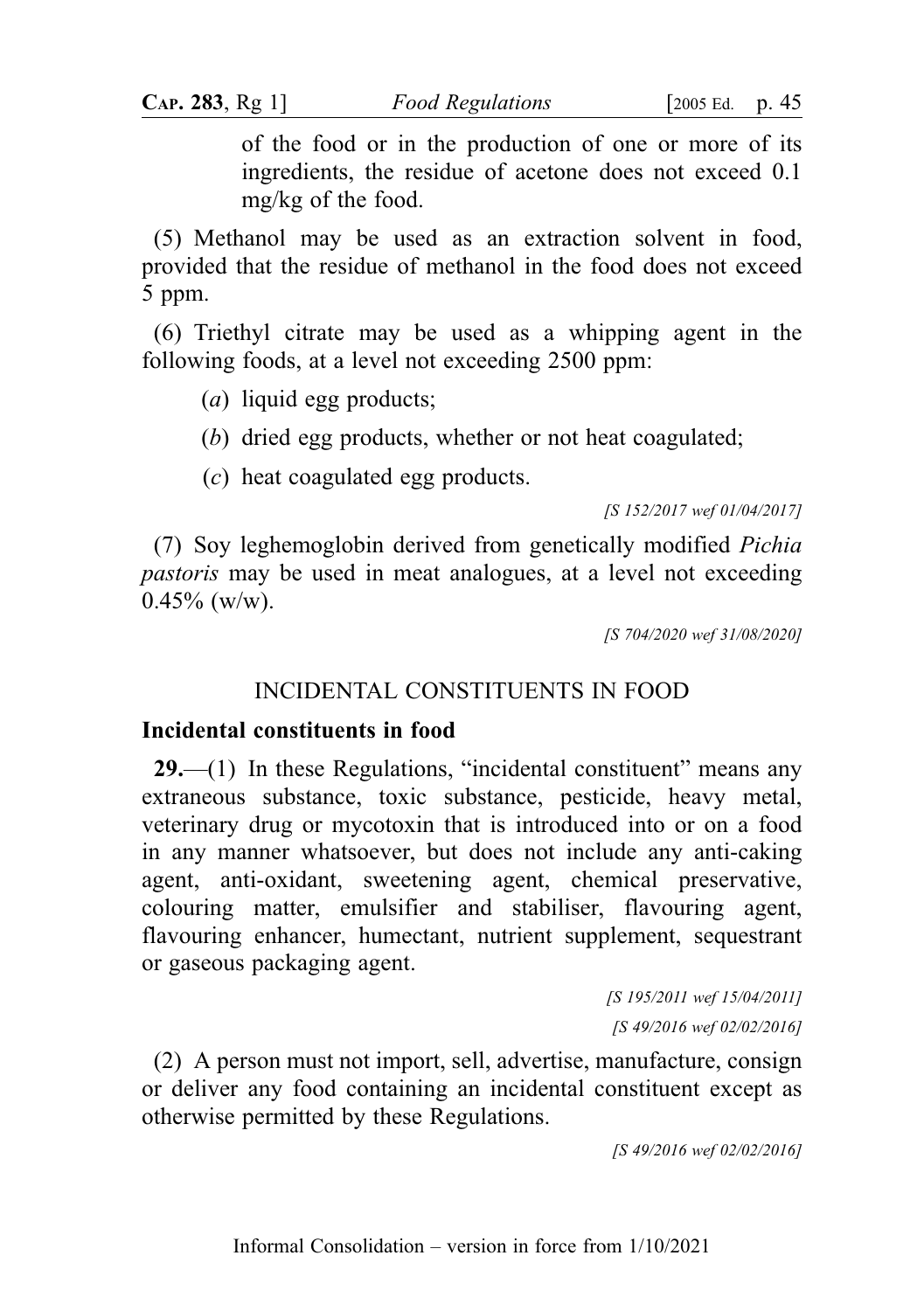p. 46 2005 Ed.]  $Food~Regulations$   $[Car. 283, Rg 1]$ 

(3) In this regulation, "veterinary drug" means a substance applied or administered to a food-producing animal including a meatproducing or milk-producing animal, poultry, fish and bee, whether or not the substance is used for therapeutic, prophylactic or diagnostic purpose or for modification of physiological functions or behaviour, and includes antibiotic and oestrogen.

[S 49/2016 wef 02/02/2016]

## Pesticide residues

30.—(1) In these Regulations, "pesticide" means a substance or compound used or capable of being used or intended for use for agricultural, pastoral, horticultural, domestic or industrial purposes for controlling, destroying or preventing the growth and development of any fungus, bacterium, virus, insect, mite, mollusc, nematode, plant or animal or for any other related purpose.

(2) No person shall import, sell, advertise, manufacture, consign or deliver any article of food containing any pesticide residue other than those specified in column 1, in relation to those articles specified in column 3 and in the proportion specified in column 2 of the Ninth Schedule.

(3) Unless otherwise prescribed in these Regulations, the pesticide residue contained in any food must not exceed the maximum limit or extraneous maximum residue limit stated for the residue adopted by the Codex Alimentarius Commission.

> [S 49/2016 wef 02/02/2016] [S 146/2018 wef 28/03/2018]

(4) A manufactured or mixed food containing one or more of the foods in which pesticide residues are permitted shall not contain such residues in greater amount than is permitted for the quantity of the food or foods containing residues used in the preparation of the manufactured or mixed food.

(5) No person shall import, sell, advertise, manufacture, consign or deliver any article of food containing the residue of 2 or more of the pesticides specified in the Ninth Schedule unless the sum of the fractions obtained by dividing the quantity of the pesticide present by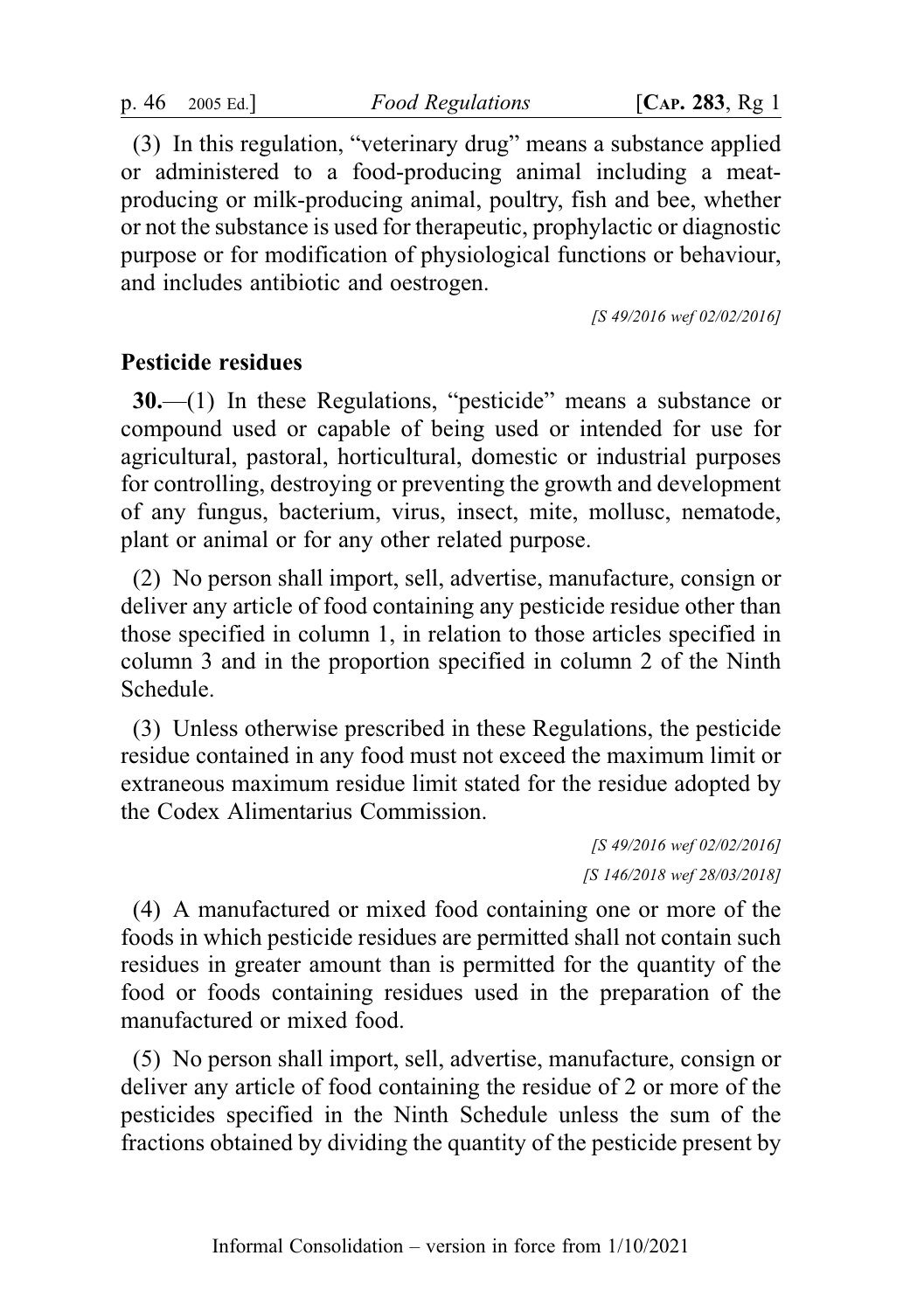the maximum quantity of each pesticide permitted to be present if used alone does not exceed unity.

#### Heavy metals, arsenic and lead

31.—(1) No person shall import, sell, advertise, manufacture, consign or deliver any article of food containing arsenic and lead in amounts in excess of those specified in the Tenth Schedule.

[S 59/2019 wef 01/02/2019]

(2) No person shall import, sell, advertise, manufacture, consign or deliver any seaweed containing inorganic arsenic in excess of 2 ppm.

(2A) A person must not import, sell, advertise, manufacture, consign or deliver any polished rice containing inorganic arsenic in excess of 0.2 ppm.

[S 152/2017 wef 01/04/2017]

(2B) A person must not import, sell, advertise, manufacture, consign or deliver any husked rice containing inorganic arsenic in excess of 0.35 ppm.

[S 59/2019 wef 01/02/2019]

## **Mercury**

(3) No person shall import, sell, advertise, manufacture, consign or deliver —

- (a) any predatory fish containing mercury in excess of 1 ppm;
- (b) any other fish, or any fish product, containing mercury in excess of 0.5 ppm;

[S 695/2021 wef 01/10/2021]

(ba) any salt containing mercury in excess of 0.1 ppm; or [S 695/2021 wef 01/10/2021]

(c) any other food containing mercury in excess of 0.05 ppm. [S 816/2014 wef 15/12/2014]

#### Tin

(4) No person shall import, sell, advertise, manufacture, consign or deliver any food containing tin in excess of 250 ppm.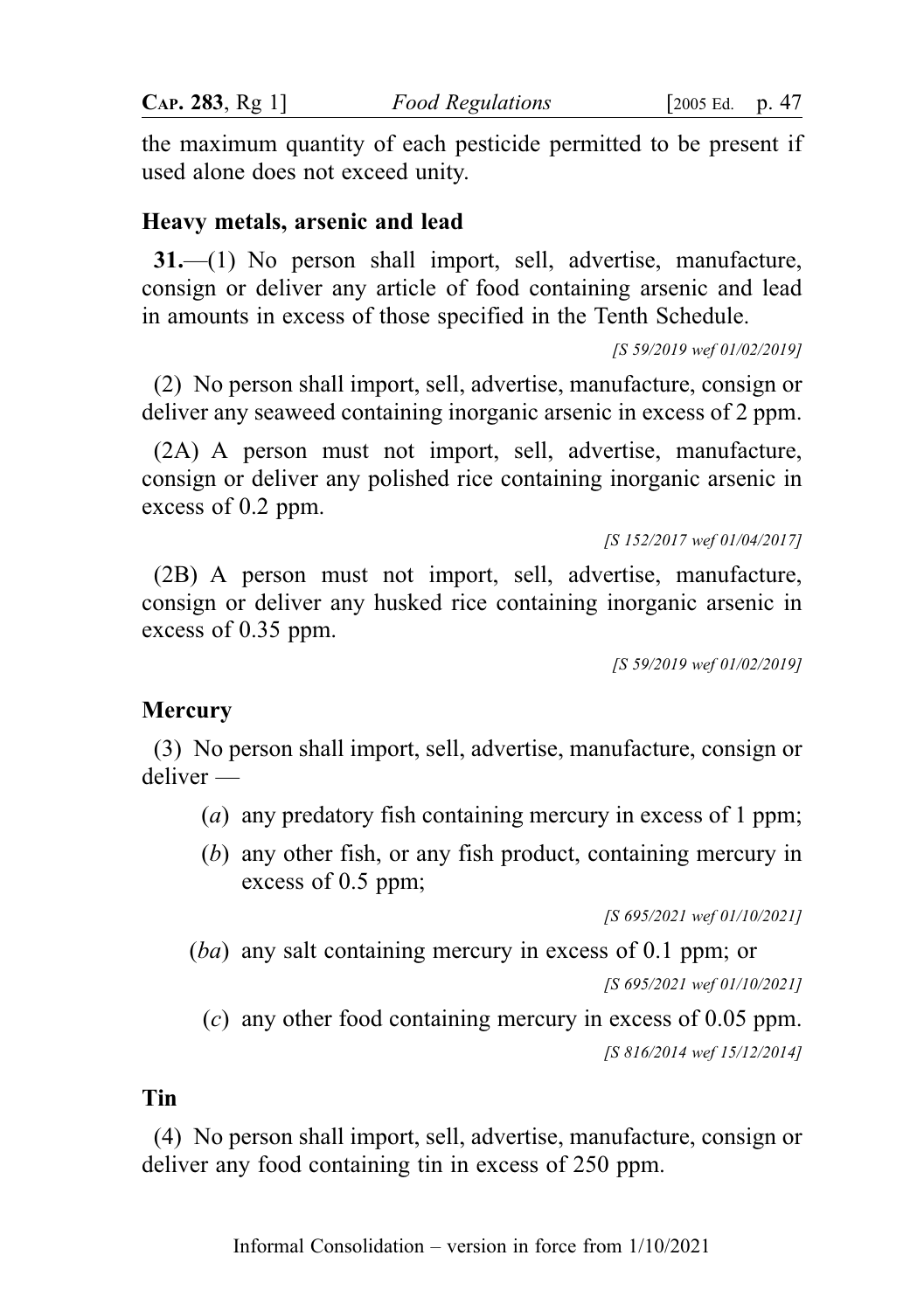# Cadmium

(5) No person shall import, sell, advertise, manufacture, consign or deliver any molluscs or dried mushrooms containing cadmium in excess of 1 ppm, or any seaweed containing cadmium in excess of 2 ppm, or any cocoa, cocoa products or salt containing cadmium in excess of 0.5 ppm, or any other food containing cadmium in excess of 0.2 ppm.

> [S 195/2011 wef 15/04/2011] [S 695/2021 wef 01/10/2021]

# Antimony

(6) No person shall import, sell, advertise, manufacture, consign or deliver any food containing antimony in excess of 1 ppm.

(7) In paragraph (3), "predatory fish" means any fish of a species listed in the Fifteenth Schedule.

> [S 816/2014 wef 15/12/2014] [S 444/2012 wef 03/09/2012] [S 59/2019 wef 01/02/2019]

# Antibiotic residues

32.—(1) In these Regulations, "antibiotic" means any chemical substance, produced either by chemical synthesis or by a microorganism which in low concentration has the capability to inhibit the growth of or to destroy bacteria and other micro-organisms.

(2) Subject to paragraph (3), no person shall import, sell, advertise, manufacture, consign or deliver, any milk, meat and meat products, or any article of food intended for human consumption which contains detectable antibiotic residues or their degradation products.

(3) Notwithstanding paragraph (2), nisin may be employed in the preservation of liquid egg products, liquid egg analogues, cheese and canned foods which have been sufficiently heat processed to destroy spores of Clostridium botulinum.

> [S 444/2012 wef 03/09/2012] [S 59/2019 wef 01/02/2019]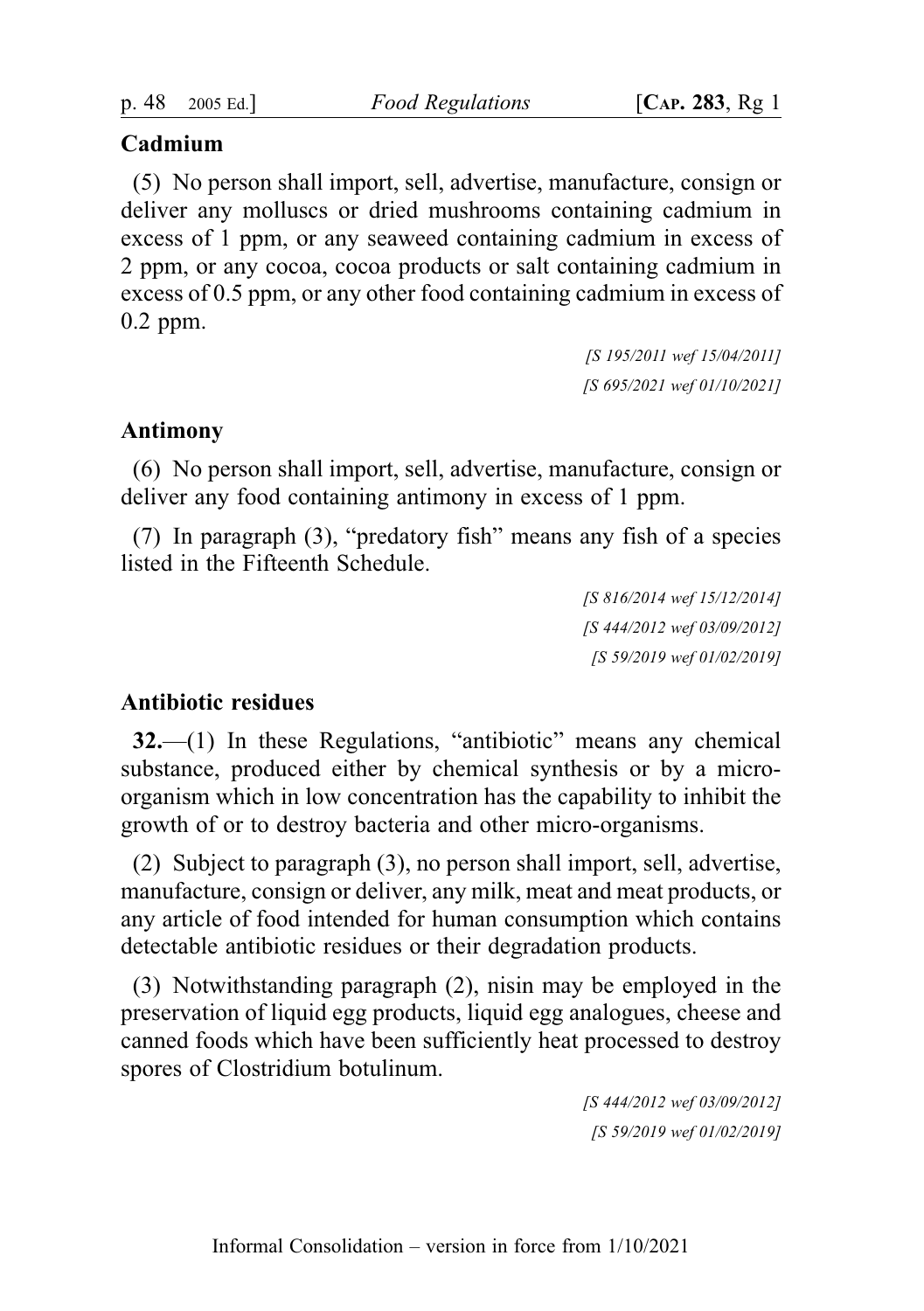#### Oestrogen residues

33. No person shall import, sell, advertise, manufacture, consign or deliver, any meat or any food derived from meat which contains residues of the following compounds:

- (a) diethylstibestrol (3, 4-bis(p-hydroxyphenyl)-3-hexene);
- (b) hexoestrol (3, 4-bis(p-hydroxyphenyl)-n-hexane);
- (c) dienoestrol (3, 4-bis(p-hydroxyphenyl)-2, 4-hexadiene).

# **Mycotoxins**

34. No person shall import, sell, advertise, manufacture, consign or deliver any article of food containing any detectable amount of mycotoxins, unless the detectable amount of mycotoxin for any specified food does not exceed the maximum amount specified as follows:

| Mycotoxin                                           |     | Type of food                                                               | Maximum<br>amount of any<br>one or more<br>Mycotoxins in<br>parts per<br>billion |
|-----------------------------------------------------|-----|----------------------------------------------------------------------------|----------------------------------------------------------------------------------|
| $(a)$ Aflatoxin B1                                  |     | (i) Any article of food<br>except food for<br>infants or young<br>children | 5                                                                                |
|                                                     |     | (ii) Food for infants or<br>young children                                 | 0.1                                                                              |
| $(b)$ Aflatoxins, total<br>$(B1, B2, G1$ and<br>G2) |     | Any article of food<br>except food for<br>infants or young<br>children     | 5                                                                                |
| $(c)$ Aflatoxin M1                                  | (i) | Milk                                                                       | 0.5                                                                              |
|                                                     |     | (ii) Infant formula                                                        | 0.025<br>calculated on<br>the                                                    |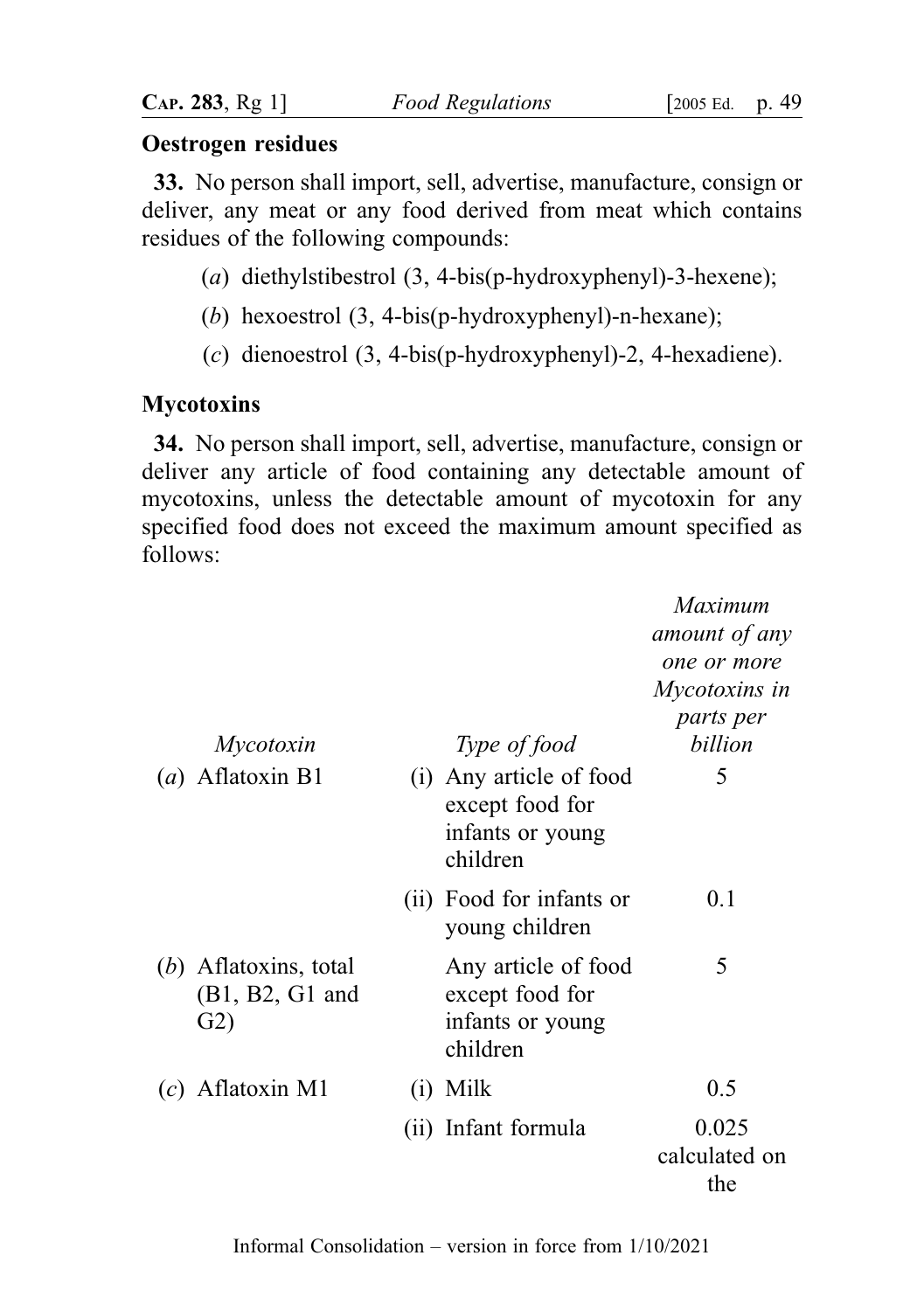| Mycotoxin            | Type of food                                                                          | Maximum<br>amount of any<br>one or more<br>Mycotoxins in<br><i>parts per</i><br>billion<br>reconstituted<br>ready-to-drink<br>product |
|----------------------|---------------------------------------------------------------------------------------|---------------------------------------------------------------------------------------------------------------------------------------|
| ( <i>d</i> ) Patulin | (i) Food for infants or<br>young children<br>(except processed<br>cereal-based foods) | 10                                                                                                                                    |
|                      | (ii) Fruit juice                                                                      | 50                                                                                                                                    |
|                      | (iii) Food containing<br>fruit juice as<br>ingredient                                 | 50                                                                                                                                    |

[S 493/2013 wef 01/08/2013]

## 3-monochloropropane-1,2-diol (3-MCPD)

34A. No person shall import, sell, advertise, manufacture, consign or deliver any soy sauce or oyster sauce containing 3 monochloropropane-1,2-diol (3-MCPD) in excess of 20 parts per billion, calculated on 40% dry matter content.

[S 444/2012 wef 03/09/2012]

#### Melamine

34B. No person shall import, sell, advertise, manufacture, consign or deliver —

- (a) any powdered infant formula containing melamine in excess of 1 ppm;
- (b) any liquid infant formula (as consumed) containing melamine in excess of 0.15 ppm; or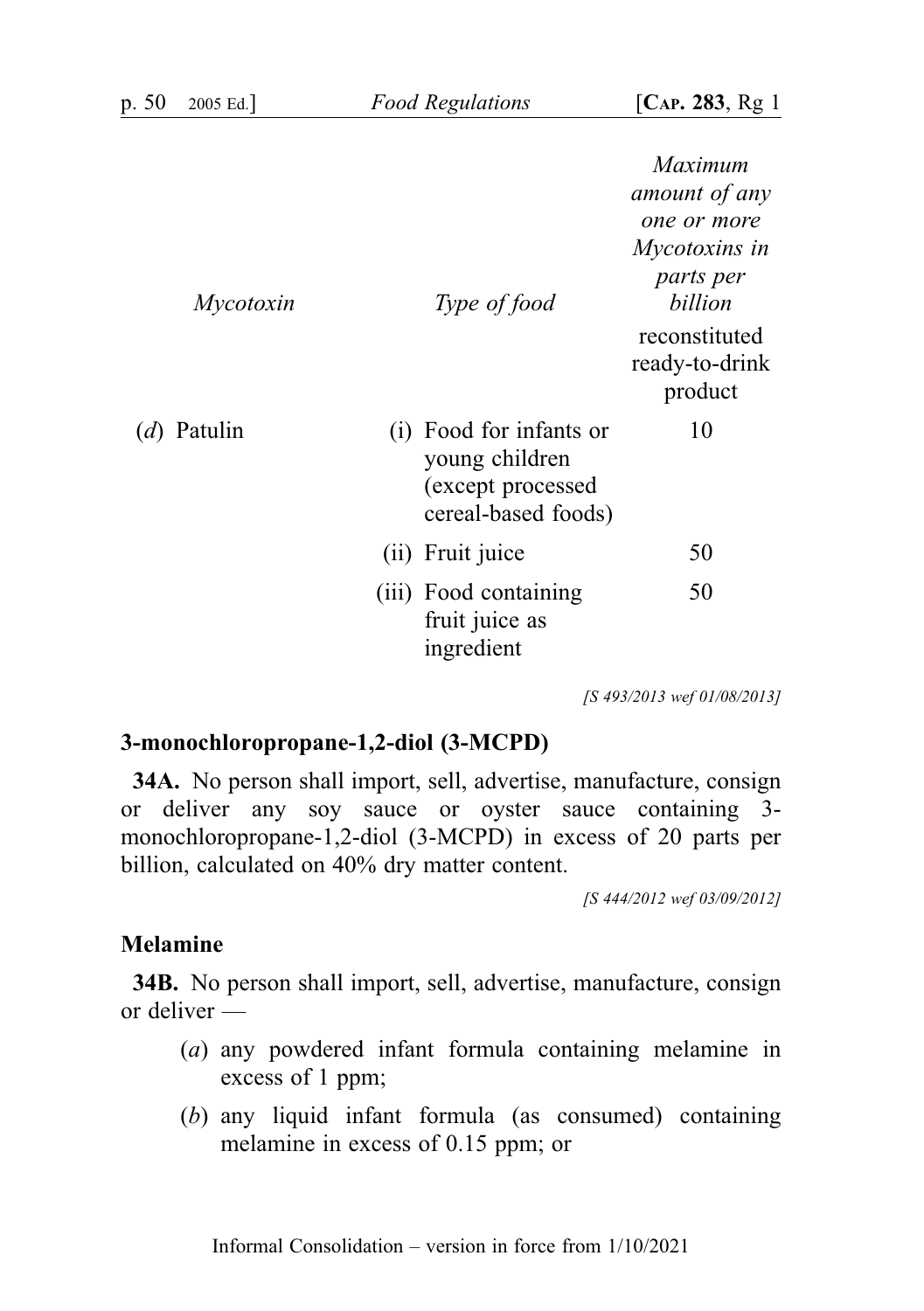(c) any food (other than powdered infant formula or liquid infant formula (as consumed)) containing melamine in excess of 2.5 ppm.

[S 493/2013 wef 01/08/2013]

# Microbiological standards

35.—(1) A person must not import, sell, manufacture or produce for sale, any article of ready-to-eat food that does not comply with any relevant microbiological standard specified in the Eleventh Schedule.

- (2) In these Regulations, "ready-to-eat food"
	- (a) means any article of food that is made available for sale for direct human consumption without the need for cooking or any other form of processing to eliminate, or reduce to a microbiological standard specified in the Eleventh Schedule, any pathogenic or other micro-organism of concern in the article of food; and
	- (b) includes cup noodles, fruit juice cordial, squash or syrup, powdered beverages and other concentrated food which are meant to be reconstituted or diluted with fluids before consumption.

[S 237/2020 wef 03/04/2020]

# MINERAL HYDROCARBONS

## Use of mineral hydrocarbons

36.—(1) In these Regulations, "mineral hydrocarbon" means any hydrocarbon product, whether liquid, semi-liquid or solid, derived from petroleum or synthesized from petroleum gases and includes odourless light petroleum hydrocarbons, white mineral oils, halogenated hydrocarbons, petroleum jellies, hard paraffins and micro-crystalline waxes.

(2) Unless exempted under these Regulations, mineral hydrocarbons shall not be used in the composition or preparation of any article of food intended for human consumption, and no article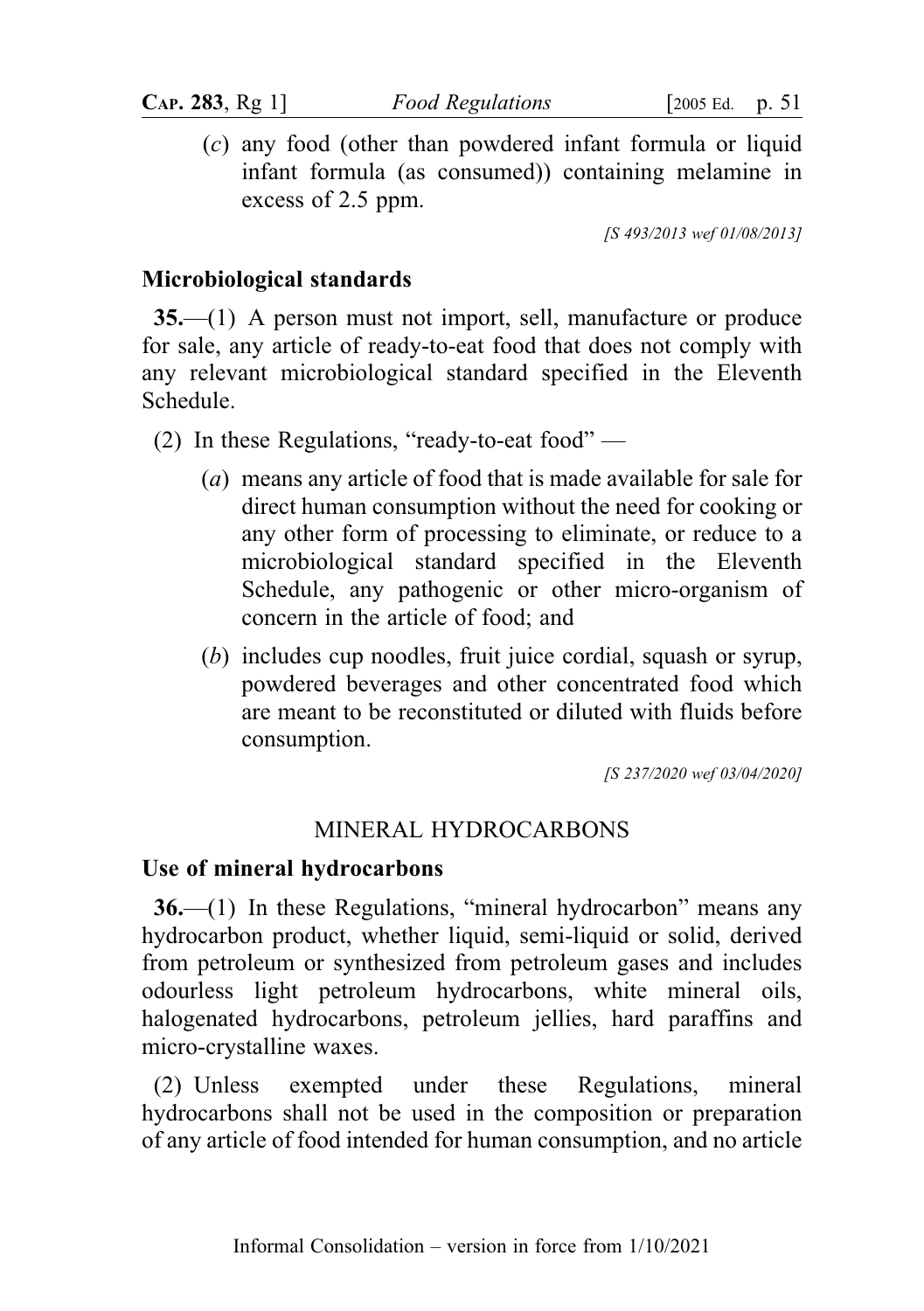of food containing any mineral hydrocarbon shall be sold for human consumption.

- (3) Paragraph (2) shall not apply in relation to  $-$ 
	- (a) any dried fruit containing not more than 0.5 part by weight of mineral hydrocarbon per 100 parts by weight of dried fruit;
	- (b) any citrus fruit containing not more than 0.1 part by weight of mineral hydrocarbon per 100 parts by weight of citrus fruit;
	- (c) any sugar confectionery containing mineral hydrocarbon by reason of the use of mineral hydrocarbon as a polishing or glazing agent for confectionery if such confectionery contains by reason thereof not more than 0.2 part by weight of mineral hydrocarbon per 100 parts by weight of such confectionery;
	- (d) any chewing compound which contains no more than  $60$ parts by weight of solid mineral hydrocarbon per 100 parts by weight of chewing compound and otherwise contains no mineral hydrocarbon;
	- (e) any whole pressed cheese or part thereof containing mineral hydrocarbon by reason of the use of mineral hydrocarbon on the rind;
	- (f) any egg, laid by any domestic fowl or domestic duck which contains mineral hydrocarbon by reason of its having been subjected to a process of preservation consisting of being dipped in, sprayed with or otherwise treated with mineral hydrocarbon;

[S 59/2019 wef 01/02/2019]

- (g) any food containing mineral hydrocarbon
	- (i) by reason of the use in the composition of that food of dried fruit, citrus fruit or sugar confectionery, or any one or more of those commodities, containing mineral hydrocarbon not in excess of the relevant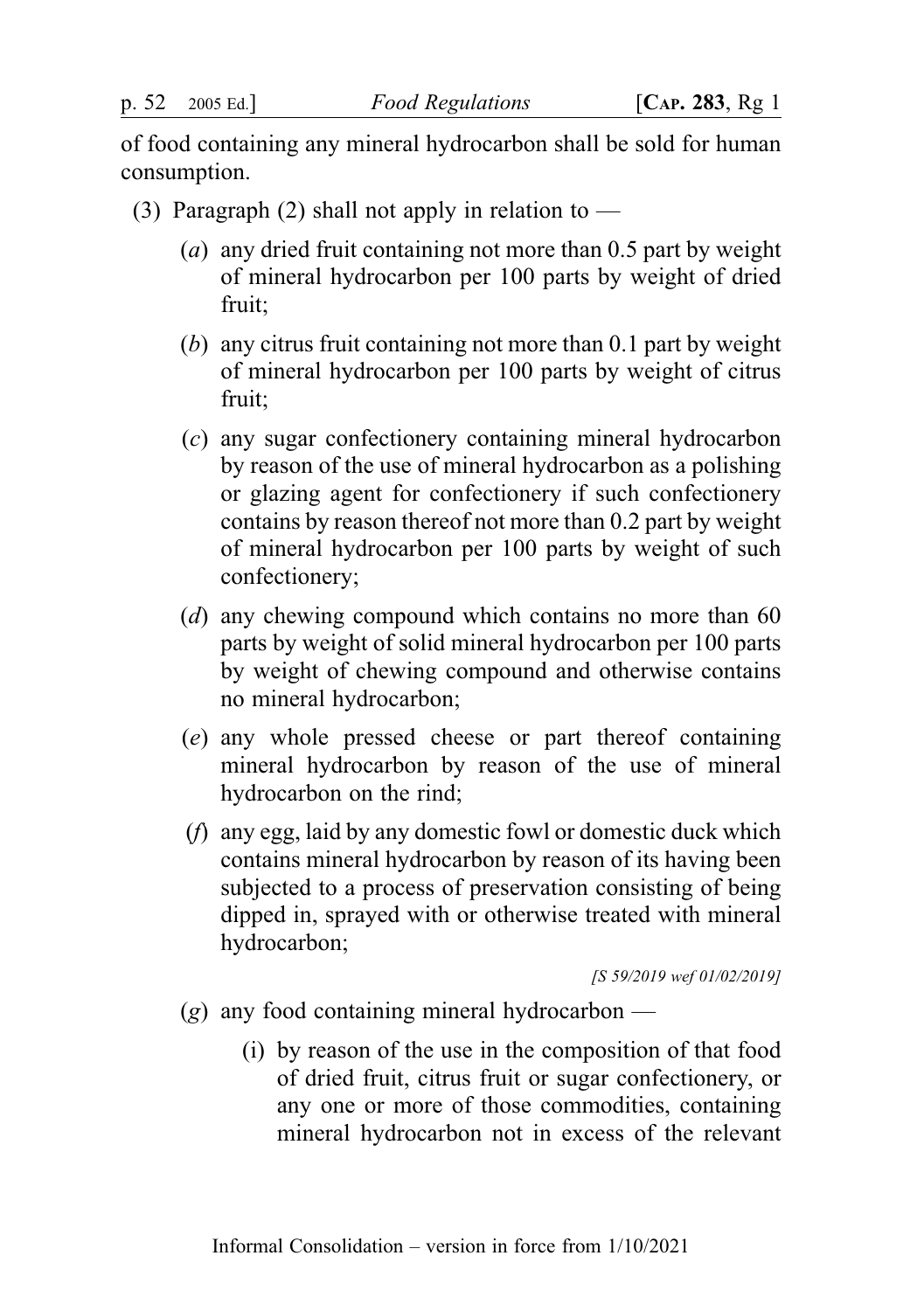quantities permitted in accordance with sub-paragraphs  $(a)$ ,  $(b)$  and  $(c)$ ;

- (ii) by reason of the use of mineral hydrocarbon as a lubricant or greasing agent on some surface with which that food has necessarily to come into contact during the course of preparation if that food contains by reason thereof not more than 0.2 part by weight of mineral hydrocarbon per 100 parts by weight of the food;
- (h) food containing residues of mineral hydrocarbon resulting from its use as a solvent in the manufacture, provided that the tolerance limit for a specified food as indicated hereafter is not exceeded:

| Mineral<br>Hydrocarbon | Name of food                                         | Tolerance limit<br>(ppm) |
|------------------------|------------------------------------------------------|--------------------------|
| Trichloroethylene      | Decaffeinated ground<br>coffee                       | 25                       |
|                        | Decaffeinated<br>soluble (instant)<br>coffee extract | 10                       |
|                        | Spice oleoresins                                     | 30                       |
|                        | Edible vegetable oil                                 | 10                       |
| Methylene chloride     | Decaffeinated ground<br>coffee                       | 10                       |
|                        | Decaffeinated<br>soluble (instant)<br>coffee extract | 10                       |
|                        | Spice oleoresins                                     | 30                       |
| Ethylene dichloride    | Spice oleoresins                                     | 30                       |
| Hexane                 | Spice oleoresins                                     | 25                       |
|                        | Edible vegetable oil                                 | 10.                      |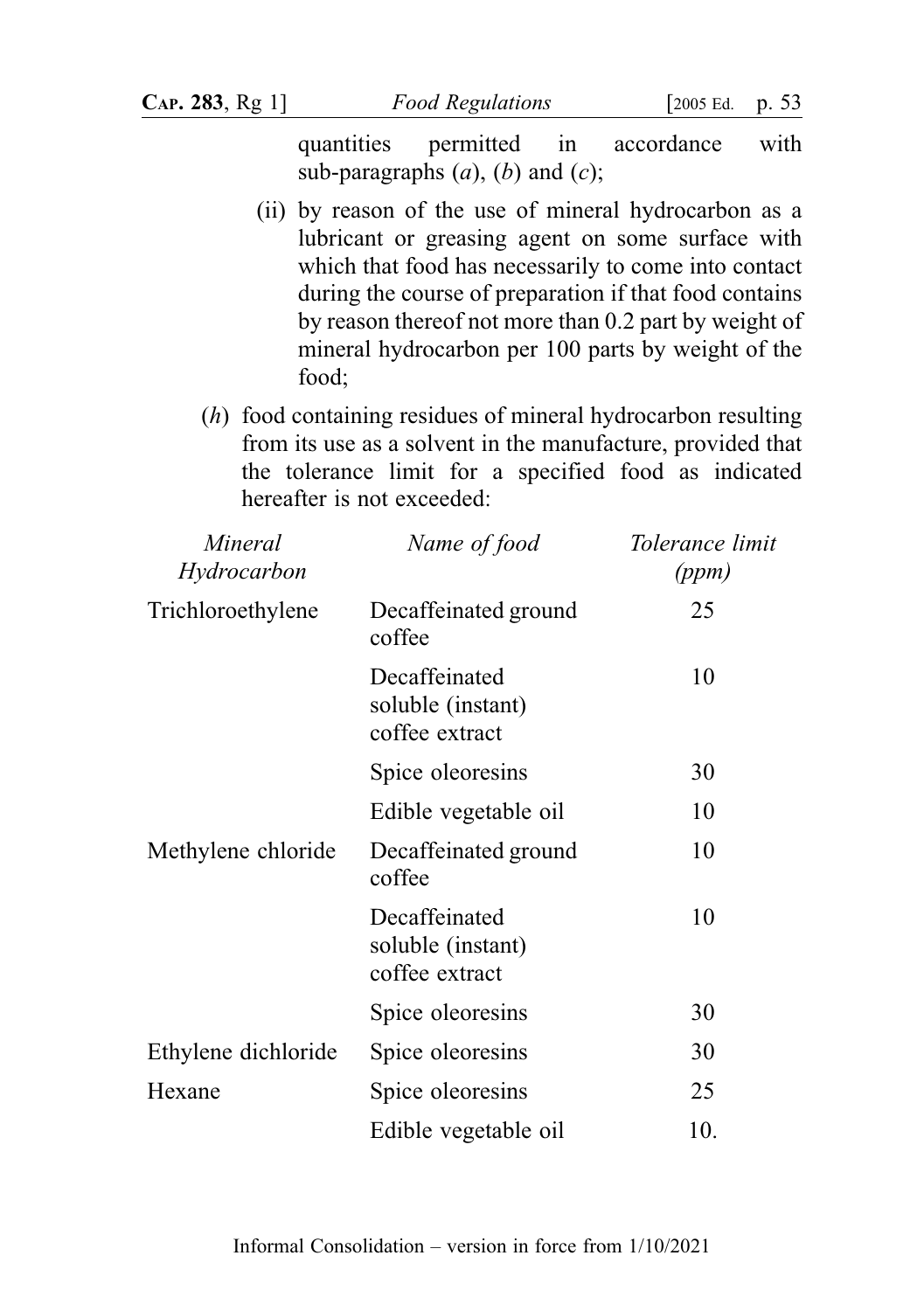Where the use of more than one chlorinated hydrocarbon is expressly permitted in a specified food, the total residue of chlorinated hydrocarbon in that food shall not exceed 30 ppm.

#### PARTIALLY HYDROGENATED OILS

#### Partially hydrogenated oils

 $36A$ .—(1) A person must not —

- (a) import any edible fat or oil that contain any partially hydrogenated oil for use as an ingredient of any other edible fat or oil or any prepacked food; or
- (b) use any edible fat or oil that contain any partially hydrogenated oil as an ingredient in the manufacture of any other edible fat or oil or any prepacked food.

(2) In these Regulations, "partially hydrogenated oil" means any edible fat or oil that has undergone the process of hydrogenation but is not fully saturated as a result of that process.

[S 424/2020 wef 01/06/2021]

#### CONTAINERS FOR FOOD

#### Containers for food

37.—(1) No person shall import, sell, consign or deliver, or use or permit to be used in the preparation, packing, storage or delivery of, any food for sale if any package or container —

- (a) contains more than 1 ppm of vinyl chloride monomer;
- (b) yields, or is likely to yield, to its contents more than 0.01 ppm of vinyl chloride monomer; or
- (c) yields, or is likely to yield, to its contents any compounds known to be carcinogenic, mutagenic or teratogenic or any other poisonous or injurious substance.

[S 444/2012 wef 03/09/2012]

(2) No person shall import, sell, consign or deliver, use or permit to be used any appliance, container or vessel that is intended for use in the storage, preparation or cooking of food, and is either capable of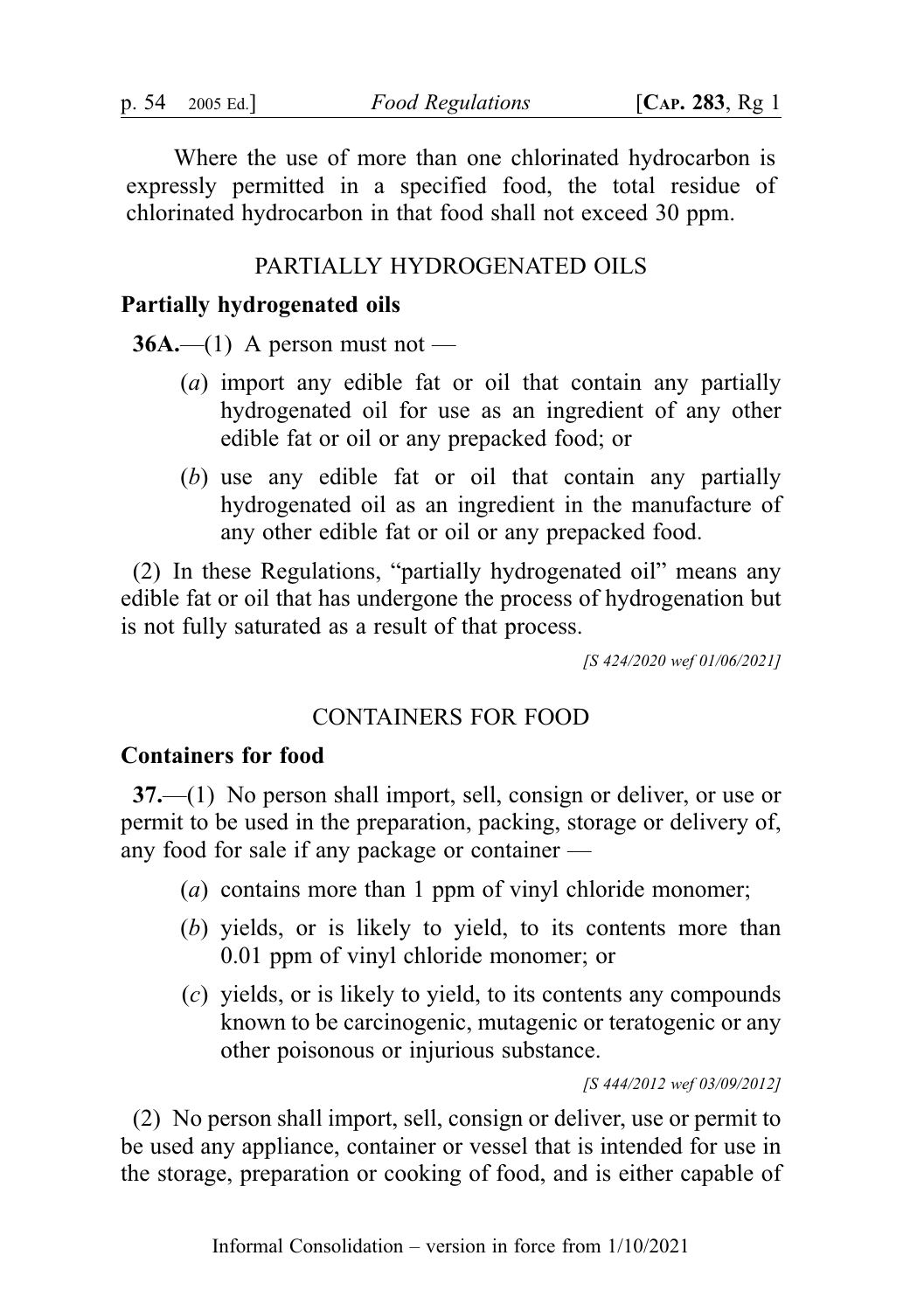imparting lead, antimony, arsenic, cadmium or any other toxic substance to any food stored, prepared or cooked in it.

(3) Nothing in paragraph (2) shall prohibit the import, sale, consignment, delivery or use of any ceramic food ware where —

- (a) the maximum amount of lead in any one of six units examined is not more than 3.0 mcg of lead per ml of leaching solution in the case of a flatware with an internal depth of not more than 25 mm;
- (b) the maximum amount of lead in any one of six units examined is not more than 2.0 mcg of lead per ml of leaching solution in the case of a small hollow-ware with a capacity of less than 1.1 litres but excluding cups and mugs;
- (c) the maximum amount of lead in any one of six units examined is not more than 1.0 mcg of lead per ml of leaching solution in the case of a large hollow-ware with a capacity of 1.1 litres or more but excluding pitchers;
- (d) the maximum amount of lead in any one of six units examined is not more than 0.5 mcg of lead per ml of leaching solution in the case of cups and mugs; and
- (e) the maximum amount of lead in any one of six units examined is not more than 0.5 mcg of lead per ml of leaching solution in the case of pitchers.

(4) No person shall use any lead piping for the conveyance of beer, cider or other beverages or liquid food.

# IRRADIATED FOOD

## Irradiated food

38.—(1) No person shall import or sell any food which has been exposed to ionizing radiation unless —

(a) such ionizing radiation has been conducted in accordance with the requirements of —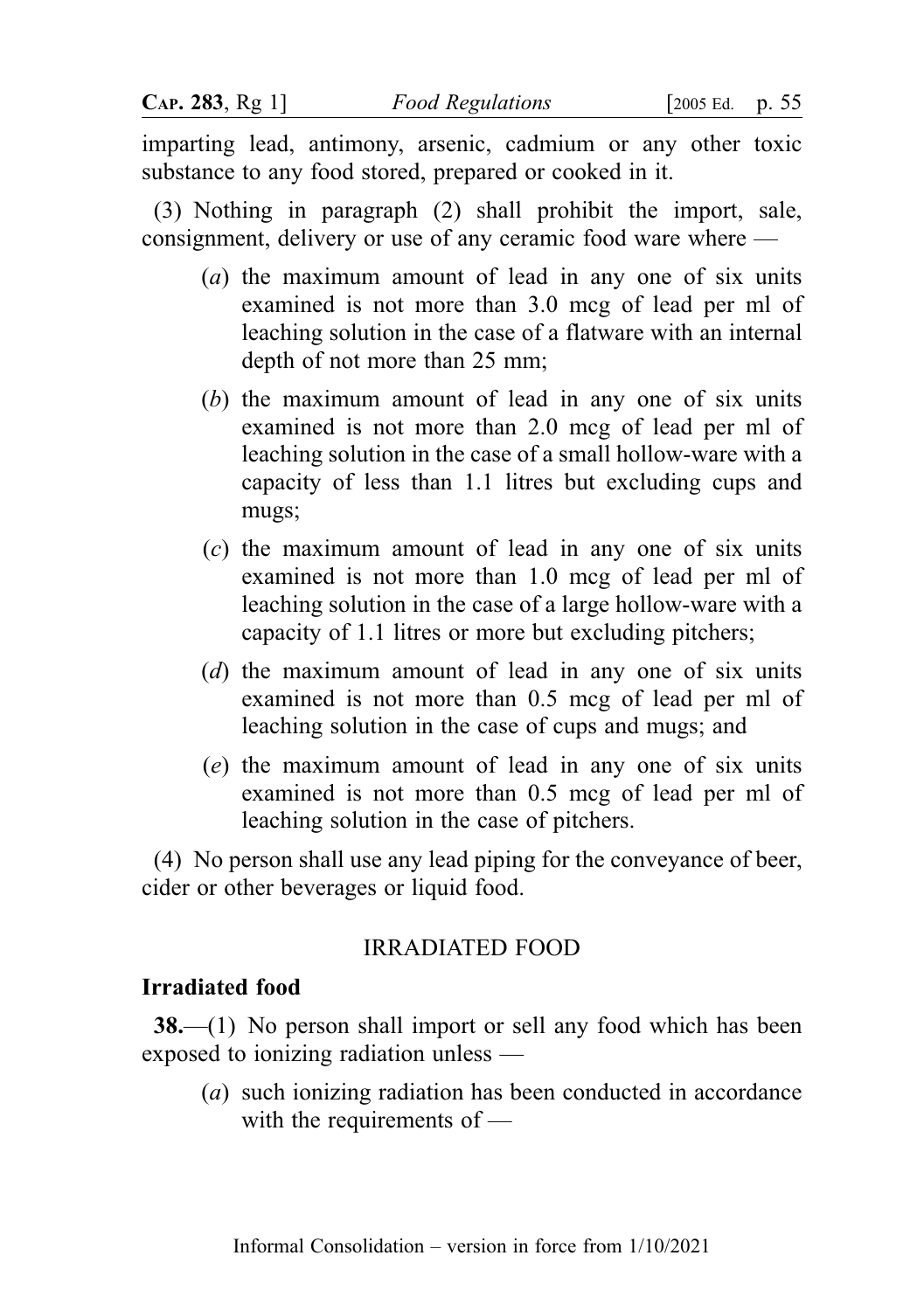(i) the Codex Code of Practice for Radiation Processing of Food (CAC/RCP 19-1979); and

[S 49/2016 wef 02/02/2016]

(ii) the Codex General Standard for Irradiated Foods (CODEX STAN 106-1983); and

[S 49/2016 wef 02/02/2016]

(b) such irradiated food meets all the requirements of the Codex General Standard for Irradiated Foods (CODEX STAN 106-1983).

> [S 195/2011 wef 15/04/2011] [S 49/2016 wef 02/02/2016]

 $(2)(a)$  There shall be written on the labels on or attached to a package containing food that has been processed by ionizing radiation, the following words, printed in letters of not less than 3 mm height:

# "TREATED WITH IONIZING IRRADIATION"

or

"IRRADIATED (here insert the name of the food)".

- (b) When an irradiated food is used as an ingredient in another food, this shall be so declared in the statement of ingredients.
- (c) When a single ingredient product is prepared from a raw material which has been irradiated, the label of the product shall contain a statement indicating the treatment.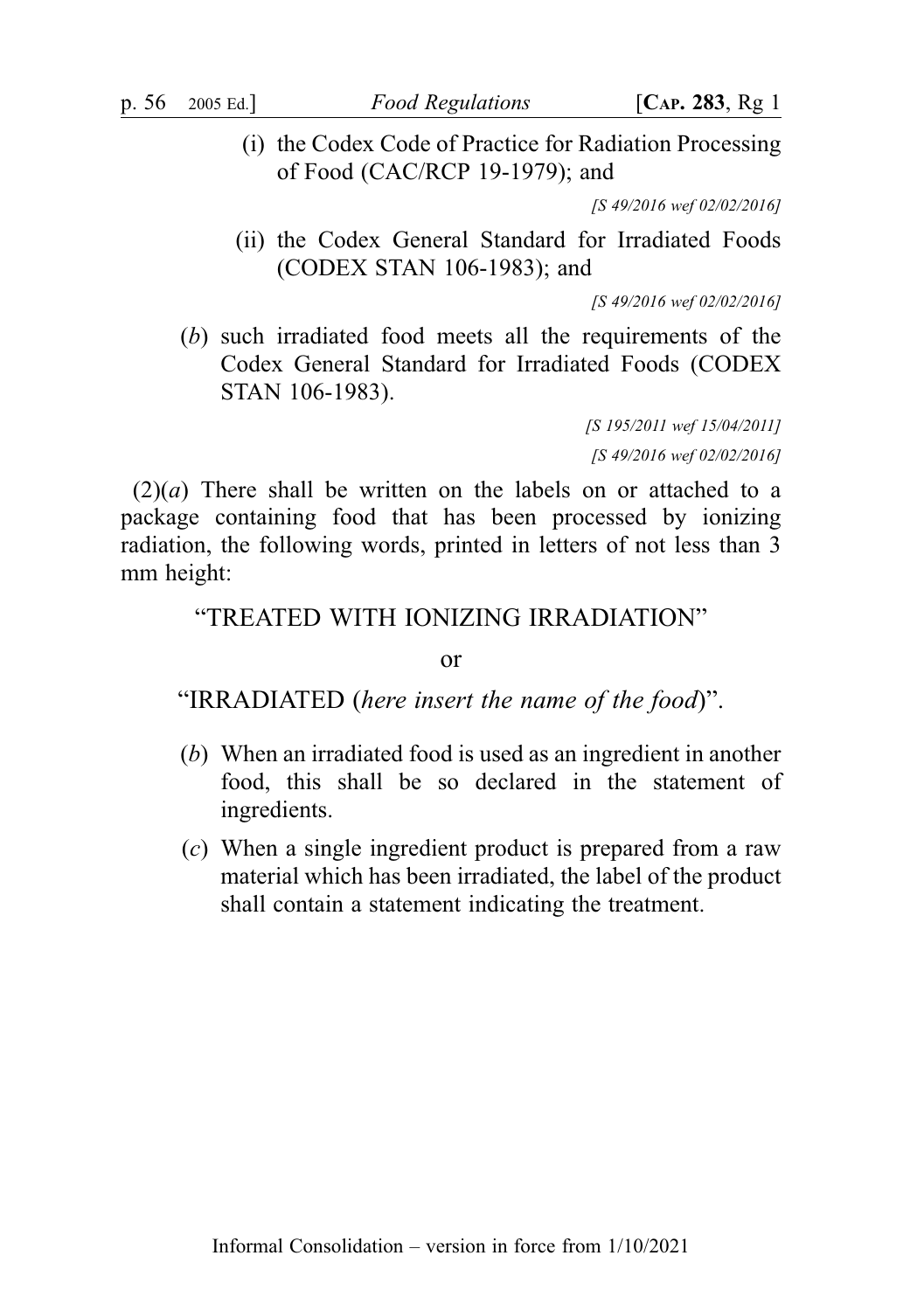## PART IV

# STANDARDS AND PARTICULAR LABELLING REQUIREMENTS FOR FOOD

Flour, bakery and cereal products

#### Flour or wheat flour

39.—(1) Flour or wheat flour shall be the fine, clean and sound product obtained in the commercial milling of sound and clean wheat grain and shall —

- (*a*) have a moisture content of not more than  $15\%$ ;
- (b) have not less than  $6\%$  protein (total nitrogen x 5.7) calculated on a wet basis of 14% moisture content; and
- (c) yield not more than  $0.6\%$  of ash calculated on a wet basis of 14% moisture content.
- (2) Flour may contain the following:
	- (a) malted wheat flour;
	- (b) malted barley flour in an amount not exceeding 0.75% of the weight of the flour;
	- (c) harmless preparation of enzymes obtained from Aspergillus oryzae;
	- (d) ascorbic acid as bread improver;
	- (e) ammonium or potassium persulphate in an amount not exceeding 250 ppm (calculated by weight);
	- (*f*) ammonium chloride in an amount not exceeding  $0.2\%$ (calculated by weight); and
	- (g) acid calcium phosphate [calculated as  $CaH_4(PO_4)_2$ ] in an amount not exceeding 0.7%.

(3) Flour shall not be artificially bleached except by oxidising changes brought about by means of an electrical process in which only ozone or oxides of nitrogen are produced, or by chlorine or chlorine dioxide, or by benzoyl peroxide. The residue of chlorine dioxide and benzoyl peroxide in the flour shall not exceed 50 ppm (calculated by weight).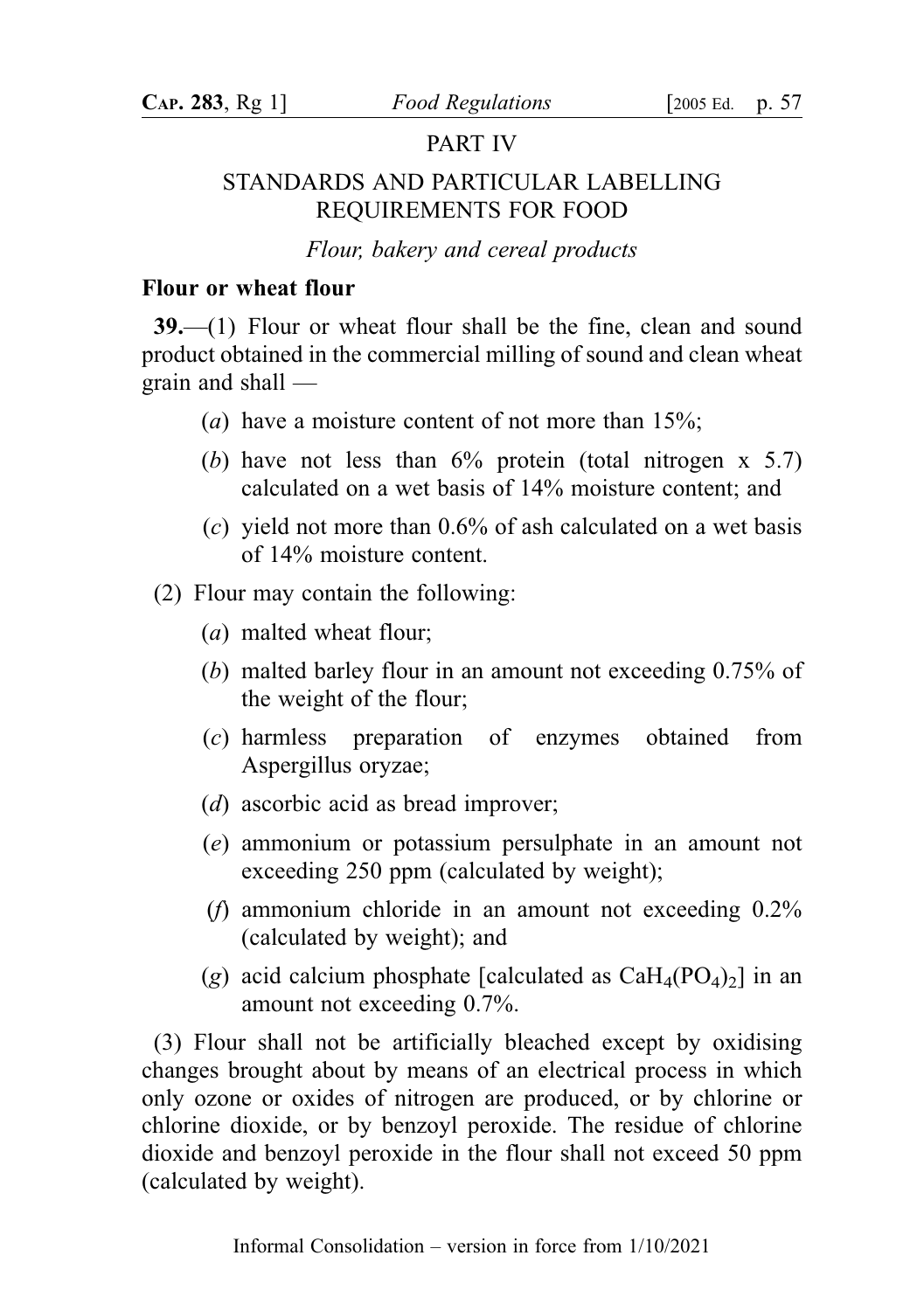(4) Flour intended for the manufacture of biscuit may contain sulphur dioxide not exceeding 200 ppm (calculated by weight).

(5) No flour, intended for sale as such, shall contain any emulsifier or stabiliser.

## Wholemeal, whole wheat or entire wheat flour

 $40$ ,—(1) Wholemeal, whole wheat or entire wheat flour shall be the clean and sound, coarse or fine product obtained by grinding clean and sound wheat and it shall contain all the constituents of such wheat. It shall contain —

- (*a*) not more than  $15%$  moisture;
- (b) not less than 8% protein (total nitrogen x 5.7) calculated on a wet basis of 14% moisture content; and
- (c) not less than 1.8% crude fibre calculated on a wet basis of 14% moisture content.

Mixtures of flour and bran shall not be deemed to be wholemeal flour.

(2) Wholemeal, whole wheat or entire wheat flour shall not contain any added substance other than those permitted in regulation 39(2).

# Wholegrain

40A.—(1) In these Regulations, "wholegrain" means the intact grain or the dehulled, ground, milled, cracked or flaked grain where the constituents (endosperm, germ and bran) are present in such proportions that represent the typical ratio of those constituents occurring in the whole cereal, and includes wholemeal.

(2) No food product shall be labelled as "wholegrain" or with words conveying that meaning unless —

- (a) the food product falls within or is made from ingredients falling within the definition of "wholegrain" in paragraph (1); and
- (b) the word "wholegrain" (or other words conveying that meaning) is qualified immediately by words indicating the percentage of wholegrain ingredients used.

[S 195/2011 wef 15/04/2011]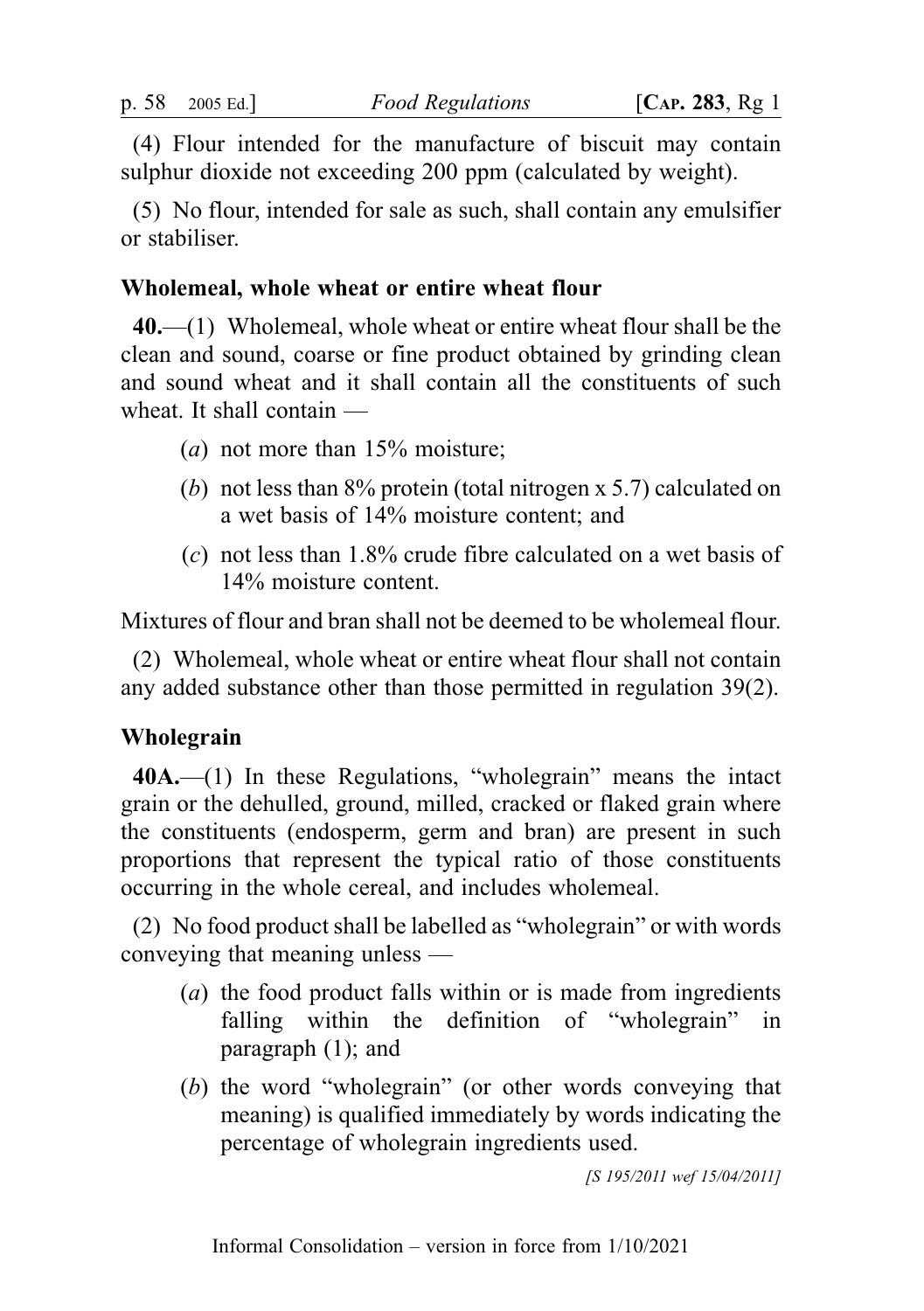# Vital gluten flour

41. Vital gluten or gluten flour shall be the product obtained from white wheat flour by the removal of a large proportion of starch. It shall contain not more than 10% moisture and calculated on a moisture-free basis not less than 12.7% nitrogen, and shall not contain any added substance.

# Self-raising flour

42. Self-raising flour shall be the white wheat flour to which the ingredients of baking powder have been added. It shall liberate not less than 0.5% by weight of carbon dioxide when moistened and heated, and shall contain not more than 0.6% of sulphates, calculated as calcium sulphate. It shall not contain any other added substance.

# Protein-increased flour

43. Protein-increased flour shall conform in all respects with the general standard for white wheat flour, other than that of protein content. It shall contain not less than 2.5% nitrogen, calculated on a moisture-free basis, and may contain added gluten.

# Corn flour

44. Corn flour or cornstarch shall be the starch powder derived from any variety of corn. It shall not yield more than 0.8% of ash.

# Rice flour

45. Rice flour or ground rice shall be the meal obtained by grinding husked rice. It shall not yield more than 1.5% ash and shall not contain any foreign substance other than dextrose or talc derived from polished rice.

# Tapioca flour

46. Tapioca flour shall be the starch powder derived from the root of the cassava plant (Manihot utilissima). It shall not yield more than 0.2% ash.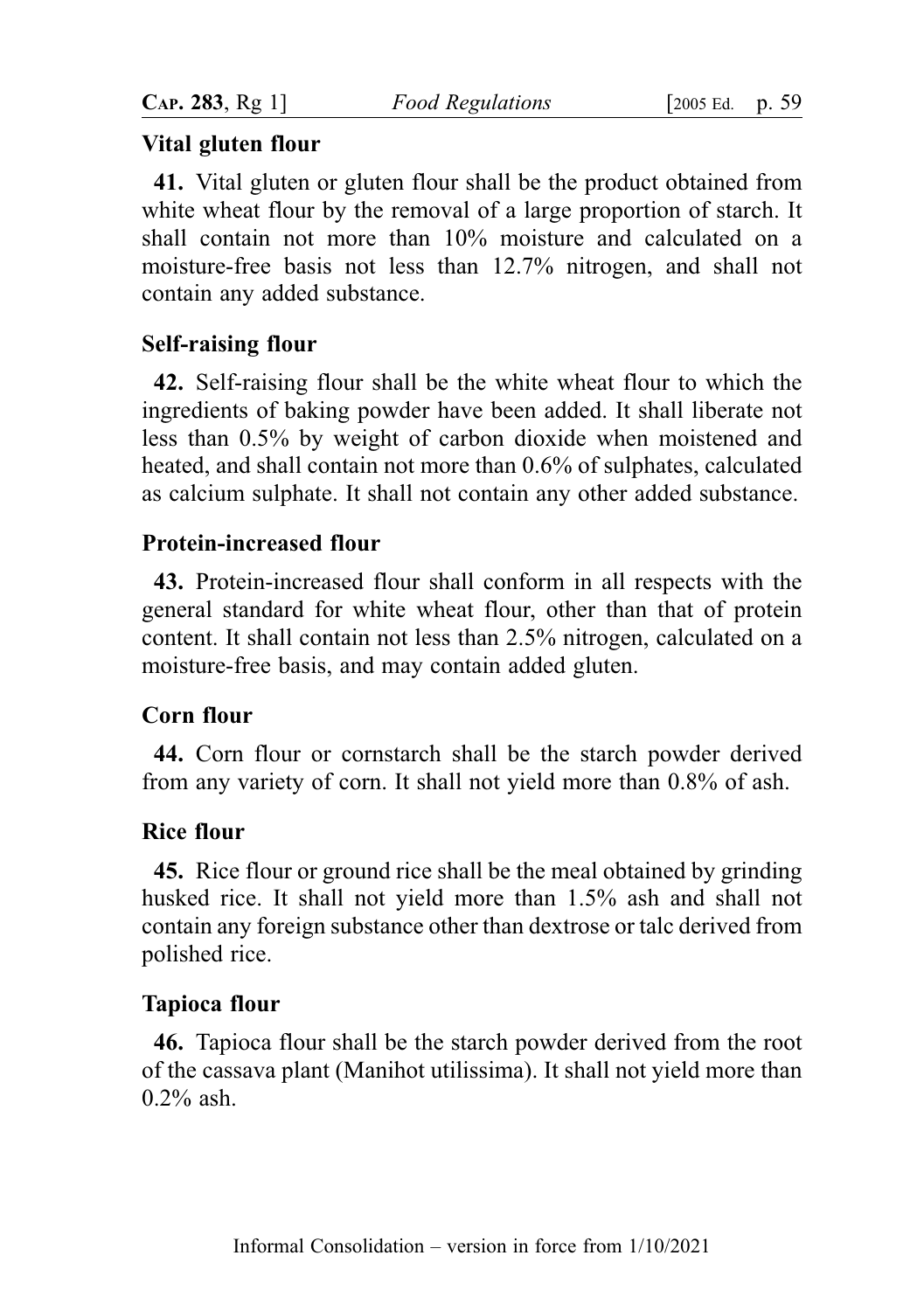## Bakery products

47. In these Regulations, "bakery product" means any food for which a standard has been prescribed in regulations 48 to 52.

# **Bread**

48. Bread shall be made by baking a yeast-leavened dough prepared with flour and water and may contain —

- (a) salt;
- (b) edible fats;
- (c) milk or milk products;
- $(d)$  eggs;
- (e) sweeteners including permitted sweetening agents;

[S 195/2011 wef 15/04/2011]

- (f) malt syrup, malt extract or malt flour;
- (g) vinegar;
- (h) soya bean or other flours;
- (i) permitted emulsifiers and stabilisers;
- (j) permitted Class II chemical preservatives; and
- (k) permitted colouring matters.

## Wholemeal bread

49. Wholemeal bread shall be bread made from wholemeal flour or a mixture of wholemeal flour and other flours. It shall contain not less than 0.6% fibre calculated on the dry matter of bread and shall not contain any colouring molasses or caramel.

# Fruit bread

50. Fruit bread shall be bread obtained by baking a yeast-leavened dough prepared, with or without spices from —

- (a) flour and water;
- (b) wholemeal flour and water; or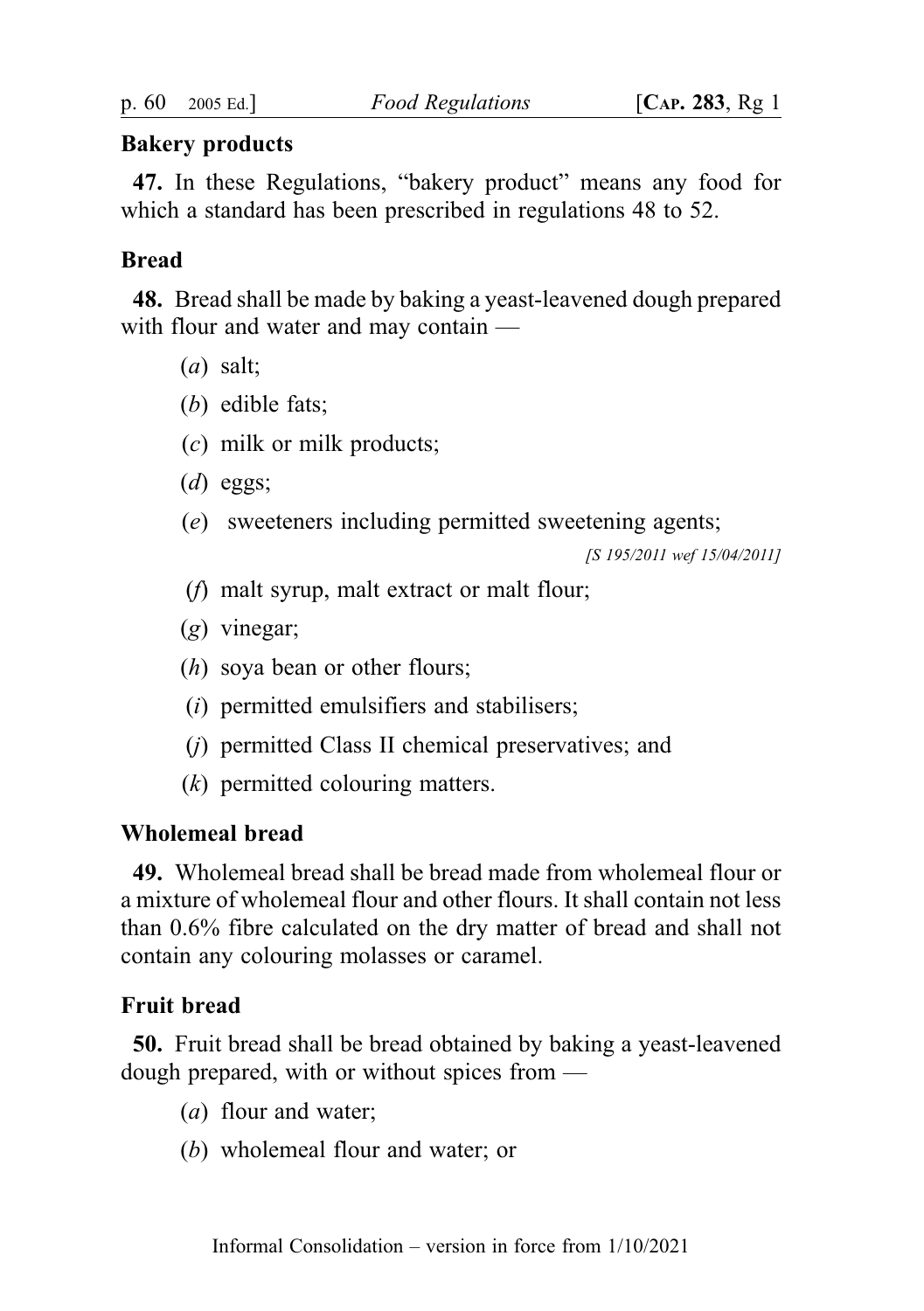(c) a mixture of flour and wholemeal flour and water,

and shall contain raisins, currants, sultanas or dried fruit, in proportion of not less than 10 kg, singly or in the aggregate, to every 100 kg of flour or of wholemeal flour or of the mixture, as the case may be.

## Rye bread

51. Rye bread shall be bread baked from a dough of rye flour to which may be added not more than 70% of flour.

# Milk bread

52. Milk bread shall be bread that contains not less than 4% of nonfat milk solids on a moisture free basis.

## Labelling of bakery products

53.—(1) No bakery product containing non-wheaten flour shall be labelled as bread unless it is labelled with a statement containing the names of the flour used in its preparation listed in descending order as proportions of the total flour used.

(2) No bakery product shall be labelled as wholemeal bread unless the words "wholemeal bread" is qualified immediately by words indicating the per cent of wholemeal flour used.

## Flour confectionery

54.—(1) Flour confectionery, including pastry, cakes and biscuits, shall be the product, cooked or uncooked, of a mixture of cereals and other foodstuffs, and shall exclude bakery products.

(2) Flour confectionery may contain permitted flavouring agents, permitted colouring matter and permitted preservatives.

(3) The coating of biscuits described as "chocolate" shall contain not less than 12% of water-free and fat-free residue of cocoa paste, or shall comply with the standard for chocolate prescribed in regulation 168.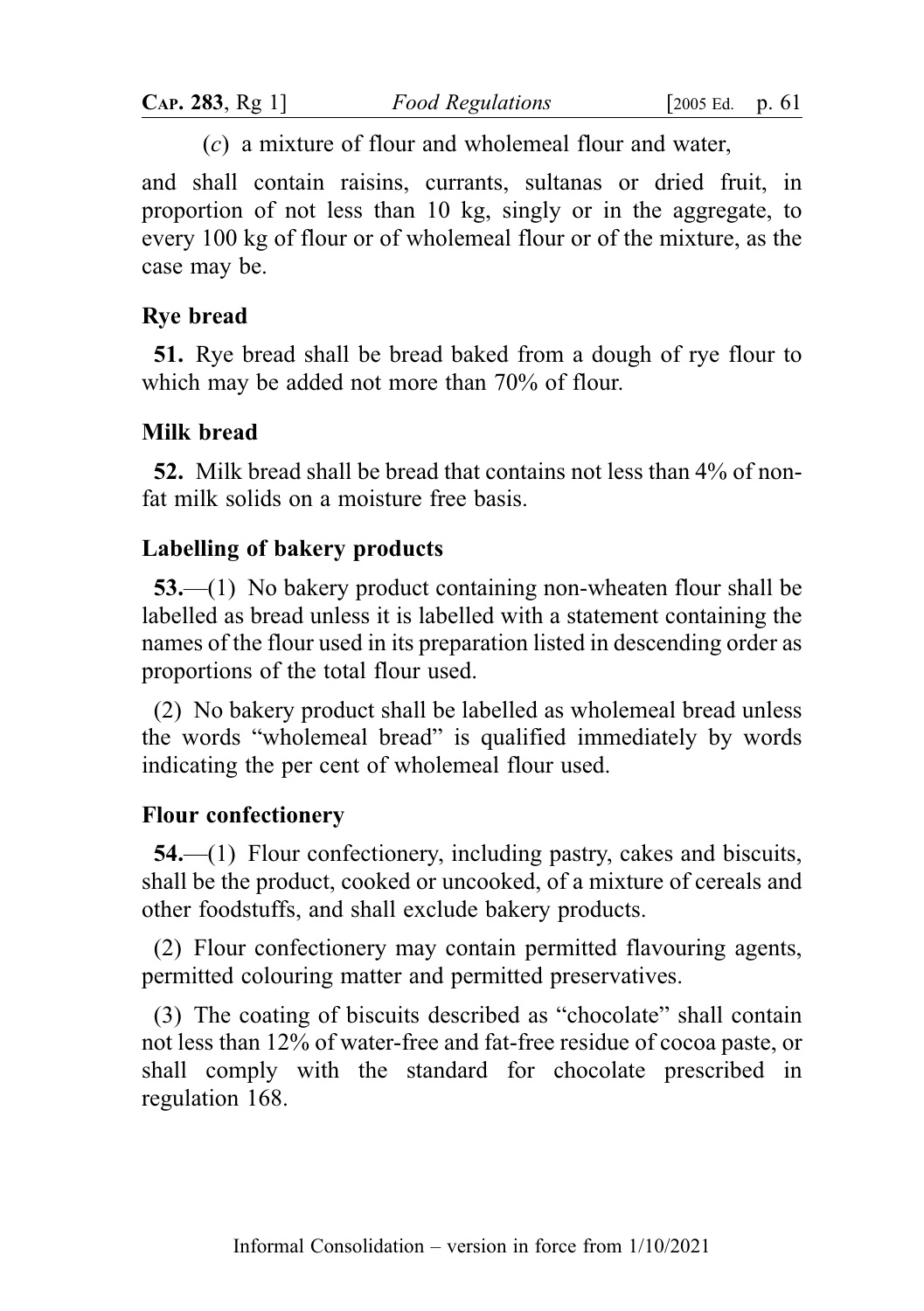#### Pasta

55.—(1) In these Regulations, "pasta" means any product which is prepared by drying of extruded or moulded units of dough or by steaming of slitted dough with or without drying.

(2) Pasta shall comprise principally a cereal meal and may contain one or more of the following:

- (a) common salt;
- $(b)$  eggs;
- (c) various kinds of starch;
- $(d)$  edible fats and oils;
- (e) permitted flavouring agents and permitted colouring matters; and
- (f) any other foodstuffs.

## Noodles

(3) Noodles of various types, including products which are commonly known as "mee" ("mian") and other "mee" products, except noodles which contain less than 20% moisture, shall be pasta which contains not less than 50% flour.

(4) Noodles which contain less than 20% moisture, including "spaghetti", "macaroni" and the product commonly known as "mee sua" ("mian xian") shall contain not less than 70% wheat flour.

(4A) Instant noodles may contain sodium polyacrylate in an amount not exceeding 2000 ppm.

[S 695/2021 wef 01/10/2021]

## Rice noodles

(5) Rice noodles, of various types, including products which are commonly known as "kuay teow" ("guo tiao"), "bee tai mak" ("mi shai mu") and "hor fun" ("he fen"), except rice noodles which contain less than 20% moisture, shall be pasta which contains not less than 50% rice flour.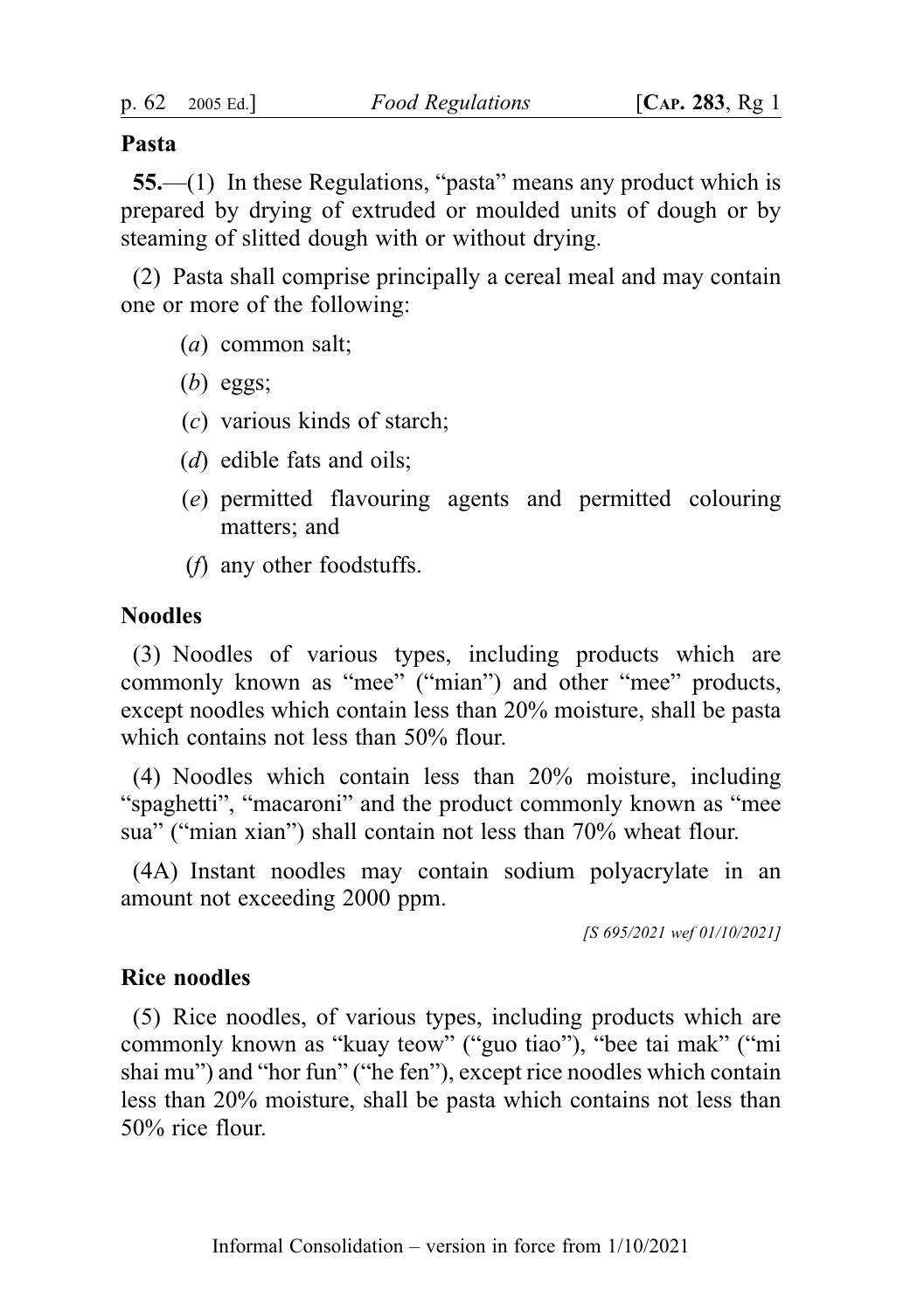| CAP. 283, Rg 1] | <b>Food Regulations</b> | 2005 |
|-----------------|-------------------------|------|
|-----------------|-------------------------|------|

(6) Rice noodles which contain less than 20% moisture, including the product commonly known as "bee hoon" ("mi fen"), shall contain not less than 80% rice flour.

Ed. p.  $63$ 

## Labelling of pasta

56. No pasta shall be labelled with the word "egg", or any word of similar meaning, unless that pasta contains not less than 4% egg solids calculated on a dry basis.

#### AERATING INGREDIENTS

#### Cream of Tartar

57. Cream of Tartar shall contain not less than 99% acid tartrates calculated as potassium hydrogen tartrate.

#### Baking powder

58.—(1) Baking powder means a salt or a mixture of salts, with or without a farinaceous diluent substance, which evolves carbon dioxide on being moistened or heated, and which may be used in the preparation of articles of food as a chemical leaven. It shall contain not more than 1.5% sulphates, calculated as calcium sulphate. It shall yield not less than 8% carbon dioxide on heating with water.

(2) Coloured baking powder or golden raising powder shall conform to the standards prescribed for baking powder except that it shall yield not less than 6% carbon dioxide on heating with water.

## MEAT AND MEAT PRODUCTS

#### Meat

59. Meat means any edible part of the carcass of any animal or bird, healthy at the time of slaughter, which is ordinarily used as food by man, whether fresh, or prepared by freezing, chilling, preserving, salting or by any other process.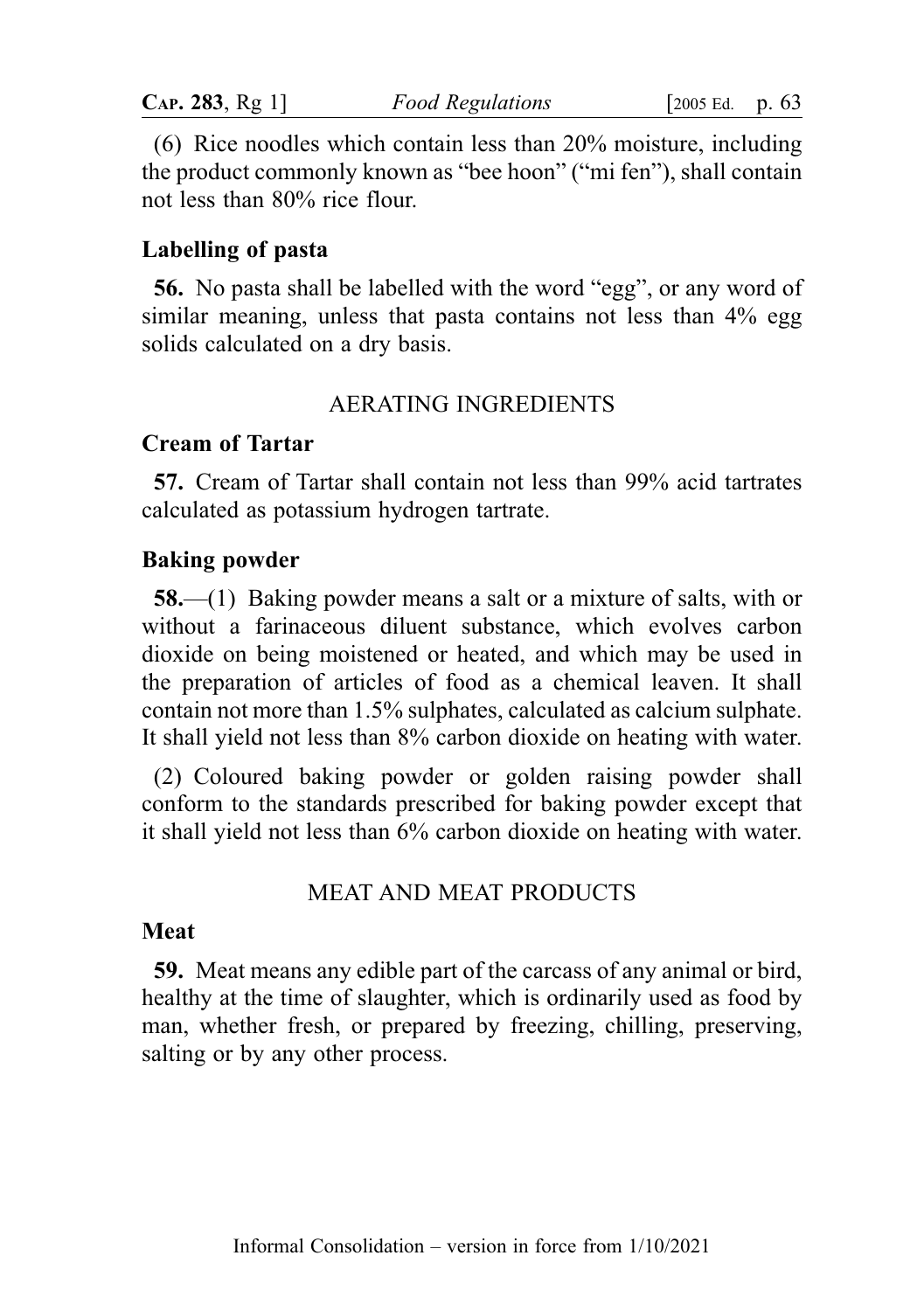## Fresh, raw or chilled meat

60. Fresh meat, raw meat, or chilled meat shall be meat that has been maintained in a wholesome condition without any part having been frozen.

# Dressed Bird

60A.—(1) No person shall import, sell or advertise for sale any dressed bird as fresh or chilled dressed bird unless it is labelled with the name of the service abattoir, the date of the slaughtering and, in the case of imported dressed bird, the country of origin.

(2) For the purposes of paragraph (1), any dressed bird for sale or advertised for sale which is not frozen shall be deemed to be fresh dressed bird unless otherwise labelled.

## Frozen meat

61. Frozen meat shall be meat which has been subjected to a freezing process specially designed to preserve the wholesomeness and quality of the product which is maintained in a wholesome condition at a temperature of -18°C or below except during frozen storage defrosting cycles or during transfer from the delivery vehicle to the frozen meat store on frozen meat display unit. The temperature of frozen meat shall at no time exceed -12°C.

[S 195/2011 wef 15/04/2011]

## Corned, cured, pickled or salted meat

62.—(1) Corned meat, cured meat, pickled meat or salted meat, including ham and bacon, is meat cooked or uncooked, which has been prepared by treatment with salt, sugar, vinegar, or spices, whether singly or in combination.

(2) Corned meat, cured meat, pickled meat or salted meat may contain soluble inorganic phosphates in proportion not exceeding the equivalent of 0.3% of phosphorus pentoxide,  $P_2O_5$ .

(3) Corned meat, cured meat, pickled meat or salted meat may contain sodium nitrite, potassium nitrite, sodium nitrate or potassium nitrate, alone or in combination, provided that the amount of nitrites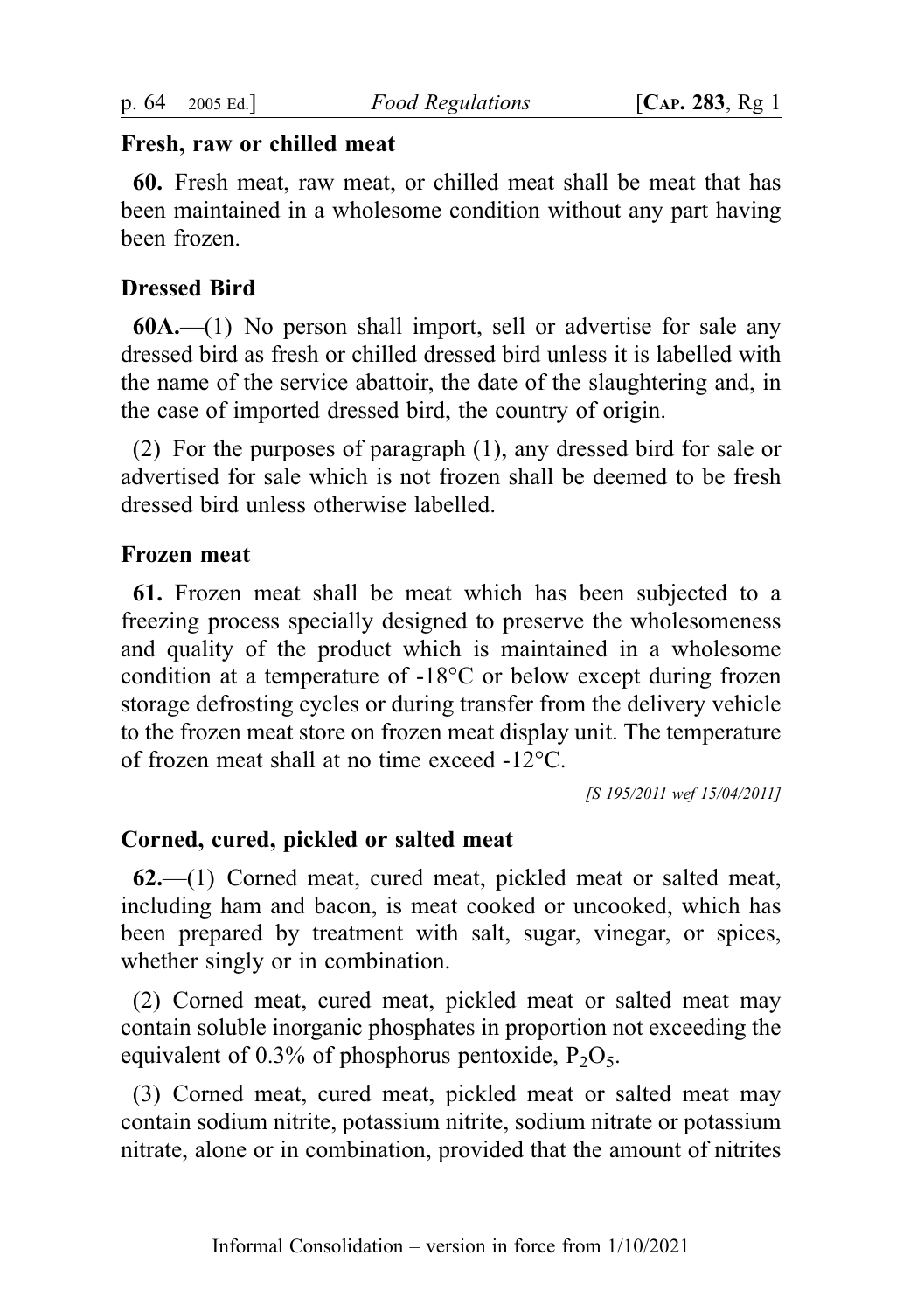CAP. 283, Rg 1] Food Regulations [2005 Ed. p. 65

and nitrates present in the final product do not exceed the permitted levels specified in Part I of the Fourth Schedule.

[S 493/2013 wef 01/08/2013]

## Smoked meat

63.—(1) Smoked meat is meat cooked or uncooked, which has been maintained in a wholesome condition and treated with salt and subjected to the action of smoke derived from wood that is free from paint or timber preservative or meat treated with natural smoke solutions, extracts and its identical synthetic equivalent.

(2) Smoked meat may contain sugar.

[S 59/2019 wef 01/02/2019]

(3) Smoked meat may contain potassium or sodium nitrite, potassium or sodium nitrate, alone or in combination, provided that the amount of nitrites and nitrates present in the final product do not exceed the permitted levels specified in Part I of the Fourth Schedule.

[S 493/2013 wef 01/08/2013]

# Minced or chopped meat

64.—(1) Minced meat or chopped meat shall be meat, whether fresh or chilled, which has been comminuted by mincing, chopping or cutting. It shall not contain any preservative, salt or other added substance.

(2) Minced beef shall contain not more than 30% fat and when the product is represented by any means whatsoever as being lean it shall contain not more than 15% fat.

# Hamburgers or beefburgers and similar products

65.—(1) Hamburgers or beefburgers shall be minced meat comprising a minimum of 90% meat, with or without the addition of cereal, flavouring substances, salt, spices, herbs, sugar, vinegar, sodium caseinate or other foodstuffs. Hamburgers or beefburgers shall contain not less than  $15%$  protein (total nitrogen x 6.25) combination and not more than 30% fat.

(2) Any prepacked minced meat other than beef which resembles hamburgers or beefburgers shall be labelled as follows: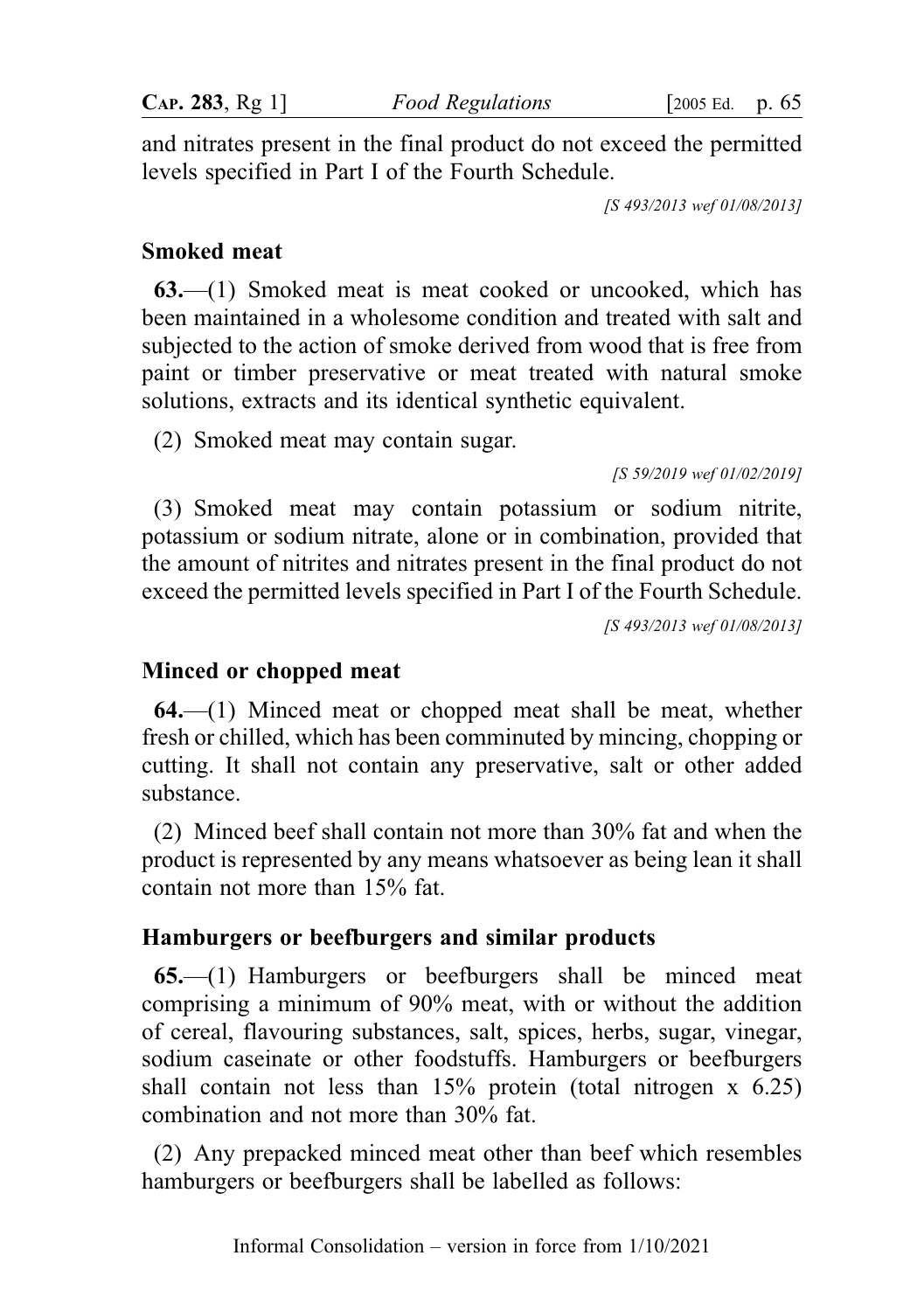"(here state name of meat) burger".

It shall comply with the standards laid down for hamburgers or beefburgers.

(3) In these Regulations, "hamburgers", "beefburgers" and other type of "meat burgers" do not include any separable bakery product or other separable food that may enclose or be enclosed with the minced meat product.

# Sausage meat

66.—(1) Sausage meat shall be chopped or comminuted meat. It may contain salt, sugar, spices, herbs and wholesome farinaceous substances.

(2) Sausage meat shall contain not more than 6% starch and in the case of pork sausage meat and beef sausage meat not less than 65% and 50% meat respectively, and not more than 40% of the meat content shall be fat.

(3) Sausage meat may contain potassium or sodium nitrite, potassium or sodium nitrate, alone or in combination, provided that the amount of nitrites and nitrates present in the final product does not exceed the permitted levels specified in Part I of the Fourth Schedule.

[S 493/2013 wef 01/08/2013]

#### Sausages

67.—(1) Sausage shall include Chinese sausage and shall be sausage meat enclosed in a skin or casing. It may contain harmless Lactobacillus cultures and lactic acid starter culture, Pediococcus cerevisiae, with or without subsequent dipping in vinegar, smoking or cooking.

(2) [Deleted by S 59/2019 wef 01/02/2019]

## Meat extracts, meat essences and meat juices

68.—(1) Meat extract, meat essence and meat juice are products obtained from meat extraction, whether concentrated or not, and shall contain the protein of flesh. Meat essence shall contain no extract of yeast or other added substances except salt and harmless herbal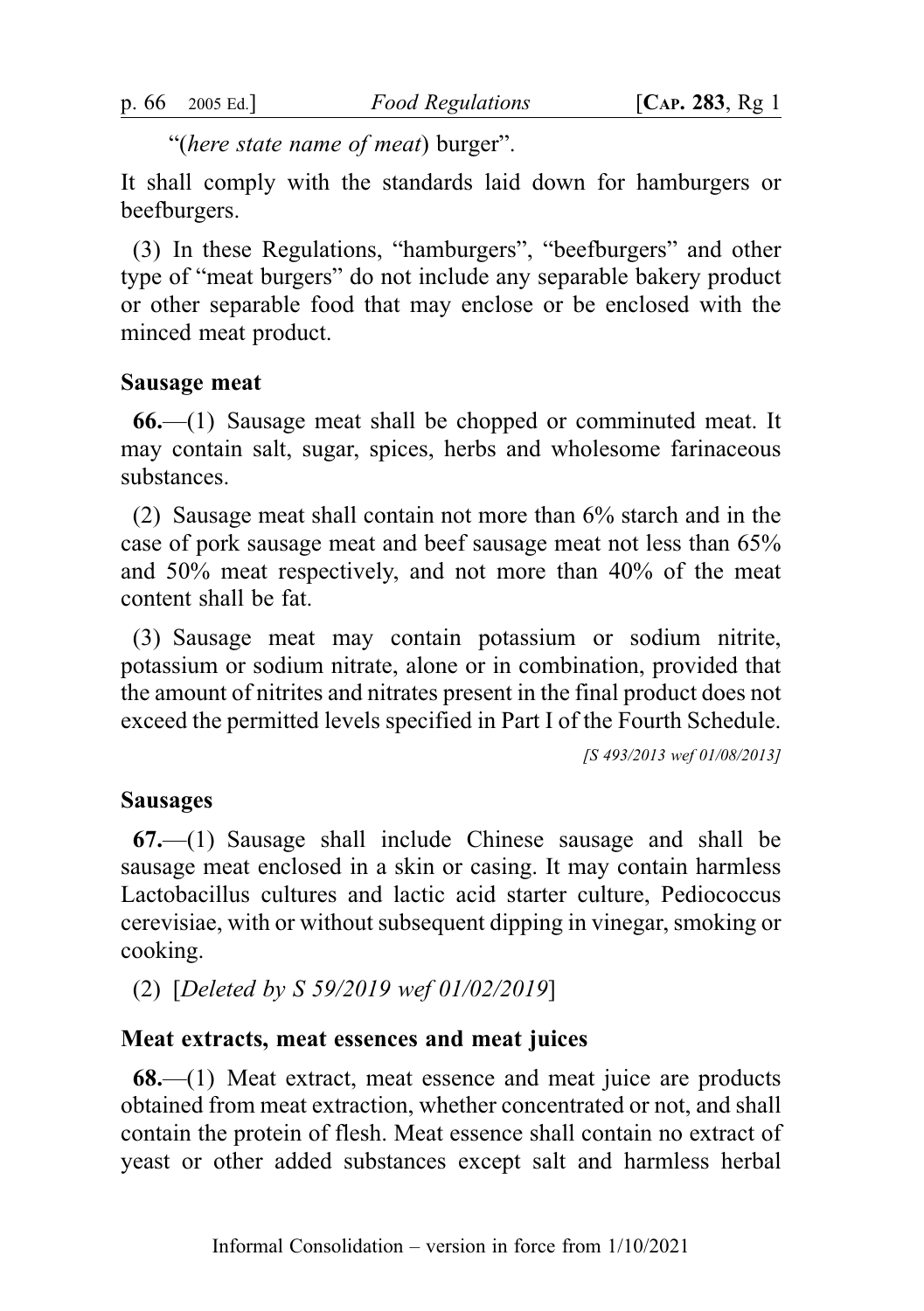substances. Meat juice may contain glycerine if the presence and percentage of glycerine is declared on the label.

(2) Meat essence other than chicken essence shall contain not less than  $3\%$  (w/v) protein (total nitrogen x 6.25).

## Chicken essence and double strength chicken essence

69. Chicken essence shall be meat essence and shall contain not less than  $7\%$  (w/v) protein (total nitrogen x 6.25). Any chicken essence which is claimed to be double strength shall contain a proportionately larger percentage of protein. Any chicken essence which is claimed to be concentrated shall contain not less than  $9\%$  (w/v) protein (total nitrogen x 6.25).

## Meat paste or pate

70. Meat paste or pate, which includes meat spread, shall be a smooth readily spreadable product with a meat content of not less than 70% in the form of finely divided meat, and not less than 60% of the meat content shall be lean meat.

# FISH AND FISH PRODUCTS

## Fish

71. Fish shall be any edible and wholesome part of any marine or freshwater animal, other than a mammal, that is ordinarily used for human consumption, and shall include crustaceans and molluscs.

## Fresh or chilled fish

72. Fresh or chilled fish shall be fish which has been maintained in a wholesome condition without any part having been frozen.

## Frozen fish

73. Frozen fish shall be fish which has been subjected to a freezing process specially designed to preserve the wholesomeness and quality of the product and maintained in a wholesome condition at a temperature of -18°C or below except during frozen storage defrosting cycles or during transfer from the delivery vehicle to the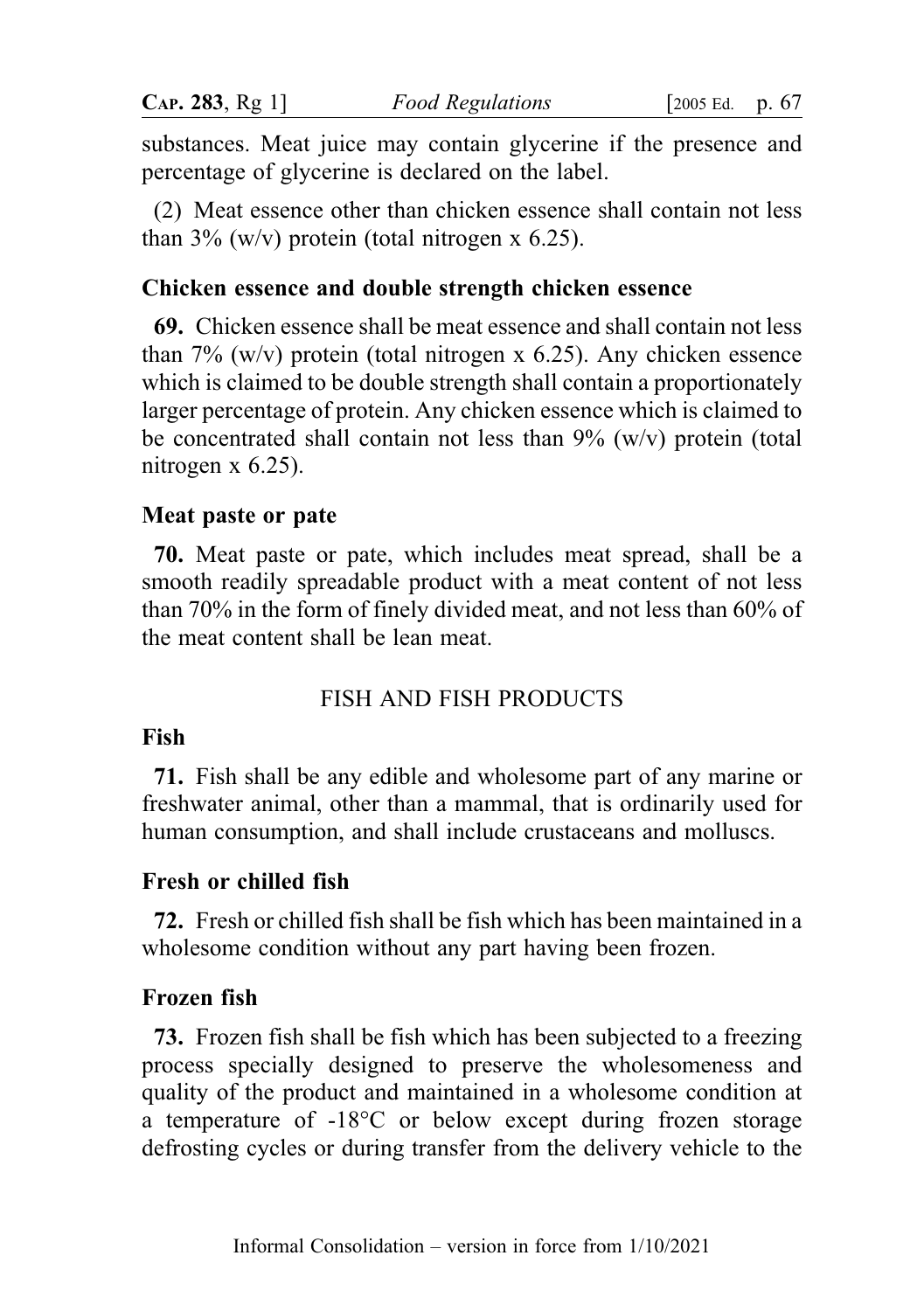p. 68 2005 Ed.] Food Regulations [CAP. 283, Rg 1]

frozen fish store on frozen fish display unit. The temperature of the frozen fish shall at no time exceed -12°C.

[S 195/2011 wef 15/04/2011]

#### Smoked fish

74. Smoked fish shall be fish which has been maintained in a wholesome condition and treated with salt and subjected to the action of smoke derived from wood that is free from paint or timber preservative or fish treated with natural smoke solutions, extracts and its identical synthetic equivalent. It may be coloured with annatto.

[S 59/2019 wef 01/02/2019]

#### Salted fish

75. Salted fish shall be fish which has been maintained in a wholesome condition and treated with salt. It may be dried and smoked or coloured with annatto.

#### Fish paste

76. Fish paste shall be a paste prepared from one or more kinds of fish, with or without other wholesome foodstuffs, condiments and permitted colouring matter. It shall contain not less than 70% fish.

#### Fish cakes and fish balls

77. Fish cakes including fish balls shall be prepared from one or more kinds of fish, with or without starch, condiments or permitted colouring matters. They shall contain not less than 40% fish.

## EDIBLE FATS AND OILS

#### Edible fats and oils

78.—(1) Edible fats and oils shall mean the fats and oils modified or not and commonly recognised as wholesome foodstuffs. Unless otherwise specified, the peroxide value of edible fats and oils shall not be more than 10 milliequivalents of peroxide oxygen per kg of fat or oil. They may contain permitted anti-oxidants and anti-foaming agents.

(2) Edible fats and oils shall be free from offensive odour and taste.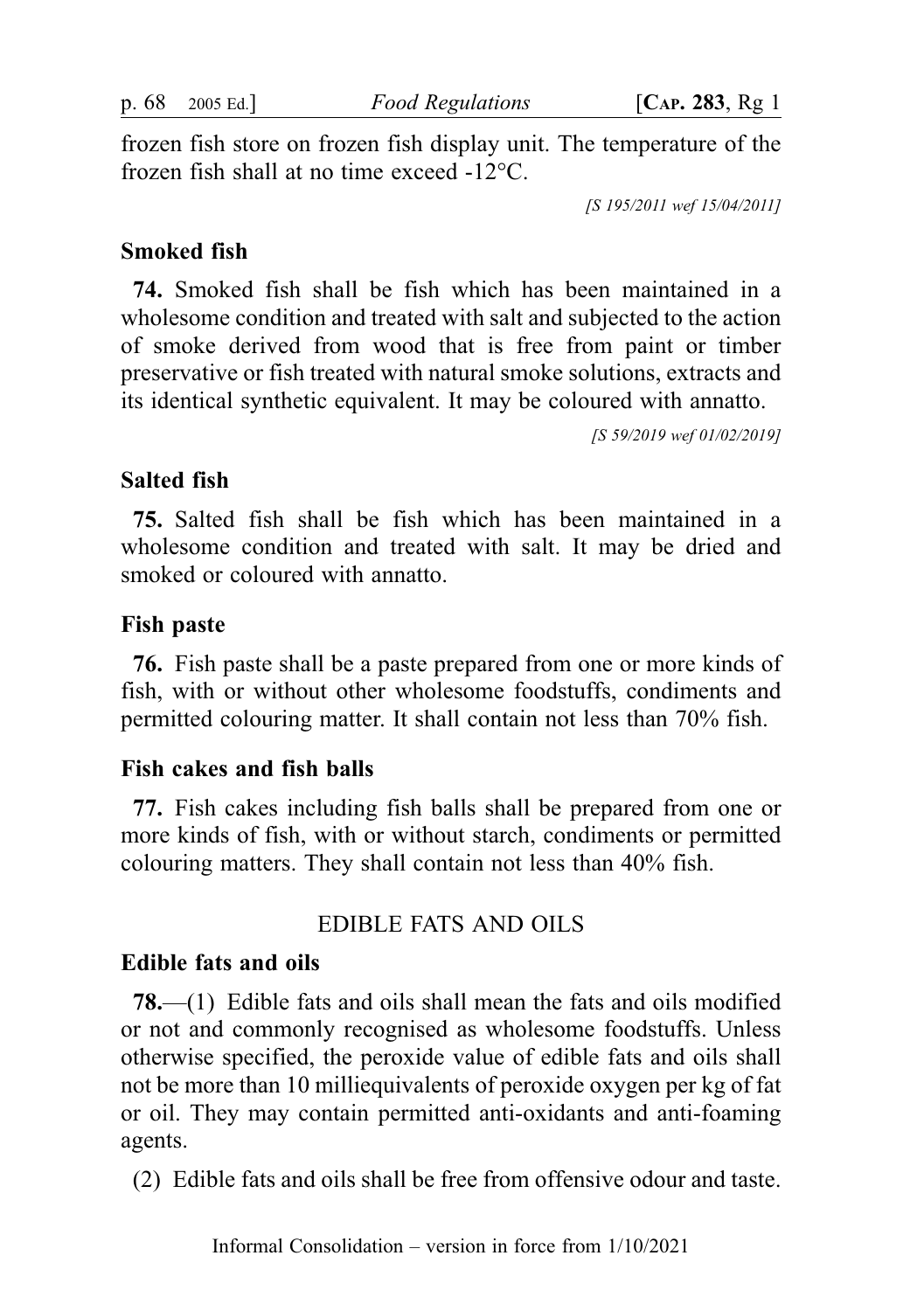- (2A) Edible fats and oils must not contain copper in excess of
	- (a)  $0.1$  ppm in the case of refined fats and oils;
	- (b) 0.4 ppm in the case of virgin or cold-pressed fats and oils; and
	- $(c)$  0.4 ppm in the case of lard, rendered pork fat, premier jus (oleo stock) and dripping (edible tallow).

[S 59/2019 wef 01/02/2019]

(3) [Deleted by S 424/2020 wef 01/06/2021]

(4) [Deleted by S 424/2020 wef 01/06/2021]

#### Labelling of edible fats or oils

79.—(1) No package containing edible fats or oils shall be labelled with the word "polyunsaturated", or any word of similar meaning, unless the proportion of cis-methylene interrupted polyunsaturated fatty acids is more than  $40\%$  (w/w) of the total fat and the proportion of saturated fatty acids does not exceed 20% (w/w) of the total.

[S 175/2012 wef 02/05/2012]

(2) Every package of prepacked edible fats and oils for sale shall be labelled with a nutrition information panel in the form specified in the Twelfth Schedule or in such other similar form as may be acceptable to the Director-General, specifying the energy value, the amounts of protein, carbohydrate, fat, trans fatty acids and the amount of any other nutrients for which a nutrition claim is made in respect of the food.

[S 175/2012 wef 02/05/2012]

#### Coconut oil

80. Coconut oil shall be oil obtained from the fruit of Cocos nucifera and shall have —

- (a) a specific gravity (30 $\degree$ C/20 $\degree$ C) of not less than 0.913 and not more than 0.918;
- (b) a refractive index (40°C) of not less than 1.448 and not more than 1.450;
- (c) an iodine value of not less than 7 and not more than 11;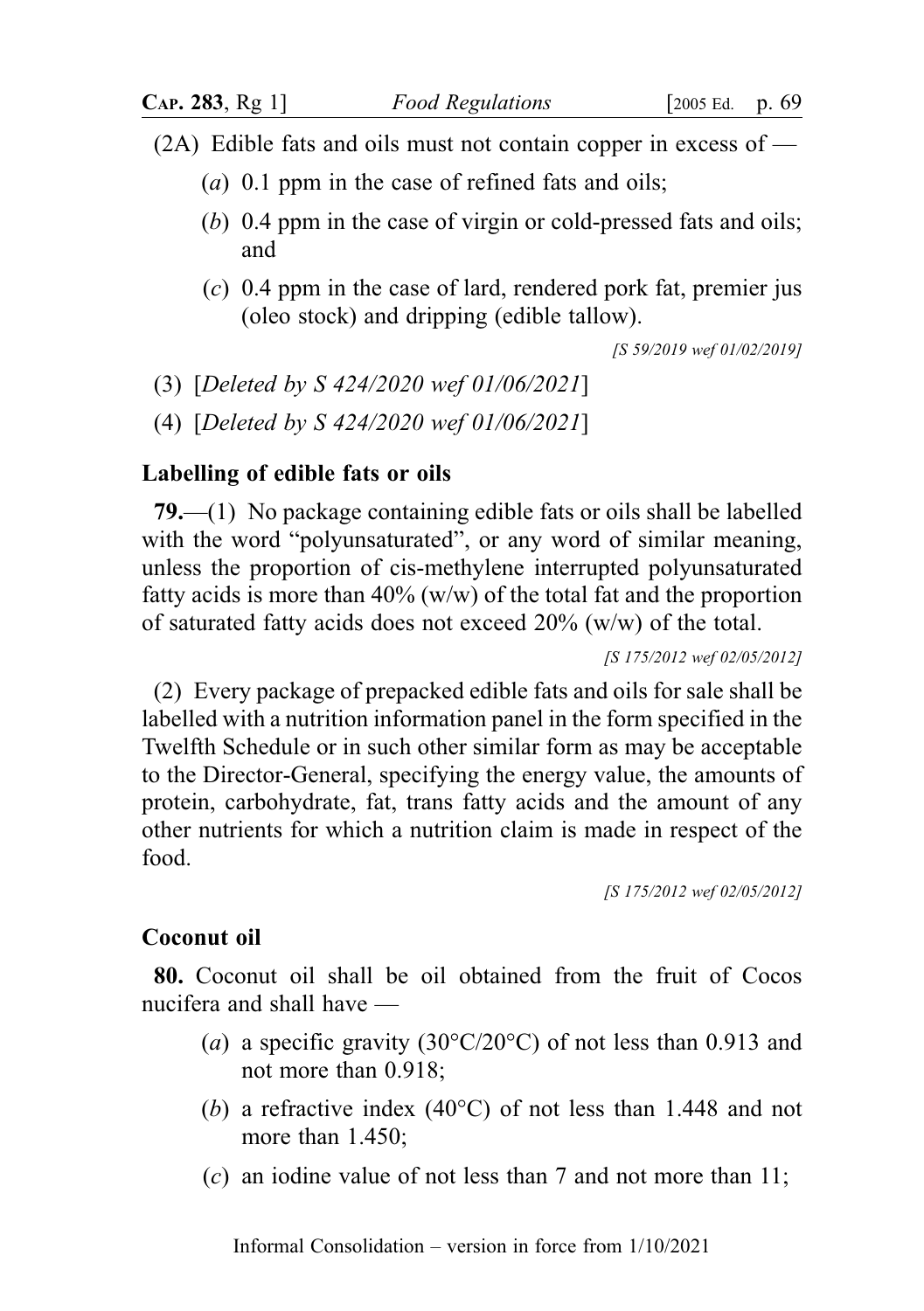- (d) a saponification value of not less than 250 and not more than 264;
- (e) a free fatty acid content, calculated as lauric acid, of not more than  $0.1\%$  (w/w) if the oil is refined and  $3.5\%$  (w/w) if the oil is not refined;
- (f) a Reichert-Meisel value of not less than 6 and not more than 8; and
- $(g)$  a Polenske value of not less than 12 and not more than 18.

#### Corn oil

81. Corn oil (maize oil) shall be oil obtained from the germ of Zea mays and shall have —

- (a) a specific gravity (20 $\degree$ C/20 $\degree$ C) of not less than 0.918 and not more than 0.924;
- (b) a refractive index (20°C) of not less than 1.473 and not more than 1.475;
- (c) an iodine value of not less than 103 and not more than 128; and
- (d) a saponification value of not less than 187 and not more than 193.

#### Cottonseed oil

82. Cottonseed oil shall be oil obtained from the seed of cultivated species of Gossypium and shall have —

(a) a specific gravity (20 $\textdegree$ C/20 $\textdegree$ C) of not less than 0.915 and not more than 0.928;

(b) a refractive index (20 $^{\circ}$ C) of not less than 1.472 and not more than 1.474;

(c) an iodine value of not less than 100 and not more than 116; and

(d) a saponification value of not less than 190 and not more than 198.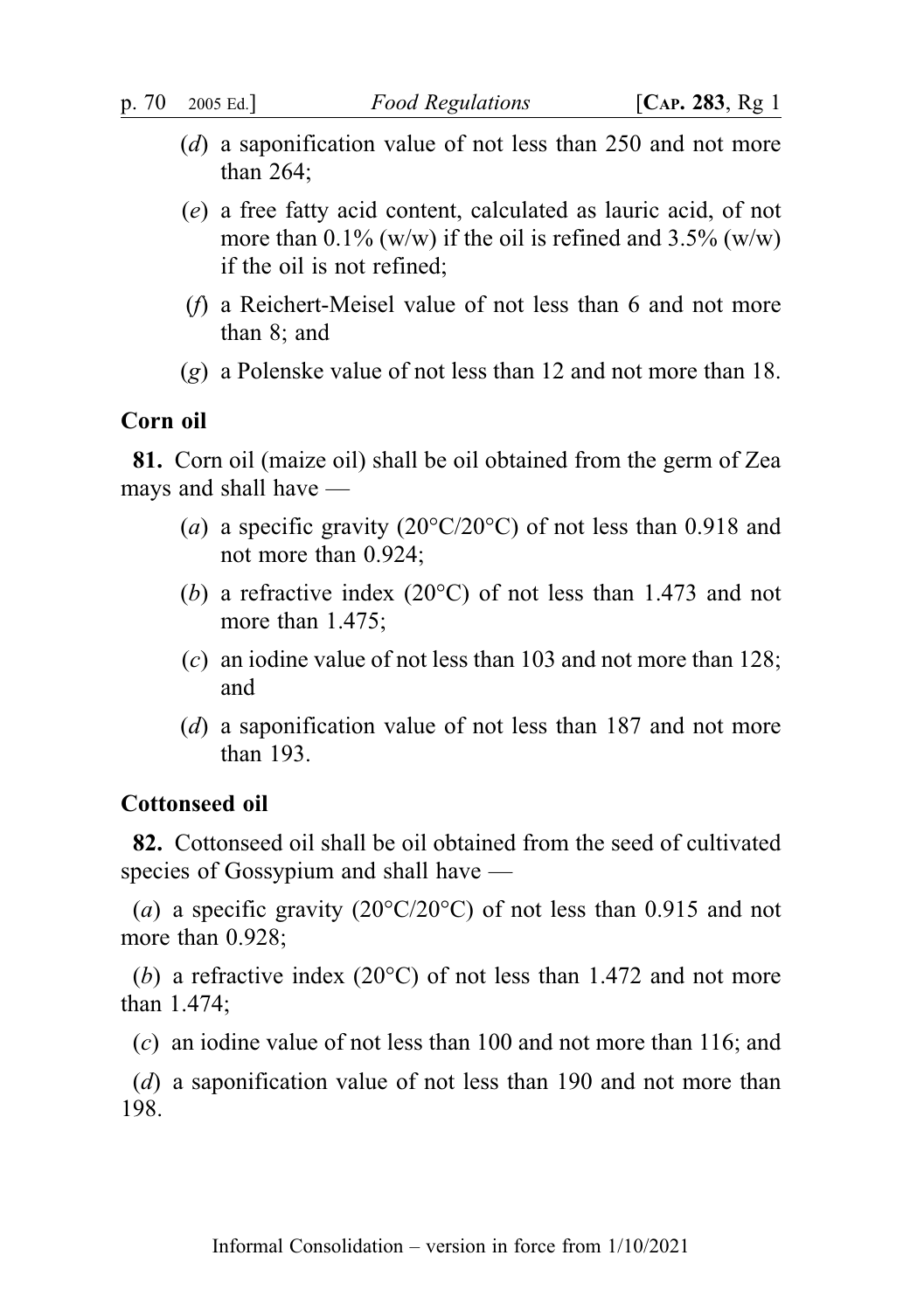#### Groundnut oil

83. Groundnut oil (peanut oil) shall be oil obtained from the seed of Arachis hypogaea and shall have —

- (a) a specific gravity (20 $\degree$ C/20 $\degree$ C) of not less than 0.911 and not more than 0.920;
- (b) a refractive index (20°C) of not less than 1.468 and not more than 1.472;
- (c) an iodine value of not less than 84 and not more than 105;
- (d) a saponification value of not less than 188 and not more than 195; and
- (e) a free fatty acid content, calculated as oleic acid, of not more than  $1\%$  (w/w).

## Olive oil

84. Olive oil shall be oil obtained from the fruit of Olea europaea and shall have —

- (a) a specific gravity (20 $\degree$ C/20 $\degree$ C) of not less than 0.910 and not more than 0.918;
- (b) a refractive index (20°C) of not less than 1.468 and not more than 1.471;
- (c) an iodine value of not less than 77 and not more than 94;
- (d) a saponification value of not less than 185 and not more than 195; and
- (e) a free fatty acid content, calculated as oleic acid, of not more than  $1.5\%$  (w/w).

## Safflower oil

85. Safflower oil (Carthamus oil or Kurdee oil) shall be oil obtained from the seed of safflower (Carthamus tinctorius L) and shall have —

(a) a specific gravity (20 $\degree$ C/20 $\degree$ C) of not less than 0.922 and not more than 0.927;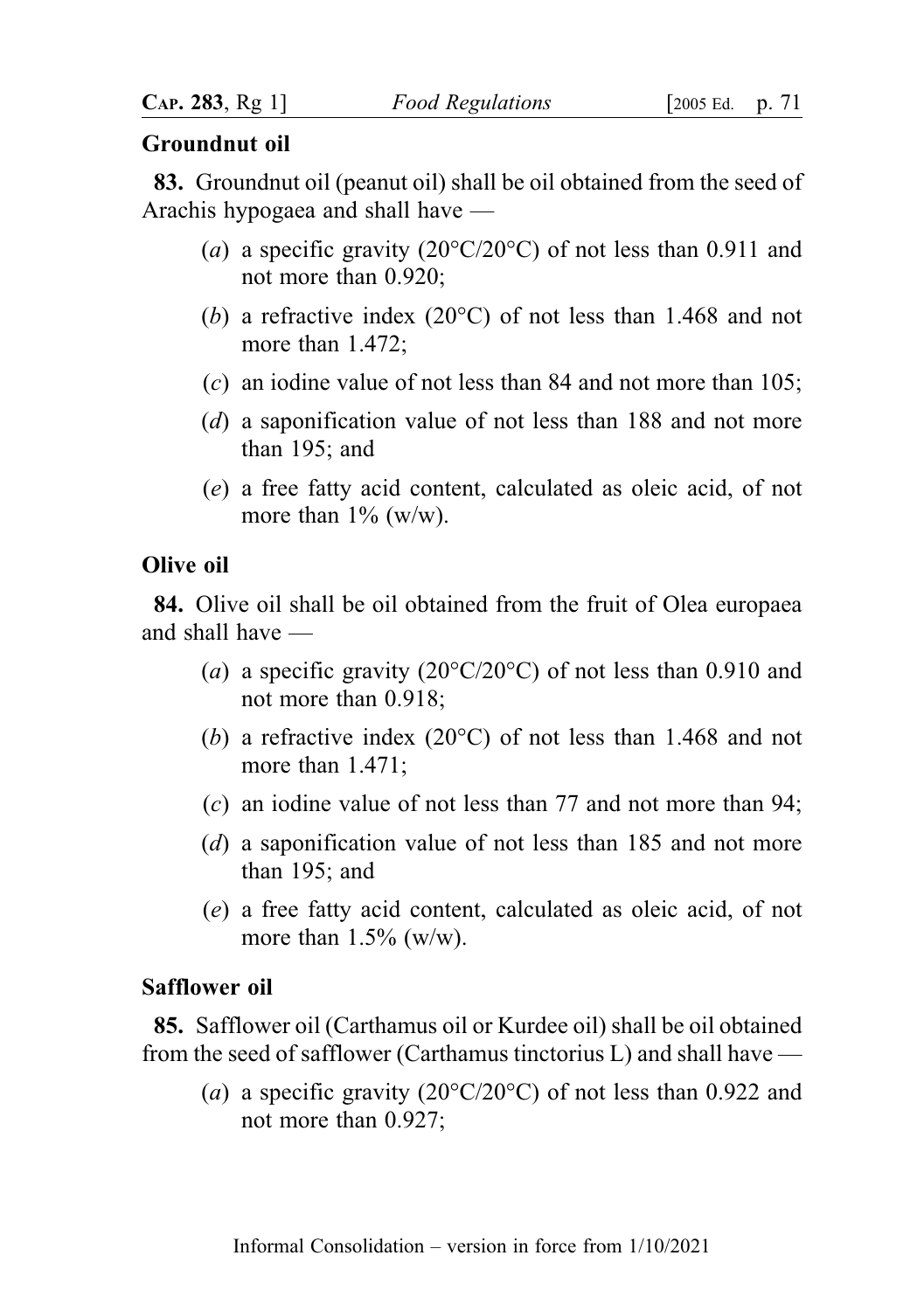- (b) a refractive index (20°C) of not less than 1.472 and not more than 1.476;
- (c) an iodine value of not less than 135 and not more than 150; and
- (d) a saponification value of not less than 186 and not more than 198.

#### Sesame oil

86. Sesame oil shall be oil obtained from the seed of Sesamum indicum and shall have —

(a) a specific gravity (20 $\degree$ C/20 $\degree$ C) of not less than 0.915 and not more than 0.924;

[S 152/2017 wef 01/04/2017]

- (b) a refractive index (20°C) of not less than 1.472 and not more than 1.476;
- (c) an iodine value of not less than 103 and not more than 116;
- (d) a saponification value of not less than 188 and not more than 195; and
- (e) a free fatty acid content, calculated as oleic acid, of not more than  $3.5\%$  (w/w).

## Soya bean oil

87. Soya bean oil shall be oil obtained from the seed of Soja max and shall have —

- (a) a specific gravity (20 $^{\circ}$ C/20 $^{\circ}$ C) of not less than 0.921 and not more than 0.925;
- (b) a refractive index (20°C) of not less than 1.472 and not more than 1.476;
- (c) an iodine value of not less than 120 and not more than 141;
- (d) a saponification value of not less than 189 and not more than 195; and
- (e) a free fatty acid content, calculated as oleic acid, of not more than  $0.1\%$  (w/w).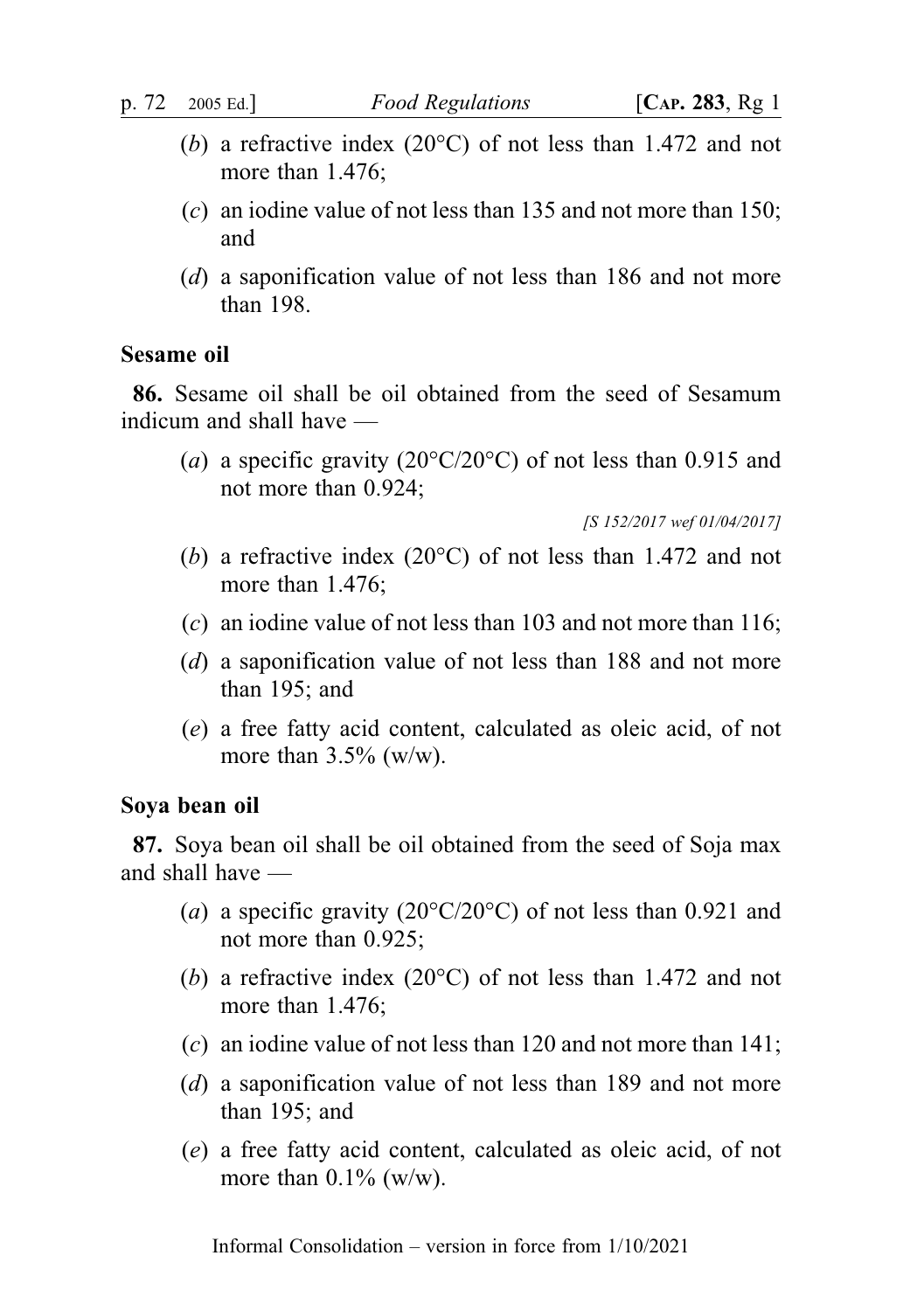### Sunflower seed oil

88. Sunflower seed oil shall be oil obtained from the seed of Helianthus annuus and shall have —

- (a) a specific gravity (20 $\degree$ C/20 $\degree$ C) of not less than 0.918 and not more than 0.923;
- (b) a refractive index (20°C) of not less than 1.474 and not more than 1.477;
- (c) an iodine value of not less than 118 and not more than 141; and

[S 152/2017 wef 01/04/2017]

(d) a saponification value of not less than 185 and not more than 195.

# Dripping

89. Dripping (edible tallow) shall be the clean fat rendered from the fat or bones of sheep, ox or buffaloes and shall have —

- (a) a free fatty acid content, calculated as oleic acid, of not more than  $2\%$  (w/w);
- (b) not more than  $1\%$  (w/w) foreign matter, including salt, unavoidably incorporated in the course of rendering;
- (c) not more than  $2\%$  (w/w) water; and
- (d) a peroxide value of not more than 16 milliequivalents peroxide oxygen per kg fat.

# Lard

90. Lard shall be the clean fat rendered from the meat of swine and shall have —

- (a) a free fatty acid content, calculated as oleic acid, of not more than  $2\%$  (w/w);
- (b) not more than  $1\%$  (w/w) foreign matter, including salt, unavoidably incorporated in the course of rendering; and
- (c) not more than  $1\%$  (w/w) water.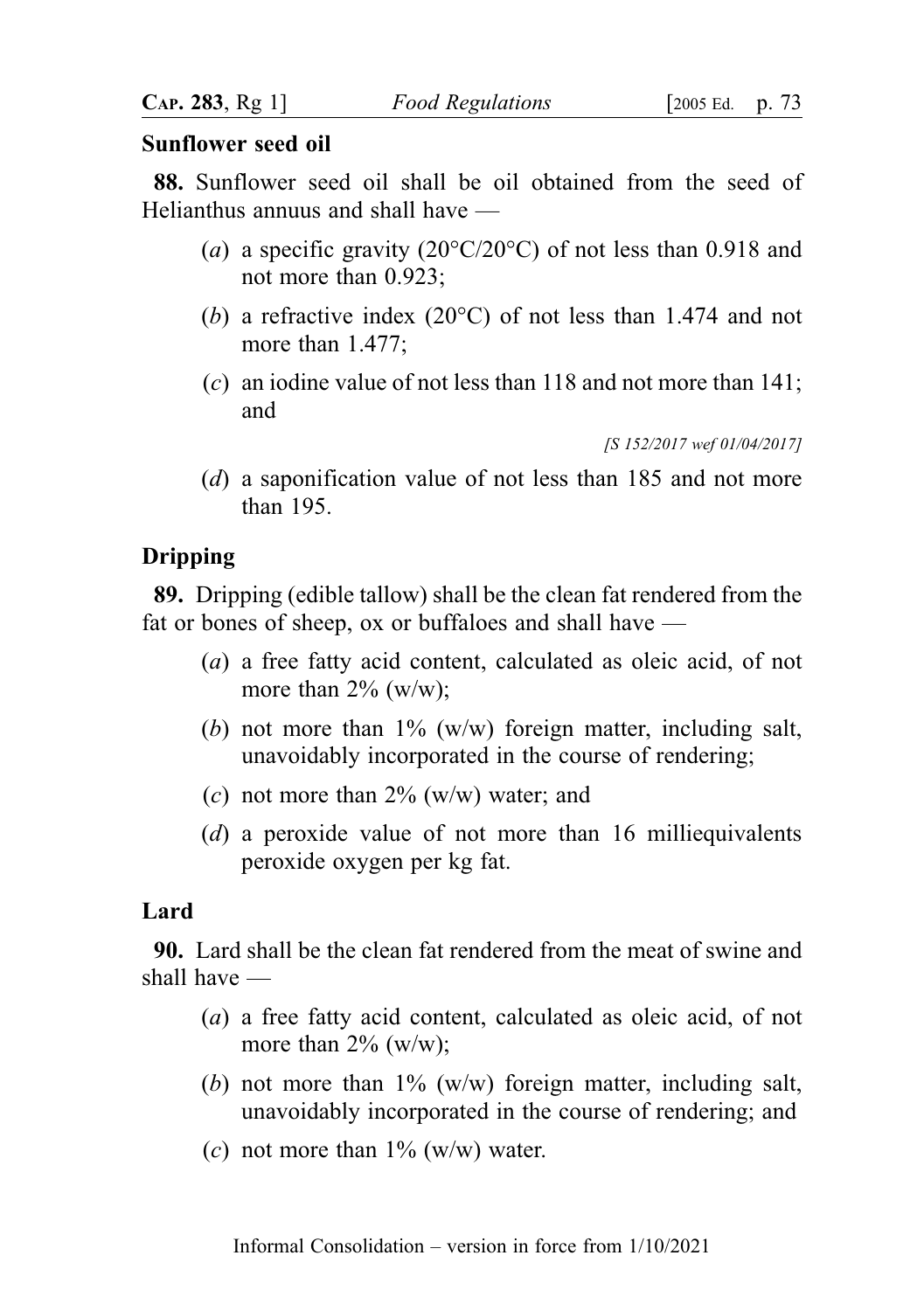## Margarine

91.—(1) Margarine shall be the food which is an emulsion of edible animal or vegetable fats or oils with water or milk products or both and is capable of being used for the same purposes as butter. Margarine shall contain not more than  $16\%$  (w/w) moisture and shall conform to the general standard as laid down in this Part for edible fats and oils. It shall contain no other substance except salt and permitted colouring matter, anti-oxidant, emulsifier, flavouring agent, chemical preservative and sequestrant.

[S 195/2011 wef 15/04/2011]

(2) Despite regulation 11(4), margarine or table margarine shall be margarine that has added vitamins and shall contain in each  $1 \text{ kg}$  —

- (a) vitamin A of an amount not less than 8.5 mg of retinol activity; and
- (b) vitamin D of an amount not less than 55 mcg of cholecalciferol.

[S 152/2017 wef 01/04/2017]

(3) Polyunsaturated margarine is table margarine which has not less than 40% cis-methylene interrupted polyunsaturated fatty acids and not more than 20% saturated fatty acids of the total fat present.

# Fat spread

91A.—(1) Fat spread shall be table spread which is food in the form of a spreadable emulsion, principally of edible animal or vegetable fats or oils with water or milk products or both.

(2) Fat spread may contain permitted colouring matter, antioxidant, emulsifier, flavouring agent, chemical preservative and sequestrant.

[S 195/2011 wef 15/04/2011]

(3) Fat spread sold as special purpose food may, subject to compliance with regulation 250A, contain up to  $8\%$  (w/w) of added phytosterols or 14% (w/w) phytosterol esters.

[S 195/2011 wef 15/04/2011]

(4) Fat spread does not include margarine and butter.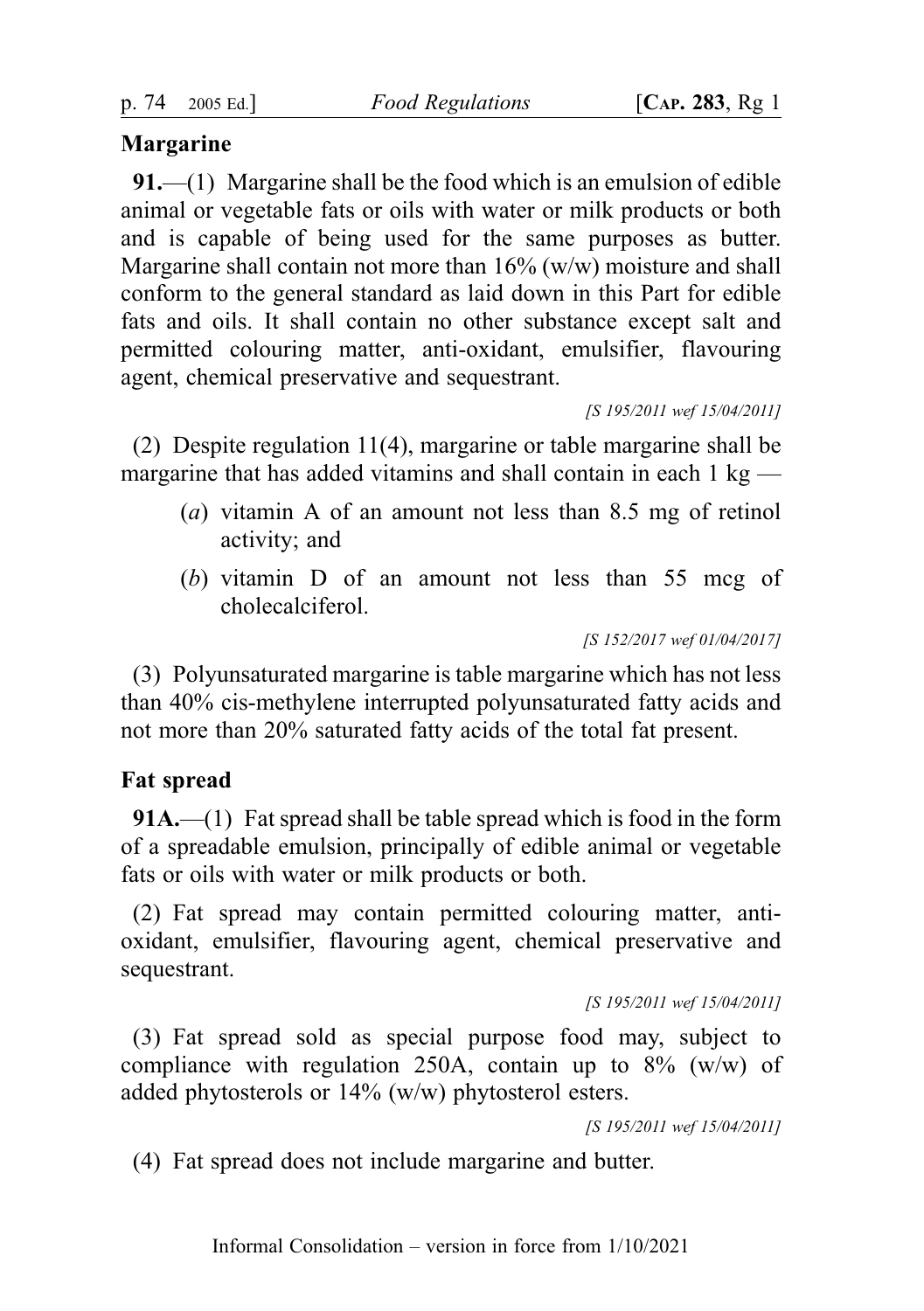### Vanaspati

92.—(1) Vanaspati shall be the refined edible vegetable oil whether or not it has been subjected to a process of modification in any form. It shall be prepared from groundnut oil, cotton seed oil or sesame oil or a mixture thereof or other harmless vegetable oil and shall have —

- (a) no colouring matter added to the modified oil;
- (b) not more than  $2.5\%$  (w/w) moisture;
- (c) not more than  $1.25\%$  (w/w) unsaponifiable matter;
- (d) not more than  $0.25\%$  (w/w) free fatty acids (calculated as oleic acid); and
- (e) a slip point of not less than  $36^{\circ}$ C and not more than  $41^{\circ}$ C.

(2) Vanaspati on melting, shall be clear in appearance and shall be pleasant to taste and smell and shall be free from staleness and rancidity.

(3) There shall be printed on the label attached to every package of food described as "Vanaspati" the words in English "Mixture of Vegetable Oils" or "Vegetable Cooking Oil". Such words shall precede or immediately follow the word "Vanaspati" and shall be printed with letters of not less than 3 mm in height. No pictorial illustration or any statement suggesting or likely to suggest that the product is of animal origin shall appear on the label.

## MILK AND MILK PRODUCTS

### Milk

93.—(1) Milk shall be the normal mammary secretion of cows, buffaloes, or goats without either addition thereto or extraction therefrom and shall contain —

- (a) not less than  $8.5\%$  (w/w) milk solids other than milk fat;
- (b) not less than  $3.25\%$  (w/w) milk fat; and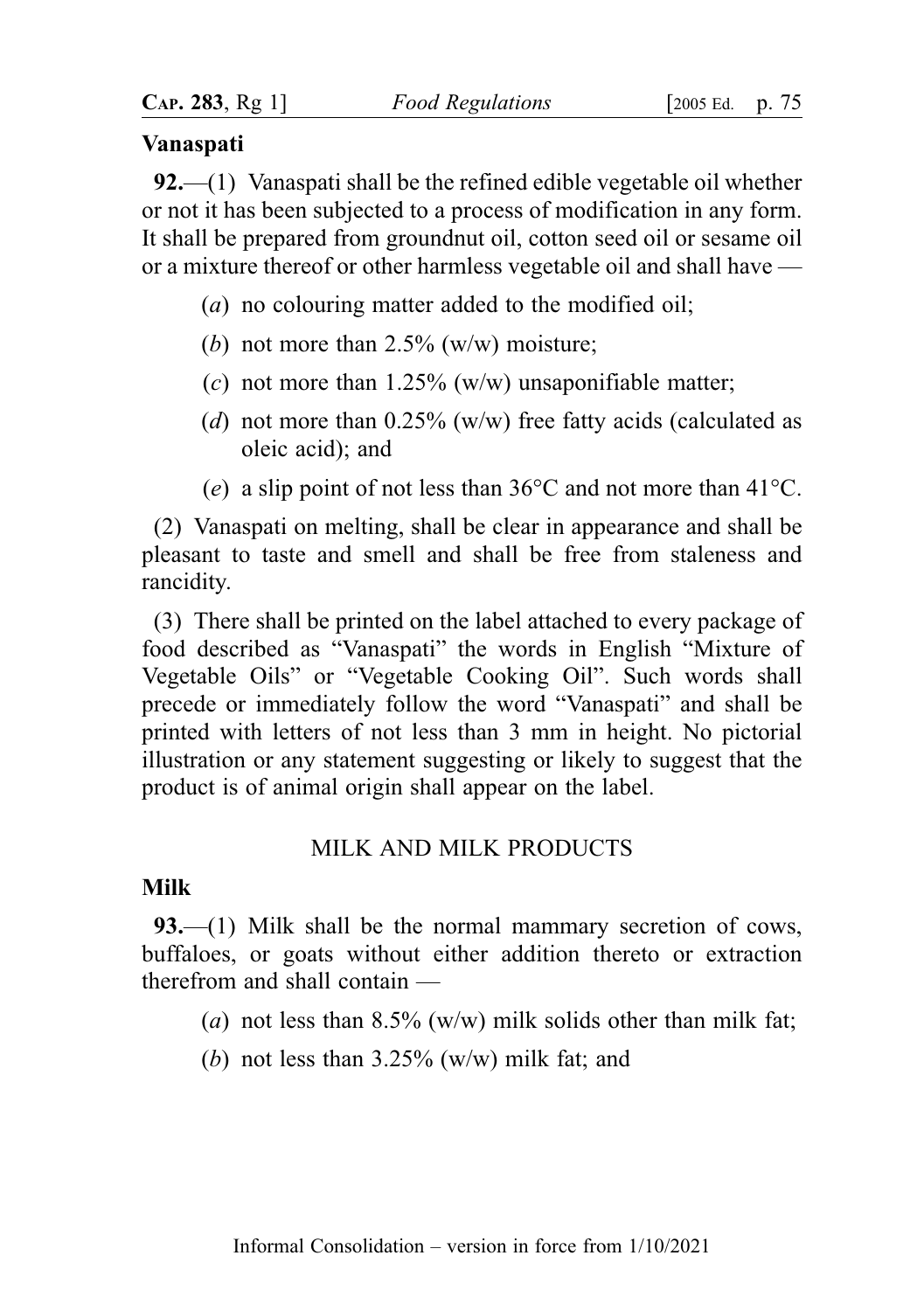(c) no added water, dried or condensed milk or any fluid reconstituted therefrom or any skimmed milk, colouring matter, or any other added substance.

[S 49/2016 wef 02/02/2016]

(2) A person must not import, sell or advertise raw milk intended for direct human consumption.

[S 49/2016 wef 02/02/2016]

- (3) In this regulation, "raw milk" means milk that has not been
	- (a) heat-treated in accordance with regulation  $94(1)$ ,  $95(1)$  or 96(1); or
	- (b) otherwise treated in a way acceptable to the Director-General that has an equivalent effect on the milk as if it were heat-treated in accordance with regulation 94(1), 95(1) or 96(1).

[S 49/2016 wef 02/02/2016]

## Pasteurised milk

94.—(1) Pasteurised milk shall be milk which has been effectively heat-treated once only by heating the milk to a temperature of not less than —

- (a)  $62.8^{\circ}$ C and not more than  $65.6^{\circ}$ C and holding it at such temperature for not less than 30 minutes, and then immediately and rapidly reducing the temperature to 4.4° C or below; or
- (b) 72°C and not more than 73.5°C and holding it at such temperature for at least 15 seconds, and then immediately and rapidly reducing the temperature to 4.4°C or below.

(2) Pasteurised milk after having been subjected to processing by heat as described in paragraph (1) shall immediately be packed aseptically.

(3) Every package of pasteurised milk shall be date-marked in accordance with regulation 10.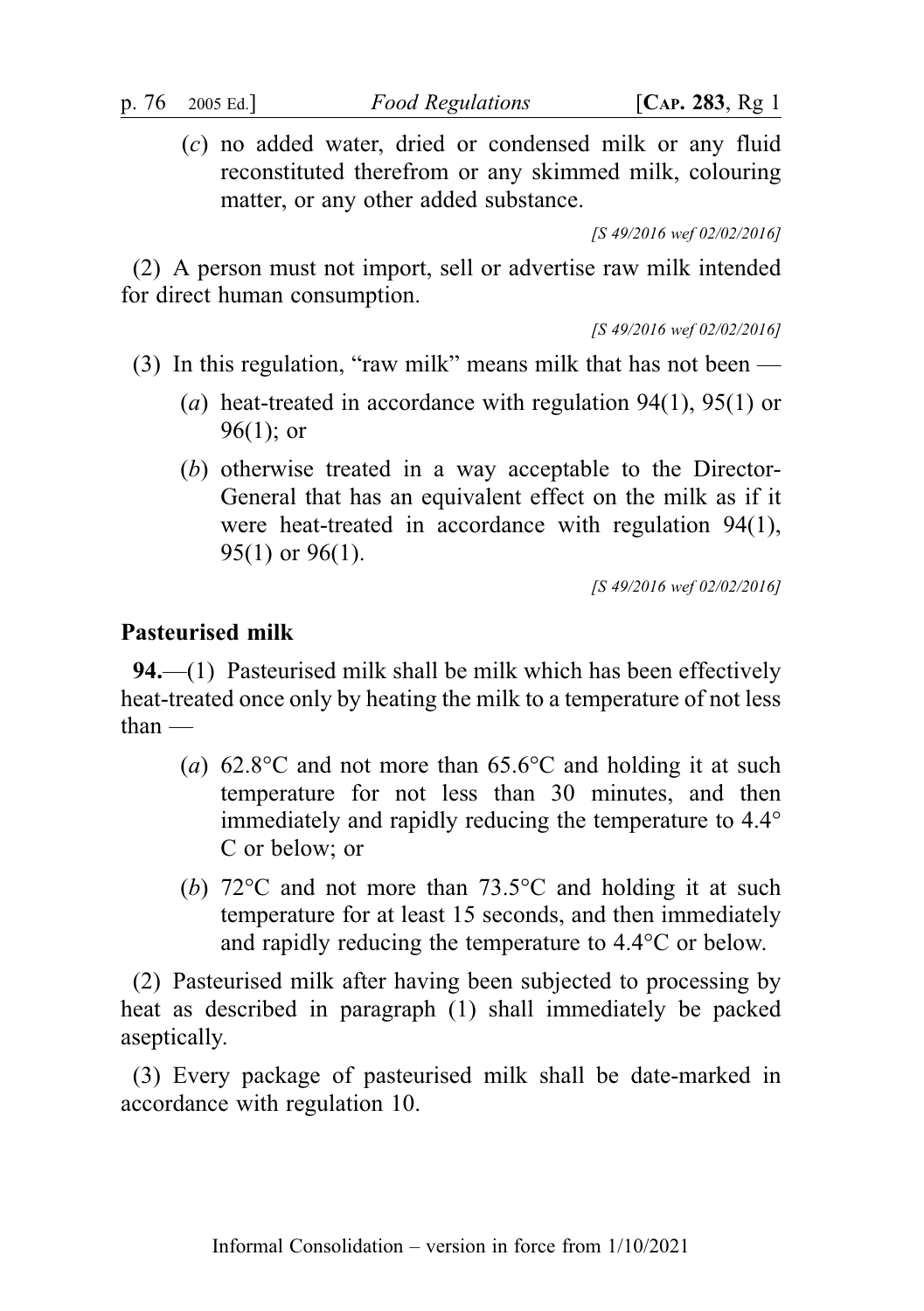## Ultra heat treated milk

95.—(1) Ultra heat treated milk or U.H.T. milk shall be milk which has been subjected to heat treatment by being retained at a temperature of not less than 135°C for a minimum of two seconds and immediately aseptically packed in sterile containers.

(2) Every package of U.H.T. milk shall be date-marked in accordance with regulation 10.

## Sterilised milk

96.—(1) Sterilised milk shall be milk which has been filtered or clarified, homogenised and thereafter heated to and maintained at a temperature of not less than 100°C for a length of time sufficient to kill all the micro-organisms present and shall be packed in hermetically sealed containers.

(2) Every package of sterilised milk, except canned sterilised milk, shall be date-marked in accordance with regulation 10.

### Homogenised milk

97.—(1) Homogenised milk shall be milk which has been treated by heat and has been processed in such a manner as to break up the globules of butterfat and to cause them to remain uniformly distributed throughout the milk. It shall not contain any added substance other than permitted stabilisers.

(2) Every package of homogenised milk, except canned sterilised homogenised milk, shall be date-marked in accordance with regulation 10.

#### Reconstituted or recombined milk

98.—(1) Reconstituted or recombined milk shall be the product prepared from milk substances combined with water or milk or both water and milk. It shall not contain any added substance other than permitted stabilisers.

- (2) Reconstituted or recombined milk shall contain
	- (a) not less than  $3.25\%$  (w/w) milk fat; and
	- (b) not less than  $8.5\%$  (w/w) milk solids other than milk fat.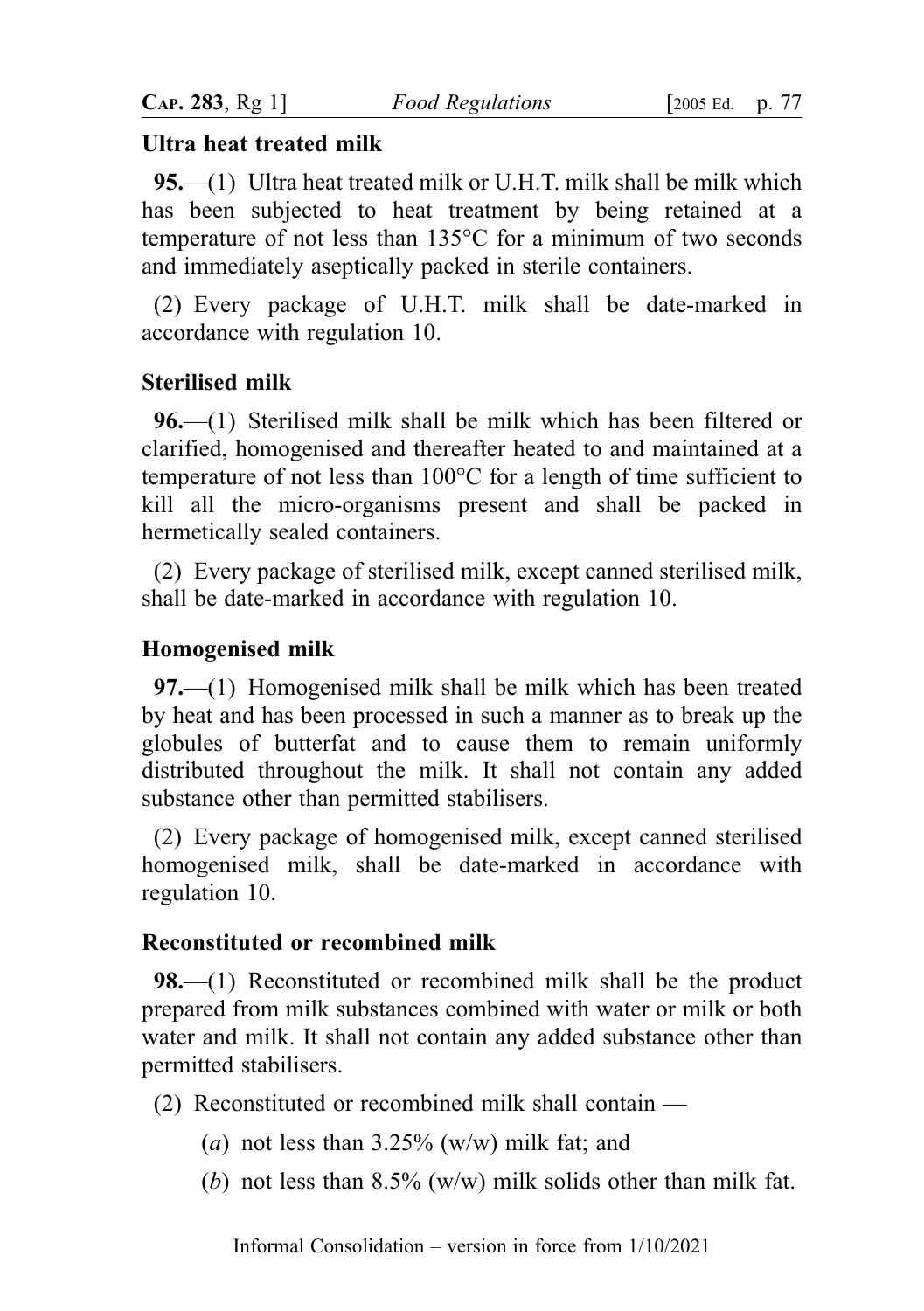(3) Reconstituted or recombined milk shall be labelled as "reconstituted milk" or "recombined milk" and the word "reconstituted" or "recombined" shall be in letters at least as large as the letters of the word "milk". Nothing in this paragraph shall prohibit the additional declaration "full cream" milk.

(4) Every package of reconstituted or recombined milk, except canned sterilised reconstituted or recombined milk, shall be datemarked in accordance with regulation 10.

## Evaporated milk

99.—(1) Evaporated milk or unsweetened condensed milk shall be milk which has been concentrated by the removal of part of its water or milk which is made up of a mixture of milk substances and water or milk or both.

(2) Evaporated milk or unsweetened condensed milk shall contain —

- (a) not less than  $28\%$  (w/w) total milk solids including milk fat; and
- (b) not less than  $8\%$  (w/w) milk fat.

It may contain sodium, potassium and calcium salts of hydrochloric acid, citric acid, carbonic acid, orthophosphoric acid and phosphoric acid, vitamins and permitted stabilisers and shall not contain any other added substances.

### Sweetened condensed milk

100. Sweetened condensed milk shall be milk which has been concentrated by the removal of part of its water, or milk which is made up of a mixture of milk substances and water or milk or both, and to which sugar has been added, and shall contain —

- (a) not less than  $28\%$  (w/w) total milk solids including milk fat;
- (b) not less than  $8\%$  (w/w) milk fat; and
- (c) no added substances other than any or any combination of the following: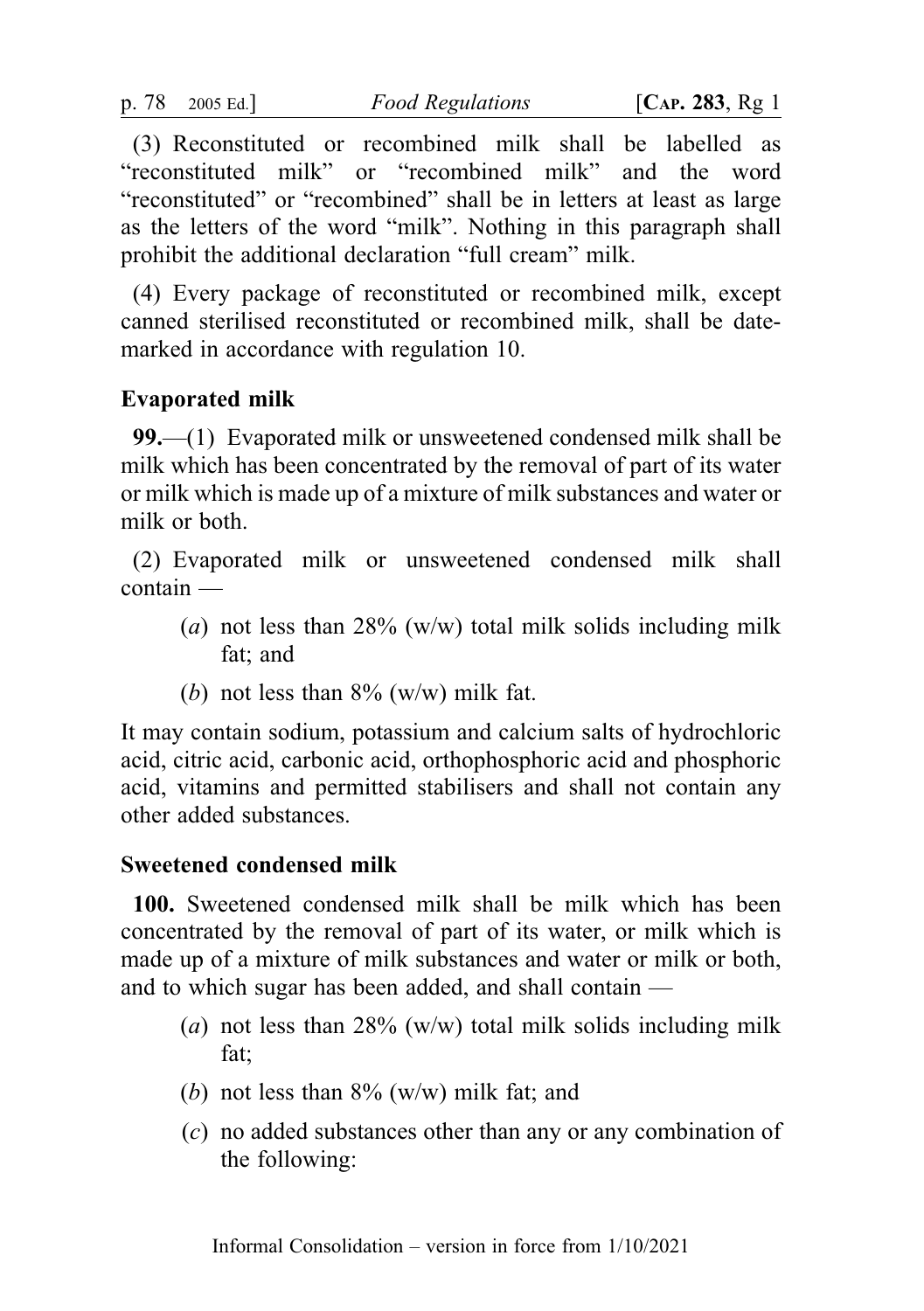- (i) sodium hexametaphosphate, up to a level of 2000 ppm;
- (ii) sugar; or
- (iii) vitamins.

[S 195/2011 wef 15/04/2011]

# Dried milk or milk powder or dried whole milk or dried full cream milk or full cream milk powder

101.—(1) Dried milk or milk powder or dried whole milk powder or dried full cream milk shall be the product resulting from the desiccation of milk and shall contain —

- (a) not less than  $26\%$  (w/w) milk fat;
- (b) not more than  $5\%$  (w/w) moisture; and
- (c) no added substances other than vitamins and one or more permitted emulsifiers.

 $(2)(a)$  Every tin or other receptacle containing dried milk or milk powder or dried whole milk or dried full cream milk or full cream milk powder shall bear a label on which shall be printed the following:

# DRIED MILK (OR MILK POWDER OR DRIED WHOLE MILK OR DRIED FULL CREAM MILK OR FULL CREAM MILK POWDER)

This tin/receptacle contains the equivalent of

................ litres of milk

- (b) The labelling shall be completed by inserting the nearest number of litres in words and figures. The number of litres shall be such as to ensure that the equivalent quantity is accurately expressed in terms of milk containing not less than 3.25% (w/w) milk fat and 8.5% (w/w) non-fat milk solids.
- (c) The labelling shall comply with regulation 109.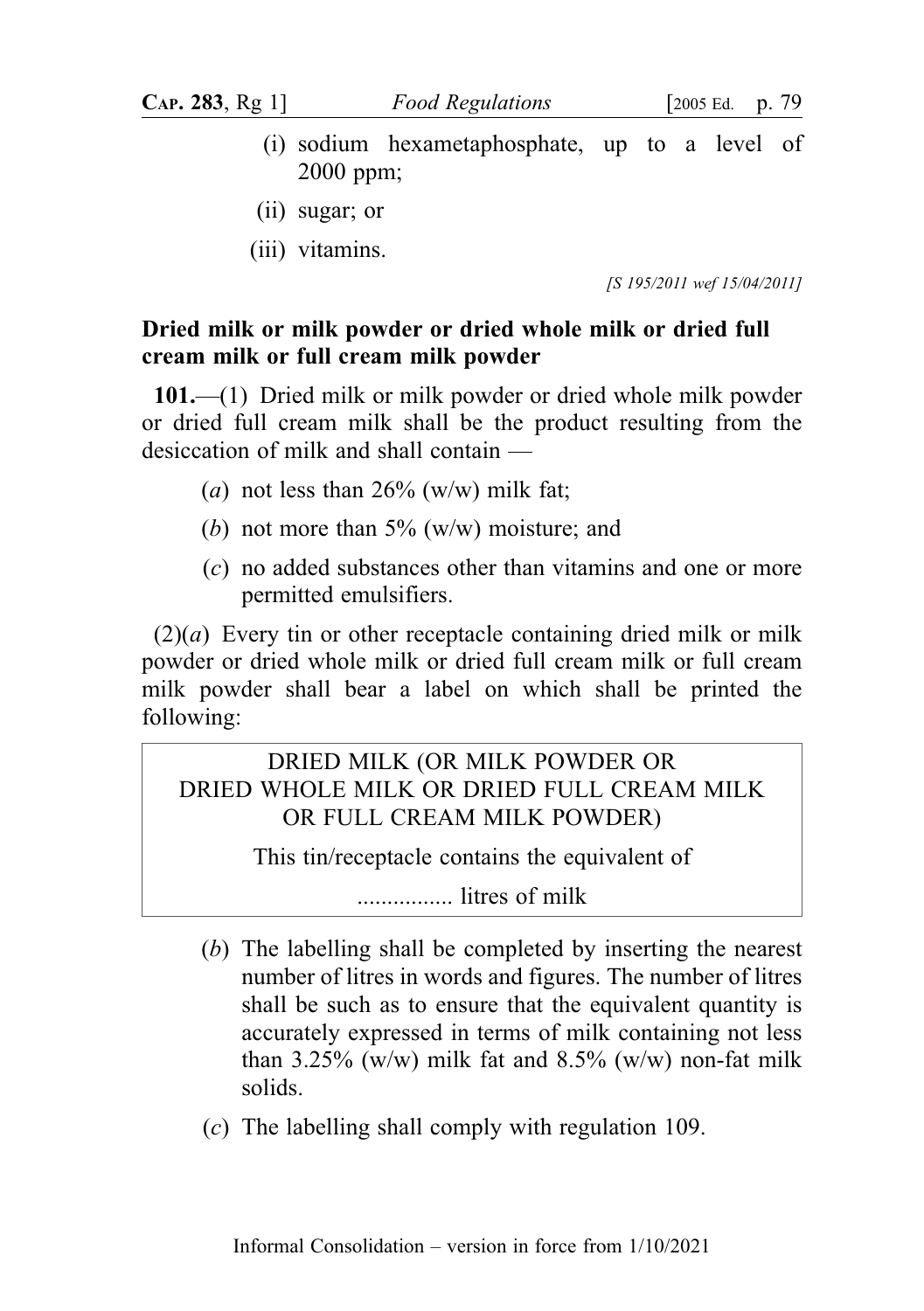## Dried half cream milk

102.—(1) Dried half cream milk shall be the product, in powder or solid form, which remains after the removal from milk or cream of water and part of its fat and shall contain —

- (a) not less than  $14\%$  (w/w) milk fat;
- (b) not more than  $5\%$  (w/w) moisture; and
- (c) no added substances other than vitamins.

 $(2)(a)$  Every tin or other receptacle containing dried half cream milk shall bear a label on which shall be printed the following:

# DRIED HALF CREAM MILK

This tin/receptacle contains the equivalent of

............... litres of half cream milk

- (b) The labelling shall be completed by inserting the nearest number of litres in words and figures. The number of litres shall be such as to ensure that the equivalent quantity is accurately expressed in terms of half cream milk containing not less than  $1.6\%$  (w/w) milk fat and  $8.5\%$ (w/w) non-fat milk solids.
- (c) The labelling shall comply with regulation 109.
- (d) Every tin or other receptacle containing dried half cream milk shall also be labelled with the words "GUARANTEED 14% BUTTER FAT". It shall be printed in red in letters not less than 6 mm in height.

## Skimmed or separated milk or defatted milk

103.—(1) Skimmed or separated milk or defatted milk shall be the product remaining after the removal from milk or cream of its fat, whether or not such substance is condensed, evaporated, concentrated, powdered, dried or desiccated and whether or not vitaminised, and includes buttermilk.

(2) Skimmed milk powder shall contain not more than  $5\%$  (w/w) moisture. An aqueous preparation of skimmed milk powder, whether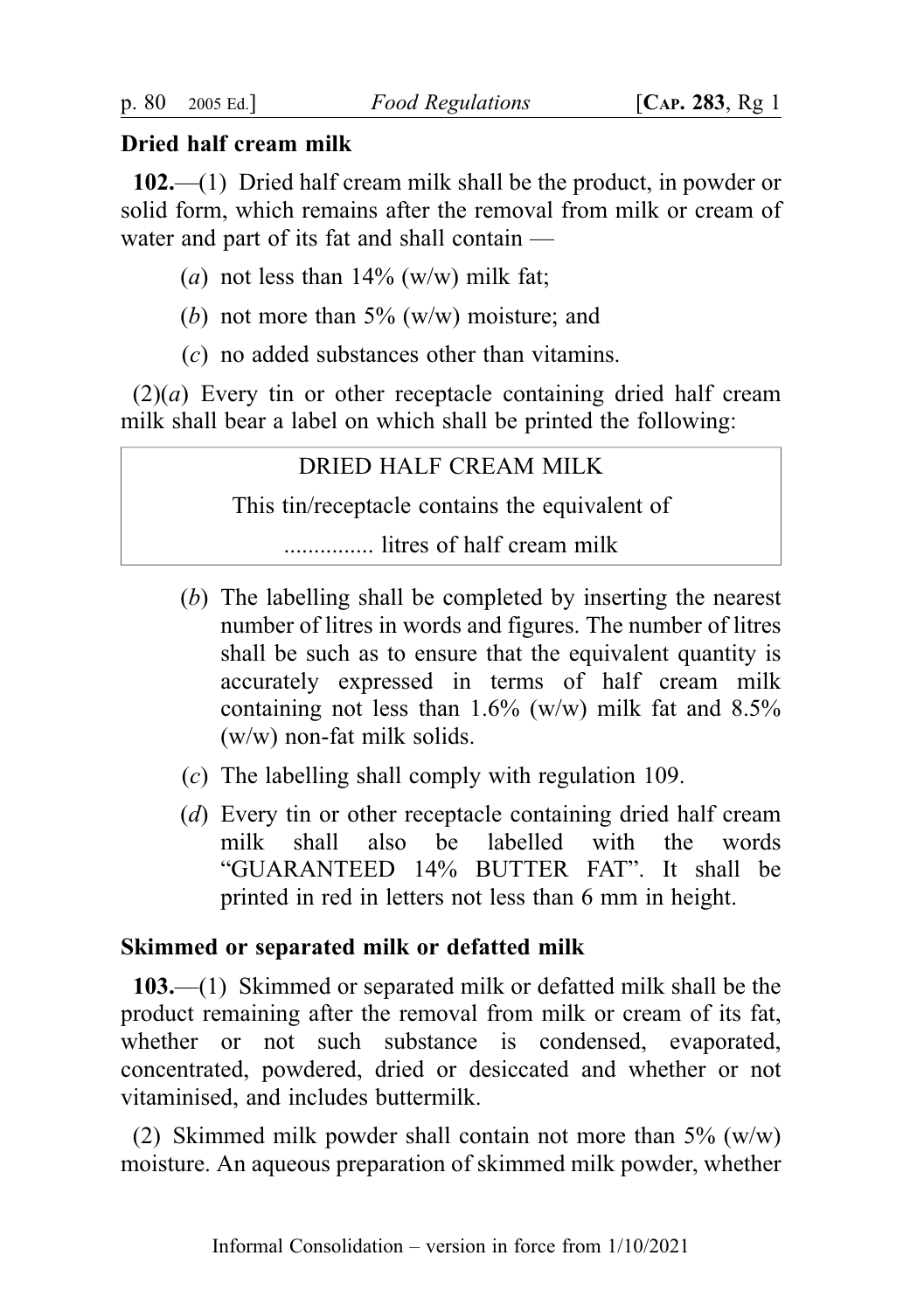or not vitaminised, when prepared according to the directions given on the label shall contain not less than  $9\%$  (w/w) non-fat milk solids.

 $(3)(a)$  Every tin or other receptacle containing skimmed milk powder shall bear a label on which shall be printed the following:

# SKIMMED MILK POWDER

UNFIT (or UNSUITABLE) FOR BABIES (or INFANTS)

This tin/receptacle contains the equivalent of

............litres of skimmed milk

- (b) The labelling shall be completed by inserting the nearest number of litres in words and figures. The number of litres shall be such as to ensure that the equivalent quantity is accurately expressed in terms of skimmed milk containing not less than 9% (w/w) non-fat milk solids.
- (c) Every tin or other receptacle containing liquid skimmed milk shall bear a label upon which shall be printed the following:

# SKIMMED MILK

# UNFIT (or UNSUITABLE) FOR BABIES (or INFANTS)

(d) The labelling in sub-paragraphs (a) and (c) shall comply with regulation 109.

(4) Every package of liquid skimmed milk, except canned sterilised skimmed milk, shall be date-marked in accordance with regulation 10.

# Filled milk

104.—(1) Filled milk shall be any milk, cream or skimmed milk, whether or not condensed, concentrated, powdered, dried or desiccated to which has been added, or which has been blended or compounded with any fat or oil other than milk fat, so that the resulting product is an imitation or semblance of milk or milk products. It shall comply with the standards laid down with the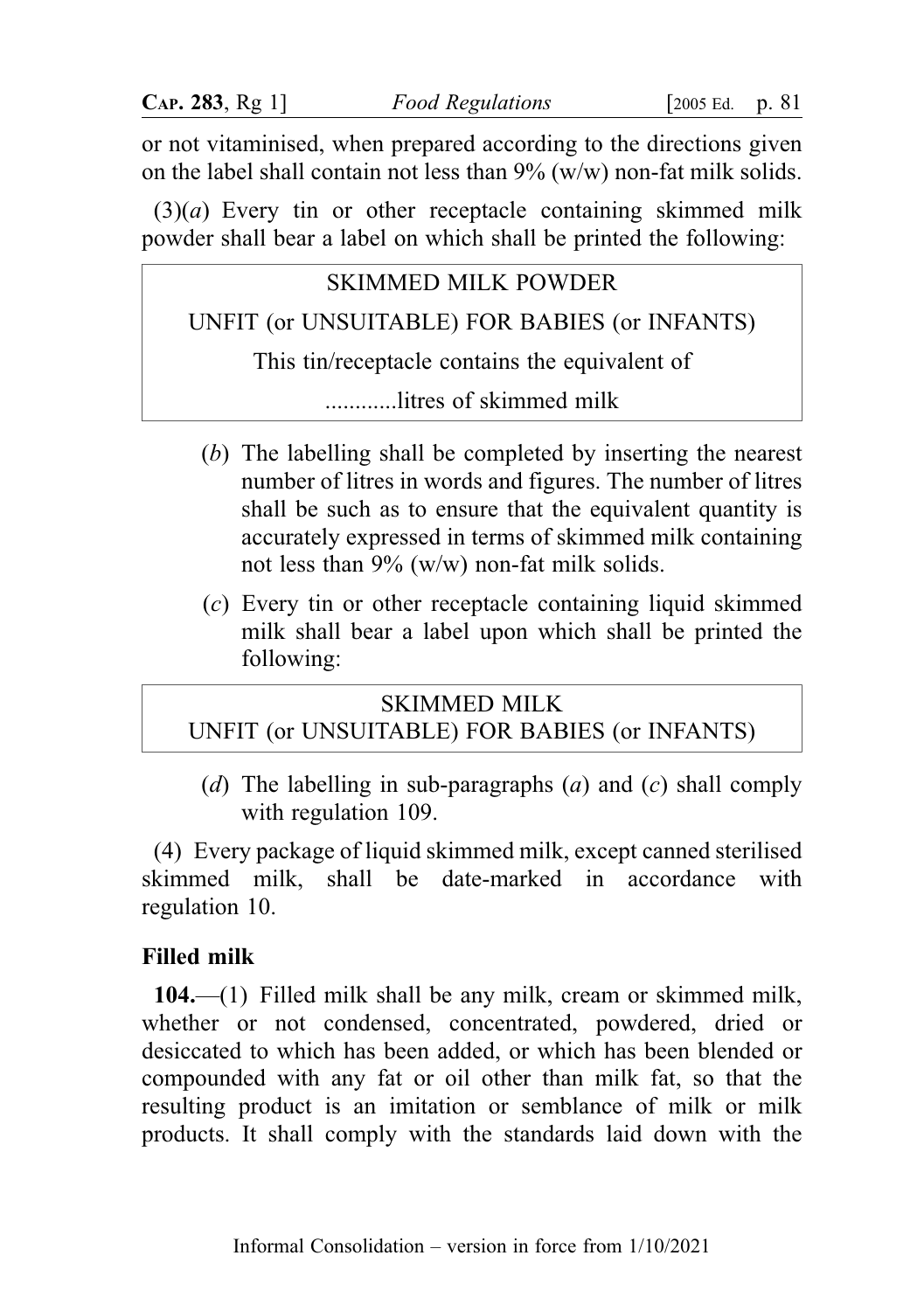exception of the origin of fat, for milk or the respective milk powder it resembles or imitates.

 $(2)(a)$  Every tin or other receptacle containing powdered filled milk shall bear a label on which shall be printed the following:

DRIED FILLED MILK UNFIT (or UNSUITABLE) FOR BABIES (or INFANTS) This tin/receptacle contains the equivalent of .............. litres of filled milk

- (b) The labelling shall be completed by inserting the nearest number of litres in words and figures. The number of litres shall be such as to ensure that the equivalent quantity is accurately expressed in terms of filled milk containing not less than  $3.25\%$  (w/w) fat and  $8.5\%$  (w/w) non-fat milk solids.
- (c) Every tin or other receptacle containing filled liquid milk shall bear a label on which shall be printed the following:

# FILLED MILK

UNFIT (or UNSUITABLE) FOR BABIES (or INFANTS)

(d) The labelling in sub-paragraphs (a) and (c) shall comply with regulation 109.

(3) Every package of liquid filled milk, except canned sterilised liquid filled milk, shall be date-marked in accordance with regulation 10.

# Flavoured milk

105.—(1) Flavoured milk shall be a liquid milk drink made from milk, milk powder, skimmed milk or skimmed milk powder, with flavouring substances.

[S 195/2011 wef 15/04/2011]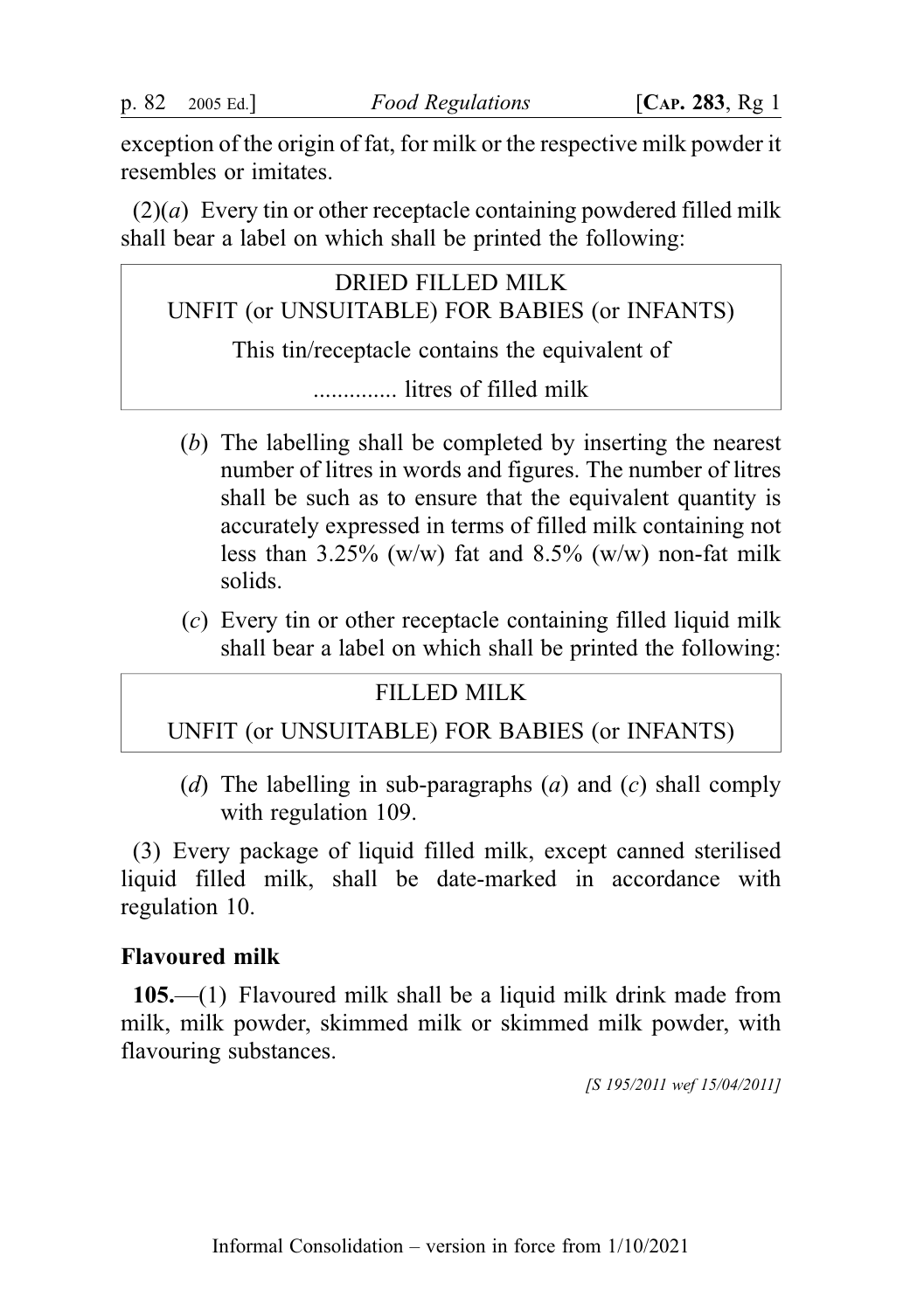(1A) Flavoured milk may contain salt, sweeteners including permitted sweetening agents, permitted colouring matters and stabilisers and shall contain not less than  $2\%$  (w/w) milk fat.

[S 195/2011 wef 15/04/2011]

(2) Flavoured milk shall be labelled with the words "Flavoured Milk" which shall be immediately preceded or followed by the name of the flavour. The word "Flavoured" and the name of the flavour shall be in letters at least as large and of the same colour as the letters of the word "milk".

(3) Every package of flavoured milk, except canned sterilised flavoured milk, shall be date-marked in accordance with regulation 10.

## Lactobacillus milk drink or cultured milk drink

106.—(1) Lactobacillus milk drink or cultured milk drink shall be a fermented product made by inoculating pasteurised milk from which a portion of fat may have been removed and water may have been added with cultures of lactic acid producing bacteria. It may contain permitted colouring matters and flavouring agents.

(2) Lactobacillus milk drink or cultured milk drink shall contain not less than  $3\%$  (w/w) non-fat milk solids.

(3) Lactobacillus milk drink or cultured milk drink which is labelled as "Lactobacillus milk" or "cultured milk" shall comply with the standards laid down for milk in respect of milk solid and milk fat content.

(4) Every package of lactobacillus milk drink or cultured milk drink shall be date-marked in accordance with regulation 10.

# Malted milk powder

107. Malted milk powder shall be the product made by combining milk with the liquid separated from a mash of ground barley malt and meal, with or without the addition of salt, sodium bicarbonate or potassium bicarbonate, in such a manner as to secure the free enzyme action of the malt extract, and by removing water, and shall contain —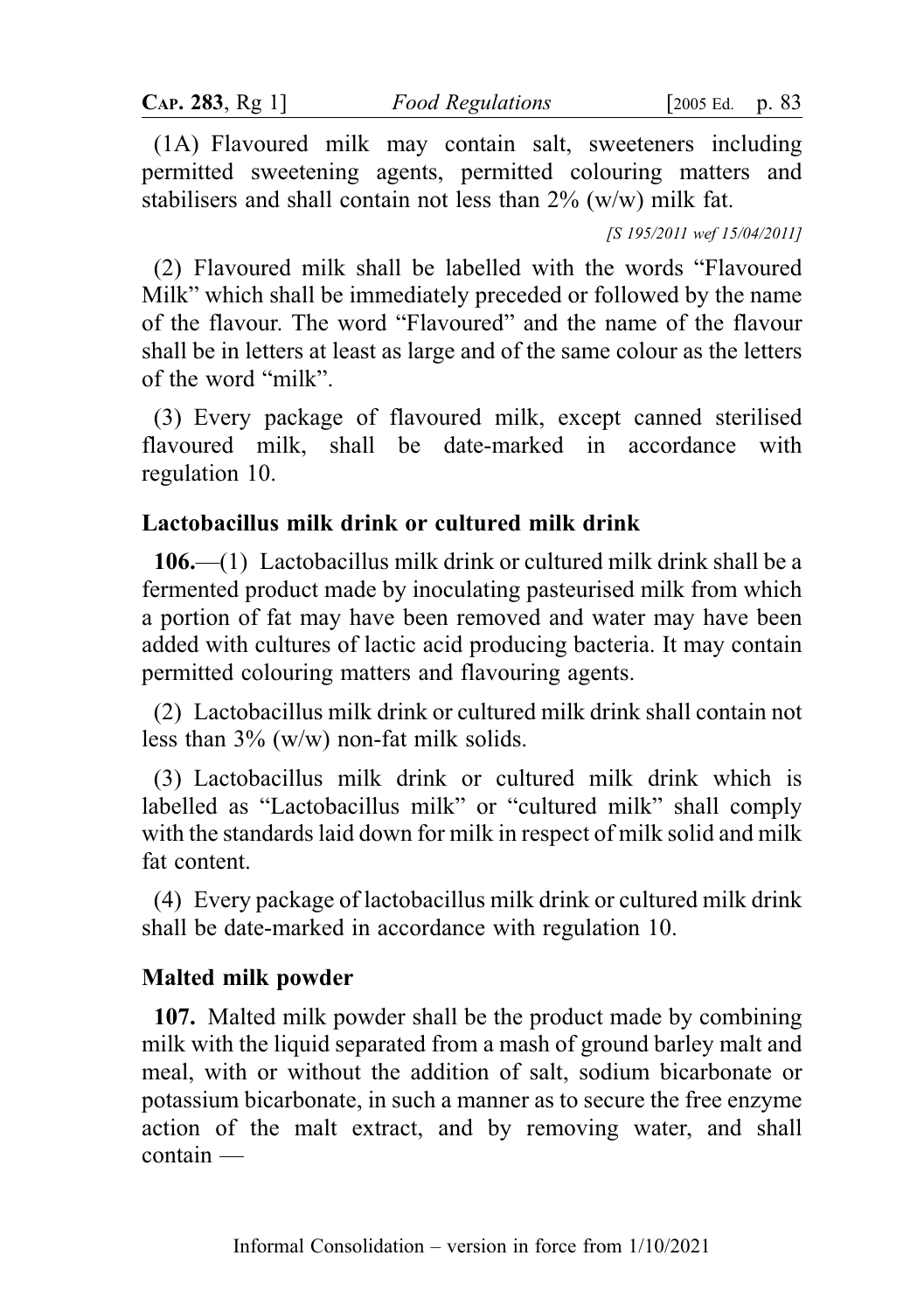- (a) not less than  $7.5\%$  (w/w) milk fat; and
- (b) not more than  $3.5\%$  (w/w) moisture.

It may contain permitted flavouring agents.

# **Whey**

108. Whey shall be the substance remaining after the removal from milk, cream or skimmed milk of the curd in the process of cheese making, whether or not such substance is condensed, evaporated, concentrated, powdered, dried or desiccated.

# Labelling of milk

109.—(1) The labelling required under regulations  $101(2)$ ,  $102(2)$ , 103(3) and 104(2) shall be printed in dark block type upon a light coloured background or in light block type upon a dark background.

(2) The type to be used for the labelling required under paragraph (1) stating the equivalent quantities of various types of milk shall not be less than 3 mm in height (or if the gross weight of the tin or receptacle does not exceed 330 g, 1.5 mm in height).

(3) The type to be used for the labelling required under paragraph (1), other than that stating the equivalent quantities of various types of milk, shall not be less than 6 mm in height (or if the gross weight of the tin or other receptacle does not exceed 330 g, 3 mm in height).

(4) The label shall be securely attached to the tin or other receptacle so as to be clearly visible.

(5) (a) The use of the word "milk" alone in any label shall be reserved exclusively for describing milk complying with the standards laid down for milk.

(b) Any built-up product shall be so labelled as to make it clear to the purchaser or consumer that the product is artificial and is not made solely from milk, and in no case shall the word "milk" be larger than any other word, descriptive of the product, on the label.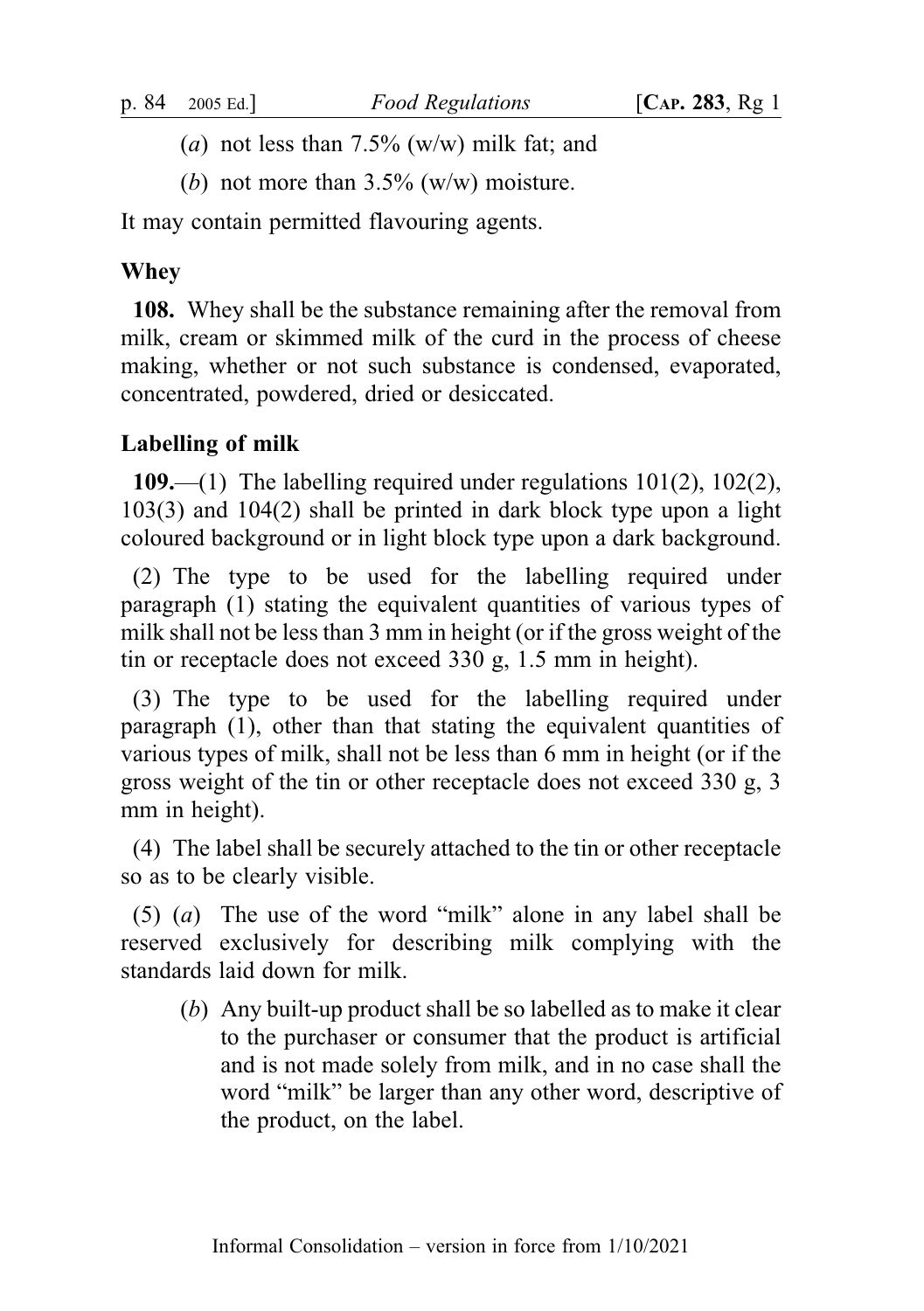#### Cream

110.—(1) Cream shall be that portion of milk in which the greater part of the milk fat has been concentrated. It shall contain not less than 35% (w/w) of milk fat and shall not contain any added substance.

(2) Every package of cream, except sterilised canned cream, shall be date-marked in accordance with regulation 10.

### Homogenised cream

111.—(1) Homogenised cream shall be cream which has been treated by heat, and has been processed in such a manner as to break up the globules of butterfat and cause them to remain uniformly distributed throughout the milk instead of rising to the surface. It shall not contain any added substance other than permitted emulsifiers and permitted stabilisers.

(2) Every package of homogenised cream, except sterilised homogenised canned cream, shall be date-marked in accordance with regulation 10.

## Reconstituted or recombined cream

112.—(1) Reconstituted or recombined cream shall be the product built up of milk substances with either water or milk or both. It shall not contain any added substance other than permitted emulsifiers and permitted stabilisers and it shall comply, as to the content of milk fat, with the standards laid down for cream.

(2) Reconstituted or recombined cream shall be labelled "Reconstituted Cream" or "Recombined Cream" and the words "Reconstituted" and "Recombined" shall be at least as large and of the same colour as the word "Cream".

(3) Every package of reconstituted or recombined cream except canned sterilised reconstituted or recombined cream, shall be datemarked in accordance with regulation 10.

## Thickened cream

113.—(1) Thickened cream shall be cream which has been treated by heat, with or without the addition of sugar, permitted emulsifiers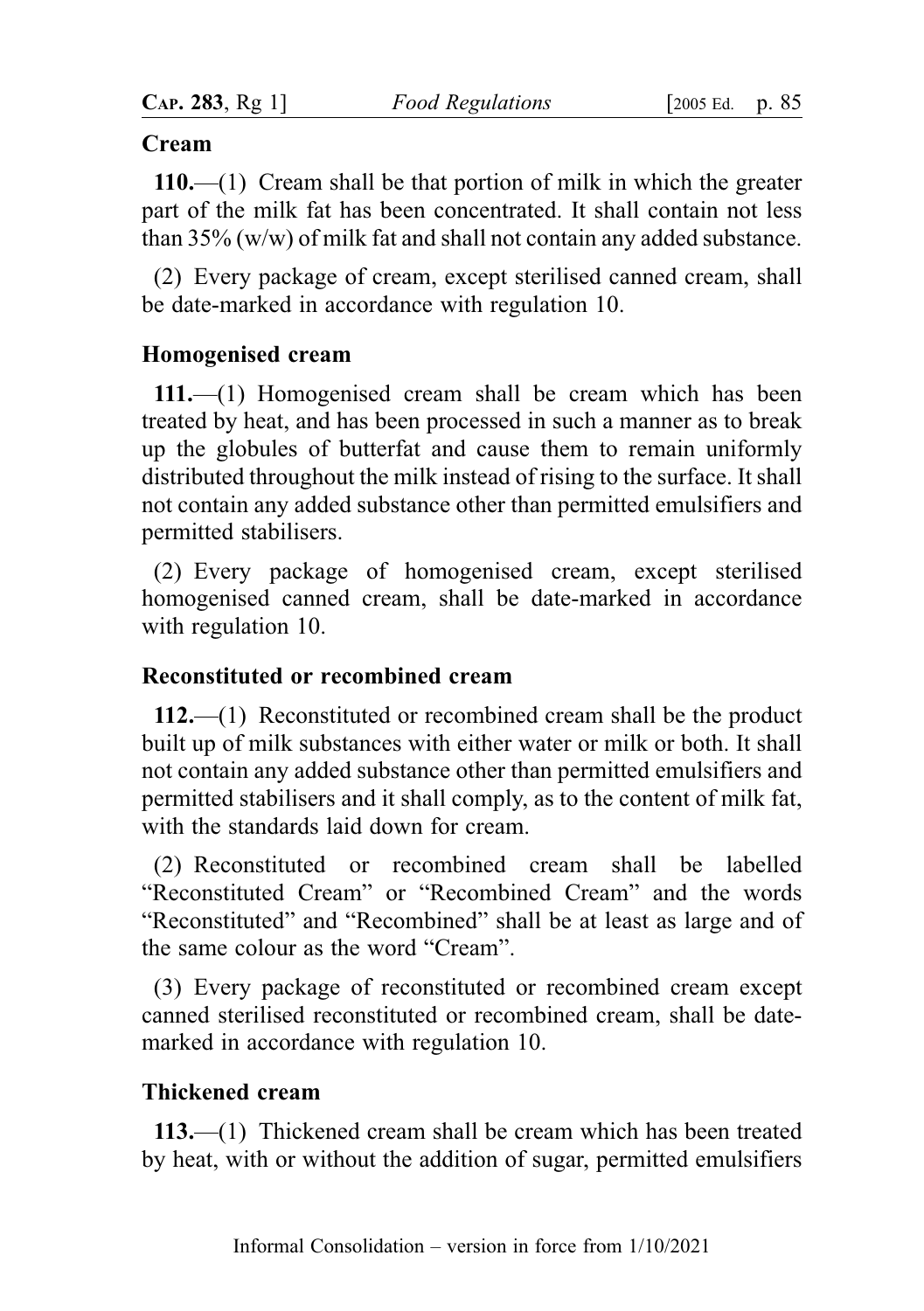and permitted stabilisers, sucrate of lime or rennet and containing edible gelatine.

(2) Every package of thickened cream, except sterilised canned thickened cream, shall be date-marked in accordance with regulation 10.

### Reduced cream

114.—(1) Reduced cream shall be the product containing not less than 18% (w/w) milk fat but less than  $35\%$  (w/w) milk fat and shall comply with all other standards laid down for cream.

(2) Every package of reduced cream, except sterilised canned reduced cream, shall be date-marked in accordance with regulation 10.

### Sour cream

115.—(1) Sour cream is any cream which following pasteurisation has been intentionally soured by the use of lactic acid producing bacteria.

(2) Every package of sour cream shall be date-marked in accordance with regulation 10.

## Butter

116.—(1) Butter is a fatty product that is derived exclusively from milk, products obtained from milk, or both, and is principally in the form of an emulsion of the type water-in-oil.

(2) Butter must contain —

- (a) not less than  $80\%$  (w/w) milk fat;
- (b) not more than  $16\%$  (w/w) water; and
- $(c)$  not more than 2% non-fat milk solids.
- (3) Butter may not contain any added substance except
	- (a) harmless vegetable colouring matter;
	- (b) salt;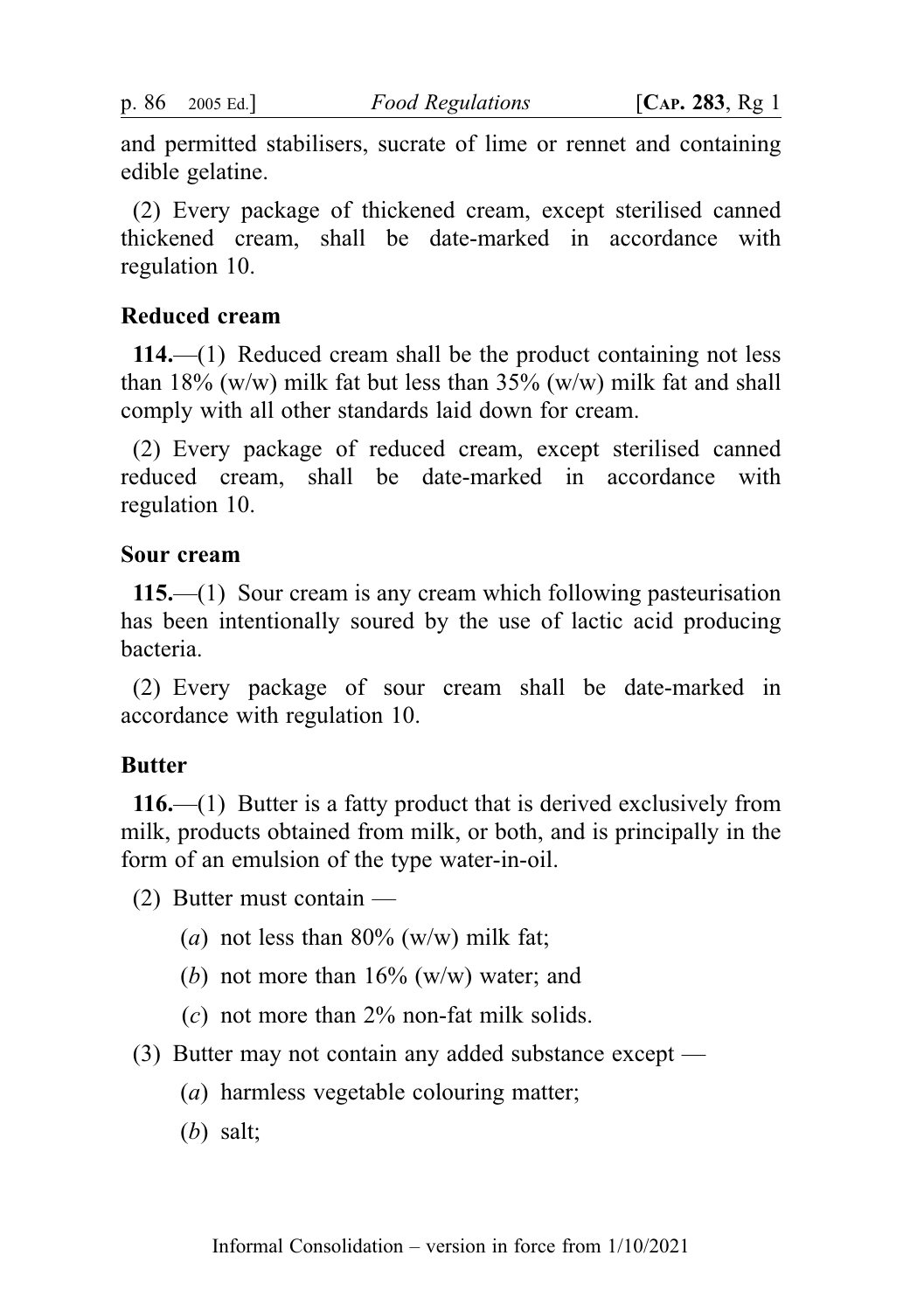- (c) starter cultures of harmless lactic acid producing bacteria, flavour producing bacteria, or both;
- (d) water; or
- (e) any substance expressly permitted in butter under these Regulations.

[S 704/2020 wef 31/08/2020]

### **Cheese**

117.—(1) Cheese shall be the solid or semi-solid product obtained by coagulating the casein of milk, skimmed milk, cream or any mixture of these with rennet, pepsin or acid. It may contain ripening ferments, harmless acid-producing bacterial cultures, special mould cultures, seasoning, lysozyme or permitted flavouring agent, anticaking agent, colouring matter or chemical preservative. It shall not contain any fat other than milk fat.

[S 195/2011 wef 15/04/2011]

(2) Natamycin may be applied to the rind of a cheese by dipping or by spraying such that the proportion of natamycin in a sample taken from the surface to a depth of less than 5 mm, is not greater than 1 mg/sq dm.

(3) Natamycin should not be detected at a depth of 5 mm or more and should not be used together with sorbic acid.

## Cheddar cheese

**118.** Cheddar cheese shall contain not less than  $48\%$  (w/w) milk fat in water-free substance and not more than 39% (w/w) water.

## Unnamed cheese

119. Cheese sold without any name or classification shall contain not less than 48% (w/w) milk fat in water-free substance and not more than  $39\%$  (w/w) water.

## Cream cheese

120. Cream cheese shall be cheese made from cream or from milk to which cream has been added, and shall contain —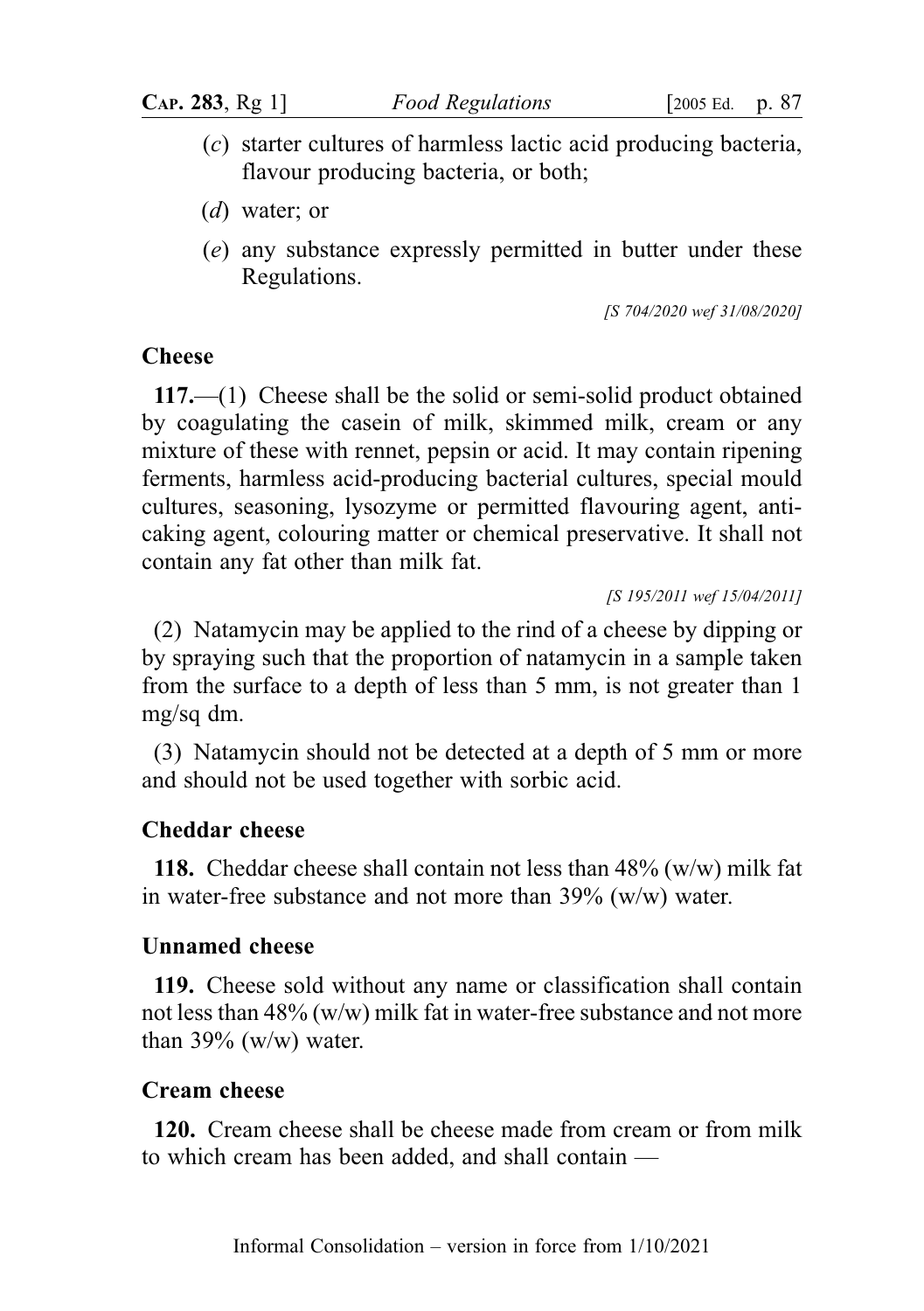- (*a*) not more than 55% ( $w/w$ ) moisture; and
- (b) not less than  $65\%$  (w/w) milk fat on the dry basis.

# Processed or emulsified cheese

121. Processed or emulsified cheese shall be cheese which has been comminuted, emulsified and pasteurised. It shall contain —

- (a) not more than  $45\%$  (w/w) moisture;
- (b) not less than  $45\%$  (w/w) milk fat on the dry basis; and
- (c) not more than  $3\%$  (w/w) added anhydrous emulsifying salts.

## Cheese spread or cheese paste

122. Cheese spread or cheese paste shall be a pasteurised spreadable cheese, and shall conform to the standards prescribed for processed or emulsified cheese, except that the moisture content shall not be more than  $60\%$  (w/w).

# Yoghurt

123.—(1) Yoghurt shall be a fermented product made by inoculating pasteurised milk from which a portion of the fat may have been removed before pasteurisation or to which dried milk or dried non-fat milk solids have been added before pasteurisation, with cultures of Lactobacillus bulgaricus and one or more of the following bacteria, namely, Streptococcus thermophilus, Lactobacillus acidophilus and Bacterium yoghurtii.

(2) Lactobacillus bulgaricus and one or more of such other bacteria referred to in paragraph (1) shall predominate substantially in the product.

(3) Yoghurt may contain sugar and permitted colouring matter and flavouring agent. Yoghurt includes low-fat yoghurt, fat-reduced yoghurt, non-fat yoghurt and skimmed milk yoghurt.

(4) Yoghurt shall contain not less than  $8.5\%$  (w/w) milk solids other than milk fat.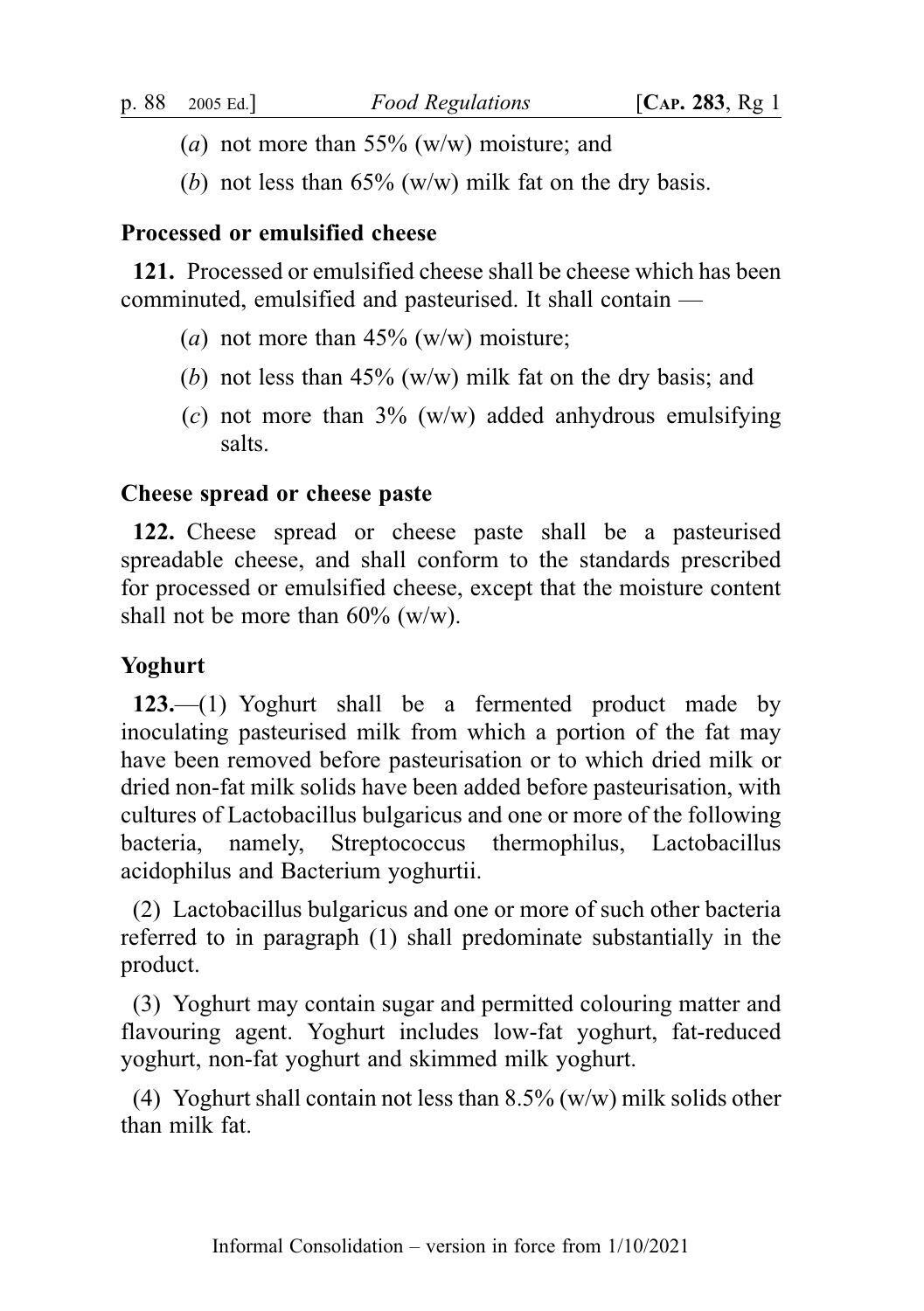(5) Yoghurt other than low-fat yoghurt, fat-reduced yoghurt, skimmed milk yoghurt and non-fat yoghurt shall contain not less than  $3.25\%$  (w/w) milk fat.

(6) Low-fat yoghurt or fat-reduced yoghurt shall contain not more than  $2\%$  (w/w) milk fat.

(7) Non-fat yoghurt or skimmed milk yoghurt shall contain not more than 0.5% (w/w) milk fat.

(8) Every package of yoghurt shall be date-marked in accordance with regulation 10.

### Fruit yoghurt

124.—(1) Fruit yoghurt shall be yoghurt blended together with fruit, fruit pulp, sliced fruit or fruit juice, with or without sugar, permitted preservatives or permitted colouring matter.

(2) Fruit yoghurt shall contain not less than  $8.5\%$  (w/w) milk solids other than fat and not less than  $1\%$  (w/w) milk fat and not less than 5% (w/w) fruit or fruit juice.

(3) Every package of fruit yoghurt shall be date-marked in accordance with regulation 10.

#### Ghee or ghi

125.—(1) Ghee or ghi shall be the pure clarified fat obtained by the removal of water and non-fat solids from butter or cream. It shall conform with the following standards:

- (a) not more than  $0.3\%$  (w/w) moisture;
- (b) not more than  $3\%$  (w/w) free fatty acid calculated as oleic acid;
- (c) a Reichert value of not less than 23.5%;
- (d) a Polenske value between 1.5-4; and
- (e) a butyro number between 42-45 (at  $40^{\circ}$ C).

(2) Ghee shall not contain any added substances other than the following:

(a) citric acid; or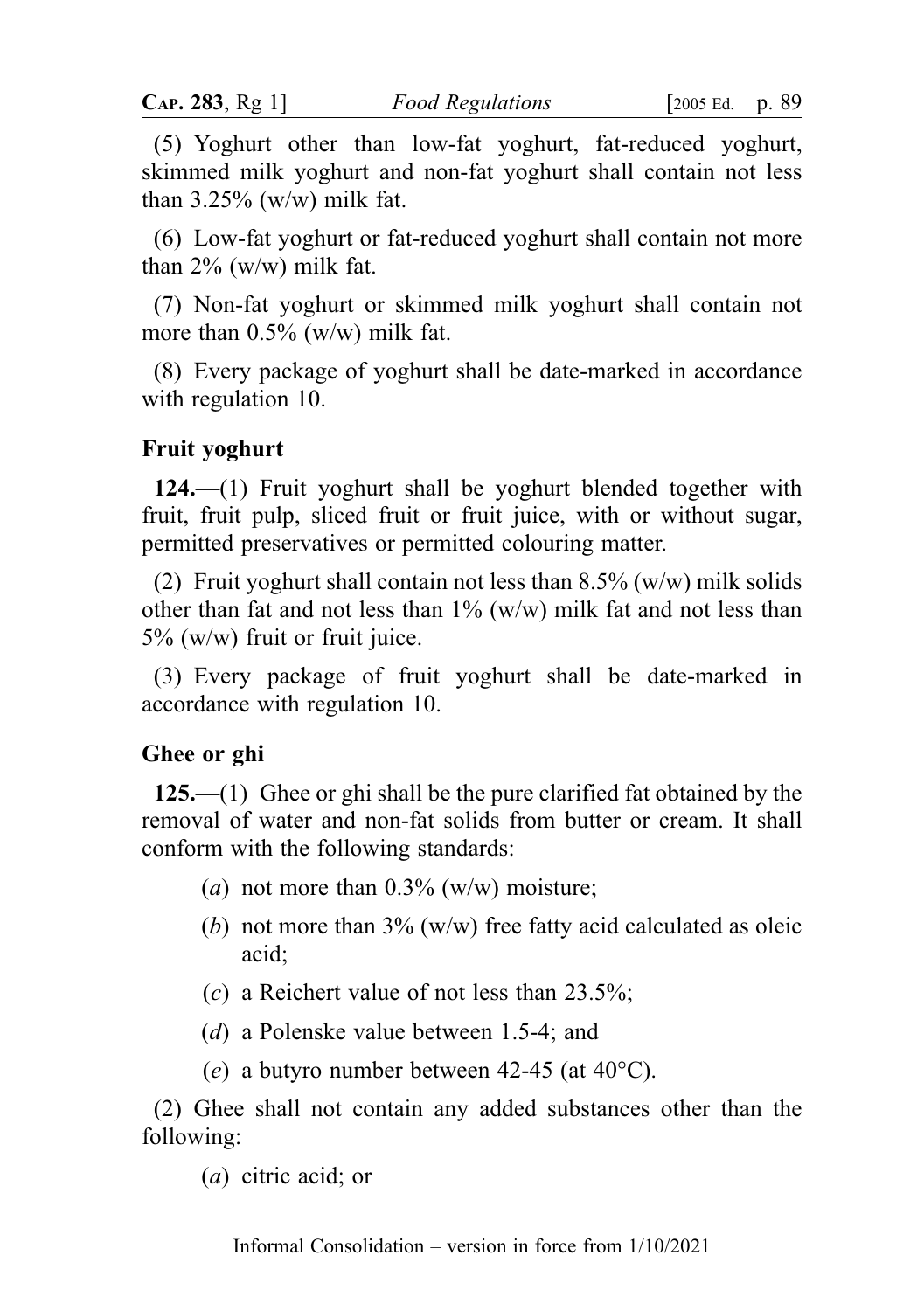(b) permitted anti-oxidants of a description and in the proportions specified in the Third Schedule.

[S 195/2011 wef 15/04/2011]

(3) The word "ghee" or "ghi" either by itself or in combination with other words shall not be used on any label as a description of any article other than ghee or ghi as defined in paragraph (1).

# ICE-CREAM, FROZEN CONFECTIONS AND RELATED PRODUCTS

### Ice-cream

126. Ice-cream shall be the frozen preparation of milk or cream or milk products in which part or the whole of milk fat may have been replaced by other edible fat or oil with or without the addition of sugar. It shall contain not less than  $5\%$  (w/w) fat and not less than 7.5% (w/w) non-fat milk solids.

### Dairy ice-cream

127. Dairy ice-cream or full cream-ice or dairy cream-ice shall be the frozen preparation of milk or cream or milk products with or without the addition of sugar. It shall contain not less than  $10\%$  (w/w) milk fat and not less than  $7.5\%$  (w/w) non-fat milk solids.

## Milk-ice

128. Milk-ice shall be the frozen food containing not less than 2.5% (w/w) milk fat and not less than  $7\%$  (w/w) non-fat milk solids.

#### Frozen confections

129.—(1) Frozen confections shall be the frozen preparation of water and one or more wholesome foods including non-fat milk solids, fruit pulp, fruit juice, nuts or beans, with or without the addition of sugar, permitted flavouring agents, permitted colouring matters and permitted stabilisers.

(2) Frozen confections include water ices, iced sherbet and ice lollies.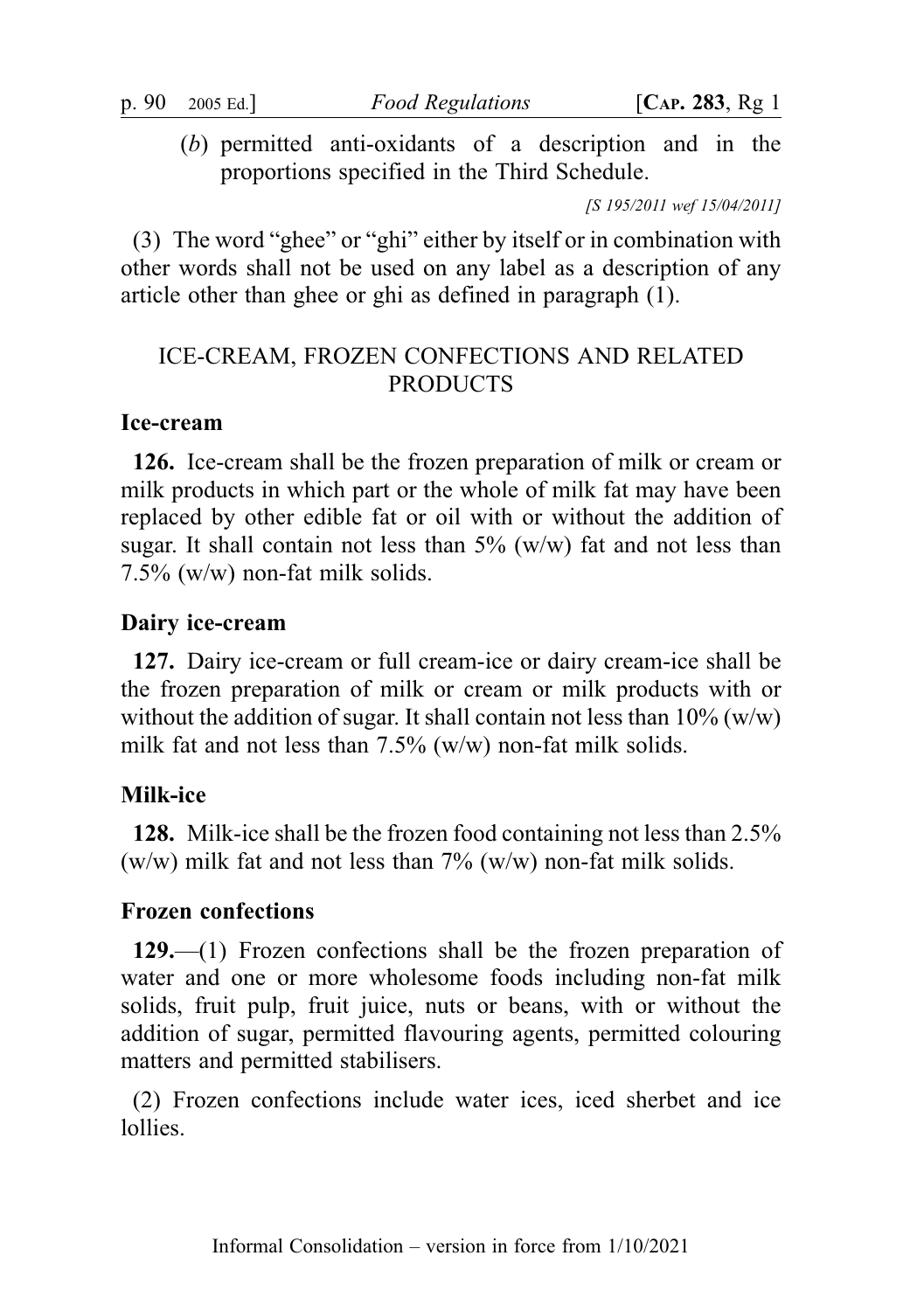CAP. 283, Rg 1] Food Regulations [2005 Ed. p. 91

## SAUCE, VINEGAR AND RELISHES

#### Sauce

130. Sauce other than those otherwise specified shall be a liquid or semi-liquid savoury product prepared from foodstuffs with or without spices.

### Soya bean sauce

131.—(1) Soya bean sauce shall be a clear, salty, brown liquid made from sound soya beans with or without other wholesome foodstuffs, by either enzymic reaction or acid hydrolysis or by both methods.

(2) Soya bean sauce must be palatable and free from any offensive odour or any mould, except harmless strains of Aspergillus belonging to the flavus-oryzae group.

(3) Soya bean sauce may contain sugar, caramel and permitted chemical preservative. The total nitrogen content shall not be less than  $0.6\%$  (w/v).

#### Oyster sauce

132. Oyster sauce shall be the product made from oyster extract, salt, edible starch, with or without the addition of vinegar, citric acid, tartaric acid, monosodium glutamate, permitted preservatives and colouring matters. It shall contain not less than  $2.5\%$  (w/w) protein (total nitrogen x 6.25).

### Tomato sauce

133. Tomato sauce, ketchup, catsup and relish shall conform with the following standards:

- (a) it shall contain not less than  $4\%$  (w/w) tomato solids derived from clean and wholesome tomatoes;
- (b) it shall be strained, with or without heating, so as to exclude seeds or other coarse or hard substances;
- (c) it shall contain no fruit or vegetable other than tomato except onion, garlic, spices and condiments added for flavouring purposes; and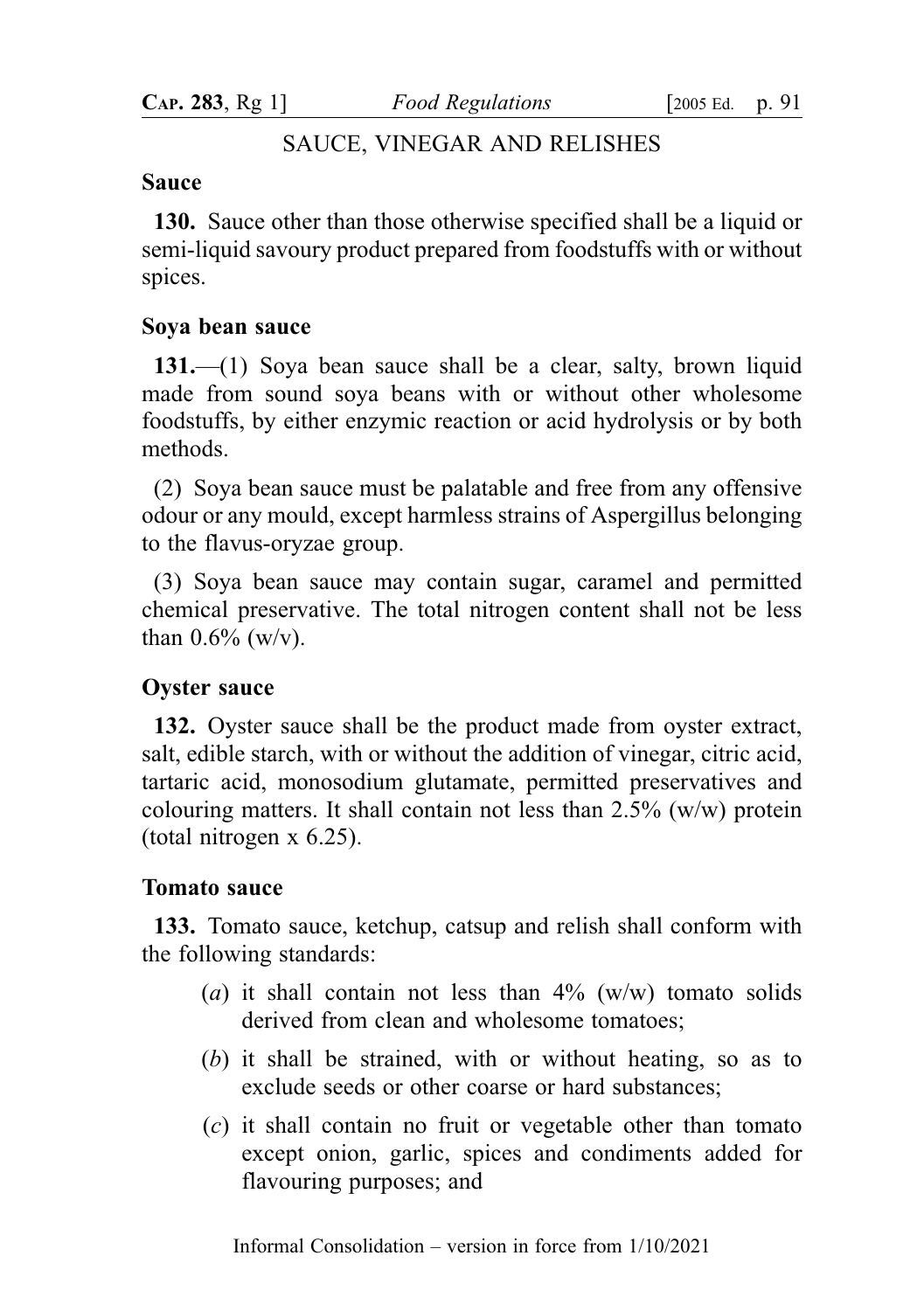(d) it may contain salt, sugar and vinegar and shall not contain any added colouring matter.

## Chilli sauce

134. Chilli sauce or chilli paste shall be the product made from sound ripe chillies. It may contain spices, salt, garlic, edible starch, tomatoes, onion, sugar, vinegar or acetic acid and shall contain no other substance except permitted chemical preservatives, colouring matters, stabilisers and flavour enhancers.

## Vinegar

135.—(1) Vinegar shall be the liquid produced by either or both alcoholic and acetous fermentation of one or more of the following:

malt, spirit, wine, cider, alcoholic liquors, fruit, honey, dextrose and sugar (including unrefined crystal sugar and refined syrups or molasses).

- (2) Every variety of vinegar shall contain
	- (a) not less than 4 g of acetic acid in 100 ml; and
	- (b) no mineral acid or any other added substance or colouring matter except caramel.

(3) Every package containing vinegar shall be labelled in accordance with regulation 139.

#### Distilled vinegar

136.—(1) Distilled vinegar shall be the liquid produced by the distillation of vinegar.

(2) Every package containing distilled vinegar shall be labelled in accordance with regulation 139.

#### Blended vinegar

137.—(1) Blended vinegar shall be the liquid produced by mixing vinegar with distilled vinegar. It shall contain not less than 50% vinegar.

(2) Every package containing blended vinegar shall be labelled in accordance with regulation 139.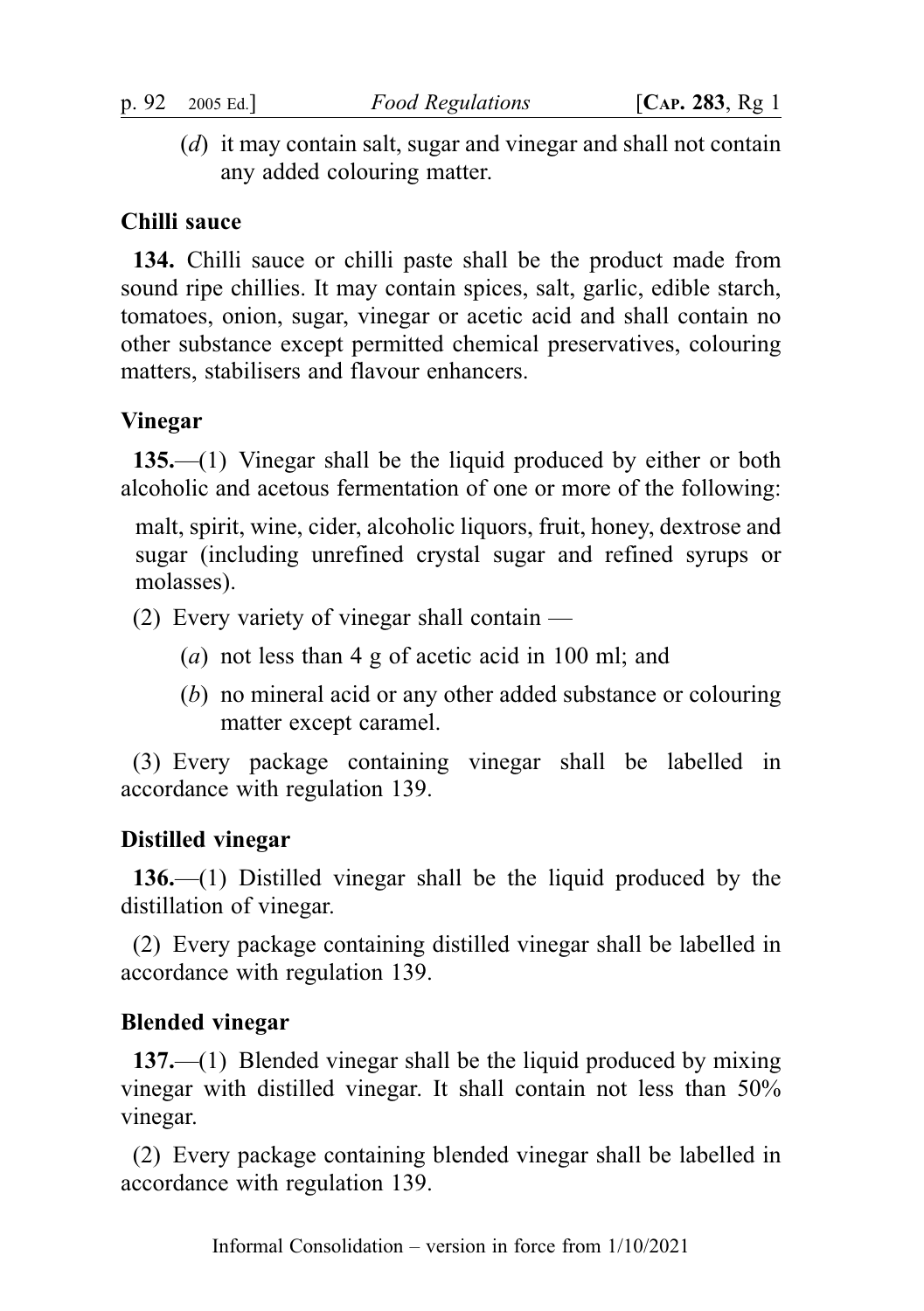### Artificial or imitation vinegar

138.—(1) Artificial or imitation vinegar shall be a mixture of water and acetic acid with or without flavouring essences.

- (2) Artificial or imitation vinegar shall contain  $-$ 
	- (a) not less than 4 g acetic acid and not more than 12.5 g acetic acid in 100 ml; and
	- (b) no mineral acid or any other substance or colouring matter except caramel and permitted flavouring agents.

(3) Every package containing artificial or imitation vinegar shall be labelled in accordance with regulation 139.

## Labelling of vinegar

139.—(1) There shall be legibly printed in English on the label on or attached to every package which contains vinegar, the word "Vinegar" accompanied by a statement of the material from which the vinegar was brewed.

(2) There shall be written on the label on or attached to every package containing artificial or imitation vinegar the words "IMITATION VINEGAR" in capital letters so as to be clearly visible to the purchaser. Such capital letters shall not be less than 12 mm in height.

## Salad dressing

140.—(1) Salad dressing shall be a mixture of either vegetable or milk fat with vinegar or citrus fruit juice or both with or without other foodstuffs, permitted chemical preservatives, colouring matters, flavouring agents, emulsifiers and sequestrants.

[S 493/2013 wef 01/08/2013]

(2) Salad dressing described as mayonnaise shall be a product that contains not less than 30% (w/w) of vegetable oil, and in which the sole emulsifier is egg yolk or whole egg.

## Pickles

141. Pickles shall be sound vegetables or fruits or both, preserved in salt, vinegar or acetic acid, lactic acid, malic acid or tartaric acid, or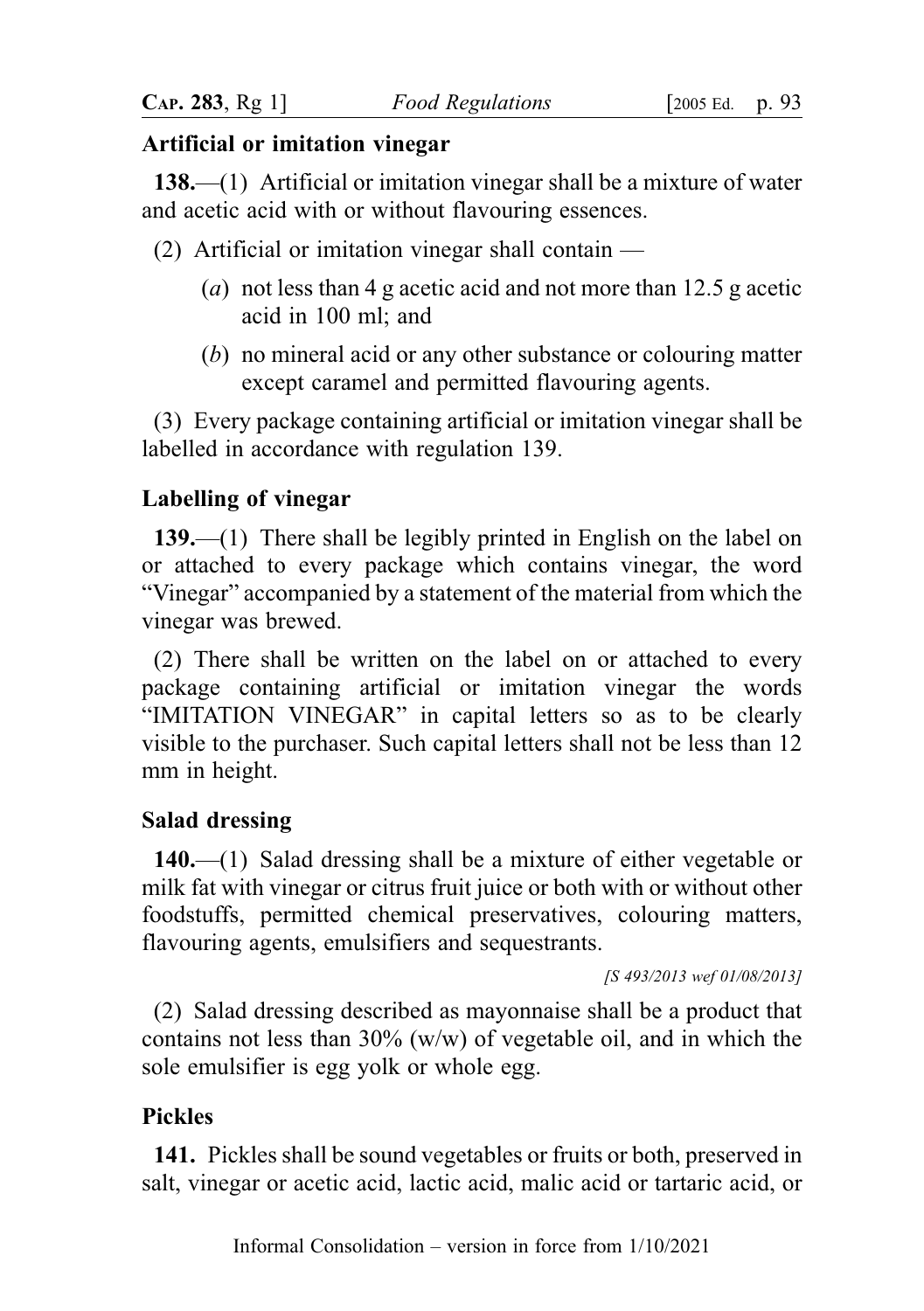p. 94 2005 Ed.] Food Regulations [CAP. 283, Rg 1]

admixture of any one of those substances, with or without the addition of —

- (a) sugar or dextrose;
- (b) spices and condiments:

[S 195/2011 wef 15/04/2011]

(c) permitted chemical preservatives and colouring matter; and

[S 195/2011 wef 15/04/2011]

(d) aluminium potassium sulphate as a firming agent in an amount not exceeding 200 ppm.

[S 195/2011 wef 15/04/2011]

#### Chutney

142. Chutney shall be a preparation made from sound fruits or vegetables, or both, with spices, salt, onion, garlic, sugar, vinegar, or acetic acid, and shall contain not less than 50% (w/w) total soluble solids.

## SUGAR AND SUGAR PRODUCTS

#### Sugar

143. Sugar shall be the food chemically known as sucrose, and if sold as granulated, loaf cut, cube, milled or powdered shall contain not less than 99.5% (w/w) sucrose.

#### Refined soft brown sugar

144. Refined soft brown sugar shall contain not less than 96% (w/w) total sugar (sucrose and reducing sugar) in which the reducing sugar shall not be more than  $4\%$  (w/w). It shall have passed through a refining process.

### Icing sugar or icing mixture

145. Icing sugar or icing mixture shall be powdered sugar, with or without added permitted colouring matter, and shall contain not more than  $5\%$  (w/w) starch.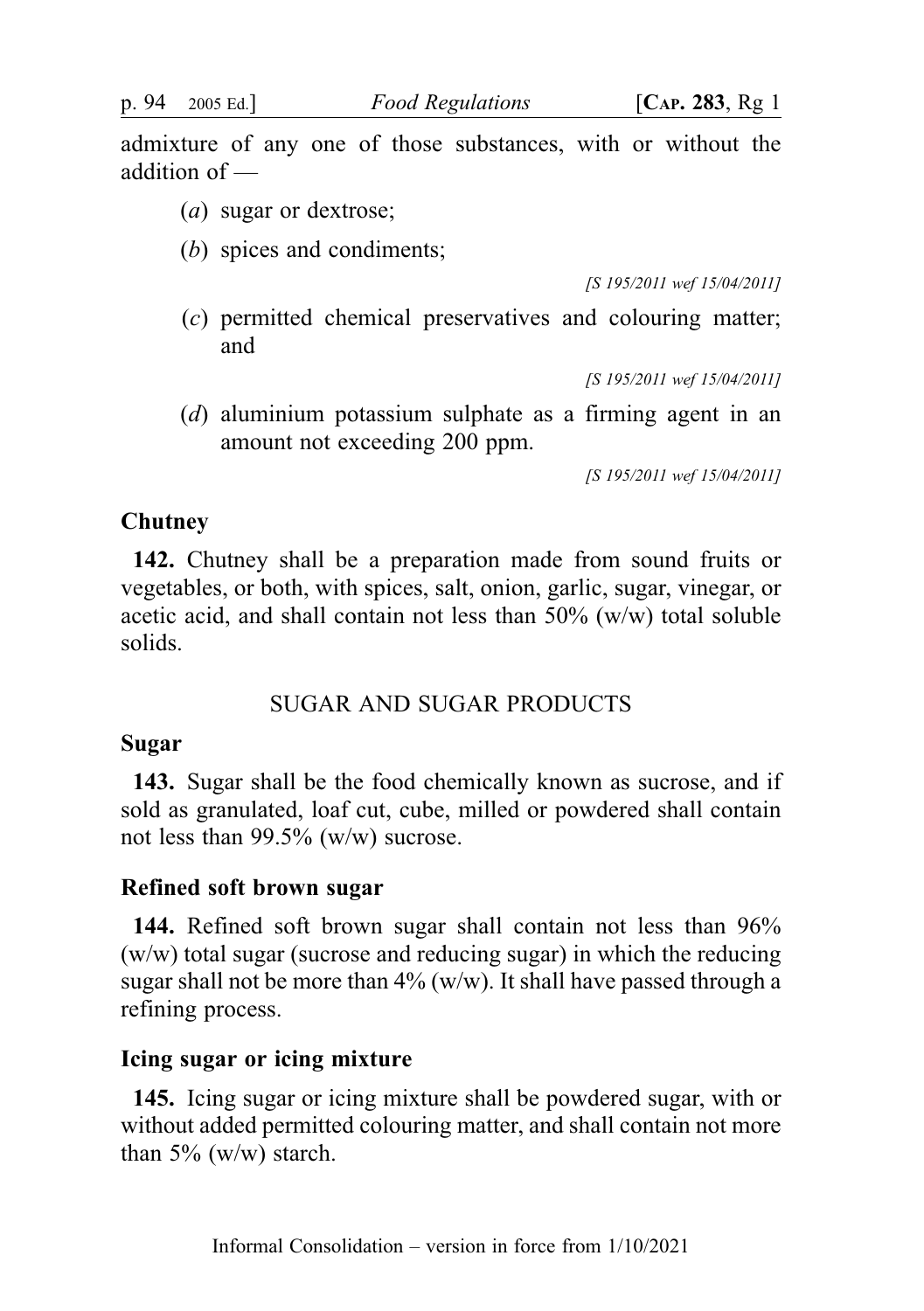## Molasses

146. Molasses shall be —

- (a) the mother liquor obtained by evaporating juice of sugarcane until a large proportion of sugar has been separated by crystallisation; or
- (b) the syrupy food obtained by evaporation and partial inversion of the juice of sugar-cane which juice may or may not be clarified with or without the addition of sulphurous acid, and shall contain not more than 25% (w/w) moisture and 12% (w/w) sulphated ash.

# Table molasses

147. Table molasses shall be molasses which contain less than 3% (w/w) sulphated ash.

# Dextrose anhydrous

148. Dextrose anhydrous shall be purified and crystallised Dglucose without water of crystallisation. It shall contain not less than 99.5% (w/w) D-glucose on a dry basis and the total solids content shall not be less than  $98\%$  (w/w).

# Dextrose monohydrate

149. Dextrose monohydrate shall be purified and crystallised Dglucose containing one molecule of water of crystallisation. It shall contain not less than 99.5% (w/w) D-glucose on a dry basis and the total solids content shall not be less than 90% on a dry basis.

## Glucose syrup

150. Glucose syrup shall be the thick, syrupy, nearly colourless food made by incomplete hydrolysis of starch or of a starch containing substance, and shall not contain —

- (a) more than  $25\%$  (w/w) moisture;
- (b) more than  $1\%$  (w/w) ash; and
- (c) less than  $35\%$  (w/w) reducing sugars, calculated as dextrose on a moisture-free basis,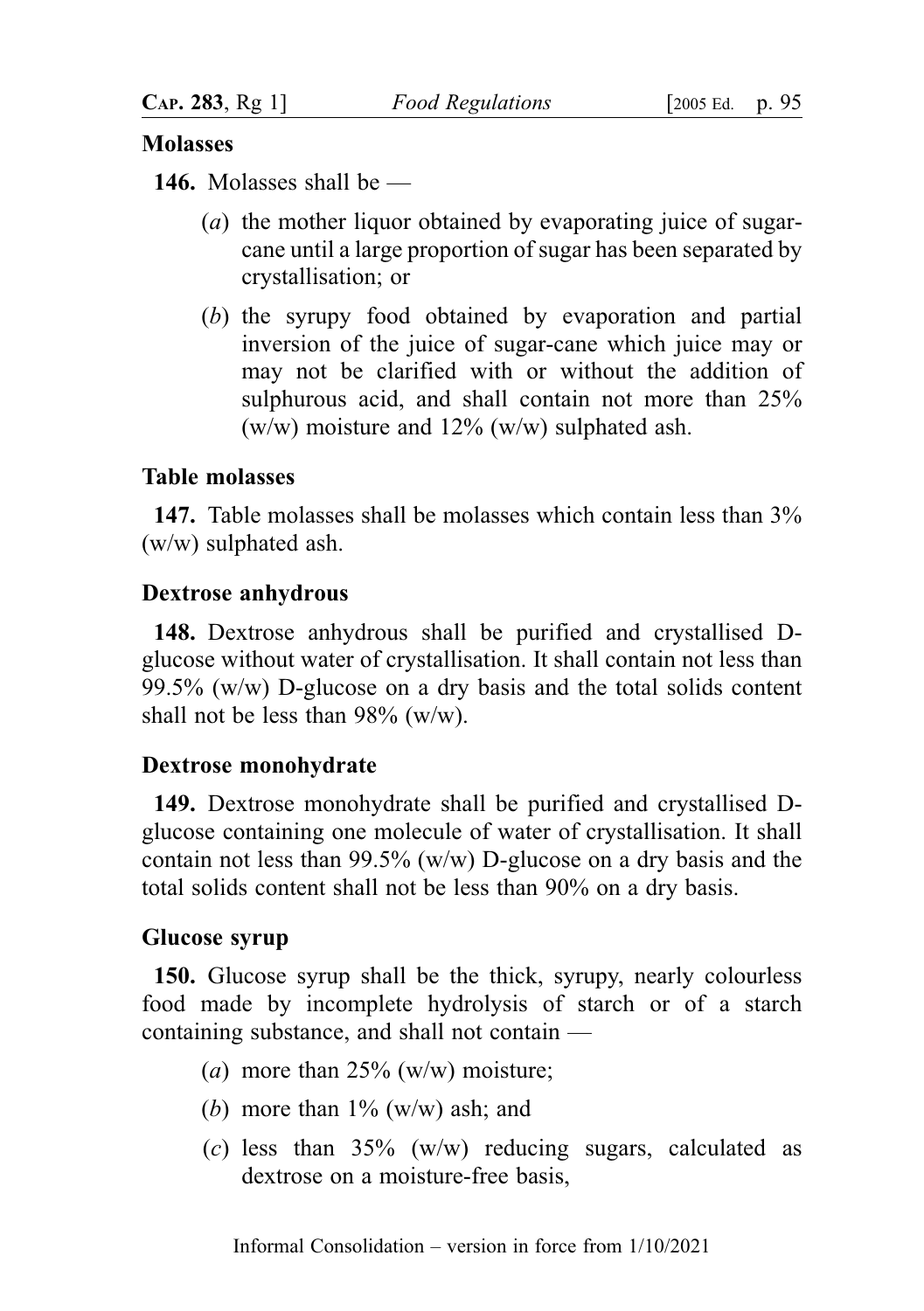and may contain sulphur dioxide as provided under regulation 19.

#### **Honey**

151. Honey shall be derived entirely from the nectar of flowers and other sweet exudation of plants by the work of bees, and shall contain not more than —

- (a)  $20\%$  (w/w) moisture;
- (b)  $8\%$  (w/w) sucrose; and
- (c)  $0.75\%$  (w/w) ash,

and shall contain not less than  $60\%$  (w/w) reducing sugars, expressed as invert sugar. It shall not contain any added sweetening agent, colouring matter or any other foreign substance.

[S 195/2011 wef 15/04/2011]

### Royal jelly

151A.—(1) Royal jelly shall be the milky white viscous secretion from the salivary glands of honey bees and shall contain not less than 10 g of 10-hydroxy-decenoic acid per kg of royal jelly.

(2) Every label on or attached to a package or other receptacle containing royal jelly, or a food containing royal jelly, shall include, immediately after the common name, the following words or any other words to the same effect:

"WARNING — THIS PRODUCT MAY NOT BE SUITABLE FOR ASTHMA AND ALLERGY SUFFERERS.".

#### Sugar confectionery

152.—(1) "Sugar confectionery" means any solid or semi-solid product complete in itself, and suitable for direct consumption without further preparation or processing, of which the characteristic ingredient is carbohydrate sweetening matter with or without the addition of edible fat, dairy product, gelatin, edible gums, nuts or preserved fruit, and includes sweetened liquorice and chewing gum, but does not include chocolate confectionery, sugared flour confectionery, any kind of ice-cream, ice lollies, table jellies, table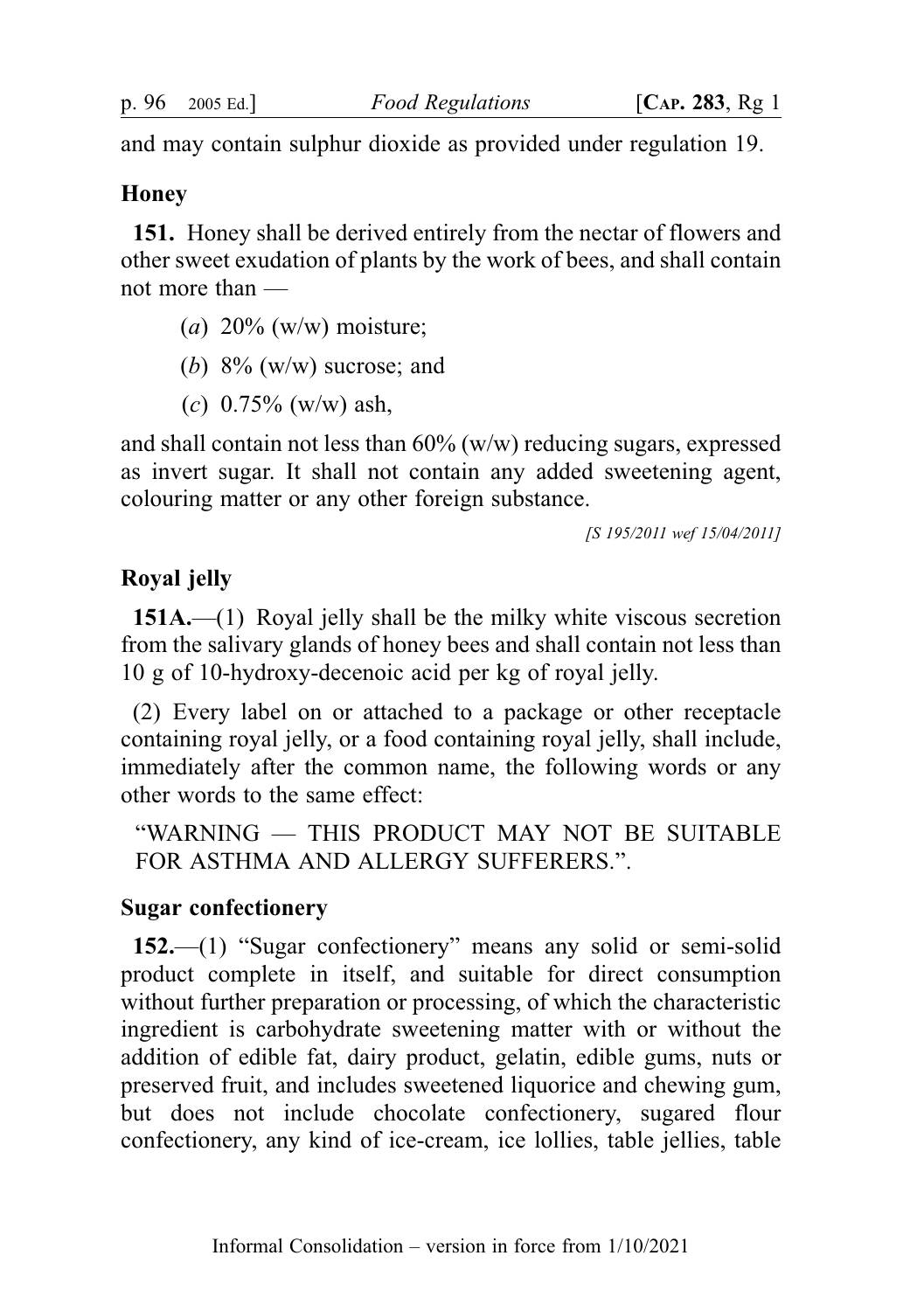jelly preparations, soft drink crystals, soft drink preparations, slab meringues or pharmaceutical products.

(2) Sugar confectionery shall not contain residues of mineral hydrocarbon exceeding the permitted levels specified in regulation 36.

#### TEA, COFFEE AND COCOA

### Tea

153.—(1) "Tea" shall be the leaves and leaf-buds of any of the varieties of Camellia sinesis, prepared by the usual trade processes.

(2) Tea shall yield not more than  $7\%$  (w/w) or less than  $4\%$  (w/w) ash, of which at least one-half shall be soluble in water. It shall yield at least 30% (w/w) of water soluble extract. It shall not contain spurious, exhausted, decayed, mouldy leaves or stalks, or any matter for facing, colouring or for any other purpose.

#### Tea dust, tea siftings and tea fannings

154. Tea dust, tea siftings and tea fannings shall be respectively the dust, siftings and fannings of tea that conform to the standard prescribed for tea except that they shall yield not more than  $5\%$  (w/w) ash insoluble in hydrochloric acid.

#### Instant tea

155.—(1) Instant tea shall be prepared from wholesome leaves of any of the varieties of Camellia sinesis and shall be in the form of free-flowing powder.

- (2) Instant tea shall contain
	- (a) not more than  $15\%$  (w/w) total ash;
	- (b) not more than  $6\%$  (w/w) moisture;
	- (c) not less than  $4\%$  (w/w) caffeine;
	- (d) not less than  $7\%$  (w/w) tannin; and
	- (e) no added colouring matter.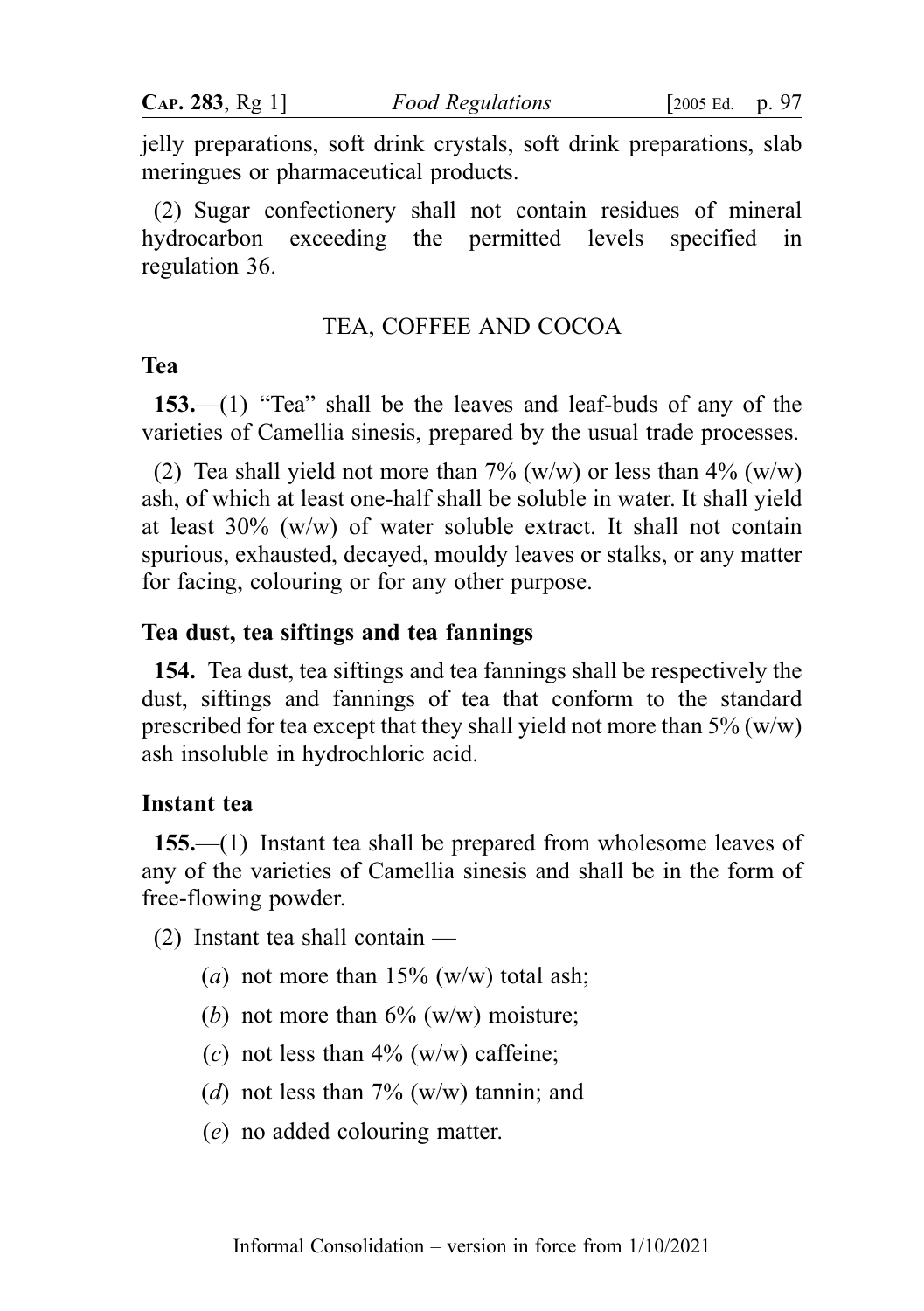(3) Instant tea shall dissolve in boiling water in 30 seconds with moderate stirring and the infusion shall have the colour, taste and flavour of freshly brewed tea.

### Brewed tea

156. Brewed tea is a beverage prepared from tea, tea dust, tea siftings, tea fannings or instant tea, with or without the addition of sugar or milk and shall contain no added colouring matter.

### **Coffee**

157. "Coffee" shall be the seed or ground seed of one or more of the various species of Coffea.

### Coffee and chicory

158.—(1) Coffee and chicory shall be a mixture of ground coffee and ground chicory. It shall contain not less than  $50\%$  (w/w) coffee and shall not contain any foreign substance.

(2) There shall be legibly printed in English on the label on or attached to every package which contains coffee mixed with chicory a statement in which the words "Coffee and Chicory" are printed in larger letters than any other words on the label, immediately followed by a statement of the percentage proportion in which the ingredients of the mixture are present, printed in type of not less than 3 mm in height, in the following form:

"Containing not less than (here insert the number of parts per cent of coffee) parts per cent of coffee".

(3) The word "coffee" and expressions which include the word "coffee" shall not be printed on any statement or label printed on or attached to any package which contains a mixture of coffee and chicory unless it be conjoined with the words "and chicory".

#### Coffee mixture

159.—(1) Coffee mixture shall be ground coffee mixed with other ground food substances. Such mixtures shall contain not less than 50% (w/w) coffee and shall not contain any harmful substance.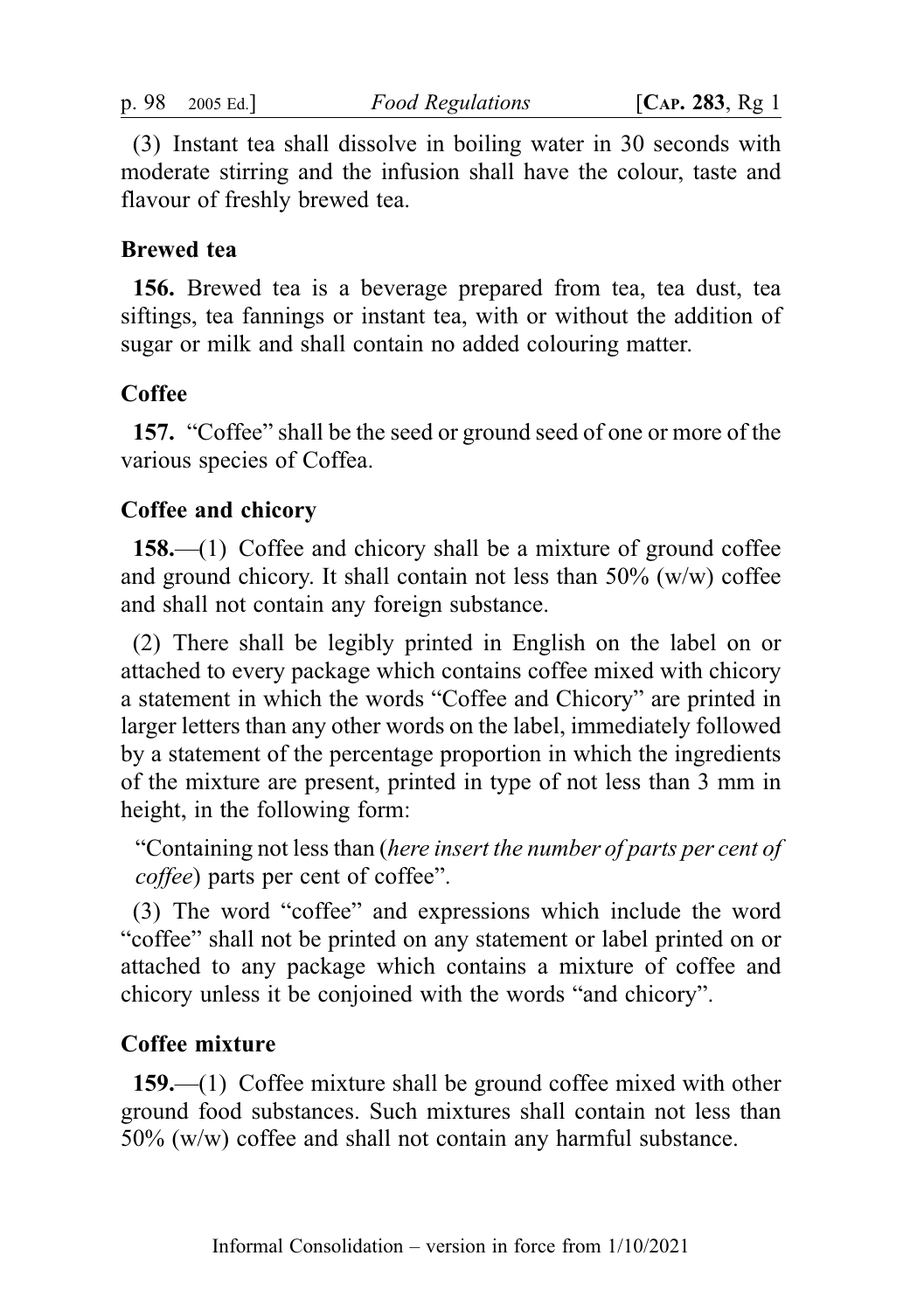(2) There shall be legibly printed in English on the label on or attached to every package which contains any mixture of coffee and substances other than chicory, a statement in which the words "Coffee Mixture" are printed, in larger letters than any other words on the label, immediately followed by a statement of the ingredients of the mixture and of the proportion in which the ingredients of the mixture are present, printed in type of not less than 3 mm in height in the following form:

"Containing (here insert the number of parts per cent of coffee) parts per cent of coffee mixed with (here insert the number of parts per cent of other ingredients) parts per cent of (here insert the names of such other ingredients)".

(3) The word "coffee" and expressions which include the word "coffee" shall not be printed on any statement or label printed on or attached to any package which contains a mixture of coffee with substances other than chicory unless it be conjoined with the word "mixture".

(4) Where any coffee mixture is sold otherwise than prepacked, there shall be legibly written or printed in English on a label, conspicuously attached, so as to be clearly visible to the purchaser, to every container or vessel in which the coffee mixture is stored immediately prior to sale, a statement in which the words "Coffee Mixture" are written in larger letters than any other words on the label, immediately followed by a statement of the ingredients of the mixture which complies with the requirements of paragraphs (2) and (3).

## Instant coffee or soluble coffee

160.—(1) Instant coffee or soluble coffee shall be the dried soluble solid obtained from a water extraction of coffee and shall be in the form of a free-flowing powder having the colour, taste and flavour characteristic of coffee.

(2) Instant coffee or soluble coffee shall be free from impurities and shall not contain chicory or any other added substances.

(3) Instant coffee or soluble coffee shall contain not more than 5% (w/w) moisture and not more than  $12\%$  (w/w) total ash, and not less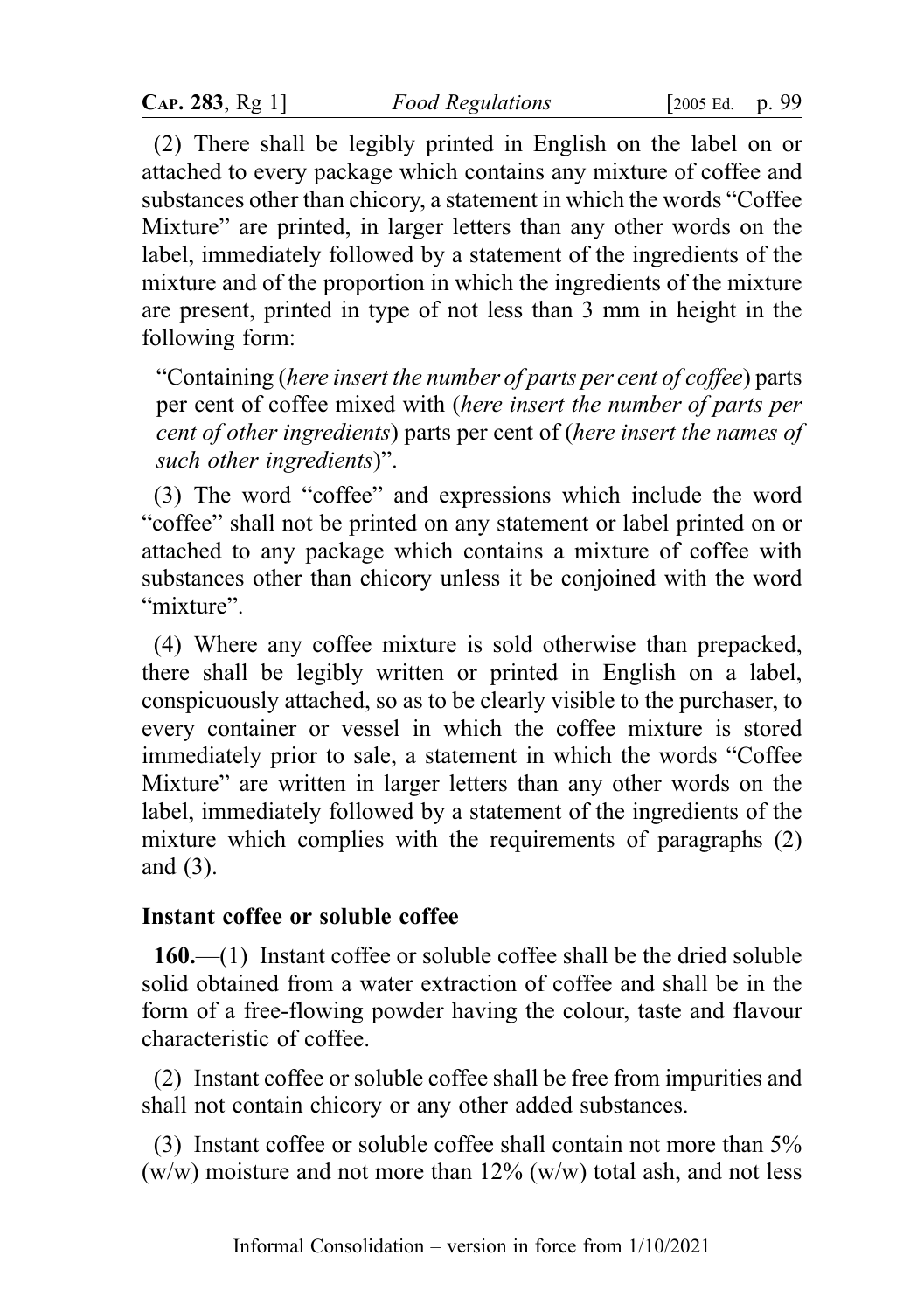than 2.25% (w/w) anhydrous caffeine on the moisture-free basis. It shall dissolve in boiling water in 30 seconds with moderate stirring.

#### Instant coffee and chicory or soluble coffee and chicory

161.—(1) Instant coffee and chicory or soluble coffee and chicory shall be the dried soluble solid obtained from a water extraction of coffee and chicory of which not less than 50% shall be coffee. It shall contain not less than 0.5% (w/w) anhydrous caffeine on a moisturefree basis. It shall comply with the labelling requirements laid down for coffee and chicory in regulation 158.

(2) There shall be legibly printed in English on the label on or attached to every package which contains instant coffee and chicory or soluble coffee and chicory a statement in which the words "Instant Coffee and Chicory" or "Soluble Coffee and Chicory" are printed in larger letters than any other words on the label.

(3) The words "instant coffee" or "soluble coffee" and expressions which include the words "instant coffee" or "soluble coffee" shall not be printed on any statement or label printed on or attached to any package which contains a mixture of instant coffee and chicory or soluble coffee and chicory unless the words are conjoined with the words "and chicory".

#### Decaffeinated coffee

162.—(1) Decaffeinated coffee shall be coffee which contains not more than  $0.1\%$  (w/w) anhydrous caffeine. It shall contain no ingredient other than those normally present in coffee.

(2) Decaffeinated instant coffee or decaffeinated soluble coffee shall be instant coffee or soluble coffee that contains not more than 0.3% (w/w) anhydrous caffeine based on the moisture-free basis.

#### Cocoa beans

163. Cocoa beans (cacao beans) shall be the seeds of Theobroma cacao L. or other closely related species.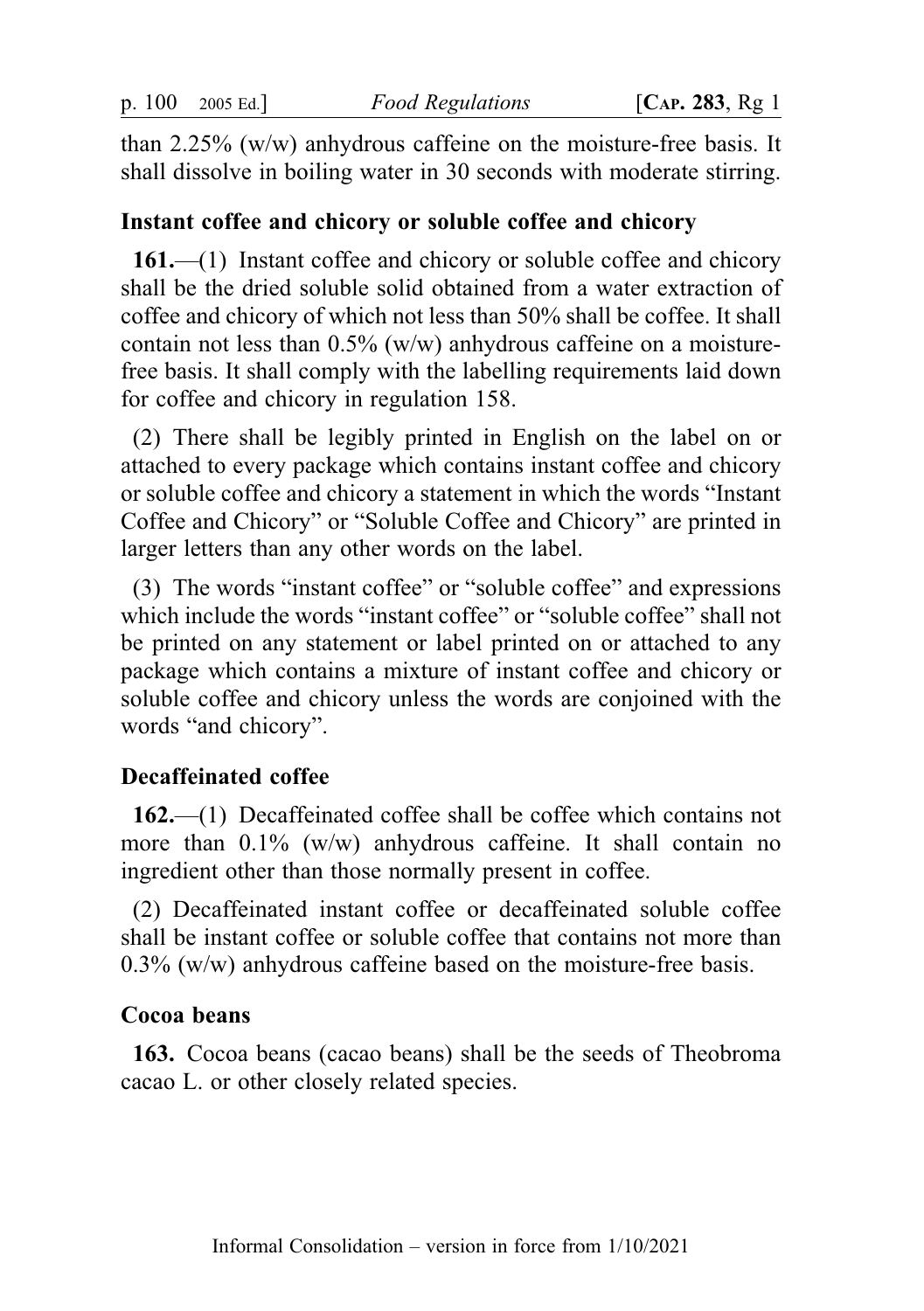## Cocoa nibs

164. Cocoa nibs (cacao nibs, cracked cocoa) shall be prepared by heating and cracking cleaned, dried or cured cacao beans and removing the shell therefrom.

### Cocoa paste, cocoa mass or cocoa slab

165. Cocoa paste, cocoa mass or cocoa slab shall be the solid or semi-solid mass produced by grinding cocoa nibs. It shall not contain any foreign fat or oil.

## Cocoa, cocoa powder or powdered cocoa

166. Cocoa, cocoa powder or powdered cocoa shall be the powdered cocoa paste, deprived or not of a portion of its fat. It shall not contain any foreign fat or oil.

### Cocoa essence or soluble cocoa

167.—(1) Cocoa essence or soluble cocoa shall be the product obtained by treating cocoa paste deprived or not of a portion of its fat with alkali or alkaline salt.

(2) Cocoa essence or soluble cocoa shall not contain more than 3% (w/w) added alkali or alkaline salt, estimated as potassium carbonate, and shall not contain any foreign fat or oil.

# **Chocolate**

168.—(1) Chocolate (chocolate paste, confectioner's chocolate, chocolate coating or chocolate powder) shall be a preparation of cocoa paste, cocoa powder or cocoa, with or without the addition  $of -$ 

- (a) cocoa fat;
- (b) sugar;
- (c) spices;
- (*d*) milk solids;
- (e) permitted emulsifier;
- (f) permitted flavouring agent;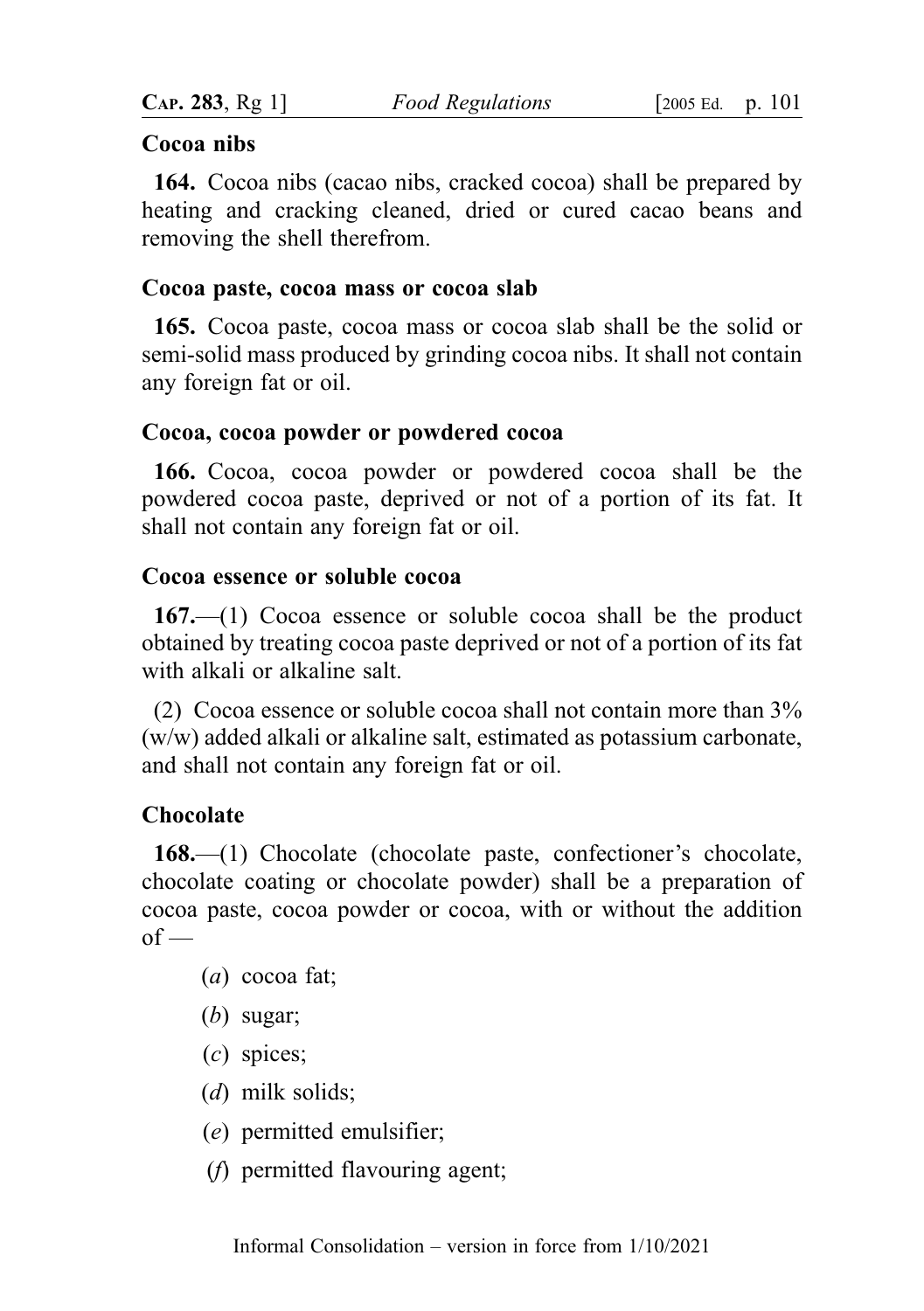- (g) [Deleted by S 152/2017 wef 01/04/2017]
- (ga) ammonium phosphatides in an amount not exceeding 10,000 ppm; and

[S 195/2011 wef 15/04/2011]

(h) up to 5% of vegetable fat (excluding cocoa fat).

(2) No person shall sell any chocolate containing vegetable fat (excluding cocoa fat) unless the package bears a label on which is printed a statement indicating the presence of such vegetable fat.

#### Milk chocolate

169.—(1) Milk chocolate shall be chocolate containing milk solids. It shall contain, calculated on the dry matter, not less than  $2\%$  (w/w) milk fat and not less than 10.5% (w/w) fat-free milk solids.

(2) Any milk chocolate described as rich full cream or dairy milk chocolate shall contain, calculated on the dry matter, not less than 4.5% (w/w) milk fat and not less than  $10.5\%$  (w/w) fat-free milk solids.

#### Chocolate confectionery

170.—(1) Chocolate confectionery shall be any solid or semi-solid product complete in itself and suitable for direct consumption without further preparation or processing, of which the characteristic ingredient is chocolate or cocoa, with or without the addition of nuts or fruits and includes products made by encrusting sugar confectionery and other ingredients in chocolate but does not include chocolate, chocolate-coated, filled or flavoured biscuits, any type of ice-cream or pharmaceutical products.

(2) The chocolate portion of any chocolate confectionery shall comply with the standards laid down for chocolate in these Regulations.

#### FRUIT JUICES AND FRUIT CORDIALS

#### Fruit juices

171.—(1) Fruit juice shall be the unfermented liquid extracted from sound, ripe, fresh fruit, with or without sugar, dextrose, invert sugar,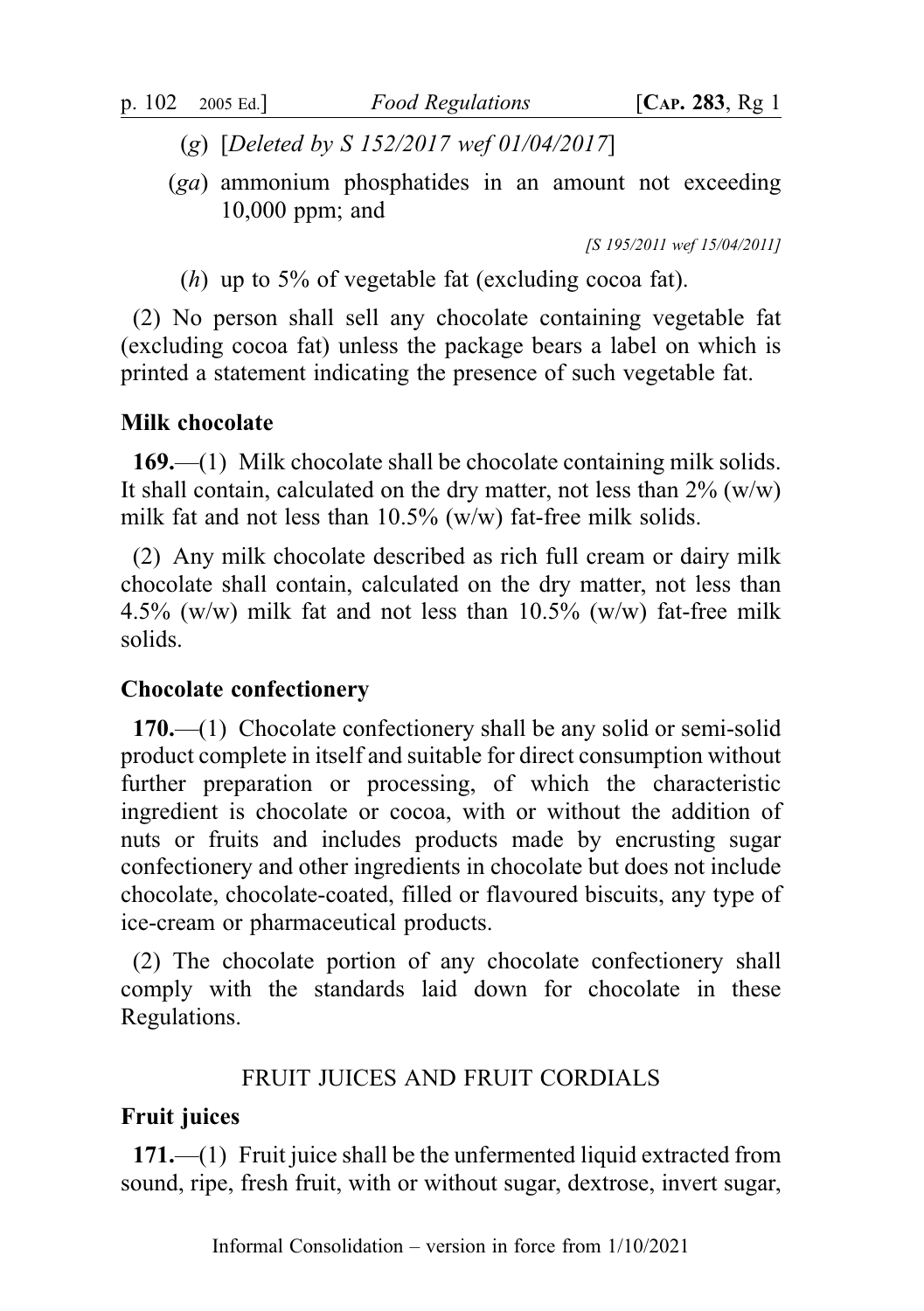liquid glucose, permitted colouring matter, chemical preservatives and ascorbic acid.

(2) Fruit juice which is made by the dilution of concentrated fruit juice shall be fruit juice made by the addition of water to concentrated fruit juice by an amount which is equal to the volume of water originally removed from fruit juice in the making of concentrated fruit juice.

(3) Fruit juice which is made by the dilution of concentrated fruit juice shall be so indicated on the label in letters not less than 3 mm in height.

### Concentrated fruit juice

172. Concentrated fruit juice shall be fruit juice which has been reduced by the removal of water to a volume not exceeding 50% of its original volume with or without the addition of ascorbic acid and permitted colouring matter.

## Nectar

173.—(1) Nectar shall be the unfermented pulpy fruit product, intended for direct consumption, obtained by blending the total edible part of a sound and ripe fruit whether concentrated or not, with one or more of the following, namely, water, sugar, dextrose, invert sugar, liquid glucose, permitted colouring matter, citric acid, malic acid and tartaric acid.

(2) Nectar may contain ascorbic acid either as an anti-oxidant or as a vitamin, and shall contain no substance other than those mentioned in this regulation.

(3) The percentage by weight of fruit ingredient in the form of puree, pulp, juice or concentrate in nectar shall be not less than —

- (a)  $50\%$  in the case of citrus fruit nectar;
- (b) 40% in the case of peach and pear nectars;
- $(c)$  35% in the case of apricot nectar;
- (d)  $25\%$  in other nectars.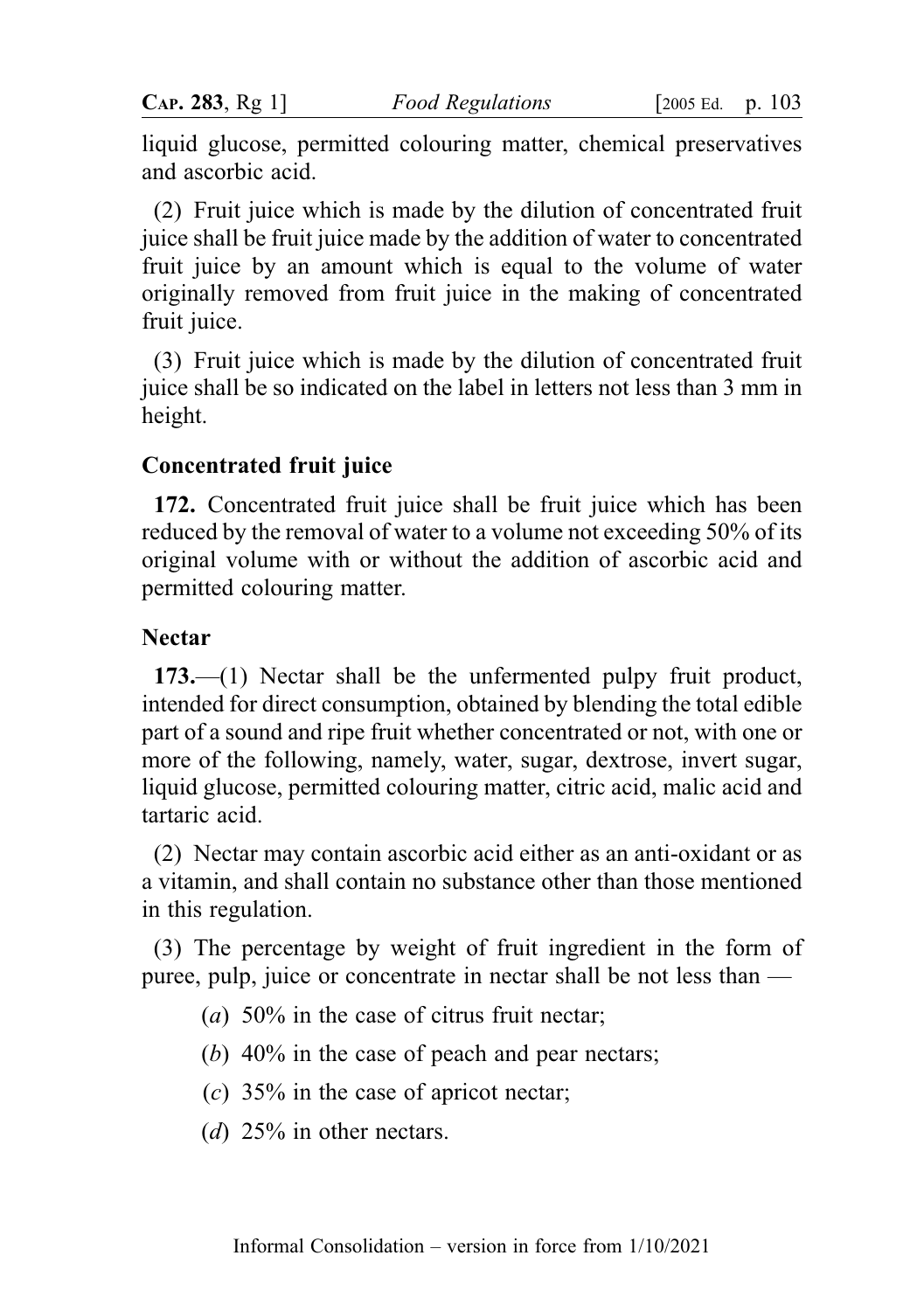#### Fruit juice cordials, squashes or syrups

174. Fruit juice cordials, squashes or syrups shall be composed of the juices of sound fruits, water and sugar, with or without the addition of ascorbic acid, malic acid, citric acid, tartaric acid, permitted emulsifier or stabiliser, flavouring agent, colouring matter or chemical preservative. They shall contain not less than 15% fruit juice and not less than 25% sugar. They may contain glycerine up to and not exceeding a proportion of 10%. They shall contain no other added substance.

### Fruit drinks or fruit crushes

175. Fruit drink or fruit crush shall be the drink for consumption without dilution and shall contain fruit juice.

### JAMS

#### Jams

176.—(1) Jam, conserve or preserve shall be the product made by processing fresh, canned or dried fruit or fruit pulp, by boiling to a suitable consistency with water, sugar, dextrose, invert sugar or liquid glucose either singly or in combination, with or without citric, malic or tartaric acid, permitted chemical preservative or colouring matter, pectin in the form of fruit juice or pulp or powder, the sodium, potassium or calcium salts of citric, malic and tartaric acids, together with sodium hydroxide and sodium bicarbonate.

(2) Jam, conserve or preserve shall contain not less than  $35\%$  (w/w) of the fruits from which it is purported to be made.

#### Fruit jelly

177. Fruit jelly shall be jam made from pulped fruit that has been strained.

#### Marmalade

178. Marmalade shall be the product made from any combination of peel, pulp and juice of the named citrus fruit by boiling to a suitable consistency with water, sugar, dextrose, invert sugar or liquid glucose either singly or in combination, with or without citric, malic or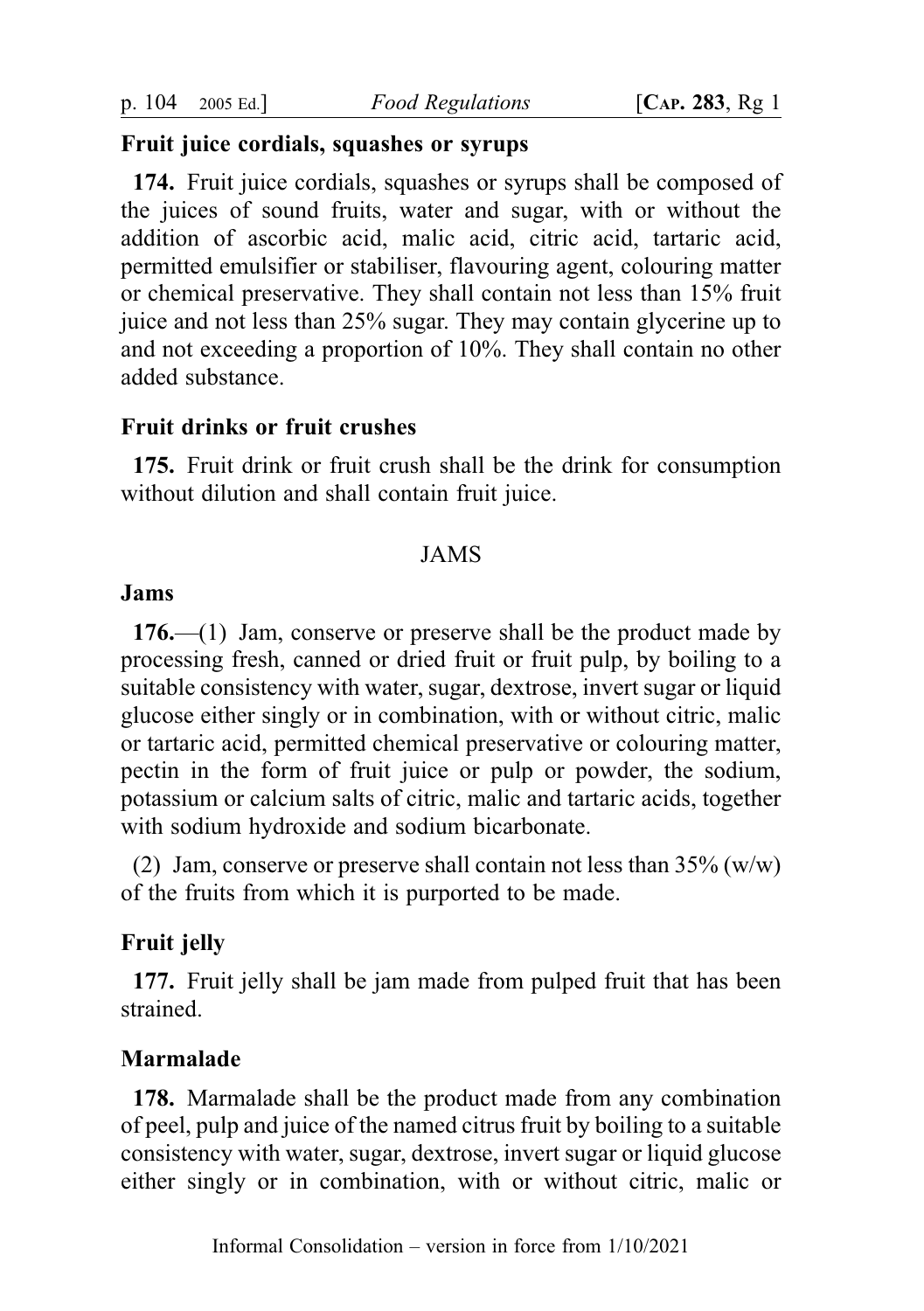**CAP. 283, Rg 1]** Food Regulations [2005 Ed. p. 105]

tartaric acid, lemon or lime juice, pectin in the form of fruit juice or pulp or powder, permitted chemical preservatives or colouring matters, the sodium, potassium or calcium salts of citric, malic and tartaric acids, together with sodium hydroxide and sodium bicarbonate.

## Kaya or egg jam

179. Kaya or egg jam shall be the product made from egg, sugar, coconut milk (extract of coconut), flavouring, with or without the addition of permitted emulsifier and colouring matter. It shall contain not less than  $3\%$  (w/w) protein (total nitrogen x 6.25) on a dry basis and shall contain not more than  $38\%$  (w/w) moisture. It shall contain no added Class II preservatives.

# NON-ALCOHOLIC DRINKS

## Flavoured cordials or syrups

180.—(1) Flavoured cordial or syrup shall be composed of water and sugar, with or without the addition of fruit juice, ascorbic acid, permitted emulsifiers and stabilisers, colouring matters, flavouring agents and chemical preservatives. They shall contain not less than  $25\%$  (w/v) sugar. They may contain glycerine up to and not exceeding a proportion of 10% (w/v). They shall contain no other added substance.

(2) Any flavoured cordial or syrup shall be labelled in one of the following manners:

- (a) (Name of fruit, vegetable or flower) flavoured syrup;
- (b) (Name of fruit, vegetable or flower) flavoured cordial; or
- (c) Imitation (Name of fruit, vegetable or flower) cordial.

# Soya bean milk

181.—(1) Soya bean milk shall be a liquid food made by extraction from sound soya beans.

(2) Soya bean milk may contain sugar and harmless botanical substances and shall contain no other substance except sodium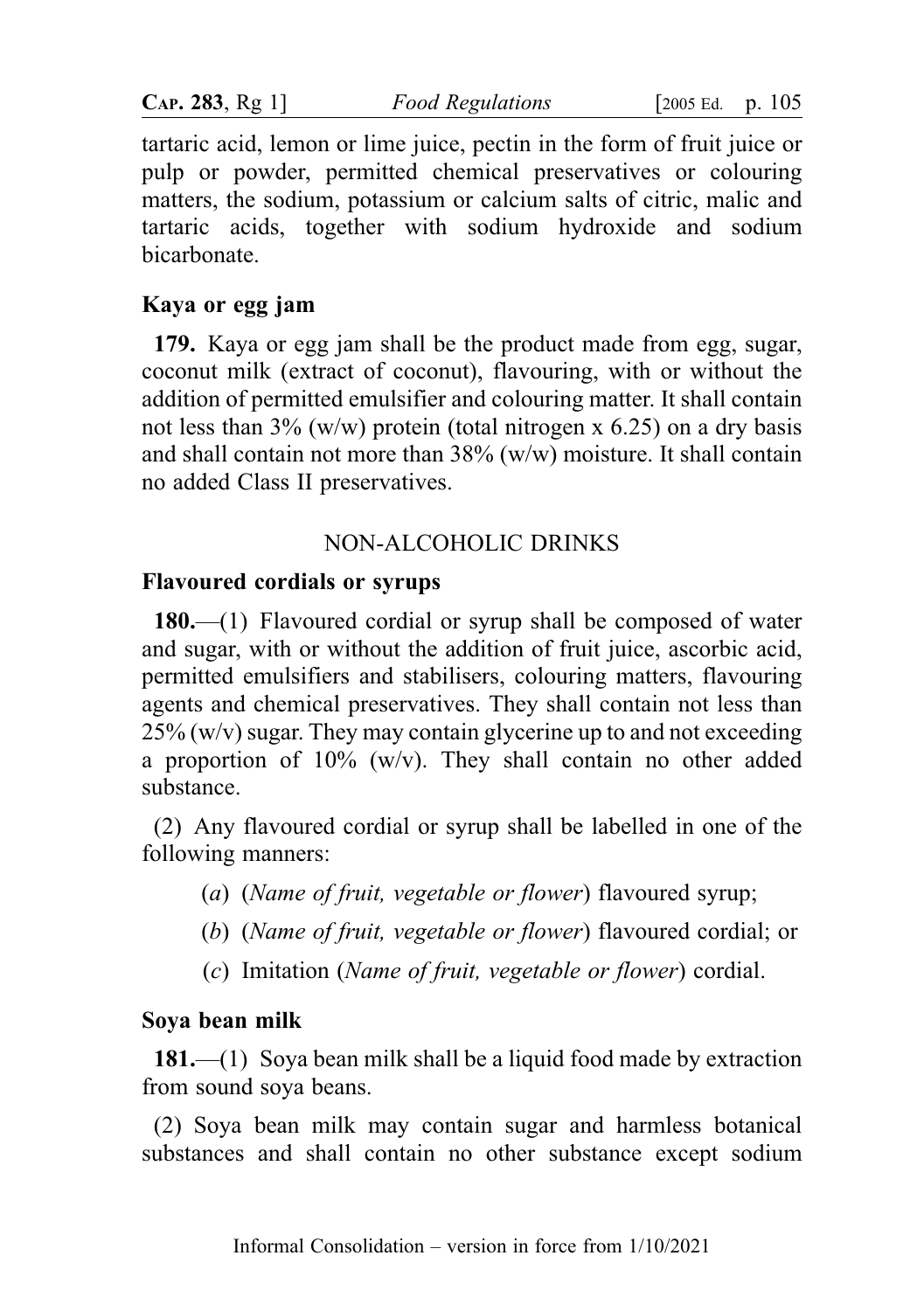carbonate (as acidity regulator) and permitted stabilisers, emulsifiers and chemical preservatives.

[S 195/2011 wef 15/04/2011]

(3) The protein content of soya bean milk (total nitrogen x 6.25) shall not be less than  $2\%$  (w/v).

#### Flavoured soya bean milk

182. Flavoured soya bean milk shall be soya bean milk with added permitted flavouring agents and shall comply with the standards laid down for soya bean milk in respect of protein. It may contain permitted colouring matter.

#### Soft drinks

183.—(1) Soft drink shall be any substance in liquid or solid form intended for sale as drink for human consumption, either without or after dilution, and includes —

- (a) fruit juice cordial, squash or syrup;
- (b) flavoured cordial, squash or syrup;
- (c) any flavoured drink ready for consumption without dilution;
- (d) soda water, Indian or quinine tonic water, and any carbonated water whether flavoured or unflavoured;
- (e) ginger beer and any beverage made from any harmless herbal or botanical substance;
- (f) soya bean milk and soya bean milk drink; and
- (g) fruit drink or fruit crush.
- (2) Soft drink does not include
	- (a) water (except as aforesaid);
	- (b) water from natural springs, whether in its natural state or with added mineral substances;
	- (c) tea, coffee, cocoa or chocolate, or any preparation of tea, coffee, cocoa or chocolate;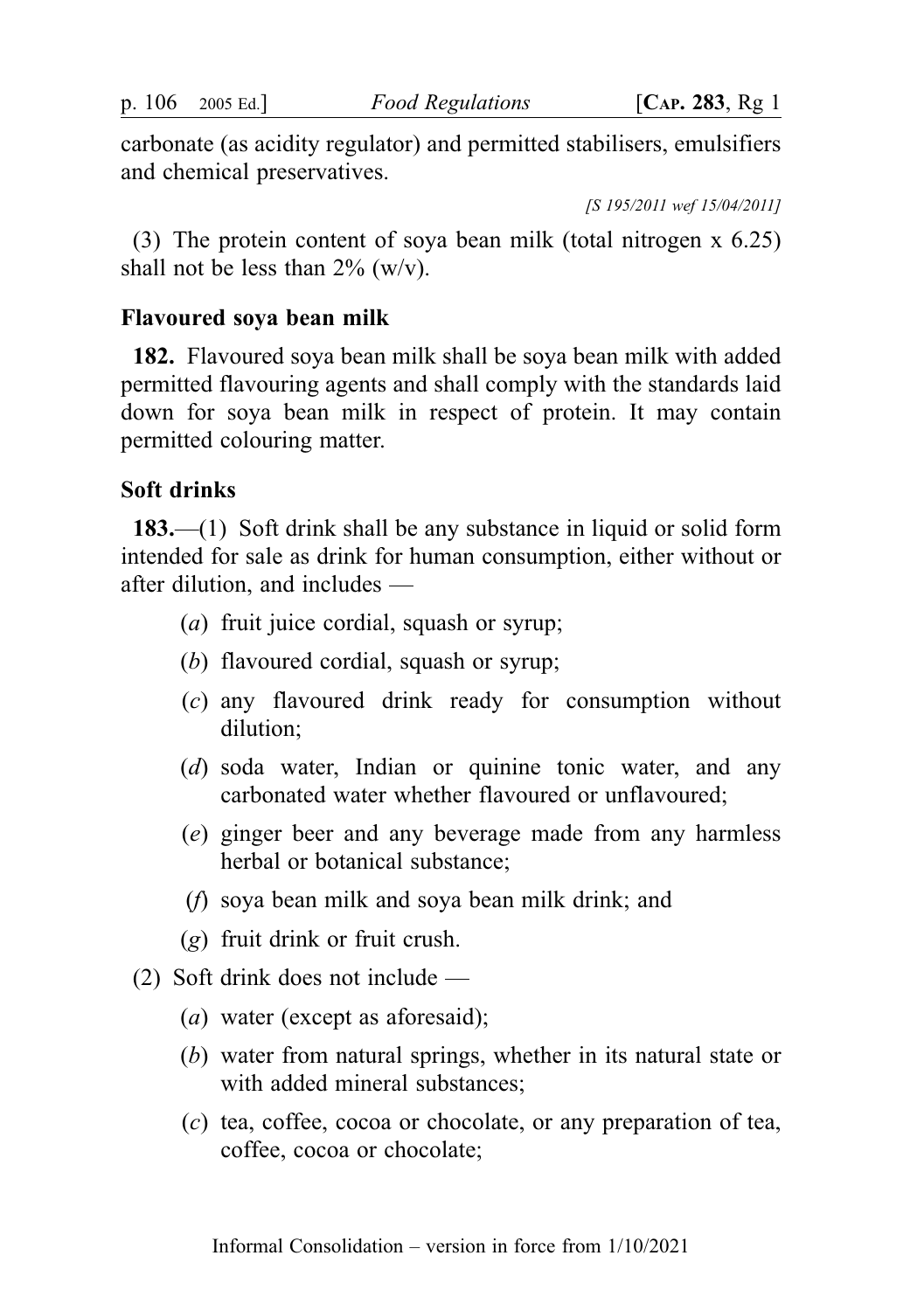- (d) any egg product;
- (e) any cereal product, except flavoured barley water and cereal products containing alcohol, which are not intoxicating liquor as defined in these Regulations;
- (f) meat, yeast or vegetable extracts, soup or soup mixtures, or any similar product;
- (g) tomato juice, vegetable juice, or any preparation of any such juice or juices;
- (h) intoxicating liquor as defined in these Regulations;
- (i) any other unsweetened drink except soda water; and
- $(i)$  any drink which is capable of being used as a medicine.

## Natural mineral water

183A.—(1) Natural mineral water shall be underground water obtained directly from underground water bearing strata and characterised by its content of certain mineral salts and their relative proportions, and the presence of trace elements or of other constituents.

(2) No water shall be advertised, labelled or sold as natural mineral water for the purposes of these Regulations unless documentary evidence to the satisfaction of the Director-General is furnished from the place of origin that the natural mineral water is genuine.

(3) Natural mineral water shall not be subjected to any treatment other than —

- (a) the filtration or decanting, preceded, if necessary, by oxygenation, to remove the unstable constituents, so long as such treatment does not alter the composition of the natural mineral water in respect of its stable constituents;
- (b) the total or partial elimination of carbon dioxide by exclusively physical methods; and
- (c) the addition of carbon dioxide, so long as the package containing the natural mineral water is labelled with the appropriate description.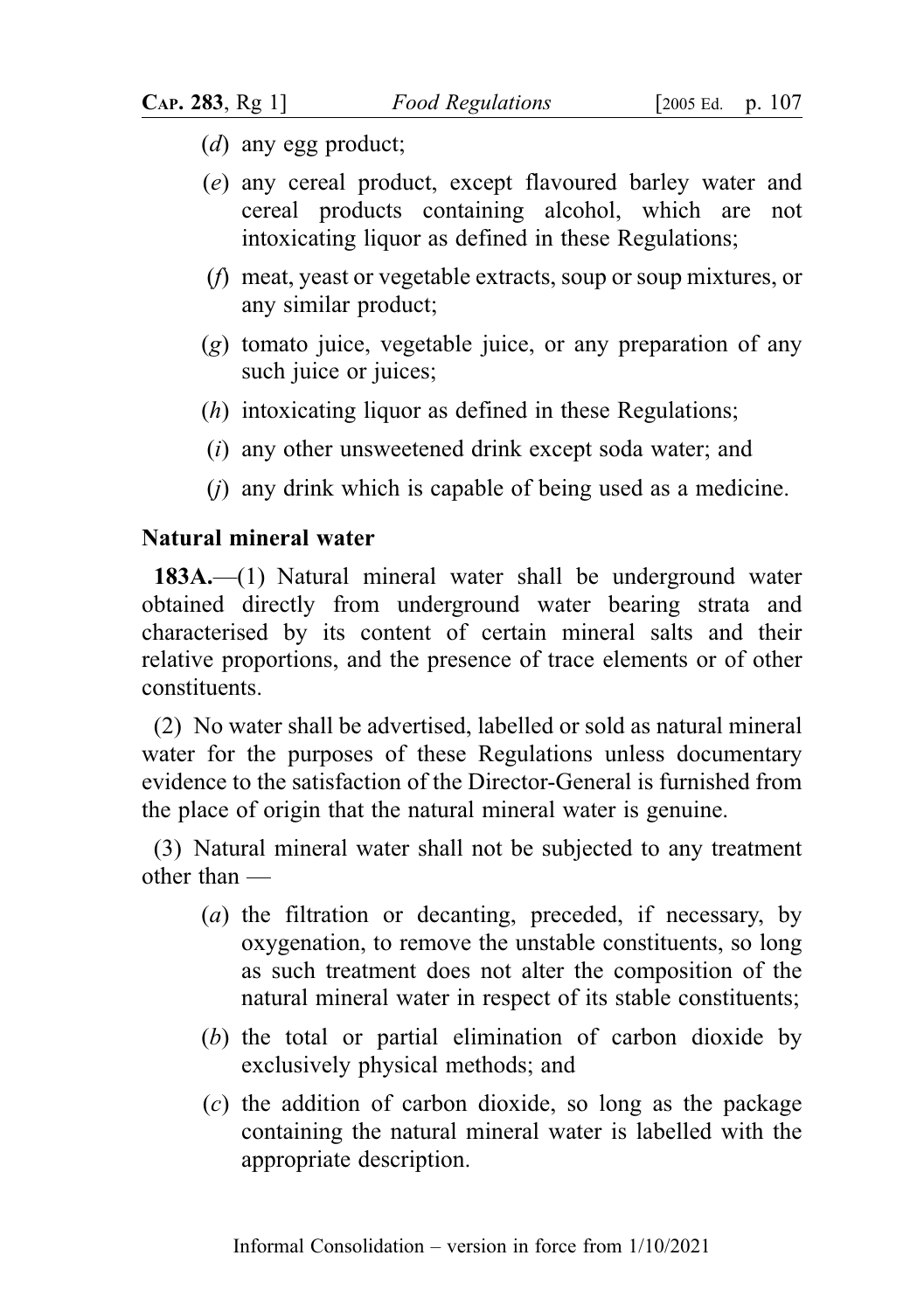(4) Notwithstanding anything to the contrary in these Regulations —

(a) natural mineral water shall contain not more than  $-$ 

- (i) 0.005 ppm of antimony;
- (ii) 0.01 ppm of arsenic, calculated as As;
- (iii) 0.7 ppm of barium;
- (iv) 5 ppm of borate, calculated as B;
- (v) 0.003 ppm of cadmium;
- (vi) 0.05 ppm of chromium, calculated as Cr;
- (vii) 1 ppm of copper;
- (viii) 0.07 ppm of cyanide;
	- $(ix)$  0.01 ppm of lead;
	- (x) 0.4 ppm of manganese;
	- $(xi)$  0.001 ppm of mercury;
- (xii) 0.02 ppm of nickel;
- (xiii) 50 ppm of nitrate calculated as nitrate;
- (xiv) 0.1 ppm of nitrite calculated as nitrite;
- (xv) 0.01 ppm of selenium;
- (xvi) 3 ppm organic matter calculated as  $O_2$ ; and
- (xvii) 0.05 ppm of sulphide calculated as  $H_2S$ ,

and shall contain no detectable amounts of mineral oil, phenolic compounds, surface active agents, pesticides, polynuclear aromatic hydrocarbons and polychlorinated biphenyls; and

- (b) natural mineral water shall be  $-$ 
	- (i) free from parasites and pathogenic micro-organisms;
	- (ii) free from sporulate sulphite-reducing anaerobes in any 50 ml sample examined; and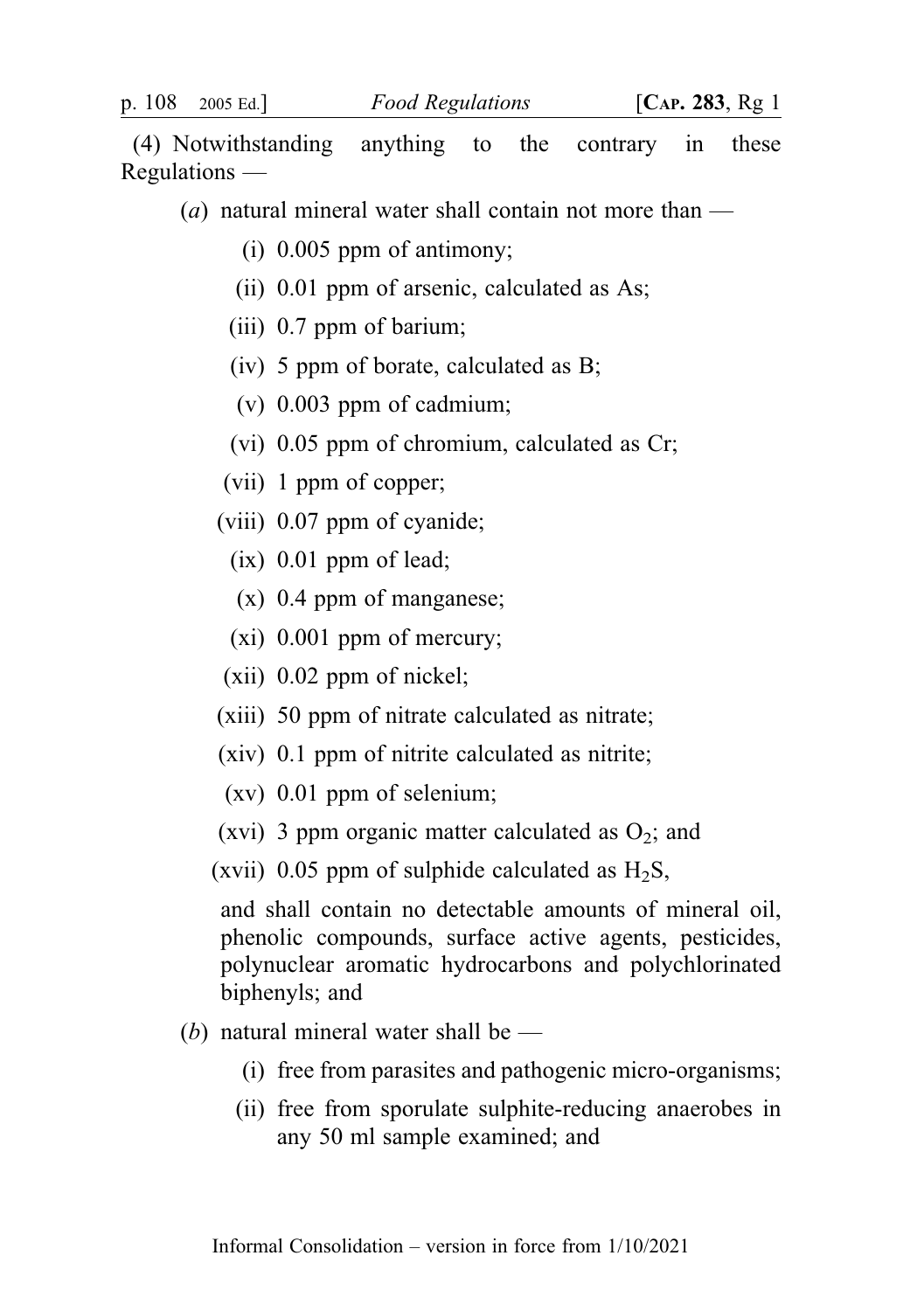(iii) free from Escherichia coli, other coliforms, faecal streptococci and Pseudomonas aeruginosa in any 250 ml sample examined.

[S 195/2011 wef 15/04/2011]

- (5) Prepacked natural mineral water shall bear a label showing
	- (a) the name and location of the source of water; and

[S 195/2011 wef 15/04/2011]

(b) the analytical composition giving characteristics to the product.

[S 195/2011 wef 15/04/2011]

(6) Where the natural mineral water contains more than 600 ppm of sulphate other than calcium sulphate, the package containing the natural mineral water shall bear a statement indicating that the natural mineral water may be laxative.

(6A) Where the natural mineral water contains more than 1 ppm of fluoride, the following words shall be printed on the label as part of, or in close proximity to, the name of the product or in an otherwise prominent position:

"contains fluoride".

#### [S 195/2011 wef 15/04/2011]

(6B) Where the natural mineral water contains more than 1.5 ppm of fluoride, the following words shall be printed on the label in addition to the words referred to in paragraph (6A):

"The product is not suitable for infants and children under the age of seven years".

[S 195/2011 wef 15/04/2011]

(7) For the purposes of this regulation, natural mineral water includes spring water.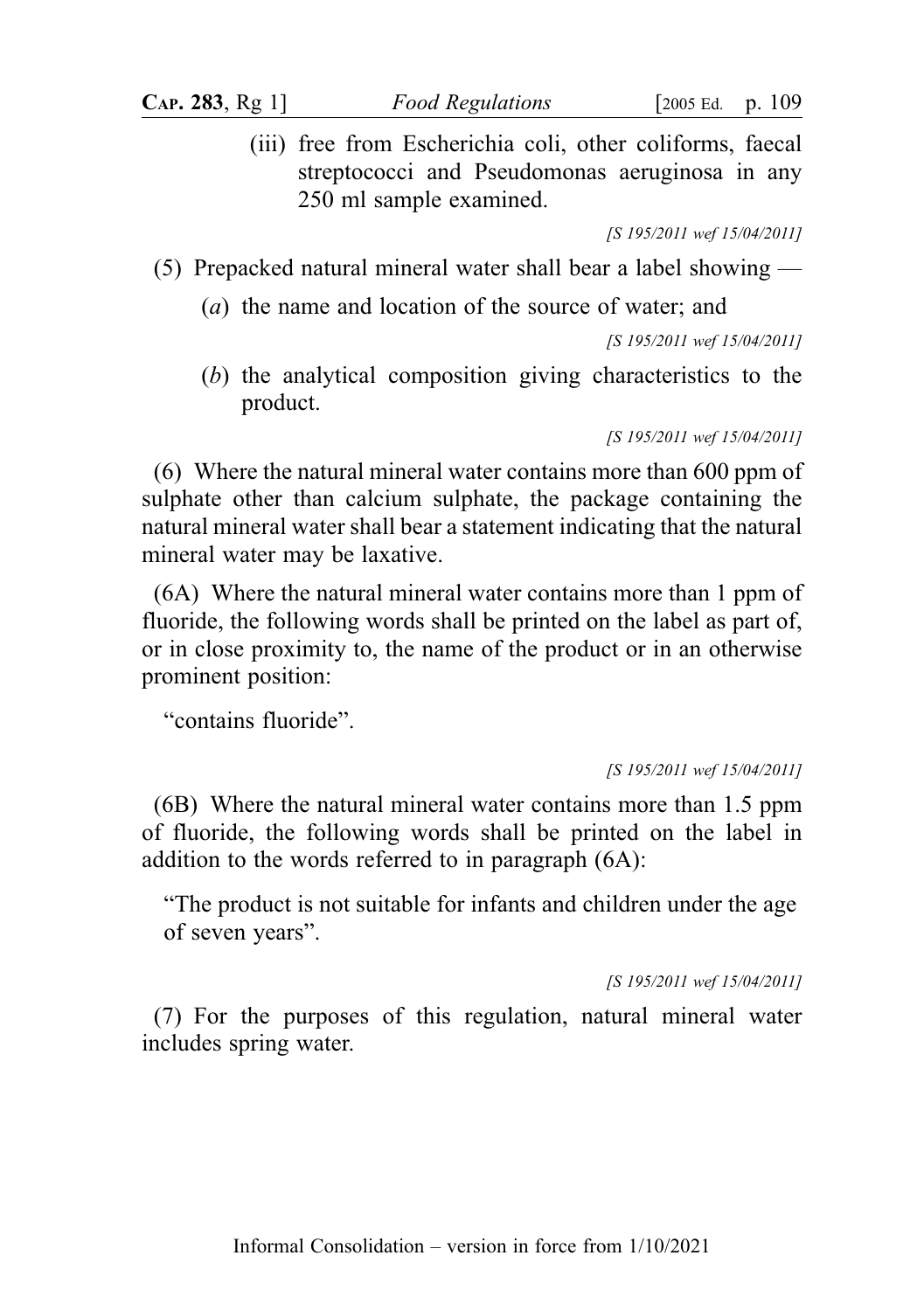### Labelling of non-alcoholic drinks

184.—(1) The term "non-alcoholic" shall be reserved only for those products which contain not more than  $0.5\%$  (v/v) alcohol at  $20^{\circ}$ C.

(2) Any drink for human consumption without dilution which incorporates the name of a fruit, vegetable or flower in its name but does not use the juice of that fruit, vegetable or flower shall be labelled in the following manner:

- (a) (Name of fruit, vegetable or flower) ade;
- (b) (Name of fruit, vegetable or flower) flavoured drink; and
- (c) Imitation (name of fruit, vegetable or flower) drink.

# ALCOHOLIC DRINKS

### Intoxicating liquors

185.—(1) Intoxicating liquor shall be a liquor of any description containing more than  $0.5\%$  (v/v) alcohol at  $20^{\circ}$ C and which is fit, or intended or can by any means be converted for use as a beverage, and includes "toddy" but does not include denatured spirit.

(2) No liquor for which medicinal properties are claimed shall be advertised, labelled or sold as food.

### Ale, beer, lager, porter or stout

186. Ale, beer, lager, porter or stout shall be a fermented liquid containing not less than  $1.0\%$  (v/v) alcohol at 20 $\degree$ C. It shall be brewed from a mash of malted or other grain and sugar or dextrose or both, with hops or other harmless vegetable bitters.

### Wine

187.—(1) Wine shall be the product solely of the alcoholic fermentation of the juice or must of grapes with or without the addition of pure grape spirit fortification.

(2) Dry wine means wine produced by complete fermentation of the sugar contained in the juice or must of the grapes from which it is made.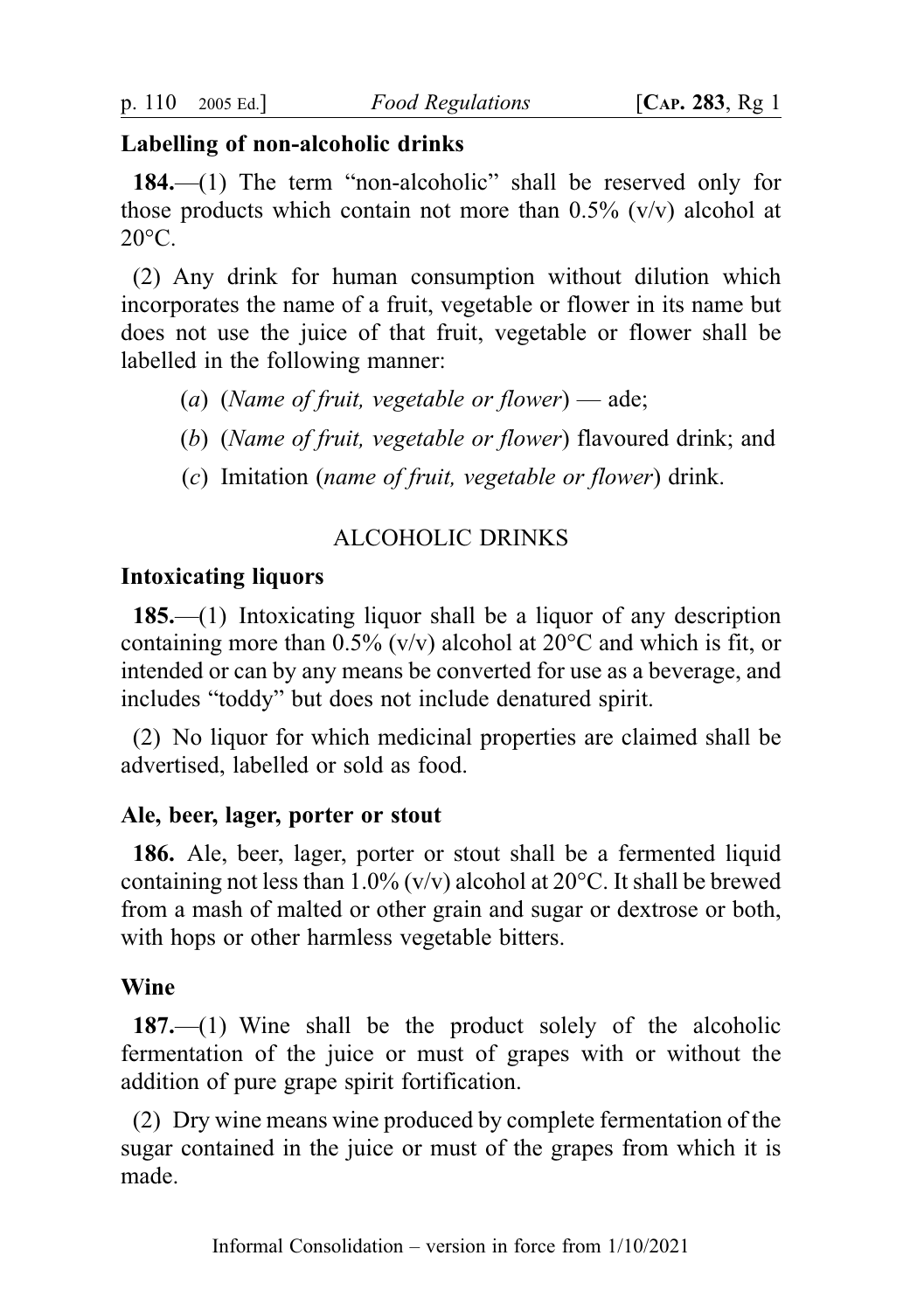(3) Sweet wine means wine containing sugar derived only from the juice or must of the grapes from which it is made.

(4) In these Regulations, the common name for wine shall also mean any words indicating the specific type of grapes from which the wine is made or the locality from which the grapes used originated or the locality in which the wine was made.

## Malt wine

188. Malt wine, or any wine which purports to contain any malt extract, shall be wine conforming to the general standard for wine, to which has been added malt extract, so that the resultant wine contains not less than  $5\%$  (w/v) malt extract.

## Quinine wine

189. Quinine wine shall be wine containing quinine or compounds of quinine (calculated as quinine hydrochloride) in proportion of not less than 0.5 and not more than 2.3 mg per ml.

### Aromatic wine, wine cocktail and vermouth

190. Aromatic wine, wine cocktail and vermouth shall be wine to which has been added harmless botanical bitters, aromatics or other permitted flavouring agents. It may be coloured with caramel and may be sweetened with sugar, dextrose, invert sugar, raisins or other dried grapes. It shall contain not more than  $24.0\%$  (v/v) alcohol at  $20^{\circ}$ C.

## Port and sherry

191. Port and sherry shall be fortified wines and shall contain not less than 17.0%  $(v/v)$  alcohol at 20 $^{\circ}$ C.

## Meat wine or beef wine

192. Meat wine or beef wine, or any wine which purports to contain any extract of meat or beef shall be wine conforming to the general standard for wine, to which has been added meat extract or beef extract, so that the resultant wine contains not less than 2% protein.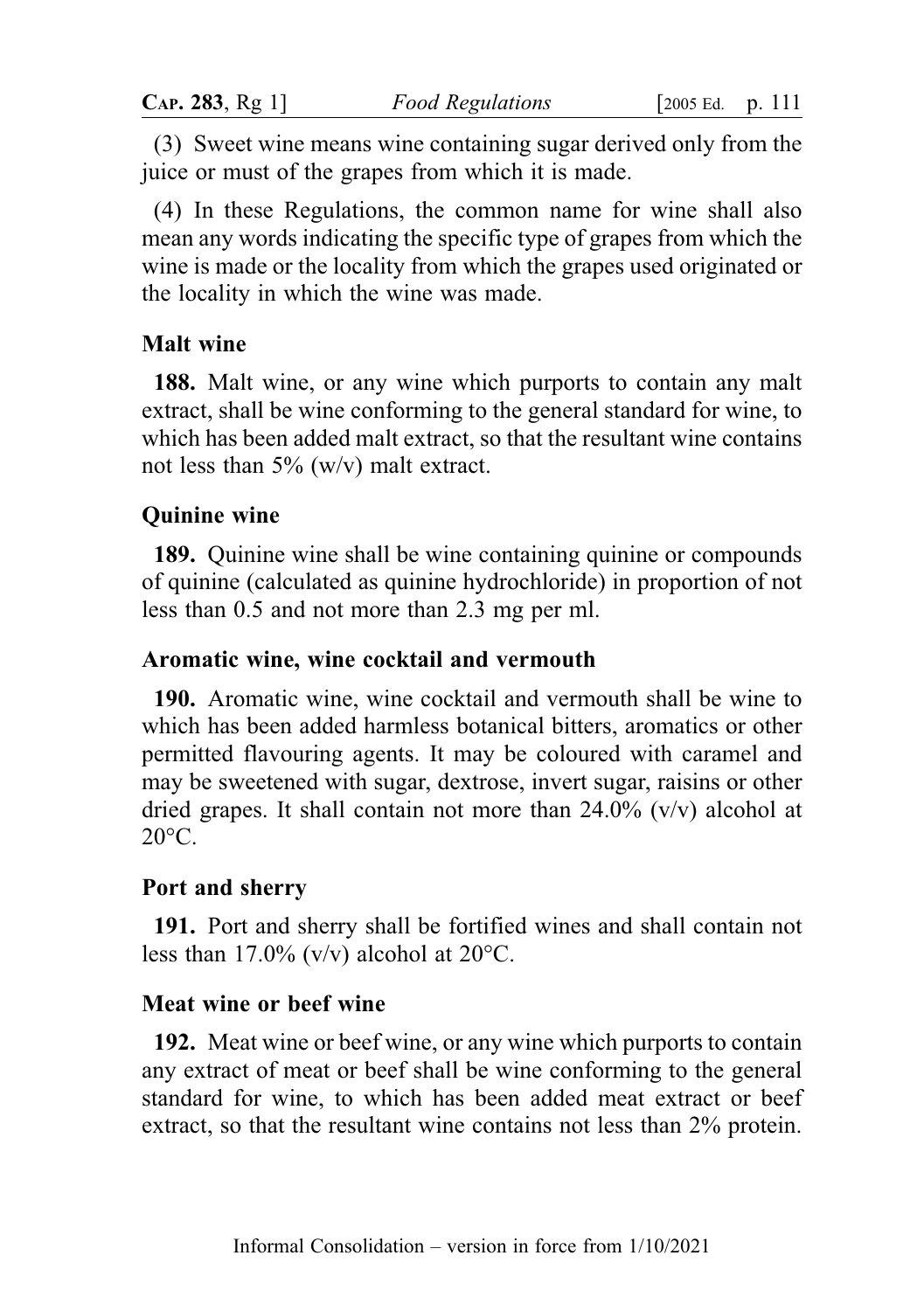# Sparkling wine

193.—(1) Sparkling wine shall be wine that contains no carbon dioxide other than that generated intrinsically from ingredients during its manufacture.

(2) The word "champagne" shall not be used in respect of produce which is carbonated in any way other than by the traditional method of fermentation in the bottle.

# Carbonated wine

194. Carbonated wine shall be wine to which industrial carbon dioxide has been artificially added.

# Fruit wine

195.—(1) Fruit wine shall be the product of the alcoholic fermentation of the juice, or of the juice and other portions of fruit other than grapes.

(2) No fruit wine shall be labelled with the word "wine" unless the name of the fruit from which it is made immediately precedes the word "wine". The name of the fruit shall be in letters of the same size and colour as the word "wine".

# Cider or perry

196.—(1) Cider or perry shall be the product of the alcoholic fermentation of the juice or must of sound apples or pears, respectively.

(2) The word "champagne" or any other words of similar meaning shall not be used in reference to cider and perry.

# Sparkling cider or sparkling perry

197. Sparkling cider or sparkling perry shall be cider or perry that contains no carbon dioxide other than that generated intrinsically from ingredients during its manufacture.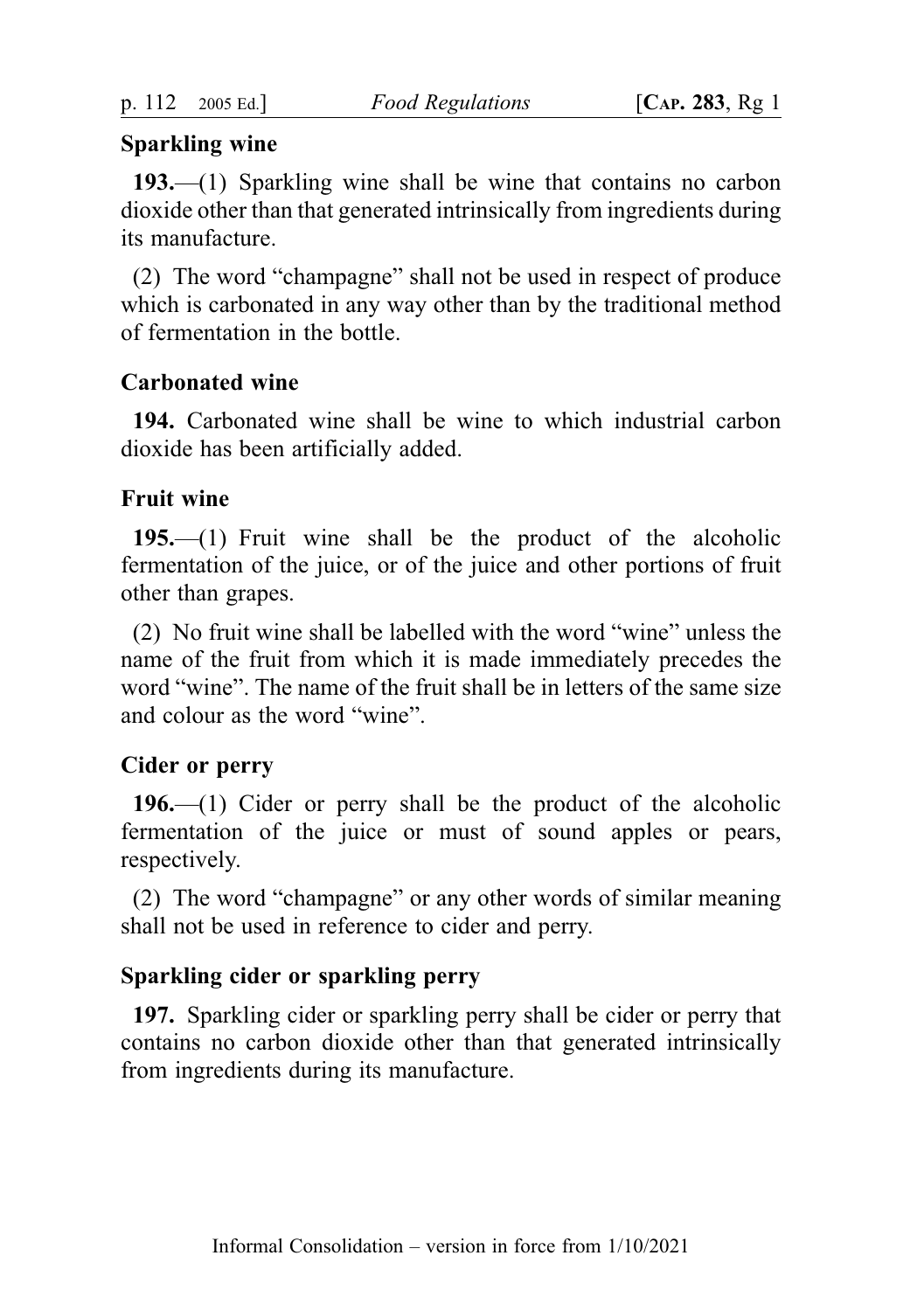### Aerated cider or aerated perry

198. Aerated cider or aerated perry means cider or perry that is impregnated either naturally or artificially with carbon dioxide under pressure.

## Honey wine

199. Honey wine shall be the product of the alcoholic fermentation of honey with or without the addition of caramel, harmless natural botanical flavours and honey spirit.

## Cereal grain wine and Chinese wine

200.—(1) Cereal grain wine and Chinese wine or "chiew" ("jiu") or "samsu" shall be the product of the alcoholic fermentation of any wholesome cereal grain.

(2) No cereal grain "wine" or Chinese wine shall be labelled with the word "wine" unless the name of the cereal from which it is made or the Chinese name of the product is spelt out in English immediately preceding the word "wine". The names shall be in letters of the same size and colour as those for the word "wine".

(3) Every container or receptacle containing cereal grain wine or Chinese wine shall bear a label indicating the alcohol content.

# Brandy

201.—(1) Brandy shall be the alcoholic distillate of the fermented juice of fresh grapes matured by storage in wood to develop its characteristics, without the admixture of any other spirits.

[S 515/2006 wef 01/09/2006]

(2) Brandy shall contain not less than  $37.0\%$  (v/v) alcohol at  $20^{\circ}$ C.

(3) [Deleted by S 515/2006 wef 01/09/2006]

## Marc brandy

202. Marc brandy shall be the potable spirit distilled from the skin and pulp of grapes after the withdrawal of the juice of wine therefrom.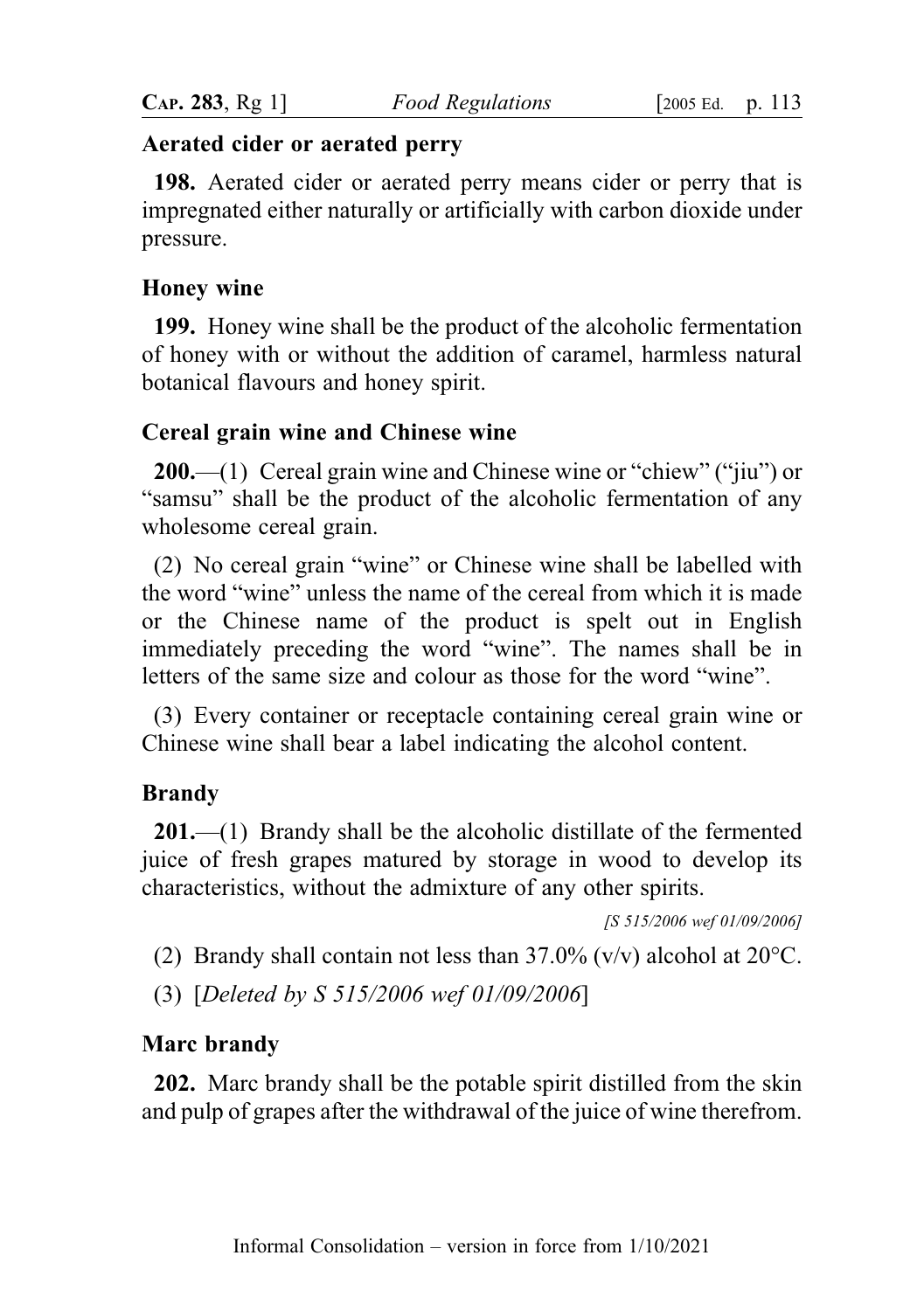## Fruit brandy

203. Fruit brandy shall be the alcoholic distillate obtained by the distillation of —

- (*a*) fruit wine or a mixture of fruit wines;
- (b) a mixture of wine and fruit wine; or
- (c) a fermented mash of sound ripe fruit or mixture of fruits or a mixture of such distillates.

## Whisky

204.—(1) Whisky shall be the alcoholic distillate obtained from a mash of cereal grain or cereal grain products matured by storage in wood to develop its characteristics, with or without the addition of caramel.

[S 515/2006 wef 01/09/2006]

(2) [Deleted by S 704/2020 wef 31/08/2020]

(3) Flavoured whisky shall be whisky with the addition of permitted flavouring agent.

(4) Whisky shall contain not less than  $37.0\%$  (v/v) alcohol at  $20^{\circ}$ C.

(5) [Deleted by S 515/2006 wef 01/09/2006]

### Rum

205.—(1) Rum shall be the alcoholic distillate obtained from sugarcane products. It may contain caramel and may be flavoured with fruit or other harmless botanical substances or permitted flavouring agents.

(2) Rum shall contain not less than  $37.0\%$  (v/v) alcohol at  $20^{\circ}$ C.

## **Gin**

206.—(1) Gin, including Holland, Geneva and Genever shall be the product made from neutral spirit or suitably rectified spirit flavoured with the volatile products of juniper berries with or without other natural flavouring substances, and may contain sugar.

(2) Dry Gin shall be gin to which no sugar has been added.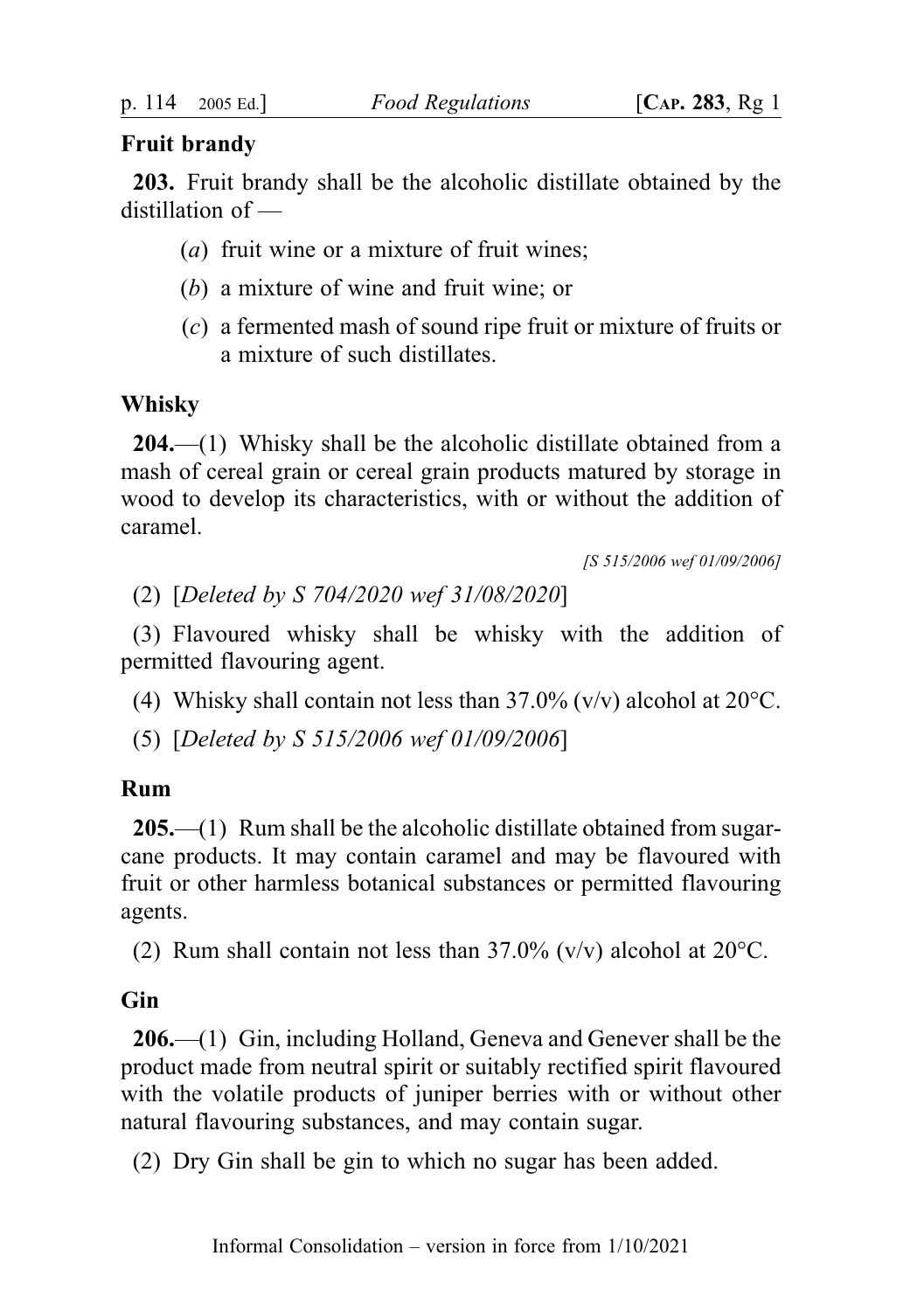(3) Gin of all varieties shall contain not less than  $37.0\%$  (v/v) alcohol at 20°C.

### Vodka

207.—(1) Vodka shall be the potable alcoholic beverage obtained from spirit and from carbohydrate and shall be without distinctive character, aroma or taste.

(2) Vodka shall contain not less than  $37.0\%$  (v/v) alcohol at  $20^{\circ}$ C.

### Liqueurs and alcoholic cordials

208. Liqueurs and alcoholic cordials shall be obtained by the mixing or distillation of spirits with or over fruits, flowers, leaves or other harmless botanical substances or their juices, or with extracts derived by infusion, percolation or maceration of such botanical substances with or without permitted flavouring agent and colouring matter, and to which sucrose or dextrose or both have been added in an amount not less than  $2.5\%$  (w/v) of the finished product.

### Blended liquor

209. Blended liquor shall be liquor consisting of a blend of a number of liquors each of which is separately entitled to the same generic description.

### Compounded liquor

210.—(1) Compounded liquor shall be liquor consisting of a number of different liquors not separately entitled to the same generic description. A compounded liquor shall not include in its nomenclature any geographic denomination of origin unless each of the different liquors comprising the compound is separately entitled to that geographic denomination.

(2) No compounded liquor shall be labelled as liquor unless the name of the liquor is preceded by the word "compounded" which shall be in letters of the same size and colour as those for the name of the liquor. The label of such liquor shall, in addition to the normal requirement for liquor, include the words "Compounded in . . ." and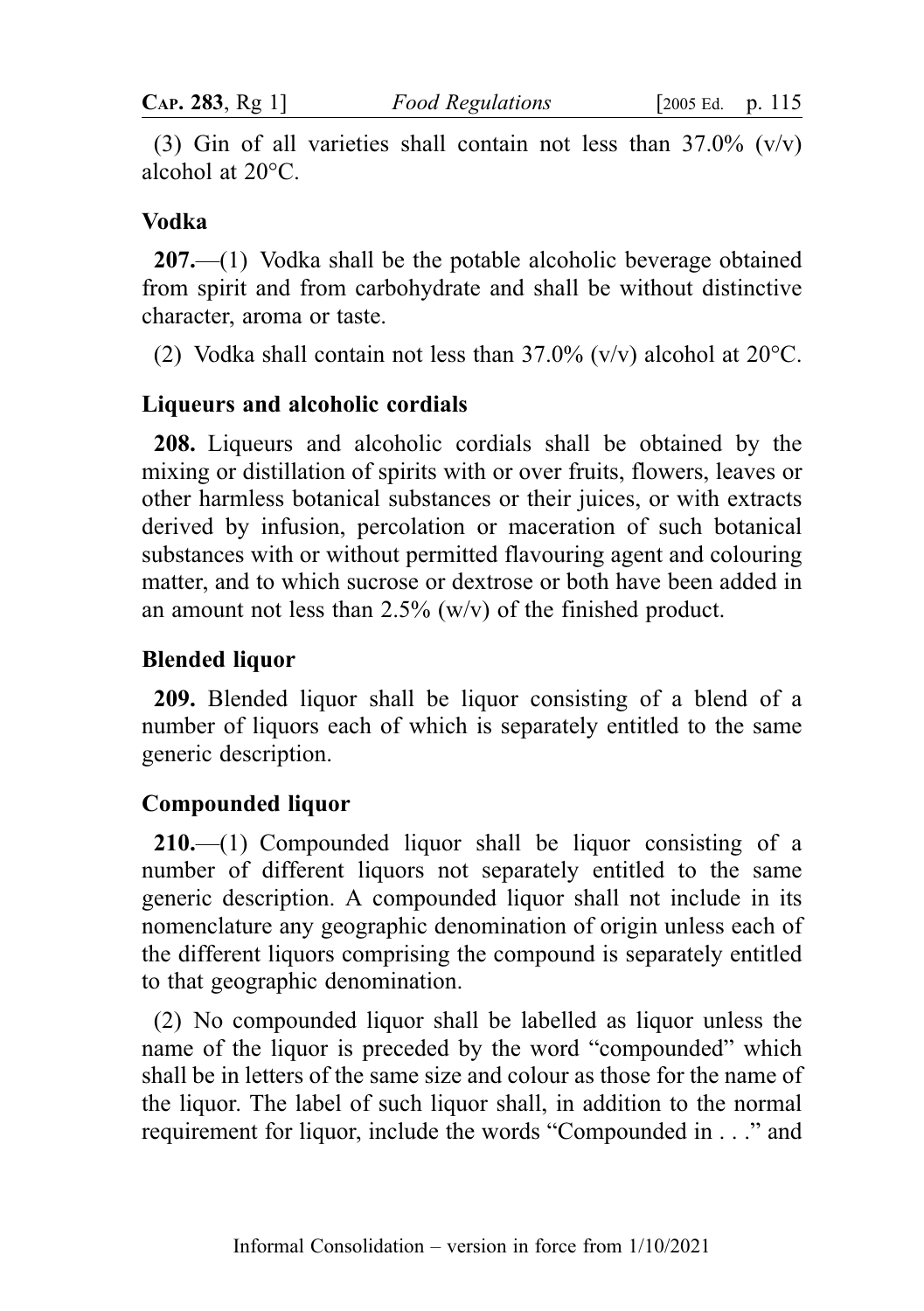in such blank space shall be specified the name of the country where the compounding was effected.

### SALTS<sub>s</sub>

### Salt

211. Salt, other than crude rock salt, shall be crystalline sodium chloride and shall contain on a dry basis not more than —

- (a)  $1.4\%$  calcium sulphate;
- (b) 0.5% calcium and magnesium chlorides; and
- (c) 0.1% other matters insoluble in hot deci-normal solution of hydrochloric acid.

Where the label contains a statement that the salt is free running, the salt may also contain not more than 2% of a permitted anti-caking agent.

### Iodised salt

212. Iodised salt shall be salt that contains potassium or sodium iodide or iodate in a proportion equivalent to not less than 25 and not more than 40 parts of iodide in every million parts of salt.

### SPICES AND CONDIMENTS

#### Spices and condiments

213. Spices and condiments shall be sound, aromatic vegetable substances used for flavouring of food, from which no portion of any oil or other flavouring substance, naturally contained in them, has been removed. The standard specified for the various spices shall apply to spices whether whole, partly ground or in powder form.

#### Aniseed (Jintan manis)

214. Aniseed (Jintan Manis) shall be the dried, ripe fruit of Pimpinella anisum. It shall be free from sand, earth, dirt and shall not be mixed with substituted seeds. It shall contain —

(*a*) not more than 5% foreign seeds or matter;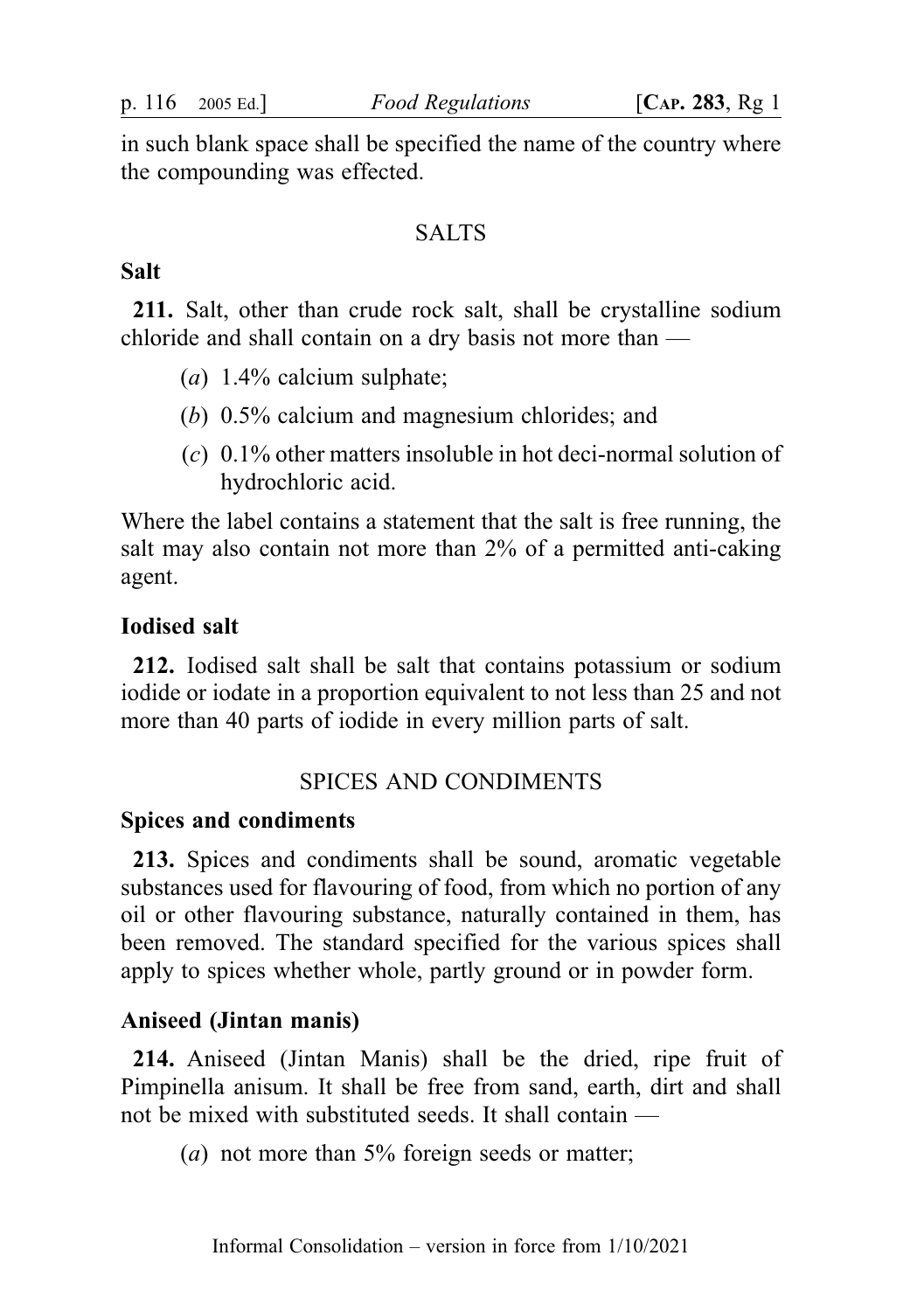- (b) not more than  $9\%$  total ash;
- (c) not more than 1.5% ash insoluble in hydrochloric acid; and
- (d) not less than  $2\%$  volatile oil.

## Caraway seed (Jintan)

215. Caraway seed (Jintan) shall be the dried fruit of the caraway plant and shall contain not more than —

- (*a*) 5% foreign seeds;
- (b) 8% total ash; and
- (c) 1.5% ash insoluble in hydrochloric acid.

# Greater Cardamon (Kepulaga Besar) or Lesser Cardamon (Kepulaga Kecil)

216.—(1) Cardamon or Greater Cardamon (Kepulaga Besar), and Cardamon or Lesser Cardamon (Kepulaga Kecil) shall be the dried, nearly ripe fruits of the various species of the genus Amomum or Electtaria cardemomum respectively, and shall contain not more than —

(*a*)  $8\%$  total ash; and

(b) 3% ash insoluble in hydrochloric acid.

(2) Greater Cardamon shall contain not less than 1% volatile essential oil.

(3) Lesser Cardamon shall contain not more than 5% damaged seed or extraneous matter and not less than 3.5% volatile essential oil.

### Celery seed (Biji Seladeri)

217. Celery seed (Biji Seladeri) shall be the dried fruit of the celery plant and shall contain not more than —

(a)  $10\%$  total ash; and

(b) 2% ash insoluble in hydrochloric acid.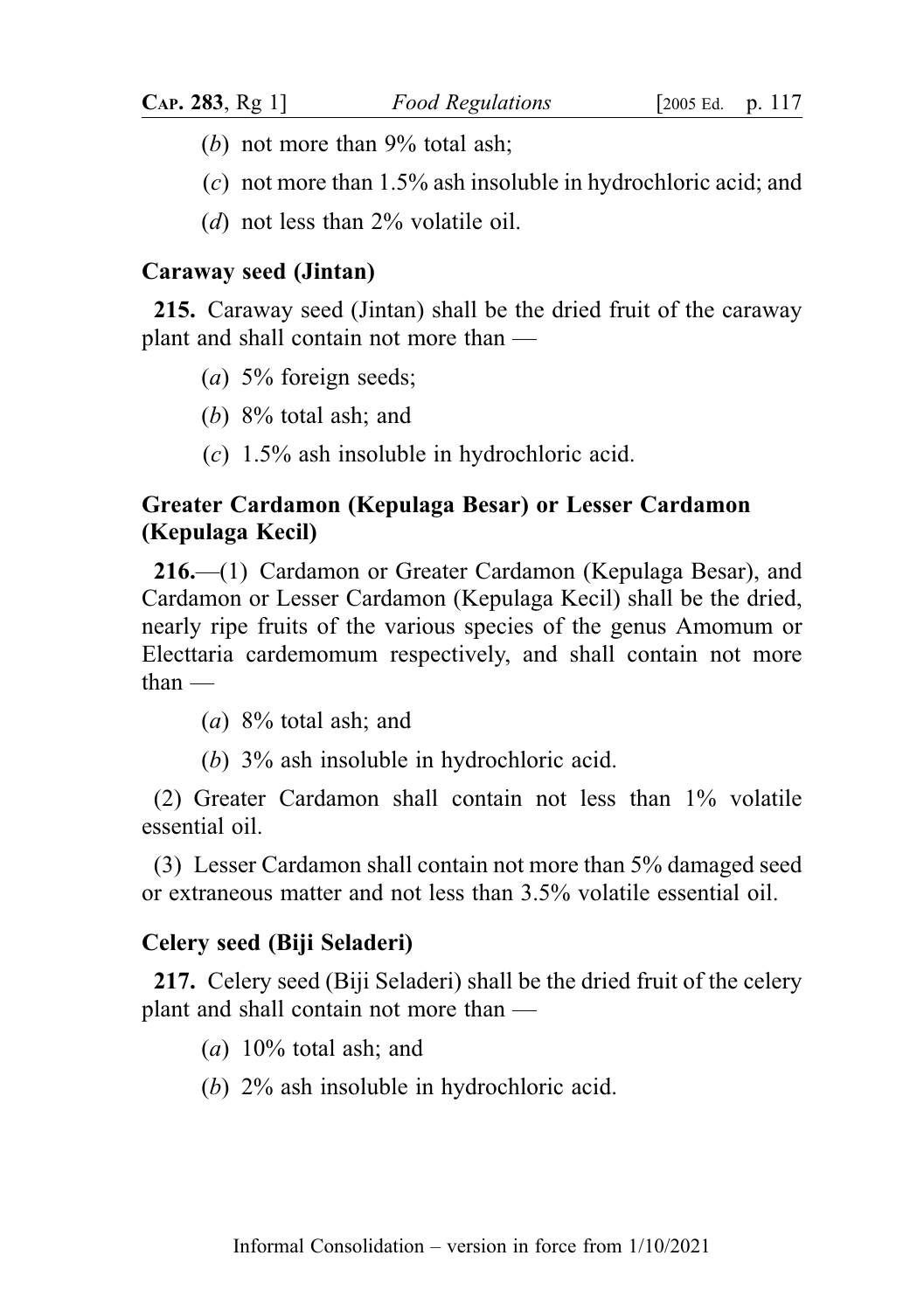## Chilli

218. Chilli shall be the dried, ripe fruit of the genus Capsicum and may contain brownish yellow flat seeds and shall be free from insect infestation and extraneous colouring matter. It shall contain —

- (*a*) not more than 3% calyces and pedicles;
- (b) not more than 1% foreign organic matter;
- $(c)$  not more than  $8\%$  total ash;
- (d) not more than 1.25% ash insoluble in hydrochloric acid;
- (e) not more than 30% crude fibre; and
- ( $f$ ) not less than 12% non-volatile ether extract.

# Cinnamon (Kayu Manis)

219. Cinnamon (Kayu Manis) shall be the dried bark of cultivated varieties of Cinnamomum zeylanicum, Nees, or C. cassia L., from which the outer layers may not have been removed. It shall contain —

- (*a*) not more than  $5\%$  total ash;
- (b) not more than 2% ash insoluble in hydrochloric acid; and
- $(c)$  not less than 0.5% volatile essential oil.

# Cloves (Bunga Cengkih)

220. Cloves (Bunga Cengkih) shall be the dried flower-buds of Eugenia caryophyllata. It shall not contain any exhausted or partly exhausted cloves or any foreign vegetable or mineral substances. It shall contain —

- (*a*) not more than  $5\%$  clove stem;
- (b) not more than  $7\%$  total ash;
- (c) not more than 0.5% ash insoluble in hydrochloric acid; and
- (d) not less than 15% volatile ether extract.

# Coriander (Ketumbar)

221. Coriander (Ketumbar) shall be the dried fruit of the coriander plant and shall contain not more than —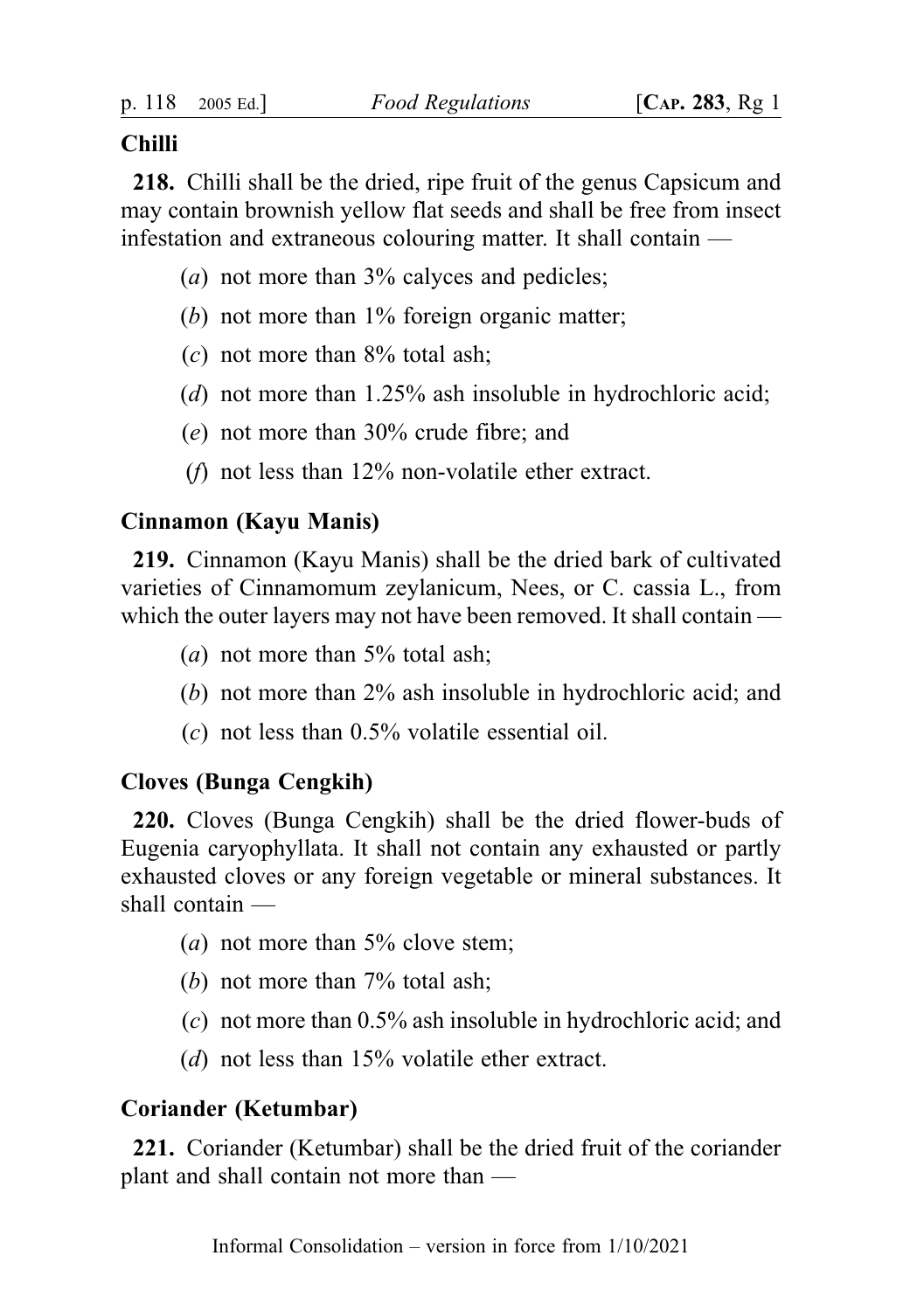- (a)  $7\%$  total ash; and
- (b) 1.5% ash insoluble in hydrochloric acid.

### Cumin seed (Jintan Putih)

222. Cumin seed (Jintan Putih) shall be the dried fruit of Cuminum cyminum and shall contain not more than —

- (a) 5% foreign seeds;
- (b)  $9.5\%$  total ash; and
- (c) 1.5% ash insoluble in hydrochloric acid.

### Black Cumin (Jintan Hitam)

223. Black Cumin (Jintan Hitam) shall be the dried seeds of Nigella sativa Linn and shall contain —

- (*a*) not more than  $5\%$  foreign organic matter;
- (b) not more than  $7\%$  total ash;
- (c) not more than 1.25% ash insoluble in hydrochloric acid; and
- (d) not less than  $0.5\%$  volatile oil.

### Dill seed (Adas Manis)

224. Dill seed (Adas Manis) shall be the dried fruit of the dill plant and shall contain not more than —

- $(a)$  10% total ash; and
- (b) 3% ash insoluble in hydrochloric acid.

#### Fennel fruit or seeds (Adas Pedas)

225. Fennel fruit or seeds (Adas Pedas) shall be the dried, ripe fruit of cultivated plants of Foeniculum vulgare. It shall be free from sand, earth or other dirt and shall contain —

- (*a*) not more than 4% foreign organic matter, seeds or stalks;
- (b) not more than 9% total ash;
- (c) not more than 2% ash insoluble in hydrochloric acid; and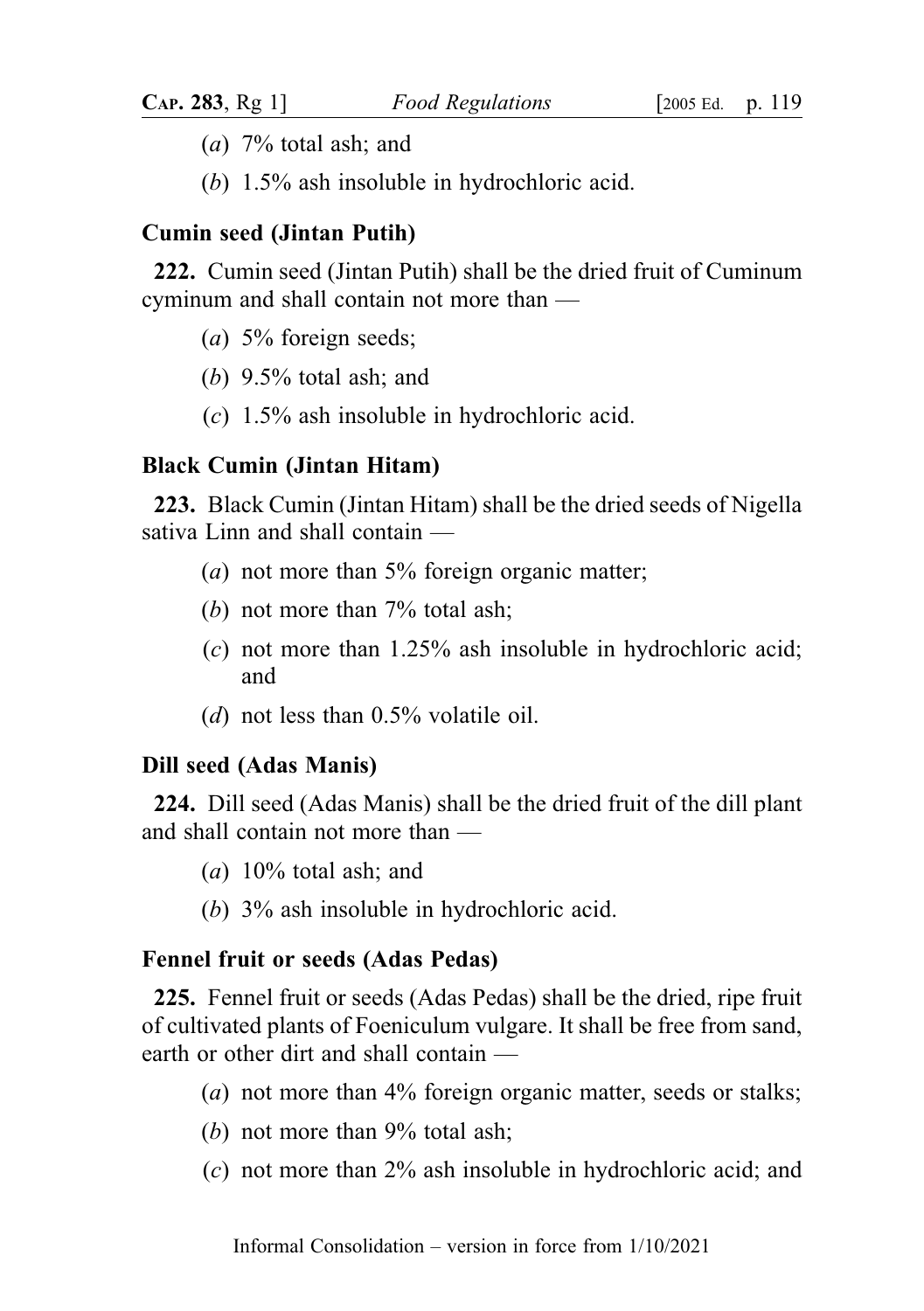(d) not less than  $4\%$  volatile oil.

### Fenugreek (Halba)

226. Fenugreek (Halba) shall be the dried ripe seeds of Trigonella foenum-graecum and shall be free from insect infestation and shall contain not more than —

- (*a*) 5% damaged extraneous weed seeds;
- (b) 5% foreign organic matter; and
- $(c)$  7% total ash.

### Ginger

227. Ginger shall be the washed and dried or the decorticated and dried rhizome of Zingiber officinale and shall be free from damage by pests. It shall contain —

- (a) not less than  $4.5\%$  alcohol (90%) soluble extract;
- (b) not more than 7% total ash;
- $(c)$  not less than 1.7% water soluble ash;
- (d) not less than 10% cold water soluble extract; and
- (e) not more than 1% lime as calcium oxide.

[S 152/2017 wef 01/04/2017]

## Mace (Jaitree) (Bunga Pala)

228.—(1) Mace (Jaitree) (Bunga Pala) shall be the dried outer coat or arillus of the fruit Myristica fragrans and shall not contain the arillus of any other variety of Myristica including M. malabarica or Fatua (Bombay mace) and M. argentes (Wild mace).

- (2) Mace (Jaitree) (Bunga Pala) shall contain not more than
	- (a) 5% deteriorated article or extraneous or foreign organic matter;
	- (b) 3% total ash; and
	- $(c)$  10% crude fibre,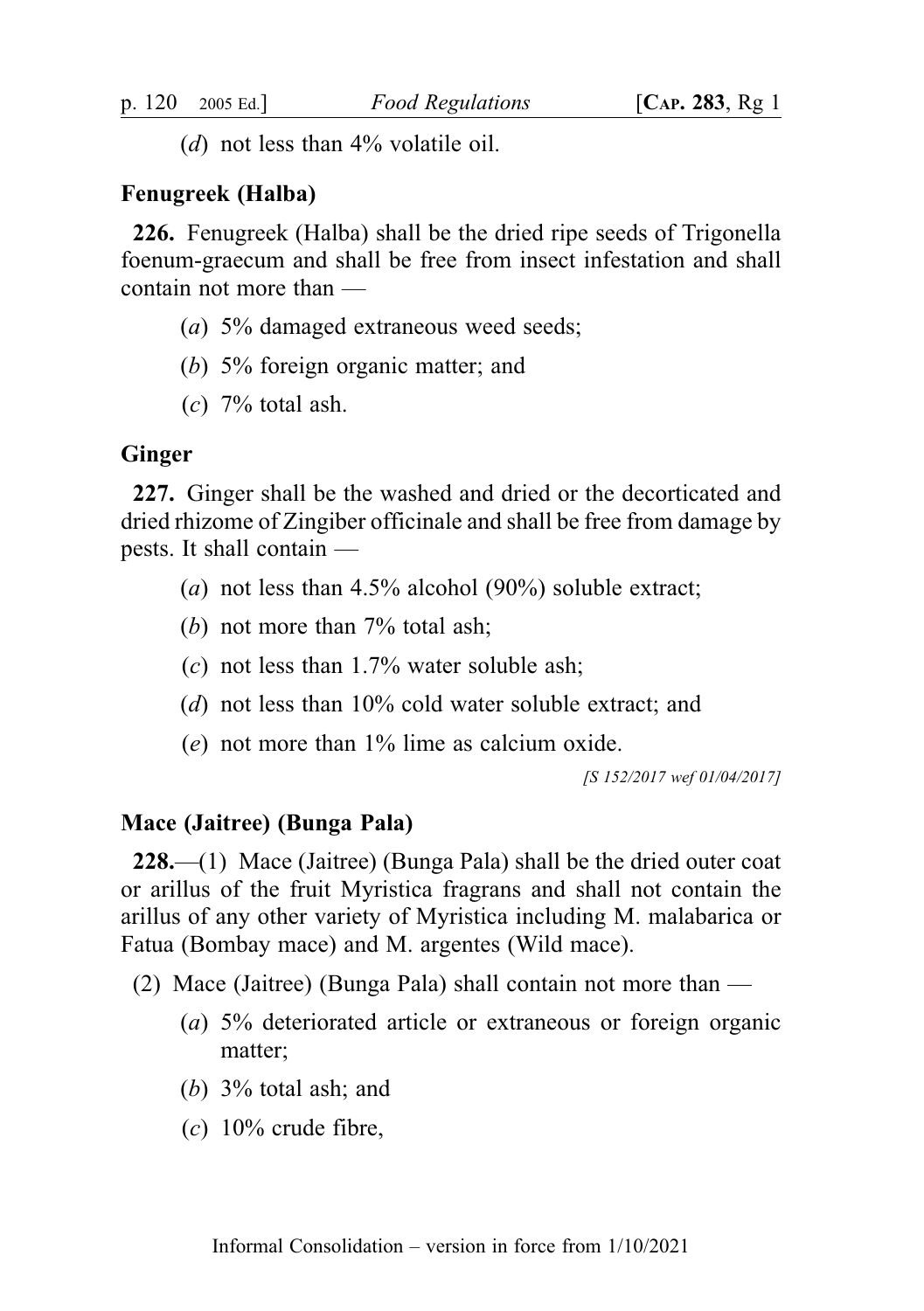| CAP. 283, Rg 1 |  | Food |
|----------------|--|------|
|                |  |      |

and the non-volatile ethyl ether extract, obtained after extraction of mace with petroleum ether, shall not exceed 5% and the sum of the non-volatile extracts with petroleum ether and ethyl ether shall not exceed 33%.

# Mustard seed (Biji Sawi)

229.—(1) Mustard seed (Biji Sawi) shall be the dried, ripe seed of Brassica nigra, Brassica juncea and other allied cultivated varieties of the species belonging to the natural order Cruciferae and to the genus Sinapis or Brassica.

(2) Mustard seed (Biji Sawi) shall include black or brown mustard (B. nigra), brown or serepta mustard (B. besseriana), white or yellow mustard (B. alba) and Indian mustard (B. juncea).

- (3) Mustard seed (Biji Sawi) shall contain
	- (a) not more than 5% foreign organic matter, and deteriorated or other seeds;
	- (b) not more than  $5\%$  total ash;
	- (c) not more than 1.5% ash insoluble in hydrochloric acid; and
	- (d) not less than 0.6% volatile essential oil.

# Prepared mustard

230. Prepared mustard (compound mustard, mustard condiment) shall be made from mustard seed mixed with flour or starch, with or without spices, except that the proportions of flour or starch, and spices (if any) shall not together exceed 20% by weight. It shall yield not less than 0.35% allyl isothiocyanate after maceration with water for two hours at 37°C.

# Nutmeg (Buah Pala)

231. Nutmeg (Buah Pala) shall be the dried seed (kernel) of the fruit of Myristica fragrans. It shall be free from insect infestation and shall contain —

- (*a*) not more than  $5\%$  total ash;
- (b) not more than 0.5% ash insoluble in hydrochloric acid;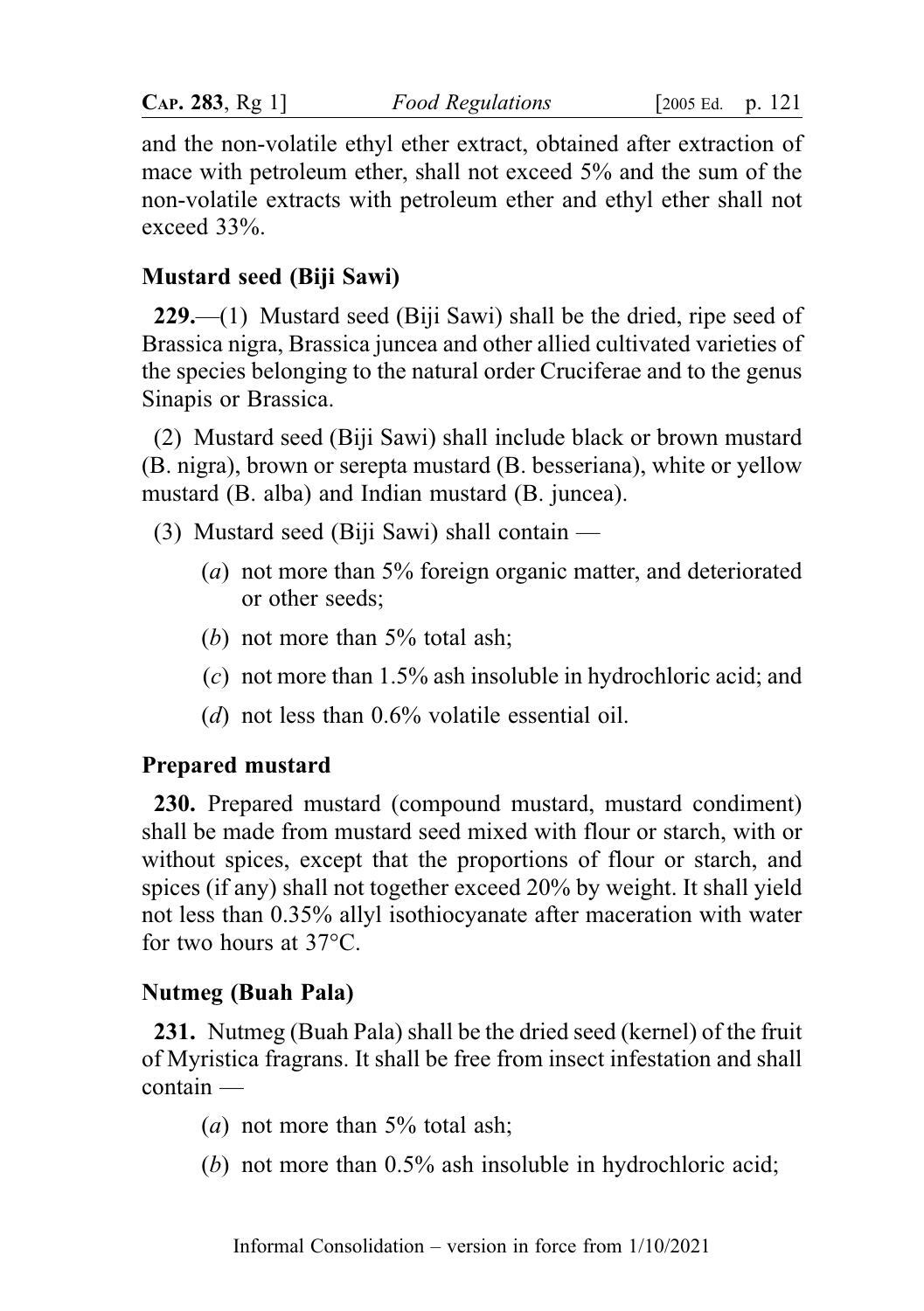- $(c)$  not more than  $10\%$  crude fibre; and
- (*d*) not less than 25% non-volatile ether extract.

### Black pepper or pepper corn

232. Black pepper or pepper corn shall be the sound fruit of Piper nigrum and shall contain —

- (a) not more than 3% deteriorated fruits or any extraneous matter;
- (b) not more than  $5\%$  light berries;
- $(c)$  not more than  $8\%$  total ash;
- (d) not more than 1.5% ash insoluble in hydrochloric acid;
- (e) not less than 6.75% non-volatile ether extract; and
- (*f*) not less than  $30\%$  starch.

### White pepper

233. White pepper shall be the dried, mature berry of Piper nigrum L. from which the outer coating or the outer and inner coatings are removed and shall contain —

- (*a*) not more than  $5\%$  of crude fibre;
- (b) not more than 3.5% of total ash;
- (c) not more than 0.3% of ash insoluble in hydrochloric acid;
- (d) not less than 7% of non-volatile ether extract; and
- (e) not less than 52% of pepper starch.

### Star anise (Bunga Pekak)

234. Star anise (Bunga Pekak) shall be the dried, ripe fruit of Illicium verum Hooker filius. It shall be free from admixture by Illicium anisatum Linn.

### Tumeric (Kunyit)

235. Turmeric (Kunyit) shall be the dried rhizome or bulbous root of Curcuma longa and shall include turmeric in whatever form. It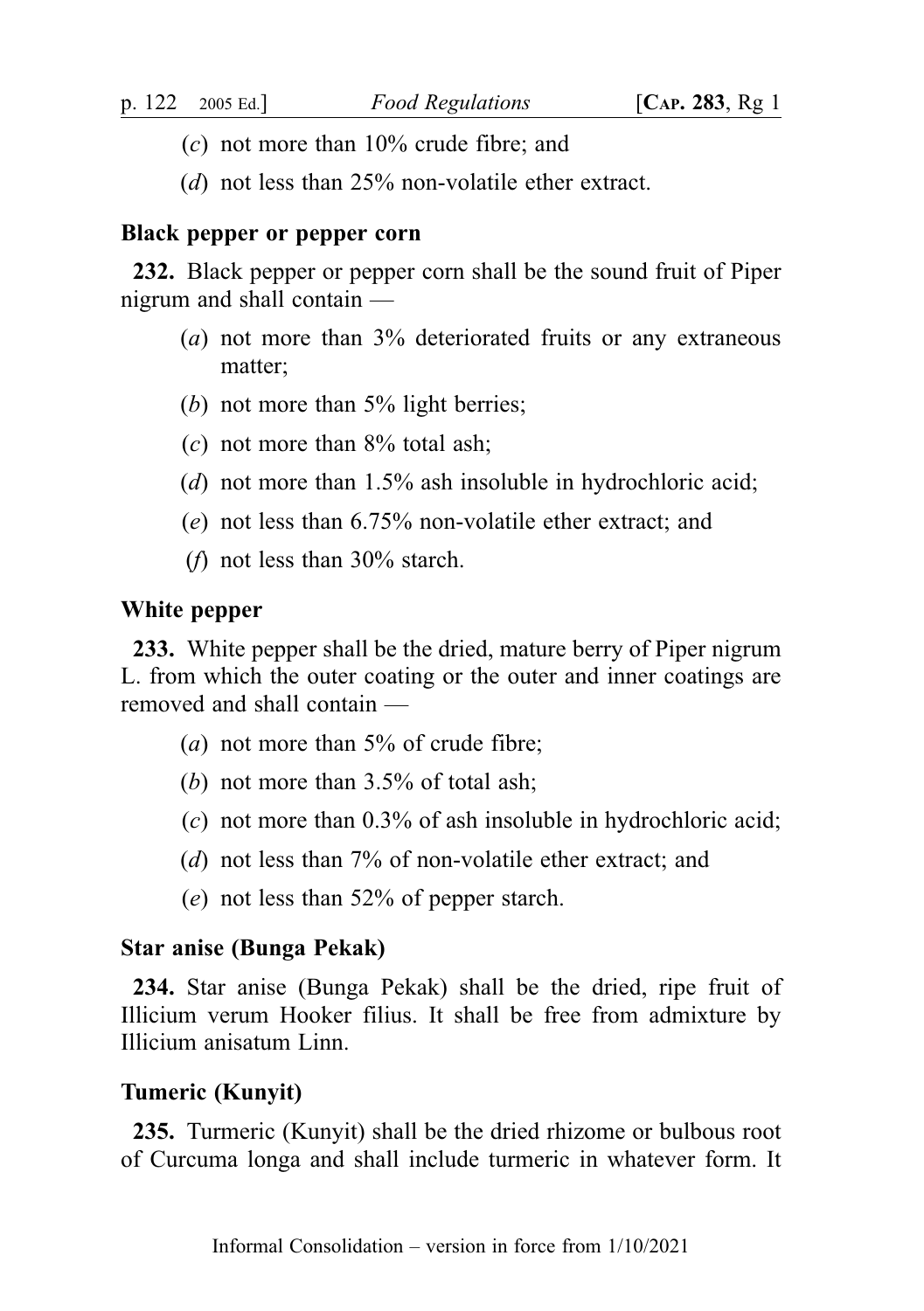shall be free from damage by pest. It shall not contain lead chromate or artificial colouring matter; and shall not contain more than 2.5 ppm of lead. It shall conform to the following standards:

- (a) the characteristic boric acid test shall be positive;
- (b) the total ash shall not be more than 7%; and
- (c) the ash insoluble in hydrochloric acid shall not exceed  $1.5\%$

## Curry powder

236. Curry powder shall be any combination of spices, aromatic seeds and aromatic herbs. It shall contain not less than 85% of spices, aromatic seeds and aromatic herbs, and shall contain not more than 15% farinaceous matter and salt.

## FLAVOURING ESSENCES OR EXTRACTS

### Almond essence

237. Almond essence, almond extract or almond flavour shall contain not less than 1% by volume the hydrocyanic acid-free volatile oil obtained from the kernels of the bitter almond, apricot or peach.

## Ginger essence

238. Ginger essence, ginger extract or ginger flavour shall contain in 100 ml the alcohol-soluble matter from not less than 20g of ginger.

### Lemon essence

239. Lemon essence, lemon extract or lemon flavour shall be prepared from natural or terpeneless oil of lemon or from lemon peel and shall contain not less than 0.2% citral derived from oil of lemon.

## Lemon oil

240. Lemon oil or oil of lemon shall be the volatile oil obtained from the fresh peel of the lemon (Citrus limonum, L.) and shall have —

(a) a specific gravity at 15.5°C of not less than 0.854 and not more than  $0.862$ ;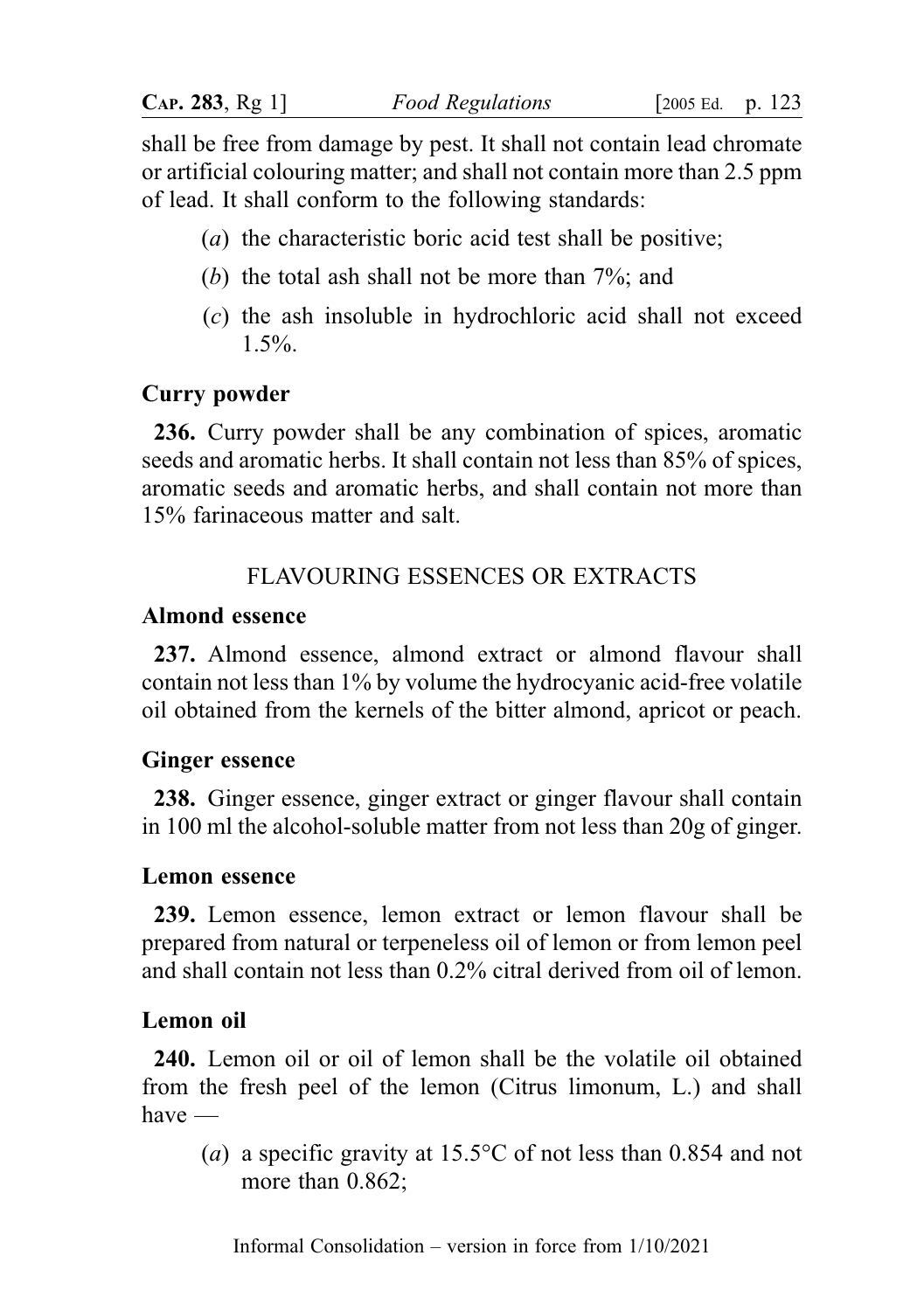- (b) an optical rotation at  $20^{\circ}$ C of not less than +56 degrees and not more than +65 degrees;
- (c) a refractive index at  $25^{\circ}$ C of not less than 1.470 and not more than 1.480; and
- (d) not less than 3.5% of aldehydes calculated as citral.

## Orange essence

241. Orange essence, orange extract or orange flavour shall be prepared from sweet orange peel, oil of sweet orange, or terpeneless oil of sweet orange, and shall correspond in flavouring strength to an alcoholic solution containing 5% by volume of oil of sweet orange, the volatile oil obtained from the fresh peel of Citrus aurantium L. that shall have an optical rotation, at a temperature of  $25^{\circ}$ C, of not less than +95 degrees using a tube 100 mm in length.

## Peppermint essence

242. Peppermint essence, peppermint extract or peppermint flavour shall be prepared from peppermint or oil of peppermint, obtained from the leaves and flowering tops of Mentha piperita L. or of Mentha arvensis De.C., var. piperascens Holmes, and shall correspond in flavouring strength to an alcoholic solution of not less than 3% by volume of oil of peppermint, containing not less than 50% free and combined menthol.

## Rose essence

243. Rose essence, rose extract or rose flavour shall contain not less than 0.4% by volume attar of rose, the volatile oil obtained from the petals of Rosa damascena Mill, R. centifolia L., or R. moschata Herrm.

# Vanilla extract

244. Vanilla extract, vanilla essence or vanilla flavour shall be prepared from the vanilla bean, the dried, cured fruit of Vanilla planifolia, Andrews. It shall yield a lead number of not less than 0.55 as determined by Wichmann's method and shall contain not less than 0.1% vanillin. It shall not contain any foreign substance except sugar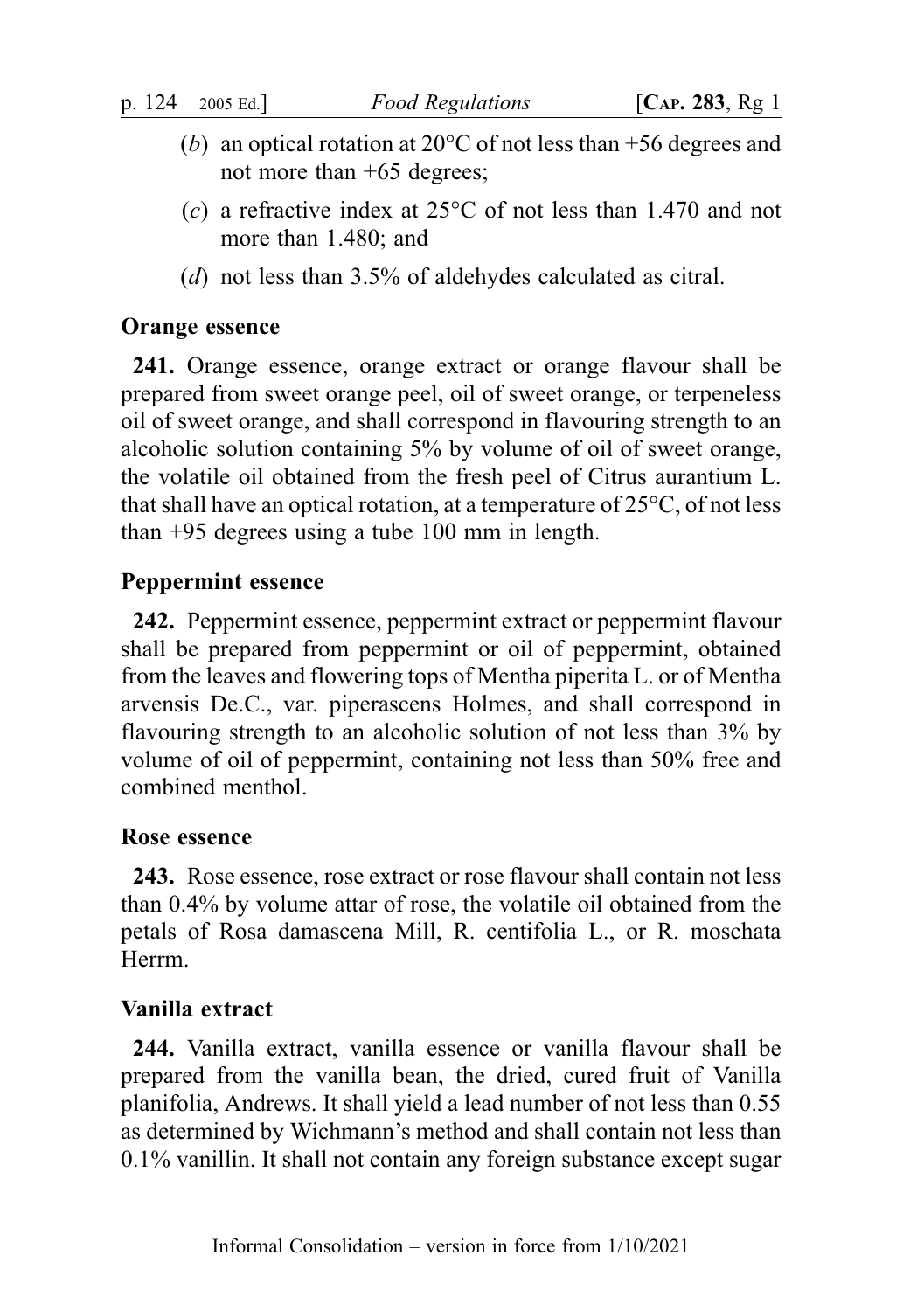and shall not contain less than 2.1 g total solids other than sugar in 100 ml.

#### Flavouring essences

245. Flavouring essences shall comply with regulation 22.

## FLAVOUR ENHANCERS

#### Monosodium glutamate

246. Monosodium glutamate or the mono-sodium salt of Lglutamic acid shall contain not less than 98% of the mono-sodium salt of glutamic acid on a dry basis and shall have a specific rotation in 0.5% normality hydrochloric acid at a temperature of 25°C of not less than +24.2 degrees and not more than +25.5 degrees.

## SPECIAL PURPOSE FOODS

### Special purpose foods

247.—(1) In these Regulations, "special purpose food" shall be a food named or described as particularly suitable for consumption by persons belonging to a particular class who require a special diet. It shall be composed of food substance modified, prepared or compounded so as to possess nutritive and assimilative properties which render it specially suitable for use as food by these persons requiring the special diet.

(2) Special purpose food shall include diabetic food, food containing added phytosterols, phytosterol esters, phytostanols or phytostanol esters, low sodium food, gluten-free food, low protein food, carbohydrate-modified food, low calorie food, energy food, infant formula food and formulated food.

[S 195/2011 wef 15/04/2011]

(3) Special purpose food may contain, unless otherwise prohibited under these Regulations, vitamins, minerals, amino acids and other nutrient supplements.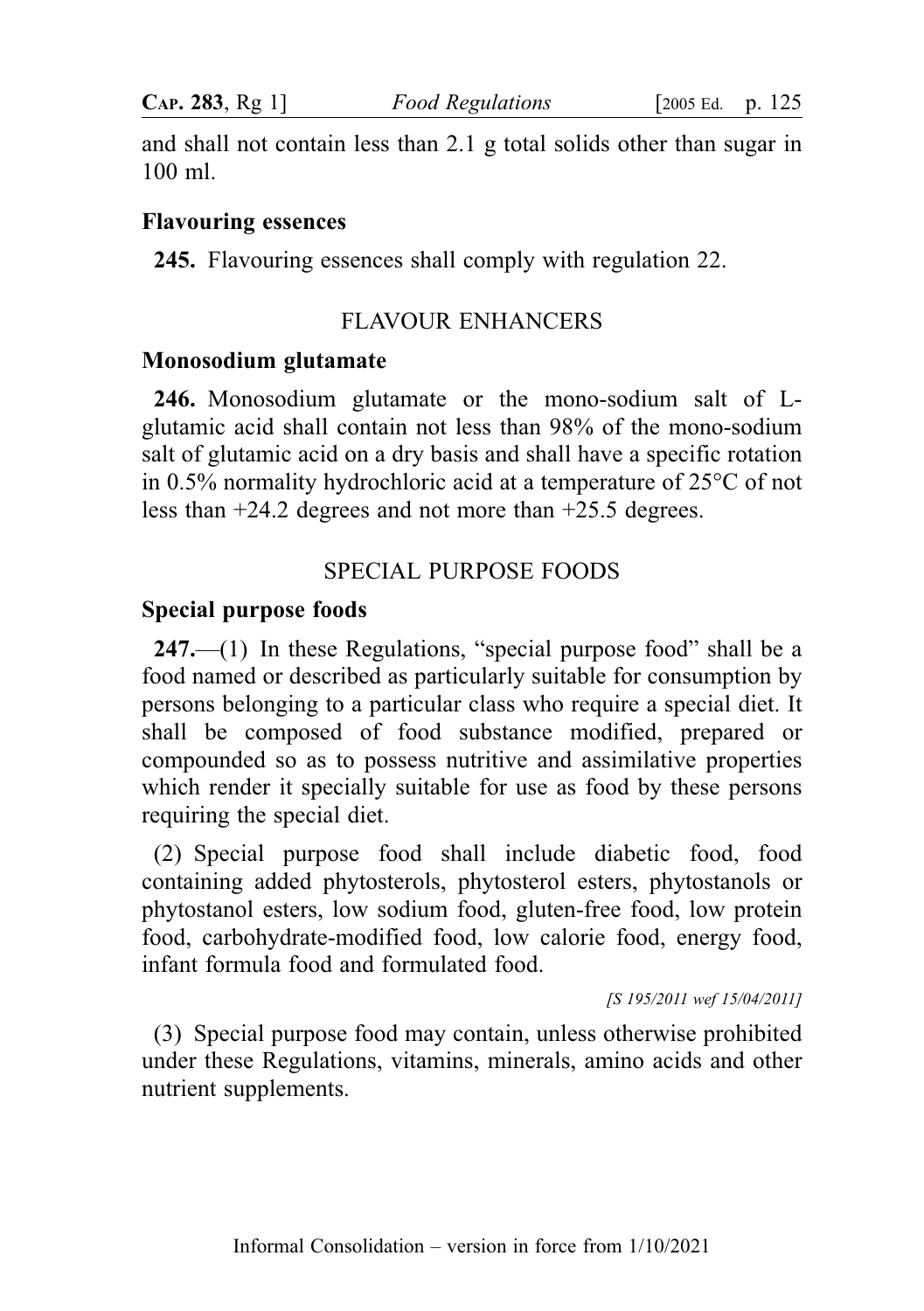## Labelling requirements for special purpose foods

248.—(1) Every package of special purpose food, unless otherwise exempted, shall bear a label containing a nutrition information panel in the form specified in the Twelfth Schedule or in such other similar form as may be acceptable to the Director-General and adequate information to support any claim made for that food.

(2) No package of a special purpose food that contains carbohydrate shall be labelled with the word "sugarless" or "sugarfree" or any words of similar meaning.

### Low-calorie food

249.—(1) Low-calorie food shall be special purpose food that is particularly suitable for persons adopting a restricted calorie diet.

(2) Low-calorie food of the types specified in the first column of the following table shall not have a total caloric value exceeding those shown in the second column of that table in relation to those types:

| <b>First Column</b>                        | Second Column       |
|--------------------------------------------|---------------------|
| Beverages (ready<br>for<br>consumption)    | 8 kcal/100 ml       |
| Bread spreads including<br>jam substitutes | $100$ kcal/ $100$ g |
| All other foods                            | 50 kcal/100 g.      |

(3) Every package of low-calorie food shall be labelled with a nutrition information panel in the form specified in the Twelfth Schedule or in such other similar form as may be acceptable to the Director-General.

## Diabetic food

250.—(1) Diabetic food shall be special purpose food that is particularly suitable for diabetics.

(2) Every package of diabetic food shall be labelled with a nutrition information panel in the form specified in the Twelfth Schedule or in such other similar form as may be acceptable to the Director-General,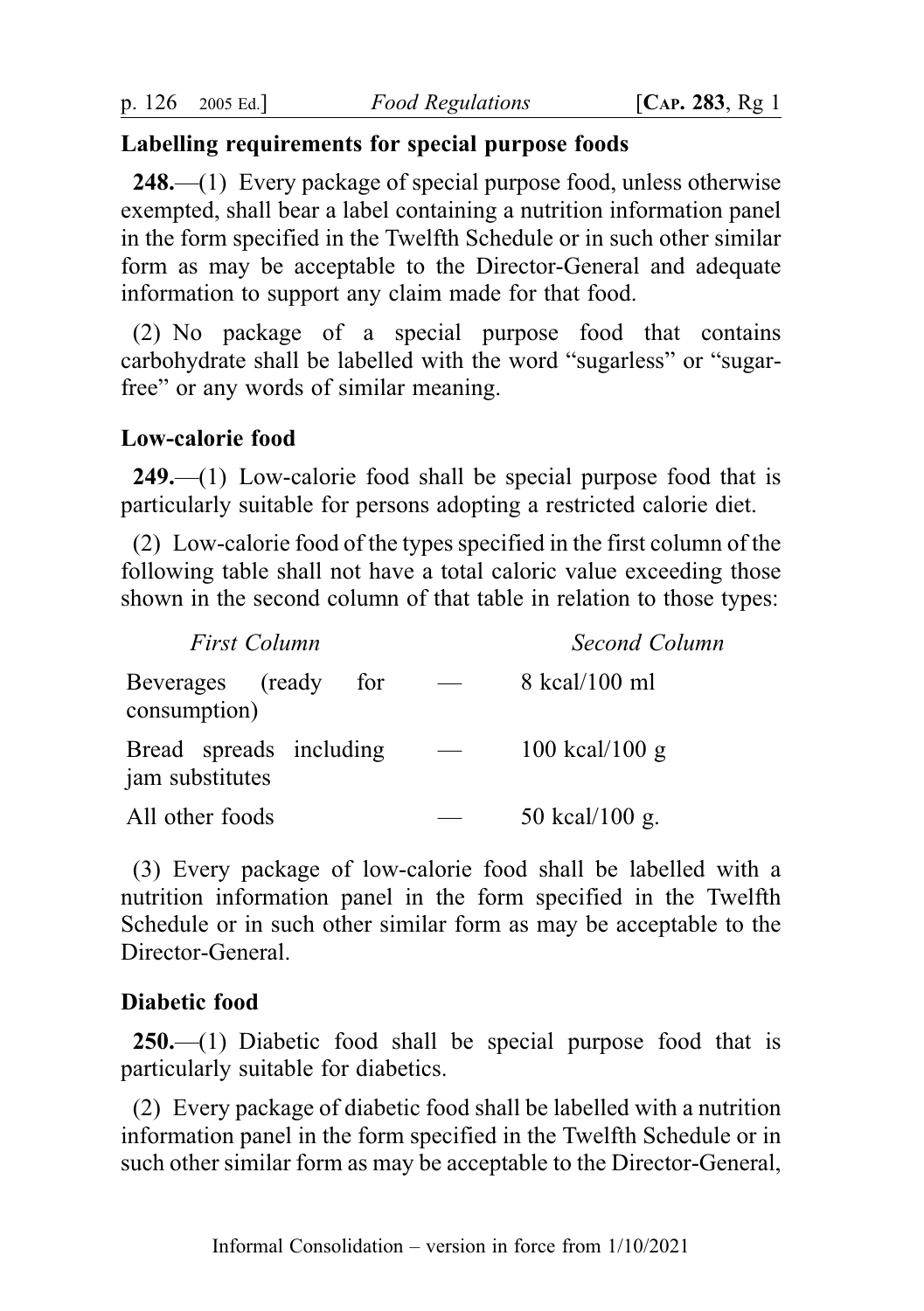and such nutrition information panel shall include a statement as to the nature of the carbohydrates present in the food.

# Foods containing phytosterols, phytosterol esters, phytostanols or phytostanol esters

250A.—(1) Food containing added phytosterols, phytosterol esters, phytostanols or phytostanol esters shall be special purpose food that is particularly suitable for persons who require a special diet for the purposes of lowering blood cholesterol levels.

(2) Phytosterols, phytosterol esters, phytostanols or phytostanol esters may be added to —

(a) any edible vegetable fat or oil containing not more than 20 g of saturated fatty acids per 100 g of total fat;

[S 152/2017 wef 01/04/2017]

(b) any margarine or fat spread containing not more than 27 g of saturated fatty acids per 100 g of total fat; or

```
[S 152/2017 wef 01/04/2017]
```
(c) any other food containing not more than 3 g of total fat per 100 g or 1.5 g of total fat per 100 ml.

[S 816/2014 wef 15/12/2014]

(3) Where any food with added phytosterols, phytosterol esters, phytostanols or phytostanol esters is sold or intended for sale, the can, bottle or other receptacle in which the food is contained shall have appearing thereon or attached thereto a label with the following statements or statements to the like effect:

(a) The product is a special purpose food intended for people who want to lower their blood cholesterol level;

[S 816/2014 wef 15/12/2014]

- (b) [Deleted by S 816/2014 wef 15/12/2014]
- (c) The product may not be nutritionally appropriate for pregnant and breast-feeding women and children under the age of 5 years;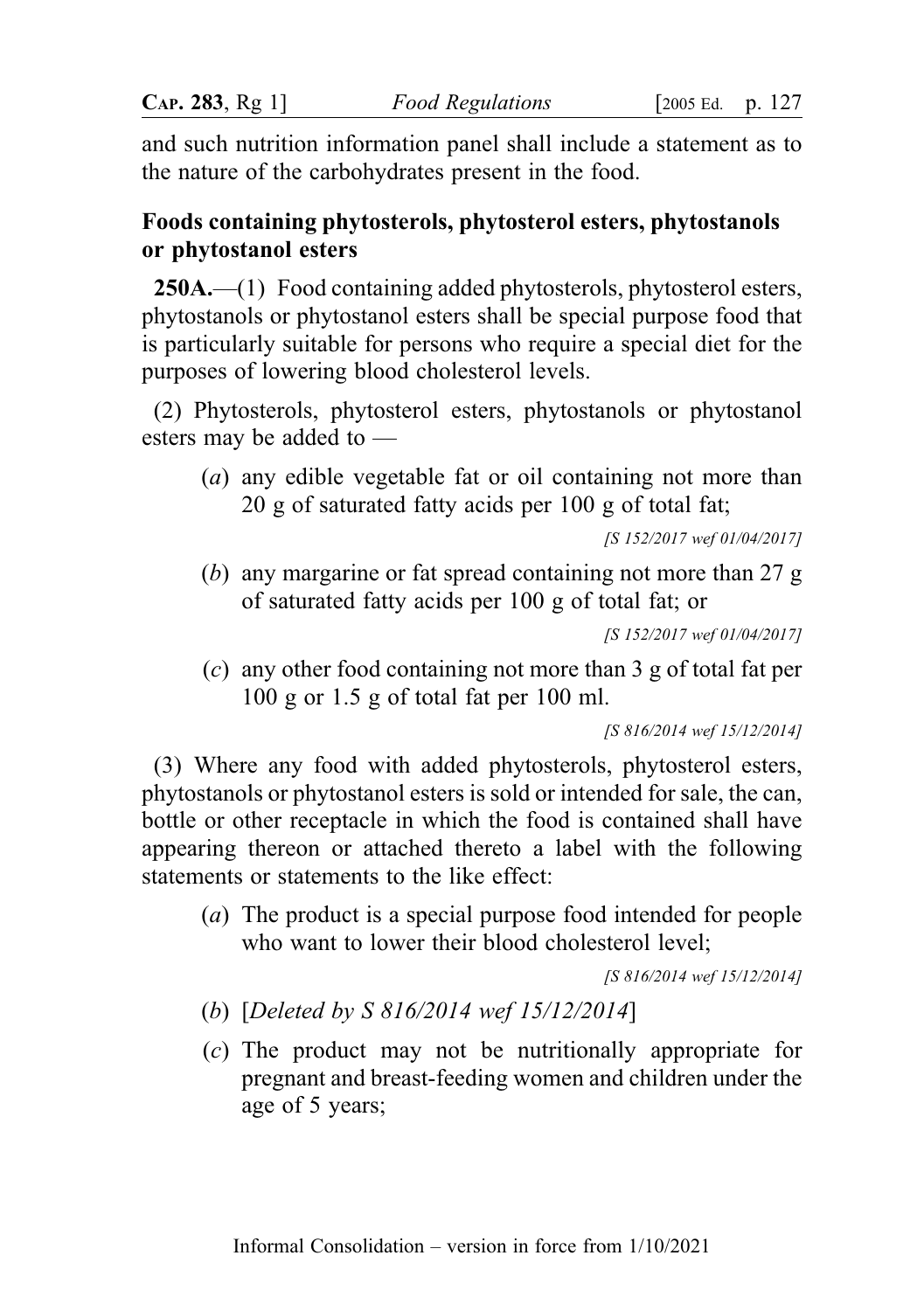(d) The product should be used as part of a balanced and varied diet;

[S 816/2014 wef 15/12/2014]

(e) Consumption in a day of a total of more than 3 g of phytosterols (whether in free form or as derived from any phytosterol esters) or phytostanols (whether in free form or as derived from any phytostanol esters), or both, does not provide any additional benefit in lowering blood cholesterol levels;

[S 816/2014 wef 15/12/2014]

(f) Consumption in a day of a total of at least 2 g of phytosterols (whether in free form or as derived from any phytosterol esters) or phytostanols (whether in free form or as derived from any phytostanol esters), or both, has been shown to lower blood cholesterol levels; and

[S 816/2014 wef 15/12/2014]

 $(g)$  A statement suggesting the amount of the food (in g or ml) to be consumed each time (referred to as a serving), and a statement of the total amount of phytosterols (whether in free form or as derived from any phytosterol esters) and phytostanols (whether in free form or as derived from any phytostanol esters) that each serving contains.

> [S 816/2014 wef 15/12/2014] [S 195/2011 wef 15/04/2011]

## Infants' food

251.—(1) Infants' food shall be any food described or sold as suitable for infants and shall include infant formula.

(2) Infants' food, other than infant formula formulated for infants from birth to 6 months of age, shall be food intended for feeding infants as a complementary food from over the age of 6 months, and shall be free from rancidity.

[S 195/2011 wef 15/04/2011]

(2A) No label or advertisement for infants' food, other than infant formula formulated for infants from birth to 6 months of age, shall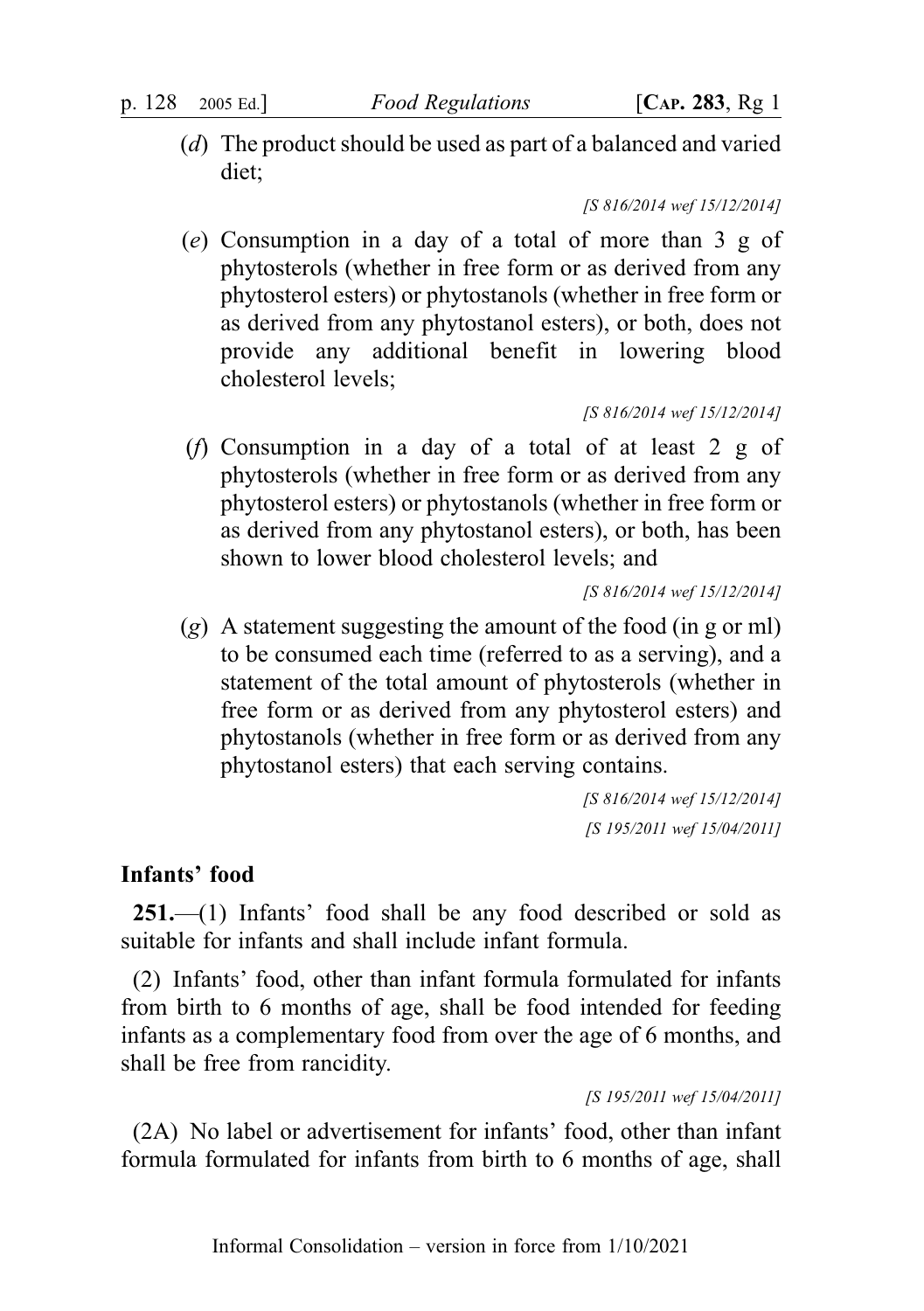state or imply that such food is suitable for infants of or below 6 months of age.

[S 195/2011 wef 15/04/2011]

(3) Infants' food shall not contain added mono-sodium salt of Lglutamic acid; and neither nitrates nor nitrites, other than those present naturally in foods, shall be used in any preparation of infants' food.

(4) Infants' food shall not contain any chemical preservative.

(5) Infants' food shall be date-marked in accordance with regulation 10.

# Infant formula

252.—(1) Infant formula shall be any food described or sold as an alternative to human milk for the feeding of infants. It shall be a product prepared from milk of cows or other animals or both or from other edible constituents of animals, including fish, or plants and which have been proved suitable for infant feeding.

(2) Infant formula prepared in accordance with the directions on the label shall have an energy value of not less than 640 kcal and not more than 720 kcal per litre of the product ready for consumption.

(3) Infant formula shall contain per 100 kcal of intake the following:

- (a) not less than 1.8 g and not more than 4 g protein of nutritional quality equivalent to that of casein or greater quantity of other protein in proportion to its nutritional quality. The quality of the protein shall not be less than 85% of that of casein;
- (b) not less than 3.3 g and not more than 6 g fat and not less than 0.3 g linoleic acid in the form of glycerides;
- (c) not less than 75 mcg and not more than 150 mcg Vitamin A expressed as retinol;
- (d) not less than 40 and not more than 100 I.U. of Vitamin D; [S 195/2011 wef 15/04/2011]
- (e) not less than 8 mg Vitamin C (ascorbic acid);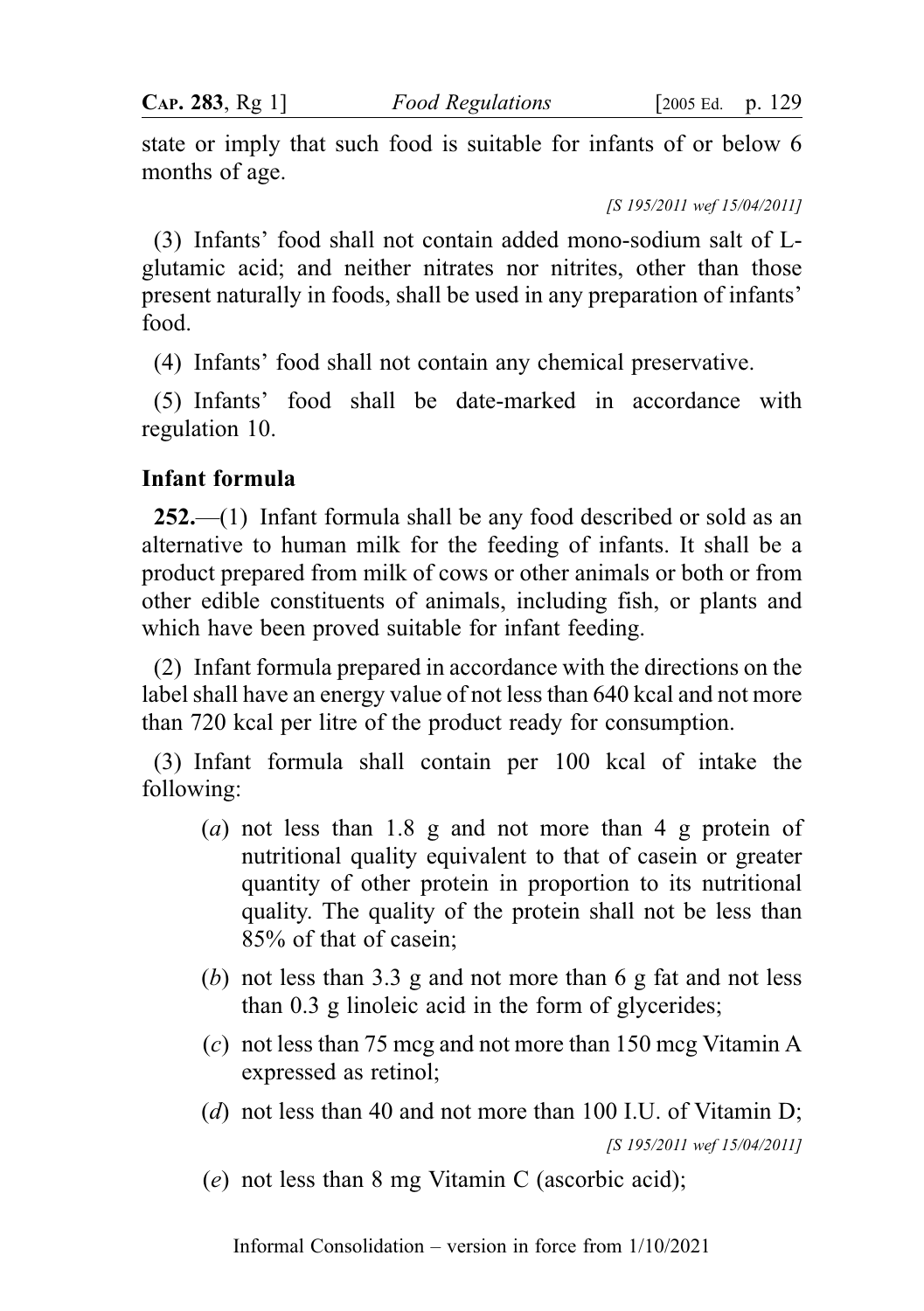- (*f*) not less than 40 mcg Vitamin B1 (thiamine);
- (g) not less than 60 mcg Vitamin B2 (riboflavin);
- $(h)$  not less than 250 mcg nicotinamide;
- (i) not less than 35 mcg Vitamin B6. Formulae with a higher protein content than 1.8 g protein/100 kcal shall contain a minimum of 15 mcg Vitamin B6 per gram protein;
- $(i)$  not less than 4 mcg folic acid;
- $(k)$  not less than 300 mcg pantothenic acid;
- $(l)$  not less than 0.15 mcg Vitamin B12;
- $(m)$  not less than 4 mcg Vitamin K1;
- $(n)$  not less than 1.5 mcg Vitamin H (Biotin);
- (o) not less than 0.7 I.U. Vitamin E (d-tocopherol compounds) per g linoleic acid (or per g polyunsaturated fatty acids, expressed as linoleic acid) but in no case less than 0.7 I.U./ 100 kcal;
- (p) not less than 20 mg and not more than 60 mg sodium (Na);
- $(q)$  not less than 80 mg and not more than 200 mg potassium (K);
- (r) not less than 55 mg and not more than 150 mg chloride  $(Cl);$
- $(s)$  not less than 50 mg calcium  $(Ca)$  and the Calcium: Phosphorus (Ca:P.) ratio shall be not less than 1.2 and not more than 2.0:
- (t) not less than 25 mg of phosphorus  $(P)$  and the Calcium: Phosphorus (Ca:P.) ratio shall be not less than 1.2 and not more than 2.0;
- $(u)$  not less than 6 mg magnesium (Mg);
- (v) not less than  $0.15$  mg iron (Fe);
- $(w)$  not less than 5 mcg iodine (I);
- $(x)$  not less than 60 mcg copper (Cu);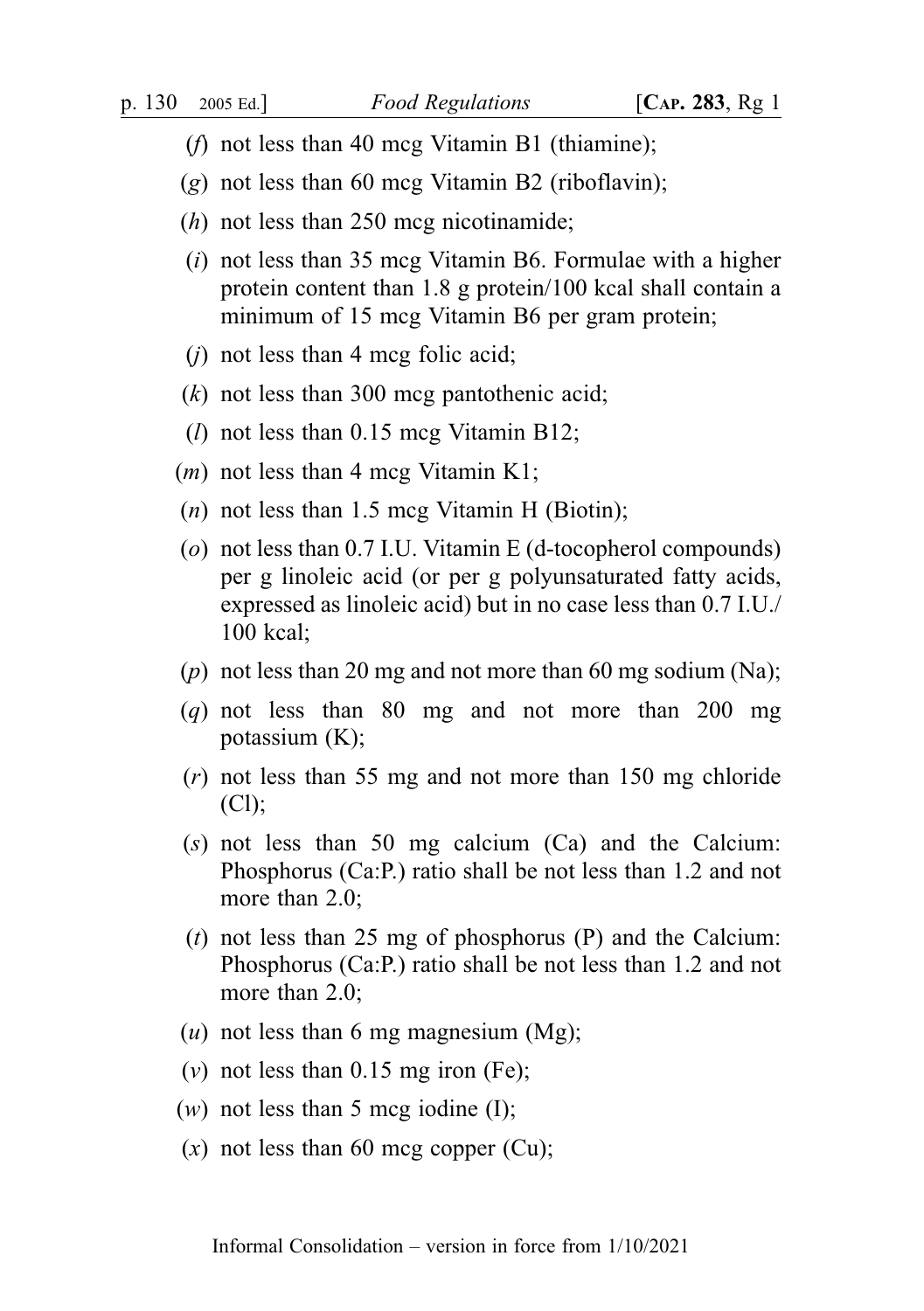(y) not less than  $0.5$  mg zinc  $(Zn)$ ;

(z) not less than 5 mcg manganese (Mn); and

 $(za)$  not less than 1 mcg and not more than 5 mcg selenium (Se).

[S 195/2011 wef 15/04/2011]

(4) For the purpose of calculating the number of kilocalories supplied by a food referred to in this regulation —

- (a) 1 g of any fat in that food shall be deemed to supply 9 kcal;
- (b) 1 g of any protein in that food shall be deemed to supply 4 kcal;
- (c) 1 g of any carbohydrate in that food shall be deemed to supply 4 kcal.

(5) Isolated amino acids may be added to infant formula only to improve its nutritional value. Essential amino acids may be added to improve protein quality, only in amounts necessary for that purpose. Only natural L-forms of amino acids shall be used.

(6) The following ingredients may be added to infant formula in order to provide substances ordinarily found in human milk and to ensure that the formulation is suitable as the sole source of nutrition for the infant or to provide other benefits that are similar to outcomes of populations of breastfed babies:

- (a) Nucleotides listed below, provided that the total level of nucleotides (including added and endogenous nucleotides) shall not exceed 16 mg per 100 kcal:
	- (i) Cytidine 5'-Monophosphate;
	- (ii) Uridine 5'-Monophosphate;
	- (iii) Adenosine 5'-Monophosphate;
	- (iv) Guanosine 5'-Monophosphate; and
	- (v) Inosine 5'-Monophosphate;
- (b) Long chain (20 and 22 carbon atoms) polyunsaturated fatty acids (LCP) but their content shall not exceed —
	- (i) 1% of the total fat content for n-3 LCP; and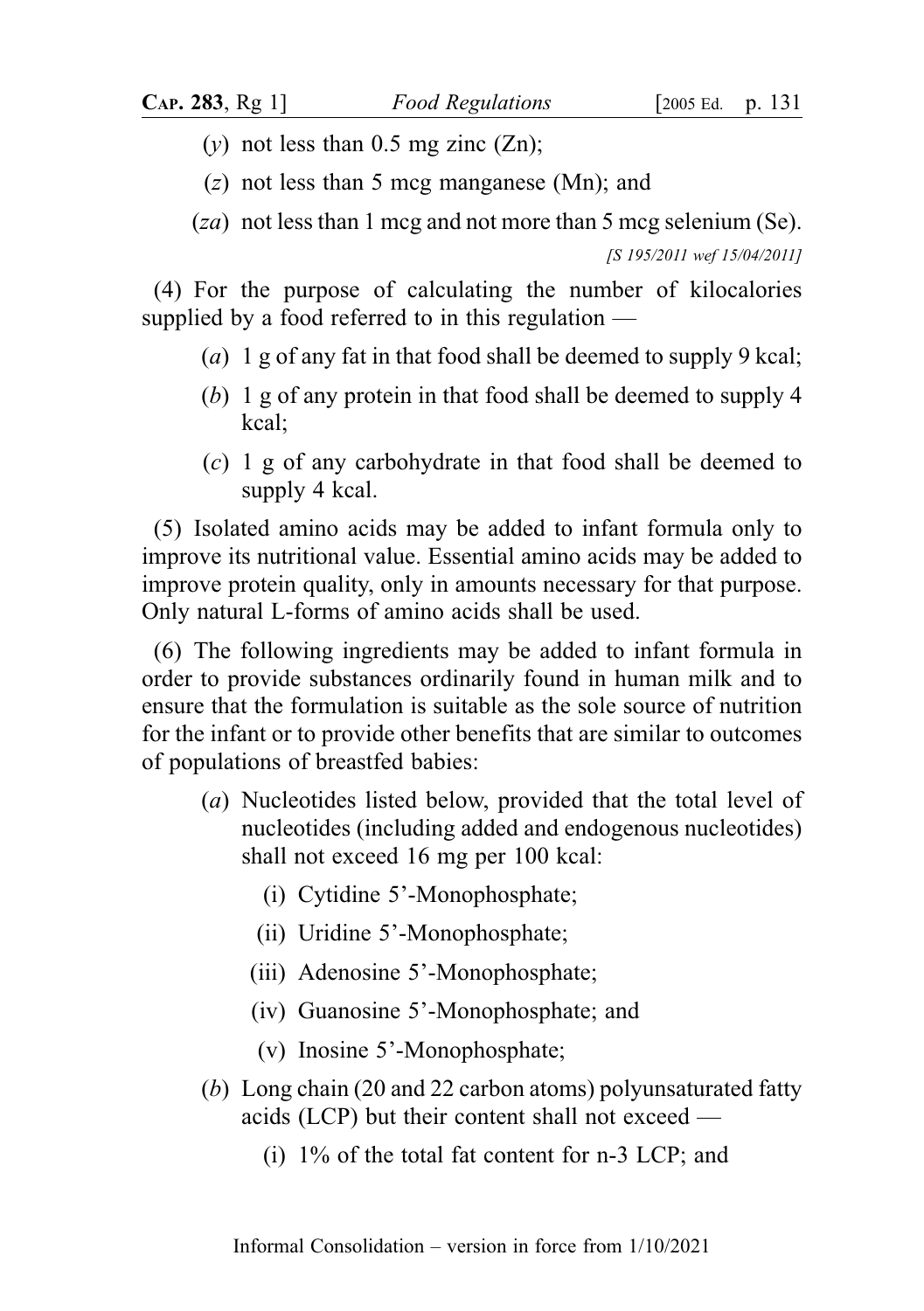(ii) 2% of the total fat content for n-6 LCP (1% of the total fat content for arachidonic acid),

and the eicosapentaenoic acid (20:5 n-3) content shall not exceed that of docosahexaenoic (22:6 n-3) acid content;

- (c) Galacto-oligosaccharides, long chain inulin and oligofructose produced from inulin, in an amount not exceeding a total level of 0.8 g per 100 ml;
- (d) Polydextrose, in an amount not exceeding a total level of 0.2 g per 100 ml;

[S 493/2013 wef 01/08/2013]

(e) Bovine lactoferrin, in an amount not exceeding 100mg per 100ml;

> [S 49/2016 wef 02/02/2016] [S 195/2011 wef 15/04/2011] [S 152/2017 wef 01/04/2017]

(f) Beta-palmitin, with at least 52% of total palmitic acid esterified at the beta position, in an amount not exceeding 80% of the total fat content of infant formula;

> [S 152/2017 wef 01/04/2017] [S 146/2018 wef 28/03/2018]

(g) 2'-fucosyllactose, in an amount not exceeding 120 mg per 100 ml;

[S 146/2018 wef 28/03/2018]

(h) Lacto-N-neotetraose, in an amount not exceeding 60 mg per 100 ml;

> [S 146/2018 wef 28/03/2018] [S 695/2021 wef 01/10/2021]

- (i) 2'-fucosyllactose/difucosyllactose mixture that contains at least  $75\%$  (w/w) 2'-fucosyllactose and  $5\%$  (w/w) difucosyllactose, and that is —
	- (i) in the case of infant formula for an infant of or below 6 months of age — in an amount not exceeding 160 mg per 100 ml; or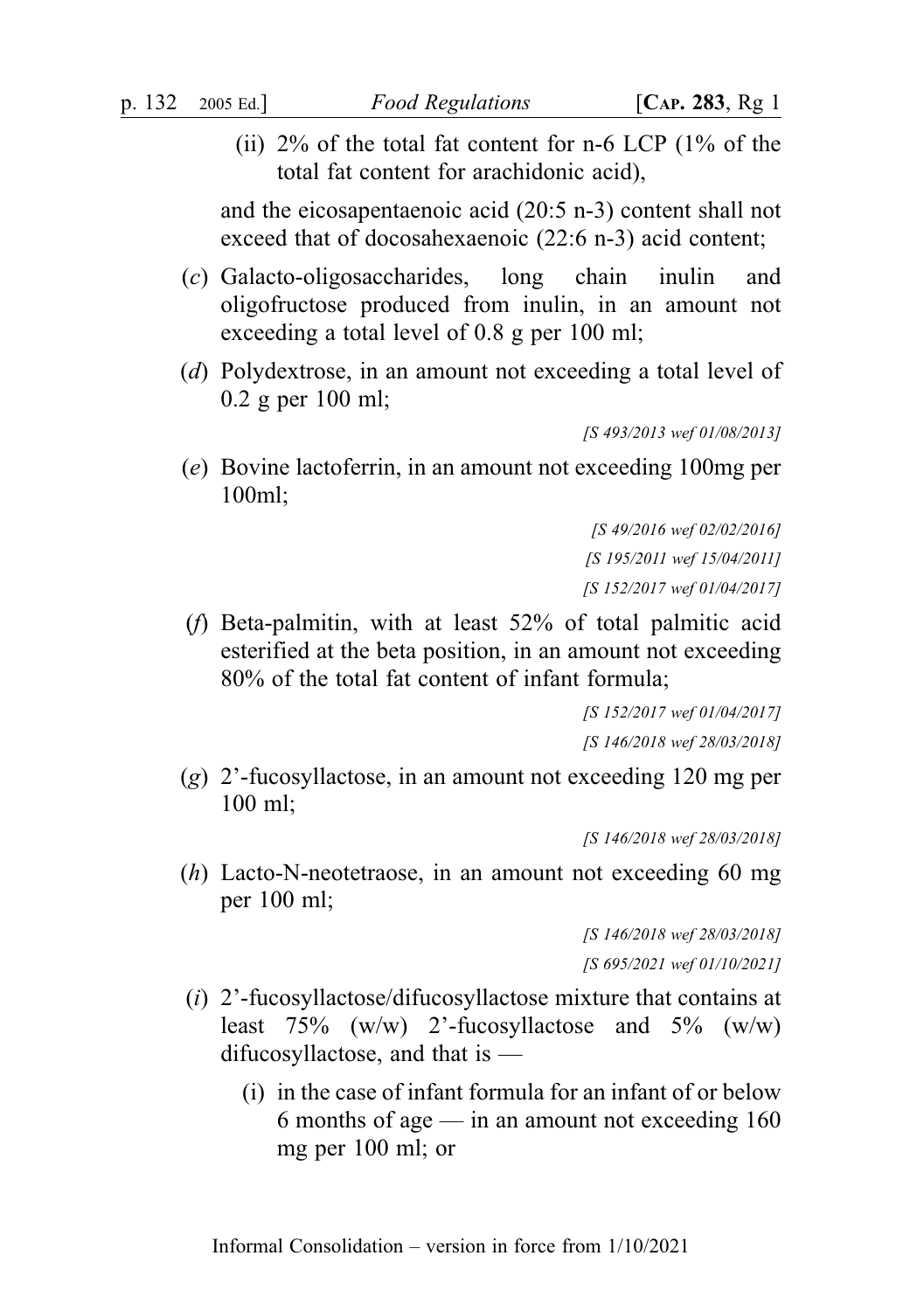(ii) in the case of infant formula for an infant above the age of 6 months but not more than 12 months of age — in an amount not exceeding 120 mg per 100 ml;

[S 695/2021 wef 01/10/2021]

- (*j*) Lacto-N-tetraose that is
	- (i) in the case of infant formula for an infant of or below 6 months of age — in an amount not exceeding  $80$ mg per 100 ml; or
	- (ii) in the case of infant formula for an infant above the age of 6 months but not more than 12 months of age — in an amount not exceeding 60 mg per 100 ml.

[S 695/2021 wef 01/10/2021]

(7) In the case of infant formula that is sold or to be sold as infant formula which is lactose free, low lactose or words of similar import, the total lactose content must not be greater than 10 mg per 100 kcal.

[S 580/2019 wef 01/09/2019]

- (8) [Deleted by S 195/2011 wef 15/04/2011]
- (9) [Deleted by S 195/2011 wef 15/04/2011]

### Infant milk formula or infant milk preparation

253. Infant milk formula or infant milk preparation shall be infant formulae prepared from cow's milk. It may have part or whole of its butterfat replaced by vegetable oils. It shall comply with the standards laid down for infant formula.

### Labelling of infant formula

254.—(1) Every package of infant formula, other than infant milk formula, shall bear a label indicating the sources of protein. Such indication shall be printed immediately after the common name "infant formula" or any appropriate designation.

- (2) There shall be printed on the label for infant formula
	- (a) directions as to the method of preparing the food;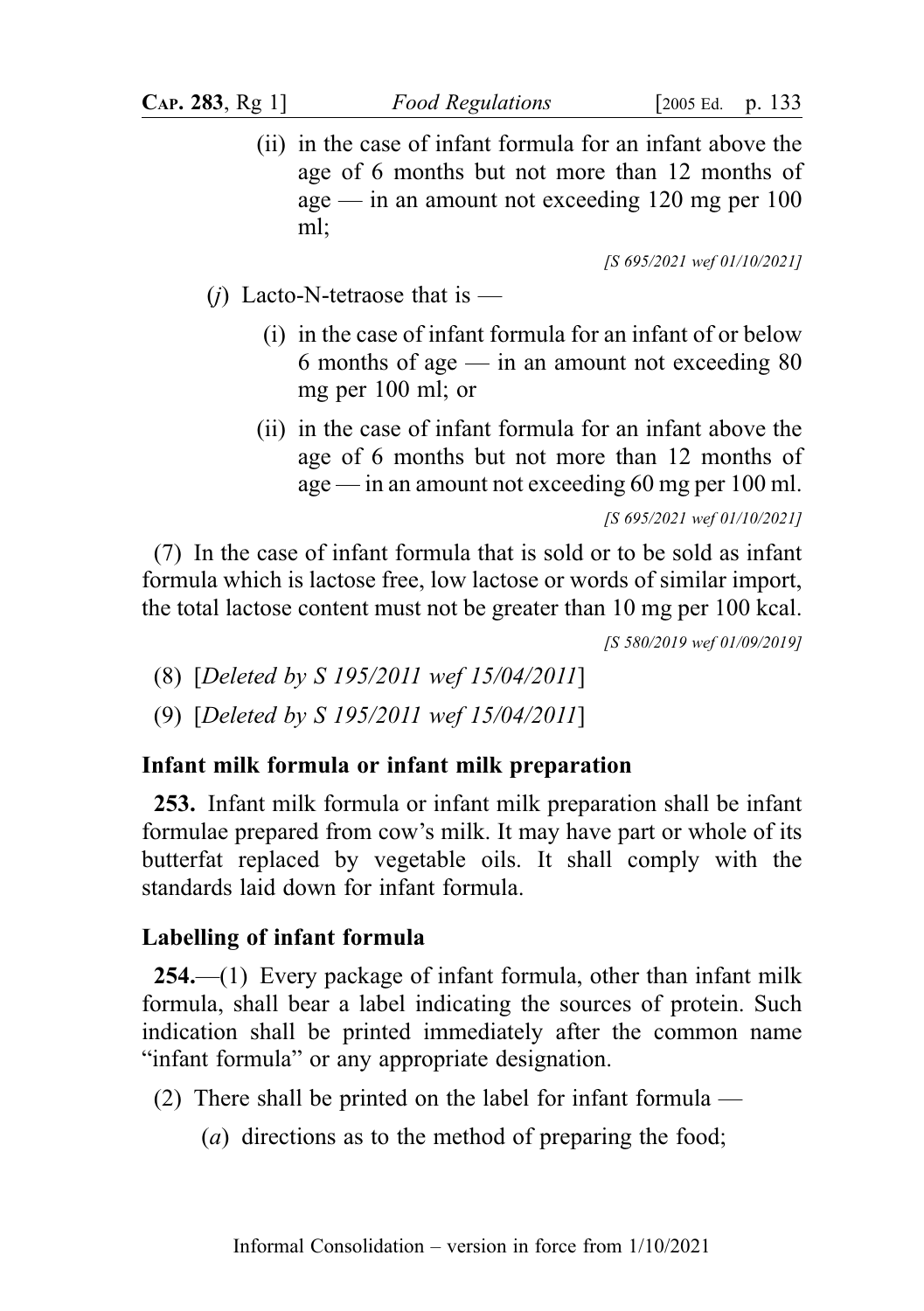(aa) a warning statement about the health hazards of improper use, preparation or storage of infant formula;

[S 580/2019 wef 01/09/2019]

- (b) the amount of energy and the number of grams of protein, fat and carbohydrate per 100 ml or other equivalents of formula prepared in accordance with the directions on the label;
- (c) the total quantity of each vitamin and mineral per 100 ml or other equivalents of formula prepared in accordance with the directions on the label;
- (d) a statement suggesting the amount of the prepared food to be given each time, and the number of times such amount is to be given per day; such statement shall be given for each month of the infants' age up to 6 months;
- (e) directions for storage and information regarding its keeping qualities before and after the container has been opened;

[S 580/2019 wef 01/09/2019]

(f) information that infants above the age of 6 months should start to receive supplemental foods in addition to the formula, where the infant formula is intended for infants above the age of 6 months; and

> [S 302/2017 wef 15/06/2017] [S 580/2019 wef 01/09/2019]

- (g) prominently displayed statements, starting with the words "IMPORTANT NOTICE" or words of similar import, to ensure that a consumer understands that —
	- (i) breast milk is best for infants; and
	- (ii) the infant formula should be used on the advice of a doctor or healthcare practitioner.

[S 580/2019 wef 01/09/2019]

(3) Without limiting paragraph (2), the label on a package of any infant formula for infants, or an advertisement about any infant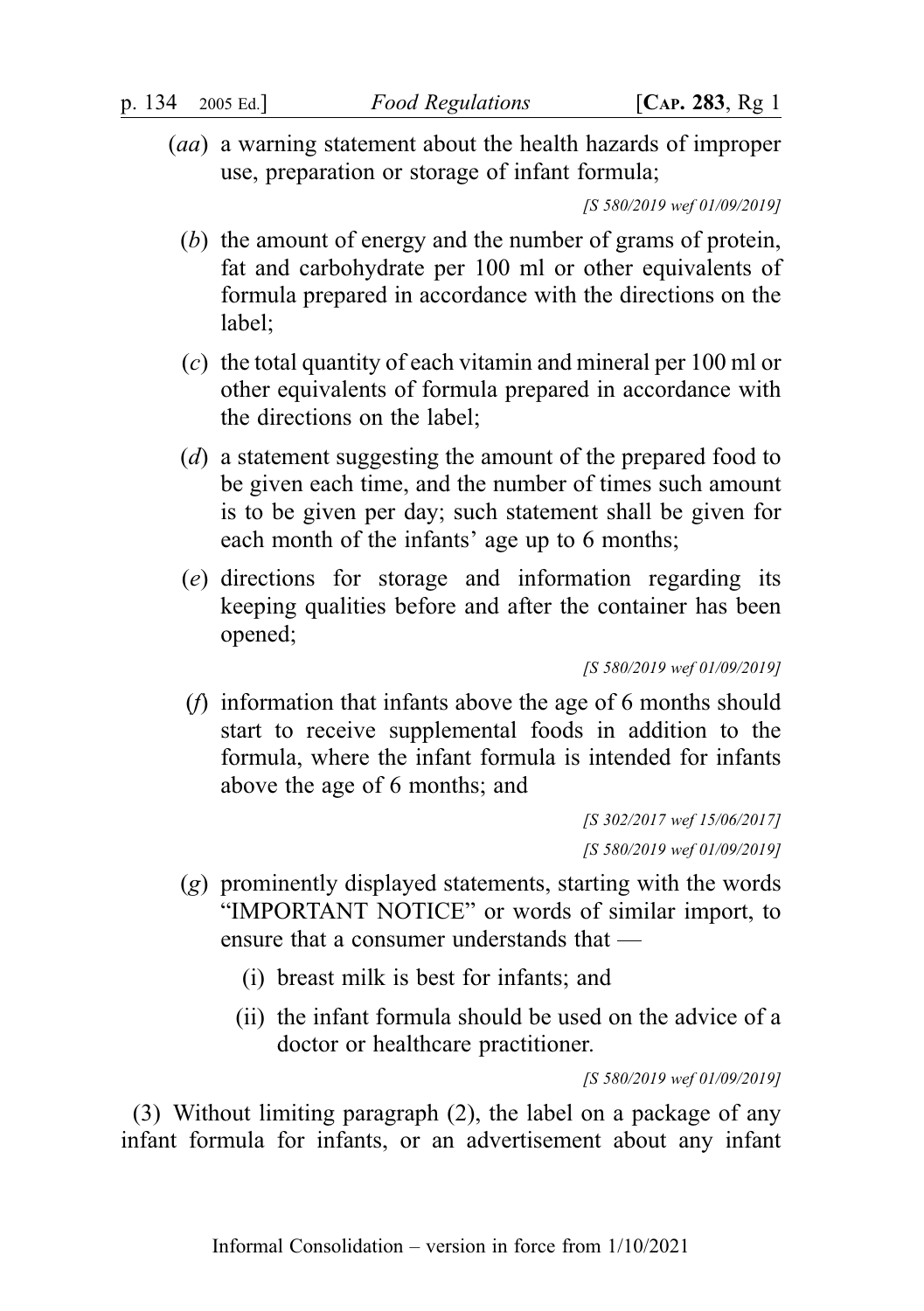formula for infants, must not (and without affecting regulations 8A, 9, 9A, 9B, 11 and 12) contain —

- (a) a claim which states, suggests or implies that the infant formula or a component, ingredient, constituent or other feature of the infant formula, has, or may have, a health effect;
- (b) a claim which directly or indirectly compares the infant formula, or a component, ingredient, constituent or other feature of the infant formula, to breast milk;
- (c) any of the following prohibited matter:
	- (i) a pictorial, graphic or symbolic representation of an infant or infants (whether or not accompanied by text);
	- (ii) a pictorial, graphic or symbolic representation of a pregnant woman or nursing woman (whether or not accompanied by text);
	- (iii) a word like "humanised" or "maternalised", or words of similar import;
	- (iv) a claim which directly or indirectly idealises the use or effect of the infant formula;

#### Example of idealisation claims

A representation which suggests or implies that the use or consumption of the infant milk formula results in exaggerated health or other effect.

(d) a claim which states, suggests or implies the energy, carbohydrate and other nutritive property of any ingredient of the infant formula which is not mentioned in regulation 252(5) and (6), except to the extent permitted by paragraph  $(4)$  or  $(5)$ ;

#### Examples of prohibited text claims

- (a) "Contains vitamin D".
- (b) "Contains essential nutrients".
- (c) "Added with vitamins and minerals".
- (d) "Enriched with iron".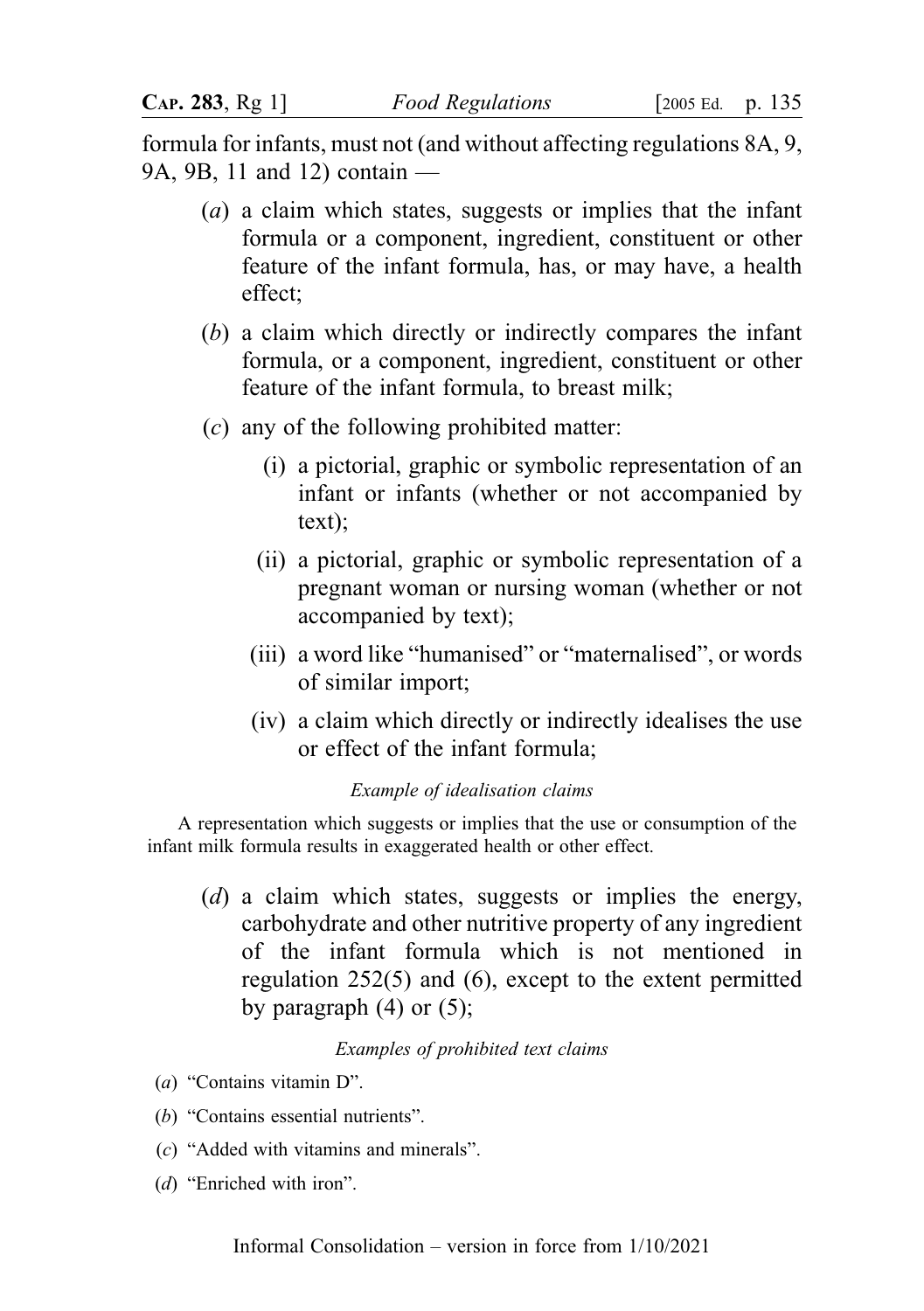(e) where the infant formula contains any ingredient mentioned in regulation 252(5) or (6), a claim which states, suggests or implies that the infant formula is enriched or fortified, or is an excellent source of these ingredients;

Examples of prohibited text claims

(a) "Excellent source of DHA".

(b) "25% higher in DHA".

(c) "High in nucleotides".

(d) "Enriched with nucleotides".

[S 580/2019 wef 01/09/2019]

(4) A label on any package of any infant formula, or an advertisement about any infant formula, may contain a claim which states, suggests or implies the presence of hydrolysed milk protein or whey protein in the infant formula.

[S 580/2019 wef 01/09/2019]

(5) Without limiting paragraph (2), the label on a package of any infant formula which is sold or to be sold as lactose free or low lactose must (and without affecting regulations 8A, 9, 9A, 9B, 11 and 12) include —

- (a) the words "lactose free" or "low lactose", or words of similar import;
- (b) a statement within the nutrition information panel on the label, specifying the exact amount of lactose in the infant formula; and
- $(c)$  the words "Not suitable for infants with galactosaemia" in the same font and size as, and in close proximity to, the words mentioned in sub-paragraph  $(a)$ , if the infant formula is manufactured from protein sources other than soya protein isolates.

[S 580/2019 wef 01/09/2019]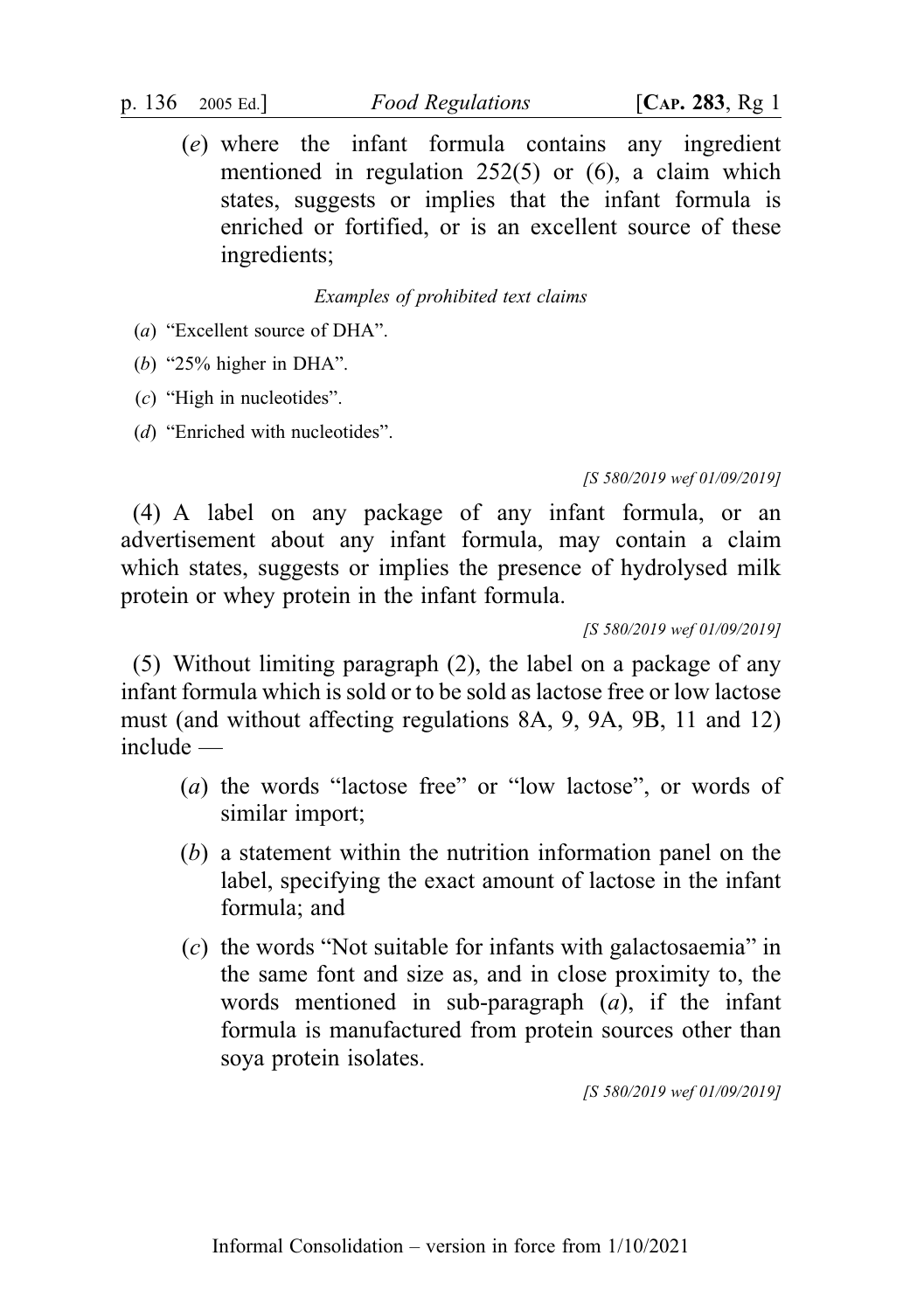- (6) In paragraphs (3) and (4)
	- "claim" means any message or representation, and includes a pictorial, graphic or symbolic representation;
	- "health effect" means an effect on the human body, including an effect on one or more of the following:
		- (a) growth and development;
		- (b) physical performance;
		- (c) mental performance;
		- (d) a biochemical process or outcome;
		- (e) a physiological process or outcome;
		- (f) a functional process or outcome;

"pictorial representation" includes a graphic representation and an anthropomorphic or humanlike depiction.

[S 580/2019 wef 01/09/2019]

### MISCELLANEOUS FOODS

#### Agar

255.—(1) Agar (agar-agar) shall be the dried, purified mucilaginous food obtained by aqueous extraction of seaweeds of different species of Gelidium and Gracilaria.

(2) Agar shall contain on a dry basis not more than —

- (*a*)  $7.1\%$  total ash; and
- (b) 1% ash insoluble in hydrochloric acid.

(3) Agar shall yield with water a practically colourless and tasteless solution.

### Custard powder

256. Custard powder shall be a powder prepared from starch with or without other food substances, permitted colouring matter or permitted flavouring agents.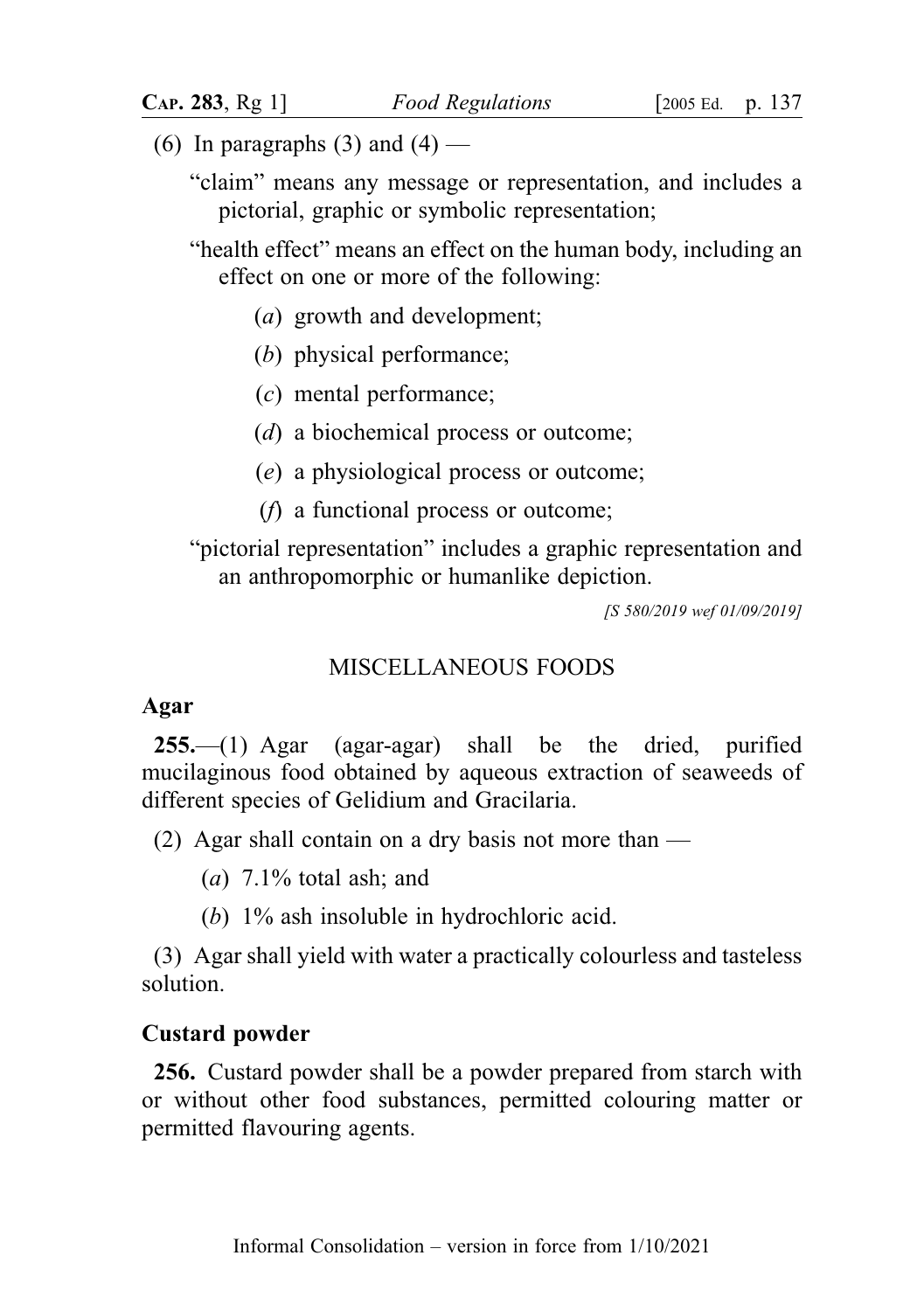### Edible gelatin

257.—(1) Edible gelatin shall be the purified food obtained by extraction of such tissues as skin, ligaments and bones of animals. A 5% solution of edible gelatin in warm water shall be free from objectionable taste and offensive odour.

- $(2)$  Edible gelatin shall contain
	- (*a*) not more than  $18\%$  moisture;
	- (b) not more than 3.25% total ash; and
	- (c) not less than 15% nitrogen on a dry basis.

## Fish crackers

258.—(1) Fish crackers (unfried) shall be the food product made of starch with or without the addition of other flours in which wholesome fish has been added.

(2) Fish crackers may contain salt, flavour and permitted colouring matter and shall contain not less than 8% protein (total nitrogen x 6.25) on a dry basis.

## Prawn crackers

259.—(1) Prawn crackers (unfried) shall be the food product made of starch with or without the addition of other flours in which wholesome prawns or extract of prawns or both have been added.

(2) Prawn crackers may contain salt, flavour and permitted colouring matter and shall contain not less than 3.4% protein (total nitrogen x 6.25) on a dry basis.

#### **RICE**

#### Rice

260.—(1) Every package of rice shall bear a label on which shall be indicated the following particulars:

(a) the type of rice, namely, white rice, glutinous rice, cargo or brown rice, or boiled or parboiled rice;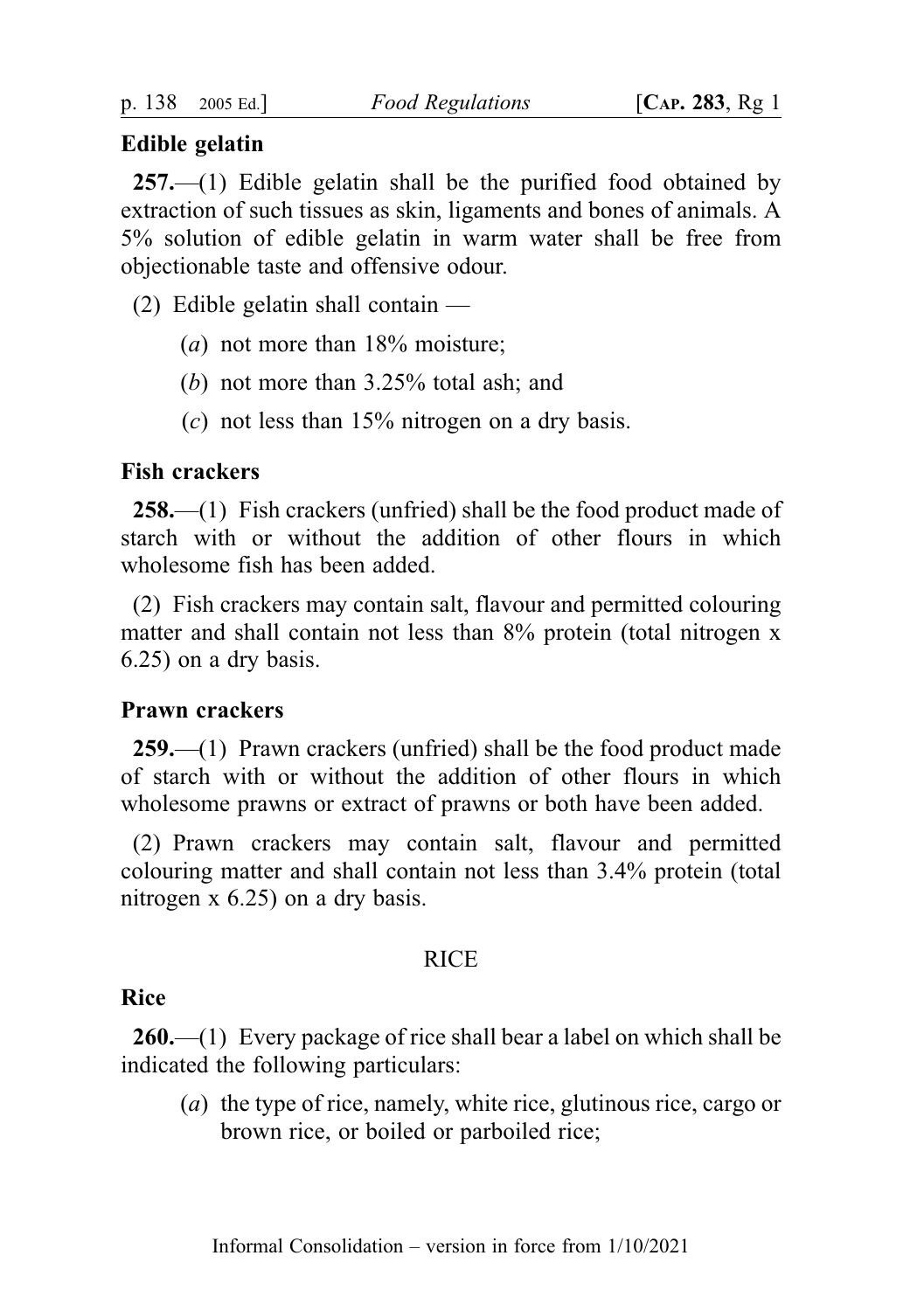(b) the grain composition of rice in the package, described, wherever possible, in the terms laid down in column 1 of the Table in paragraph (3) or, otherwise, by stating the percentages by weight of whole kernel, head rice, big brokens and broken kernels contained in the package;

[S 195/2011 wef 15/04/2011]

(c) the net quantity of rice in the package expressed in grams or kilograms, as appropriate;

> [S 195/2011 wef 15/04/2011] [S 152/2017 wef 01/04/2017]

- (d) the brand, if any; and
- (e) the name and address in Singapore of the local importer, packer, distributor or agent.
- (2) For the purposes of paragraph  $(1)(a)$ 
	- (a) white rice shall be rice which has been husked and milled white by removing its bran layers;
	- (b) cargo or brown rice shall be rice of which only the husk has been removed; and
	- (c) boiled or parboiled rice shall be rice which has been milled after undergoing process of soaking, steaming and drying.

(3) The terms in column 1 of the Table shall not be used on any label on any package of rice unless the grain composition of rice in the package is in accordance with the corresponding description of grain composition in column 2 of the Table.

TABLE **TABLE** 

## DESCRIPTION OF GRAIN COMPOSITION

| Column 1 | Column 2<br>Grain Composition<br>(Percentage by weight) |                                  |         |
|----------|---------------------------------------------------------|----------------------------------|---------|
|          |                                                         |                                  |         |
|          | Whole kernel<br>(Not less than)                         | <b>Broken</b><br>Kernels<br>(Not | Remarks |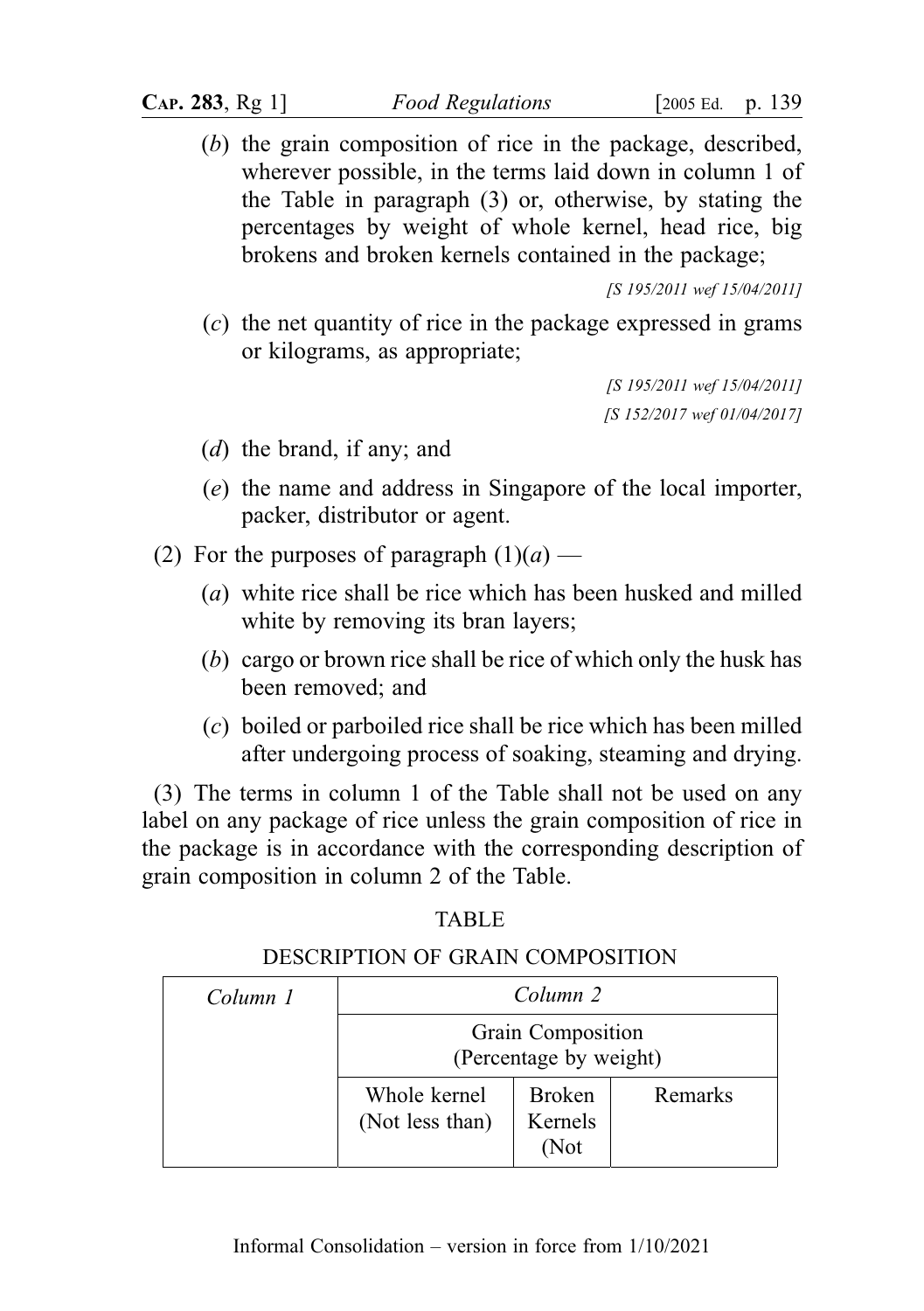Food Regulations [CAP. 283, Rg 1]

|                      |                 | more<br>than)          |                                   |
|----------------------|-----------------|------------------------|-----------------------------------|
| 100% Whole<br>kernel | 60              | 5                      | The rest shall<br>consist of head |
| 5% Broken            | 60              | 7                      | rice or big<br>brokens, except    |
| 10% Broken           | 55              | 12                     | that 100% whole                   |
| 15% Broken           | 55              | 17                     | kernel shall not<br>contain big   |
| 20% Broken           | 50              | 23                     | brokens.                          |
| 25% Broken           | 40              | 28                     |                                   |
| 35% Broken           | 32              | 40                     |                                   |
| 45% Broken           | 28              | 50                     |                                   |
| <b>Broken Rice</b>   | Not more than 5 | Not less<br>than $80*$ |                                   |

\* Including big brokens.

[S 195/2011 wef 15/04/2011]

- (4) For the purpose of paragraphs  $(1)(b)$  and  $(3)$ 
	- (a) whole kernel shall be a full rice kernel without any broken part;

[S 195/2011 wef 15/04/2011]

- (b) head rice shall be a rice kernel which has been broken leaving its length at least four-fifths the average length of the unbroken rice kernel;
- (c) big broken shall be a rice kernel which has been broken leaving its length at least half but less than four-fifths the average length of the unbroken rice kernel; and
- (d) broken kernel shall be a rice kernel which has been broken leaving its length less than half the average length of the unbroken rice kernel.

(5) Notwithstanding regulation  $5(4)(e)$ , no country shall be named on any label on any package of rice implying that the rice originated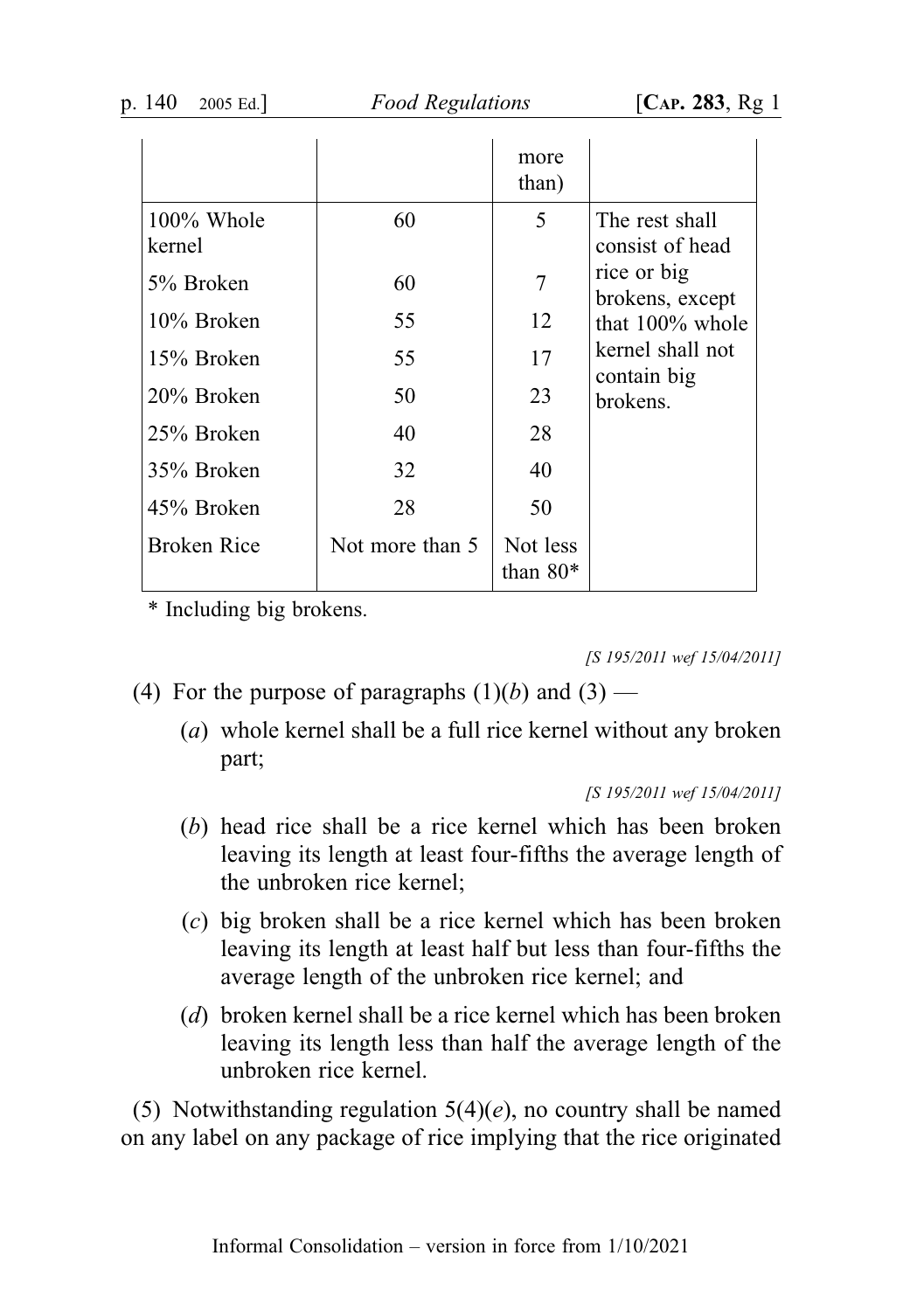from that country unless all the rice contained in the package originated from that country.

#### PART V

### PENALTY

## Penalty

261. Any person who contravenes any of the provisions of these Regulations shall be guilty of an offence and shall be liable on conviction to a fine not exceeding \$1,000 and in the case of a second or subsequent conviction to a fine not exceeding \$2,000.

### FIRST SCHEDULE

Regulation  $5(4)(b)$ 

### PERMITTED USE OF GENERAL TERMS IN THE DECLARATION OF INGREDIENTS

The following substances may be designated by generic terms in the list of ingredients:

| Substance                                                                                                                                                                                                                          | Generic Terms                                                                             |  |
|------------------------------------------------------------------------------------------------------------------------------------------------------------------------------------------------------------------------------------|-------------------------------------------------------------------------------------------|--|
| Fish when forming an ingredient of fish Fish.<br>products                                                                                                                                                                          |                                                                                           |  |
| Imitation cream when forming an ingredient of Imitation cream.<br>some other food                                                                                                                                                  |                                                                                           |  |
| Prepared purified starch when forming an<br>ingredient of some other food, except<br>modified starch                                                                                                                               | Starch.                                                                                   |  |
| Any deodorised edible vegetable oil that is fully<br>hydrogenated or not hydrogenated, when<br>forming an ingredient of any food other than<br>edible fats and oils                                                                | Vegetable oil/fat qualified<br>by the words 'fully<br>if<br>hydrogenated'<br>appropriate. |  |
| The following modified starches:                                                                                                                                                                                                   |                                                                                           |  |
| Dextrin roasted starch, acid-treated starch,<br>alkaline-treated starch, bleached<br>starch,<br>oxidised starch, enzyme-treated<br>starch.<br>monostarch phosphate, distarch phosphate,<br>hosphate distarch phosphate, acetylated | Modified starch.                                                                          |  |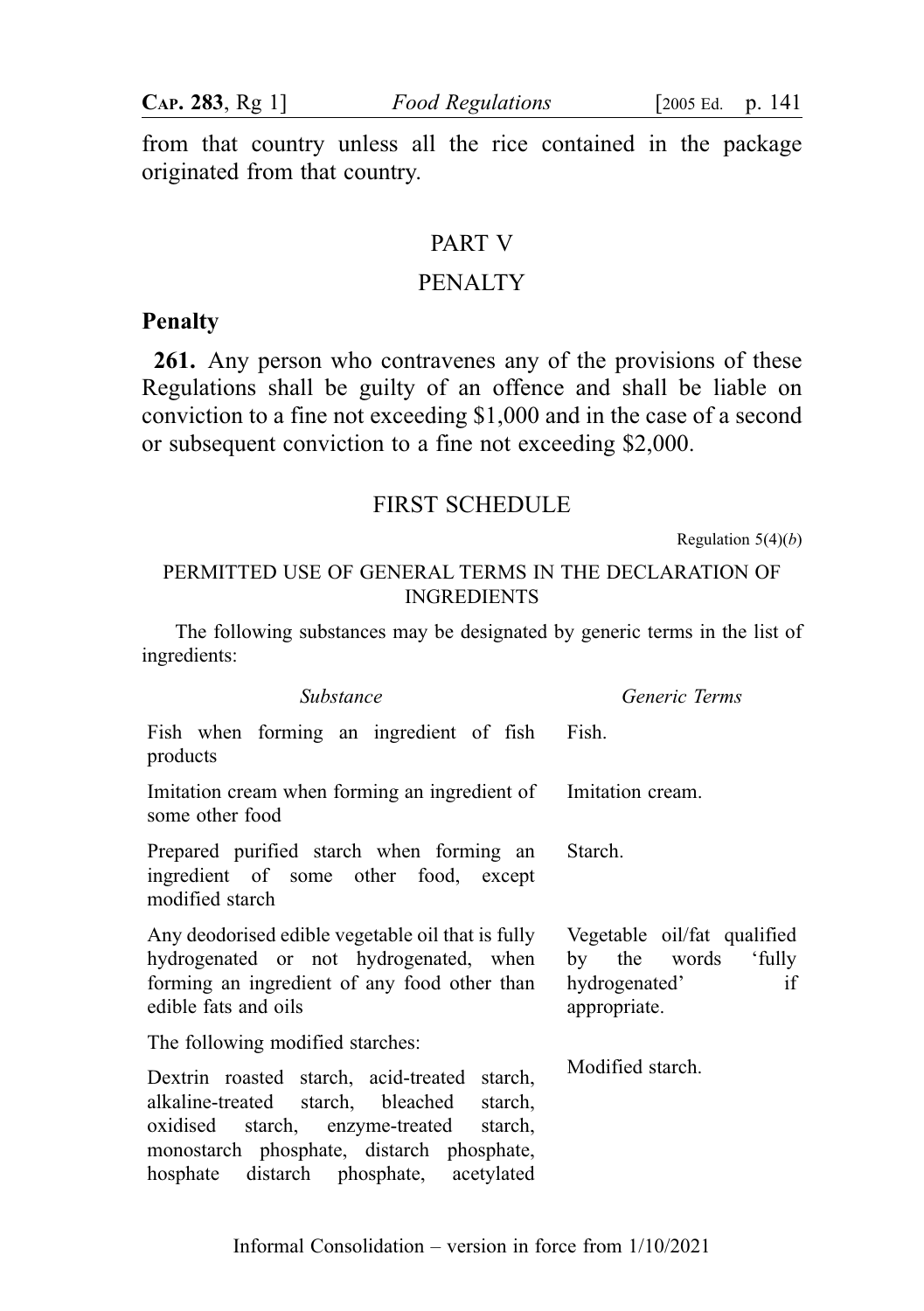#### FIRST SCHEDULE — continued

| distarch phosphate, starch acetate, acetylated<br>distarch<br>adipate,<br>hydroxypropyl<br>starch.<br>hydroxypropyl distarch phosphate,<br>starch<br>sodium octenyl succinate, acetylated oxidised<br>starch |                                                                     |
|--------------------------------------------------------------------------------------------------------------------------------------------------------------------------------------------------------------|---------------------------------------------------------------------|
| Herbs when forming an ingredient of some<br>other food at a level not exceeding 2% by<br>weight of such food                                                                                                 | Herbs.                                                              |
| Spices, when forming an ingredient of some<br>other food at a level not exceeding 2% by<br>weight of such food                                                                                               | Spices.                                                             |
| Colourings, when forming an ingredient of<br>some other food                                                                                                                                                 | Colourings/colouring<br>matter.                                     |
| Emulsifiers and stabilisers, when forming an<br>ingredient of some other food                                                                                                                                | Emulsifiers/stabilisers<br>0r<br>emulsifying/stabilising<br>agents. |
| Flavourings, when forming an ingredient of<br>some other food                                                                                                                                                | Flavouring.                                                         |
| [Deleted by S195/2011 wef 15/04/2011]                                                                                                                                                                        |                                                                     |
| The following gums:                                                                                                                                                                                          |                                                                     |
| Acacia, karaya, tragacanth, carob, gellan, ghatti,<br>guar and xanthan gums                                                                                                                                  | Edible gum.                                                         |
| Any edible animal fats, other than pork fat, lard<br>and beef fat, when forming an ingredient of any<br>food                                                                                                 | Animal fats.                                                        |
|                                                                                                                                                                                                              |                                                                     |

[S 424/2020 wef 01/06/2021] [S 49/2016 wef 02/02/2016] [S 195/2011 wef 15/04/2011]

# SECOND SCHEDULE

Regulation 10

#### DATE-MARKING OF PREPACKED FOOD

1. Cream, reduced cream, light cream, whipped cream and sour cream excluding sterilised canned cream.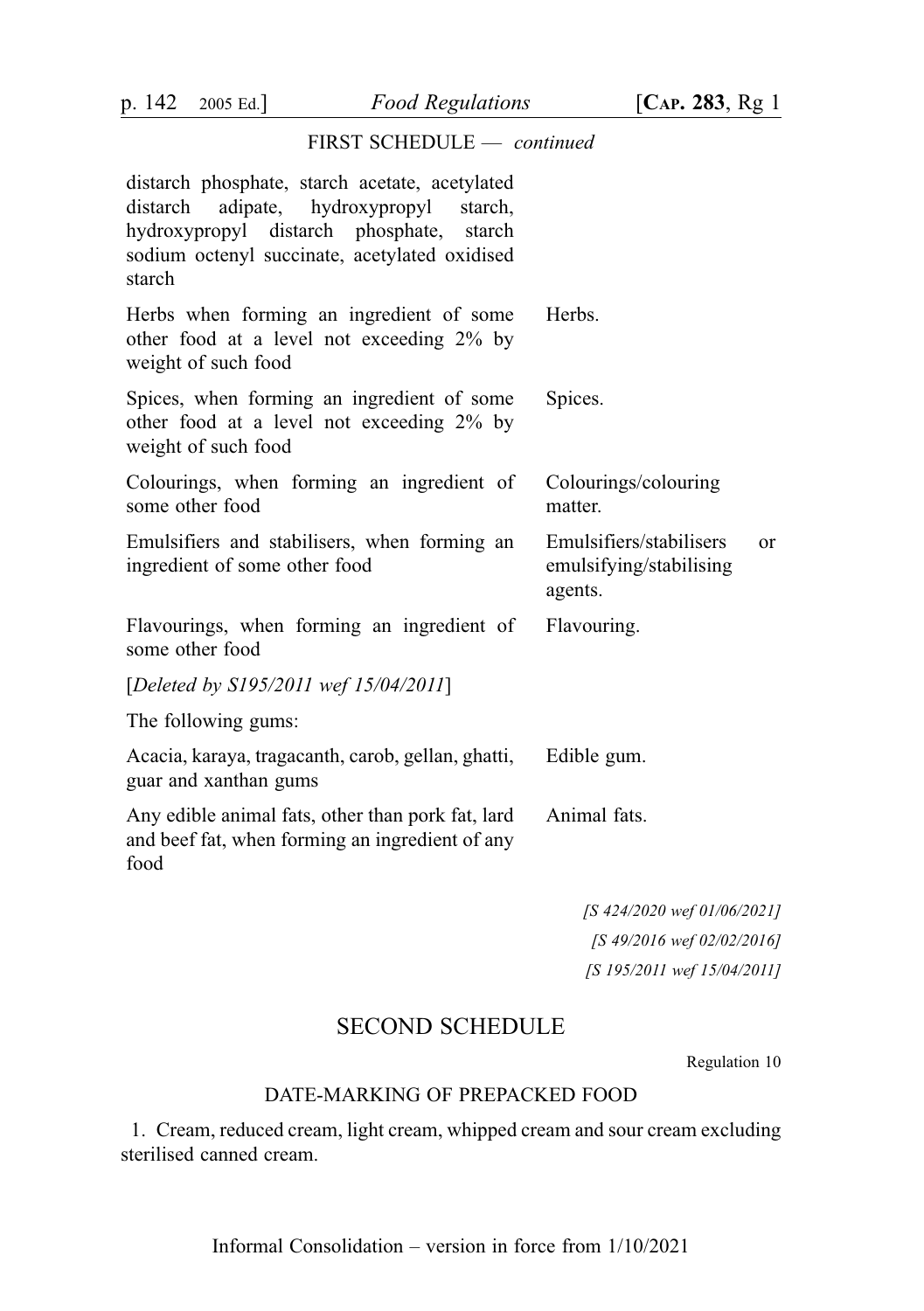#### SECOND SCHEDULE — continued

- 2. Cultured milk and cultured milk drink.
- 3. Pasteurised milk and pasteurised milk drink.

4. Yoghurt, low-fat yoghurt, fat-reduced yoghurt, non-fat yoghurt and yoghurt products.

5. Pasteurised fruit juice and pasteurised fruit juice drink.

6. Pasteurised vegetable juice and pasteurised vegetable juice drink.

7. Tofu, "tauhu" or "doufu", a soya beancurd product made of basically soya beans, water and a coagulant, including "egg tofu", "taukua" or "dougan", and the soft soya beancurd desert known as "tauhui", "tofa" or "douhua", but excluding the oil fried tofu in the form of a pouch known as "taupok", and the dried beancurd stick.

8. Food which is stored or required to be stored at a chilling temperature to maintain or prolong its durable life, including ready-to-eat minimally processed fruits and vegetables such as cut fruits and vegetables but excluding all other forms of raw fruits and vegetables.

[S 195/2011 wef 15/04/2011]

9. Vitaminised fruit juice and vitaminised fruit juice drink.

10. Vitaminised vegetable juice and vitaminised vegetable juice drink.

11. Liquid milk and liquid milk products excluding condensed milk, sweetened condensed milk, evaporated milk and canned sterilised milk and milk products.

12. Flour.

13. Salad dressing.

14. Mayonnaise.

15. Raisins and sultanas.

16. Chocolate, milk chocolate and chocolate confectionery in which the characteristic ingredient is chocolate or cocoa, with or without the addition of fruits and nuts.

17. Breakfast-cereal with or without fruits and nuts except cereal in cans.

18. Infants' food.

19. Edible cooking oils.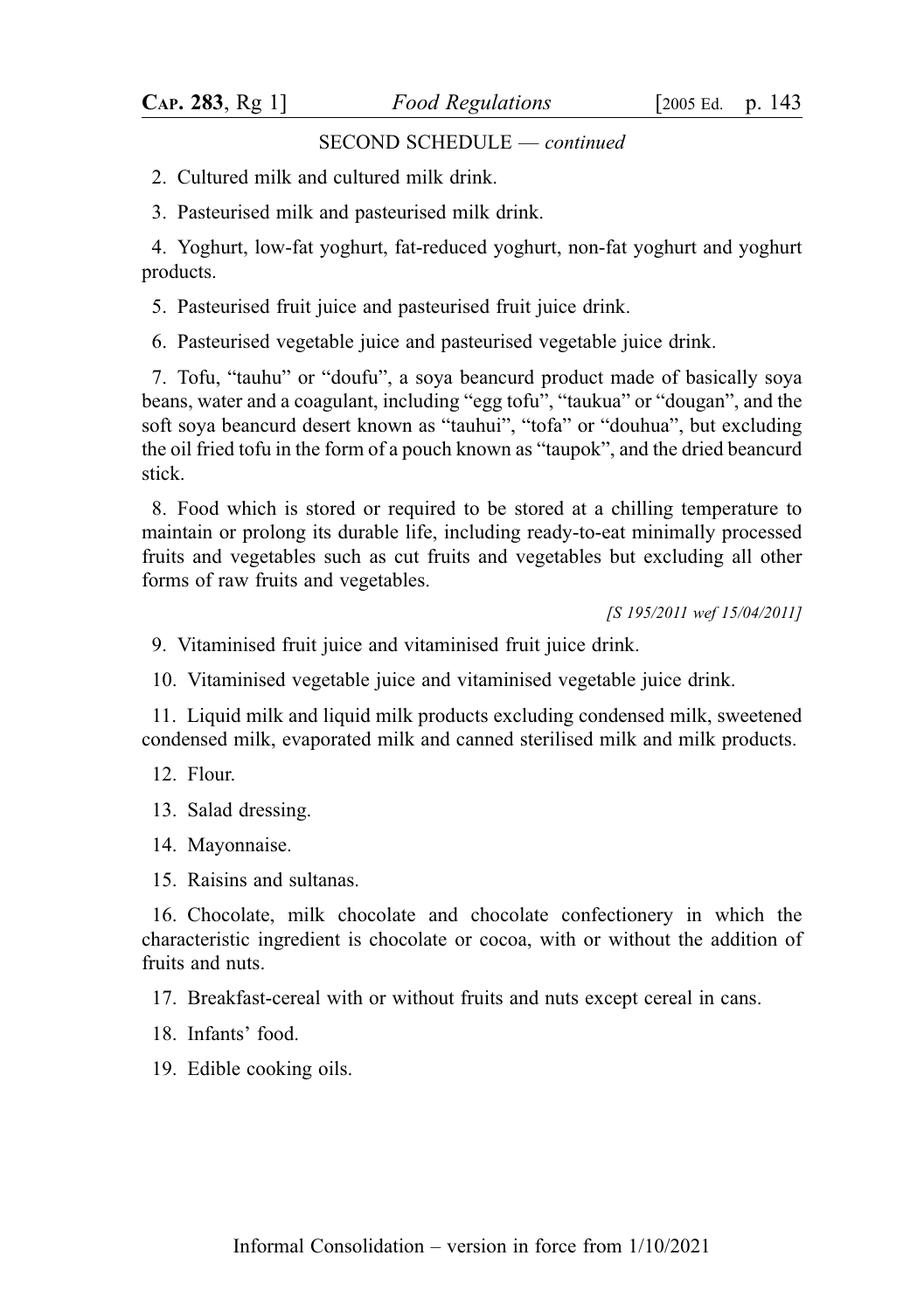## THIRD SCHEDULE

Regulations  $17(3)$  and  $125(2)(b)$ 

#### PERMITTED ANTI-OXIDANTS

1. Subject to paragraph 2, the articles of food specified in column 1 of the following table may have in them or on them the anti-oxidant specified in relation thereto in column 2 in amounts not exceeding the number of parts per million specified in relation thereto in column 3:

| Column 1                                                                                                                                                                                                       | Column <sub>2</sub>                                                             | Column 3             |
|----------------------------------------------------------------------------------------------------------------------------------------------------------------------------------------------------------------|---------------------------------------------------------------------------------|----------------------|
| Specified Food                                                                                                                                                                                                 | Description of Anti-<br>oxidant                                                 | Parts per<br>million |
| (a) Anhydrous edible oils<br>and<br>fats,<br>whether<br>hardened<br>or<br>not.<br>margarine, vitamin oils<br>and<br>concentrates<br>containing<br>not<br>more<br>than 100,000 I.U.<br>of<br>Vitamin A per gram | Propyl gallate or Octyl<br>gallate or Dodecyl gallate<br>or any mixture thereof | 100                  |
|                                                                                                                                                                                                                | or                                                                              |                      |
|                                                                                                                                                                                                                | Butylated hydroxyanisole<br>(B.H.A.)                                            | 200                  |
|                                                                                                                                                                                                                | or                                                                              |                      |
|                                                                                                                                                                                                                | Butylated hydroxytoluene<br>(B.H.T.)                                            | 200                  |
|                                                                                                                                                                                                                | or                                                                              |                      |
|                                                                                                                                                                                                                | Tertiary<br>butylhydroquinone<br>(TBHQ)                                         | 200                  |
|                                                                                                                                                                                                                | or                                                                              |                      |
|                                                                                                                                                                                                                | Ascorbyl palmitate                                                              | 200                  |
|                                                                                                                                                                                                                | or                                                                              |                      |
|                                                                                                                                                                                                                | Isopropyl citrate mixture<br>(including monoisopropyl<br>citrate)               | 100                  |
|                                                                                                                                                                                                                | or                                                                              |                      |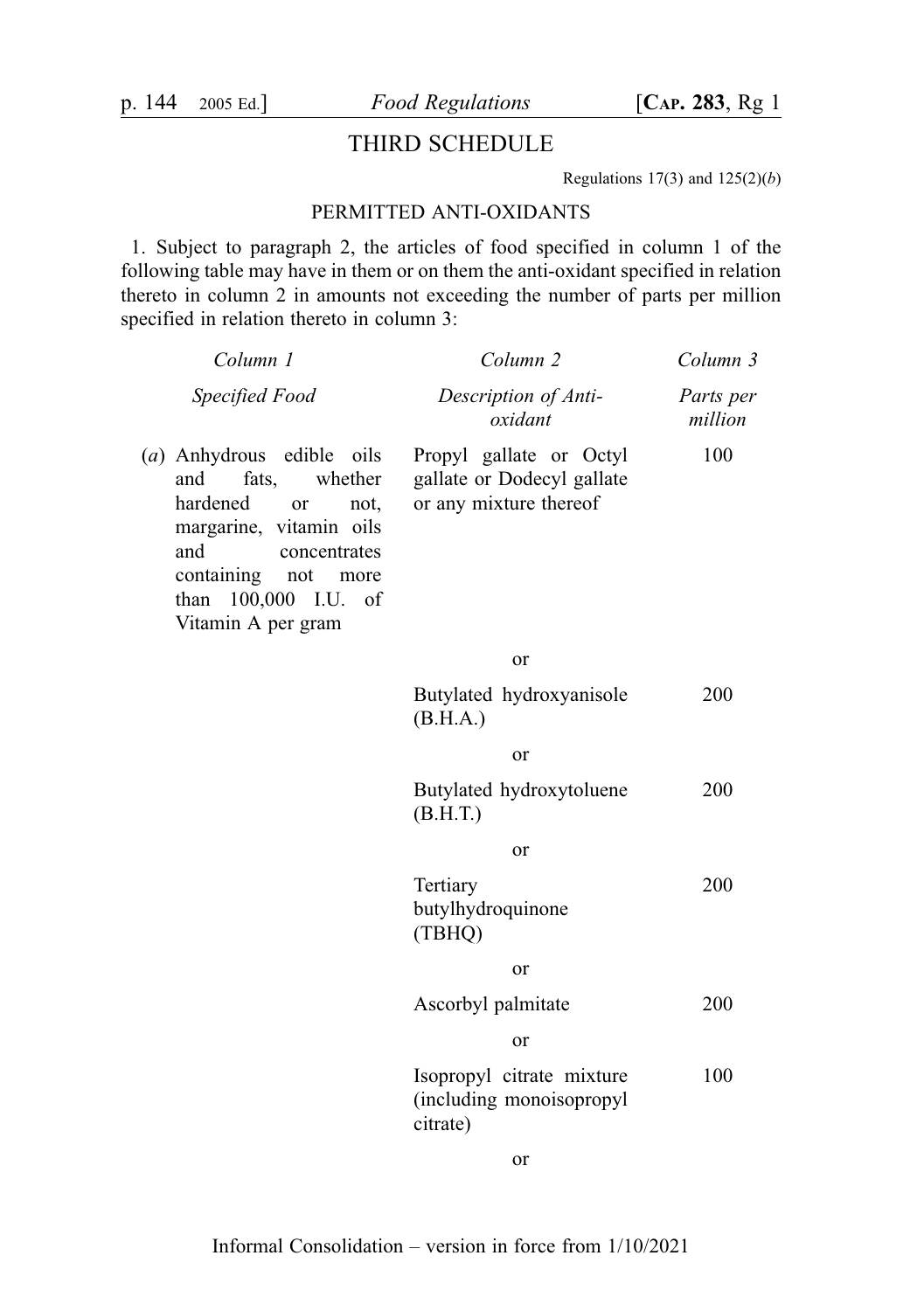| $CAP. 283, Rg 1$ ]                         | <b>Food Regulations</b>                                                         | p. 145<br>[2005 Ed. |
|--------------------------------------------|---------------------------------------------------------------------------------|---------------------|
|                                            | THIRD SCHEDULE - continued                                                      |                     |
|                                            | Any mixture of B.H.A.<br>and B.H.T.                                             | 200                 |
| (aa) Ghee                                  | Propyl gallate                                                                  | 100                 |
|                                            | or                                                                              |                     |
|                                            | Butylated hydroxyanisole<br>(B.H.A.)                                            | 175                 |
| (b) Partial Gylcerol Esters                | Propyl gallate or Octyl<br>gallate or Dodecyl gallate<br>or any mixture thereof | 100                 |
|                                            | or                                                                              |                     |
|                                            | Butylated hydroxyanisole<br>(B.H.A.)                                            | 200                 |
|                                            | or                                                                              |                     |
|                                            | Butylated hydroxytoluene<br>(B.H.T.)                                            | 200                 |
|                                            | or                                                                              |                     |
|                                            | Tertiary<br>butylhydroquinone<br>(TBHQ)                                         | 200                 |
|                                            | or                                                                              |                     |
|                                            | Ascorbyl palmitate                                                              | 500                 |
|                                            | <b>or</b>                                                                       |                     |
|                                            | Any mixture of B.H.A.<br>and B.H.T.                                             | 200                 |
| $(c)$ Butter for manufacturing<br>purposes | Propyl gallate or Octyl<br>gallate or Dodecyl gallate<br>or any mixture thereof | 80                  |
|                                            | or                                                                              |                     |
|                                            | Tertiary<br>butylhydroquinone<br>(TBHQ)                                         | 160                 |
|                                            | or                                                                              |                     |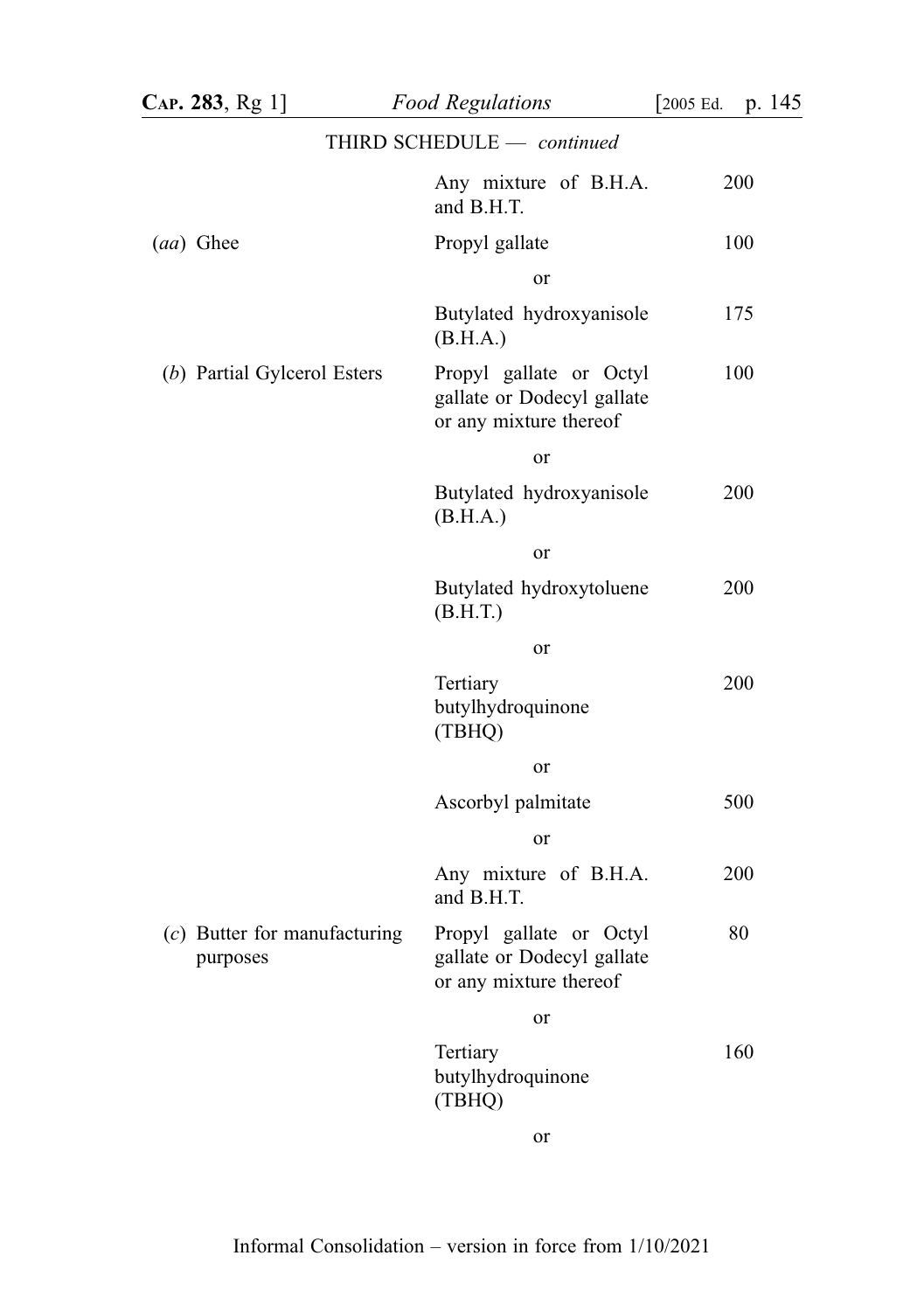|                                                                                 | THIRD SCHEDULE - continued                                                      |                                           |
|---------------------------------------------------------------------------------|---------------------------------------------------------------------------------|-------------------------------------------|
|                                                                                 | Butylated hydroxyanisole<br>(B.H.A.)                                            | 160                                       |
|                                                                                 | or                                                                              |                                           |
|                                                                                 | Butylated hydroxytoluene<br>(B.H.T.)                                            | 160                                       |
|                                                                                 | or                                                                              |                                           |
|                                                                                 | Ascorbyl palmitate                                                              | 500                                       |
|                                                                                 | or                                                                              |                                           |
|                                                                                 | Any mixture of B.H.A.<br>and B.H.T.                                             | 160                                       |
| $(d)$ Essential oils and isolates<br>from the concentrates of<br>essential oils | Propyl gallate or Octyl<br>gallate or Dodecyl gallate<br>or any mixture thereof | 100                                       |
|                                                                                 | or                                                                              |                                           |
|                                                                                 | Butylated hydroxyanisole<br>(B.H.A.)                                            | 200                                       |
|                                                                                 | or                                                                              |                                           |
|                                                                                 | Butylated hydroxytoluene<br>(B.H.T.)                                            | 200                                       |
|                                                                                 | or                                                                              |                                           |
|                                                                                 | Tertiary<br>butylhydroquinone<br>(TBHQ)                                         | 200                                       |
|                                                                                 | or                                                                              |                                           |
|                                                                                 | Ascorbyl palmitate                                                              | 500                                       |
|                                                                                 | or                                                                              |                                           |
|                                                                                 | Any mixture of B.H.A.<br>and B.H.T.                                             | 200                                       |
| (e) Apples and pears                                                            | Ethoxyquin                                                                      | 3                                         |
| (f) Preparations containing<br>more than 100,000 I.U.<br>of Vitamin A per gram  | Butylated hydroxyanisole<br>(B.H.A.)                                            | 10 for each<br>1,000 I.U. of<br>Vitamin A |

or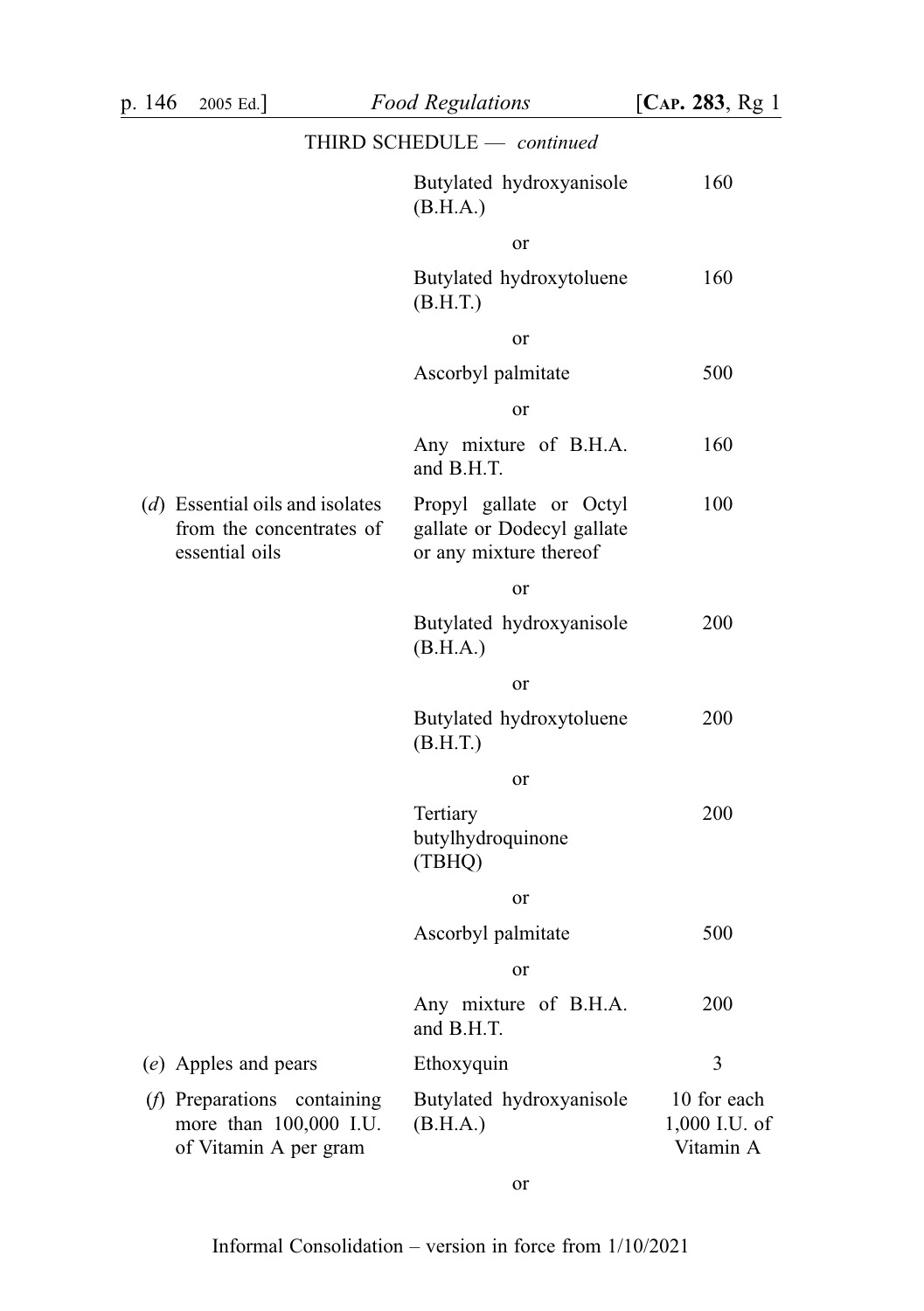|                       | THIRD SCHEDULE - continued           |                                           |
|-----------------------|--------------------------------------|-------------------------------------------|
|                       | Butylated hydroxytoluene<br>(B.H.T.) | 10 for each<br>1,000 I.U. of<br>Vitamin A |
|                       | or                                   |                                           |
|                       | Any mixture of B.H.A.<br>and B.H.T.  | 10 for each<br>1,000 I.U. of<br>Vitamin A |
| (g) Dehydrated meat   | Butylated hydroxanisole<br>(B.H.A.)  | 200                                       |
|                       | or                                   |                                           |
|                       | Propyl gallate                       | 200                                       |
| (h) Breakfast cereals | Butylated hydroxyanisole<br>(B.H.A.) | $200$ (on a fat<br>or oil basis)          |
|                       | or                                   |                                           |
|                       | Butylated hydroxytoluene<br>(B.H.T.) | $100$ (on a fat<br>or oil basis)          |
|                       |                                      | [S 704/2020 wef 31/08/2020]               |
|                       |                                      | [S 59/2019 wef 01/02/2019]                |
|                       |                                      | [S 444/2012 wef 03/09/2012]               |
|                       |                                      | [S 195/2011 wef 15/04/2011]               |

2. Butylated hydroxyanisole or butylated hydroxytoluene or mixtures thereof within the limits specified in this Schedule may be used in conjunction with propyl gallate or octyl gallate or dodecyl gallate or mixtures thereof within the limits specified in this Schedule, provided that the total amount of anti-oxidant shall not exceed, in the case of specified foods in items  $(a)$  and  $(b)$  300 parts per million, in the case of specified foods in item  $(aa)$  200 parts per million, in the case of specified foods in item  $(c)$  240 parts per million and in the case of specified foods in item (d) 300 parts per million.

3. The articles of food specified in column 1 of the following table may have in them or on them rosemary extract in amounts not exceeding the number of parts per million specified in column 2: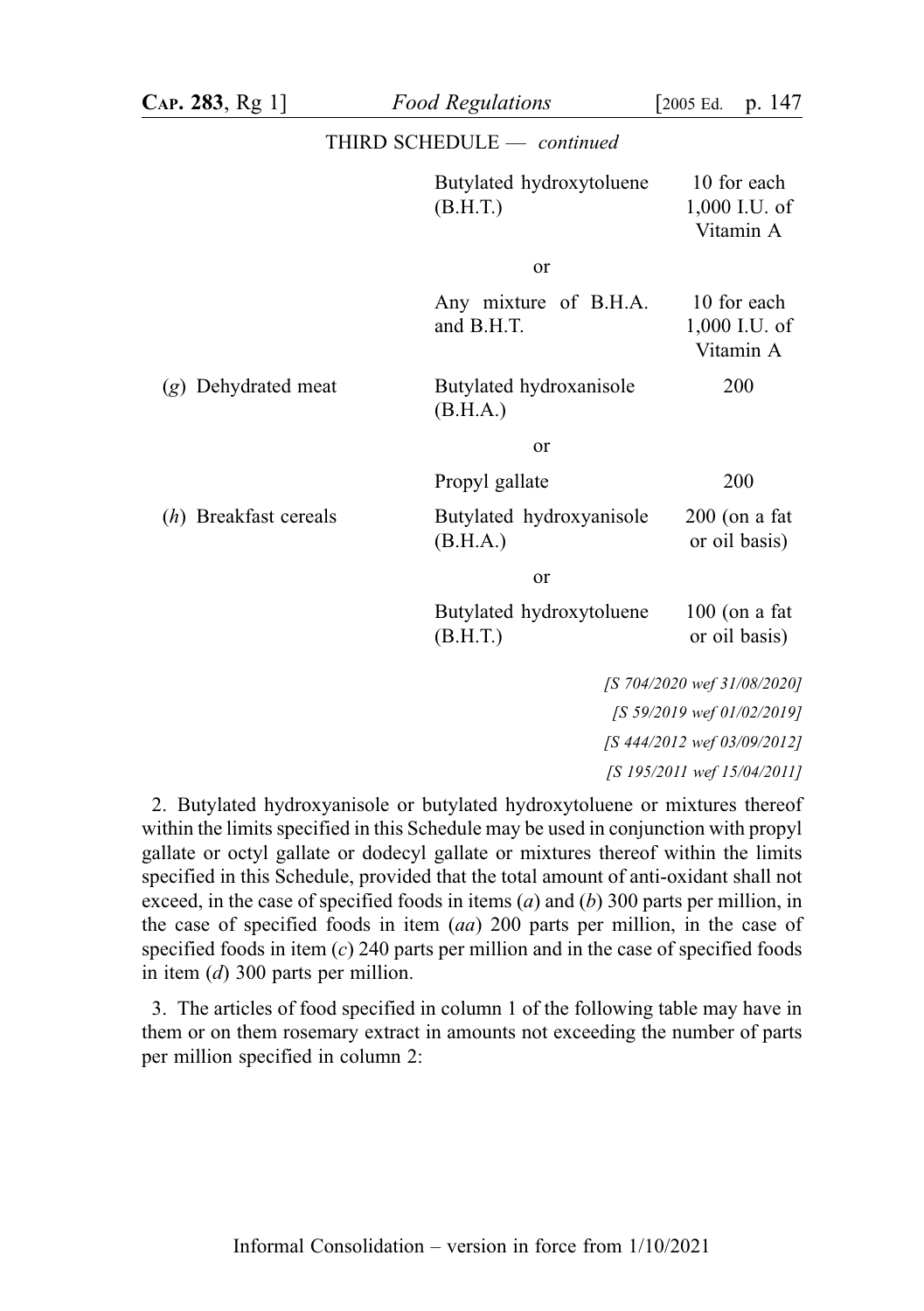# THIRD SCHEDULE — continued

| Column 1                                                                                               | Column 2                                                                         |
|--------------------------------------------------------------------------------------------------------|----------------------------------------------------------------------------------|
| Specified Food                                                                                         | Parts per million (expressed as<br>sum of carnosol and carnosic<br><i>acid</i> ) |
| (a) Dehydrated meat                                                                                    | 150                                                                              |
| (b) Dried sausages                                                                                     | 100                                                                              |
| $(c)$ Edible vegetable oils and fats,<br>excluding olive oil                                           | 50                                                                               |
| $(d)$ Fish oil and algal oil                                                                           | 50                                                                               |
| (e) Lard, beef fat, poultry fat, sheep fat and<br>porcine fat                                          | 50                                                                               |
| (f) Processed meat other than dried<br>sausages:                                                       |                                                                                  |
| (i) with a fat content of $10\%$ or less                                                               | 15 (on a fat or oil basis)                                                       |
| (ii) with a fat content of more than<br>10%                                                            | 150 (on a fat or oil basis)                                                      |
| (g) Processed nuts, including coated nuts<br>and nut mixtures                                          | 200 (on a fat or oil basis)                                                      |
| $(h)$ Sauces, gravies and dressings, and<br>their mixes                                                | 100 (on a fat or oil basis)                                                      |
| $(i)$ Snacks — potato, cereal, flour or starch<br>based (from roots and tubers, pulses<br>and legumes) | 50 (on a fat or oil basis)                                                       |
| ( <i>j</i> ) Vegetable, nut and seed spreads                                                           | 200 (on a fat or oil basis)                                                      |
|                                                                                                        | [S 704/2020 wef 31/08/2020]                                                      |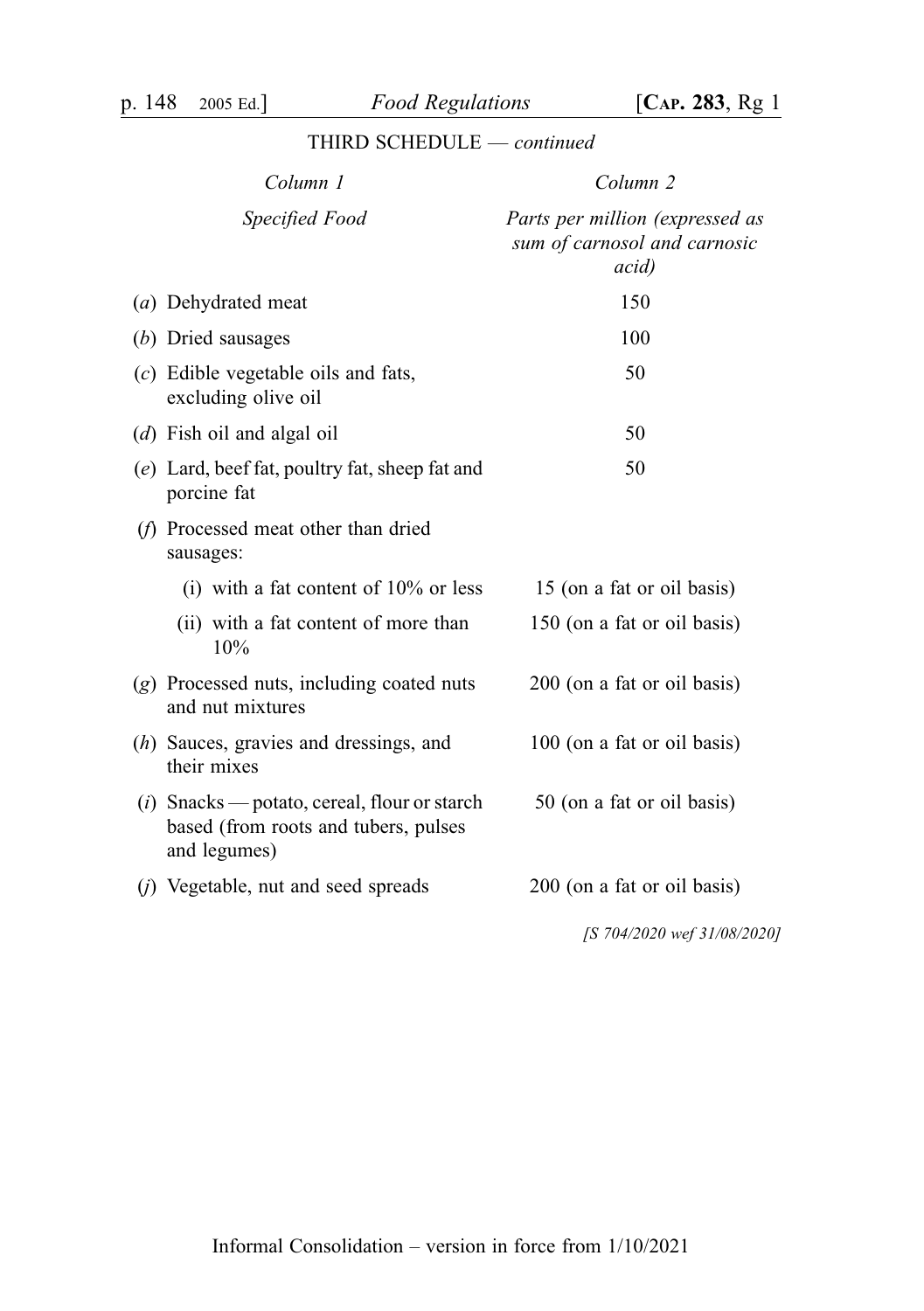# FOURTH SCHEDULE

Regulations  $19(3)(b)$  and  $(c)$ , 62(3), 63(3) and 66(3)

### PART I

### PERMITTED CLASS II CHEMICAL PRESERVATIVES IN SELECTED FOODS

|                                                                                         | Maximum amount of Chemical Preservative in Parts per Million |                 |                                        |                |                   |                   |
|-----------------------------------------------------------------------------------------|--------------------------------------------------------------|-----------------|----------------------------------------|----------------|-------------------|-------------------|
| <b>Selected Foods</b>                                                                   | Chemical<br>Preservative<br>No.1                             | $\overline{2}$  | 3                                      | 4              | 5                 | 6                 |
|                                                                                         | Calculated as<br>Sulphur<br>dioxide                          | Benzoic<br>acid | Methyl<br>para-<br>hydroxy<br>benzoate | Sorbic<br>acid | Sodium<br>nitrite | Sodium<br>nitrate |
| Beer                                                                                    | 25                                                           | 70              | 70                                     |                |                   |                   |
| <b>Bread</b>                                                                            |                                                              |                 |                                        | 1,000          |                   |                   |
| Cabbage, dehydrated                                                                     | 2,500                                                        |                 |                                        |                |                   |                   |
| Candied peel or cut and<br>drained (syruped) peel                                       | 100                                                          |                 |                                        |                |                   |                   |
| Canned abalone (paua)                                                                   | 1,000                                                        |                 |                                        |                |                   |                   |
| Cheese (excluding<br>processed cheese and<br>ripened cheese)                            |                                                              |                 |                                        | 1,000          |                   |                   |
| Cheese, processed                                                                       |                                                              |                 |                                        | 3,000          |                   |                   |
| Cheese, ripened                                                                         |                                                              |                 |                                        | 1,000          |                   | 50                |
| [Deleted by S 59/2019<br>wef 01/02/2019]                                                |                                                              |                 |                                        |                |                   |                   |
| Cider                                                                                   | 200                                                          |                 |                                        |                |                   |                   |
| Coconut, dessicated                                                                     | 50                                                           |                 |                                        |                |                   |                   |
| Cocktail (alcoholic)                                                                    | 120                                                          | 400             |                                        |                |                   |                   |
| Coffee (or coffee mixture<br>or liquid extract)                                         |                                                              | 450             | 450                                    |                |                   |                   |
| Colouring matter, if in the<br>form of a solution of a<br>permitted colouring<br>matter |                                                              | 2,000           | 2,000                                  | 1,000          |                   |                   |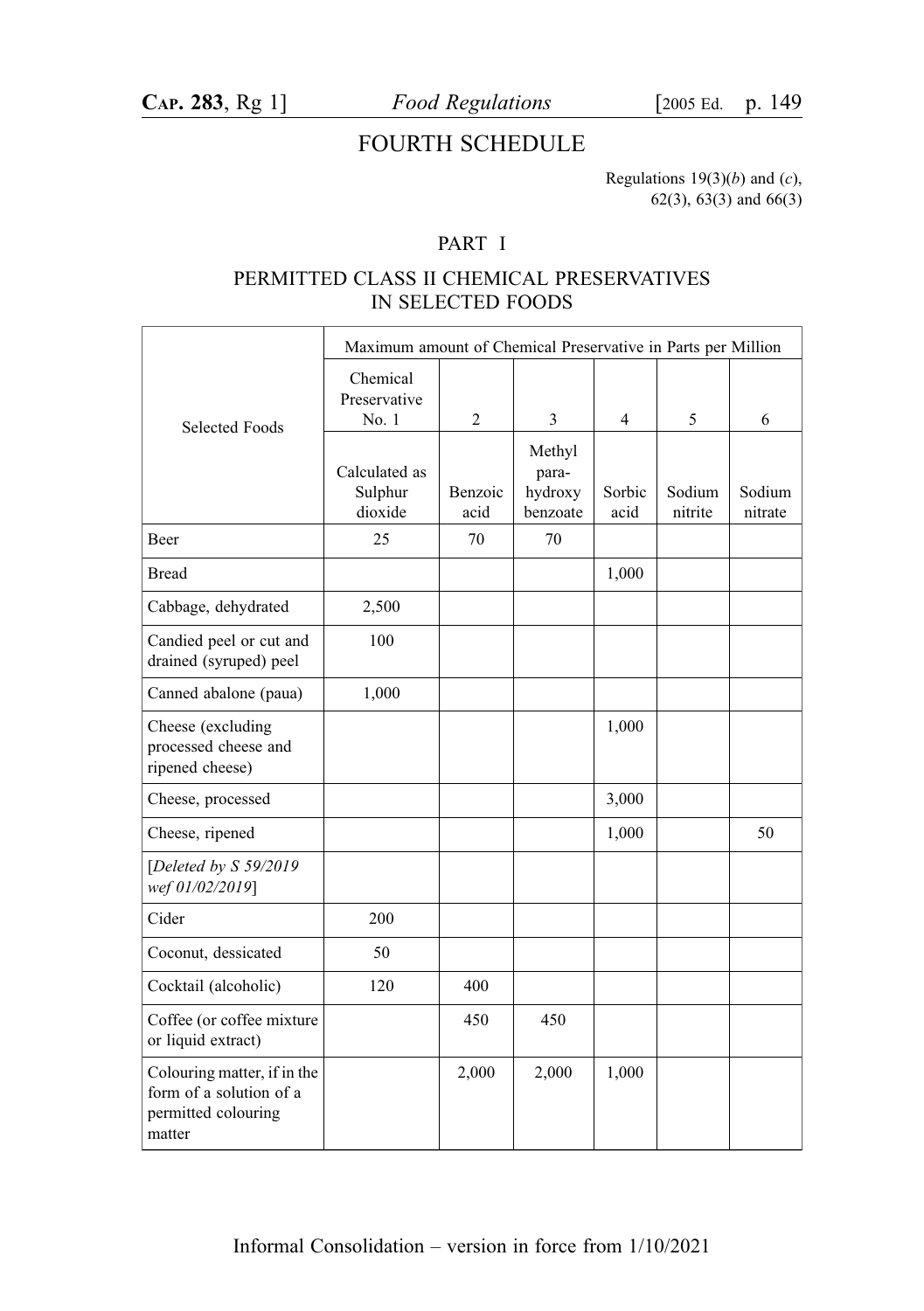|                             | Maximum amount of Chemical Preservative in Parts per Million |         |                  |        |         |         |
|-----------------------------|--------------------------------------------------------------|---------|------------------|--------|---------|---------|
|                             |                                                              |         |                  |        |         |         |
|                             | Chemical                                                     |         |                  |        |         |         |
|                             | Preservative<br>No. 1                                        | 2       | 3                | 4      | 5       | 6       |
| <b>Selected Foods</b>       |                                                              |         |                  |        |         |         |
|                             | Calculated as                                                |         | Methyl           |        |         |         |
|                             | Sulphur                                                      | Benzoic | para-<br>hydroxy | Sorbic | Sodium  | Sodium  |
|                             | dioxide                                                      | acid    | benzoate         | acid   | nitrite | nitrate |
| Cooked molluscs,            |                                                              | 2,000   |                  | 2,000  |         |         |
| crustaceans and             |                                                              |         |                  |        |         |         |
| echinoderms                 |                                                              |         |                  |        |         |         |
| Crustaceans, uncooked       | 100                                                          |         |                  |        |         |         |
|                             | (in the edible)                                              |         |                  |        |         |         |
|                             | portion)                                                     |         |                  |        |         |         |
| Custard fillings and        |                                                              | 1,000   |                  | 1,000  |         |         |
| toppings (egg-based)        |                                                              |         |                  |        |         |         |
| Decorations (icings and     |                                                              | 1,500   |                  | 1,000  |         |         |
| frostings), non-fruit       |                                                              |         |                  |        |         |         |
| fillings and toppings, and  |                                                              |         |                  |        |         |         |
| sweet sauces                |                                                              |         |                  |        |         |         |
| Desserts, fruit based,      | 100                                                          | 1,000   |                  | 1,000  |         |         |
| milk and cream              |                                                              |         |                  |        |         |         |
| Drinking chocolate          |                                                              | 700     | 700              |        |         |         |
| concentrate                 |                                                              |         |                  |        |         |         |
| Fat spread                  |                                                              |         |                  | 2,000  |         |         |
| Fillings and toppings       |                                                              | 1,000   |                  | 1,000  |         |         |
| based on fat emulsion       |                                                              |         |                  |        |         |         |
| Fillings and toppings       | 350                                                          | 800     | 800              | 450    |         |         |
| (fruit or vegetable based)  |                                                              |         |                  |        |         |         |
| Fish, smoked and cured      |                                                              |         |                  |        | 10      |         |
| Flavouring emulsions or     | 350                                                          | 800     | 800              | 1,000  |         |         |
| flavouring syrup            |                                                              |         |                  |        |         |         |
| Flour confectionery         |                                                              |         |                  | 1,000  |         |         |
| Flour, all types            | 200                                                          |         |                  |        |         |         |
| Formulated nutritional      |                                                              |         |                  | 1,000  |         |         |
| bars                        |                                                              |         |                  |        |         |         |
| Fruits, crystallised, glace | 100                                                          | 1,000   | 1,000            | 1,000  |         |         |
| or drained                  |                                                              |         |                  |        |         |         |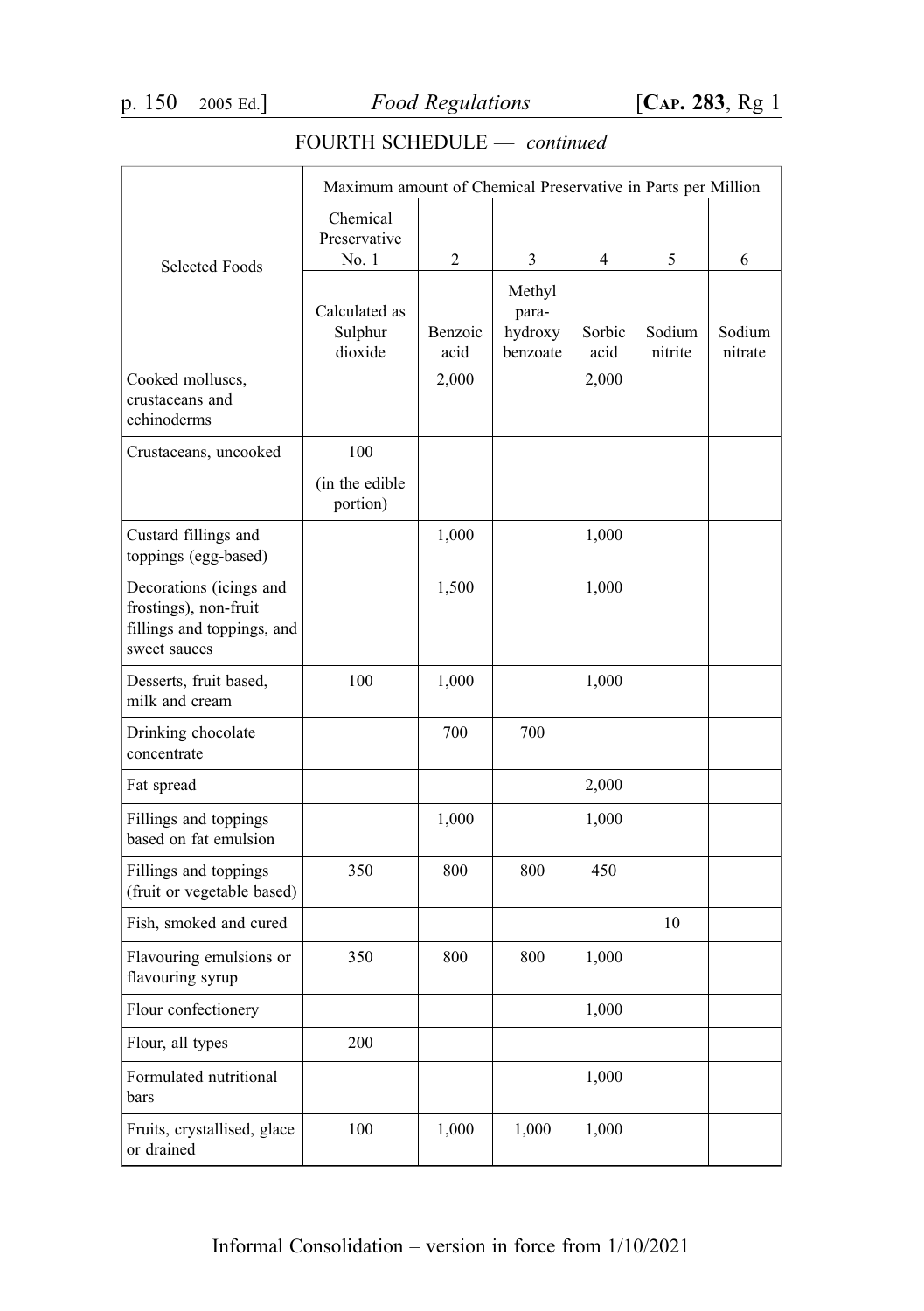|                                                                                              | Maximum amount of Chemical Preservative in Parts per Million |                 |                                        |                |                   |                   |
|----------------------------------------------------------------------------------------------|--------------------------------------------------------------|-----------------|----------------------------------------|----------------|-------------------|-------------------|
| <b>Selected Foods</b>                                                                        | Chemical<br>Preservative<br>No. 1                            | 2               | 3                                      | 4              | 5                 | 6                 |
|                                                                                              | Calculated as<br>Sulphur<br>dioxide                          | Benzoic<br>acid | Methyl<br>para-<br>hydroxy<br>benzoate | Sorbic<br>acid | Sodium<br>nitrite | Sodium<br>nitrate |
| Fruits, dried (apples,<br>apricots, figs, nectarines,<br>peaches, pears, prunes,<br>raisins) | 2,000                                                        |                 |                                        | 1,000          |                   |                   |
| Fruits (fresh, whole and<br>unpeeled, except longans<br>and lychees)                         | 30                                                           |                 |                                        |                |                   |                   |
| Fruit or fruit pulp (other<br>than tomato pulp)<br>intended for<br>manufacturing purposes    | 3,000                                                        |                 |                                        | 1,000          |                   |                   |
| Fruit (other than fresh<br>fruit or fruit pulp not<br>otherwise specified in<br>this Table)  | 350                                                          | 800             | 800                                    | 1,000          |                   |                   |
| Fruit drink or fruit crush                                                                   | 120                                                          | 400             | 400                                    | 400            |                   |                   |
| Fruit juices                                                                                 | 120                                                          | 400             | 400                                    | 400            |                   |                   |
| Fruit juices, concentrate                                                                    | 350                                                          | 800             | 800                                    | 1,000          |                   |                   |
| Gelatin                                                                                      | 750                                                          |                 |                                        |                |                   |                   |
| Glucose drink containing<br>solid contents not less<br>than $23.5\%$ (w/v) of<br>glucose     | 120                                                          | 400             | 400                                    | 400            |                   |                   |
| Hamburgers and similar<br>products                                                           | 450                                                          |                 |                                        |                |                   |                   |
| Herbs and spices                                                                             | 150                                                          |                 |                                        |                |                   |                   |
| Jam, including preserves<br>sold for dietetic purposes                                       | 100                                                          | 500             | 500                                    | 1,000          |                   |                   |
| Jellyfish, seasoned                                                                          |                                                              |                 |                                        | 1,000          |                   |                   |
| Longans (fresh, whole<br>and unpeeled)                                                       | 50                                                           |                 |                                        |                |                   |                   |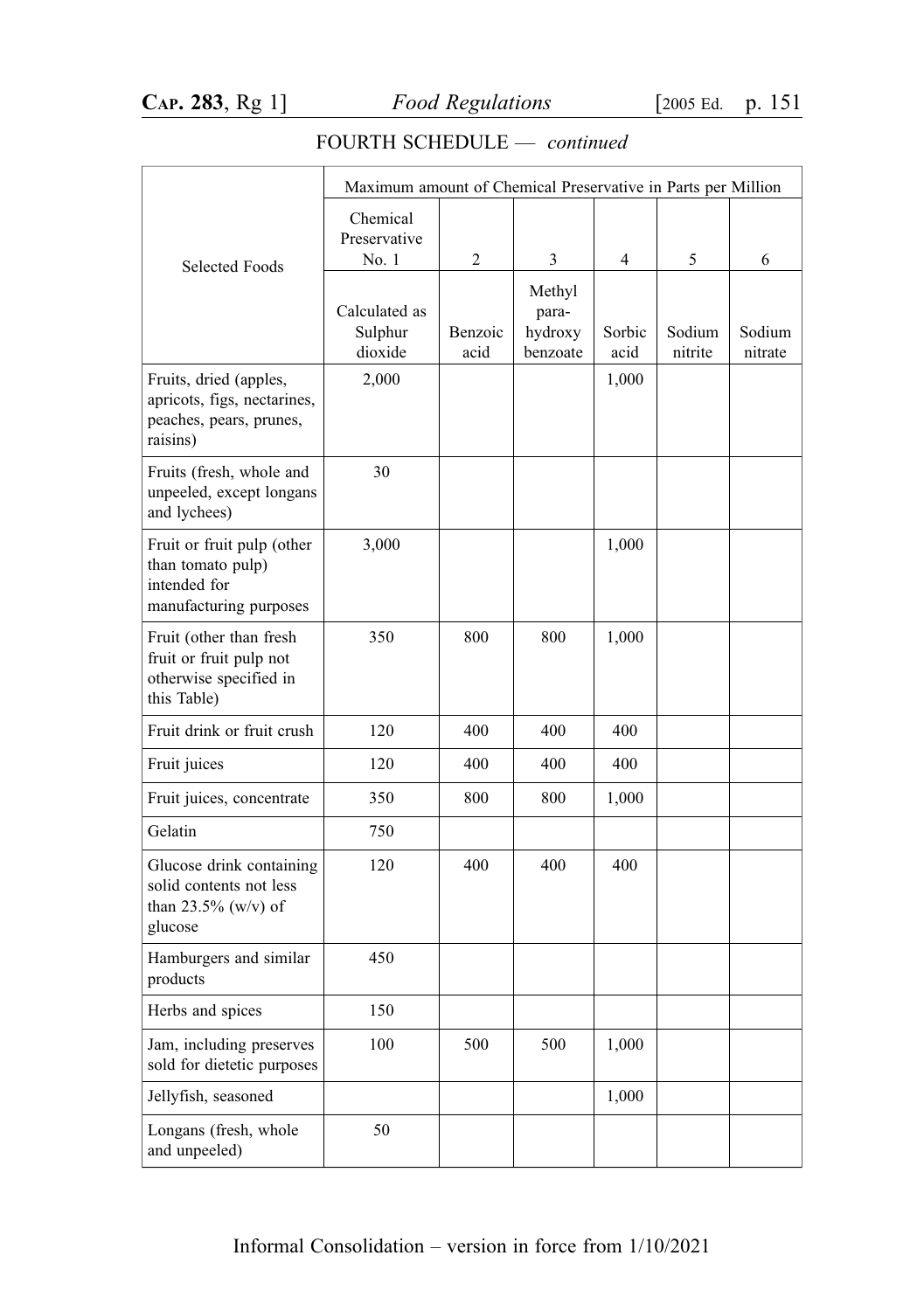|                                                                                                 | Maximum amount of Chemical Preservative in Parts per Million |                 |                                        |                |                   |                   |
|-------------------------------------------------------------------------------------------------|--------------------------------------------------------------|-----------------|----------------------------------------|----------------|-------------------|-------------------|
| <b>Selected Foods</b>                                                                           | Chemical<br>Preservative<br>No.1                             | $\overline{2}$  | 3                                      | 4              | 5                 | 6                 |
|                                                                                                 | Calculated as<br>Sulphur<br>dioxide                          | Benzoic<br>acid | Methyl<br>para-<br>hydroxy<br>benzoate | Sorbic<br>acid | Sodium<br>nitrite | Sodium<br>nitrate |
| Lychees (fresh, whole<br>and unpeeled)                                                          | 50                                                           |                 |                                        |                |                   |                   |
| Margarine                                                                                       |                                                              |                 |                                        | 1,000          |                   |                   |
| Marzipan and sweetened<br>nut paste                                                             |                                                              |                 |                                        | 1,000          |                   |                   |
| Meat, canned, cured,<br>pickled, salted or smoked<br>whether cooked or<br>uncooked              |                                                              |                 |                                        |                | 125               | 500               |
| Pectin, liquid                                                                                  | 250                                                          |                 |                                        |                |                   |                   |
| Perry                                                                                           | 200                                                          |                 |                                        | 200            |                   |                   |
| Pickles other than pickled<br>vegetables that require<br>washing before<br>consumption          | 100                                                          | 250             | 250                                    | 1,000          |                   |                   |
| Pickled vegetables that<br>require washing before<br>consumption                                | 100                                                          | 1,000           | 1,000                                  | 1,000          |                   |                   |
| Potatoes, raw, peeled                                                                           | 50                                                           |                 |                                        |                |                   |                   |
| Potatoes, dehydrated                                                                            | 550                                                          |                 |                                        |                |                   |                   |
| Salad dressing                                                                                  | 300                                                          | 750             | 250                                    | 1,000          |                   |                   |
| Sauces                                                                                          | 300                                                          | 750             | 250                                    | 1,000          |                   |                   |
| Sausages, or sausage<br>meat                                                                    | 450                                                          |                 |                                        |                | 125               | 500               |
| Semi-preserved caviar<br>and other fish roe<br>products                                         |                                                              | 2,000           |                                        | 1,000          |                   |                   |
| Semi-preserved fish and<br>fish products, including<br>molluscs, crustaceans and<br>echinoderms |                                                              | 2,000           |                                        | 2,000          |                   |                   |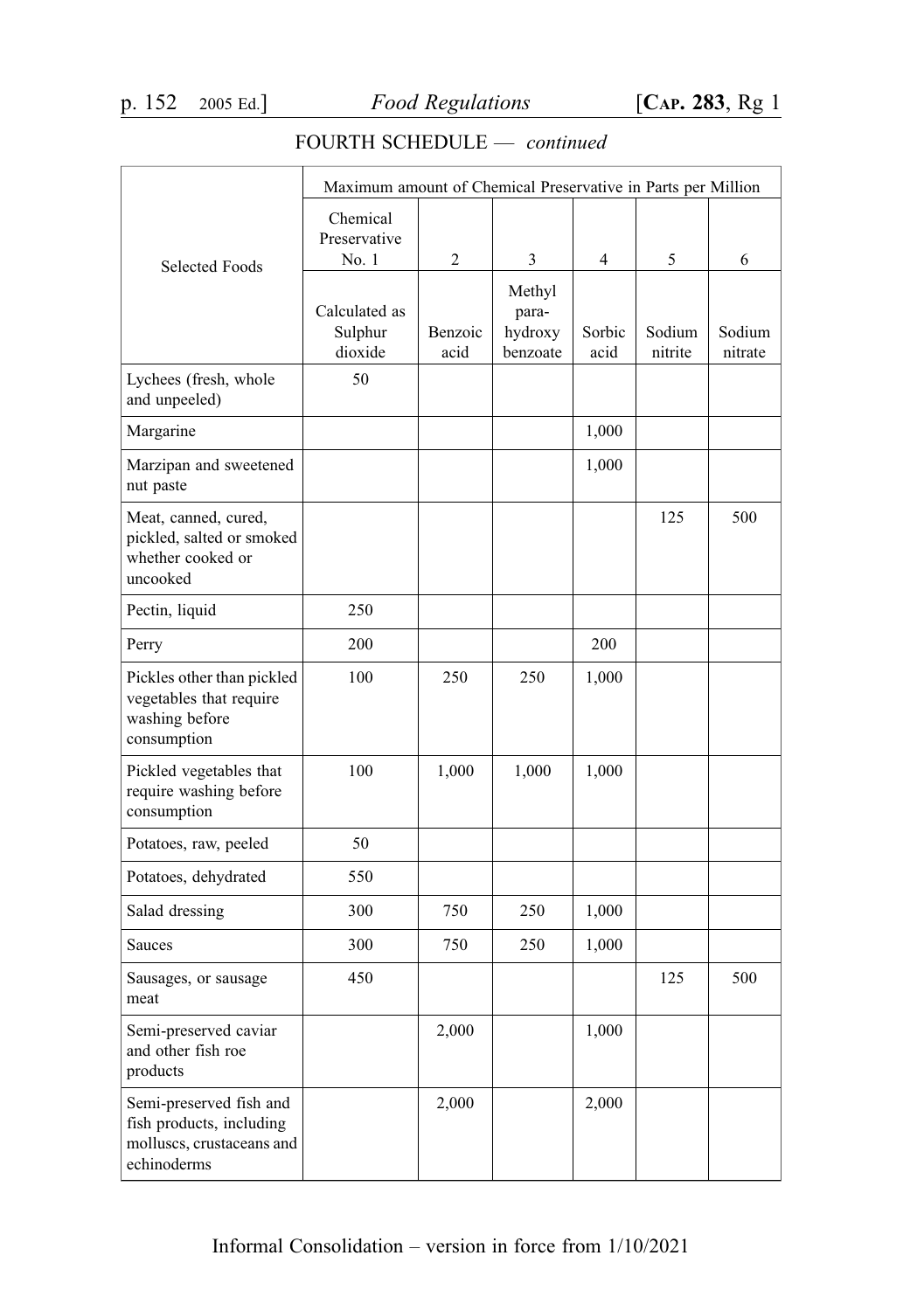|                                                                                               | Maximum amount of Chemical Preservative in Parts per Million |                 |                                        |                |                   |                   |
|-----------------------------------------------------------------------------------------------|--------------------------------------------------------------|-----------------|----------------------------------------|----------------|-------------------|-------------------|
| <b>Selected Foods</b>                                                                         | Chemical<br>Preservative<br>No. 1                            | $\overline{c}$  | 3                                      | $\overline{4}$ | 5                 | 6                 |
|                                                                                               | Calculated as<br>Sulphur<br>dioxide                          | Benzoic<br>acid | Methyl<br>para-<br>hydroxy<br>benzoate | Sorbic<br>acid | Sodium<br>nitrite | Sodium<br>nitrate |
| Silicon anti-foam<br>emulsion                                                                 | 1,000                                                        | 2,000           | 2,000                                  | 1,000          |                   |                   |
| Soft drinks for<br>consumption before<br>dilution                                             | 350                                                          | 800             | 800                                    | 1,500          |                   |                   |
| Soft drinks for<br>consumption without<br>dilution (other than fruit<br>drink or fruit crush) | 70                                                           | 160             | 160                                    | 300            |                   |                   |
| Starches, prepared                                                                            | 100                                                          |                 |                                        |                |                   |                   |
| Starch, hydrolysed (solid)                                                                    | 70                                                           |                 |                                        |                |                   |                   |
| Starch, hydrolysed<br>(syrup) (including<br>glucose syrup)                                    | 400                                                          |                 |                                        |                |                   |                   |
| Sugar or sugar syrups,<br>other than sugar or sugar<br>syrups for manufacturing<br>purposes   | 20                                                           |                 |                                        |                |                   |                   |
| Sugar or sugar syrups for<br>manufacturing purposes                                           | 70                                                           |                 |                                        |                |                   |                   |
| Tomato pulp, paste or<br>puree                                                                | 350                                                          | 800             | 800                                    |                |                   |                   |
| Vegetables, dehydrated<br>(other than cabbage or<br>potato)                                   | 2,000                                                        |                 |                                        |                |                   |                   |
| Vinegar                                                                                       | 200                                                          |                 |                                        |                |                   |                   |
| Vinegar, imitation,<br>artificial                                                             | 70                                                           |                 |                                        |                |                   |                   |
| Wine (including<br>alcoholic cordials)                                                        | 300                                                          |                 |                                        | 200            |                   |                   |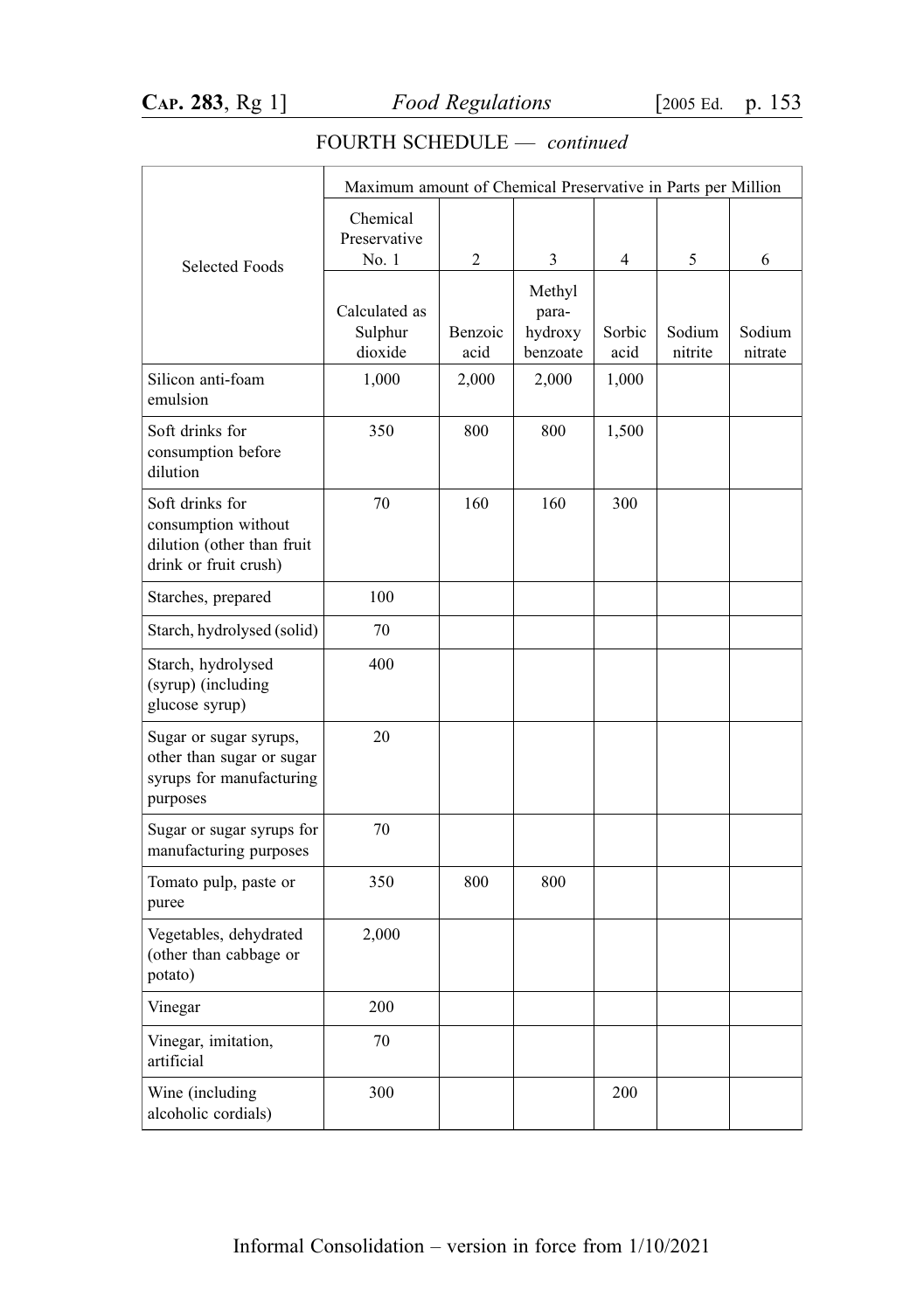|                 | Maximum amount of Chemical Preservative in Parts per Million |         |                  |                |         |         |
|-----------------|--------------------------------------------------------------|---------|------------------|----------------|---------|---------|
| Selected Foods  | Chemical<br>Preservative<br>No. 1                            | 2       | 3                | $\overline{4}$ | 5       | 6       |
|                 | Calculated as                                                |         | Methyl           |                |         |         |
|                 | Sulphur                                                      | Benzoic | para-<br>hydroxy | Sorbic         | Sodium  | Sodium  |
|                 | dioxide                                                      | acid    | benzoate         | acid           | nitrite | nitrate |
| Yoghurt, fruits | 60                                                           | 120     | 120              | 300            |         |         |

[S 695/2021 wef 01/10/2021] [S 704/2020 wef 31/08/2020] [S 59/2019 wef 01/02/2019] [S 146/2018 wef 28/03/2018] [S 152/2017 wef 01/04/2017] [S 493/2013 wef 01/08/2013]

#### PART II

### PERMITTED CLASS III CHEMICAL PRESERVATIVES IN SELECTED FOODS

| Selected Foods                                                                                                                        | Maximum amount of dimethyl<br>dicarbonate in parts per million* |
|---------------------------------------------------------------------------------------------------------------------------------------|-----------------------------------------------------------------|
| Water-based flavoured drinks,<br>including "sport", "energy", or<br>"electrolyte" drinks and particulated<br>drinks                   | 250                                                             |
| Ready-to-drink coffee, coffee<br>substitutes, tea, herbal infusions, and<br>other hot cereal and grain beverages<br>(excluding cocoa) | 250                                                             |
| Cider and perry                                                                                                                       | 250                                                             |
| Grape wines                                                                                                                           | 200                                                             |
| Wines (other than grape)                                                                                                              | 250                                                             |
| Mead                                                                                                                                  | 200                                                             |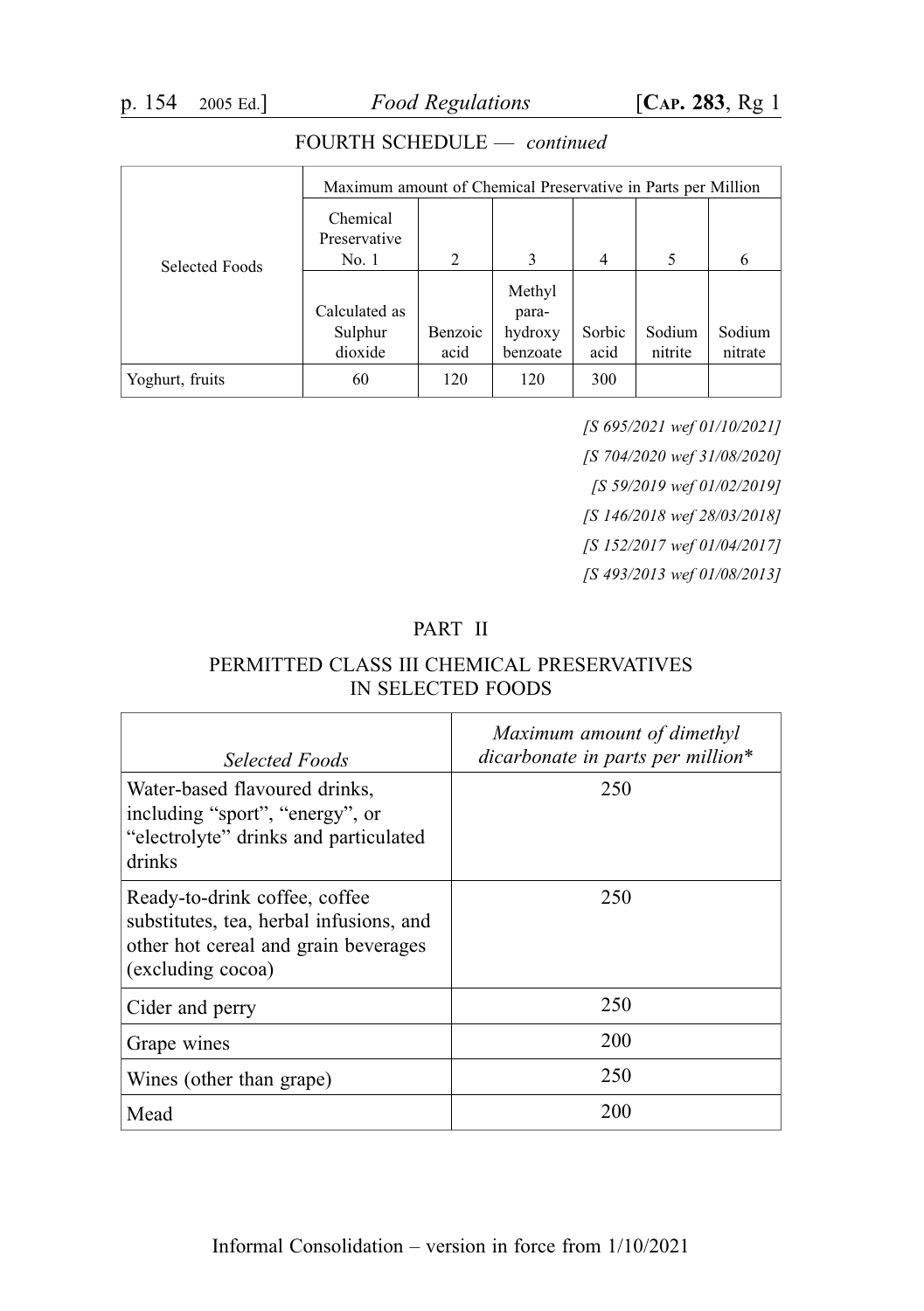\*Added level; residue of dimethyl dicarbonate not detected in the ready-to-eat food.

[S 493/2013 wef 01/08/2013]

# FIFTH SCHEDULE

Regulation 20(2)

# PERMITTED COLOURING MATTERS

### PART I

### SYNTHETIC ORGANIC COLOURS

1. Red Shade:

| allura red AC                                                       | Colour Index 16035 |
|---------------------------------------------------------------------|--------------------|
| amaranth                                                            | Colour Index 16185 |
| carmoisine                                                          | Colour Index 14720 |
| erythrosine                                                         | Colour Index 45430 |
| ponceau 4R                                                          | Colour Index 16255 |
| 2. Yellow shade:                                                    |                    |
| quinoline yellow                                                    | Colour Index 47005 |
| sunset yellow FCF                                                   | Colour Index 15985 |
| tartrazine                                                          | Colour Index 19140 |
| 3. Green shade:                                                     |                    |
| copper complexes of chlorophylls                                    | Colour Index 75810 |
| sodium and potassium salts of copper<br>complexes of chlorophyllins | Colour Index 75815 |
| fast green FCF                                                      | Colour Index 42053 |
| green S                                                             | Colour Index 44090 |
| 4. Blue Shade:                                                      |                    |
| brilliant blue FCF                                                  | Colour Index 42090 |
| indigo carmine                                                      | Colour Index 73015 |
| 5. Brown shade:                                                     |                    |
| chocolate brown HT                                                  | Colour Index 20285 |
| 6. Black shade:                                                     |                    |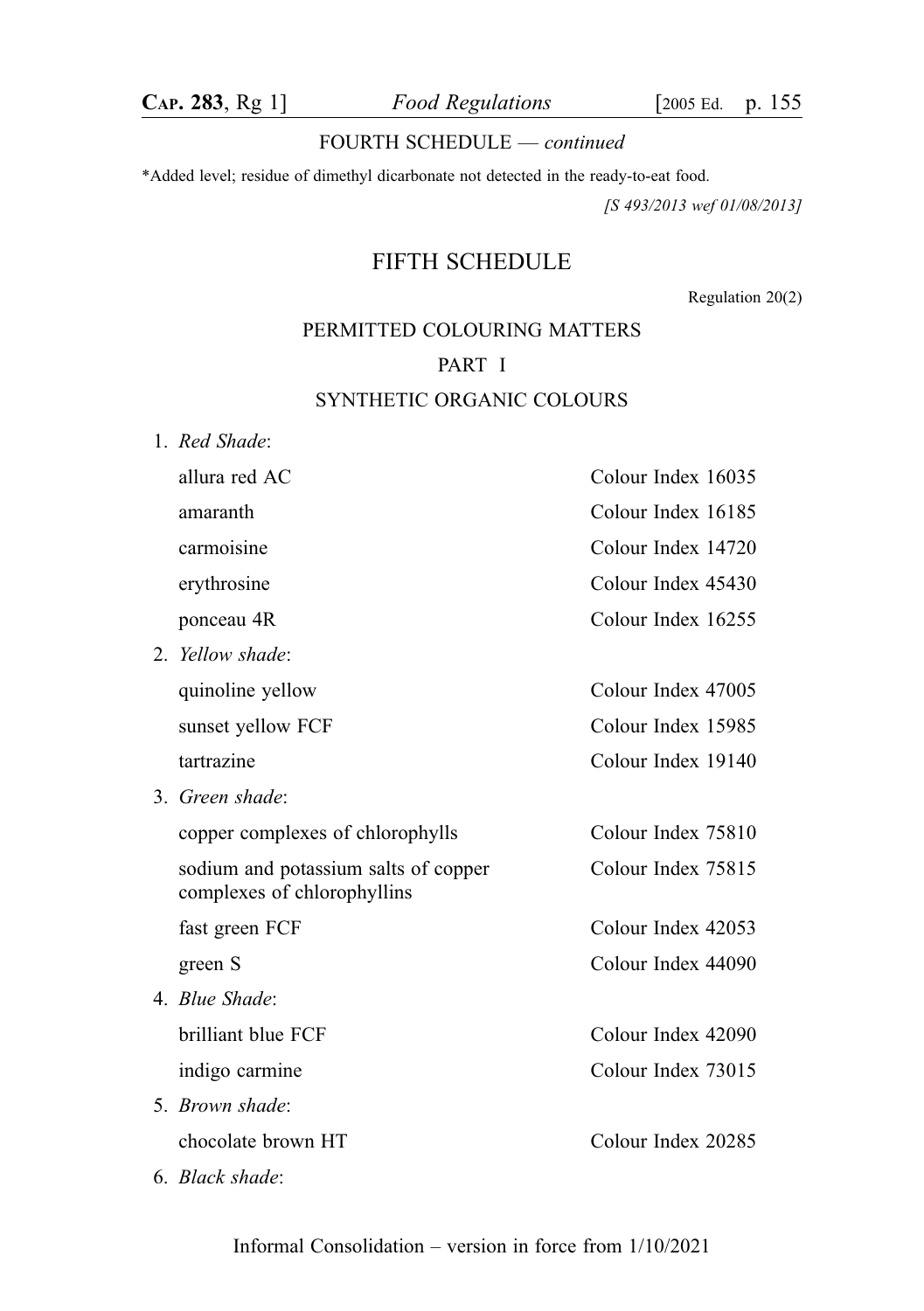p. 156 2005 Ed.] Food Regulations [CAP. 283, Rg 1]

FIFTH SCHEDULE — continued

brilliant black PN Colour Index 28440

[S 195/2011 wef 15/04/2011]

#### PART II

#### OTHER COLOURS

1. Plain caramel (also known as caustic caramel), caustic sulphite caramel, ammonia caramel, sulphite ammonia caramel and the colour obtained from cochineal.

[S 195/2011 wef 15/04/2011]

2. The following colouring matter of vegetable origin:

(a) any colouring matter natural to edible fruits and vegetables, including beet red, grape skin extract (Enociania), red cabbage colour, lutein, lycopene and paprika extract;

> [S 152/2017 wef 01/04/2017] [S 59/2019 wef 01/02/2019]

(b) any colouring matter from flowers, leaves, roots and other plant parts which are customarily used in the preparation of food, including alkannet, annatto, carotene, chlorophyll, curcumin, flavine, indigo, lutein, lutein esters from Tagetes erecta, orchid, osage orange, persian berry, safflower, saffron, sandalwood, turmeric; or

[S 704/2020 wef 31/08/2020]

(c) the pure-colouring principles of any colouring matter referred to in sub-paragraph  $(a)$  or  $(b)$  whether isolated from such natural colours or produced synthetically.

[S 195/2011 wef 15/04/2011]

3. Bole or iron oxide, carbon black (prepared from vegetable sources only), titanium dioxide and solely for the external colouring of dragees and the decoration of food, gold or silver or aluminium in leaf or powder form.

[S 195/2011 wef 15/04/2011]

4. The aluminium or calcium salts (lakes) of any of the scheduled water-soluble colours.

5. Spirulina extract or cyanobacterial-phycocyanin extracted from Spirulina platensis that conforms to the following specifications:

- (a) not more than 2 mg/kg lead;
- (b) not more than 2 mg/kg arsenic:

Informal Consolidation – version in force from 1/10/2021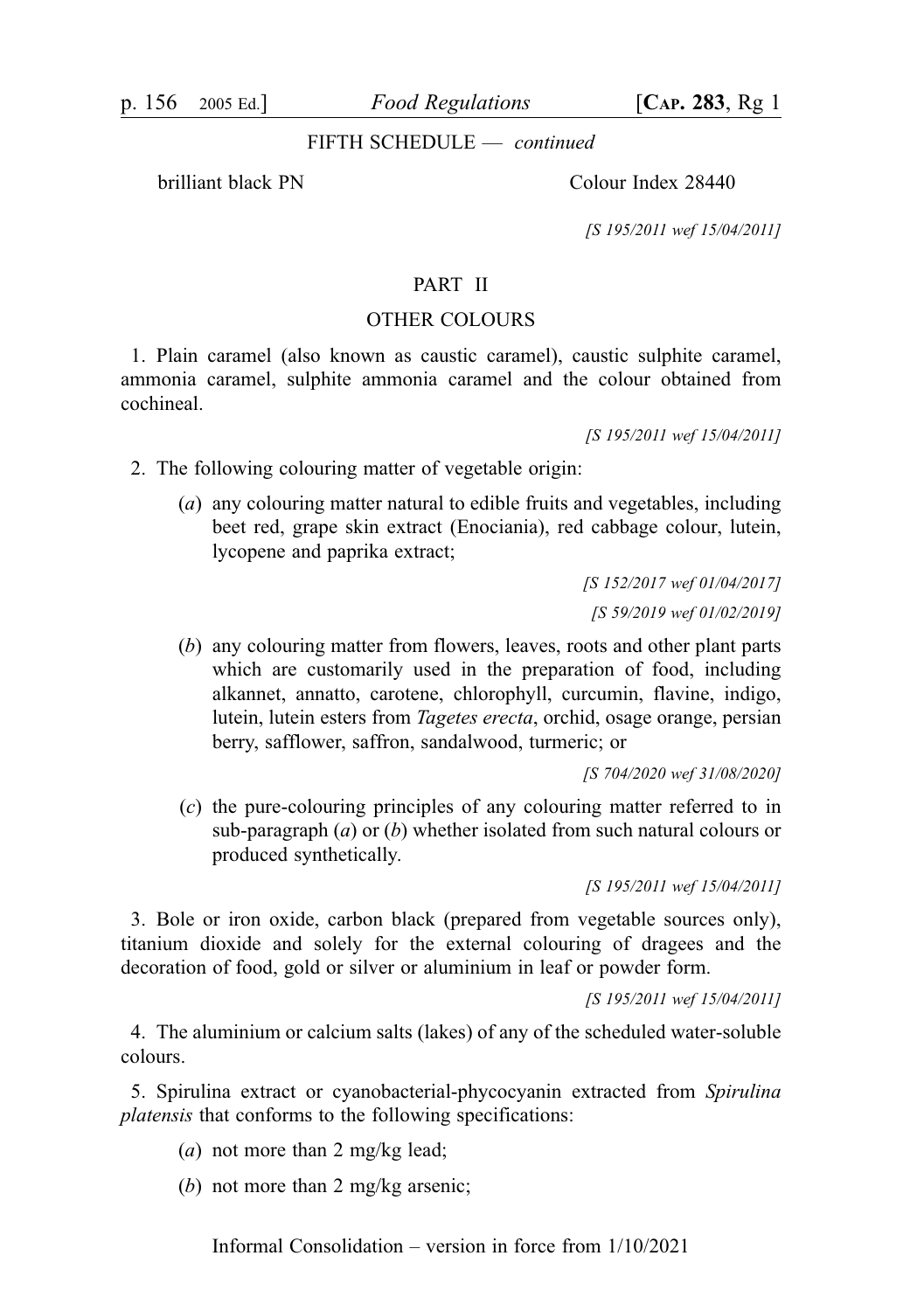CAP. 283, Rg 1] Food Regulations [2005 Ed. p. 157

#### FIFTH SCHEDULE — continued

- $(c)$  not more than 1 mg/kg mercury;
- (d) negative for microcystin toxin.

[S 152/2017 wef 01/04/2017]

# SIXTH SCHEDULE

Regulation 21(2)

#### PERMITTED EMULSIFIERS AND PERMITTED STABILISERS

Acetylated mono-glycerides; lactated mono-diglycerides; tartaric acid glycerides; diacetyl tartaric acid glycerides; citric acid glycerides;

Agar;

Alginic acid; ammonium alginate; calcium alginate; potassium alginate; sodium alginate;

Arabinogalactan (larch gum);

Carrageenan;

Caseinate, sodium, calcium and potassium;

Cellulose, methyl, ethyl, methyl ethyl, hydroxy propyl and hydroxy propyl methyl derivatives of; carboxy methyl cellulose; croscarmellose sodium; enzymatically hydrolysed sodium carboxymethyl cellulose (cellulose gum, enzymatically hydrolysed);

Curdlan;

Cyclodextrins, alpha- and gamma-;

Dioctyl sodium sulphosuccinate;

Ethyl hydroxyethyl cellulose;

Furcelleran;

Gums, acacia, carob, gellan, ghatti, guar, karaya, tara, tragacanth, and xanthan;

Konjac flour;

Lecithin<sup>.</sup>

Modified starches listed below:

Dextrin roasted starch, Acid-treated starch, Alkaline-treated starch, Bleached starch, Oxidised starch, Enzyme-treated starch, Monostarch phosphate, Distarch phosphate, Phosphated distarch phosphate, Acetylated distarch phosphate, Starch acetate, Acetylated distarch adipate, Hydroxypropyl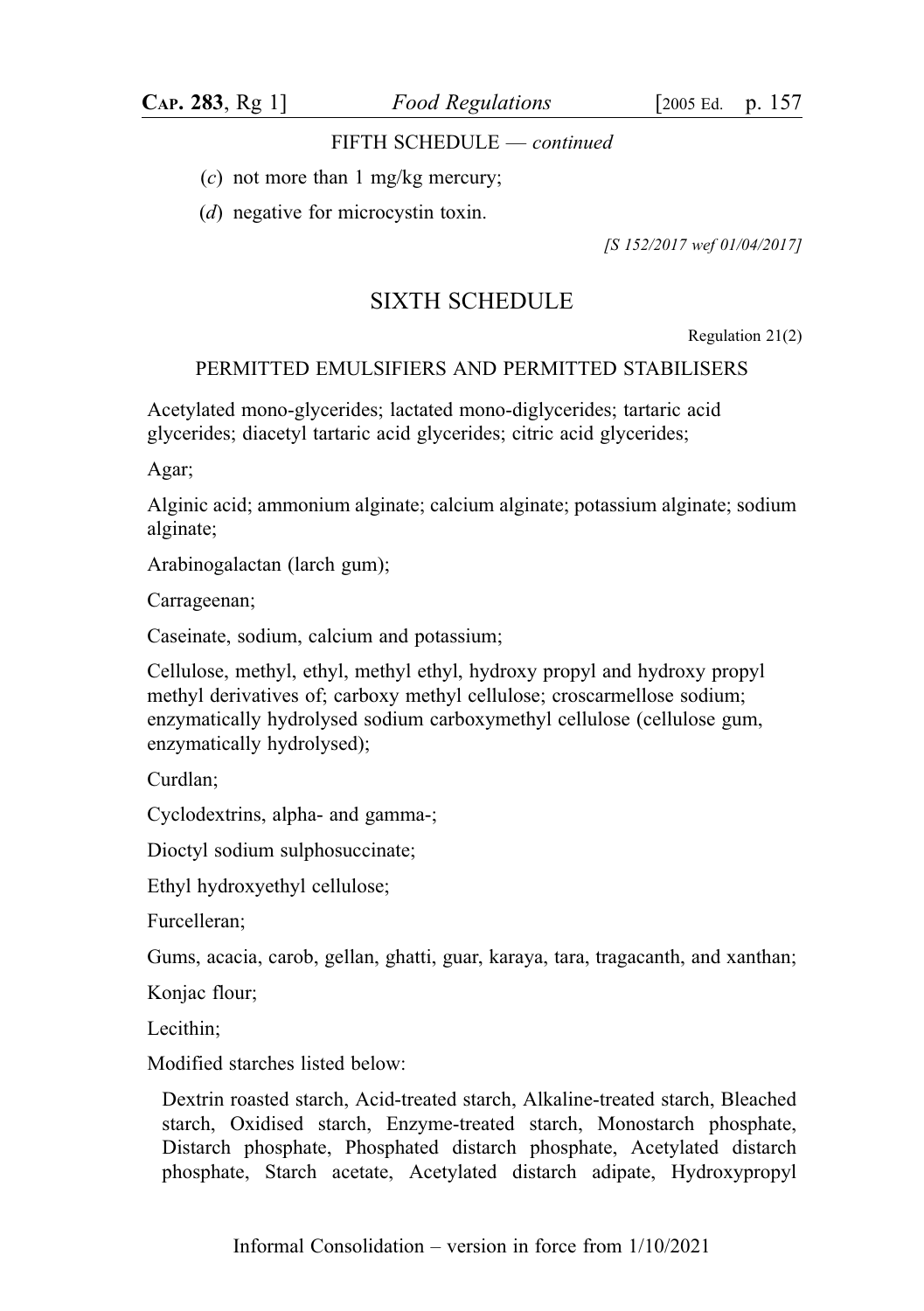starch, Hydroxypropyl distarch phosphate, Starch sodium octenyl succinate, Acetylated oxidised starch;

Mono and diglycerides of fatty acids;

Myristate, ammonium, calcium, potassium and sodium;

Oleate, calcium, potassium and sodium;

Palmitate, ammonium, calcium, potassium and sodium;

Partially hydrolysed lecithin;

Pectins, including amidated pectins;

Phosphates listed below:

Sodium dihydrogen phosphate, Disodium hydrogen phosphate, Trisodium phosphate, Potassium dihydrogen phosphate, Dipotassium hydrogen phosphate, Tripotassium phosphate, Tricalcium phosphate, Disodium diphosphate, Trisodium diphosphate, Tetrasodium diphosphate, Tetrapotassium diphosphate, Dicalcium diphosphate, Calcium dihydrogen diphosphate, Pentasodium triphosphate, Pentapotassium triphosphate, Sodium polyphosphate, Potassium polyphosphate, Calcium polyphosphate;

Polyglycerol esters of fatty acids;

Polyglycerol polyricinoleate;

Polyoxyethylene (20) sorbitan monolaurate (polysorbate 20);

Polyoxyethylene (20) sorbitan mono-palmitate (polysorbate 40);

Polyoxyethylene (20) sorbitan monostearate (polysorbate 60);

Polyoxyethylene (20) sorbitan mono-oleate (polysorbate 80);

Polyoxyethylene (20) sorbitan tristearate (polysorbate 65);

Processed Eucheuma seaweed;

Propylene glycol esters of fatty acids; propylene glycol alginate;

Stearate, ammonium, calcium, potassium and sodium;

Stearoyl-2-lactylic acid and its sodium and calcium salts; Stearyl tartrate;

Sorbitan monostearate; sorbitan tristearate; sorbitan mono-palmitate; sorbitan monolaurate; sorbitan mono-oleate;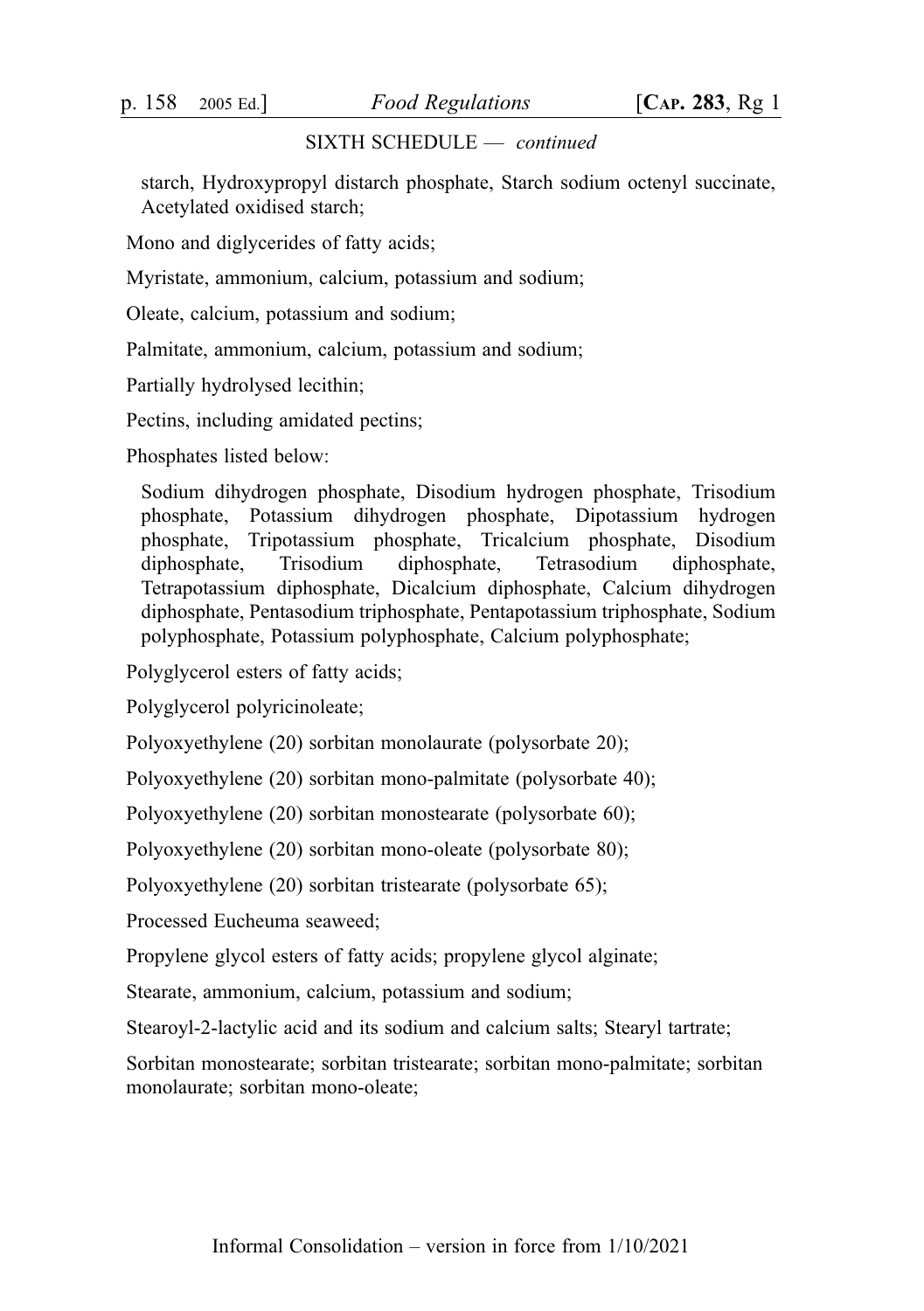CAP. 283, Rg 1] Food Regulations [2005 Ed. p. 159

#### SIXTH SCHEDULE — continued

Tamarind seed polysaccharide.

[S 59/2019 wef 01/02/2019] [S 146/2018 wef 28/03/2018] [S 152/2017 wef 01/04/2017] [S 195/2011 wef 15/04/2011] [S 493/2013 wef 01/08/2013] [S 444/2012 wef 03/09/2012]

### SEVENTH SCHEDULE

Regulation 25(2)

#### PERMITTED NUTRIENT SUPPLEMENT

#### PART I: VITAMINS

1. VITAMIN A

Retinol

Retinyl acetate (Vitamin A acetate) Retinyl palmitate (Vitamin A palmitate) Retinyl propionate (Vitamin A propionate)

2. PRO-VITAMIN A

Beta-carotene

3. VITAMIN D

Ergocalciferol (Vitamin D2) Cholecalciferol (Vitamin D3) Cholecalciferol-cholesterol (Vitamin D3)

4. VITAMIN E

D-alpha-tocopherol DL-alpha-tocopherol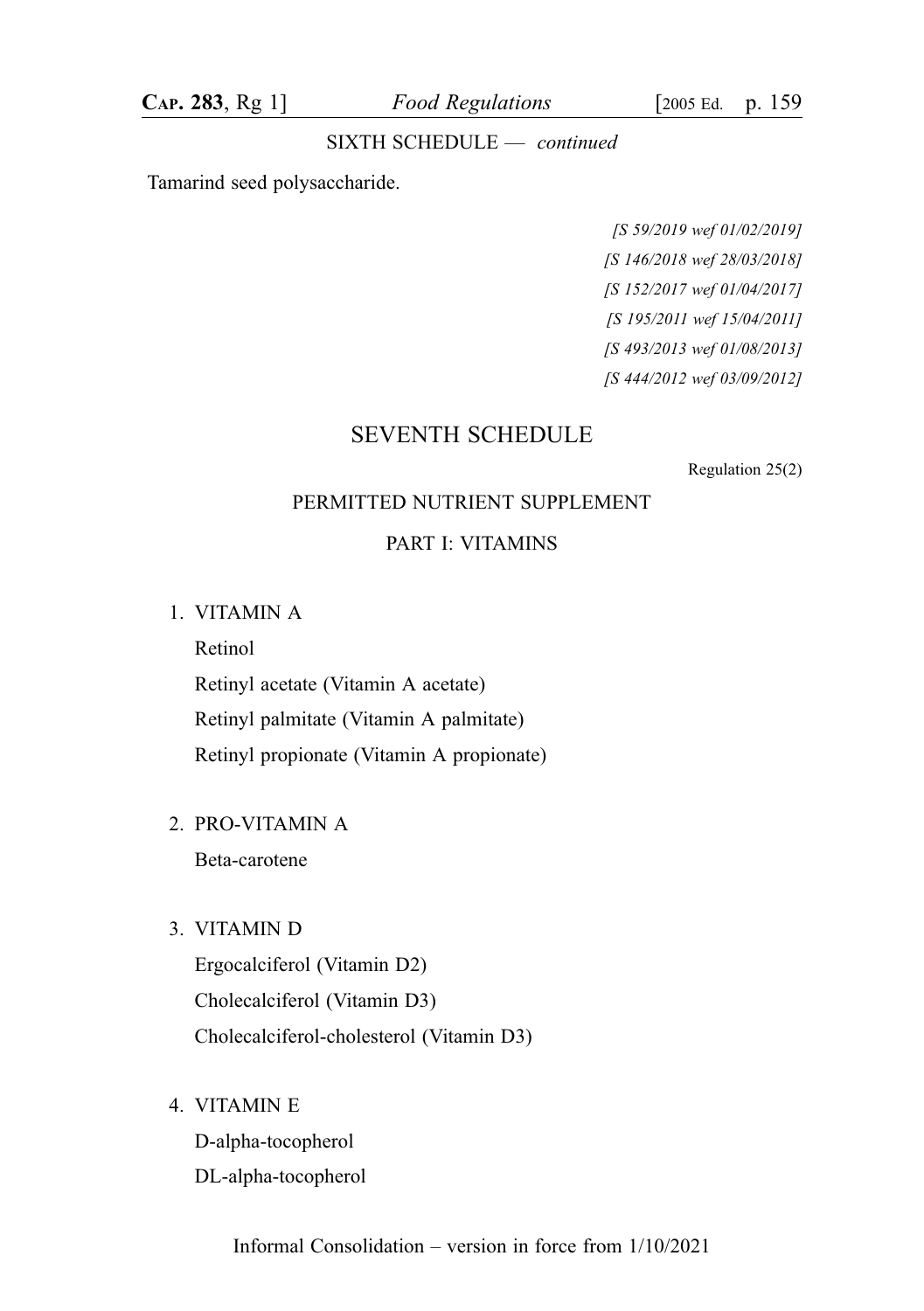D-alpha-tocopheryl acetate

DL-alpha-tocopheryl acetate

D-alpha-tocopheryl succinate

DL-alpha-tocopheryl succinate

4A. VITAMIN K1

Phylloquinone

4B. VITAMIN K2

Menaquinone-7

- 5. VITAMIN B1 (THIAMIN) Thiamin hydrochloride Thiamin mononitrate
- 6. VITAMIN B2 (RIBOFLAVIN) Riboflavin Riboflavin 5'-phosphate sodium
- 7. NIACIN

Niacinamide Nicotinamide Nicotinic acid

8. VITAMIN B6

Pyridoxal Pyridoxamine Pyridoxine Pyridoxine hydrochloride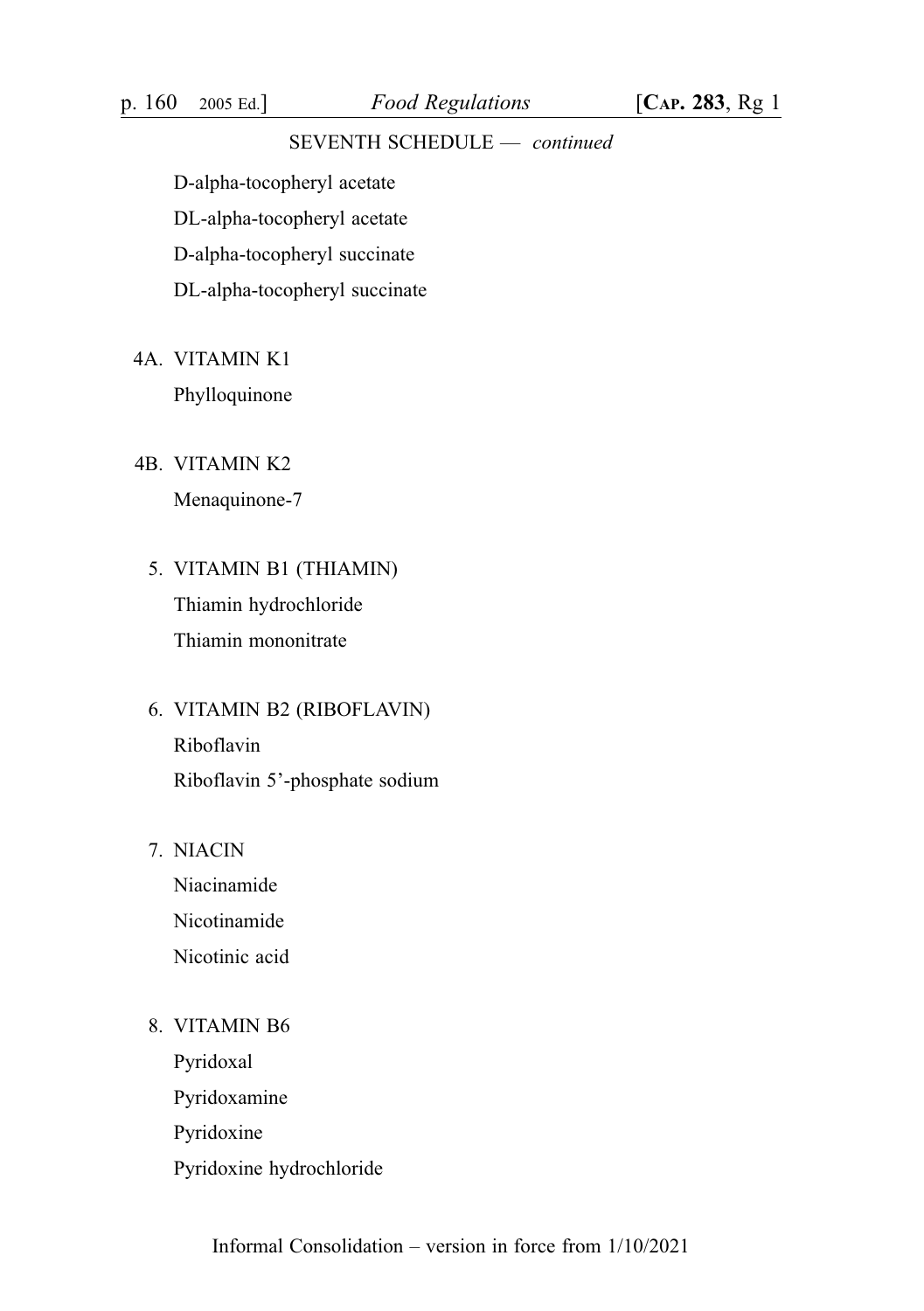- 9. BIOTIN (VITAMIN H) D-biotin
- 10. FOLATE Calcium L-methylfolate Folic acid

### 11. PANTOTHENIC ACID

Calcium pantothenate Sodium pantothenate Panthenol (Dexpanthenol or D-pantothenyl alcohol)

### 12. VITAMIN B12

Cyanocobalamin Hydroxocobalamin

### 13. VITAMIN C

Ascorbic acid Sodium ascorbate Calcium ascorbate Potassium ascorbate Ascorbyl-6-palmitate

### 14. CHOLINE

Choline bitartrate Choline chloride

### 15. INOSITOL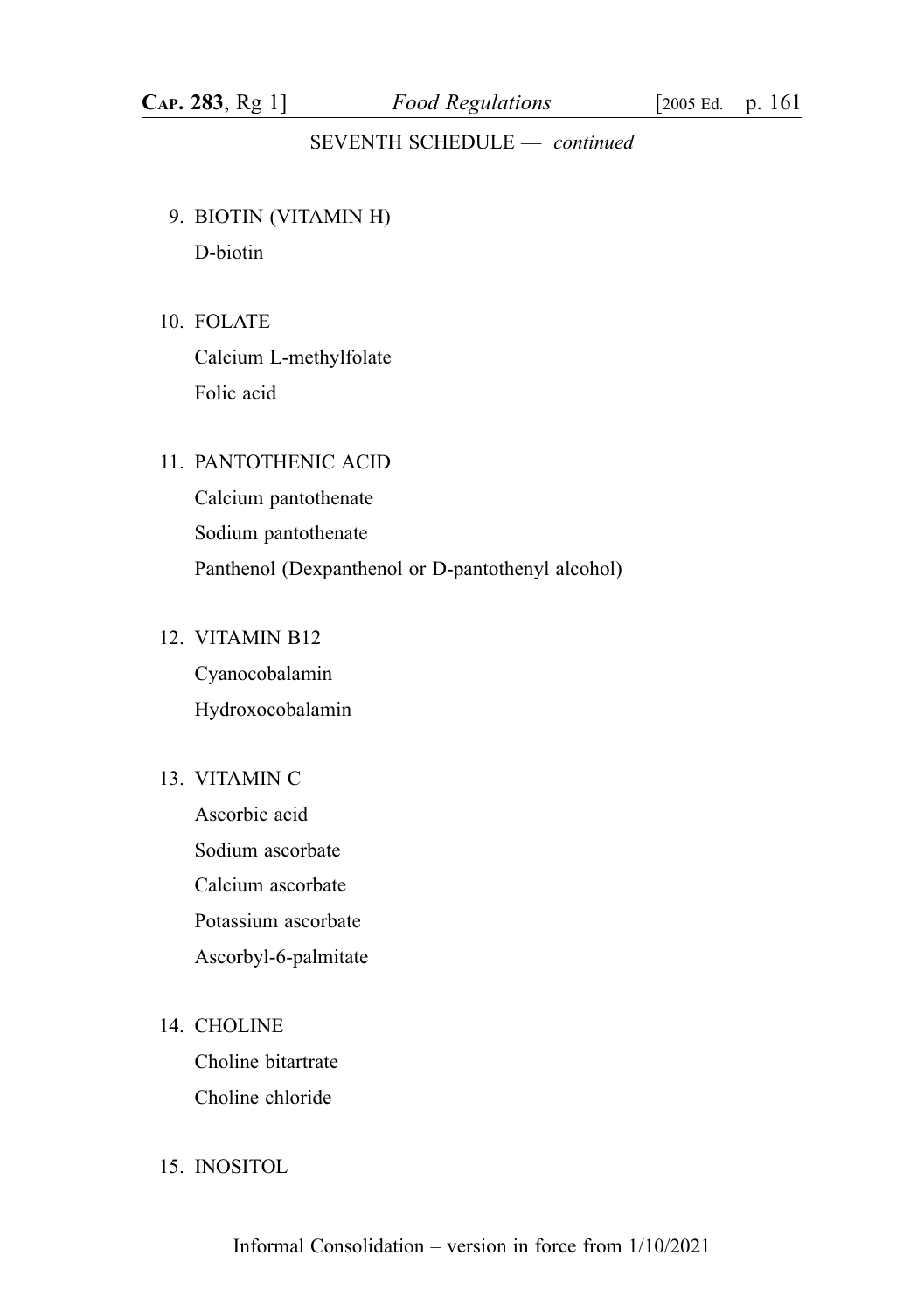### PART II: MINERALS

### 1. CALCIUM

Calcium carbonate Calcium chloride Calcium citrate Calcium gluconate Calcium glycerophosphate Calcium hydroxide Calcium lactate Calcium oxide Calcium phosphate, monobasic Calcium phosphate, dibasic Calcium phosphate, tribasic Calcium pyrophosphate Calcium sulphate

#### 2. IRON

Carbonyl iron Electrolytic iron Ferric ammonium citrate Ferric citrate Ferric gluconate Ferric phosphate Ferric pyrophosphate Ferric saccharate Ferrous ammonium phosphate Ferrous bisglycinate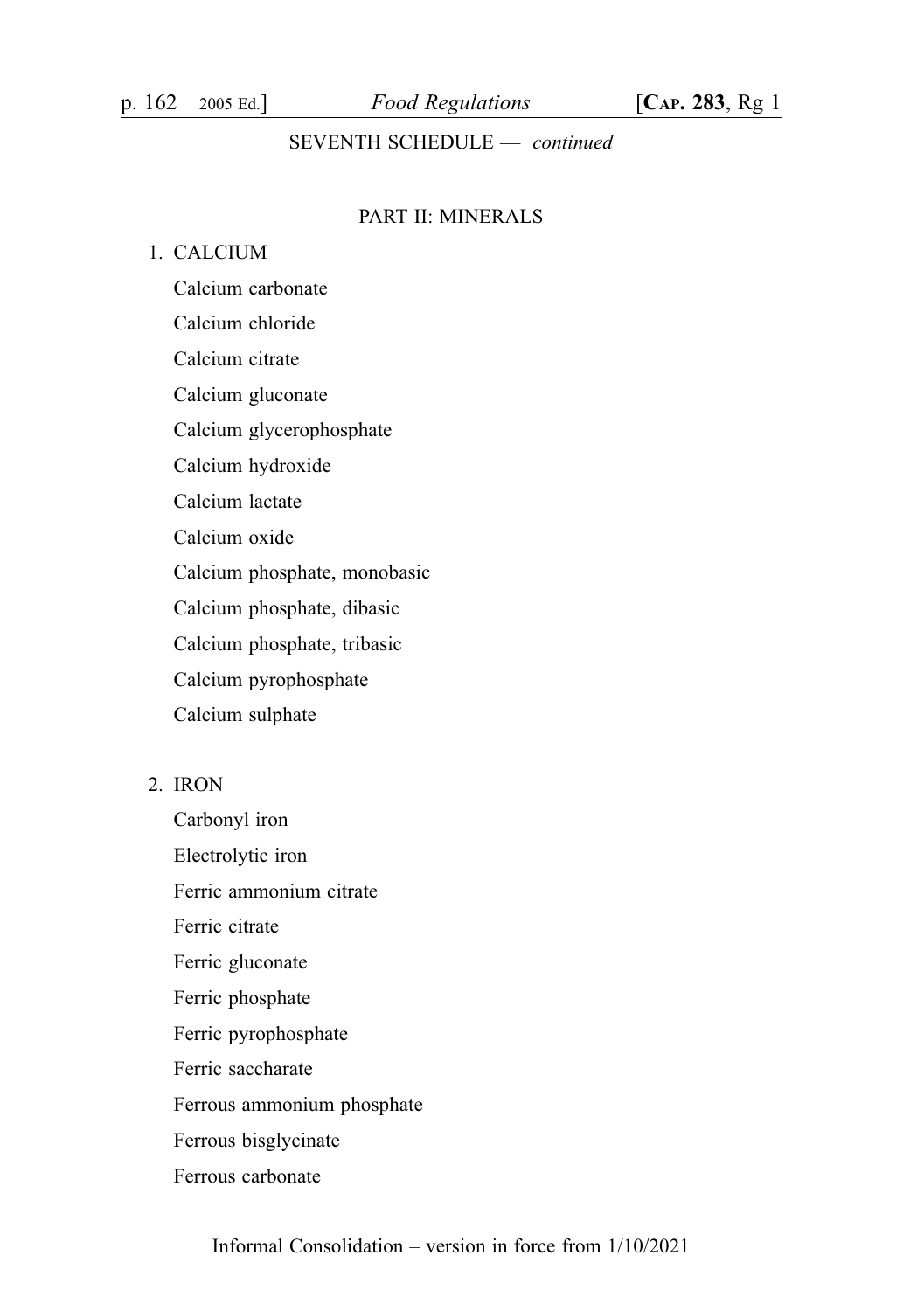Ferrous citrate

Ferrous fumarate

Ferrous gluconate

Ferrous lactate

Ferrous succinate

Ferrous sulphate

Hydrogen reduced iron

Sodium ferric pyrophosphate

Sodium ferrous citrate

### 3. MAGNESIUM

Magnesium carbonate Magnesium chloride Magnesium citrate Magnesium gluconate Magnesium glycerophosphate Magnesium hydroxide Magnesium oxide Magnesium phosphate, dibasic Magnesium phosphate, tribasic Magnesium sulphate

#### 4. SODIUM

Sodium bicarbonate Sodium carbonate Sodium chloride Sodium chloride, iodised Sodium citrate Sodium gluconate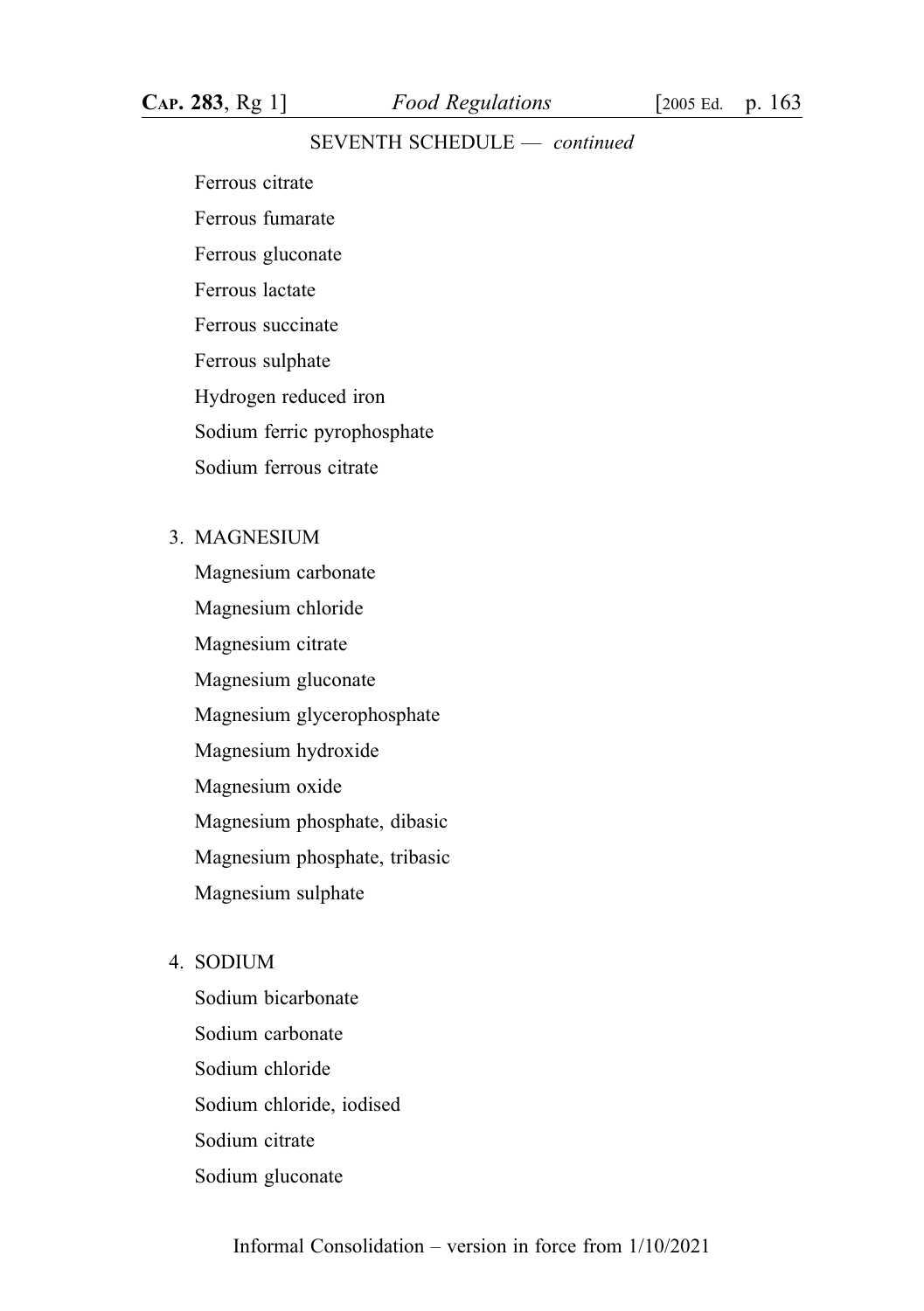Sodium hydroxide Sodium lactate Sodium phosphate, monobasic Sodium phosphate, dibasic Sodium phosphate, tribasic

Sodium sulphate

Sodium tartrate

### 5. POTASSIUM

Potassium bicarbonate Potassium carbonate Potassium chloride Potassium citrate Potassium gluconate Potassium glycerophosphate Potassium hydroxide Potassium lactate Potassium phosphate, monobasic Potassium phosphate, dibasic

### 6. COPPER

Copper gluconate Cupric carbonate Cupric citrate Cupric sulphate

#### 7. ZINC

Zinc acetate Zinc chloride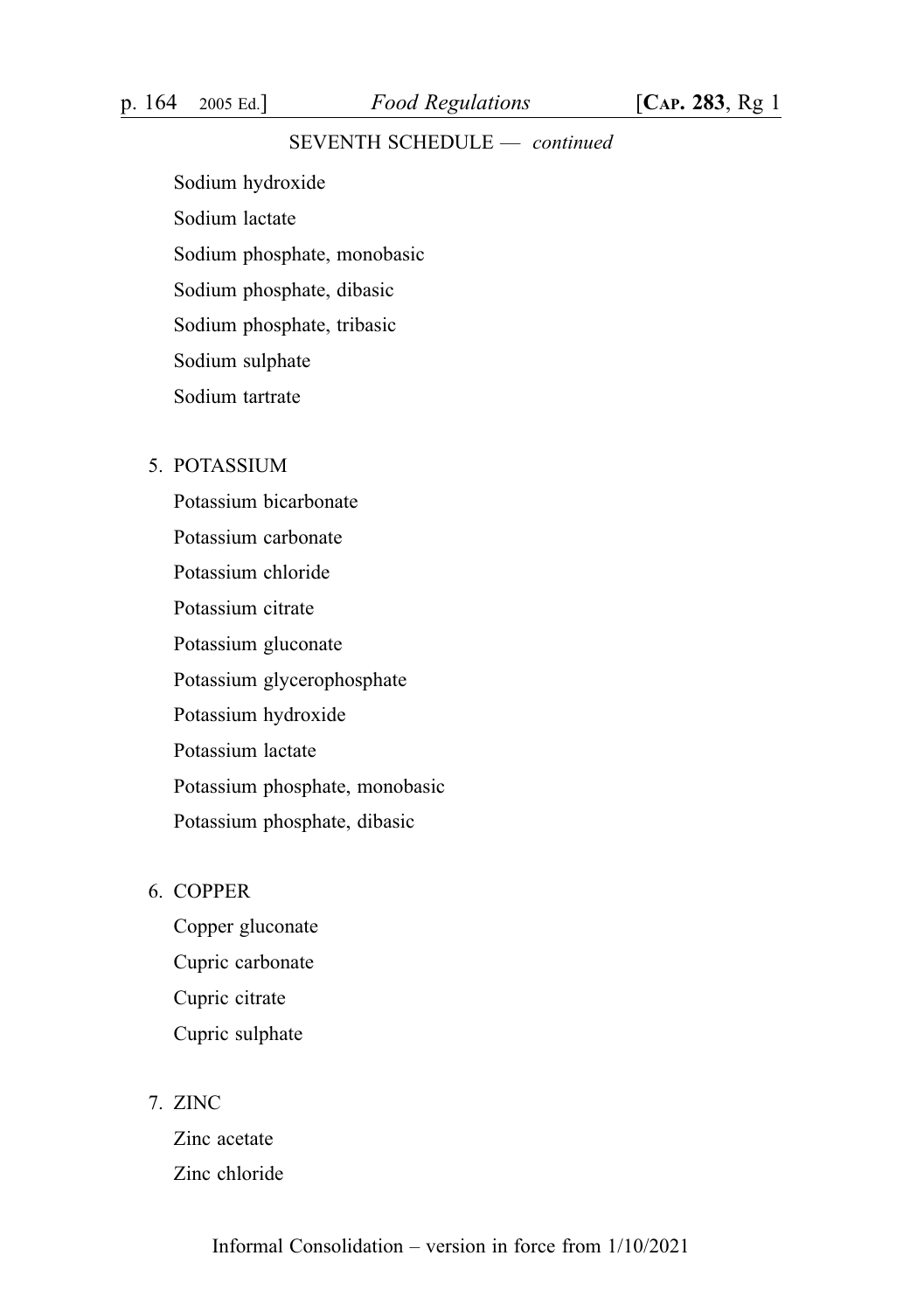Zinc citrate Zinc gluconate Zinc lactate Zinc oxide

Zinc sulphate

### 8. MANGANESE

Manganese carbonate Manganese chloride Manganese citrate Manganese gluconate Manganese glycerophosphate Manganese sulphate

### 9. PHOSPHORUS

Calcium phosphate, monobasic Calcium phosphate, dibasic Calcium phosphate, tribasic Magnesium phosphate, dibasic Magnesium phosphate, tribasic Potassium phosphate, monobasic Potassium phosphate, dibasic Sodium phosphate, dibasic Phosphoric acid

#### 10. CHLORIDE

Calcium chloride Choline chloride Magnesium chloride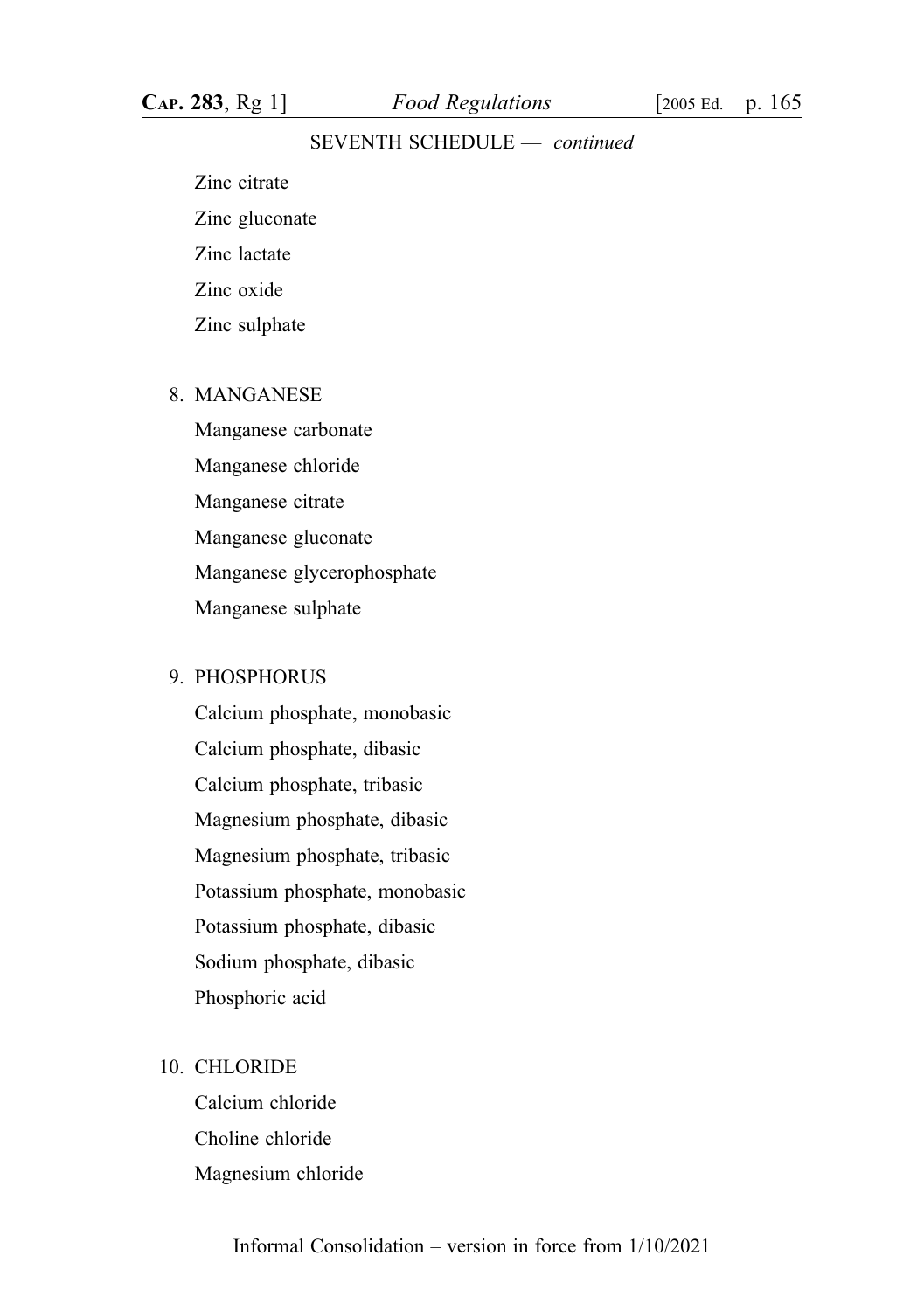p. 166 2005 Ed.] Food Regulations [CAP. 283, Rg 1]

### SEVENTH SCHEDULE — continued

Manganese chloride Potassium chloride Sodium chloride Sodium chloride, iodised

### 11. IODINE

Potassium iodate Sodium iodate Potassium iodide Sodium iodide

### 12. CHROMIUM

Chromium chloride hexahydrate Chromium picolinate

#### 13. MOLYBDENUM

Ammonium molybdate Sodium molybdate dihydrate

### 14. SELENIUM

Sodium selenate Sodium selenite

### PART III: AMINO ACIDS

#### L-Isoleucine

L-Isoleucine monohydrochloride

L-Leucine

- L-Leucine monohydrochloride
- L-Lysine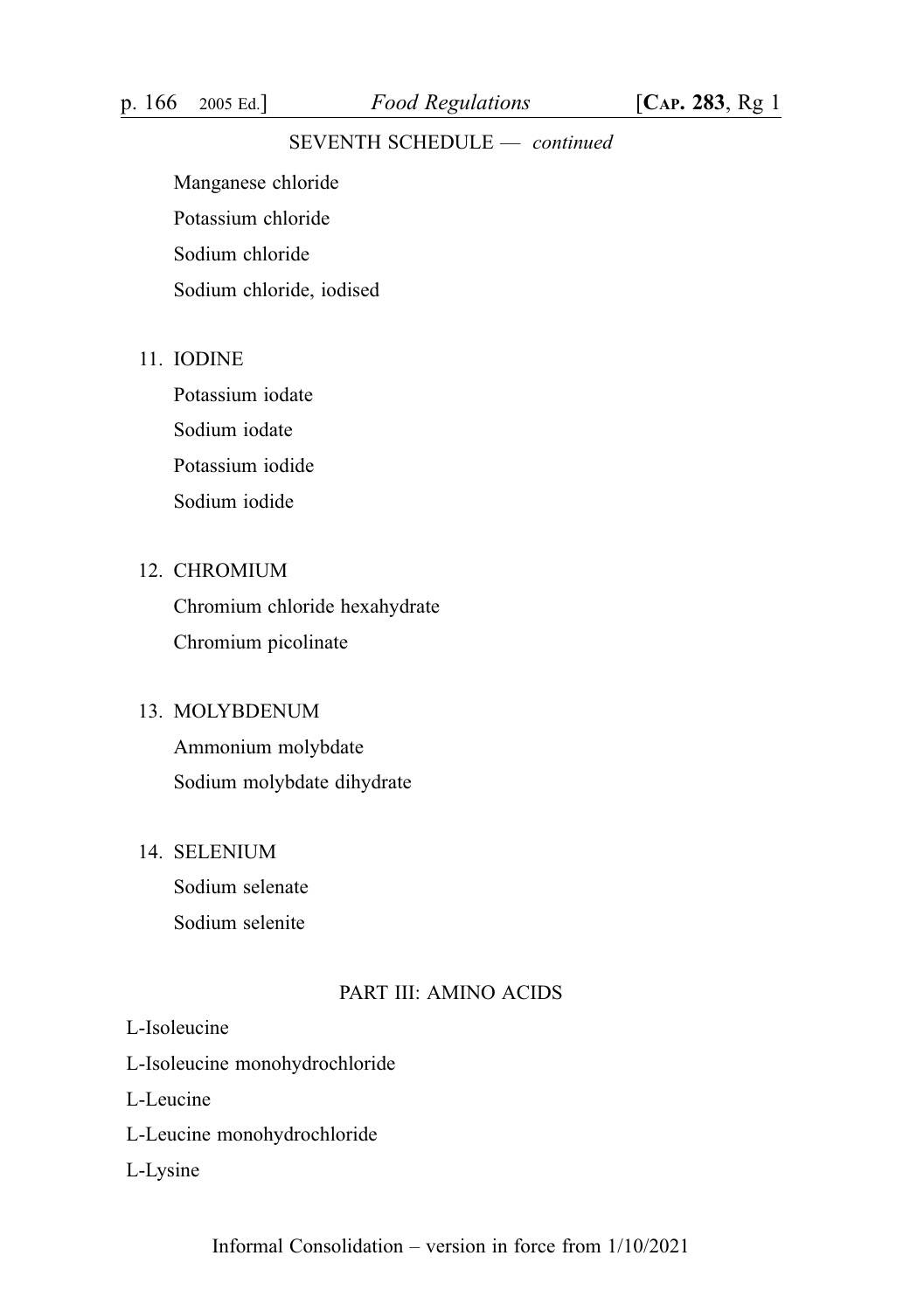L-Lysine monohydrochloride

L-Lysine acetate

L-Methionine

L-Phenylalanine

L-Threonine

L-Tryptophan

L-Valine

[S 704/2020 wef 31/08/2020] [S 59/2019 wef 01/02/2019] [S 146/2018 wef 28/03/2018] [S 152/2017 wef 01/04/2017] [S 816/2014 wef 15/12/2014] [S 444/2012 wef 03/09/2012] [S 195/2011 wef 15/04/2011]

# EIGHTH SCHEDULE

Regulation 28(2)

### PART 1

#### PERMITTED GENERAL PURPOSE FOOD ADDITIVES

Acetic acid;

Acetone;

Adipic acid;

Ammonium bicarbonate;

Ammonium carbonate;

Ammonium hydroxide;

Ammonium phosphate (mono- and di-basic);

Ammonium sulphate;

Aspartame;

Beeswax;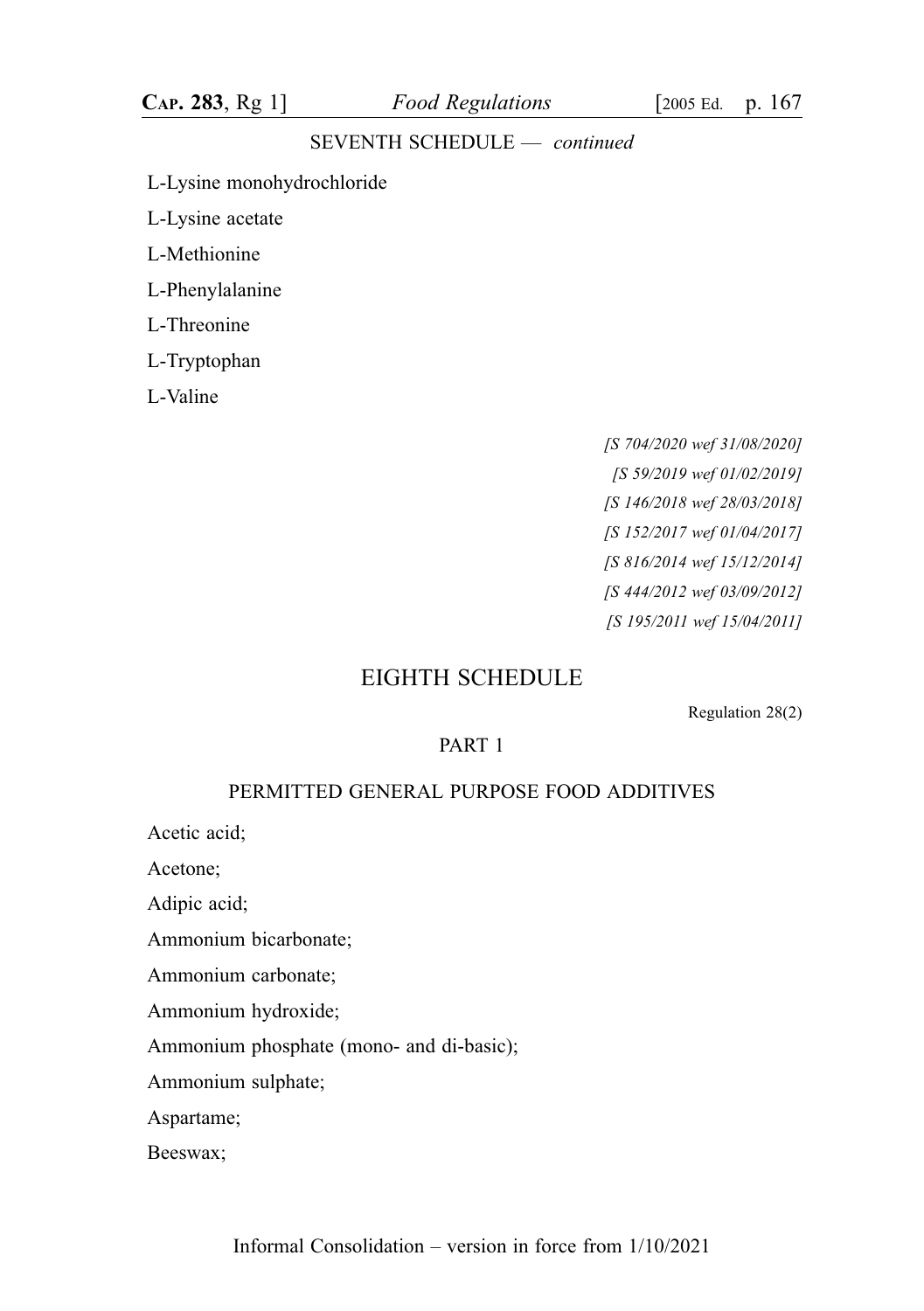p. 168 2005 Ed.] Food Regulations [CAP. 283, Rg 1]

### EIGHTH SCHEDULE — continued

Calcium carbonate;

Calcium chloride;

Calcium citrate;

Calcium gluconate;

Calcium hydroxide;

Calcium lactate;

Calcium phosphate (mono-, di-and tri-basic);

Calcium sulphate;

Candelilla wax;

Carbon dioxide;

Carnauba wax;

Citric acid;

Cyclotetraglucose;

Cyclotetraglucose syrup;

Erythritol;

Fumaric acid;

Glucono delta-lactone;

Glycerin or Glycerol;

Glycerol esters of citric, lactic and tartaric acids;

Helium;

High fructose syrup;

Hydrochloric acid;

Hydrogen peroxide;

[Deleted by S 704/2020 wef 31/08/2020]

Hydrogenated starch hydrolysate (polyglycitol syrup);

Isomalt;

Lactic acid;

Lactitol;

Magnesium carbonate;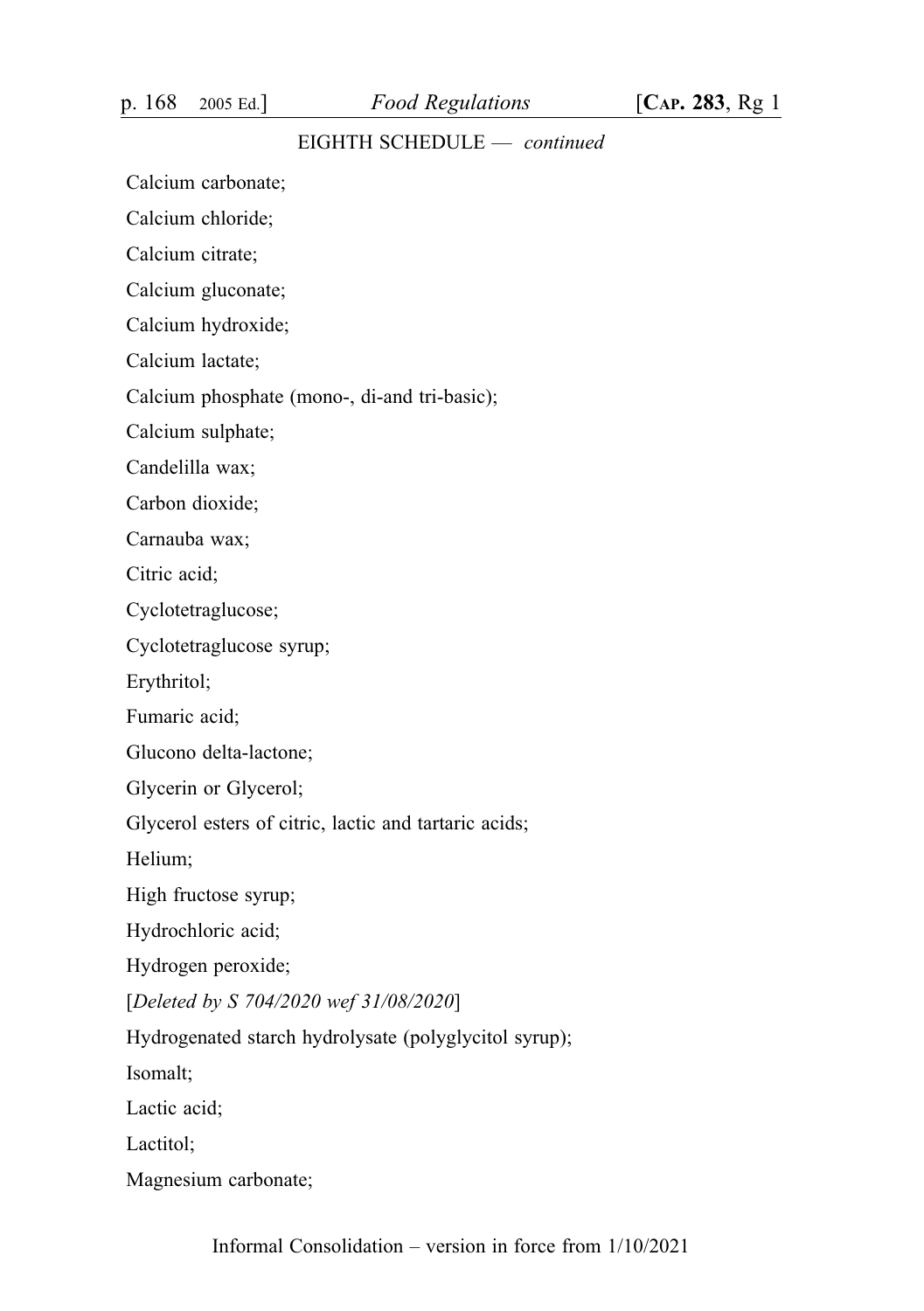Magnesium chloride;

Magnesium oxide;

Magnesium hydroxide;

Magnesium hydroxide carbonate;

Magnesium lactate;

Magnesium stearate;

Magnesium sulphate;

Malic acid;

Maltitol:

Maltitol syrup (hydrogenated glucose syrup);

Mannitol;

Nitrogen;

Nitrous oxide;

Oligofructose (from chicory root);

Peracetic acid;

Phosphoric acid;

Polydextrose;

Polyethylene glycol;

Polyvinylpyrrolidone, insoluble (polyvinylpolypyrrolidone);

Potassium acid tartrate;

Potassium bicarbonate;

Potassium carbonate;

Potassium chloride;

Potassium citrate;

Potassium hydroxide;

Potassium sulphate;

Propylene glycol;

Pullulan;

Shellac;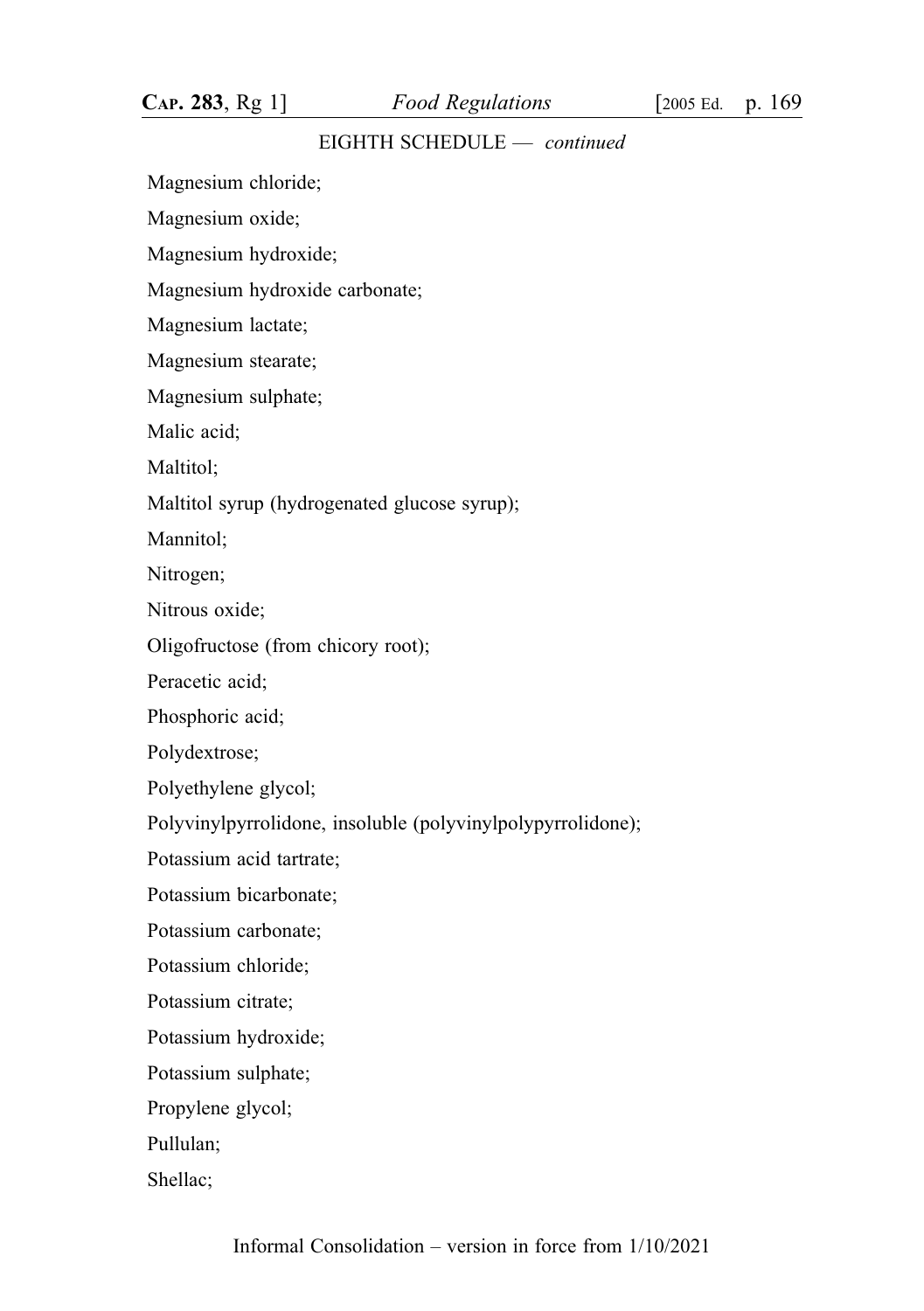p. 170 2005 Ed.] Food Regulations [CAP. 283, Rg 1]

### EIGHTH SCHEDULE — continued

Silica aerogel;

Sodium acetate;

Sodium acid sulphate (sodium hydrogen sulphate);

Sodium chloride;

Sodium aluminium phosphate;

Sodium bicarbonate;

Sodium carbonate;

Sodium citrate;

Sodium fumarate;

Sodium hydroxide;

Sodium phosphate (mono-, di-and tri-basic);

Sodium potassium tartrate;

Sodium pyrophosphate;

Sodium sesquicarbonate;

Sodium sulphate;

Sodium tartrate;

Sorbitol;

Sorbitol syrup;

Succinic acid;

Sucrose esters of fatty acids;

Sucrose oligoesters, type I and type II;

Sulphuric acid;

Sulphurous acid;

Tartaric acid;

Thaumatin;

Trehalose;

Triammonium citrate;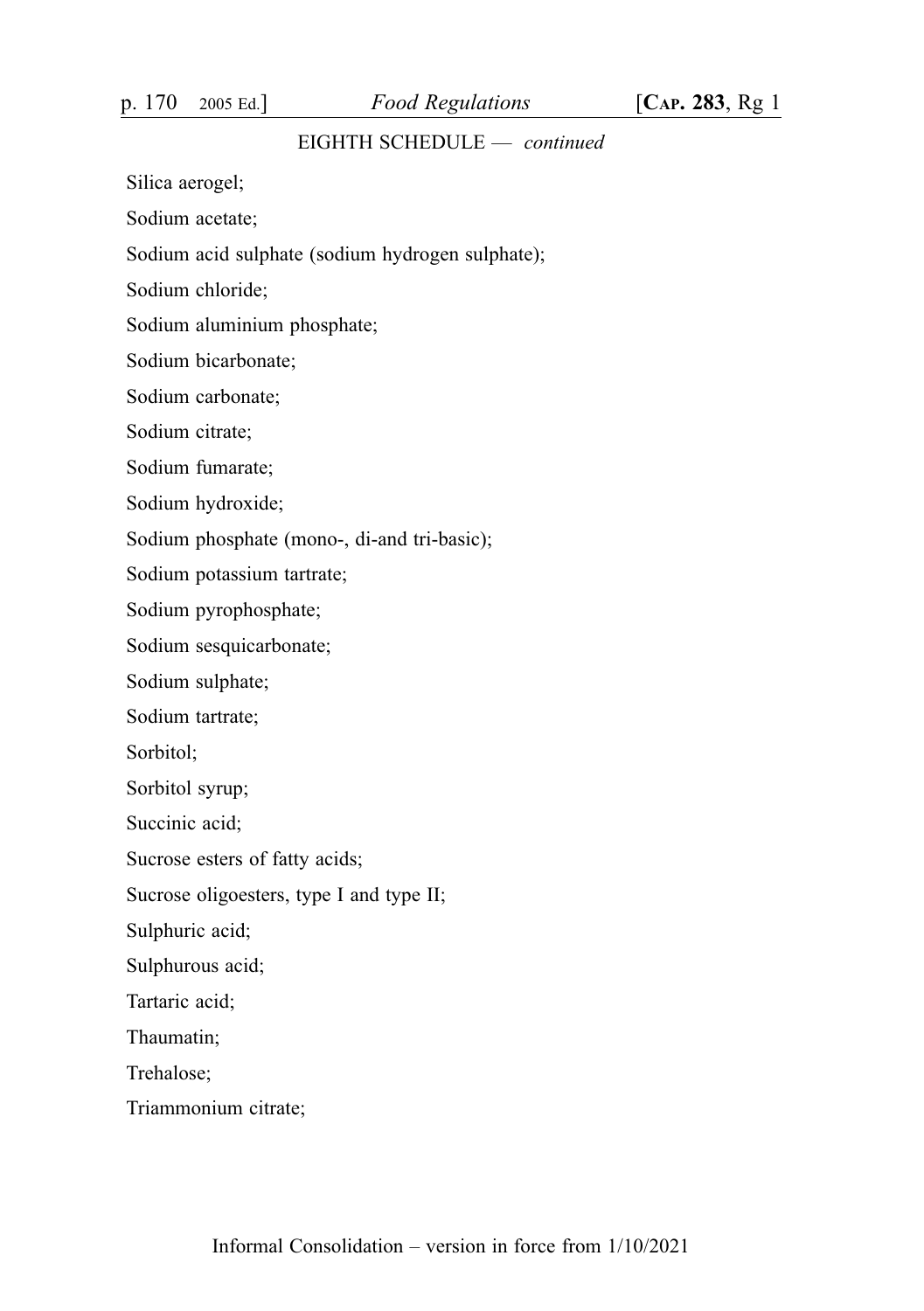### Xylitol.

[S 695/2021 wef 01/10/2021] [S 704/2020 wef 31/08/2020] [S 59/2019 wef 01/02/2019]

### PART 2

### PERMITTED ENZYMES

#### (A) Enzymes derived from animal sources

| <b>Enzyme</b>                          | <b>EC</b> Number | <b>Source</b>                                                                                                    |
|----------------------------------------|------------------|------------------------------------------------------------------------------------------------------------------|
| Catalase                               | 1.11.1.6         | Bovine liver                                                                                                     |
| Lactoperoxidase                        | 1.11.1.7         | Bovine milk                                                                                                      |
| Lipase, triacylglycerol                | 3.1.1.3          | Bovine stomach; salivary glands or forestomach<br>of calf, kid or lamb; porcine or bovine pancreas               |
| Lysozyme                               | 3.2.1.17         | Egg whites                                                                                                       |
| Pancreatin (or pancreatic<br>elastase) | 3.4.21.36        | Pancreas of the hog or ox                                                                                        |
| Pepsin                                 | 3.4.23.1         | Bovine or porcine stomach                                                                                        |
| Phospholipase A2                       | 3.1.1.4          | Porcine pancreas                                                                                                 |
| Rennet                                 | 3.4.23.4         | Aqueous extracts from the fourth stomach of<br>calves, kids, lambs, and adult bovine animals,<br>sheep and goats |
| Thrombin                               | 3.4.21.5         | Bovine or porcine blood                                                                                          |
| Trypsin                                | 3.4.21.4         | Porcine or bovine pancreas                                                                                       |

#### (B) Enzymes derived from plant sources

| Enzyme           | <b>EC</b> Number | <b>Source</b>                                                               |
|------------------|------------------|-----------------------------------------------------------------------------|
| Alpha-amylase    | 3.2.1.1          | Malted cereals                                                              |
| Actinidin        | 3.4.22.14        | Kiwifruit (Actinidia deliciosa)                                             |
| Beta-amylase     | 3.2.1.2          | Malted cereals                                                              |
|                  |                  | Sweet potato ( <i>Ipomoea batatas</i> )                                     |
| <b>Bromelain</b> | 3.4.22.4         | Pineapple fruit/stem ( <i>Ananas comosus</i> and<br>Ananas bracteatus $(L)$ |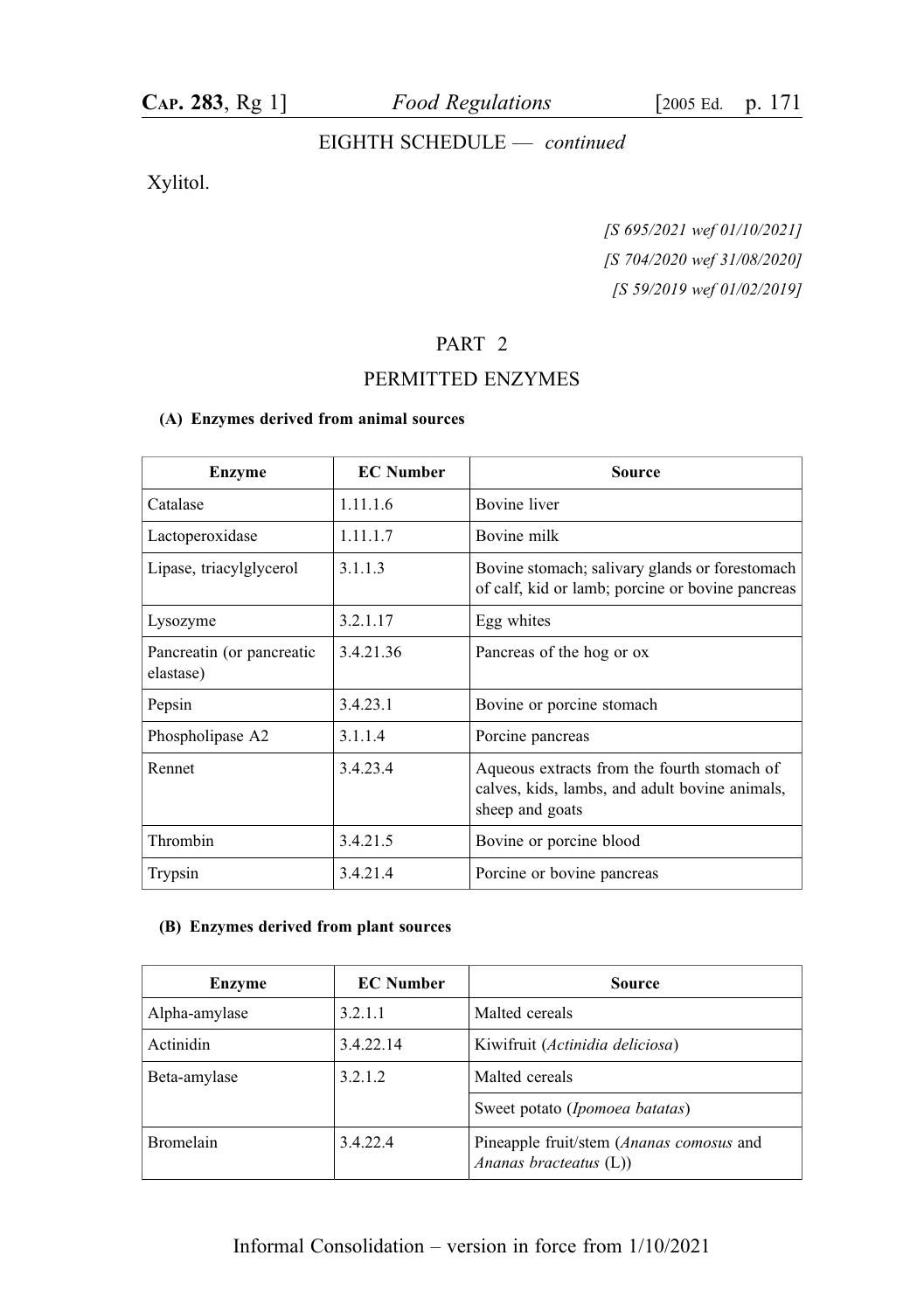| Enzyme     | <b>EC</b> Number | Source                              |
|------------|------------------|-------------------------------------|
| Ficin      | 3.4.22.3         | <i>Ficus</i> spp.                   |
| Lipoxidase | 1.13.11.12       | Soyabean whey or meal               |
| Papain     | 3.4.22.2         | Carica papaya (L) (Fam. Caricaceae) |

#### (C) Enzymes derived from microbial sources

| <b>Enzyme</b>                        | <b>EC</b> Number | <b>Production organism</b>                  | Donor organism                                              | Donor gene                           |
|--------------------------------------|------------------|---------------------------------------------|-------------------------------------------------------------|--------------------------------------|
| 1,4-alpha-glucan<br>branching enzyme | 2.4.1.18         | <b>Bacillus</b> subtilis                    | Rhodothermus<br>obamensis                                   | 1,4-alpha-glucan<br>branching enzyme |
|                                      |                  | Geobacillus<br>stearothermophilus $2$       |                                                             |                                      |
| Alpha-acetolactate<br>decarboxylase  | 4.1.1.5          | Bacillus amyloliquefaciens                  |                                                             |                                      |
|                                      |                  | Bacillus licheniformis                      | <b>Bacillus</b> brevis                                      | Alpha-acetolactate<br>decarboxylase  |
|                                      |                  | <b>Bacillus</b> subtilis                    |                                                             |                                      |
|                                      |                  | <b>Bacillus</b> subtilis                    | <b>Bacillus</b> brevis                                      | Alpha-acetolactate<br>decarboxylase  |
| Alpha, alpha-trehalase               | 3.2.1.28         | Trichoderma<br>longibrachiatum <sup>3</sup> | Trichoderma<br>longibrachiatum <sup>3</sup>                 | Alpha, alpha-trehalase               |
| Alpha-amylase                        | 3.2.1.1          | Aspergillus niger <sup>1</sup>              |                                                             |                                      |
|                                      |                  | Aspergillus niger <sup>1</sup>              | Aspergillus niger <sup>1</sup>                              | Alpha-amylase                        |
|                                      |                  | $A$ spergillus niger $1$                    | Rhizomucor pusillus                                         | Alpha-amylase                        |
|                                      |                  | Aspergillus oryzae                          |                                                             |                                      |
|                                      |                  | Bacillus amyloliquefaciens                  |                                                             |                                      |
|                                      |                  | Bacillus amyloliquefaciens                  | <b>Bacillus</b><br>amyloliquefaciens                        | Alpha-amylase                        |
|                                      |                  | Bacillus licheniformis                      |                                                             |                                      |
|                                      |                  | Bacillus licheniformis                      | <b>Bacillus</b><br>amyloliquefaciens                        | Alpha-amylase                        |
|                                      |                  | Bacillus licheniformis                      | Bacillus licheniformis                                      | Alpha-amylase                        |
|                                      |                  | Bacillus licheniformis                      | Bacillus licheniformis<br>and Bacillus<br>amyloliquefaciens | Alpha-amylase                        |
|                                      |                  | Bacillus licheniformis                      | Geobacillus<br>$ste a rothermophilus^2$                     | Alpha-amylase                        |
|                                      |                  | Bacillus licheniformis                      | Pseudomonas stutzeri                                        | Alpha-amylase                        |
|                                      |                  | <b>Bacillus</b> subtilis                    |                                                             |                                      |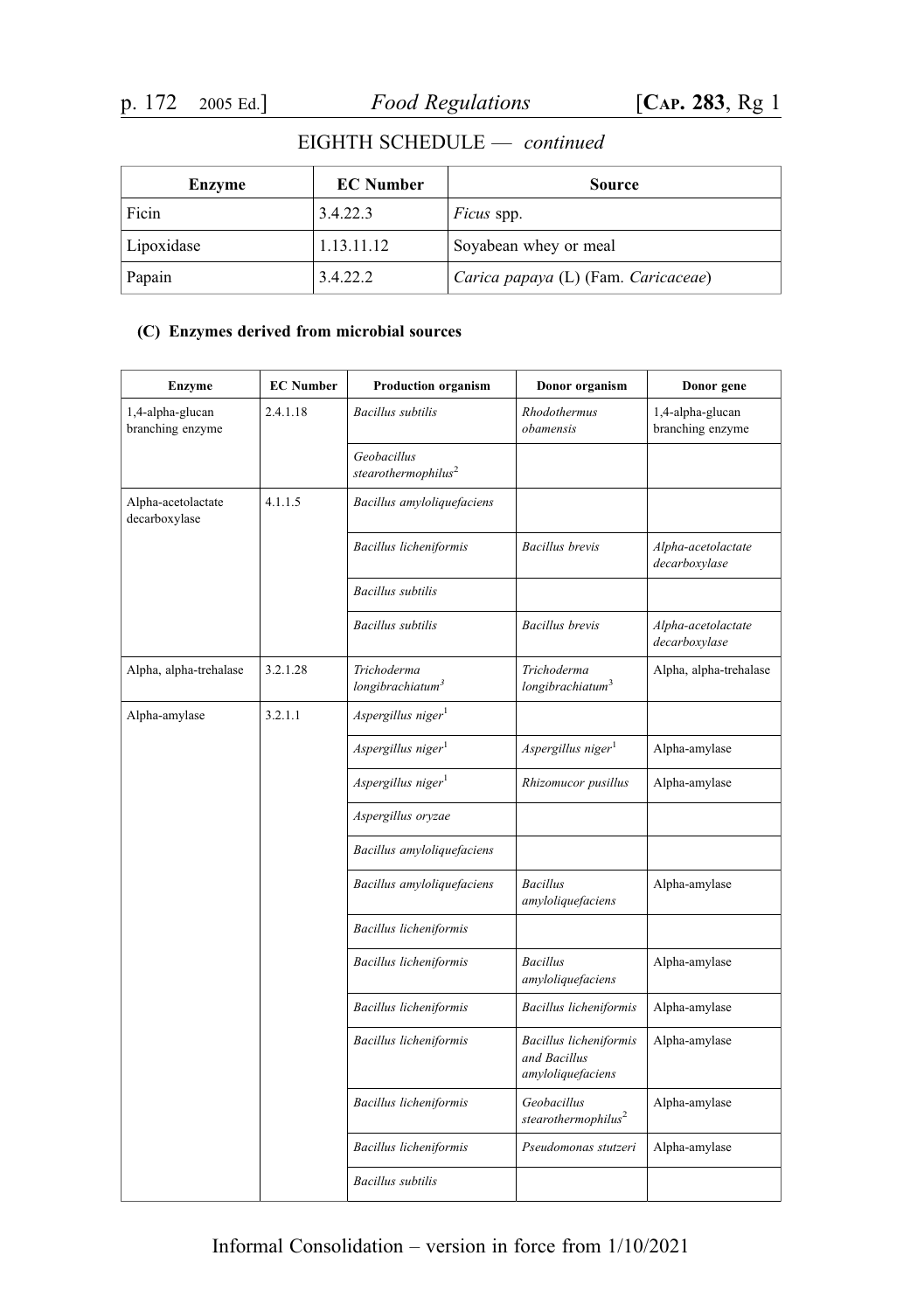| <b>Enzyme</b>                     | <b>EC Number</b> | <b>Production organism</b>                     | Donor organism                                 | Donor gene                        |
|-----------------------------------|------------------|------------------------------------------------|------------------------------------------------|-----------------------------------|
|                                   |                  | <b>Bacillus</b> subtilis                       | Bacillus megaterium                            | Alpha-amylase                     |
|                                   |                  | <b>Bacillus</b> subtilis                       | Alicyclobacillus<br>pohliae                    | Alpha-amylase                     |
|                                   |                  | <b>Bacillus</b> subtilis                       | Geobacillus<br>stearothermophilus <sup>2</sup> | Alpha-amylase                     |
|                                   |                  | Geobacillus<br>stearothermophilus $^2$         |                                                |                                   |
|                                   |                  | Geobacillus<br>stearothermophilus <sup>2</sup> | Geobacillus<br>stearothermophilus <sup>2</sup> | Alpha-amylase                     |
|                                   |                  | Microbacterium imperiale                       |                                                |                                   |
|                                   |                  | Pseudomonas fluorescens                        | Thermococcales                                 | Alpha-amylase                     |
|                                   |                  | Rhizopus oryzae                                |                                                |                                   |
|                                   |                  | Trichoderma<br>longibrachiatum <sup>3</sup>    | Aspergillus kawachii                           | Alpha-amylase                     |
| Alpha-<br>arabinofuranosidase     | 3.2.1.55         | Aspergillus niger <sup>1</sup>                 |                                                |                                   |
| Alpha-galactosidase               | 3.2.1.22         | Aspergillus niger <sup>1</sup>                 |                                                |                                   |
| Alpha-glucosidase (or<br>maltase) | 3.2.1.20         | Aspergillus niger <sup>1</sup>                 |                                                |                                   |
|                                   |                  | Aspergillus oryzae                             |                                                |                                   |
|                                   |                  | Trichoderma<br>longibrachiatum <sup>3</sup>    | Aspergillus niger                              | Alpha-glucosidase (or<br>maltase) |
| Aminopeptidase                    | 3.4.11.1         | Aspergillus oryzae                             |                                                |                                   |
|                                   |                  | Lactocococcus lactis                           |                                                |                                   |
| Amylomaltase                      | 2.4.1.25         | Bacillus amyloliquefaciens                     | Thermus thermophilus                           | Amylomaltase                      |
| Aqualysin 1                       | 3.4.21.111       | <b>Bacillus</b> subtilis                       | Thermus aquaticus                              | Aqualysin 1                       |
| Asparaginase                      | 3.5.1.1          | Aspergillus niger <sup>1</sup>                 |                                                |                                   |
|                                   |                  | Aspergillus niger <sup>1</sup>                 | $A$ spergillus niger $1$                       | Asparaginase                      |
|                                   |                  | Aspergillus oryzae                             |                                                |                                   |
|                                   |                  | Aspergillus oryzae                             | Aspergillus oryzae                             | Asparaginase                      |
|                                   |                  | <b>Bacillus</b> subtilis                       | Pyrococcus furiosus                            | Asparaginase                      |
| Aspergillopepsin I                | 3.4.23.18        | Aspergillus niger <sup>1</sup>                 |                                                |                                   |
|                                   |                  | Aspergillus oryzae                             |                                                |                                   |
|                                   |                  | Trichoderma<br>longibrachiatum <sup>3</sup>    | Trichoderma<br>longibrachiatum <sup>3</sup>    | Aspergillopepsin I                |
| Aspergillopepsin II               | 3.4.23.19        | Aspergillus niger <sup>1</sup>                 |                                                |                                   |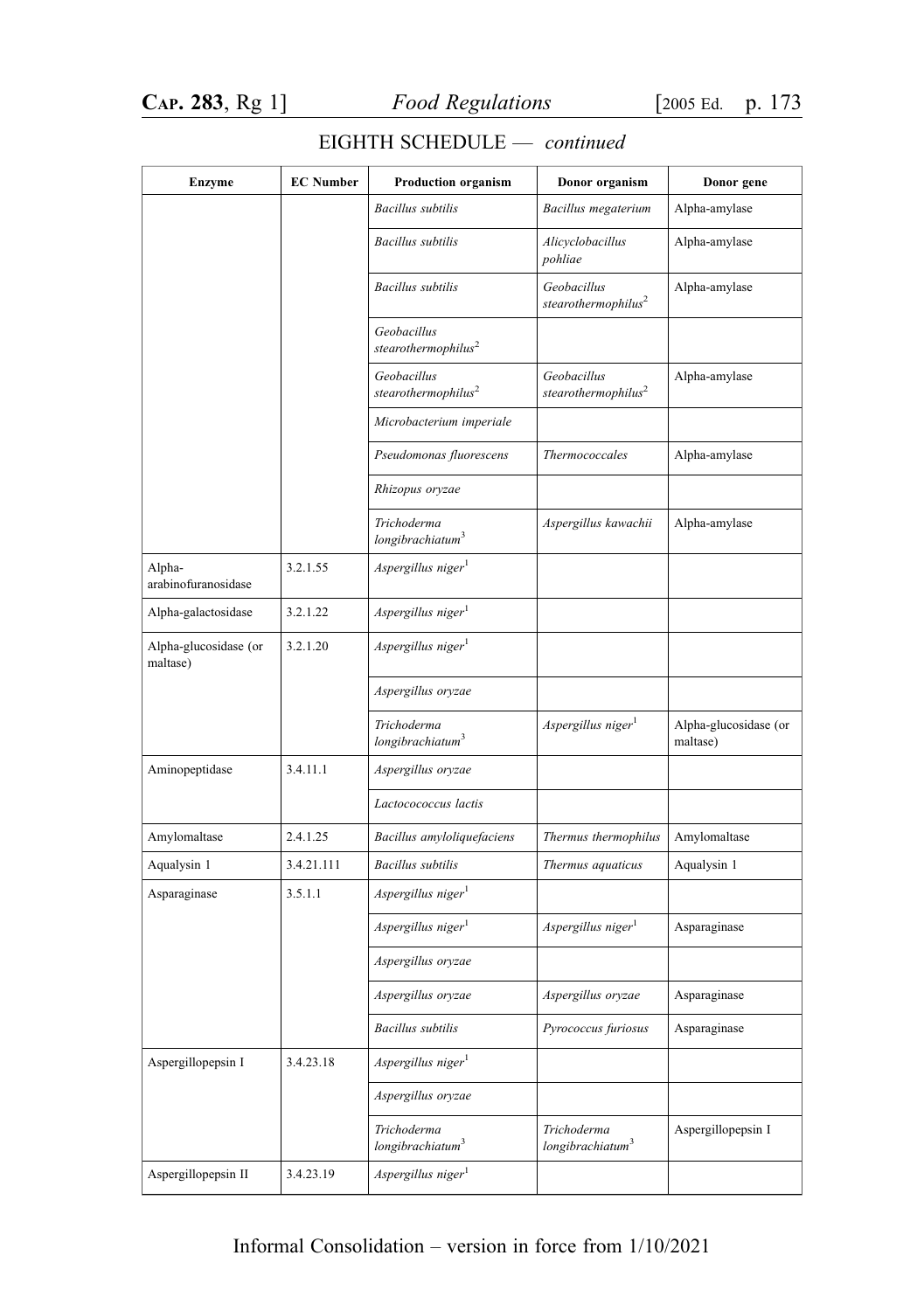| <b>Enzyme</b>                                                           | <b>EC</b> Number | <b>Production organism</b>              | Donor organism                       | Donor gene                                                              |
|-------------------------------------------------------------------------|------------------|-----------------------------------------|--------------------------------------|-------------------------------------------------------------------------|
| Beta-amylase                                                            | 3.2.1.2          | Bacillus amyloliquefaciens              |                                      |                                                                         |
|                                                                         |                  | Bacillus licheniformis                  | <b>Bacillus</b> flexus               | Beta-amylase                                                            |
|                                                                         |                  | <b>Bacillus</b> subtilis                |                                      |                                                                         |
| Beta-fructofuranosidase<br>(invertase or saccharase)                    | 3.2.1.26         | Aspergillus japonicus                   |                                      |                                                                         |
|                                                                         |                  | Aspergillus niger <sup>1</sup>          |                                      |                                                                         |
|                                                                         |                  | Saccharomyces cerevisiae                |                                      |                                                                         |
| Beta-galactosidase (or<br>lactase)                                      | 3.2.1.23         | Aspergillus niger <sup>1</sup>          |                                      |                                                                         |
|                                                                         |                  | Aspergillus niger <sup>1</sup>          | Aspergillus oryzae                   | Beta-galactosidase (or<br>lactase)                                      |
|                                                                         |                  | Aspergillus oryzae                      |                                      |                                                                         |
|                                                                         |                  | <b>Bacillus circulans ATCC</b><br>31382 |                                      |                                                                         |
|                                                                         |                  | Bacillus licheniformis                  | Bifidobacterium<br>bifidum           | Beta-galactosidase (or<br>lactase)                                      |
|                                                                         |                  | <b>Bacillus</b> subtilis                | Bifidobacterium<br>bifidum           | Beta-galactosidase (or<br>lactase)                                      |
|                                                                         |                  | Kluyveromyces lactis <sup>4</sup>       |                                      |                                                                         |
|                                                                         |                  | Kluyveromyces marxianus <sup>5</sup>    |                                      |                                                                         |
|                                                                         |                  | Saccharomyces sp.                       |                                      |                                                                         |
| Beta-glucanase (endo-<br>beta glucanase or endo-<br>1,3-beta-glucanase) | 3.2.1.6          | Aspergillus niger <sup>1</sup>          |                                      |                                                                         |
|                                                                         |                  | Aspergillus oryzae                      |                                      |                                                                         |
|                                                                         |                  | Bacillus amyloliquefaciens              |                                      |                                                                         |
|                                                                         |                  | Bacillus amyloliquefaciens              | <b>Bacillus</b><br>amyloliquefaciens | Beta-glucanase (endo-<br>beta glucanase or endo-<br>1,3-beta-glucanase) |
|                                                                         |                  | <b>Bacillus</b> subtilis                |                                      |                                                                         |
|                                                                         |                  | <b>Bacillus</b> subtilis                | <b>Bacillus</b> subtilis             | Beta-glucanase (endo-<br>beta glucanase or endo-<br>1,3-beta-glucanase) |
|                                                                         |                  | Disporotrichum<br>dimorphosphorum       |                                      |                                                                         |
|                                                                         |                  | Humicola insolens                       |                                      |                                                                         |
|                                                                         |                  | Rasamsonia emersonii <sup>6</sup>       |                                      |                                                                         |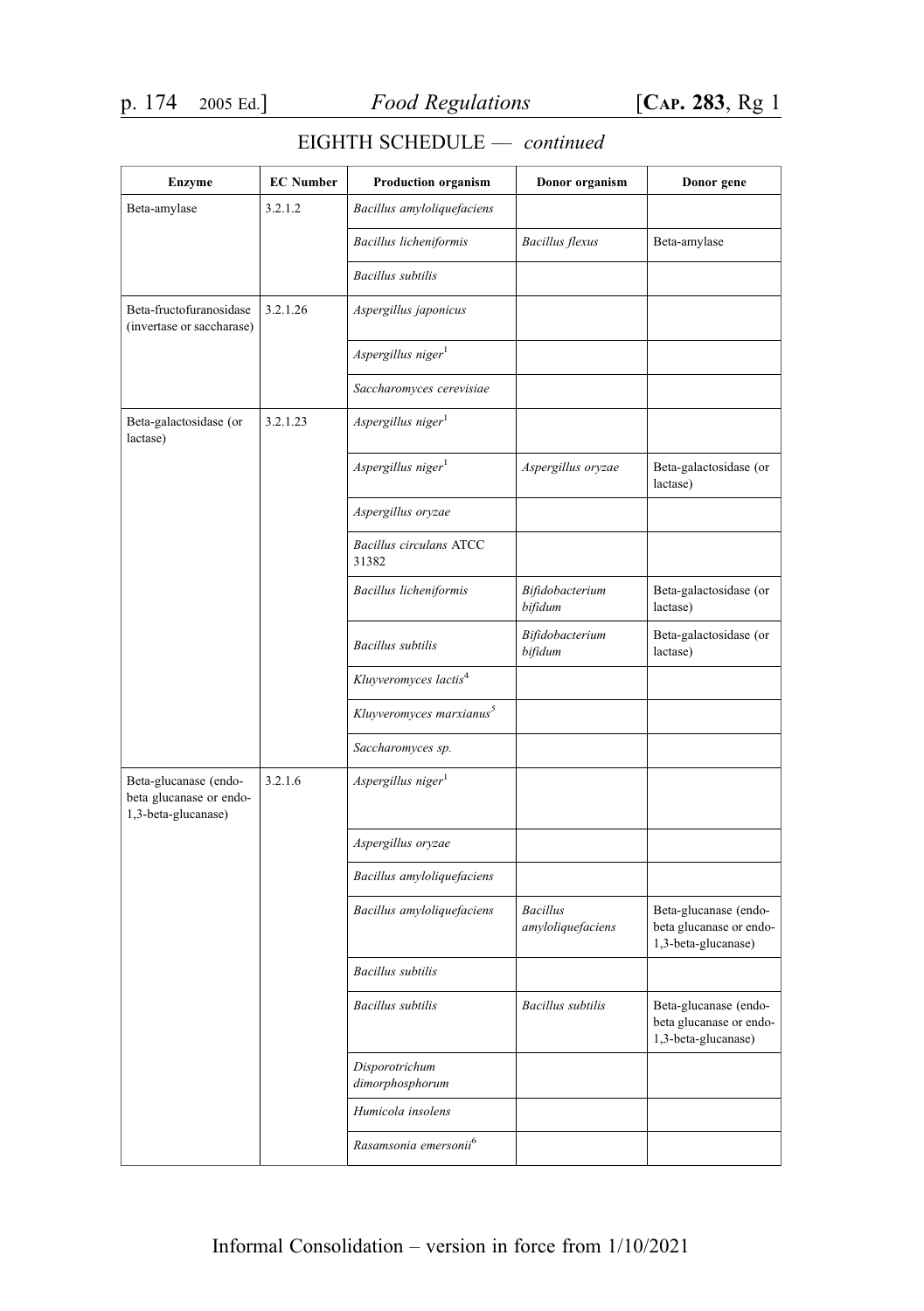|  | EIGHTH SCHEDULE | continued |
|--|-----------------|-----------|
|--|-----------------|-----------|

| <b>Enzyme</b>                      | <b>EC Number</b> | Production organism                         | Donor organism                              | Donor gene                         |
|------------------------------------|------------------|---------------------------------------------|---------------------------------------------|------------------------------------|
|                                    |                  | Trichoderma<br>longibrachiatum <sup>3</sup> |                                             |                                    |
| Beta-glucosidase                   | 3.2.1.21         | Aspergillus niger <sup>1</sup>              |                                             |                                    |
| Carboxylesterase                   | 3.1.1.1          | Rhizomucor miehei <sup>7</sup>              |                                             |                                    |
| Carboxypeptidase C                 | 3.4.16.5         | Aspergillus niger <sup>1</sup>              | Aspergillus niger <sup>1</sup>              | Carboxypeptidase C                 |
| Catalase                           | 1.11.1.6         | Aspergillus niger <sup>1</sup>              |                                             |                                    |
|                                    |                  | Aspergillus niger <sup>1</sup>              | Aspergillus niger <sup>1</sup>              | Catalase                           |
|                                    |                  | Micrococcus luteus <sup>8</sup>             |                                             |                                    |
| Cellulase                          | 3.2.1.4          | Aspergillus niger <sup>1</sup>              |                                             |                                    |
|                                    |                  | Penicillium funiculosum                     |                                             |                                    |
|                                    |                  | Rasamsonia emersonii <sup>6</sup>           |                                             |                                    |
|                                    |                  | Trichoderma<br>longibrachiatum <sup>3</sup> |                                             |                                    |
|                                    |                  | Trichoderma<br>longibrachiatum <sup>3</sup> | Trichoderma<br>longibrachiatum <sup>3</sup> | Cellulase                          |
|                                    |                  | Trichoderma viride                          |                                             |                                    |
| Chymosin                           | 3.4.23.4         | Aspergillus niger <sup>1</sup>              |                                             |                                    |
|                                    |                  | Aspergillus niger var.<br>awamori           | Camelus dromedarius                         | Chymosin                           |
|                                    |                  | Escherichia coli K-12 strain<br><b>GE81</b> |                                             |                                    |
|                                    |                  | Kluyveromyces lactis <sup>4</sup>           |                                             |                                    |
|                                    |                  | Kluyveromyces lactis <sup>4</sup>           | Calf prochymosin B                          | Chymosin                           |
| Cyclodextrin<br>glucanotransferase | 2.4.1.19         | Bacillus licheniformis                      | Thermoanaerobacter<br>sp.                   | Cyclodextrin<br>glucanotransferase |
|                                    |                  | Paenibacillus macerans <sup>9</sup>         |                                             |                                    |
| Deaminase                          | 3.5.4.6          | Aspergillus melleus                         |                                             |                                    |
| Dextranase                         | 3.2.1.11         | Chaetomium erraticum                        |                                             |                                    |
|                                    |                  | Chaetomium gracile                          |                                             |                                    |
|                                    |                  | Penicillium lilacinum                       |                                             |                                    |
| Endo-arabinase                     | 3.2.1.99         | Aspergillus niger <sup>1</sup>              |                                             |                                    |
| Endo-protease                      | 3.4.21.26        | Aspergillus niger <sup>1</sup>              |                                             |                                    |
|                                    |                  | Aspergillus niger <sup>1</sup>              | Aspergillus niger <sup>1</sup>              | Endo-protease                      |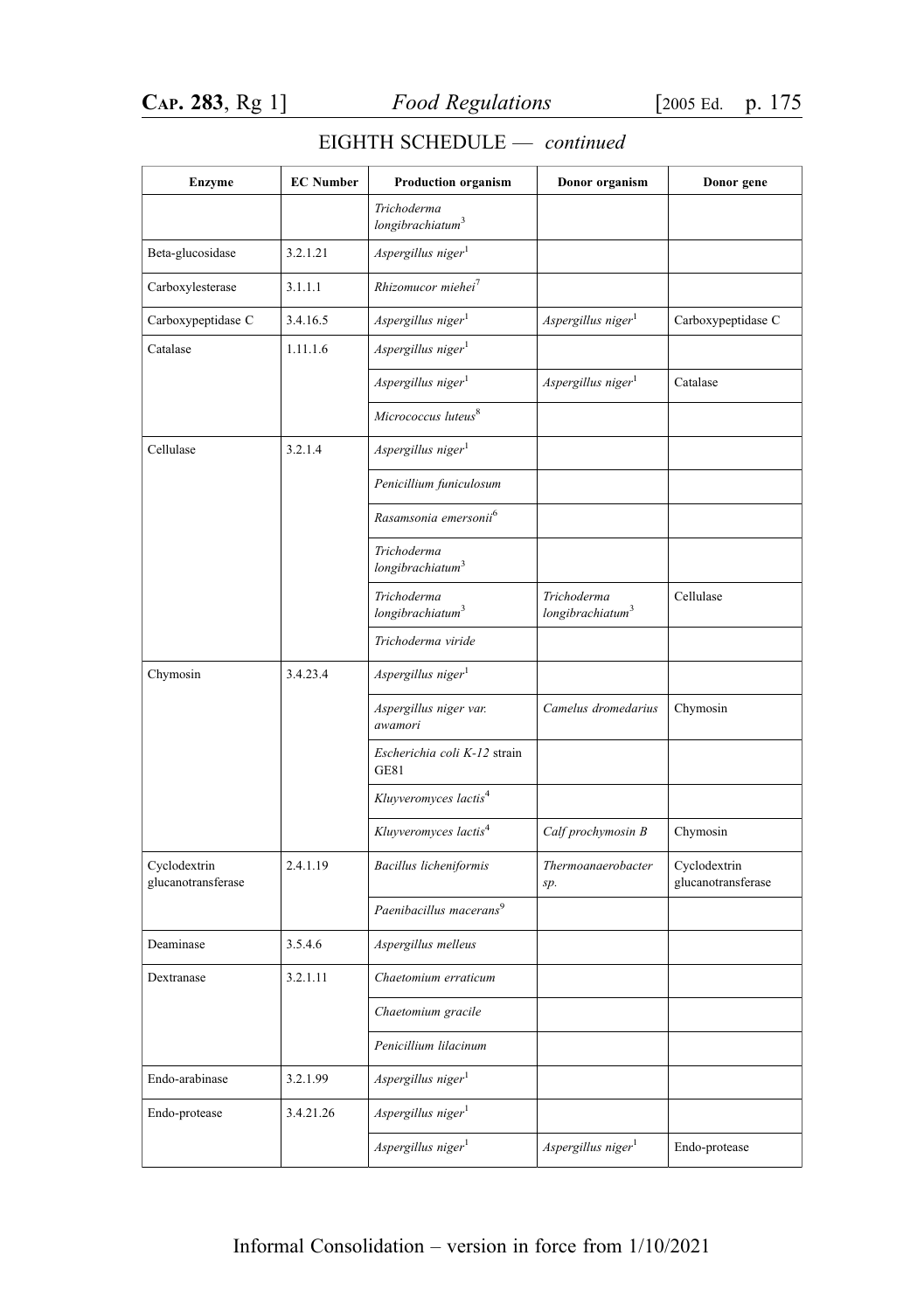| <b>Enzyme</b>                         | <b>EC</b> Number | <b>Production organism</b>                  | Donor organism                                     | Donor gene                            |
|---------------------------------------|------------------|---------------------------------------------|----------------------------------------------------|---------------------------------------|
| Glucan 1,3-beta-<br>glucosidase       | 3.2.1.58         | Trichoderma harzianum                       |                                                    |                                       |
| Endo-1,3-beta-xylanase                | 3.2.1.32         | Humicola insolens                           |                                                    |                                       |
| Endo-1,4-beta-xylanase                | 3.2.1.8          | Aspergillus niger <sup>1</sup>              |                                                    |                                       |
|                                       |                  | Aspergillus niger <sup>1</sup>              | Aspergillus niger <sup>1</sup>                     | Endo-1,4-beta-<br>xylanase            |
|                                       |                  | Aspergillus niger <sup>1</sup>              | Rasamsonia<br>emersonii <sup>6</sup>               | Endo-1,4-beta-<br>xylanase            |
|                                       |                  | Aspergillus oryzae                          |                                                    |                                       |
|                                       |                  | Aspergillus oryzae                          | Aspergillus aculeatus                              | Endo-1,4-beta-<br>xylanase            |
|                                       |                  | Aspergillus oryzae                          | Humicola<br>lanuginosa <sup>10</sup>               | Endo-1,4-beta-<br>xylanase            |
|                                       |                  | Bacillus amyloliquefaciens                  |                                                    |                                       |
|                                       |                  | Bacillus licheniformis                      | Bacillus licheniformis                             | Endo-1,4-beta-<br>xylanase            |
|                                       |                  | <b>Bacillus</b> subtilis                    |                                                    |                                       |
|                                       |                  | <b>Bacillus</b> subtilis                    | <b>Bacillus</b> subtilis                           | Endo-1,4-beta-<br>xylanase            |
|                                       |                  | <b>Bacillus</b> subtilis                    | Pseudoalteromonas<br>haloplanktis                  | Endo-1,4-beta-<br>xylanase            |
|                                       |                  | Disporotrichum<br>dimorphosphorum           |                                                    |                                       |
|                                       |                  | Humicola insolens                           |                                                    |                                       |
|                                       |                  | Rasamsonia emersonii <sup>6</sup>           |                                                    |                                       |
|                                       |                  | Trichoderma<br>longibrachiatum <sup>3</sup> |                                                    |                                       |
|                                       |                  | Trichoderma<br>longibrachiatum <sup>3</sup> | Aspergillus niger <sup>1</sup>                     | Endo-1,4-beta-<br>xylanase            |
|                                       |                  | Trichoderma<br>longibrachiatum <sup>3</sup> | Aspergillus<br>tubingensis                         | Endo-1,4-beta-<br>xylanase            |
|                                       |                  | Trichoderma<br>longibrachiatum <sup>3</sup> | Thermopolyspora<br>$\hat{f}$ lexuosa <sup>11</sup> | Endo-1,4-beta-<br>xylanase            |
| Glucoamylase (or<br>amyloglucosidase) | 3.2.1.3          | Aspergillus niger <sup>1</sup>              |                                                    |                                       |
|                                       |                  | Aspergillus niger <sup>1</sup>              | Aspergillus niger <sup>1</sup>                     | Glucoamylase (or<br>amyloglucosidase) |
|                                       |                  | Aspergillus niger $^1$                      | Gloeephyllum trabeum                               | Glucoamylase (or<br>amyloglucosidase) |
|                                       |                  | Aspergillus niger <sup>1</sup>              | Penicillum oxalicum                                | Glucoamylase (or<br>amyloglucosidase) |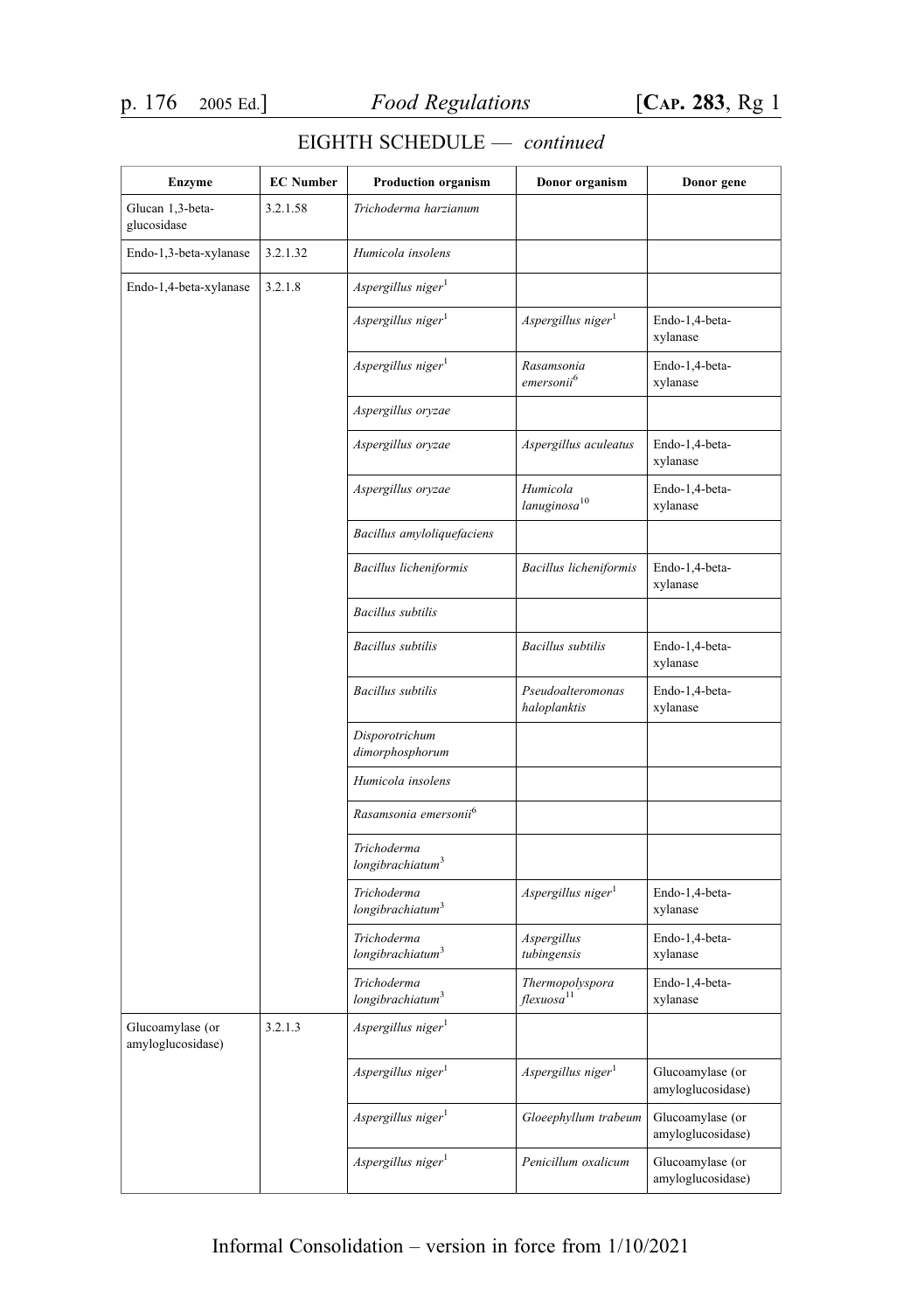| <b>Enzyme</b>                                         | <b>EC Number</b> | <b>Production organism</b>                  | Donor organism                                 | Donor gene                                            |
|-------------------------------------------------------|------------------|---------------------------------------------|------------------------------------------------|-------------------------------------------------------|
|                                                       |                  | Aspergillus niger <sup>1</sup>              | Talaromyces emersonii                          | Glucoamylase (or<br>amyloglucosidase)                 |
|                                                       |                  | Aspergillus niger <sup>1</sup>              | Trametes cingulata                             | Glucoamylase (or<br>amyloglucosidase)                 |
|                                                       |                  | Aspergillus oryzae                          |                                                |                                                       |
|                                                       |                  | Rhizopus delemar                            |                                                |                                                       |
|                                                       |                  | Rhizopus niveus                             |                                                |                                                       |
|                                                       |                  | Rhizopus oryzae                             |                                                |                                                       |
|                                                       |                  | Trichoderma<br>longibrachiatum <sup>3</sup> | Trichoderma<br>longibrachiatum <sup>3</sup>    | Glucoamylase (or<br>amyloglucosidase)                 |
| Glucose isomerase (or<br>xylose isomerase)            | 5.3.1.5          | Actinoplanes missouriensis                  |                                                |                                                       |
|                                                       |                  | Bacillus coagulans                          |                                                |                                                       |
|                                                       |                  | Microbacterium arborescens                  |                                                |                                                       |
|                                                       |                  | Streptomyces olivaceus                      |                                                |                                                       |
|                                                       |                  | Streptomyces<br>olivochromogenes            |                                                |                                                       |
|                                                       |                  | Streptomyces murinus                        |                                                |                                                       |
|                                                       |                  | Streptomyces rubiginosus                    |                                                |                                                       |
|                                                       |                  | Streptomyces rubiginosus                    | Streptomyces<br>rubiginosus                    | Glucose isomerase (or<br>xylose isomerase)            |
| Glucose oxidase                                       | 1.1.3.4          | Aspergillus niger <sup>1</sup>              |                                                |                                                       |
|                                                       |                  | Aspergillus niger <sup>1</sup>              | Aspergillus niger <sup>1</sup>                 | Glucose oxidase                                       |
|                                                       |                  | Aspergillus niger <sup>1</sup>              | Penicillium<br>chrysogenum                     | Glucose oxidase                                       |
|                                                       |                  | Aspergillus oryzae                          | Aspergillus niger <sup>1</sup>                 | Glucose oxidase                                       |
|                                                       |                  | Penicillium chrysogenum                     |                                                |                                                       |
| Glutaminase                                           | 3.5.1.2          | Bacillus amyloliquefaciens                  |                                                |                                                       |
| Glycerophospholipid<br>cholesterol<br>acyltransferase | 2.3.1.43         | Bacillus licheniformis                      | Aeromonas<br>salmonicida subsp.<br>salmonicida | Glycerophospholipid<br>cholesterol<br>acyltransferase |
| Hexose oxidase                                        | 1.1.3.5          | Hansenula polymorpha <sup>12</sup>          | Chondrus crispus                               | Hexose oxidase                                        |
| Inulinase                                             | 3.2.1.7          | Aspergillus niger <sup>1</sup>              |                                                |                                                       |
| Lipase,<br>monoacylglycerol                           | 3.1.1.23         | Penicillium camembertii                     |                                                |                                                       |
| Lipase, triacylglycerol                               | 3.1.1.3          | Aspergillus niger <sup>1</sup>              |                                                |                                                       |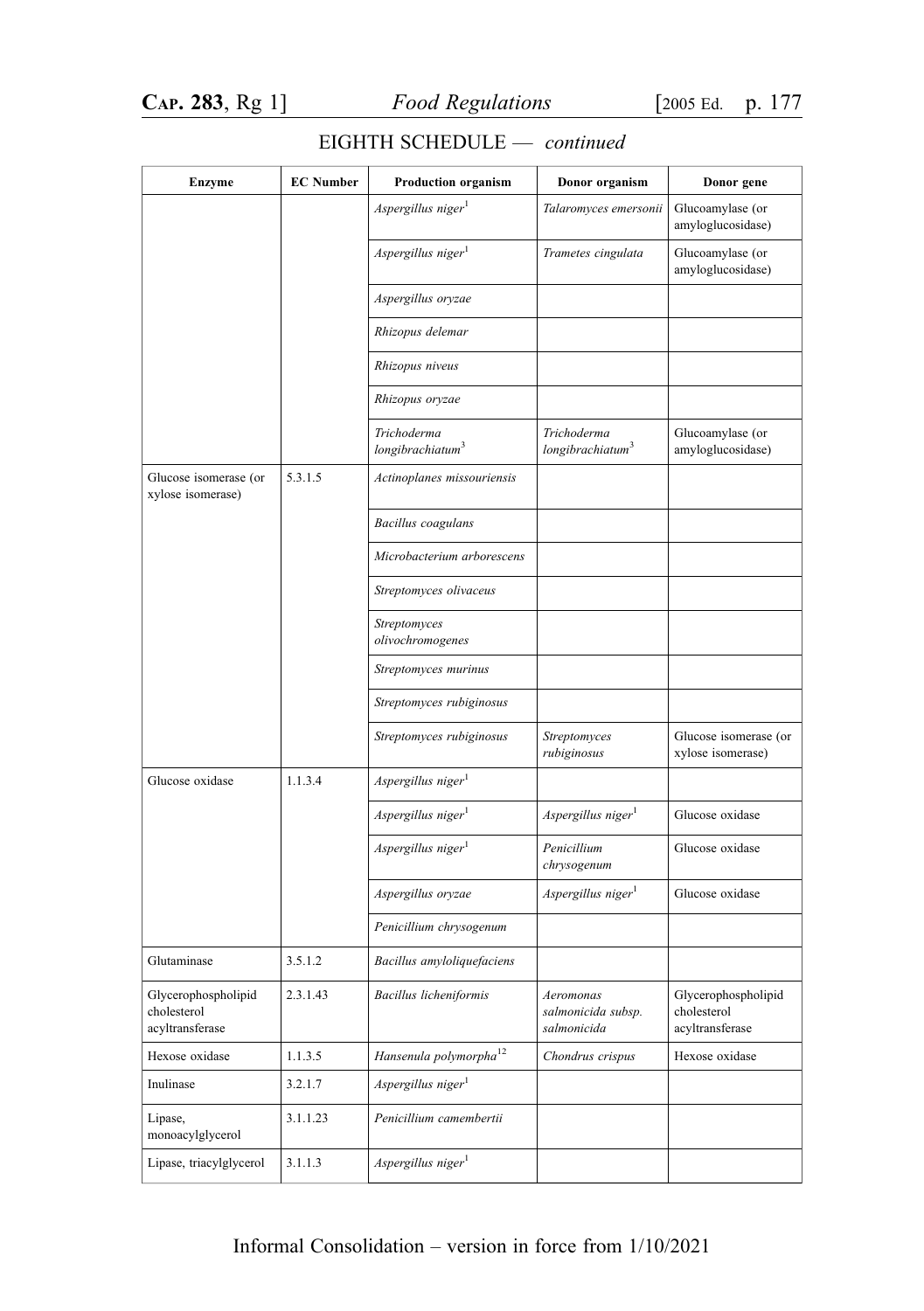| <b>Enzyme</b>                        | <b>EC</b> Number | <b>Production organism</b>                  | Donor organism                                                 | Donor gene                           |
|--------------------------------------|------------------|---------------------------------------------|----------------------------------------------------------------|--------------------------------------|
|                                      |                  | Aspergillus niger <sup>1</sup>              | Candida antarctica                                             | Lipase, triacylglycerol              |
|                                      |                  | $A$ spergillus niger $1$                    | Fusarium culmorum                                              | Lipase, triacylglycerol              |
|                                      |                  | Aspergillus oryzae                          |                                                                |                                      |
|                                      |                  | Aspergillus oryzae                          | Fusarium oxysporum                                             | Lipase, triacylglycerol              |
|                                      |                  | Aspergillus oryzae                          | Humicola<br>lanuginosa <sup>10</sup>                           | Lipase, triacylglycerol              |
|                                      |                  | Aspergillus oryzae                          | Rhizomucor miehei <sup>7</sup>                                 | Lipase, triacylglycerol              |
|                                      |                  | Aspergillus oryzae                          | Humicola<br>lanuginosa <sup>10</sup> and<br>Fusarium oxysporum | Lipase, triacylglycerol              |
|                                      |                  | Candida rugosa                              |                                                                |                                      |
|                                      |                  | Hansenula polymorpha <sup>12</sup>          | Fusarium<br>heterosporum                                       | Lipase, triacylglycerol              |
|                                      |                  | Mucor javanicus <sup>13</sup>               |                                                                |                                      |
|                                      |                  | Penicillium roquefortii <sup>14</sup>       |                                                                |                                      |
|                                      |                  | Rhizomucor miehei <sup>7</sup>              |                                                                |                                      |
|                                      |                  | Rhizopus arrhizus                           |                                                                |                                      |
|                                      |                  | Rhizopus niveus                             |                                                                |                                      |
|                                      |                  | Rhizopus oryzae                             |                                                                |                                      |
| Lysophospholipase                    | 3.1.1.5          | Aspergillus niger <sup>1</sup>              |                                                                |                                      |
|                                      |                  | $A$ spergillus niger $^{1}$                 | Aspergillus niger <sup>1</sup>                                 | Lysophospholipase                    |
|                                      |                  | Trichoderma<br>longibrachiatum <sup>3</sup> | Aspergillus nishimurae                                         | Lysophospholipase                    |
| Maltogenic alpha-<br>amylase         | 3.2.1.133        | Bacillus licheniformis                      | Geobacillus<br>stearothermophilus <sup>2</sup>                 | Maltogenic alpha-<br>amylase         |
|                                      |                  | <b>Bacillus</b> subtilis                    | Geobacillus<br>$ste a rothermophilus^2$                        | Maltogenic alpha-<br>amylase         |
| Maltotetraohydrolase                 | 3.2.1.60         | Bacillus licheniformis                      | Pseudomonas stutzeri                                           | Maltotetraohydrolase                 |
| Mannan endo-1,4-beta-<br>mannosidase | 3.2.1.78         | $A$ spergillus niger <sup>1</sup>           |                                                                |                                      |
|                                      |                  | Bacillus amyloliquefaciens                  |                                                                |                                      |
|                                      |                  | <b>Bacillus</b> subtilis                    |                                                                |                                      |
|                                      |                  | Trichoderma<br>longibrachiatum <sup>3</sup> |                                                                |                                      |
|                                      |                  | Trichoderma<br>longibrachiatum <sup>3</sup> | Trichoderma<br>longibrachiatum <sup>3</sup>                    | Mannan endo-1,4-beta-<br>mannosidase |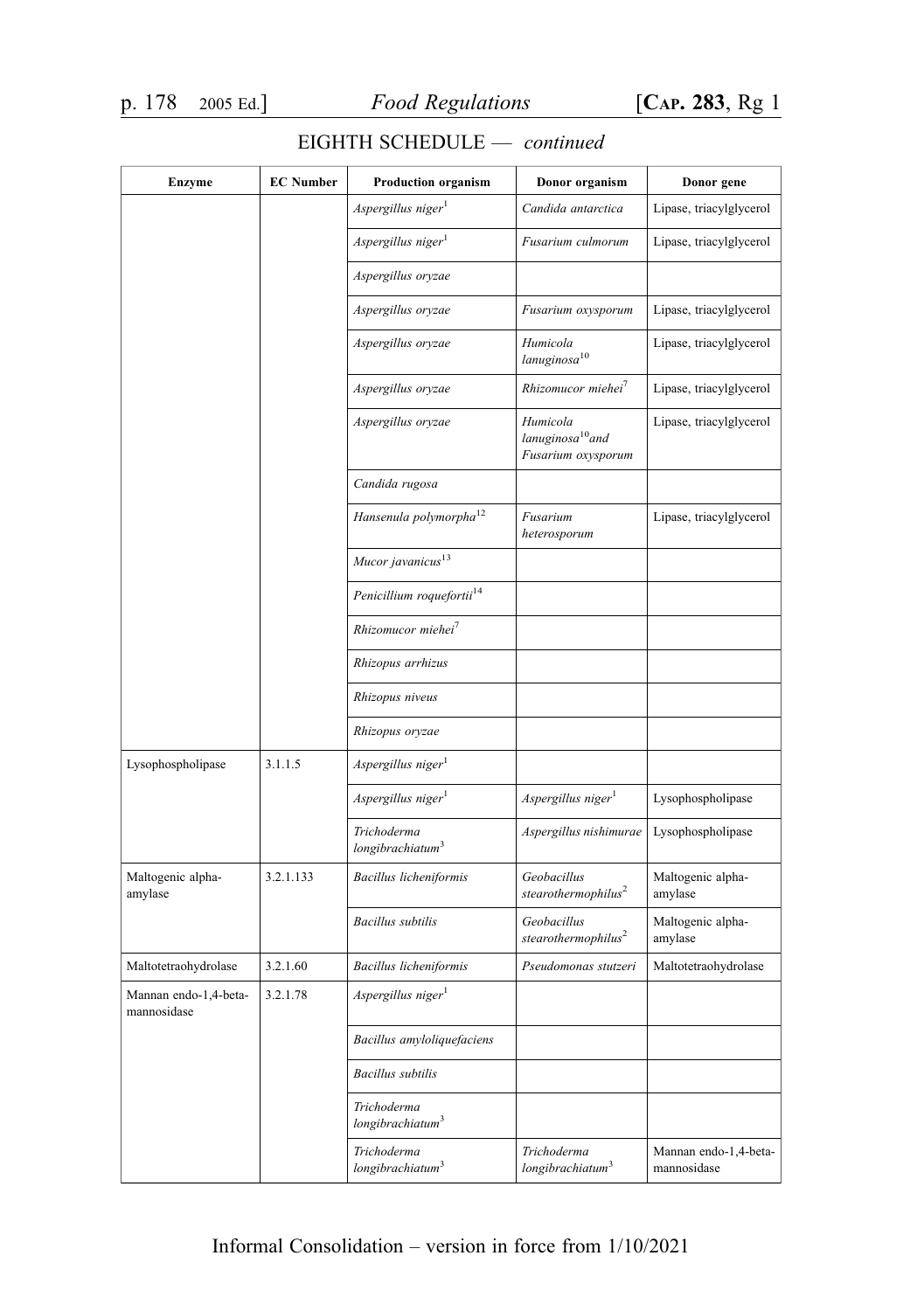| <b>Enzyme</b>                           | <b>EC Number</b> | <b>Production organism</b>                     | Donor organism                       | Donor gene                              |
|-----------------------------------------|------------------|------------------------------------------------|--------------------------------------|-----------------------------------------|
| Metalloproteinase <sup>15</sup>         | 3.4.24.4         | Aspergillus oryzae                             |                                      |                                         |
|                                         |                  | Bacillus amyloliquefaciens                     |                                      |                                         |
|                                         |                  | Bacillus amyloliquefaciens                     | <b>Bacillus</b><br>amyloliquefaciens | Metalloproteinase                       |
|                                         |                  | Bacillus coagulans                             |                                      |                                         |
|                                         |                  | <b>Bacillus</b> subtilis                       |                                      |                                         |
|                                         |                  | <b>Bacillus</b> subtilis                       | <b>Bacillus</b><br>amyloliquefaciens | Metalloproteinase                       |
|                                         |                  | Geobacillus<br>caldoproteolyticus              |                                      |                                         |
|                                         |                  | Geobacillus<br>stearothermophilus <sup>2</sup> |                                      |                                         |
| Mucorpepsin (or<br>aspartic proteinase) | 3.4.23.23        | Aspergillus oryzae                             |                                      |                                         |
|                                         |                  | Aspergillus oryzae                             | Rhizomucor miehei <sup>7</sup>       | Aspartic proteinase                     |
|                                         |                  | Cryphonectria parasitica                       |                                      |                                         |
|                                         |                  | Rhizomucor miehei <sup>7</sup>                 |                                      |                                         |
| Pectin esterase                         | 3.1.1.11         | Aspergillus niger                              |                                      |                                         |
|                                         |                  | Aspergillus niger <sup>1</sup>                 | Aspergillus niger                    | Pectin esterase                         |
|                                         |                  | Aspergillus oryzae                             | Aspergillus aculeatus                | Pectin esterase                         |
| Pectin lyase                            | 4.2.2.10         | Aspergillus niger <sup>1</sup>                 |                                      |                                         |
|                                         |                  | Aspergillus niger <sup>1</sup>                 | Aspergillus niger <sup>1</sup>       | Pectin lyase                            |
|                                         |                  | Trichoderma<br>longibrachiatum <sup>3</sup>    | Aspergillus niger <sup>1</sup>       | Pectin lyase                            |
| Peroxidase                              | 1.11.1.7         | Aspergillus niger <sup>1</sup>                 | Marasmius<br>scorodonius             | Peroxidase                              |
| Phosphatidylinositol<br>phospholipase C | 3.1.4.11         | Pseudomonas fluorescens                        | Isolated from soil                   | Phosphatidylinositol<br>phospholipase C |
| Phosphodiesterase I                     | 3.1.4.1          | Leptographium procerum                         |                                      |                                         |
| Phospholipase A1                        | 3.1.1.32         | Aspergillus oryzae                             | Fusarium venenatum                   | Phospholipase A1                        |
| Phospholipase A2                        | 3.1.1.4          | Aspergillus niger <sup>1</sup>                 | Porcine pancreas                     | Phospholipase A2                        |
|                                         |                  | Streptomyces violaceoruber                     |                                      |                                         |
|                                         |                  | Trichoderma<br>longibrachiatum <sup>3</sup>    | Aspergillus nishimurae               | Phospholipase A2                        |
| Phospholipase C                         | 3.1.4.3          | Pichia pastoris                                | Isolated from soil                   | Phospholipase C                         |
| 3-Phytase                               | 3.1.3.8          | Aspergillus niger <sup>1</sup>                 |                                      |                                         |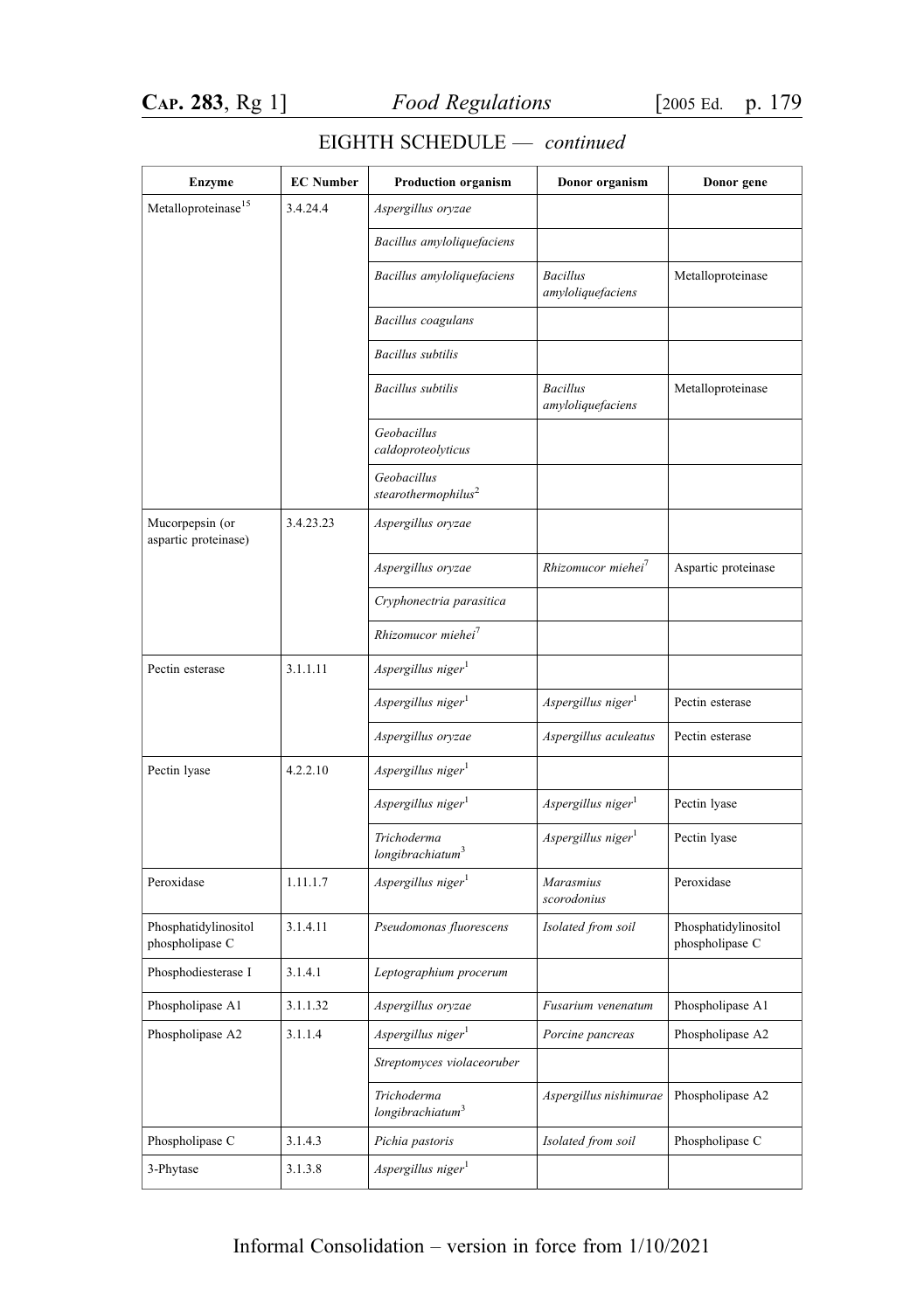| <b>Enzyme</b>                     | <b>EC Number</b> | <b>Production organism</b>                  | Donor organism                       | Donor gene                        |
|-----------------------------------|------------------|---------------------------------------------|--------------------------------------|-----------------------------------|
|                                   |                  | Aspergillus niger $^1$                      | Aspergillus niger <sup>1</sup>       | 3-Phytase                         |
| 4-Phytase                         | 3.1.3.26         | Aspergillus oryzae                          | Peniophora lycii                     | 4-Phytase                         |
| Polygalacturonase<br>(pectinase)  | 3.2.1.15         | Aspergillus niger <sup>1</sup>              |                                      |                                   |
|                                   |                  | Aspergillus niger <sup>1</sup>              | Aspergillus niger $^1$               | Polygalacturonase<br>(pectinase)  |
|                                   |                  | Aspergillus oryzae                          |                                      |                                   |
|                                   |                  | Aspergillus oryzae                          | Aspergillus aculeatus                | Polygalacturonase<br>(pectinase)  |
|                                   |                  | Rhizopus oryzae                             |                                      |                                   |
|                                   |                  | Trichoderma<br>longibrachiatum <sup>3</sup> |                                      |                                   |
| Protein-glutaminase               | 3.5.1.44         | Chryseobacterium<br>proteolyticum           |                                      |                                   |
| Pullulanase                       | 3.2.1.41         | Bacillus acidopullulyticus                  |                                      |                                   |
|                                   |                  | Bacillus amyloliquefaciens                  |                                      |                                   |
|                                   |                  | Bacillus licheniformis                      |                                      |                                   |
|                                   |                  | Bacillus licheniformis                      | Bacillus deramificans                | Pullulanase                       |
|                                   |                  | <b>Bacillus</b> subtilis                    |                                      |                                   |
|                                   |                  | <b>Bacillus</b> subtilis                    | <b>Bacillus</b><br>acidopullulyticus | Pullulanase                       |
|                                   |                  | <b>Bacillus</b> subtilis                    | Bacillus deramificans                | Pullulanase                       |
|                                   |                  | <b>Bacillus</b> subtilis                    | Bacillus naganoensis                 | Pullulanase                       |
|                                   |                  | Klebsiella pneumoniae $^{16}$               |                                      |                                   |
|                                   |                  | Pullulanibacillus sp.                       |                                      |                                   |
| Ribonuclease                      | 3.1.26.5         | Penicillium citrinum                        |                                      |                                   |
| Serine proteinase <sup>17</sup>   | 3.4.21.14        | Aspergillus melleus                         |                                      |                                   |
|                                   |                  | Aspergillus oryzae                          |                                      |                                   |
|                                   |                  | Bacillus amyloliquefaciens                  |                                      |                                   |
|                                   |                  | <b>Bacillus</b> halodurans                  |                                      |                                   |
|                                   |                  | Bacillus licheniformis                      |                                      |                                   |
|                                   |                  | <b>Bacillus</b> subtilis                    |                                      |                                   |
| Serine protease<br>(Chymotrypsin) | 3.4.21.1         | <b>Bacillus</b> licheniformis               | Nocardiopsis prasina                 | Serine protease<br>(Chymotrypsin) |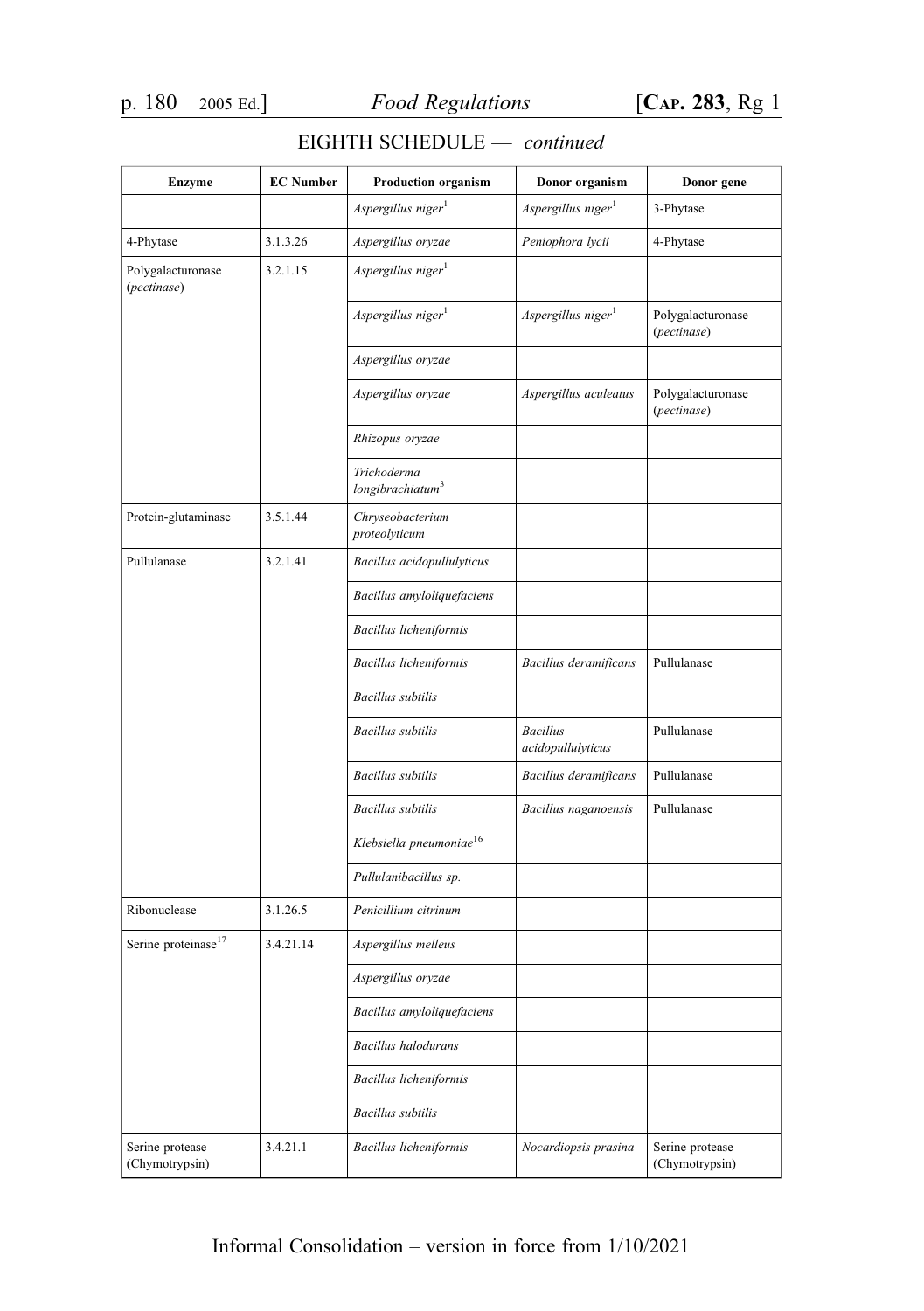| <b>Enzyme</b>                               | <b>EC</b> Number | <b>Production organism</b>                  | Donor organism     | Donor gene                                  |
|---------------------------------------------|------------------|---------------------------------------------|--------------------|---------------------------------------------|
| Serine protease with<br>trypsin specificity | 3.4.21.4         | Fusarium venenatum                          | Fusarium oxysporum | Serine protease with<br>trypsin specificity |
| Tannase                                     | 3.1.1.20         | Aspergillus oryzae                          |                    |                                             |
| Transglucosidase                            | 2.4.1.24         | Aspergillus niger <sup>1</sup>              |                    |                                             |
|                                             |                  | Trichoderma<br>longibrachiatum <sup>3</sup> | Aspergillus niger  | Transglucosidase                            |
| Transglutaminase                            | 2.3.2.13         | Streptomyces mobaraensis <sup>18</sup>      |                    |                                             |
| Urease                                      | 3.5.1.5          | Lactobacillus fermentum                     |                    |                                             |

#### EIGHTH SCHEDULE — continued

[S 704/2020 wef 31/08/2020]

[S 59/2019 wef 01/02/2019]

- <sup>2</sup> Geobacillus stearothermophilus former name Bacillus stearothermophilus.
- <sup>3</sup> Trichoderma longibrachiatum also known as Trichoderma reesei.
- <sup>4</sup> Kluyveromyces lactis former name Saccharomyces lactis.
- <sup>5</sup> Kluyveromyces marxianus former names Saccharomyces fragilis and Kluyveromyces fragilis.
- <sup>6</sup> Rasamsonia emersonii former name Talaromyces emersonii.
- <sup>7</sup> Rhizomucor miehei former name Mucor miehei.
- <sup>8</sup> Micrococcus luteus former name Micrococcus lysodeikticus.
- <sup>9</sup> Paenibacillus macerans former name Bacillus macerans.

<sup>10</sup> Humicola lanuginosa also known as Thermomyces lanuginosus.

 $^{11}$  Thermopolyspora flexuosa – former name Nonomuraea flexuosa.

<sup>12</sup> Hansenula polymorpha also known as Pichia angusta.

<sup>13</sup> Mucor javanicus also known as Mucor circinelloides f. circinelloides.

<sup>14</sup> Penicillium roquefortii also known as Penicillium roqueforti.

<sup>15</sup> Metalloproteinase (EC 3.4.24.4) includes vibriolysin (EC 3.4.24.25), pseudolysin (EC 3.4.24.26), thermolysin (3.4.24.27), bacillolysin (EC

3.4.24.28), aureolysin (EC 3.4.24.29), coccolysin (EC 3.4.24.30), mycolysin (EC 3.4.24.31), beta-lytic metalloendopeptidase (EC 3.4.24.32),

deuterolysin (EC.3.4.24.39), serralysin (EC 3.4.24.40).

<sup>17</sup> Serine proteinase (EC 3.4.21.14) includes oryzin (EC 3.4.21.63) and subtilisin (EC 3.4.21.62).

<sup>18</sup> Streptomyces mobaraensis – former name Streptoverticillium mobaraense.

[S 59/2019 wef 01/02/2019]

[S 152/2017 wef 01/04/2017]

[S 816/2014 wef 15/12/2014]

[S 493/2013 wef 01/08/2013]

[S 444/2012 wef 03/09/2012]

[S 195/2011 wef 15/04/2011]

## NINTH SCHEDULE

Regulation 30(2) and (5)

## FOOD WITH MAXIMUM AMOUNTS OF PESTICIDES

Column 1 . Column 2 . Column 3

<sup>&</sup>lt;sup>1</sup> Aspergillus niger group includes A. aculeatus, A. awamori, A. ficuum, A. foetidus, A. japonicus, A. phoenicis, A. saitor and A. usamii.

<sup>16</sup> Klebsiella pneumoniae – former name Klebsiella aerogenes.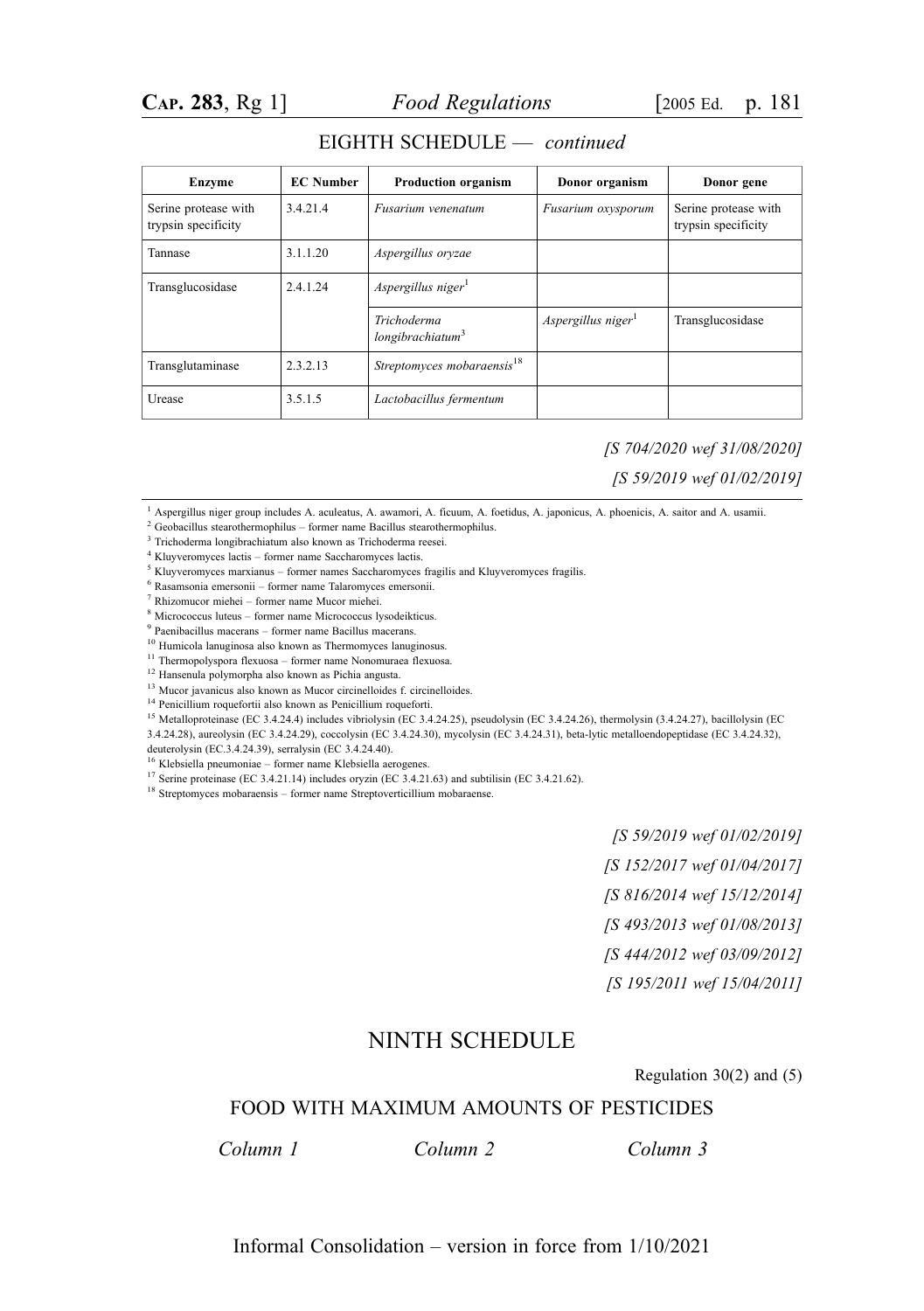| p. 182      | 2005 Ed.]           | <b>Food Regulations</b>           | [ $CAP. 283, Rg1$ ]                                                                                  |
|-------------|---------------------|-----------------------------------|------------------------------------------------------------------------------------------------------|
|             |                     | NINTH SCHEDULE - continued        |                                                                                                      |
|             | Substance           | Maximum<br>residue limit<br>(ppm) | Type of food                                                                                         |
| Acephate    |                     | 10                                | lettuce                                                                                              |
|             |                     | 5                                 | tomatoes, cottonseeds, broccoli,<br>cabbages, cauliflowers, kale,<br>Brussels sprouts, citrus fruits |
|             |                     | $\mathbf{1}$                      | soya beans                                                                                           |
|             |                     | 0.5                               | potatoes                                                                                             |
|             |                     | 0.2                               | eggs, edible offal, fat of meat,<br>meat                                                             |
|             |                     | 0.1                               | milk, nuts                                                                                           |
| Acifluorfen |                     | 0.1                               | seed and pod vegetables, rice<br>grain                                                               |
|             |                     | 0.5                               | nuts                                                                                                 |
|             |                     | 0.02                              | milk, meat, eggs                                                                                     |
| Alachlor    |                     | 0.01                              | wheat, barley, maize, seed and<br>pod vegetables, cabbages,<br>cauliflowers, nuts                    |
|             |                     | 0.001                             | meat, milk                                                                                           |
| Aldicarb    |                     | 0.5                               | potatoes                                                                                             |
|             |                     | 0.2                               | strawberries, citrus fruits                                                                          |
|             |                     | 0.1                               | coffee beans                                                                                         |
|             |                     | 0.05                              | cottonseed, maize, onions, nuts                                                                      |
|             |                     | 0.02                              | sugar-cane, cereal grain, soya<br>beans                                                              |
|             |                     | 0.01                              | meat                                                                                                 |
|             | Aluminium phosphide | 0.1                               | cereal grain, nuts, coffee beans                                                                     |
| Amitraz     |                     | 0.1                               | meat, milk and milk products                                                                         |
| Asulam      |                     | 0.4                               | potatoes                                                                                             |
|             |                     | 0.1                               | sugar-cane, hops, meat, milk                                                                         |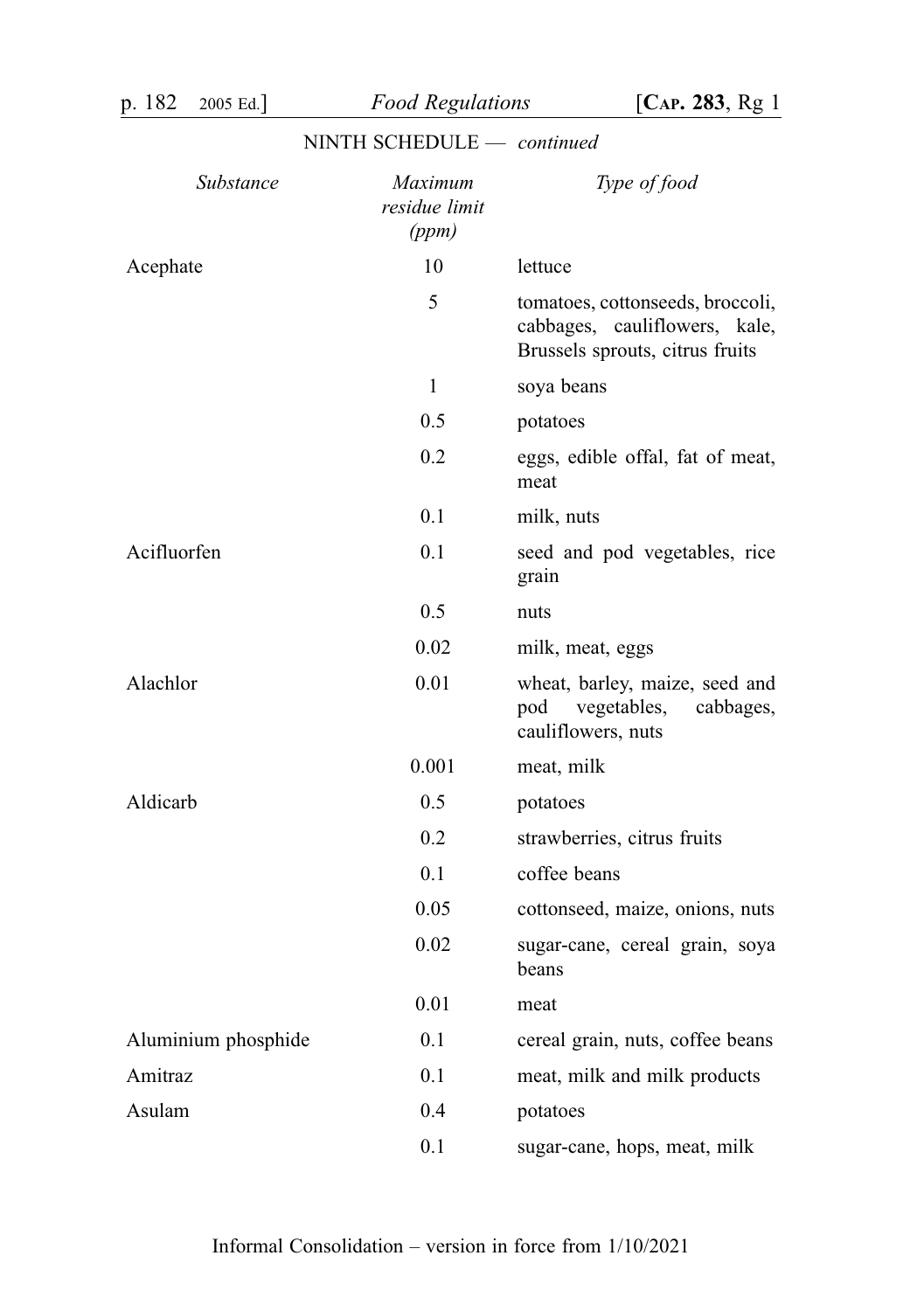| CAP. 283, Rg 1]                                                                                                                                    | <b>Food Regulations</b>    | p. 183<br>$\sqrt{2005}$ Ed.                                                                       |
|----------------------------------------------------------------------------------------------------------------------------------------------------|----------------------------|---------------------------------------------------------------------------------------------------|
|                                                                                                                                                    | NINTH SCHEDULE - continued |                                                                                                   |
| Atrazine                                                                                                                                           | 0.1                        | citrus fruits, grapes,<br>maize,<br>pineapples, sorghum,<br>sugar-<br>cane, sweet corn            |
|                                                                                                                                                    | 0.01                       | potatoes                                                                                          |
| Azinphos-methyl                                                                                                                                    | 4                          | kiwi fruit (whole fruit), grapes,<br>peaches                                                      |
|                                                                                                                                                    | 2                          | apricot, citrus fruits, celery                                                                    |
|                                                                                                                                                    | $\mathbf{1}$               | fruits (except as otherwise<br>listed), broccoli,<br><b>Brussels</b><br>sprouts                   |
|                                                                                                                                                    | 0.5                        | vegetables (except as otherwise<br>listed)                                                        |
|                                                                                                                                                    | 0.4                        | kiwi fruits (in edible part)                                                                      |
|                                                                                                                                                    | 0.2                        | grains, cottonseeds,<br>cereal<br>potatoes, sunflower seed, soya<br>beans (dry)                   |
| (the<br>Azocyclotin<br>total<br>residue arising from the<br>use of azocyclotin and/or<br>cyhexatin)                                                | 2                          | peaches,<br>grapes,<br>apples,<br>strawberries                                                    |
|                                                                                                                                                    | 0.2                        | beans                                                                                             |
|                                                                                                                                                    | 0.1                        | egg-plants                                                                                        |
| Bendiocarb                                                                                                                                         | 0.1                        | mushrooms                                                                                         |
|                                                                                                                                                    | 0.05                       | meat and meat products, wheat,<br>eggs, fat of meat, maize, oats,<br>sugar, beef                  |
|                                                                                                                                                    | 0.02                       | pome fruit                                                                                        |
| Benomyl (determined<br>as<br>sum<br>of<br>benomyl,<br>the<br>carbendazim,<br>and<br>$2-$<br>aminobenzimidazine<br>and<br>expressed as carbendazim) | 10                         | citrus fruits, cherries, apricots                                                                 |
|                                                                                                                                                    | 5                          | peppers, barley, berry<br>fruits,<br>and<br>fruits,<br>pome<br>stone<br>mangoes, carrots, lettuce |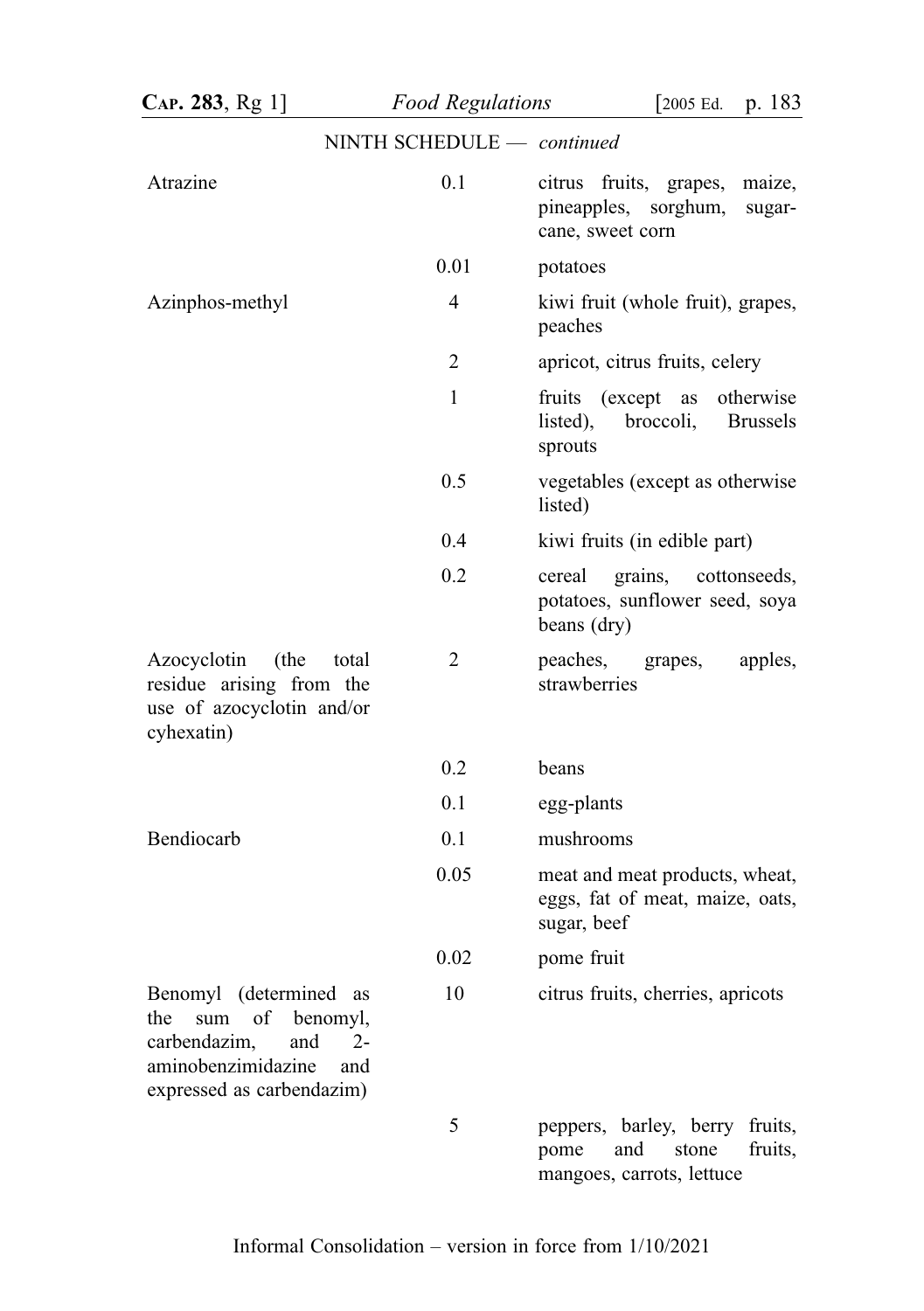| p. 184<br>2005 Ed. | <b>Food Regulations</b>    | [ $CAP. 283, Rg1$                                                                            |
|--------------------|----------------------------|----------------------------------------------------------------------------------------------|
|                    | NINTH SCHEDULE - continued |                                                                                              |
|                    | 3                          | avocados, vegetables, potatoes                                                               |
|                    | 2                          | mangoes<br>(pulp),<br>grapes,<br>rockmelons, beans,<br>celery,<br>plums, gherkins            |
|                    | $\mathbf{1}$               | bananas (whole), mushrooms                                                                   |
|                    | 0.5                        | Brussels sprouts                                                                             |
|                    | 0.2                        | peanuts, water                                                                               |
|                    | 0.1                        | sugar-cane, nuts, eggs (on shell-<br>free basis), onions, asparagus                          |
|                    | 0.05                       | cereal grains, meat, milk and<br>milk products                                               |
| <b>Bromophos</b>   | 10                         | cereal grains                                                                                |
|                    | 5                          | plums                                                                                        |
|                    | $\overline{2}$             | lettuce,<br>radishes,<br>carrots,<br>spinach, leeks, white flour,<br>wholemeal bread         |
|                    | 1                          | peaches, currants, cabbages,<br>celery, beans, pears                                         |
|                    | 0.5                        | berry fruits, onions, tomatoes,<br>Brussels sprouts                                          |
|                    | 0.1                        | peas, cucumbers, cauliflowers,<br>cabbages, broccoli, broad beans<br>(without pod)           |
| <b>Bromacil</b>    | 0.04                       | citrus<br>fruits,<br>asparagus,<br>pineapples                                                |
| Captan             | 50                         | cherries                                                                                     |
|                    | 25                         | pears, apples                                                                                |
|                    | 20                         | black<br>and<br>red<br>currants,<br>potatoes, soya beans, apricots,<br>spinach, strawberries |
|                    | 15                         | citrus fruits, plums, tomatoes,<br>peaches                                                   |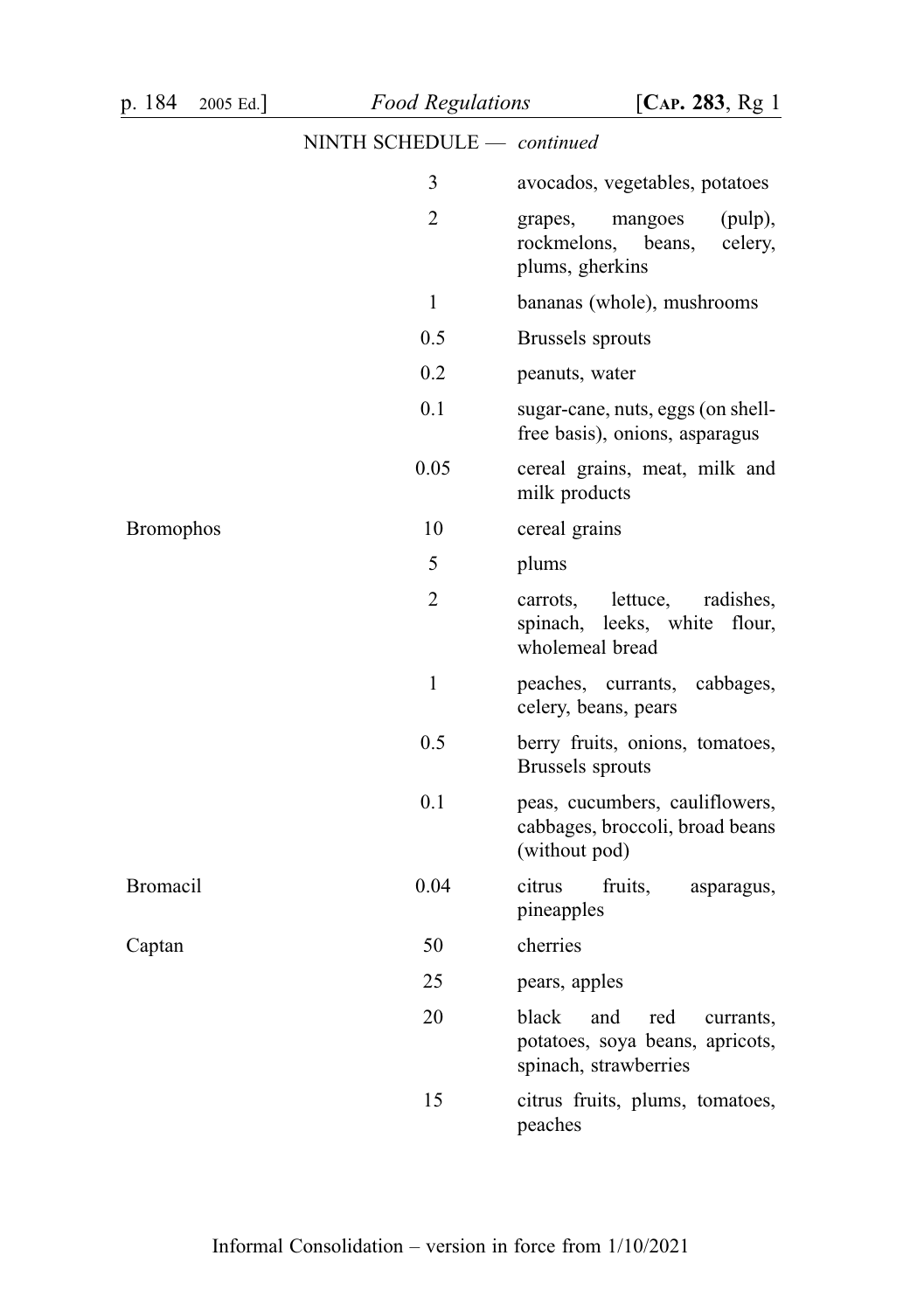| CAP. 283, Rg 1] | <b>Food Regulations</b>    | p. 185<br>[2005 Ed.                                                                                                                                                                                                     |
|-----------------|----------------------------|-------------------------------------------------------------------------------------------------------------------------------------------------------------------------------------------------------------------------|
|                 | NINTH SCHEDULE - continued |                                                                                                                                                                                                                         |
|                 | 10                         | cranberries, cucumbers, lettuce,<br>beans,<br>green<br>peppers,<br>raspberries                                                                                                                                          |
|                 | 5                          | raisins                                                                                                                                                                                                                 |
| Carbaryl        | 100                        | clover                                                                                                                                                                                                                  |
|                 | 20                         | wheat bran                                                                                                                                                                                                              |
|                 | 10                         | apricots, asparagus, avocados,<br>leafy vegetables, blackberries,<br>boysenberries,<br>cherries,<br>nectarines, okra, raw olives,<br>peaches, raspberries,<br>nuts<br>(whole<br>in shell),<br>plums,<br>sorghum (grain) |
|                 | 7                          | blueberries,<br>citrus<br>fruits,<br>strawberries, cranberries                                                                                                                                                          |
|                 | 5                          | rambutans, guava, passion<br>fruits, apples, barley, beans,<br>egg-plants, grapes, oats, pears,<br>peas in the pod, pepper, poultry<br>skin, rice in husk, tomatoes,<br>wheat                                           |
|                 | 3                          | pumpkins, cucumbers, melons                                                                                                                                                                                             |
|                 | $\overline{2}$             | beetroots,<br>carrots,<br>peanuts<br>(whole in shell),<br>radishes,<br>wholemeal flour                                                                                                                                  |
|                 | $\mathbf 1$                | cottonseed,<br>sweet<br>corn<br>(kernels), nuts (shelled), olives<br>(processed),<br>cowpeas<br>(processed), sunflowers, kiwi<br>fruits (edible portion)                                                                |
|                 | 0.5                        | poultry (total edible portion),<br>eggs (on shell-free basis)                                                                                                                                                           |
|                 | 0.2                        | potatoes, meat of cattle, goats,<br>sheep and pigs, flour, sugar<br>beets, wheat flour (white)                                                                                                                          |
|                 | 0.1                        | milk, milk product                                                                                                                                                                                                      |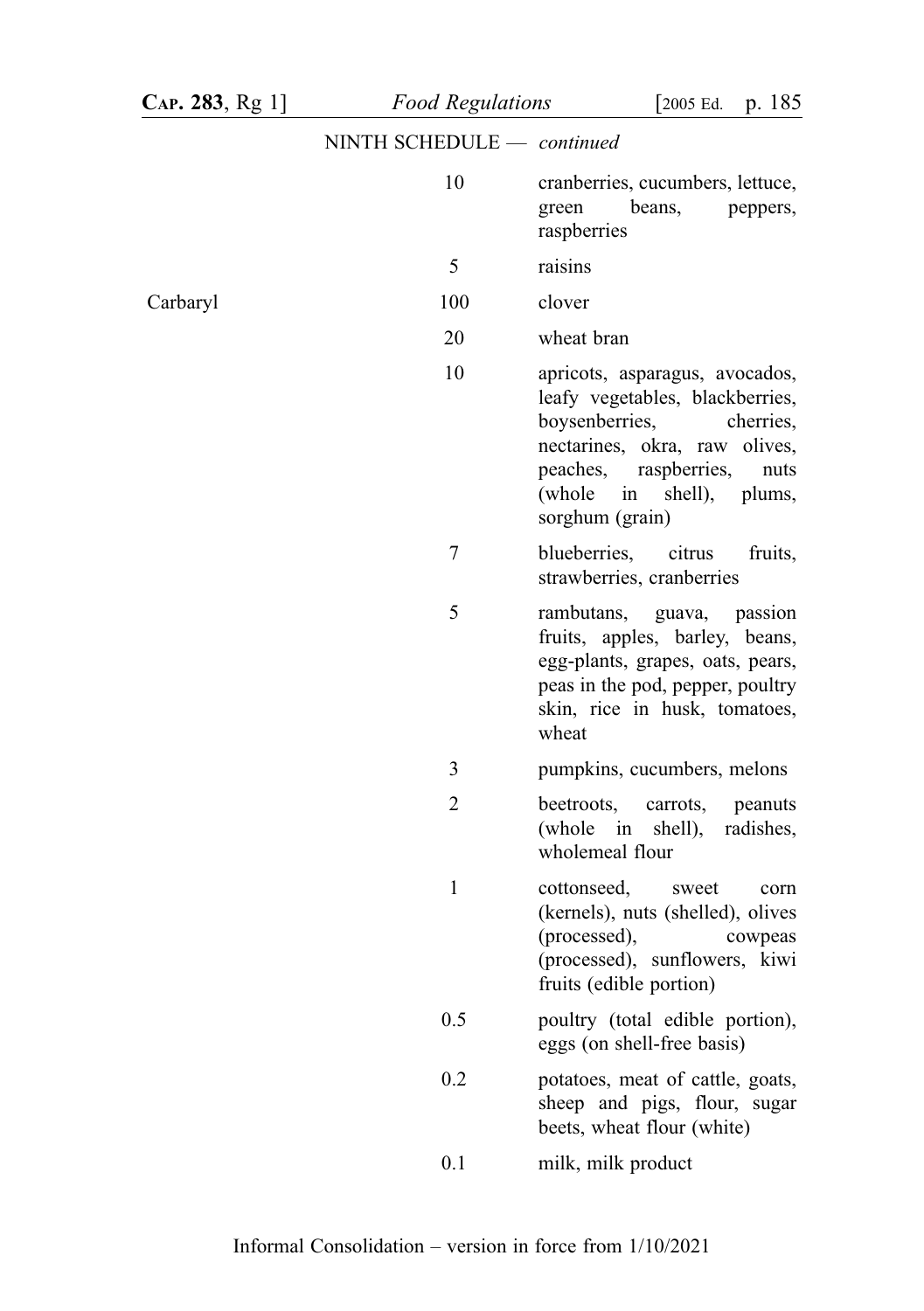| p. 186<br>2005 Ed.                                                | <b>Food Regulations</b>    | [ $CAP. 283, Rg1$ ]                                                                                                                                                                                                             |
|-------------------------------------------------------------------|----------------------------|---------------------------------------------------------------------------------------------------------------------------------------------------------------------------------------------------------------------------------|
|                                                                   | NINTH SCHEDULE - continued |                                                                                                                                                                                                                                 |
| Carbendazim                                                       | 10                         | citrus fruits, apricots, cherries,<br>peaches                                                                                                                                                                                   |
|                                                                   | 5                          | berry<br>tomatoes,<br>fruits,<br>blackcurrant, carrots, lettuce,<br>peppers                                                                                                                                                     |
|                                                                   | 3                          | potatoes                                                                                                                                                                                                                        |
|                                                                   | $\overline{2}$             | apples, pears, celery, dried<br>beans, prunes, gherkins, lima<br>beans,<br>mangoes,<br>plums,<br>nectarines, melon                                                                                                              |
|                                                                   | $\mathbf{1}$               | whole bananas, mushroom,<br>sweet potatoes                                                                                                                                                                                      |
|                                                                   | 0.5                        | cucurbits, avocados, banana<br>pulp, barley, Brussels sprouts,<br>cucumbers, egg-plants, oats,<br>rice, rye, wheat                                                                                                              |
|                                                                   | 0.2                        | chestnuts, soya bean                                                                                                                                                                                                            |
|                                                                   | 0.1                        | milk, onion, almonds, nuts,<br>asparagus, raw coffee beans,<br>egg (shell-free basis)                                                                                                                                           |
| Carbofuran and 3-hydroxy<br>carbofuran expressed as<br>carbofuran | 2                          | Brussels sprouts                                                                                                                                                                                                                |
|                                                                   | 0.5                        | cabbages, carrot, potatoes                                                                                                                                                                                                      |
|                                                                   | 0.2                        | cauliflowers, rice (hulled), soya<br>beans                                                                                                                                                                                      |
|                                                                   | 0.1                        | oats, oil seeds, onions, peaches,<br>nuts, pears, wheat, bananas,<br>barley,<br>mustard<br>seeds,<br>raw<br>coffee<br>beans,<br>egg-plants,<br>lettuce,<br>maize,<br>strawberries,<br>sugar-cane,<br>sweet<br>corn,<br>tomatoes |
|                                                                   | 0.05                       | meat and meat products, fat of<br>meat, milk                                                                                                                                                                                    |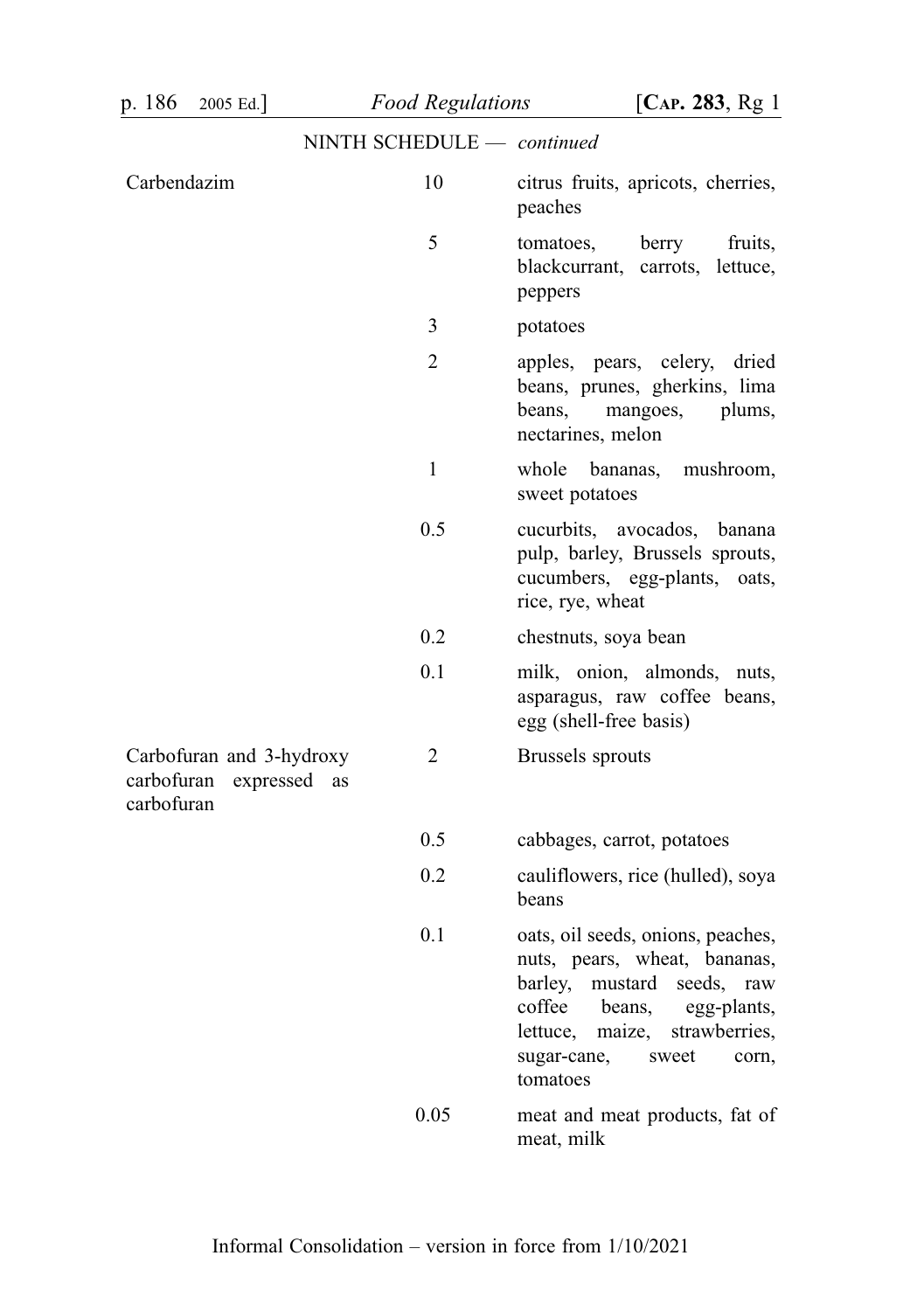| CAP. 283, Rg 1]                                                          | <b>Food Regulations</b>    | p. 187<br>[2005 Ed.                                                                                                                                                                               |
|--------------------------------------------------------------------------|----------------------------|---------------------------------------------------------------------------------------------------------------------------------------------------------------------------------------------------|
|                                                                          | NINTH SCHEDULE - continued |                                                                                                                                                                                                   |
| Chlordane (sum of cis and<br>chlordane<br>trans<br>and<br>oxychlordance) | 0.05                       | fat of meat, fish, crude linseed<br>oil, crude cottonseed oil, crude<br>soya bean oil                                                                                                             |
|                                                                          | 0.02                       | vegetables, eggs, fruits, edible<br>cottonseed oil, edible soya bean<br>oil, pineapples, cereal grain                                                                                             |
|                                                                          | 0.002                      | milk and milk products                                                                                                                                                                            |
| Chlorfenvinphos                                                          | 0.4                        | carrots, celery                                                                                                                                                                                   |
|                                                                          | 0.2                        | fat of meat                                                                                                                                                                                       |
|                                                                          | 0.1                        | cauliflowers,<br>radishes,<br>horseradish, tomatoes                                                                                                                                               |
|                                                                          | 0.05                       | Brussels<br>sprouts, cabbages,<br>broccoli,<br>turnips,<br>sweet<br>potatoes, onions, leeks, egg-<br>plants, mushrooms, nuts (shell-<br>free basis), maize, wheat,<br>cottonseeds, rice, potatoes |
|                                                                          | 0.008                      | milk and milk products                                                                                                                                                                            |
| Chlormequat                                                              | 5                          | wheat, rye, oats                                                                                                                                                                                  |
|                                                                          | 3                          | pears                                                                                                                                                                                             |
|                                                                          | $\mathbf{1}$               | raisin and other dried vine fruit,<br>grapes                                                                                                                                                      |
|                                                                          | 0.1                        | milk and milk products                                                                                                                                                                            |
| Chlorothalonil                                                           | 25                         | peaches, currants                                                                                                                                                                                 |
|                                                                          | 10                         | celery, cherries, berry<br>fruits,<br>kale, lettuce head, peppers                                                                                                                                 |
|                                                                          | 7                          | vegetables (except celery and<br>apricots,<br>potatoes),<br>plums,<br>beans (in pods), citrus fruits,<br>cucumbers, grapes,<br>melons,<br>onion, pumpkin, tomatoes                                |
|                                                                          | $\mathbf{1}$               | carrot, sweet corn                                                                                                                                                                                |
|                                                                          | 0.5                        | lima beans                                                                                                                                                                                        |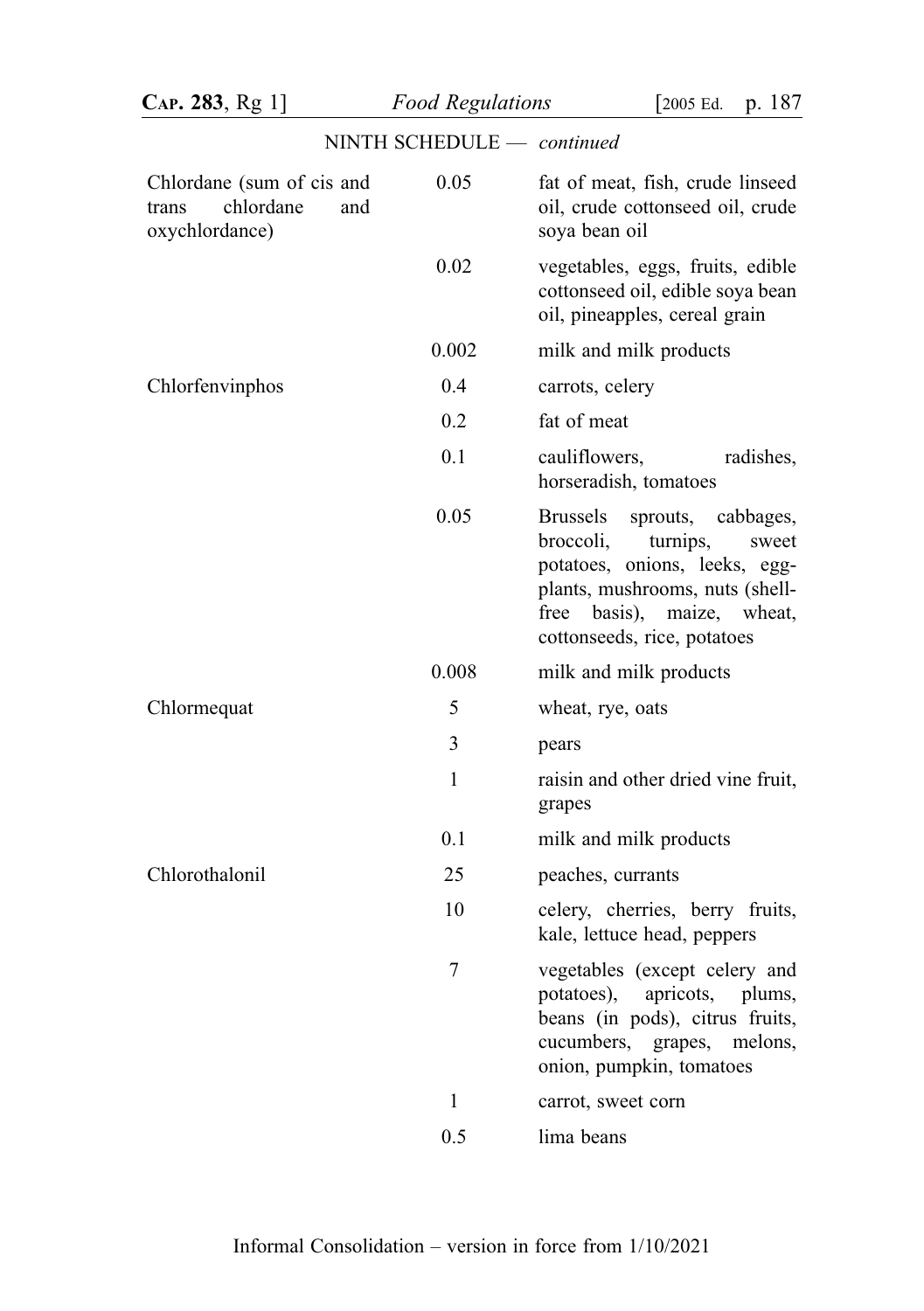| p. 188<br>2005 Ed. | <b>Food Regulations</b>    | [ $CAP. 283, Rg1$ ]                                                                                                                  |
|--------------------|----------------------------|--------------------------------------------------------------------------------------------------------------------------------------|
|                    | NINTH SCHEDULE - continued |                                                                                                                                      |
|                    | 0.2                        | peanuts<br>(whole),<br>bananas<br>(whole), cereal grains                                                                             |
|                    | 0.1                        | potatoes, peanuts (kernel)                                                                                                           |
| Chlorpropham       | 50                         | potatoes                                                                                                                             |
| Chlorpyrifos       | $\overline{2}$             | fat of meat, dried fruit, kiwi<br>fruits                                                                                             |
|                    | 1                          | apples, cabbage, grapes, kale                                                                                                        |
|                    | 0.5                        | tomatoes,<br>carrots,<br>peppers,<br>pears                                                                                           |
|                    | 0.3                        | citrus fruits                                                                                                                        |
|                    | 0.2                        | beans, egg-plants, berry fruits,<br>fat of meat (other than poultry)                                                                 |
|                    | 0.1                        | lettuce, fat of poultry, rice in the<br>husk                                                                                         |
|                    | 0.05                       | oil seeds, crude cottonseed oil,<br>cauliflowers,<br>celery,<br>eggs<br>(shell-free basis), mushrooms,<br>onions, potatoes, cabbages |
|                    | 0.01                       | milk and milk products (on a fat<br>basis)                                                                                           |
| Chlorpyrifosmethyl | 20                         | bran                                                                                                                                 |
|                    | 10                         | maize, sorghum and wheat                                                                                                             |
|                    | $\overline{c}$             | flour, bread (wholemeal)                                                                                                             |
|                    | 0.5                        | peaches,<br>apples,<br>tomatoes,<br>white bread                                                                                      |
|                    | 0.1                        | cabbages, egg-plants,<br>beans,<br>lettuce, pepper, radishes, rice,<br>green tea                                                     |
|                    | 0.05                       | fat of meat, eggs, meat and meat<br>products                                                                                         |
|                    | 0.01                       | milk and milk products                                                                                                               |
| Coumaphos          | 1                          | fat of cattle and poultry                                                                                                            |
|                    | 0.5                        | fat of sheep, pigs and goats                                                                                                         |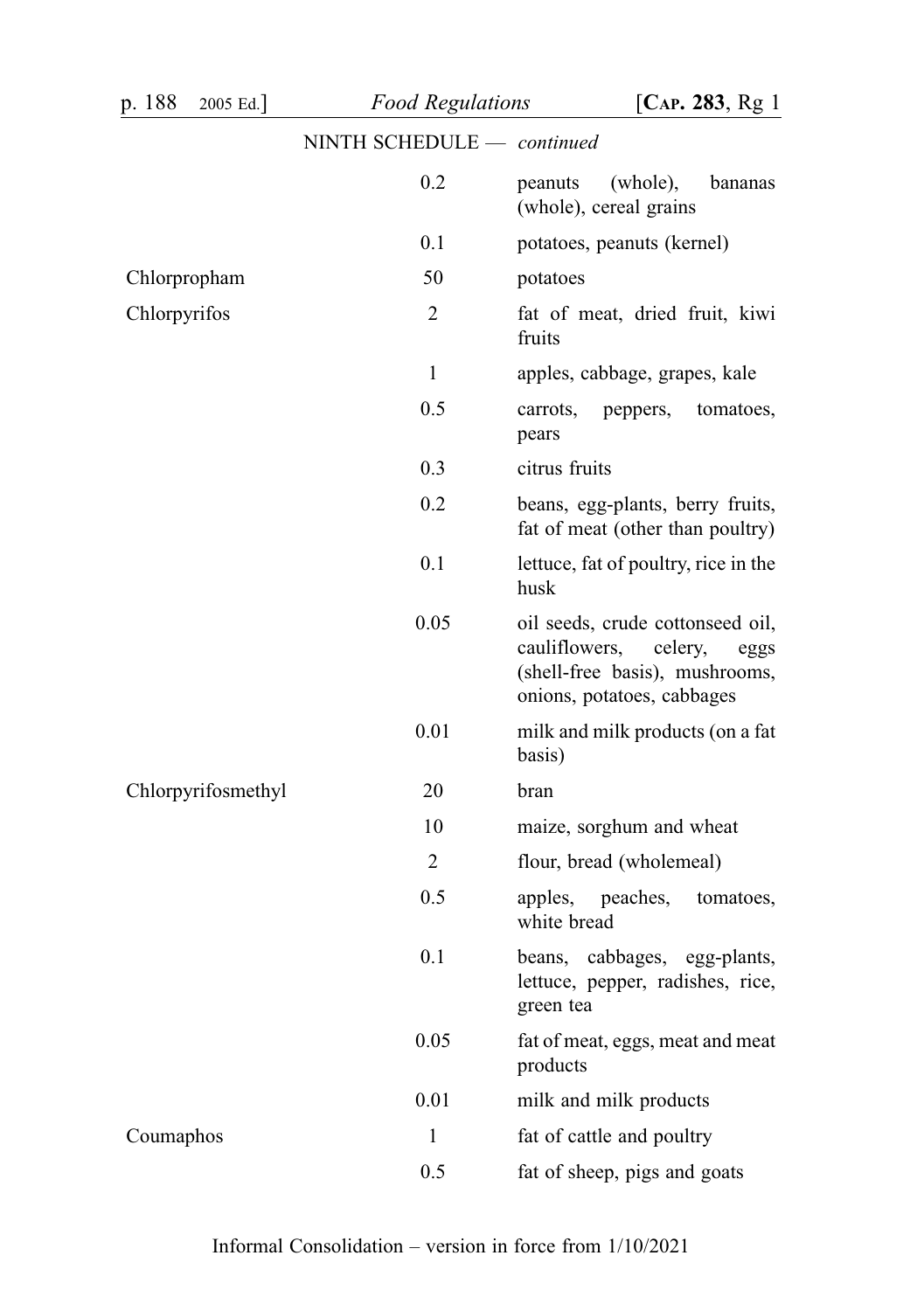| CAP. 283, Rg 1]                                                                                              | <b>Food Regulations</b>    | p. 189<br>[2005 Ed.                                                                                                                  |
|--------------------------------------------------------------------------------------------------------------|----------------------------|--------------------------------------------------------------------------------------------------------------------------------------|
|                                                                                                              | NINTH SCHEDULE - continued |                                                                                                                                      |
|                                                                                                              | 0.05                       | eggs                                                                                                                                 |
|                                                                                                              | 0.02                       | milk and milk products                                                                                                               |
| Cyhexatin (defined as the<br>of cyhexatin and<br>sum<br>dicyclohexyltin<br>oxide,<br>expressed as cyhexatin) | 5                          | kiwi fruits, peaches                                                                                                                 |
|                                                                                                              | 3                          | strawberries, blackcurrants                                                                                                          |
|                                                                                                              | $\overline{2}$             | apples, pears, citrus<br>fruits,<br>bananas,<br>berry<br>fruit,<br>vegetables, plums, tea (dry<br>manufactured)                      |
|                                                                                                              | 1.0                        | beans, gherkins                                                                                                                      |
|                                                                                                              | 0.5                        | cucumbers, melons                                                                                                                    |
|                                                                                                              | 0.2                        | meat                                                                                                                                 |
|                                                                                                              | 0.05                       | milk and milk products                                                                                                               |
| Cypermethrin<br>of<br>(sum<br>isomers)                                                                       | $\overline{2}$             | lettuce, citrus fruits, nectarines,<br>peaches, spinach, pome fruits                                                                 |
|                                                                                                              | 1                          | cherries, grapes, plums, leafy<br>vegetables, brassicas                                                                              |
|                                                                                                              | 0.5                        | tomatoes, barley,<br>currants,<br>edible vegetable oil, berry<br>fruits, kidney beans in pod,<br>leeks, pepper                       |
|                                                                                                              | 0.2                        | meat, fat of meat, cucumbers,<br>egg-plants, oilseed, wheat                                                                          |
|                                                                                                              | 0.1                        | onions                                                                                                                               |
|                                                                                                              | 0.05                       | soya beans, sweet corn, maize,<br>peas, coffee beans, eggs, kidney<br>bean without pod, mushroom,<br>meat, root and tuber vegetables |
|                                                                                                              | 0.02                       | peanuts                                                                                                                              |
|                                                                                                              | 0.01                       | milk, potatoes                                                                                                                       |
| $2,4-D$                                                                                                      | $\overline{2}$             | citrus fruits                                                                                                                        |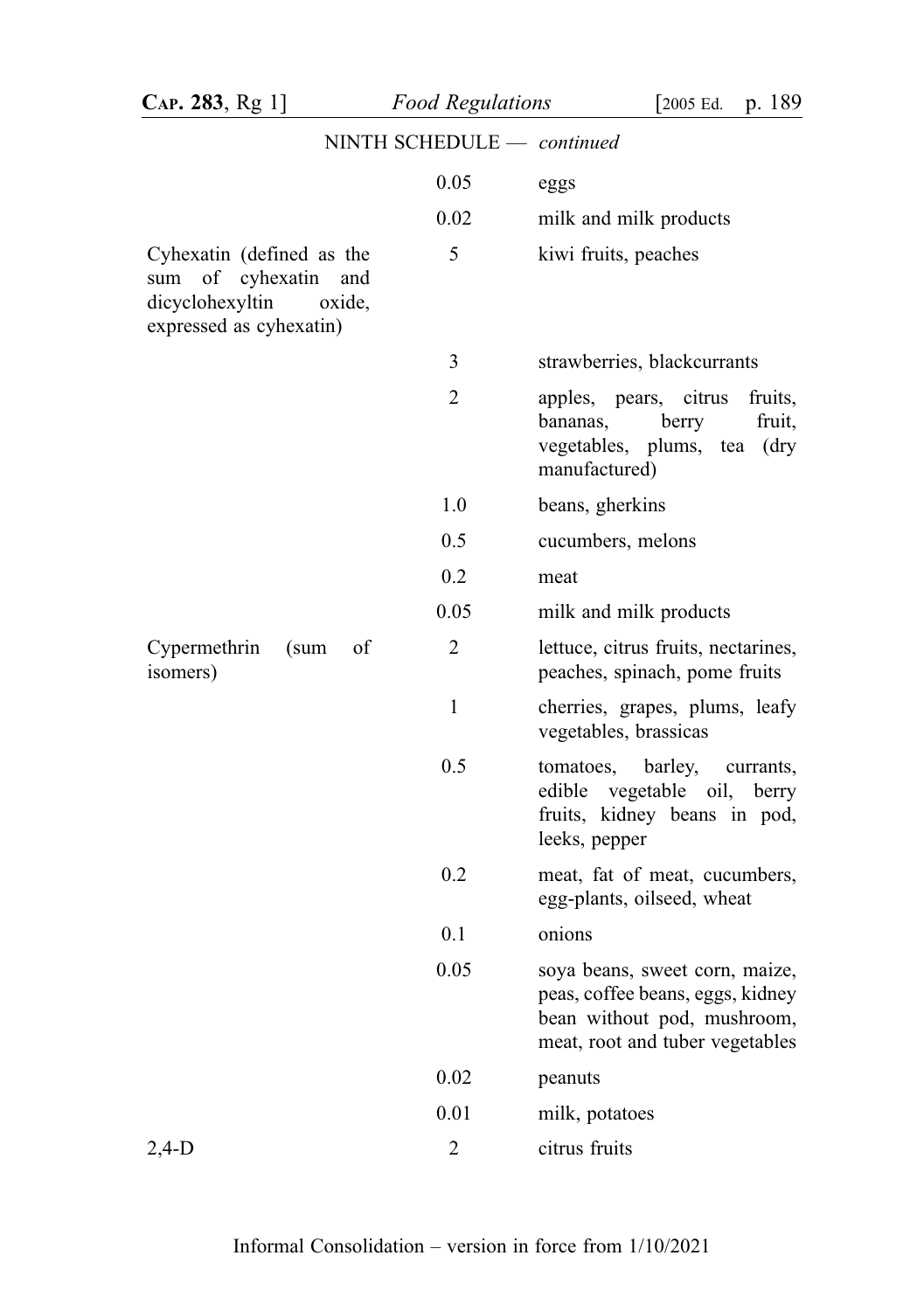| p. 190<br>2005 Ed.]                                                                                                       | <b>Food Regulations</b>    | [ $CAP. 283, Rg1$ ]                                                                                                                                 |
|---------------------------------------------------------------------------------------------------------------------------|----------------------------|-----------------------------------------------------------------------------------------------------------------------------------------------------|
|                                                                                                                           | NINTH SCHEDULE - continued |                                                                                                                                                     |
|                                                                                                                           | $\overline{2}$             | edible offal of cattle, pigs,<br>sheep and goats                                                                                                    |
|                                                                                                                           | 0.5                        | barley, rye, wheat                                                                                                                                  |
|                                                                                                                           | 0.2                        | other cereal grains, potatoes                                                                                                                       |
|                                                                                                                           | 0.1                        | blackberries, raspberries<br>and<br>other berries                                                                                                   |
|                                                                                                                           | 0.05                       | eggs, meat, milk and milk<br>products                                                                                                               |
| Deltamethrin                                                                                                              | 10                         | tea                                                                                                                                                 |
|                                                                                                                           | 5                          | wheat bran (unprocessed)                                                                                                                            |
|                                                                                                                           | $\overline{2}$             | cereal grains (whole grain),<br>wheat<br>flour<br>(wholemeal),<br>coffee beans                                                                      |
|                                                                                                                           | 0.5                        | white wheat flour                                                                                                                                   |
|                                                                                                                           | 0.2                        | leafy vegetables                                                                                                                                    |
|                                                                                                                           | 0.1                        | oil seeds, pome fruits, legumes<br>and bulb vegetables                                                                                              |
|                                                                                                                           | 0.05                       | brassica leaves, vegetables,<br>edible peel, bananas, cocoa<br>beans,<br>kiwi<br>grapes,<br>fruits,<br>fruits,<br>stone<br>oranges,<br>strawberries |
|                                                                                                                           | 0.01                       | melons,<br>mushrooms,<br>pineapples,<br>and<br>tuber<br>root<br>vegetables                                                                          |
| Demeton<br>(including<br>demeton-O,<br>demeton-S,<br>demeton-O-methyl,<br>demeton-S-methyl<br>and<br>oxydemoton-S methyl) | $\mathbf{1}$               | apricots, grapes, peaches                                                                                                                           |
|                                                                                                                           | 0.5                        | citrus<br>fruits, pears,<br>apples,<br>cereal<br>grains,<br>tomatoes,<br>celery,<br>lettuce,<br>egg-plants,<br>cabbages, cauliflowers               |
|                                                                                                                           | 0.2                        | plums                                                                                                                                               |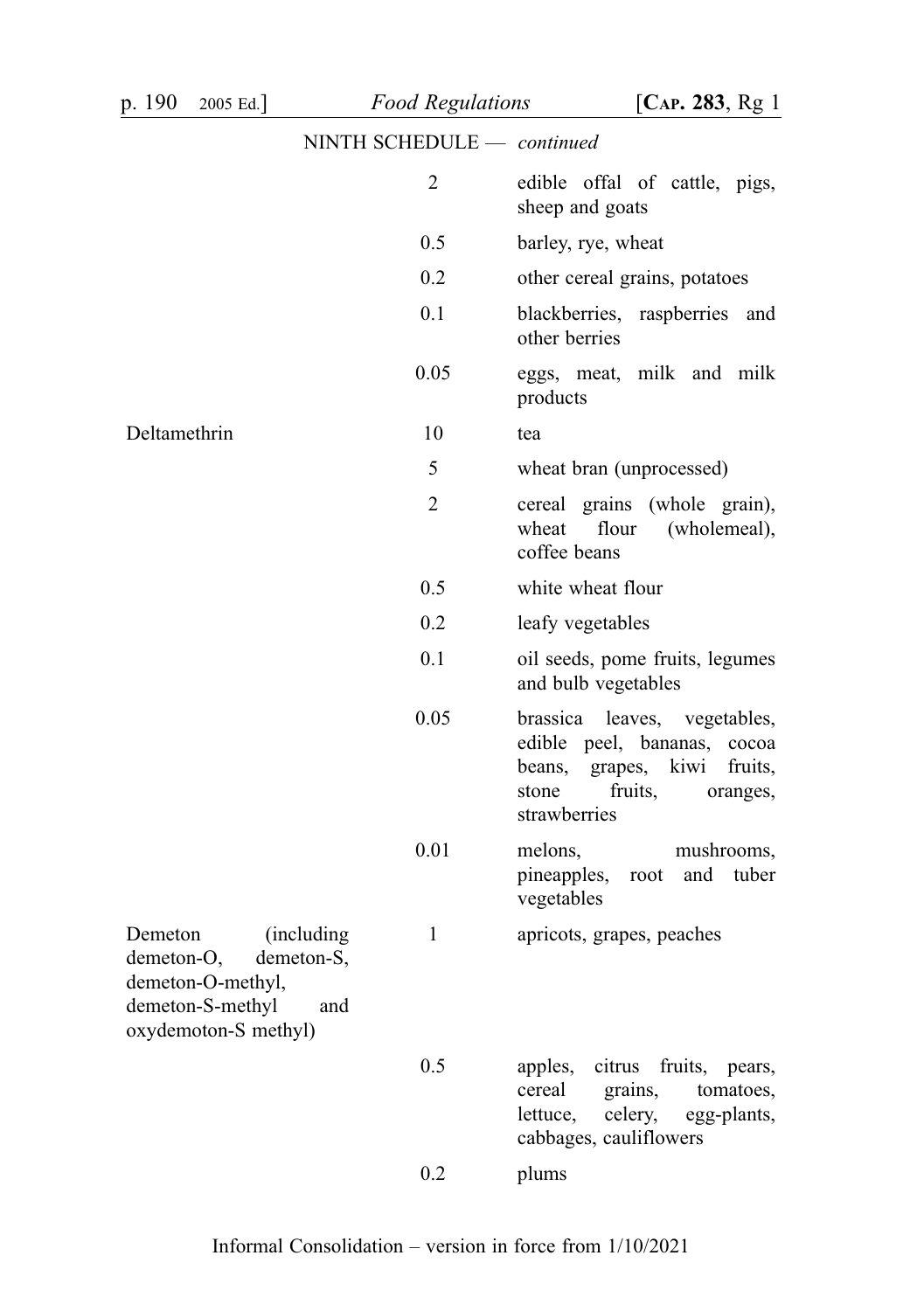| $CAP. 283, Rg 1$ ] | <b>Food Regulations</b>    | p. 191<br>[2005 Ed.                                                                                                                                 |
|--------------------|----------------------------|-----------------------------------------------------------------------------------------------------------------------------------------------------|
|                    | NINTH SCHEDULE - continued |                                                                                                                                                     |
|                    | 0.1                        | melons, strawberries                                                                                                                                |
| Diazinon           | $\overline{2}$             | olives (unprocessed), olive oil                                                                                                                     |
|                    | 0.7                        | peaches, citrus fruits, leafy<br>vegetables, fat of meat, sweet<br>corn                                                                             |
|                    | 0.5                        | all other fruits, kiwi fruits, other<br>vegetables                                                                                                  |
|                    | 0.1                        | almonds, barley, cottonseed,<br>nuts, polished rice, safflower<br>seeds, raw cereals, sunflower<br>seeds                                            |
|                    | 0.02                       | milk                                                                                                                                                |
| Dichlorvos         | 5                          | cocoa beans                                                                                                                                         |
|                    | $\overline{2}$             | cereals, coffee<br>beans<br>raw<br>(green), soya beans, peanuts,<br>lentils, nuts                                                                   |
|                    | $\mathbf{1}$               | lettuce                                                                                                                                             |
|                    | 0.5                        | milled<br>cereal<br>products,<br>mushrooms,<br>tomatoes,<br>vegetables (except lettuce)                                                             |
|                    | 0.1                        | fruit and miscellaneous food<br>items not otherwise specified<br>(e.g bread,<br>cakes, cooked<br>meats, etc.)                                       |
|                    | 0.05                       | eggs (shell-free basis), meat,<br>poultry                                                                                                           |
|                    | 0.02                       | milk                                                                                                                                                |
| Dicofol            | 5                          | almonds,<br>fruits<br>(except<br>strawberries),<br>vegetables<br>(except cucumbers, gherkins,<br>tomatoes), hops (dried), tea<br>(dry manufactured) |
|                    | $\overline{2}$             | cucumbers, gherkins                                                                                                                                 |
|                    | $\mathbf{1}$               | strawberries, tomatoes                                                                                                                              |
|                    | 0.1                        | cottonseeds                                                                                                                                         |

Informal Consolidation – version in force from 1/10/2021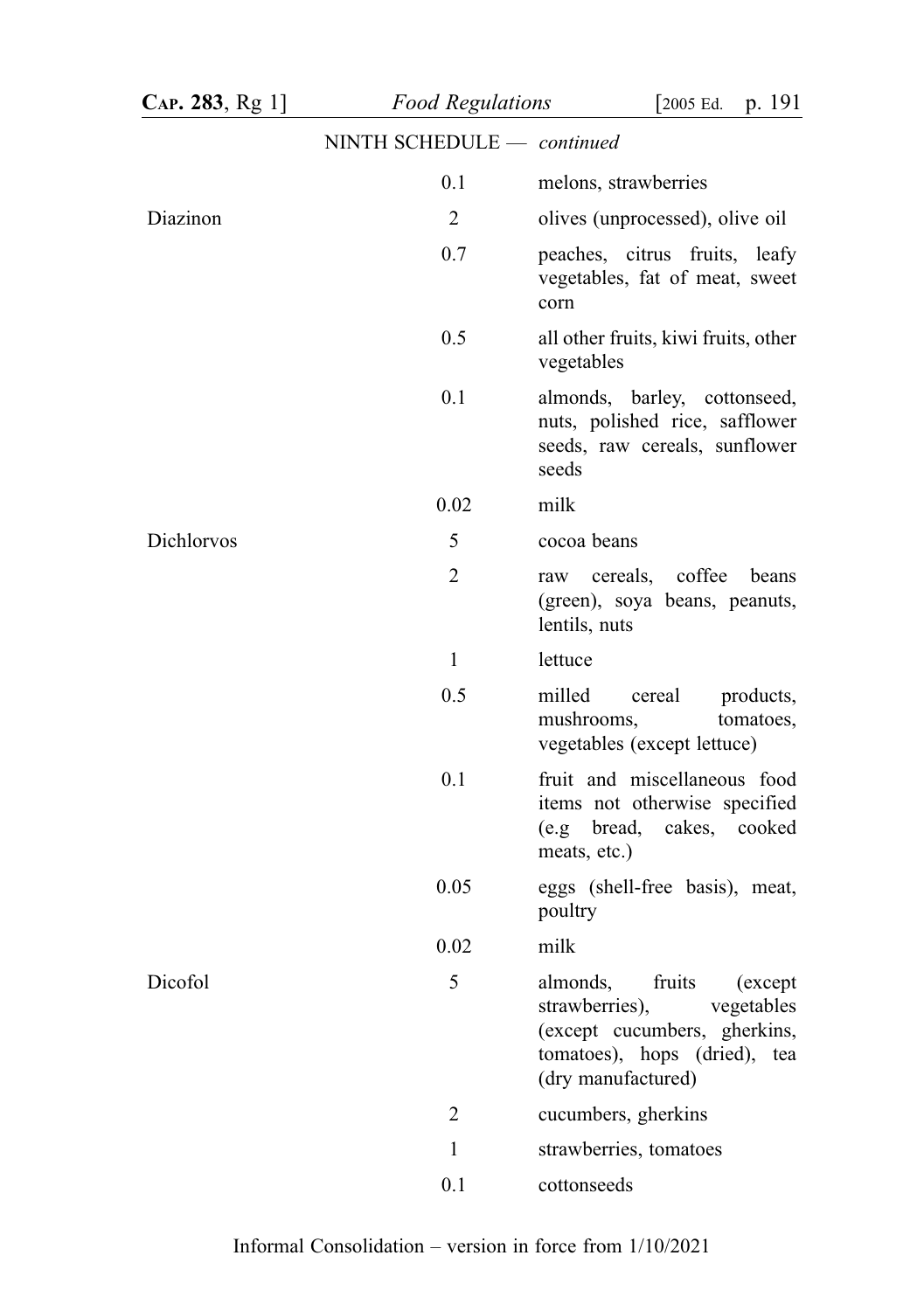| p. 192<br>2005 Ed.                                                                                                                                                     | <b>Food Regulations</b>    | [ $CAP. 283, Rg1$ ]                                                                                                                                              |
|------------------------------------------------------------------------------------------------------------------------------------------------------------------------|----------------------------|------------------------------------------------------------------------------------------------------------------------------------------------------------------|
|                                                                                                                                                                        | NINTH SCHEDULE - continued |                                                                                                                                                                  |
| Dimethoate (including its<br>oxygen analogues)                                                                                                                         | $\overline{2}$             | vegetables (except as otherwise<br>apples,<br>listed),<br>apricots,<br>cherries,<br>citrus<br>fruits,<br>blackcurrants, grapes, peaches,<br>pears, plums, olives |
|                                                                                                                                                                        | $\mathbf{1}$               | tomatoes, peppers, strawberries                                                                                                                                  |
|                                                                                                                                                                        | 0.05                       | potatoes                                                                                                                                                         |
| Dinocap                                                                                                                                                                | 0.1                        | grapes, pome and stone fruits,<br>strawberries, cucumbers                                                                                                        |
| Diphenylamine                                                                                                                                                          | 5                          | apples, pears                                                                                                                                                    |
| Diquat                                                                                                                                                                 | 5                          | barley, rice (in husk), wheat<br>bran                                                                                                                            |
|                                                                                                                                                                        | 2                          | rapeseeds,<br>sorghum<br>grains,<br>wheat, wholemeal wheat flour                                                                                                 |
|                                                                                                                                                                        | 1                          | cottonseeds                                                                                                                                                      |
|                                                                                                                                                                        | 0.5                        | beans, sunflower seeds                                                                                                                                           |
|                                                                                                                                                                        | 0.2                        | potatoes, white wheat flour, rice<br>(husked or polished)                                                                                                        |
|                                                                                                                                                                        | 0.1                        | onions, maize, sugarbeet, peas,<br>cottonseed oil, rapeseed oil,<br>sesame seed oil, sunflower<br>seed oil                                                       |
|                                                                                                                                                                        | 0.05                       | vegetables,<br>meat<br>and<br>meat<br>products                                                                                                                   |
|                                                                                                                                                                        | 0.01                       | milk                                                                                                                                                             |
| Disulfoton (as demeton)                                                                                                                                                | 0.5                        | maize, vegetables, rice<br>(in<br>husk), potatoes                                                                                                                |
|                                                                                                                                                                        | 0.2                        | cereal grains                                                                                                                                                    |
| Dithiocarbamates<br>(expressed as $CS_2$ and<br>referred separately to the<br>residues arising from any<br>or each of the following<br>groups of<br>dithiocarbamates): | 5                          | grapes, celery, currants, bulbs                                                                                                                                  |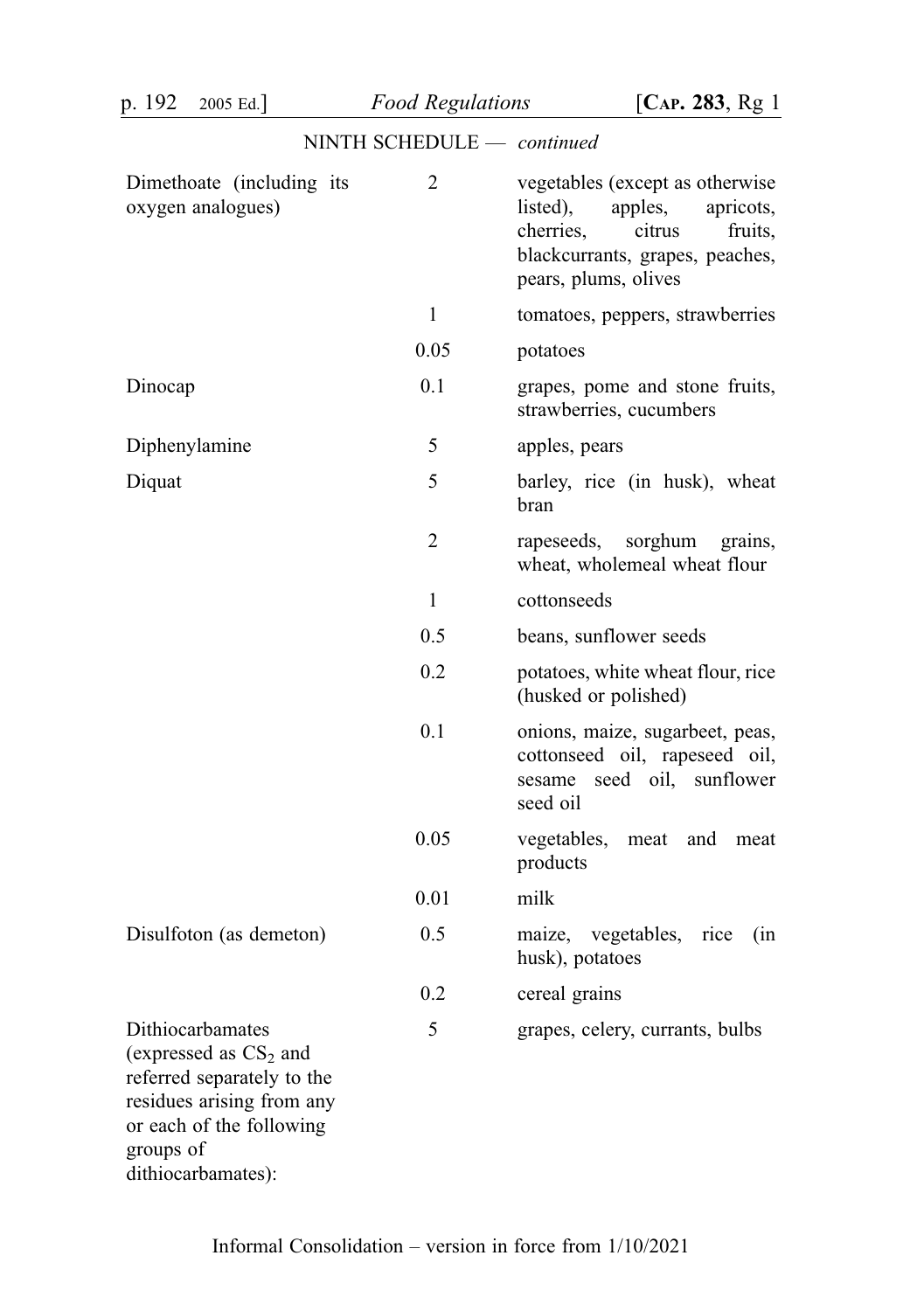|                                                                                                                               | $NINIT$ SUTEDULE $-$ <i>continued</i> |                                                                                          |
|-------------------------------------------------------------------------------------------------------------------------------|---------------------------------------|------------------------------------------------------------------------------------------|
|                                                                                                                               | 3                                     | apples,<br>peaches,<br>pears,<br>strawberries, tomatoes                                  |
|                                                                                                                               | $\overline{2}$                        | brassicas<br>and<br>other<br>leafy<br>vegetables, beans                                  |
|                                                                                                                               | 1                                     | cherries,<br>plums,<br>bananas,<br>lettuce                                               |
| (a) Dimethyl,<br>dithiocarbamates<br>resulting from the use<br>of ferbam, thiram or<br>ziram                                  | 0.5                                   | cereal grain, carrots, beans,<br>cucumber                                                |
|                                                                                                                               | 0.1                                   | potatoes                                                                                 |
| $(b)$ Ethylenebisdithio-<br>carbamates (resulting<br>from the use of<br>mancozeb, maneb or<br>zinb) and excluding<br>propineb | 2                                     | asparagus                                                                                |
| Dodine                                                                                                                        | 5                                     | apples, peaches, grapes, pears,<br>strawberries                                          |
|                                                                                                                               | $\overline{2}$                        | cherries                                                                                 |
| EDB (ethylene dibromide)                                                                                                      | 0.1                                   | fruits, vegetables                                                                       |
| Ethylene oxide                                                                                                                | 50                                    | whole spices                                                                             |
| Endosulfan (including<br>endosulfan sulphate)                                                                                 | 30                                    | tea (dry manufactured)                                                                   |
|                                                                                                                               | $\overline{2}$                        | vegetables<br>(except)<br>carrots,<br>potatoes,<br>potatoes,<br>sweet<br>onions), fruits |
|                                                                                                                               | $\mathbf{1}$                          | cottonseed                                                                               |
|                                                                                                                               | 0.5                                   | cottonseed oil (crude)                                                                   |
|                                                                                                                               | 0.2                                   | fat of meat, carrots, potatoes,<br>sweet potatoes, onions (bulb)                         |
|                                                                                                                               | 0.1                                   | rice (in husk)                                                                           |
|                                                                                                                               | 0.02                                  | milk and milk products                                                                   |

# NINTH SCHEDULE  $\_\_$  continued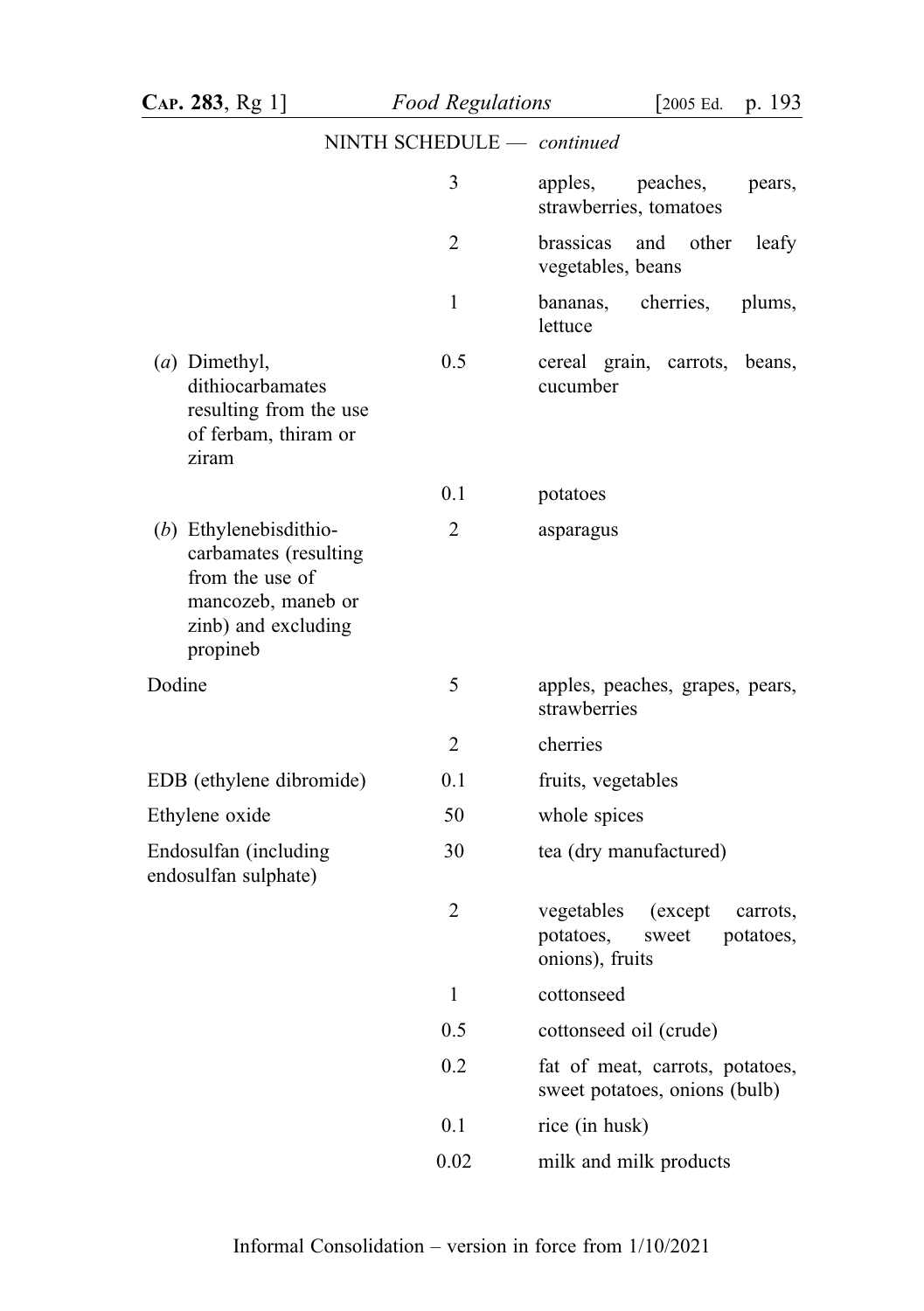| p. 194<br>2005 Ed. | <b>Food Regulations</b>    | [ $CAP. 283, Rg1$ ]                                                                                                                                   |
|--------------------|----------------------------|-------------------------------------------------------------------------------------------------------------------------------------------------------|
|                    | NINTH SCHEDULE - continued |                                                                                                                                                       |
| Ethion             | 5                          | tea (dry manufactured)                                                                                                                                |
|                    | 2.5                        | fat of meat of cattle                                                                                                                                 |
|                    | $\overline{2}$             | grapes, apples, beans, citrus<br>fruits, pears,<br>strawberries,<br>plums, tomatoes                                                                   |
|                    | $\mathbf{1}$               | egg-plants, garlic, nectarines,<br>onions, peaches, peppers                                                                                           |
|                    | 0.5                        | cottonseed, cucumbers                                                                                                                                 |
|                    | 0.2                        | eggs, fat of meat (other than<br>cattle)                                                                                                              |
|                    | 0.1                        | almonds, apricots, cherries,<br>nuts                                                                                                                  |
|                    | 0.05                       | maize                                                                                                                                                 |
|                    | 0.02                       | milk                                                                                                                                                  |
| Ethoxyquin         | 3                          | apples, pears                                                                                                                                         |
| Fenamiphos         | 0.5                        | oranges (whole)                                                                                                                                       |
|                    | 0.2                        | carrots, lettuce                                                                                                                                      |
|                    | 0.1                        | potatoes,<br>potatoes,<br>sweet<br>roasted coffee beans, orange<br>flesh                                                                              |
|                    | 0.05                       | sugar-cane, peanuts, tomatoes,<br>leafy<br>vegetables<br>(except)<br>lettuce), pineapples, grapes,<br>bananas, celery, onions, other<br>citrus fruits |
| Fenbutatin-oxide   | 5                          | citrus fruits, bananas, cherries,<br>apples, grapes, pears                                                                                            |
|                    | 3                          | fruits,<br>peaches,<br>pome<br>strawberries, plums                                                                                                    |
|                    | 1                          | cucumber, egg-plant, gherkin,<br>melons, tomatoes                                                                                                     |
|                    | 0.02                       | milk                                                                                                                                                  |
| Fenitrothion       | 20                         | raw wheat bran, raw rice bran                                                                                                                         |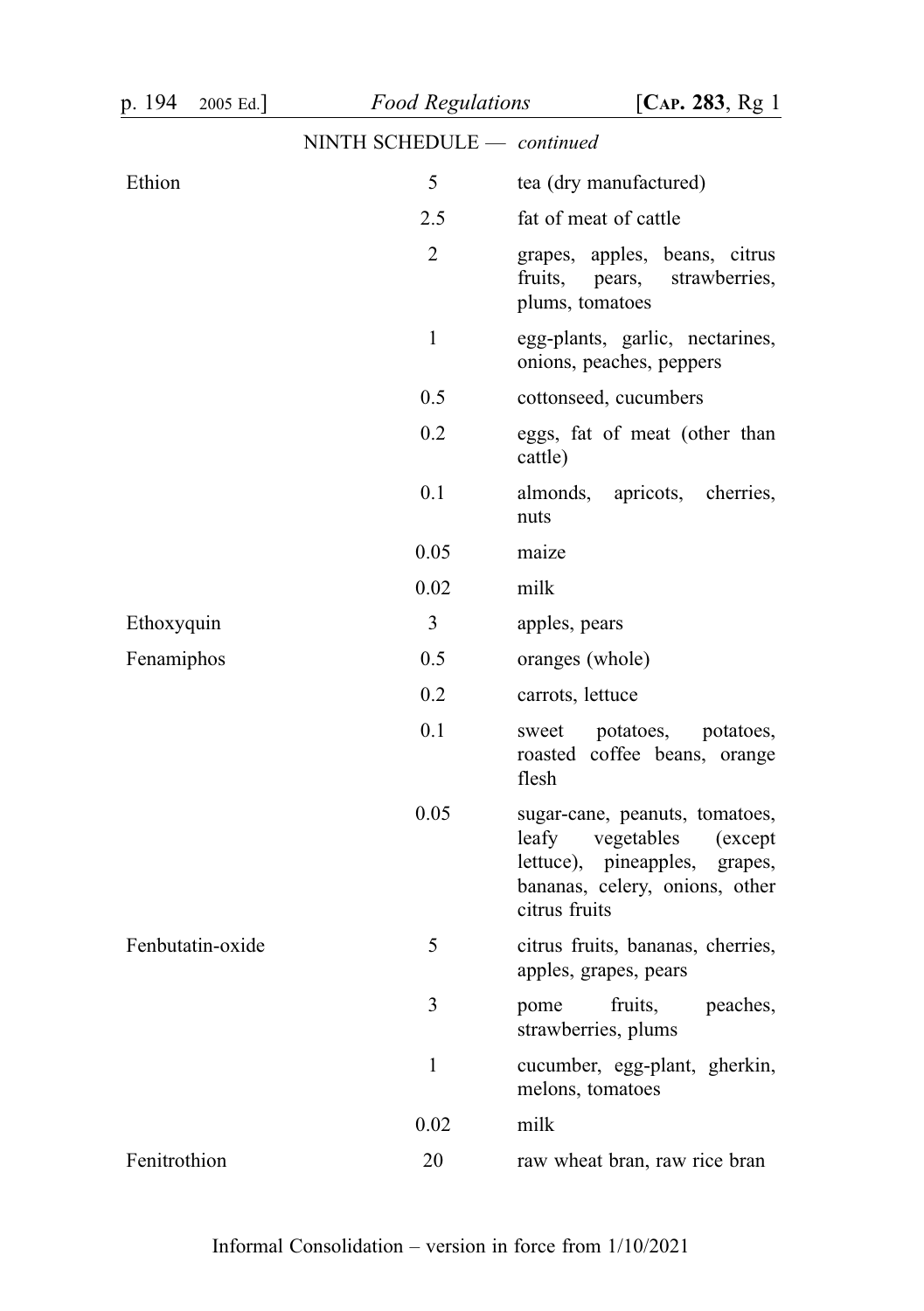# NINTH SCHEDULE — continued 10 cereal grains 1 peaches, polished rice, white wheat flour 2 processed wheat bran, citrus fruits, apples, cherries, grapes, lettuce 0.5 cabbages, pears, peas, tomatoes, dried green tea, strawberries 0.2 white bread, leeks, radishes 0.1 cocoa beans, nuts, other fruits and vegetables, peppers, dried soya beans 0.05 cucumbers, fat of meat, onions 0.002 milk Fenthion 2 citrus fruits, berry fruits, pome and stone fruits, figs, grapes, persimmons, passionfruit, guava, cherries, lettuce, peaches, pears, fat of meat 1 bananas, cabbages, cauliflowers, olive oil, olives, plums 0.5 peas, tomatoes 0.2 citrus juice 0.1 beans, onions, rice, sweet potatoes, wheat 0.05 milk, potatoes Fentin 1 celery 0.2 sugarbeets, carrots 0.1 potatoes, celery, cocoa beans, raw coffee beans, rice (in husk) 0.05 peanuts and pecans (shell-free basis)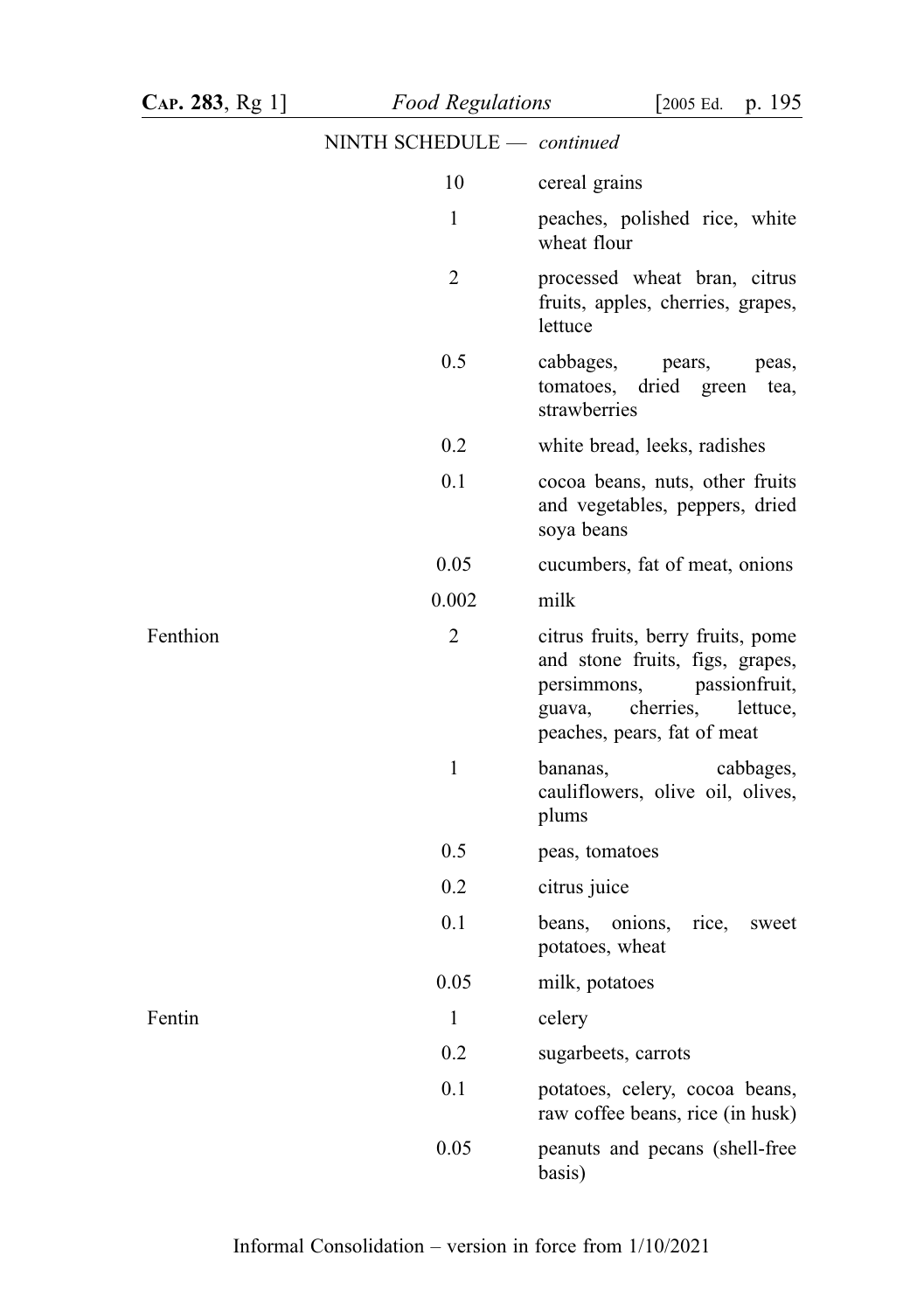| p. 196      | 2005 Ed.         | <b>Food Regulations</b>    | [ $CAP. 283, Rg1$ ]                                                                                                                                                                                                                 |
|-------------|------------------|----------------------------|-------------------------------------------------------------------------------------------------------------------------------------------------------------------------------------------------------------------------------------|
|             |                  | NINTH SCHEDULE - continued |                                                                                                                                                                                                                                     |
| Fenvalerate |                  | 5                          | raw cereal (whole grain), wheat<br>kiwi<br>fruits, peaches,<br>bran,<br>wholemeal flour, wholemeal<br>bread, celery, brassicas, leafy<br>vegetables, cherries,<br>citrus<br>fruits, lettuce, berry<br>fruits,<br>tomatoes, meat fat |
|             |                  | $\mathbf{1}$               | berry fruits, whole green beans,<br>tomatoes, meat fat                                                                                                                                                                              |
|             |                  | 0.5                        | dried beans, watermelons                                                                                                                                                                                                            |
|             |                  | 0.2                        | cottonseed, cucumbers, melons,<br>nuts, flour                                                                                                                                                                                       |
|             |                  | 0.1                        | cottonseed oil, peanuts (whole),<br>soya beans, sunflower seeds,<br>sweet corn                                                                                                                                                      |
|             |                  | 0.05                       | root and tuber vegetables                                                                                                                                                                                                           |
|             |                  | 0.01                       | milk                                                                                                                                                                                                                                |
| Folpet      |                  | 30                         | currants (fresh)                                                                                                                                                                                                                    |
|             |                  | 25                         | grapes, blueberries                                                                                                                                                                                                                 |
|             |                  | 20                         | strawberries                                                                                                                                                                                                                        |
|             |                  | 15                         | cherries, lettuce, raspberries                                                                                                                                                                                                      |
|             |                  | 10                         | apples, citrus fruits                                                                                                                                                                                                               |
|             |                  | 5                          | tomatoes                                                                                                                                                                                                                            |
|             |                  | 2                          | cucumbers,<br>onions,<br>watermelons                                                                                                                                                                                                |
|             | Hydrogen cyanide | 75<br>(as HCN)             | raw cereals                                                                                                                                                                                                                         |
|             |                  | 6<br>(as HCN)              | flour                                                                                                                                                                                                                               |
| Imazalil    |                  | 5                          | citrus fruits (whole)                                                                                                                                                                                                               |
|             |                  | 0.5                        | cucumbers, gherkins                                                                                                                                                                                                                 |
|             |                  | 0.2                        | banana pulp                                                                                                                                                                                                                         |
|             |                  | 0.1                        | citrus fruits (without peel)                                                                                                                                                                                                        |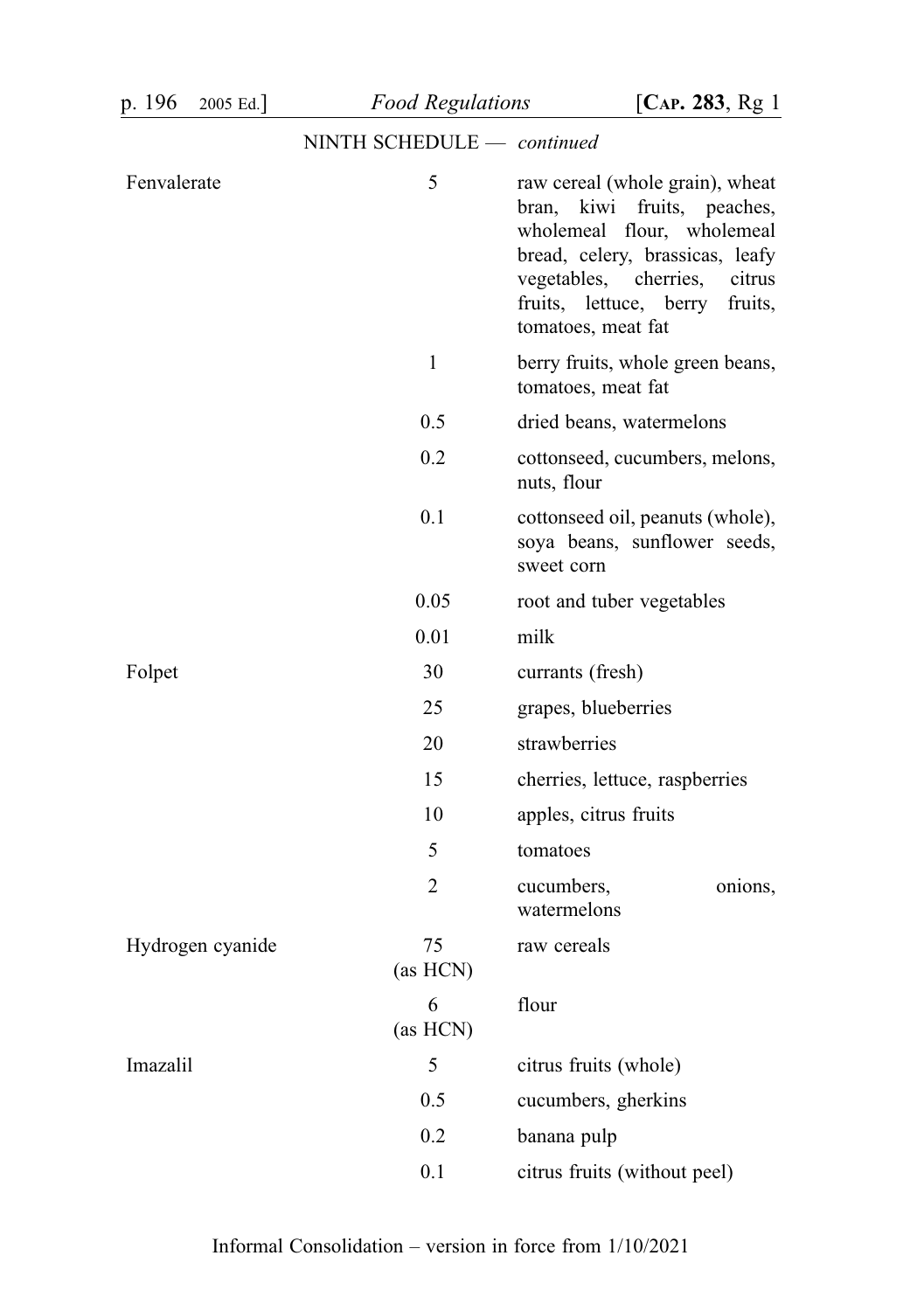| CAP. 283, Rg 1]     |                                                | <b>Food Regulations</b>    | $\sqrt{2005}$ Ed.<br>p. 197                                                                                                                                           |
|---------------------|------------------------------------------------|----------------------------|-----------------------------------------------------------------------------------------------------------------------------------------------------------------------|
|                     |                                                | NINTH SCHEDULE - continued |                                                                                                                                                                       |
|                     |                                                | 0.01                       | wheat grain                                                                                                                                                           |
| bromide<br>sources) | Inorganic bromide (total<br>from<br>all<br>ion | 400                        | spices, herbs                                                                                                                                                         |
|                     |                                                | 250                        | dried figs                                                                                                                                                            |
|                     |                                                | 100                        | cabbages, lettuce, dried dates,<br>raisins, sultanas, currants                                                                                                        |
|                     |                                                | 75                         | avocados, tomatoes                                                                                                                                                    |
|                     |                                                | 50                         | raw cereals, dried peaches,<br>wholemeal flour, capsicums,<br>cucumbers, celery                                                                                       |
|                     |                                                | 30                         | strawberries, citrus fruits, all<br>other dried fruits (except dried<br>prunes)                                                                                       |
|                     |                                                | 20                         | dried prunes, all other fruits,<br>vegetables                                                                                                                         |
| Iprodione           |                                                | 10                         | grapes, apples, peaches, pears,<br>plums, berry fruits                                                                                                                |
|                     |                                                | 5                          | blackcurrants,<br>lettuce,<br>cucumbers,<br>kiwi<br>fruits,<br>raspberries, tomatoes                                                                                  |
|                     |                                                | 3                          | rice (husked and unpolished)                                                                                                                                          |
|                     |                                                | $\mathbf{1}$               | rapeseeds, chicory                                                                                                                                                    |
|                     |                                                | 0.2                        | dry beans                                                                                                                                                             |
|                     |                                                | 0.1                        | garlic and onions                                                                                                                                                     |
| Isofenphos          |                                                | 0.02                       | animal fats, meat, maize                                                                                                                                              |
|                     |                                                | 0.01                       | milk                                                                                                                                                                  |
| Malathion           |                                                | 20                         | unprocessed wheat or rice bran                                                                                                                                        |
|                     |                                                | 8                          | dried),<br>blackberries,<br>beans<br>cabbages, cereal grains, fruits<br>(dried), grapes, lentils, lettuce,<br>(whole<br>shell),<br>nuts<br>in<br>raspberries, spinach |
|                     |                                                | 6                          | cherries, peaches, plums                                                                                                                                              |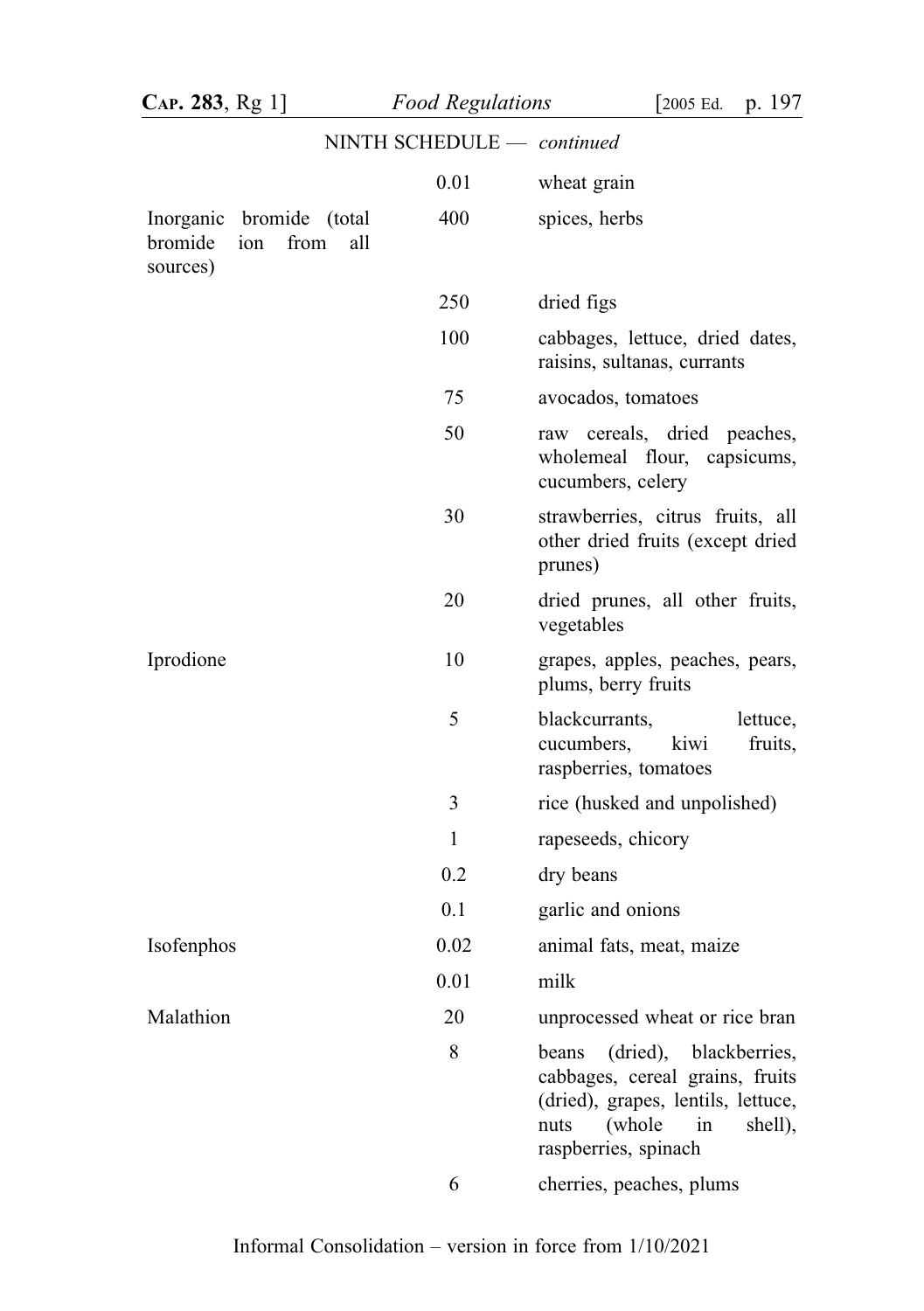| p. 198<br>2005 Ed.]                | <b>Food Regulations</b>    | [ $CAP. 283, Rg1$ ]                                                                                                                                           |
|------------------------------------|----------------------------|---------------------------------------------------------------------------------------------------------------------------------------------------------------|
|                                    | NINTH SCHEDULE - continued |                                                                                                                                                               |
|                                    | 5                          | broccoli                                                                                                                                                      |
|                                    | 4                          | citrus fruits                                                                                                                                                 |
|                                    | 3                          | tomatoes, turnip, kale and other<br>leafy vegetables                                                                                                          |
|                                    | 2                          | apples, green beans, wholemeal<br>and flour from rye and wheat                                                                                                |
| Maleic hydrazide                   | 50                         | potatoes                                                                                                                                                      |
|                                    | 15                         | onions                                                                                                                                                        |
| Mancozeb (see<br>dithiocarbamates) |                            |                                                                                                                                                               |
| Maneb (see<br>dithiocarbamates)    |                            |                                                                                                                                                               |
| Metalaxyl                          | 2                          | lettuce                                                                                                                                                       |
|                                    | 1                          | grapes, citrus fruits, spinach                                                                                                                                |
|                                    | 0.5                        | avocados, broccoli, cabbages,<br>cauliflowers,<br>cucumbers,<br>gherkins, tomatoes                                                                            |
|                                    | 0.2                        | melons, watermelons                                                                                                                                           |
|                                    | 0.1                        | potatoes                                                                                                                                                      |
|                                    | 0.05                       | cereal grains, onions, peas,<br>sugarbeets, sunflower seeds                                                                                                   |
| Methamidophos                      | 2                          | tomatoes, bulbs                                                                                                                                               |
|                                    | 1                          | broccoli, Brussels<br>sprouts,<br>cabbages, brassicas, and other<br>leafy vegetables, cauliflowers,<br>celery,<br>egg-plants,<br>lettuce,<br>peaches, peppers |
|                                    | 0.5                        | citrus fruits, cucumbers                                                                                                                                      |
|                                    | 0.1                        | cottonseed, potatoes, rapeseed                                                                                                                                |
|                                    | 0.05                       | soya beans (dried)                                                                                                                                            |
| Methidathion                       | 5                          | mandarins                                                                                                                                                     |
|                                    | $\overline{2}$             | fruits<br>citrus<br>(excluding<br>mandarins)                                                                                                                  |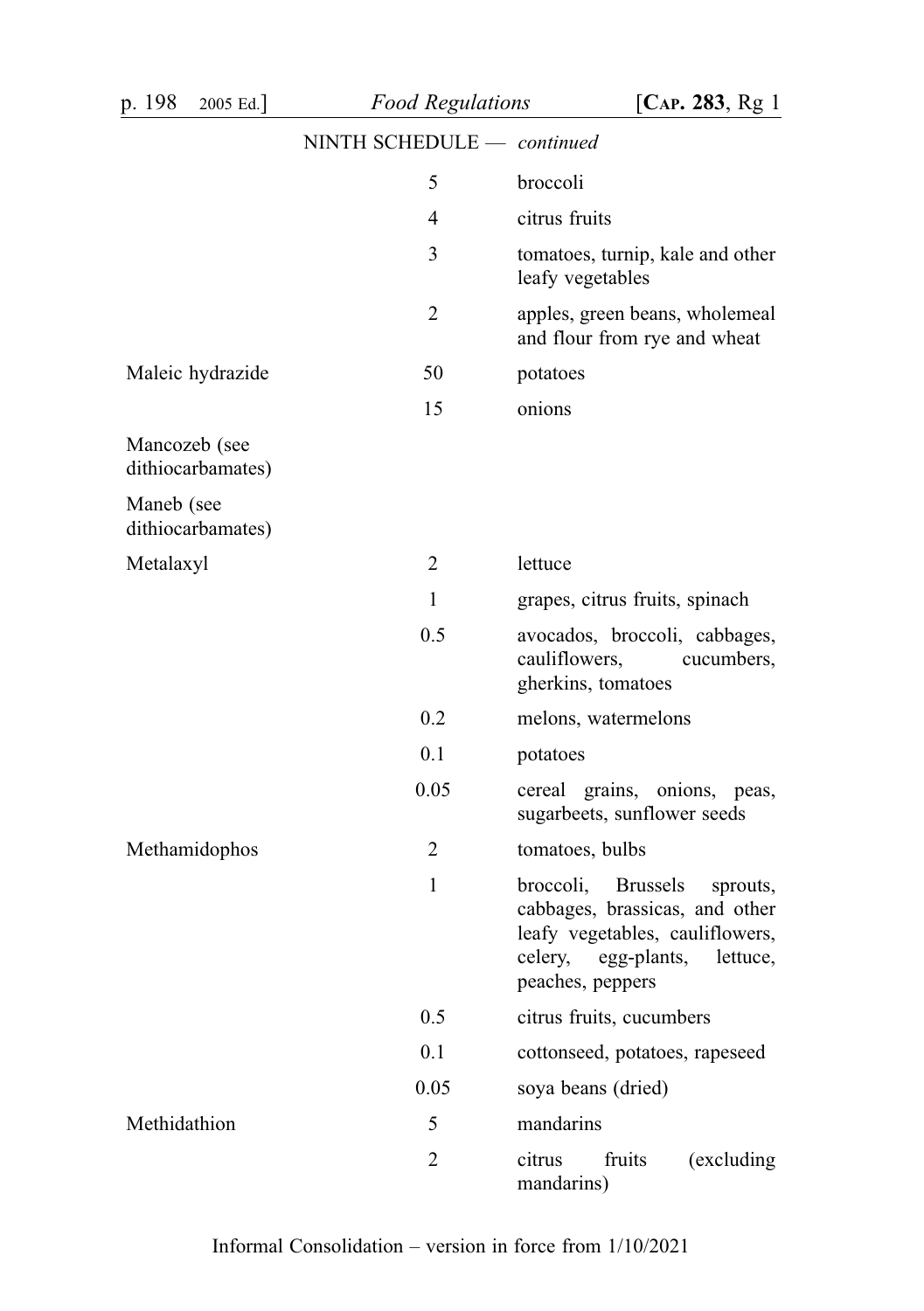| CAP. 283, Rg 1] | <b>Food Regulations</b>    | p. 199<br>[2005 Ed.                                                                                                                         |
|-----------------|----------------------------|---------------------------------------------------------------------------------------------------------------------------------------------|
|                 | NINTH SCHEDULE - continued |                                                                                                                                             |
|                 | 1                          | crude cottonseed oil                                                                                                                        |
|                 | 0.2                        | apples, pears, passion fruits,<br>apricots, cabbages,<br>cauliflowers, cherries, grapes,<br>leafy vegetables, nectarines,<br>peaches, plums |
|                 | 0.1                        | beans, maize, peas, mangoes                                                                                                                 |
|                 | 0.02                       | animal fats, animal meat, eggs<br>(shell-free basis)                                                                                        |
| Methiocarb      | 0.1                        | vegetables                                                                                                                                  |
|                 | 0.05                       | citrus fruits, maize, meat, eggs,<br>sweet corn                                                                                             |
| Methomyl        | 5                          | peas, lettuce, cabbages, kale,<br>apples,<br>nectarines, peaches,<br>spinach                                                                |
|                 | 3                          | celery                                                                                                                                      |
|                 | 2                          | fruits,<br>citrus<br>asparagus,<br>cherries, grapes                                                                                         |
|                 | 1                          | tomatoes                                                                                                                                    |
|                 | 0.5                        | cucumbers, egg-plants                                                                                                                       |
|                 | 0.2                        | leafy vegetables                                                                                                                            |
|                 | 0.1                        | potatoes                                                                                                                                    |
|                 | 0.02                       | milk, meat                                                                                                                                  |
| Monocrotophos   | 0.5                        | apples,<br>tomatoes,<br>pears,<br>bananas                                                                                                   |
|                 | 0.2                        | beans,<br><b>Brussels</b><br>sprouts,<br>cabbages, cauliflowers, citrus<br>fruits                                                           |
|                 | 0.1                        | raw coffee beans, cottonseeds,<br>onions, peas                                                                                              |
|                 | 0.05                       | edible vegetable oil, potatoes,<br>maize, soya beans,<br>carrots,<br>turnips                                                                |
|                 | 0.02                       | meat, eggs (shell-free basis)                                                                                                               |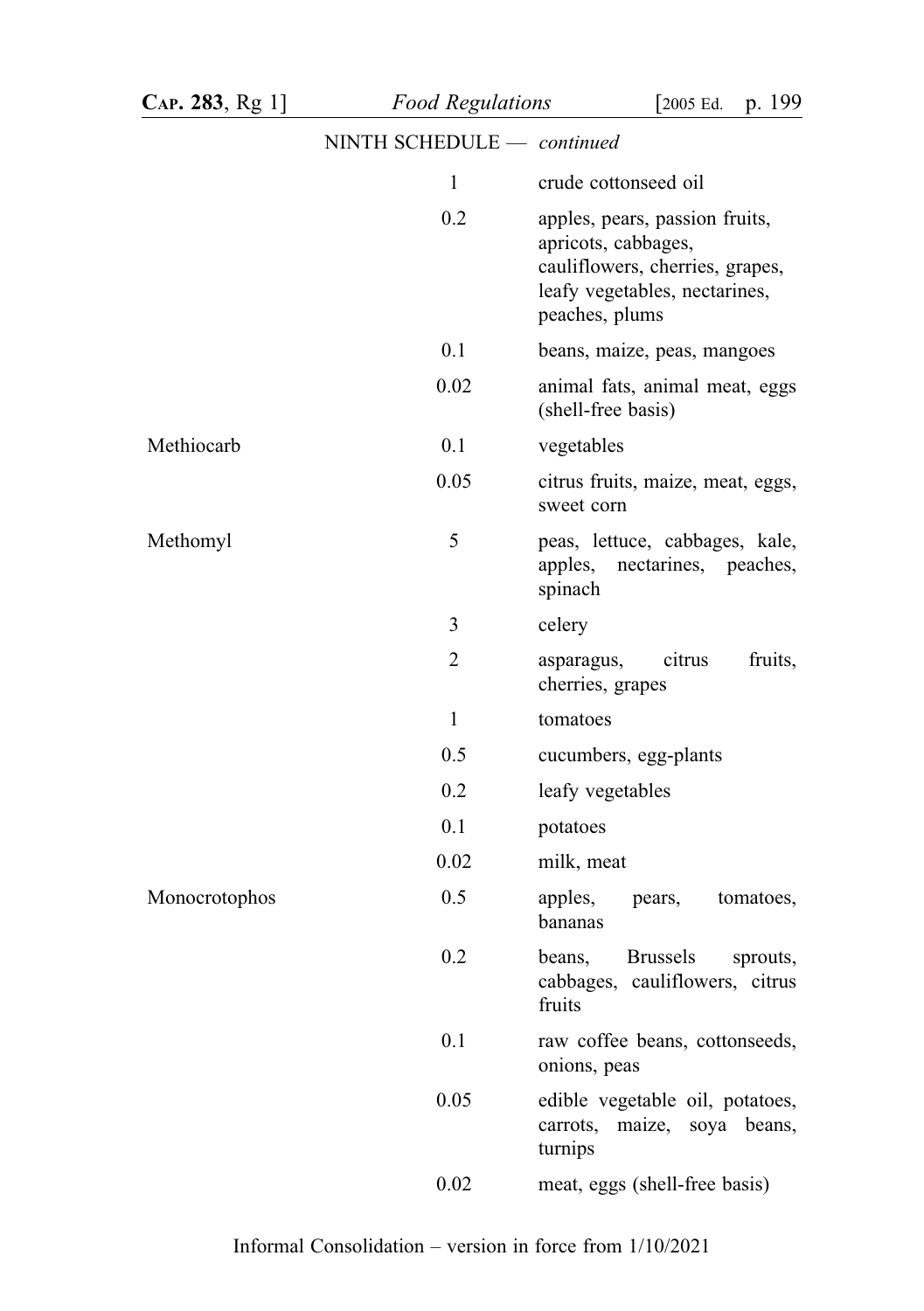| p. 200<br>2005 Ed.]        | <b>Food Regulations</b>    | [ $CAP. 283, Rg1$ ]                                                                                                           |
|----------------------------|----------------------------|-------------------------------------------------------------------------------------------------------------------------------|
|                            | NINTH SCHEDULE - continued |                                                                                                                               |
|                            | 0.002                      | milk                                                                                                                          |
| Oxamyl                     | 3                          | celery, citrus fruits, peppers                                                                                                |
|                            | 2                          | apples, melons, tomatoes                                                                                                      |
|                            | 1                          | pineapples                                                                                                                    |
|                            | 0.5                        | cucumbers                                                                                                                     |
|                            | 0.2                        | cottonseed, bananas                                                                                                           |
|                            | 0.1                        | beets, carrots, coffee beans,<br>peanuts, potatoes, sugar beets,<br>(dried),<br>soya<br>beans<br>sweet<br>potatoes            |
|                            | 0.05                       | dried kidney beans, onions,<br>maize                                                                                          |
| Paraquat                   | 10                         | rice (in husk)                                                                                                                |
|                            | $\overline{2}$             | sunflower seeds                                                                                                               |
|                            | 1                          | olives (fresh)                                                                                                                |
|                            | 0.5                        | (polished),<br>rice<br>sorghum,<br>kidneys (pigs and sheep)                                                                   |
|                            | 0.2                        | cottonseed,<br>potatoes,<br>dried<br>hops, passion fruits                                                                     |
|                            | 0.1                        | maize, soya beans                                                                                                             |
|                            | 0.05                       | vegetables, fruits, sugar-canes,<br>nuts, raw cereals (other than<br>rice and maize), meat and meat<br>products, coffee beans |
|                            | 0.01                       | milk, eggs                                                                                                                    |
| Parathion                  | $\mathbf{1}$               | peaches, apricots, citrus fruit                                                                                               |
|                            | 0.7                        | vegetables (except carrots)                                                                                                   |
|                            | 0.5                        | all other fruits, raw cereals,<br>carrots                                                                                     |
| Permethrin (total isomers) | 10                         | wheat bran                                                                                                                    |
|                            | 5                          | lettuce, celery, cabbages, kale,<br>spring onions                                                                             |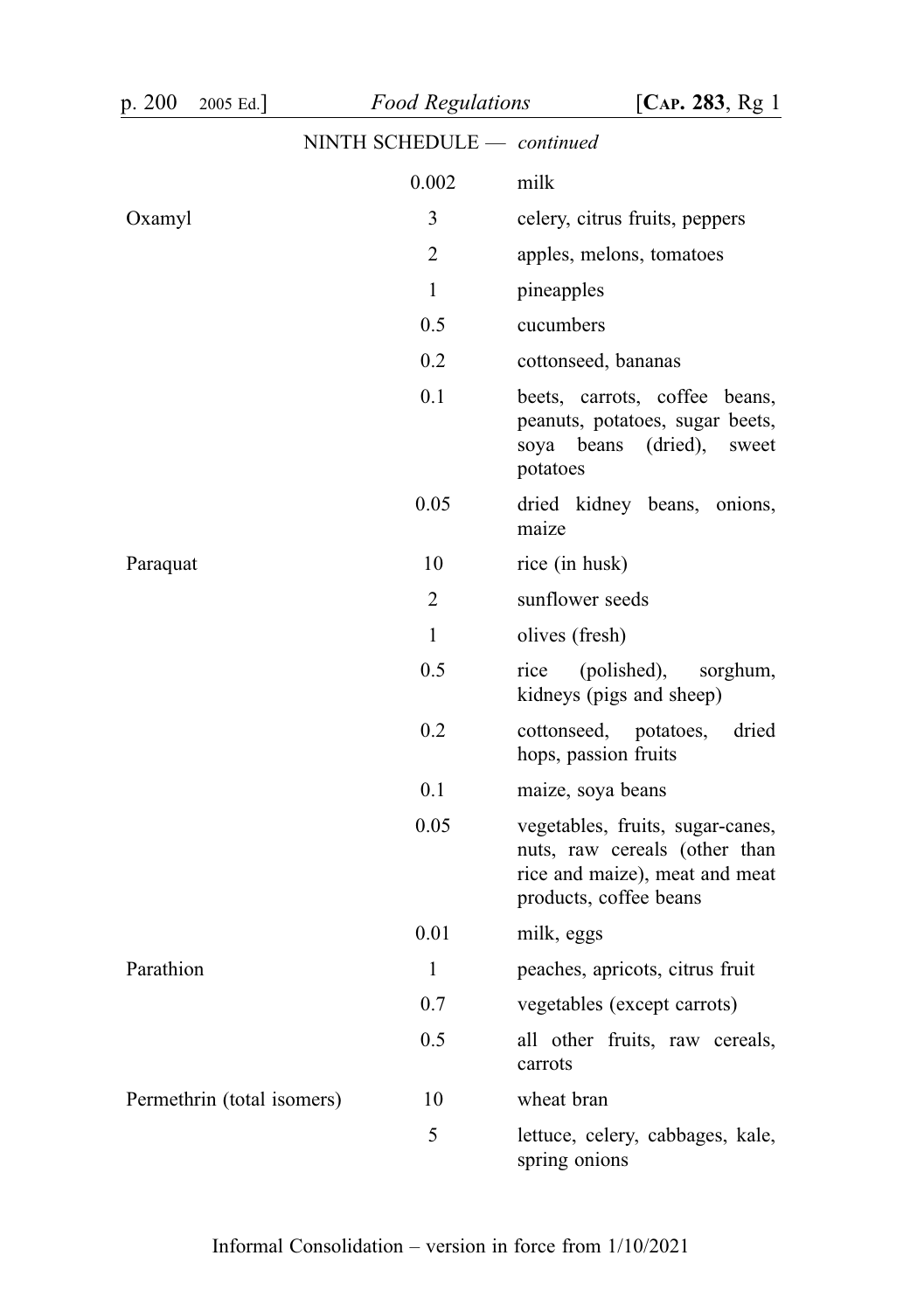## NINTH SCHEDULE — continued

|              | $\overline{2}$ | pome and stone fruits, wheat<br>flour, kiwi fruits, cereal grains,<br>broccoli,<br>currants,<br>grapes,<br>tomatoes                                                           |
|--------------|----------------|-------------------------------------------------------------------------------------------------------------------------------------------------------------------------------|
|              | 1              | berry fruits, egg-plants, olives,<br>peppers, sunflower seeds, meat<br>fat, meat, beans with pods,<br>asparagus, Brussels sprouts,<br>sunflower seed oil                      |
|              | 0.5            | flour, bread,<br>green<br>beans,<br>citrus<br>cauliflowers,<br>fruits,<br>cottonseeds,<br>cucumbers,<br>gherkins, radishes, leeks                                             |
|              | 0.1            | dry beans, almonds, carrots,<br>cottonseed oil, eggs, melons,<br>legume oil seed, soya bean oil,<br>mushrooms, peas, meat, meat<br>fat                                        |
|              | 0.05           | sweet corn, milk and milk<br>products (fat basis), potatoes,<br>coffee<br>beans, rapeseeds,<br>sugarbeets                                                                     |
| Phosphomidon | 0.5            | apples, pears                                                                                                                                                                 |
|              | 0.4            | citrus fruits                                                                                                                                                                 |
|              | 0.2            | broccoli,<br><b>Brussels</b><br>beans,<br>sprouts, cabbages,<br>carrots,<br>cherries, cauliflowers,<br>kale,<br>green peppers, peaches, peas,<br>plums, spinach, strawberries |
|              | 0.1            | grains, cucumbers,<br>cereal<br>lettuce, tomatoes, watermelons                                                                                                                |
|              | 0.05           | (includes)<br>vegetables<br>root<br>potatoes)                                                                                                                                 |
| Phorate      | 0.5            | carrots                                                                                                                                                                       |
|              | 0.1            | beans,<br>cowpeas,<br>egg-plants,<br>rapeseed, tomatoes                                                                                                                       |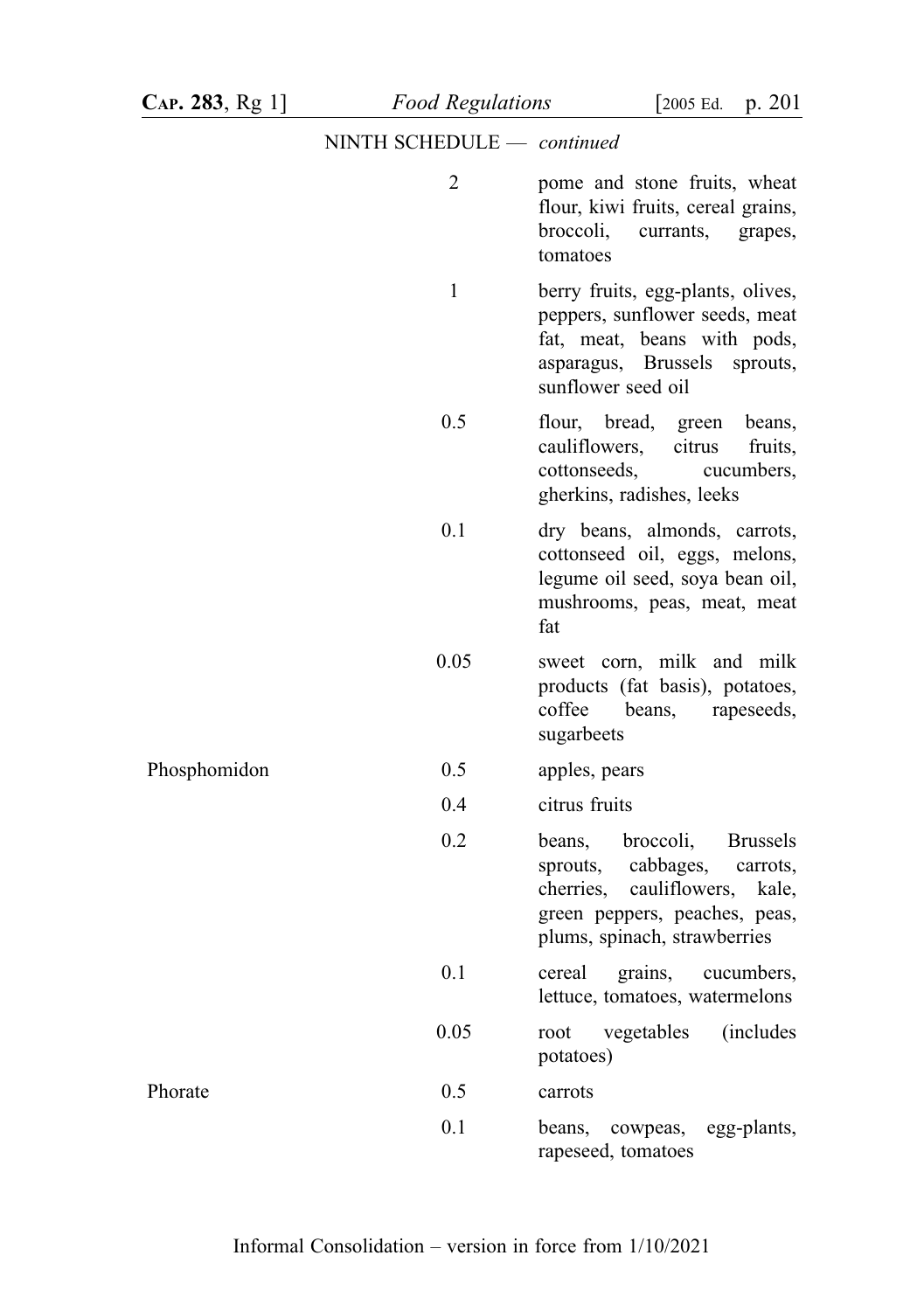| p. 202<br>2005 Ed. | <b>Food Regulations</b>    | [ $CAP. 283, Rg1$ ]                                                                                                                      |
|--------------------|----------------------------|------------------------------------------------------------------------------------------------------------------------------------------|
|                    | NINTH SCHEDULE - continued |                                                                                                                                          |
|                    | 0.2                        | lettuce                                                                                                                                  |
|                    | 0.05                       | barley, meat, eggs (shell-free<br>basis), grapes, milk, peanuts<br>(shell-free<br>basis),<br>wheat,<br>potatoes                          |
| Phosalone          | 5                          | apples,<br>peaches,<br>cherries,<br>grapes, plums                                                                                        |
|                    | 2                          | pears, broccoli, strawberries,<br><b>Brussels</b><br>tomatoes,<br>sprouts,<br>citrus<br>cabbages,<br>fruits,<br>cucumbers, lettuce, peas |
|                    | 0.5                        | fat of meat of sheep and goats                                                                                                           |
|                    | 0.1                        | potatoes                                                                                                                                 |
| Phosmet            | 15                         | kiwi fruits (whole fruit)                                                                                                                |
|                    | 10                         | apples, berry fruits, grapes,<br>peaches, pears, sweet potatoes<br>(after washing)                                                       |
|                    | 5                          | nectarines, citrus fruits, forage<br>crops (dry)                                                                                         |
|                    | $\mathbf{1}$               | fat of meat of cattle                                                                                                                    |
|                    | 0.2                        | maize (kernel and cobs husk<br>removed)                                                                                                  |
|                    | 0.1                        | meat of pigs, peas                                                                                                                       |
|                    | 0.05                       | potatoes                                                                                                                                 |
|                    | 0.02                       | milk                                                                                                                                     |
| Picloram           | 0.2                        | raw cereals                                                                                                                              |
|                    | 0.05                       | milk and milk products, meat                                                                                                             |
| Piperonyl butoxide | 20                         | cereal grains, dried fish                                                                                                                |
|                    | 8                          | vegetables, nuts, oil<br>fruits,<br>dried<br>seeds,<br>fruits,<br>dried<br>vegetables                                                    |
|                    | 0.1                        | meat and meat products                                                                                                                   |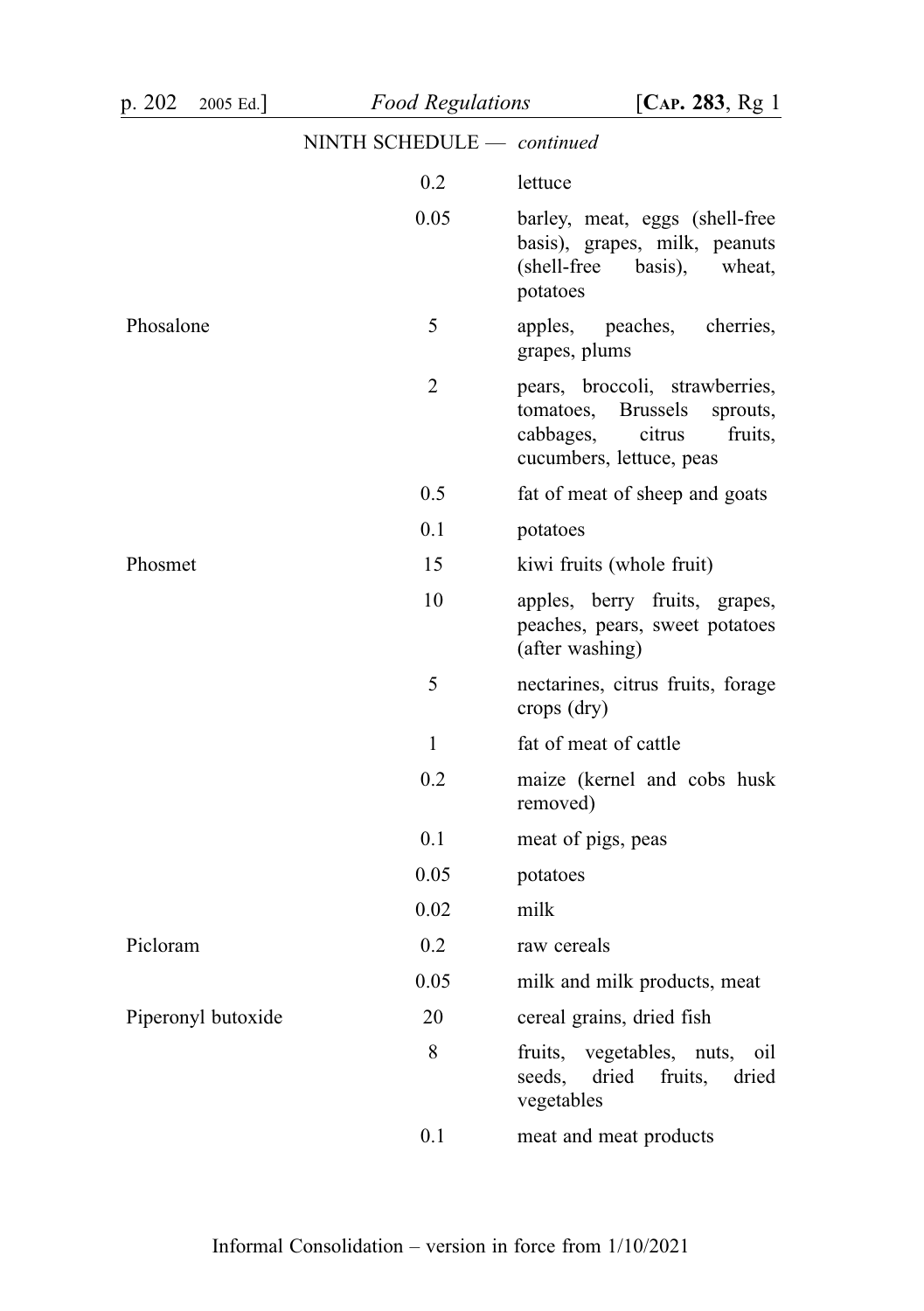| $CAP. 283, Rg 1$ ]                                  | <b>Food Regulations</b>    | p. 203<br>$\sqrt{2005}$ Ed.                                                                                                                                                                            |
|-----------------------------------------------------|----------------------------|--------------------------------------------------------------------------------------------------------------------------------------------------------------------------------------------------------|
|                                                     | NINTH SCHEDULE - continued |                                                                                                                                                                                                        |
| Primicarb                                           | $\mathbf{1}$               | apples,<br>beans, broccoli,<br>sprouts,<br><b>Brussels</b><br>cabbages,<br>cauliflowers,<br>celery,<br>egg-<br>gherkins, lettuce,<br>plants,<br>parsley, pome fruits, spinach,<br>tomatoes, watercress |
|                                                     | 0.5                        | currants, leeks, onion, oranges,<br>peaches, plums, berry fruits                                                                                                                                       |
|                                                     | 0.2                        | rapeseed                                                                                                                                                                                               |
|                                                     | 0.05                       | barleys, beet roots, citrus fruits,<br>cottonseeds, eggs (shell-free)<br>meat,<br>basis),<br>milk,<br>oats,<br>pecans, potatoes,<br>radishes,<br>sugarbeets,<br>sweet<br>corn,<br>turnips, wheat       |
| Pirimiphos-methyl                                   | 20                         | bran                                                                                                                                                                                                   |
|                                                     | 10                         | cereal grains, peanut oil                                                                                                                                                                              |
|                                                     | 5                          | wholemeal flour (wheat or rye),<br>peanut kernels, mushrooms,<br>olives                                                                                                                                |
|                                                     | $\overline{2}$             | apples, Brussels sprouts, rice<br>(hulled), wheat flour (white),<br>fruits,<br>kiwi<br>cabbages,<br>cauliflowers, cherries, pears,<br>plums                                                            |
|                                                     | $\mathbf{1}$               | bread,<br>wholemeal<br>rice<br>(polished), carrots, cucumbers,<br>currants, berry fruits, spring<br>onions, peppers, tomatoes                                                                          |
|                                                     | 0.5                        | bread, beans in pods, whole<br>citrus fruits, dates                                                                                                                                                    |
|                                                     | 0.05                       | meat, poultry, milk, eggs, peas,<br>potatoes                                                                                                                                                           |
| Prochloraz (determined as<br>2,4,6-trichlorophenol) | 5                          | avocados, bananas, citrus fruits                                                                                                                                                                       |
|                                                     | 2                          | mushrooms, mangoes                                                                                                                                                                                     |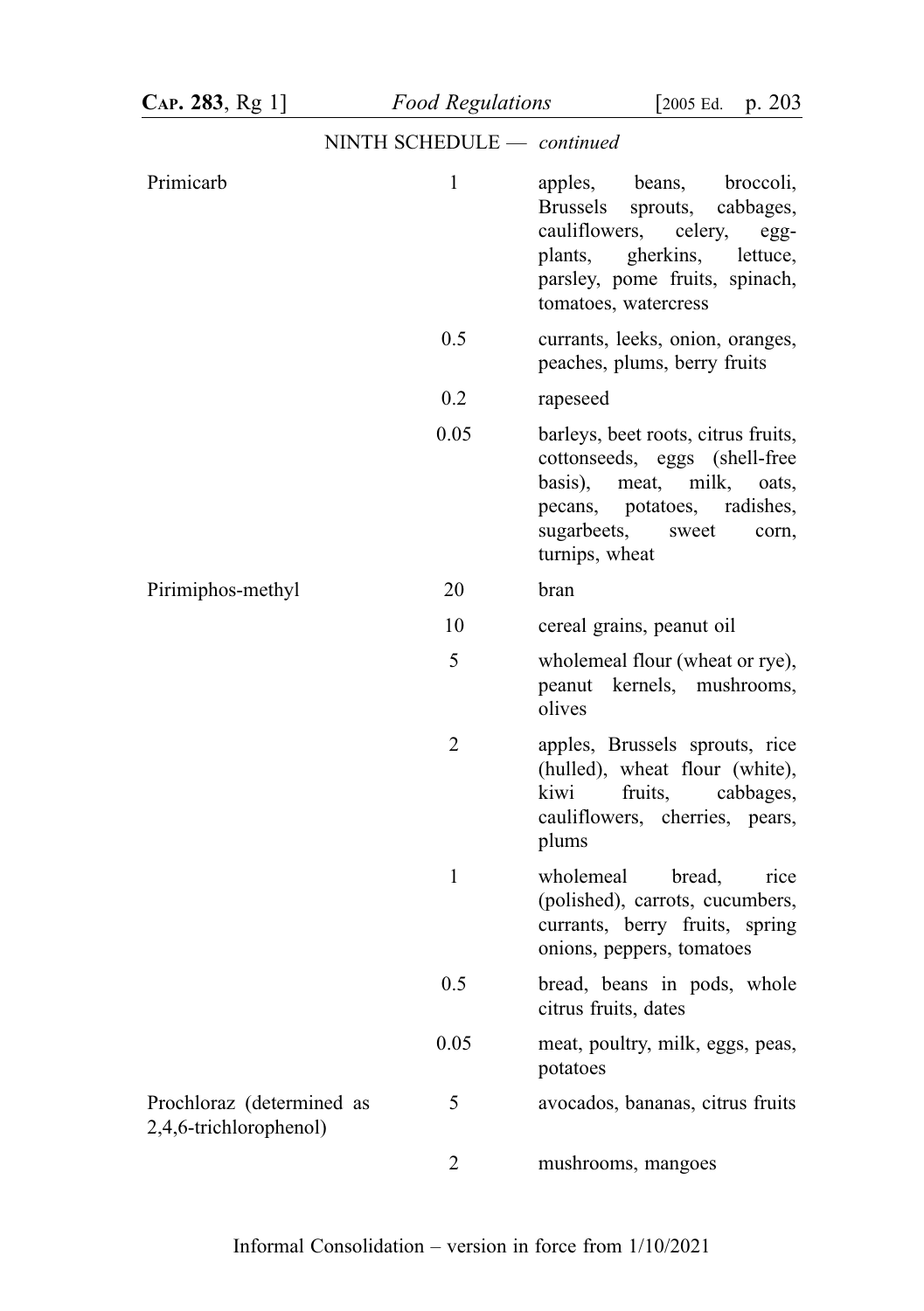| p. 204<br>2005 Ed.] | <b>Food Regulations</b>    | [ $CAP. 283, Rg1$ ]                                                                      |
|---------------------|----------------------------|------------------------------------------------------------------------------------------|
|                     | NINTH SCHEDULE - continued |                                                                                          |
|                     | $\mathbf{1}$               | papayas, stone fruits                                                                    |
|                     | 0.5                        | rapeseed                                                                                 |
|                     | 0.05                       | oats, barleys, wheat, rye                                                                |
| Propargite          | 10                         | grapes, cranberries, raisins                                                             |
|                     | 7                          | apricots, peaches, nectarines,<br>plums, strawberries                                    |
|                     | 5                          | citrus fruits                                                                            |
|                     | 3                          | apples, bananas, pears, stone<br>fruits, passion fruits                                  |
|                     | 0.1                        | corn grains, eggs, cottonseeds,<br>almonds, meat, meat fat, nuts                         |
|                     | 0.08                       | milk                                                                                     |
| Pyrethrins          | 3                          | cereal grains, fish (dried)                                                              |
|                     | $\mathbf{1}$               | fruits,<br>vegetables, nuts,<br>oil<br>seeds,<br>dried<br>fruits,<br>dried<br>vegetables |
| Quintozene          | $\mathbf{1}$               | bananas (whole)                                                                          |
|                     | 0.3                        | lettuce, peanuts, celery                                                                 |
|                     | 0.2                        | navy beans, potatoes, onions                                                             |
|                     | 0.1                        | tomatoes                                                                                 |
|                     | 0.03                       | cottonseeds                                                                              |
|                     | 0.02                       | broccoli, cabbages                                                                       |
|                     | 0.01                       | beans, peppers, bananas (pulp)                                                           |
| Thiabendazole       | 10                         | apples, pears, citrus fruits                                                             |
|                     | 5                          | before<br>(washed<br>potatoes<br>analysis)                                               |
|                     | 3                          | bananas<br>(whole<br>fruit),<br>strawberries                                             |
|                     | $\overline{2}$             | tomatoes                                                                                 |
|                     | 0.5                        | mushrooms                                                                                |
|                     | 0.4                        | bananas (pulp)                                                                           |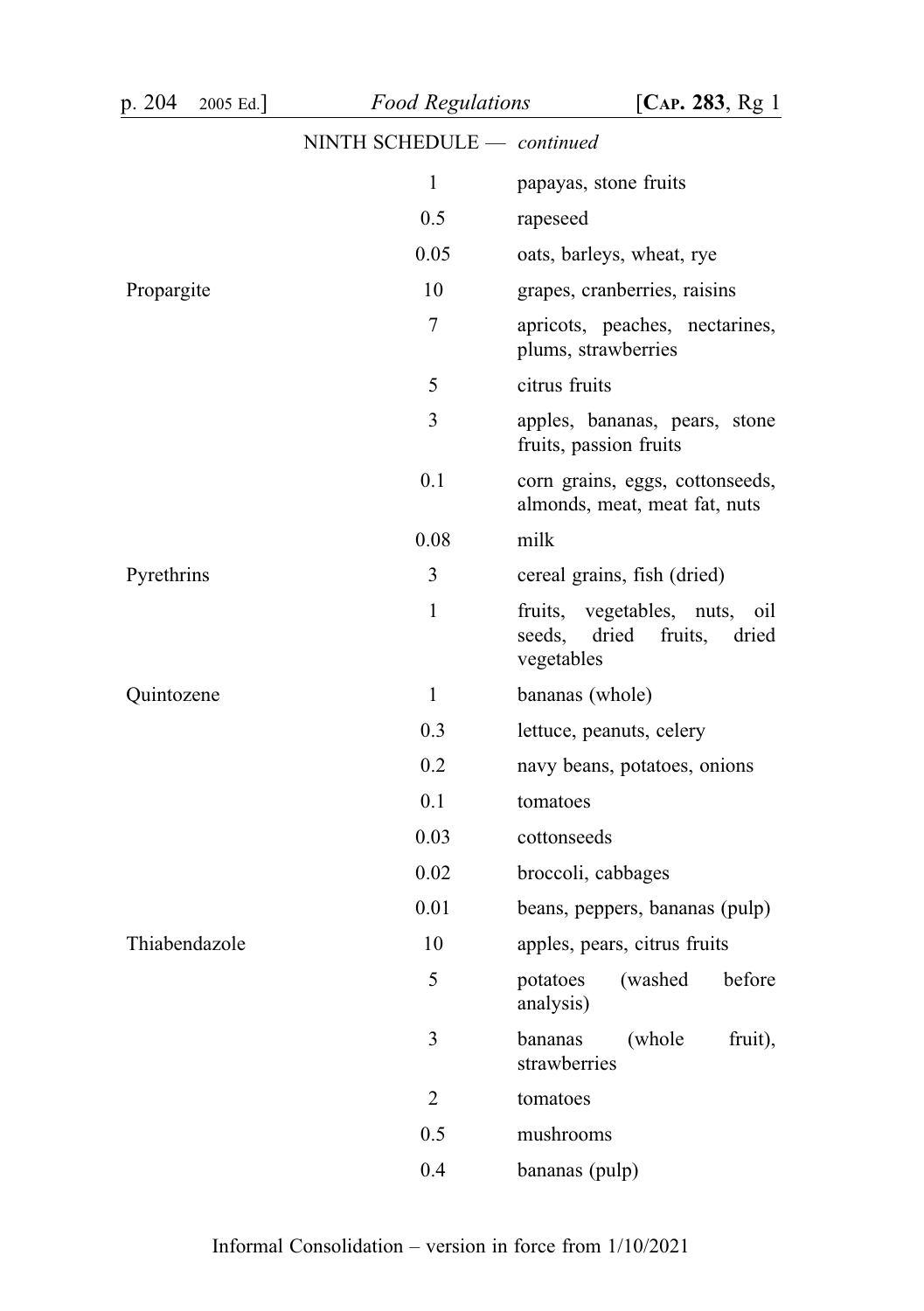| CAP. 283, Rg 1]    | <b>Food Regulations</b>    | $\sqrt{2005}$ Ed.<br>p. 205                                                                                                                                                                                         |
|--------------------|----------------------------|---------------------------------------------------------------------------------------------------------------------------------------------------------------------------------------------------------------------|
|                    | NINTH SCHEDULE - continued |                                                                                                                                                                                                                     |
|                    | 0.2                        | cereal grains                                                                                                                                                                                                       |
|                    | 0.1                        | meat, onions                                                                                                                                                                                                        |
|                    | 0.05                       | milk                                                                                                                                                                                                                |
| Thiometon          | $\mathbf{1}$               | fruits, raw cereals, vegetables                                                                                                                                                                                     |
|                    | 0.5                        | apples,<br>apricots,<br>beans,<br>cabbages, celery, cherries,<br>chicory, egg-plants, grapes,<br>lettuce, parsley, peaches,<br>peanuts (whole), pears, peas<br>(in pods), peppers, plums,<br>strawberries, tomatoes |
|                    | 0.1                        | cottonseed                                                                                                                                                                                                          |
|                    | 0.05                       | carrots, cereal grains, mustard<br>seed, potatoes,<br>rapeseed,<br>sugarbeets                                                                                                                                       |
| Thiophanate-methyl | 10                         | apricots, cherries, citrus fruits,<br>grapes, peaches                                                                                                                                                               |
|                    | 5                          | apples, carrots, currants, berry<br>fruits, celery, lettuce, pears,<br>tomatoes                                                                                                                                     |
|                    | 2                          | beans, gherkins, plums                                                                                                                                                                                              |
|                    | $\mathbf{1}$               | bananas, mushrooms                                                                                                                                                                                                  |
|                    | 0.5                        | cucumbers                                                                                                                                                                                                           |
|                    | 0.1                        | cereal grains, chicken fat and<br>meat, onions, sugarbeets                                                                                                                                                          |
| Thiram             | 7                          | apples, bananas (whole), celery,<br>onion<br>bulbs,<br>peaches,<br>strawberries, tomatoes                                                                                                                           |
| Triadimeforn       | $\mathbf{1}$               | grapes, currants                                                                                                                                                                                                    |
|                    | 0.5                        | apples, melons, paprikas, pome<br>fruits, tomatoes                                                                                                                                                                  |
|                    | 0.2                        | berry fruits, cucumbers, wheat                                                                                                                                                                                      |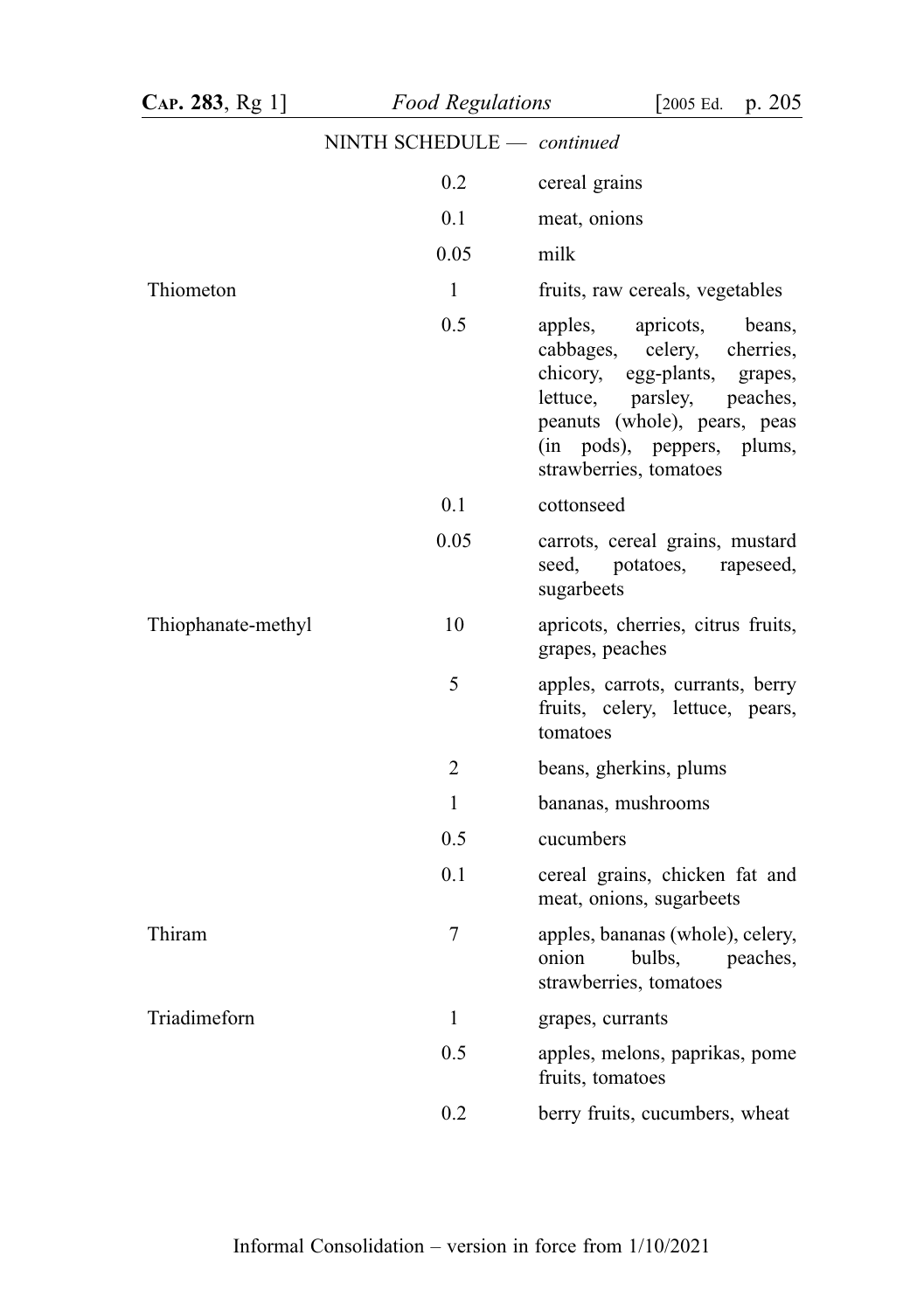| p. 206<br>$2005$ Ed. | <b>Food Regulations</b>    | [ $CAP. 283, Rg1$ ]                                                                                                                                                                                                                                                                                                                                                                         |
|----------------------|----------------------------|---------------------------------------------------------------------------------------------------------------------------------------------------------------------------------------------------------------------------------------------------------------------------------------------------------------------------------------------------------------------------------------------|
|                      | NINTH SCHEDULE - continued |                                                                                                                                                                                                                                                                                                                                                                                             |
|                      | 0.1                        | eggs, milk, barley, meat, coffee<br>beans, oats, spring onions, peas,<br>pumpkins, sugarbeets                                                                                                                                                                                                                                                                                               |
| Trichlorfon          | 0.2                        | grain<br>legumes,<br>bananas,<br><b>Brussels</b><br>peaches,<br>sprouts,<br>cauliflowers, kale, sweet corn,<br>celery, beetroots, tomatoes                                                                                                                                                                                                                                                  |
|                      | 0.1                        | oil seeds, meat, fat of meat, nuts<br>(on shell-free basis), beans,<br>turnips, peanuts, raw cereals,<br>radishes,<br>fruits<br>(except)<br>bananas, peaches and<br>dried<br>vegetables<br>fruits),<br>(except)<br>Brussels sprouts, cauliflowers,<br>kale,<br>sweet corns,<br>celery,<br>beetroots),<br>cherries,<br>citrus<br>fruits,<br>cottonseed,<br>peas,<br>mustard greens, pumpkins |
|                      | 0.05                       | milk, sugar-cane, carrots, egg-<br>plants, sugarbeets, parsley                                                                                                                                                                                                                                                                                                                              |
| Triforine            | 5                          | peaches                                                                                                                                                                                                                                                                                                                                                                                     |
|                      | $\overline{2}$             | apples, plums, cherries                                                                                                                                                                                                                                                                                                                                                                     |
|                      | $\mathbf{1}$               | beans, berry fruits, currants                                                                                                                                                                                                                                                                                                                                                               |
|                      | 0.5                        | tomatoes                                                                                                                                                                                                                                                                                                                                                                                    |
|                      | 0.2                        | Brussels sprouts                                                                                                                                                                                                                                                                                                                                                                            |
|                      | 0.1                        | cereal grains                                                                                                                                                                                                                                                                                                                                                                               |
| Vamidothion          | $\mathbf{1}$               | apples, peaches, pears, Brussels<br>sprouts                                                                                                                                                                                                                                                                                                                                                 |
|                      | 0.5                        | sugarbeets, grapes                                                                                                                                                                                                                                                                                                                                                                          |
| Zeranol              | 0.02                       | meat of cattle and sheep                                                                                                                                                                                                                                                                                                                                                                    |
| Zineb (see           |                            |                                                                                                                                                                                                                                                                                                                                                                                             |

dithiocarbamates)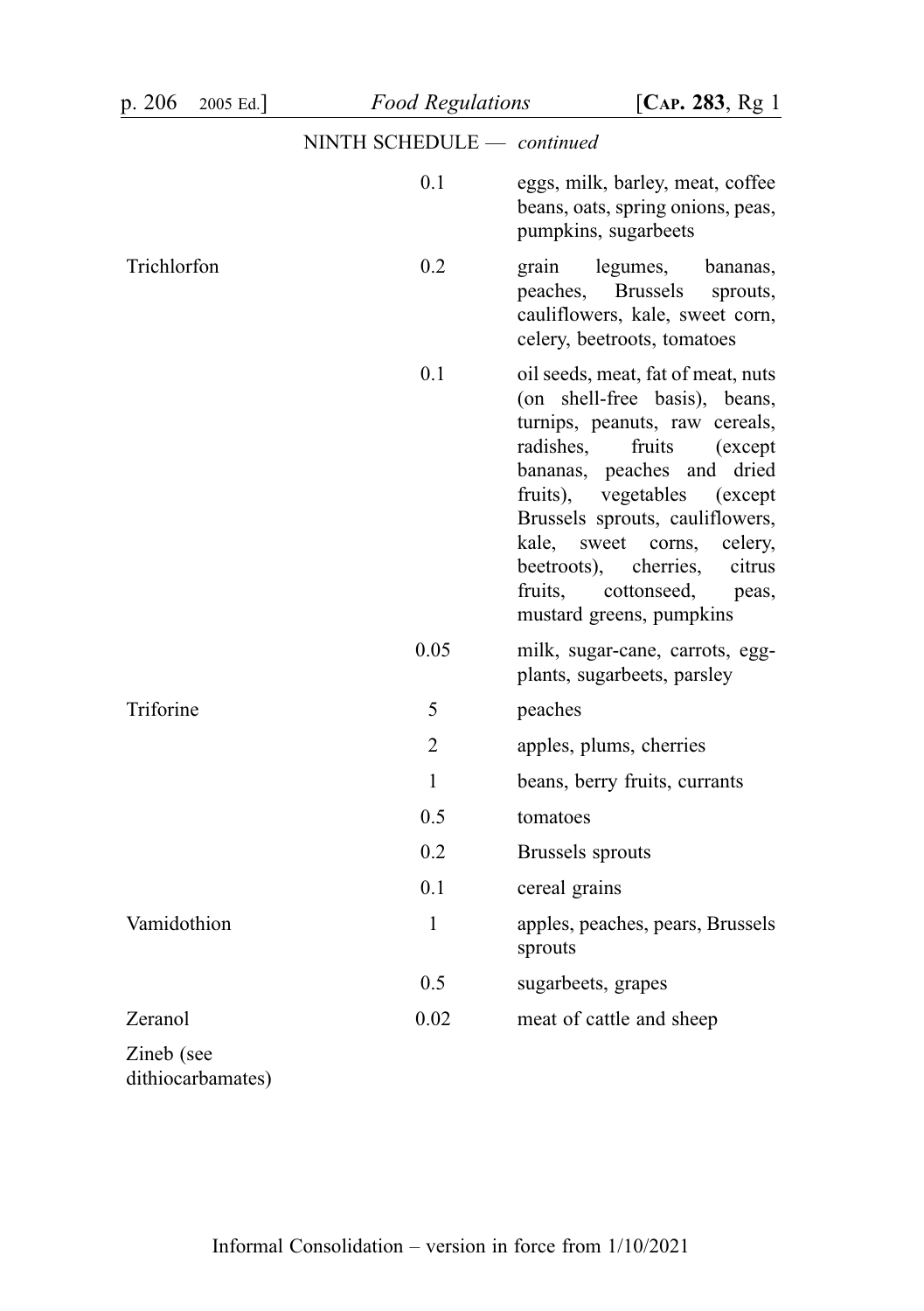## NINTH SCHEDULE — continued

Ziram 7 fruits, vegetables.

[S 146/2018 wef 28/03/2018] [S 152/2017 wef 01/04/2017]

## TENTH SCHEDULE

Regulation 31(1)

## MAXIMUM AMOUNTS OF ARSENIC AND LEAD PERMITTED IN FOOD

No article of food specified in the first column of the following table shall contain more than the amounts of the substances specified, in parts per million, in the second and third columns respectively:

| Type of Food                                                                                                                                | Arsenic<br>(As) | Lead<br>(Pb) |
|---------------------------------------------------------------------------------------------------------------------------------------------|-----------------|--------------|
| ( <i>a</i> ) Beverages —                                                                                                                    |                 |              |
| (1) Ale, beer, cider, perry, porter, stout                                                                                                  | 0.2             | 0.2          |
| (2) Brandy, gin, rum, whisky and<br>alcoholic<br>liquor<br>other<br>and<br>Chinese wine exceeding 40.0%<br>$v/v$ alcohol at 20 $^{\circ}$ C | 0.2             | 0.2          |
| (3) Wine, Chinese wine, liqueur,<br>alcoholic cordial or cocktail                                                                           | 0.2             | 0.2          |
| (4) Alcoholic liquor not otherwise<br>specified                                                                                             | 0.2             | 0.2          |
| (5) Concentrated soft drinks intended<br>for consumption after dilution                                                                     | 0.5             | 1            |
| (6) Concentrates used<br>the<br>in<br>manufacture of soft drinks                                                                            | 0.5             | 2            |
| (7) Fruit and vegetable juice, not<br>including lime and lemon juice                                                                        | 0.2             | 0.3          |
| (8) Lime and lemon juice                                                                                                                    | 0.2             | 1            |
| (9) Beverages not specified above                                                                                                           | 0.1             | 0.2          |
| (b) Other Food —                                                                                                                            |                 |              |
| (1) Baking powder, Cream of Tartar                                                                                                          | 2               | 2            |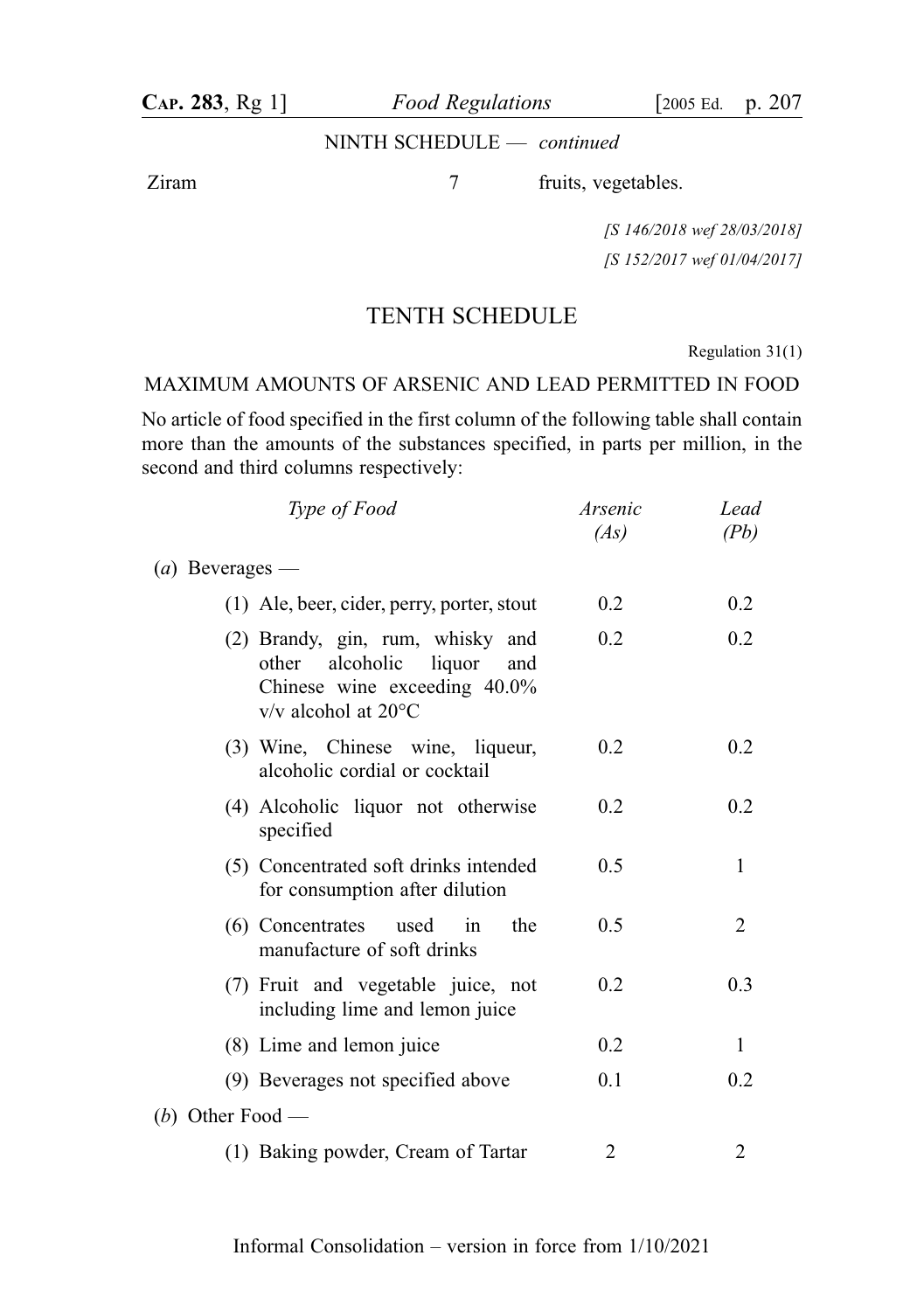| p. 208 | 2005 Ed.] Food Regulations                                                              |     | [ $CAP. 283, Rg1$ ]                    |
|--------|-----------------------------------------------------------------------------------------|-----|----------------------------------------|
|        | TENTH SCHEDULE - continued                                                              |     |                                        |
|        | (2) Canned fish and meat,<br>meat<br>extract and hydrolysed protein                     | 1   | 2                                      |
|        | (3) Caramel                                                                             | 5   | 5                                      |
|        | (4) Chemicals used as ingredients or<br>in the processing or preparation of<br>$food -$ |     |                                        |
|        | (a) For which the B.P. or B.P.C.<br>specifies a limit                                   |     | Current B.P. or<br><b>B.P.C.</b> Limit |
|        | (b) Other chemicals                                                                     | 2   | 10                                     |
|        | (5) Chicory, dried or roasted                                                           | 1   | 2                                      |
|        | (6) Cocoa powder (calculated on dry,<br>fat-free substance)                             | 1   | 2                                      |
|        | (7) Coffee beans                                                                        | 1   | 2                                      |
|        | $(8)$ Colouring matter —                                                                |     |                                        |
|        | (a) Part I — Synthetic Organic<br>Colours                                               | 3   | 10                                     |
|        | (b) Part II — Other Colours (on<br>dry matter) except caramel                           | 5   | 20                                     |
|        | (9) Curry powder                                                                        | 1   | 2                                      |
|        | (10) Dried herbs and spices (including<br>mustard)                                      | 1.5 | $\overline{2}$                         |
|        | (11) Dried or dehydrated vegetables                                                     | 1   | 2                                      |
|        | (12) Edible gelatin                                                                     | 2   | 2                                      |
|        | (13) Edible oils and fats                                                               | 0.1 | 0.1                                    |
|        | (13A) Fat spreads and blended spreads                                                   | 0.1 | 0.04                                   |
|        | (14) Eggs, preserved or salted                                                          | 1   | 2                                      |
|        | (15) Fish, crustaceans and molluscs                                                     | 1   | 2                                      |
|        | (16) Flavourings                                                                        | 1   | 1.5                                    |
|        | (17) Fresh fruits and vegetables                                                        | 1   | 1                                      |
|        | $(18)$ Fruits,<br>fruit<br>products<br>and<br>vegetables in tins                        | 1   | $\mathbf{1}$                           |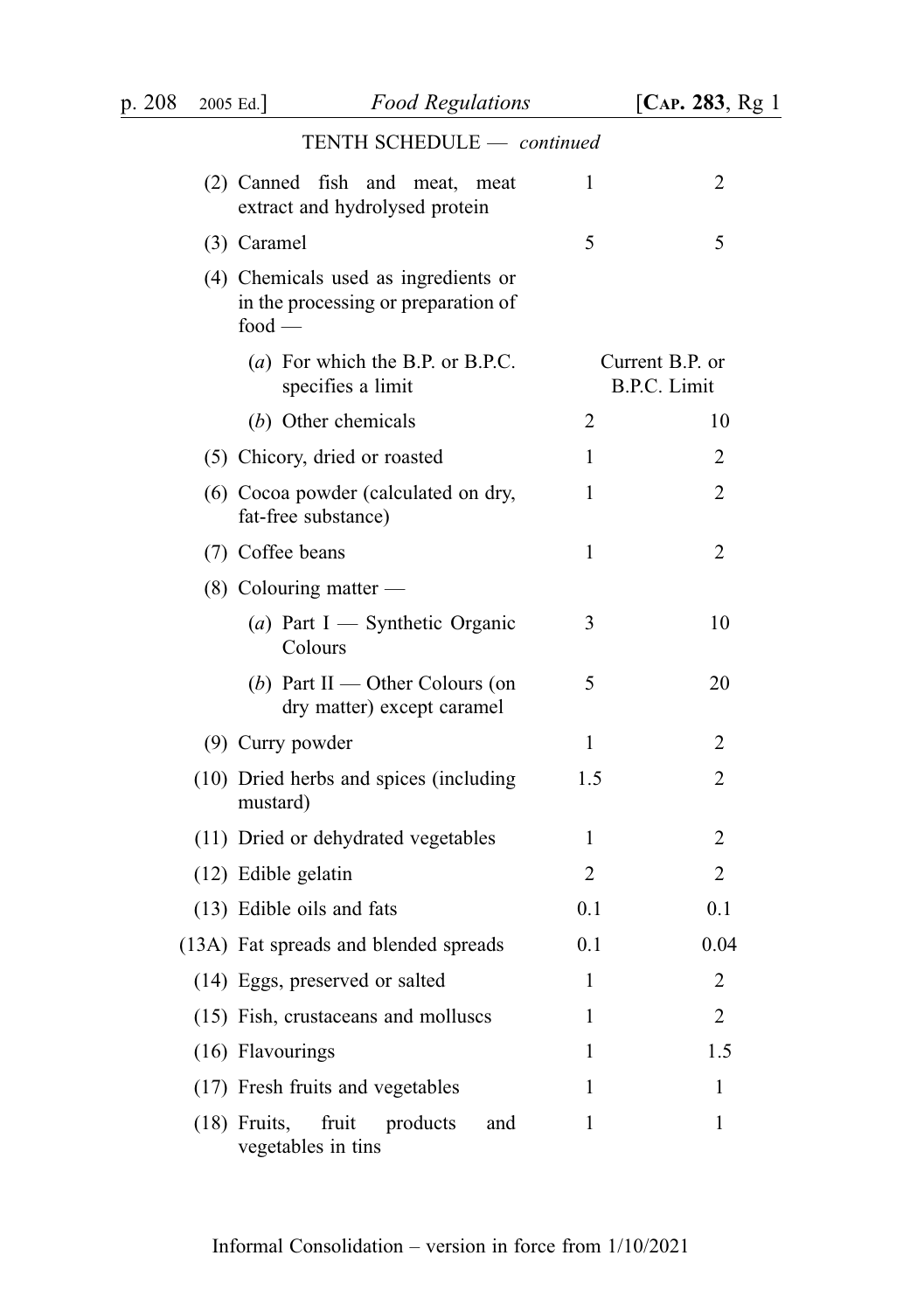| CAP. 283, Rg 1 | <b>Food Regulations</b>                                                                                                                         |              | [ $2005$ Ed. p. $209$ ]                                     |
|----------------|-------------------------------------------------------------------------------------------------------------------------------------------------|--------------|-------------------------------------------------------------|
|                | TENTH SCHEDULE - continued                                                                                                                      |              |                                                             |
|                | (19) Ice-cream, ice lollies and similar<br>frozen confections                                                                                   | 0.5          | 0.5                                                         |
|                | (20) Infant formula                                                                                                                             | 0.1          | 0.01<br>(applicable to<br>infant<br>formula as<br>consumed) |
|                | (20A) Baby food                                                                                                                                 | 0.1          | 0.2                                                         |
|                | (21) Milk and milk products in tins                                                                                                             | 0.1          | 0.3                                                         |
|                | (22) Pickles                                                                                                                                    | 1            | $\overline{2}$                                              |
|                | $(23)$ Sugar —                                                                                                                                  |              |                                                             |
|                | $(a)$ Refined<br>white<br>sugar<br>(sulphated ash<br>not<br>more<br>than $0.03\%$ ) and anhydrous<br>dextrose<br>and<br>dextrose<br>monohydrate | $\mathbf{1}$ | 0.5                                                         |
|                | $(b)$ Others<br>(including)<br>sugar<br>syrups)                                                                                                 | 1            | 2                                                           |
| $(24)$ Tea     |                                                                                                                                                 | 1            | $\overline{2}$                                              |
|                | (25) Tomato ketchup and other sauces                                                                                                            | 1            | $\overline{2}$                                              |
|                | (26) Tomato puree, paste or powder<br>containing 25% or more total<br>solids                                                                    | 2            | $\overline{2}$                                              |
|                | (27) Other food not specified above                                                                                                             | 1            | $\overline{2}$                                              |
|                |                                                                                                                                                 |              | [S 695/2021 wef 01/10/2021]<br>[S 59/2019 wef 01/02/2019]   |
|                |                                                                                                                                                 |              | [S 152/2017 wef 01/04/2017]                                 |

[S 59/2019 wef 01/02/2019]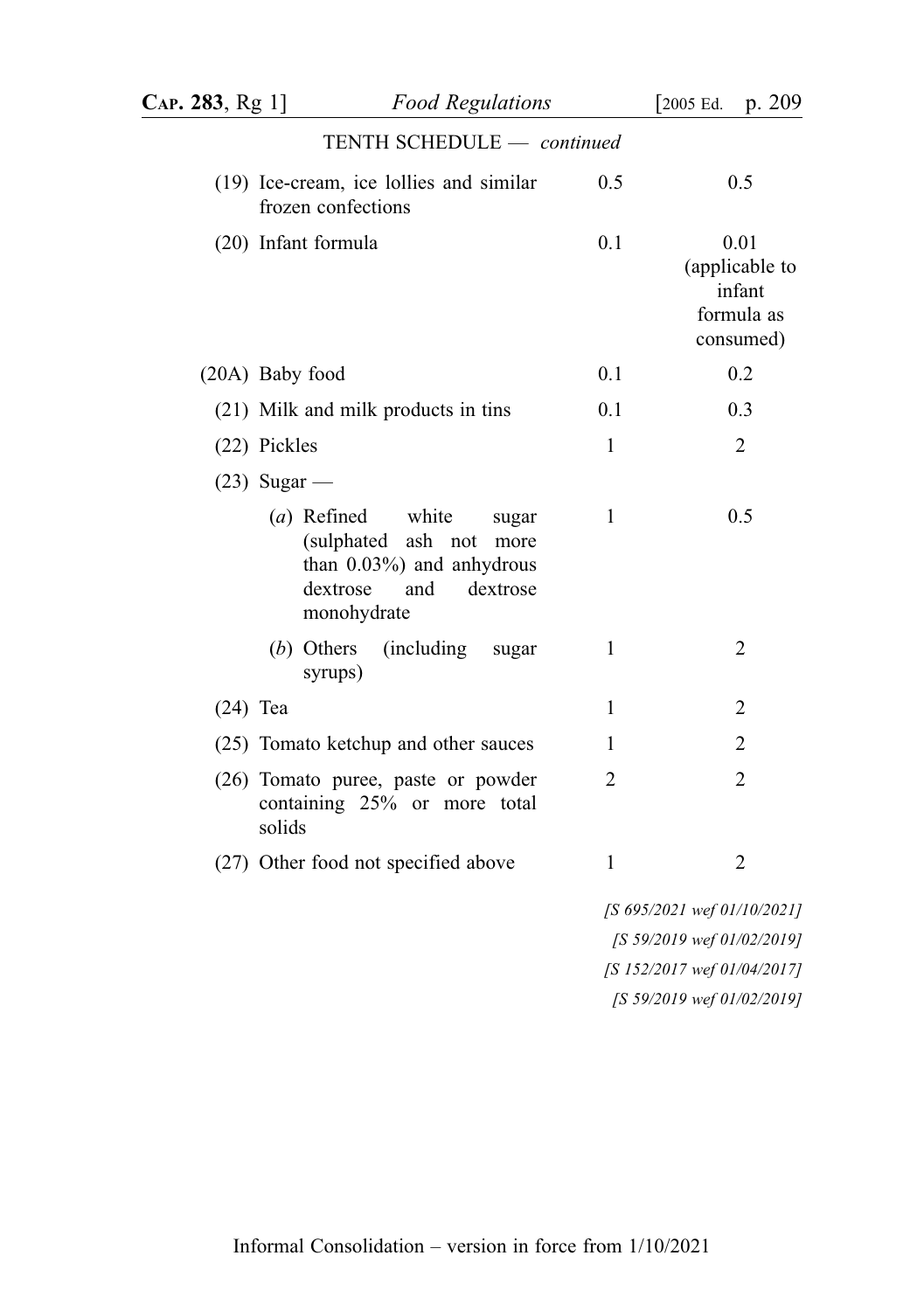p. 210 2005 Ed.]  $Food$  Regulations  $[Car. 283, Rg 1]$ 

## ELEVENTH SCHEDULE

Regulation 35

## MICROBIOLOGICAL STANDARDS FOR READY-TO-EAT FOOD

## PART 1

## ENTEROBACTERIACEAE AND ESCHERICHIA COLI

1. The amount of Enterobacteriaceae (including Escherichia coli of any strain) detected in any ready-to-eat food, other than the ready-to-eat food mentioned in paragraph 2, must be less than 10,000 colony forming units per gram (for solid food) or millilitre (for liquid food).

2. Paragraph 1 does not apply to any ready-to-eat food —

- (a) that is fresh fruit, fresh vegetable or ripened cheese; or
- (b) that contains as an ingredient one or more of the ready-to-eat food mentioned in sub-paragraph (a).

3. The amount of Escherichia coli of any strain detected in any ready-to-eat food must be less than 100 colony forming units per gram (for solid food) or millilitre (for liquid food).

## PART<sub>2</sub>

#### PATHOGENS

1. The amount of pathogen of the type specified in the first column of the following table that is detected in any ready-to-eat food must be less than the number of colony forming units specified for that pathogen in the second column of the table:

| Pathogen                                 | Colony forming units<br>per gram (for solid food)<br>or millilitre (for liquid food) |
|------------------------------------------|--------------------------------------------------------------------------------------|
| Bacillus cereus                          | 200                                                                                  |
| Clostridium perfringens                  | 100                                                                                  |
| Coagulase-positive Staphylococcus aureus | 100                                                                                  |

2. Where any ready-to-eat food is a type of ready-to-eat raw seafood, the amount of Vibrio parahaemolyticus detected in the ready-to-eat food must be less than 100 colony forming units per gram (for solid food) or millilitre (for liquid food).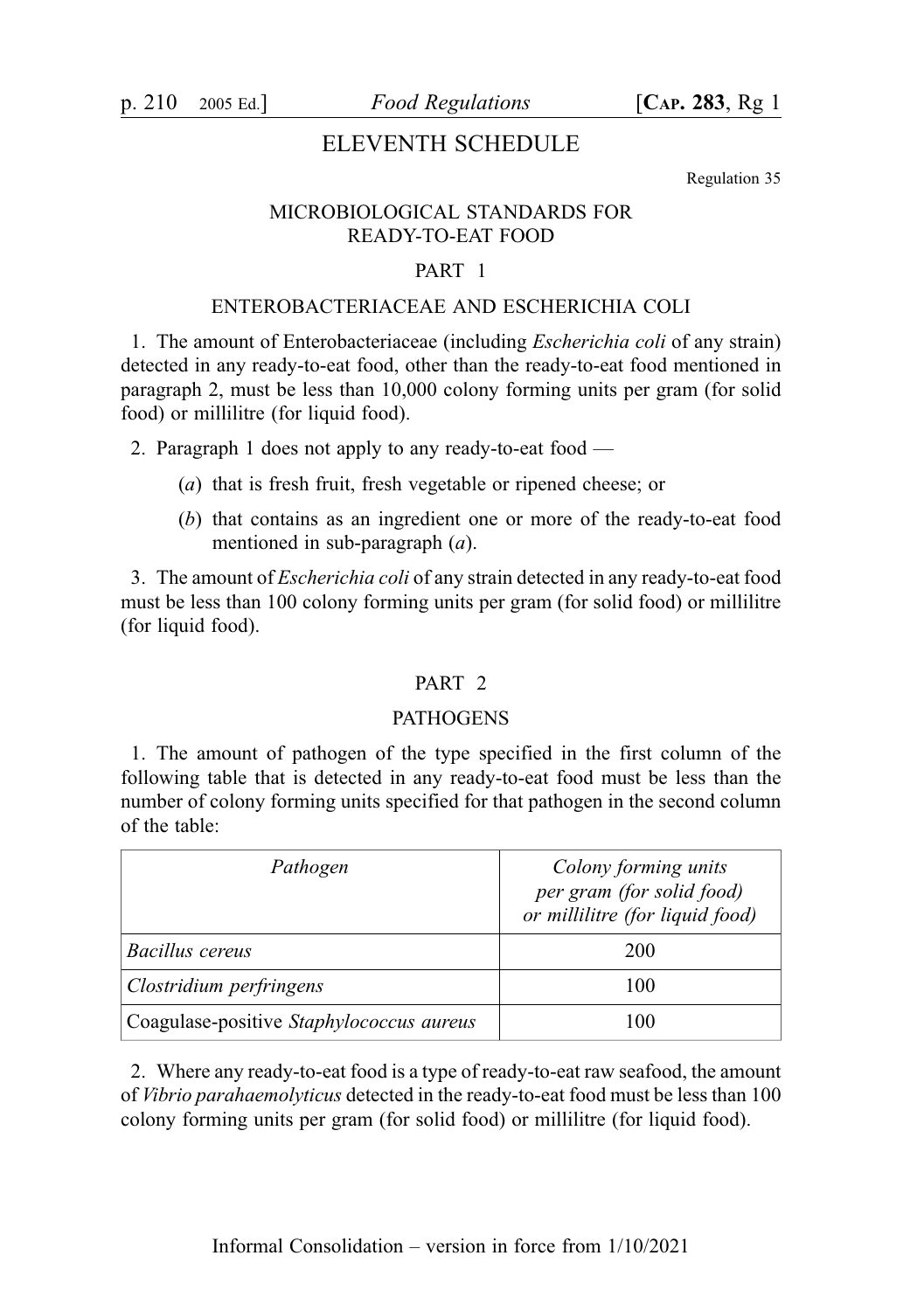#### ELEVENTH SCHEDULE — continued

3. Any pathogen not mentioned in paragraph 1 or 2 (whether common, or introduced in any way, to the ready-to-eat food) must not be detected in any readyto-eat food.

[S 237/2020 wef 03/04/2020]

## TWELFTH SCHEDULE

Regulations  $8A(1)$ ,  $9B(1)(c)$  and  $(2)(c)$ , 79(2), 248(1), 249(3) and 250(2)

#### FORM FOR NUTRITION INFORMATION PANEL

## NUTRITION INFORMATION

Servings per package (here insert number of servings)\*

Serving size: (here insert the serving size)\*

|                                                                                                              | Per Serving* or                                                  | Per $100 g$<br>(or 100 ml)                                       |
|--------------------------------------------------------------------------------------------------------------|------------------------------------------------------------------|------------------------------------------------------------------|
| Energy                                                                                                       | kcal, kJ or both                                                 | kcal, kJ or both                                                 |
| Protein                                                                                                      | g                                                                | g                                                                |
| Fat                                                                                                          | g                                                                | g                                                                |
| Carbohydrate                                                                                                 | g                                                                | g                                                                |
| (here insert the nutrients for which<br>nutrition claims are made, or any<br>other nutrients to be declared) | mcg, mg, g or<br>other units of<br>measurement as<br>appropriate | mcg, mg, g or<br>other units of<br>measurement as<br>appropriate |

\* Applicable only if the nutrients are declared on a per serving basis.

[S 493/2013 wef 01/08/2013] [S 175/2012 wef 02/05/2012] [S 49/2016 wef 02/02/2016]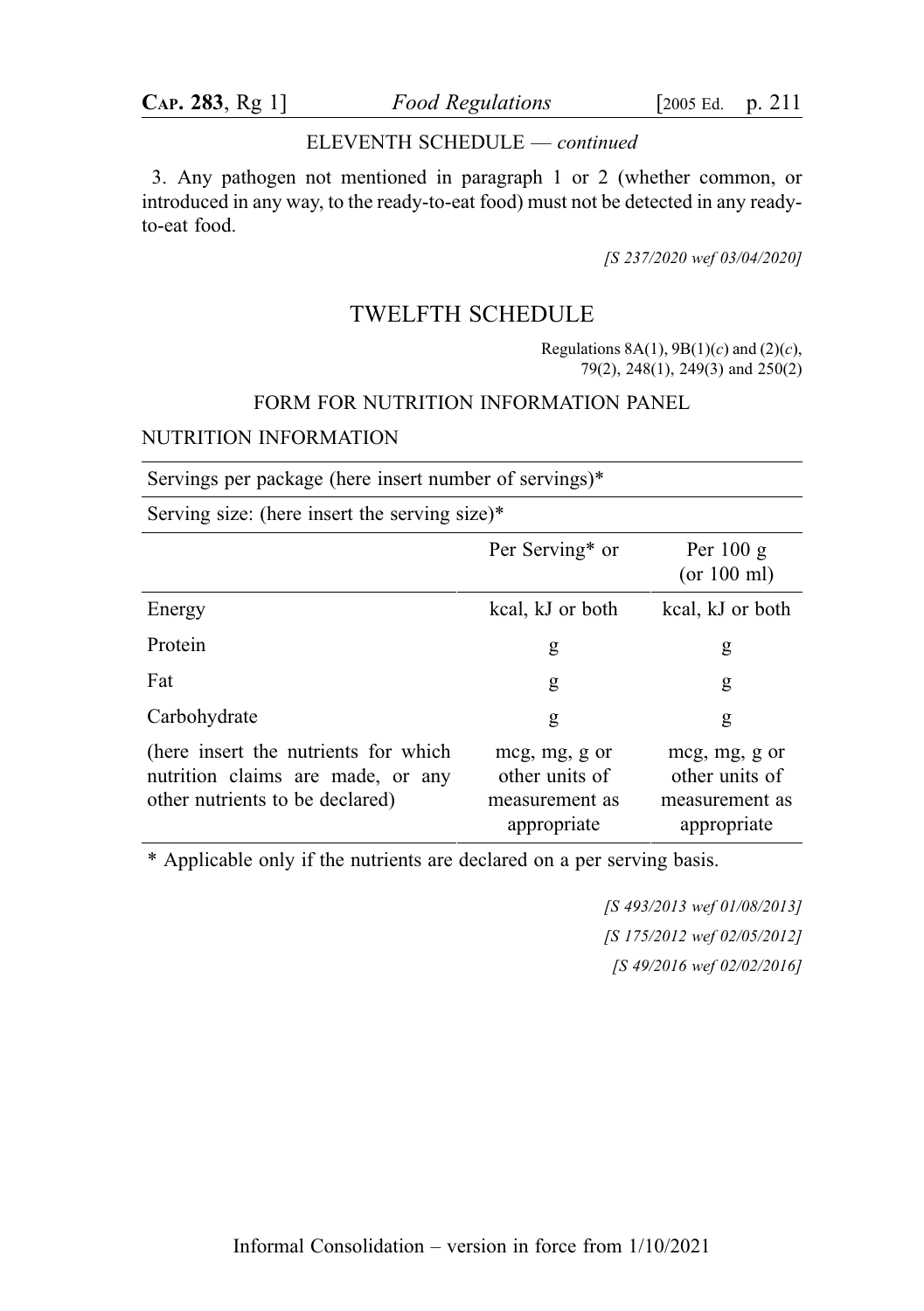| PERMITTED SWEETENING AGENTS IN SELECTED FOODS AND THEIR MAXIMUM PERMITTED LEVELS                                       |                           |           |                                                         |                |                                              | Regulation 18(3) and (4) |
|------------------------------------------------------------------------------------------------------------------------|---------------------------|-----------|---------------------------------------------------------|----------------|----------------------------------------------|--------------------------|
|                                                                                                                        |                           |           | Maximum amount of Sweetening Agent in parts per million |                |                                              |                          |
|                                                                                                                        | Sweetening<br>Agent No. 1 | ี         | 3                                                       |                | S                                            | $\bullet$                |
| Selected Foods                                                                                                         | Acesulfame-K              | Saccharin | (as cyclamic<br>Cyclamates<br>acid)                     | Neotame        | Glycosides<br>(as steviol)<br><b>Steviol</b> | Sucralose                |
| Non-alcoholic drinks                                                                                                   |                           |           |                                                         |                |                                              |                          |
| Dairy-based drinks<br>flavoured and/or<br>fermented)                                                                   | 350 $^{(a)}$              | $80\,$    | $250\binom{a}{ }$                                       | $\overline{c}$ | 200                                          | 300                      |
| Fruit drinks                                                                                                           | 350 $(^{a})$              | $80\,$    | $250\binom{a}{ }$                                       | $\overline{c}$ | 125 <sup>(a)</sup>                           | 300                      |
| Vegetable juice drinks                                                                                                 | 350 $(^{a})$              | 80        | 400 <sup>(a)</sup>                                      | $\overline{c}$ | 125 <sup>(a)</sup>                           | 300                      |
| and particulated drinks<br>Water-based flavoured<br>'sport", "energy", or<br>'electrolyte" drinks<br>drinks, including | 350                       | $80\,$    | 250                                                     | $\overline{c}$ | 160                                          | 300                      |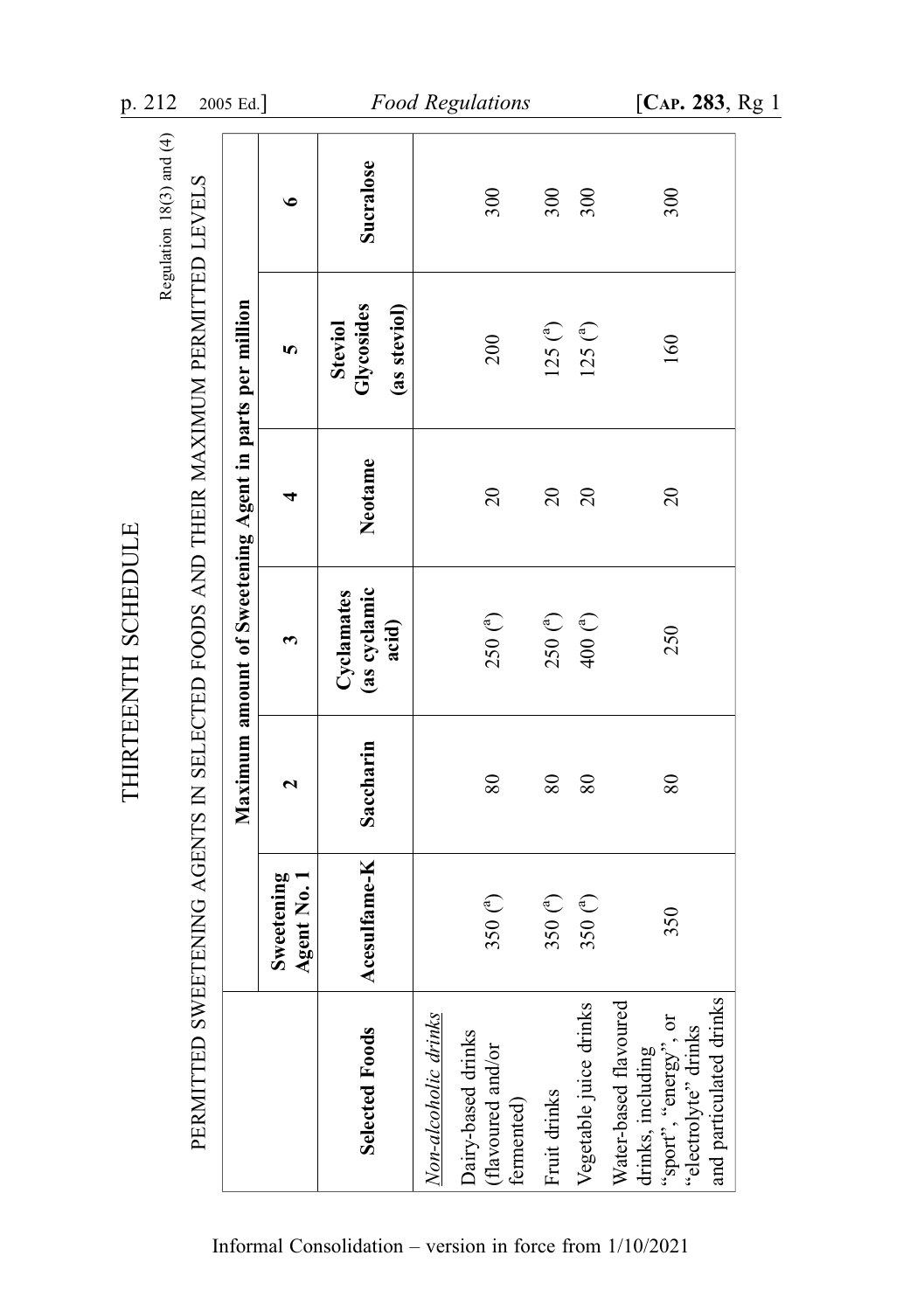|                     |                                                         | CAP. 283, Rg 1]                           |                                              | <b>Food Regulations</b>                                                                                                                                                                            | [2005 Ed.                                  | p. 213                       |
|---------------------|---------------------------------------------------------|-------------------------------------------|----------------------------------------------|----------------------------------------------------------------------------------------------------------------------------------------------------------------------------------------------------|--------------------------------------------|------------------------------|
|                     |                                                         | $\bullet$                                 | Sucralose                                    | 300                                                                                                                                                                                                |                                            | 500                          |
|                     |                                                         | 5                                         | Glycosides<br>(as steviol)<br><b>Steviol</b> | 100<br>200                                                                                                                                                                                         |                                            |                              |
| continued           |                                                         | ┓                                         | Neotame                                      | $50\,$                                                                                                                                                                                             |                                            |                              |
|                     | Maximum amount of Sweetening Agent in parts per million | 3                                         | (as cyclamic<br>acid)<br>Cyclamates          |                                                                                                                                                                                                    |                                            |                              |
| THIRTEENTH SCHEDULE |                                                         | 2                                         | Saccharin                                    | 200                                                                                                                                                                                                |                                            |                              |
|                     |                                                         | Sweetening<br>$\overline{N_0}$ .<br>Agent | Acesulfame-K                                 | 500                                                                                                                                                                                                |                                            |                              |
|                     |                                                         |                                           | Selected Foods                               | grain beverages<br>(excluding cocoa), and<br>Ready-to-drink coffee,<br>coffee substitutes, tea,<br>herbal infusions and<br>other hot cereal and<br>pre-mixes for such<br>Soybean-based<br>products | Cheese and cheese<br>beverages<br>products | Cheese-based<br>preparations |

Informal Consolidation – version in force from 1/10/2021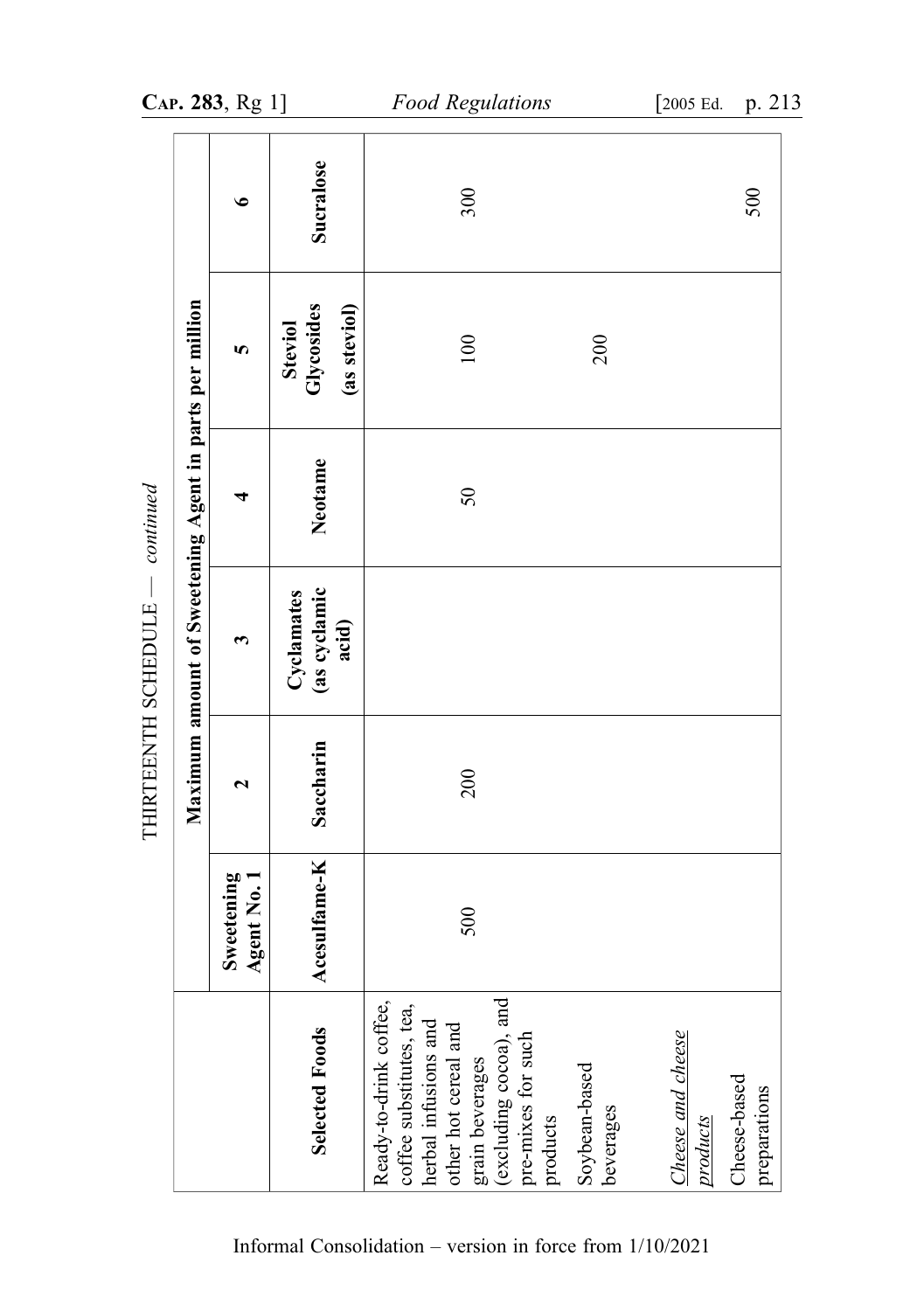|                                                                                                     |                           |                       | Maximum amount of Sweetening Agent in parts per million |         |                                              |           |
|-----------------------------------------------------------------------------------------------------|---------------------------|-----------------------|---------------------------------------------------------|---------|----------------------------------------------|-----------|
|                                                                                                     | Sweetening<br>Agent No. 1 | $\mathbf{\mathbf{z}}$ | 3                                                       |         | 5                                            | $\bullet$ |
| Selected Foods                                                                                      | Acesulfame-K              | Saccharin             | (as cyclamic<br>Cyclamates<br>acid)                     | Neotame | Glycosides<br>(as steviol)<br><b>Steviol</b> | Sucralose |
| Desserts                                                                                            |                           |                       |                                                         |         |                                              |           |
| Dairy-based desserts<br>and dessert mixes                                                           | 350                       | 100                   | 250                                                     | 32      | 330                                          | 400       |
| Fat-based desserts and<br>excluding dairy-based<br>dessert products<br>dessert mixes,               | 350                       | 100                   | 250                                                     | 32      | 330                                          | 400       |
| flavoured water-based<br>Fruit-based desserts<br>and dessert mixes,<br>including fruit-<br>desserts | 350                       | 100                   | 250                                                     | 32      | 350                                          | 400       |

THIRTEENTH SCHEDULE - continued — continued THIRTEENTH SCHEDULE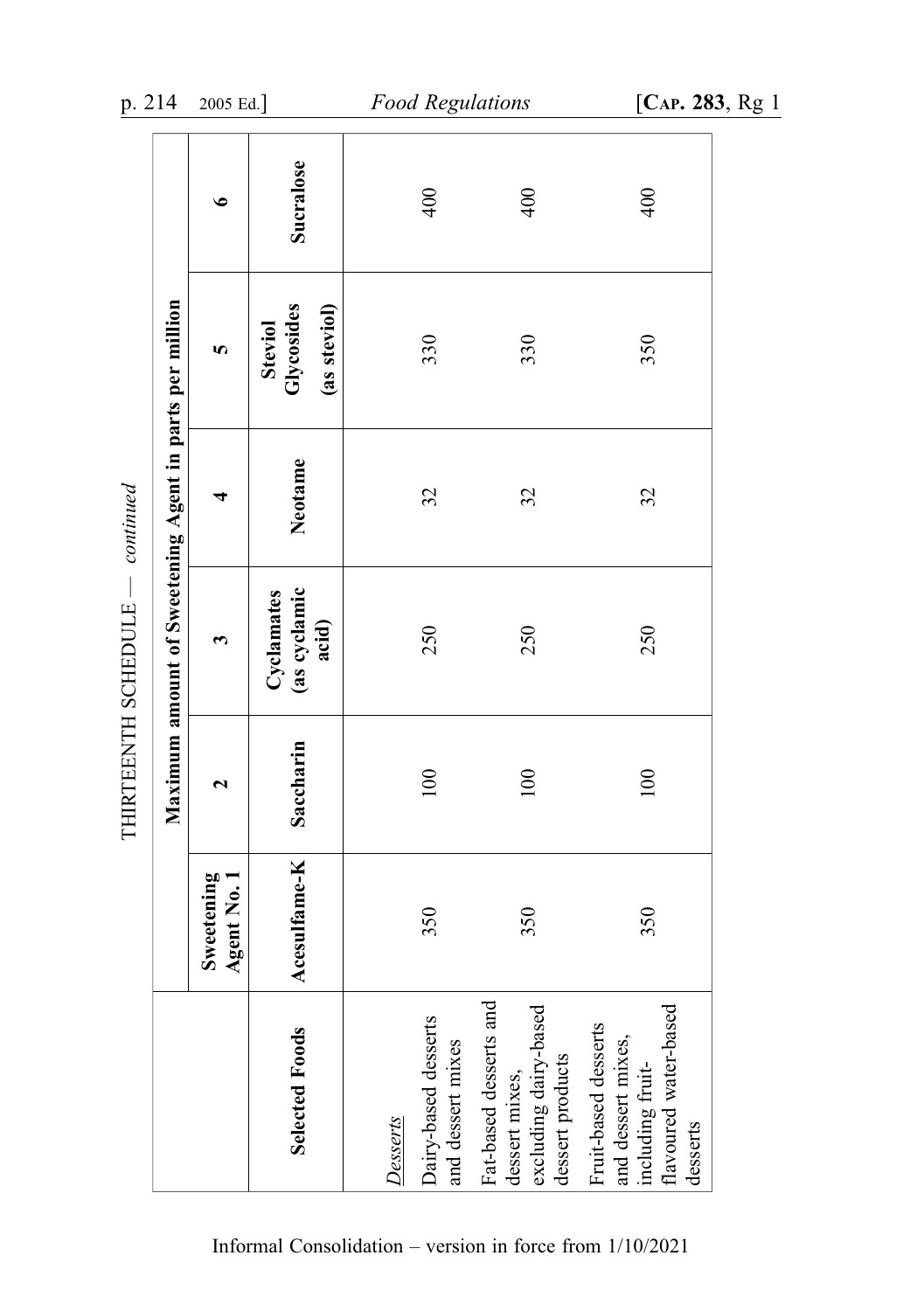|                       |                                                         | CAP. 283, Rg 1]                    |                                              |                                                                | Food Regulations                        |                                                              | [2005 Ed.                       |             | p. 215         |
|-----------------------|---------------------------------------------------------|------------------------------------|----------------------------------------------|----------------------------------------------------------------|-----------------------------------------|--------------------------------------------------------------|---------------------------------|-------------|----------------|
|                       |                                                         | $\bullet$                          | Sucralose                                    | 400                                                            | 400                                     | 320                                                          |                                 | 1500        | 800            |
|                       |                                                         | <b>i</b>                           | Glycosides<br>(as steviol)<br><b>Steviol</b> | 165                                                            | 330                                     | 270                                                          |                                 |             | $\overline{4}$ |
| continued             |                                                         | ₹                                  | Neotame                                      | 32                                                             | 32                                      | $\overline{26}$                                              |                                 | 100         | 65             |
| THIRTEENTH SCHEDULE — | Maximum amount of Sweetening Agent in parts per million | 3                                  | (as cyclamic<br>Cyclamates<br>acid)          | 250                                                            | 250                                     | 250                                                          |                                 |             |                |
|                       |                                                         | $\mathbf{\mathbf{z}}$              | Saccharin                                    | 100                                                            | 100                                     | 100                                                          |                                 | 160         |                |
|                       |                                                         | Sweetening<br>$t\ N$ o. 1<br>Agent | fame-K<br>Acesul                             | 350                                                            | 350                                     | 800                                                          |                                 | 500         | 500            |
|                       |                                                         |                                    | Selected Foods                               | starch-based desserts<br>and dessert mixes<br>Cereal-based and | Egg-based desserts and<br>dessert mixes | Edible ices (including<br>sherbet and sorbet)<br>Edible ices | Fruit and vegetable<br>products | Dried fruit | Candied fruit  |

THIRTEENTH SCHEDULE - continued — continued THIRTEENTH SCHEDULE

Informal Consolidation – version in force from 1/10/2021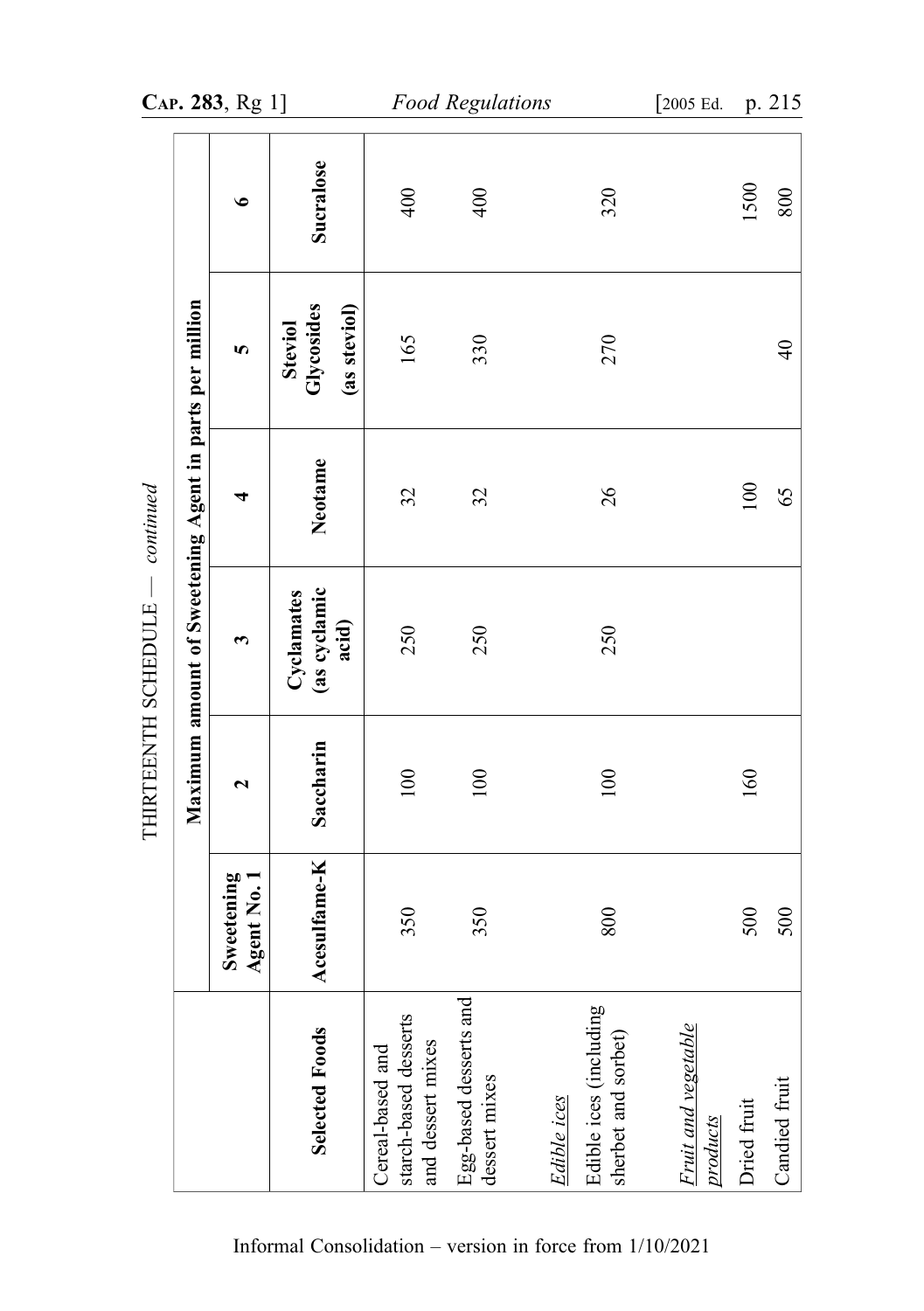| p. 216              |                                                         | 2005 Ed.]               |                                       |                                   | <b>Food Regulations</b>                                                   |                                                                         |                                                                      |                             | [CAP. 283, Rg 1                |
|---------------------|---------------------------------------------------------|-------------------------|---------------------------------------|-----------------------------------|---------------------------------------------------------------------------|-------------------------------------------------------------------------|----------------------------------------------------------------------|-----------------------------|--------------------------------|
|                     |                                                         | $\bullet$               | Sucralose                             | 180                               | 180                                                                       | 400                                                                     | 400                                                                  | 150                         | 400                            |
|                     |                                                         | <b>SC</b>               | Glycosides<br>(as steviol)<br>Steviol | 160                               | 330                                                                       | 330                                                                     | 330                                                                  | 115                         | 330                            |
| continued           |                                                         | 4                       | Neotame                               | $\overline{10}$                   | $\overline{10}$                                                           | 32                                                                      | 32                                                                   | 65                          | 100                            |
|                     | Maximum amount of Sweetening Agent in parts per million | 3                       | (as cyclamic<br>Cyclamates<br>acid)   |                                   |                                                                           | $1000\stackrel{b}{\left(\begin{smallmatrix} b\end{smallmatrix}\right)}$ | 250                                                                  |                             |                                |
| THIRTEENTH SCHEDULE |                                                         | $\mathbf{\mathbf{z}}$   | Saccharin                             | 160                               | 160                                                                       | 200                                                                     | 200                                                                  | 160                         |                                |
|                     |                                                         | Sweetening<br>Agent No. | Acesulfame-K                          | 200                               | 200                                                                       | 350                                                                     | 350                                                                  | 350                         | 350                            |
|                     |                                                         |                         | Selected Foods                        | Fruit in vinegar, oil or<br>brine | oil, brine, or soybean<br>seaweeds in vinegar,<br>Vegetables and<br>sauce | Canned or bottled<br>(pasteurised) fruit                                | (including pulp, purees<br>and fruit toppings)<br>Fruit preparations | Fermented fruit<br>products | Fruit fillings for<br>pastries |

THIRTEENTH SCHEDULE - continued — continued THIRTEENTH SCHEDULE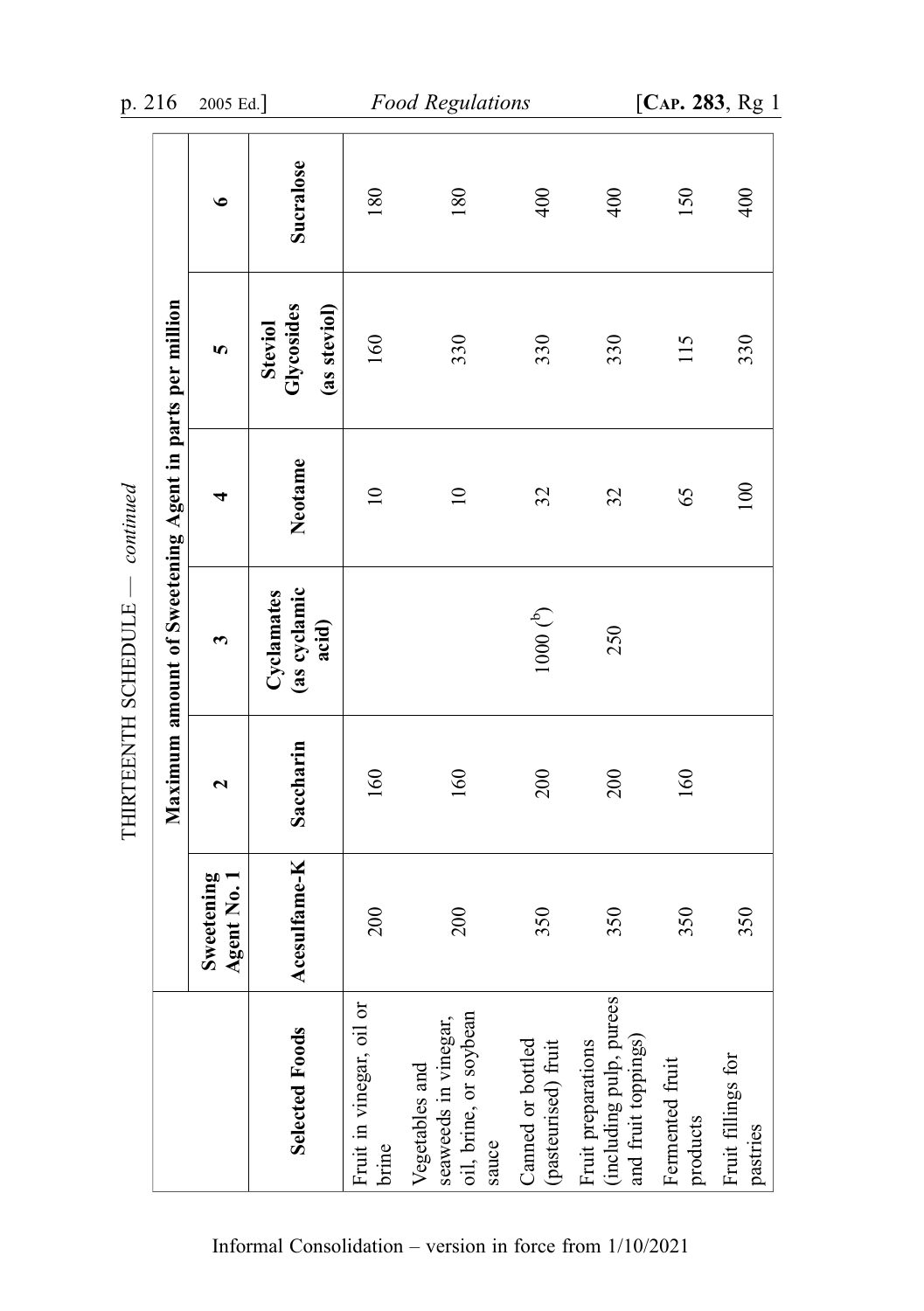|                                                                                         |                           |           | Maximum amount of Sweetening Agent in parts per million |         |                                       |           |
|-----------------------------------------------------------------------------------------|---------------------------|-----------|---------------------------------------------------------|---------|---------------------------------------|-----------|
|                                                                                         | Sweetening<br>Agent No. 1 | ٦         | ణ                                                       | 4       | 5                                     | $\bullet$ |
| Selected Foods                                                                          | Acesulfame-K              | Saccharin | (as cyclamic<br>Cyclamates<br>acid)                     | Neotame | Glycosides<br>(as steviol)<br>Steviol | Sucralose |
| (pasteurised) or retort<br>pouch vegetables and<br>Canned or bottled<br>seaweeds        | 350                       | 160       |                                                         | 33      | $\mathcal{L}$                         | 580       |
| and seaweed products,<br>Fermented vegetable<br>excluding fermented<br>soybean products | 1000                      | 200       |                                                         | 33      | 200                                   | 580       |
| Vegetable, nut and seed<br>pulps and preparations                                       |                           |           |                                                         |         | 330                                   |           |
| Vegetable, nut and seed<br>spreads                                                      |                           |           |                                                         |         | 330                                   |           |
| Jams, jellies and<br>marmalades                                                         | 1000                      | 200       | 1000                                                    | 32      | 360                                   | 400       |

THIRTEENTH SCHEDULE - continued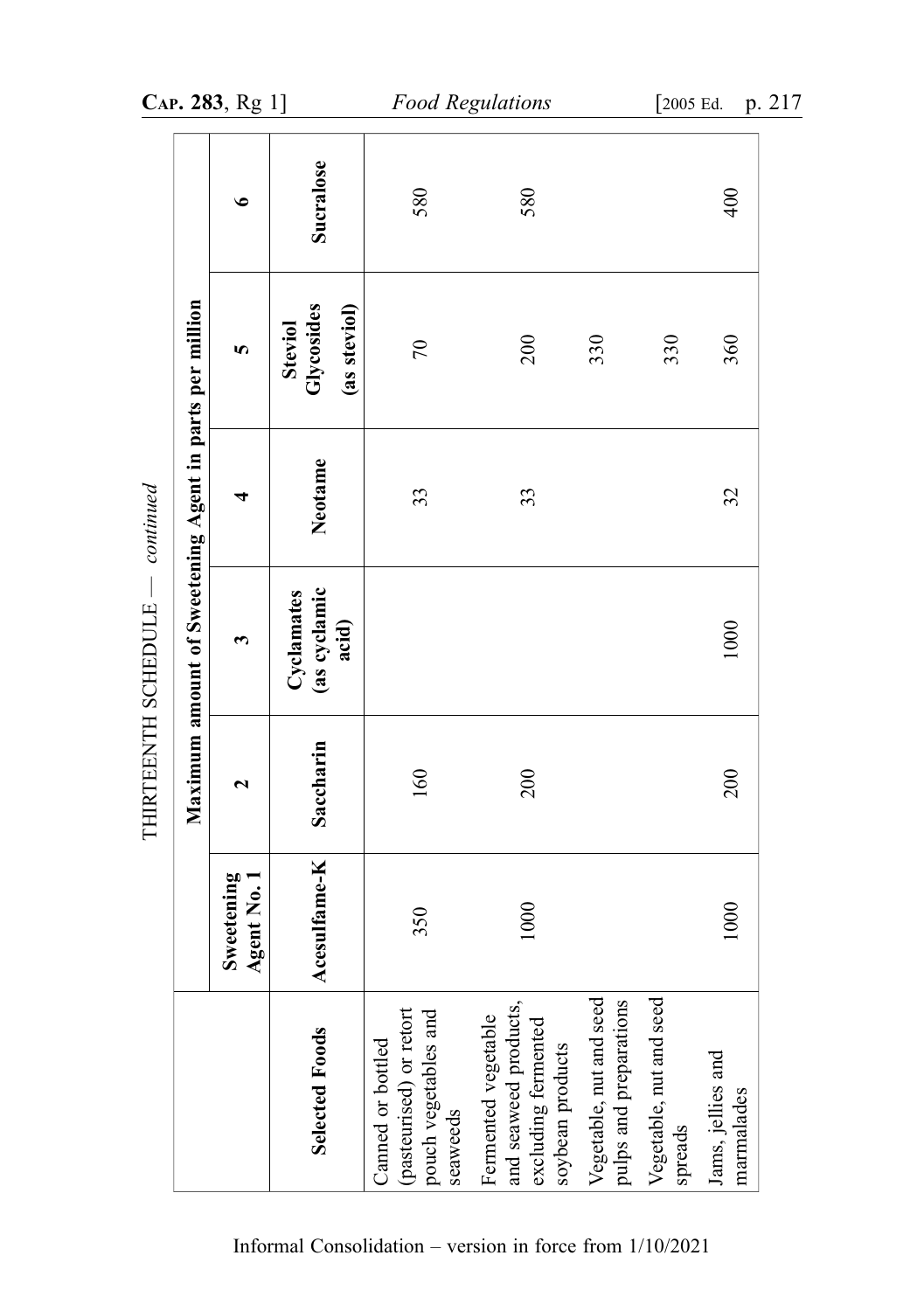| p. 218              |                                                         | 2005 Ed.]                             |                                              | <b>Food Regulations</b>                                           |                      |                                            |                                 |                                           | [CAP. 283, Rg 1                                          |
|---------------------|---------------------------------------------------------|---------------------------------------|----------------------------------------------|-------------------------------------------------------------------|----------------------|--------------------------------------------|---------------------------------|-------------------------------------------|----------------------------------------------------------|
|                     |                                                         | $\bullet$                             | Sucralose                                    | 400                                                               |                      | 400                                        | 800                             |                                           | 1000                                                     |
|                     |                                                         | <b>SC</b>                             | Glycosides<br>(as steviol)<br><b>Steviol</b> | 330                                                               |                      | 330                                        | 550                             |                                           | 330                                                      |
| continued           |                                                         | 4                                     | Neotame                                      | 32                                                                |                      | 32                                         | $\rm 80$                        |                                           | 100                                                      |
| THIRTEENTH SCHEDULE | Maximum amount of Sweetening Agent in parts per million | 3                                     | (as cyclamic<br>Cyclamates<br>acid)          | 500                                                               |                      | 500                                        | 500                             |                                           | 500                                                      |
|                     |                                                         | $\mathbf{\mathbf{z}}$                 | Saccharin                                    | 200                                                               |                      | 200                                        | 500                             |                                           | 500                                                      |
|                     |                                                         | Sweetening<br>$\overline{R}$<br>Agent | Acesulfame-K                                 | $\mathbf{R}$<br>$\Xi$                                             |                      | $\approx$<br>$\Xi$                         | 500                             |                                           | 500                                                      |
|                     |                                                         |                                       | Selected Foods                               | excluding jams, jellies<br>Fruit-based spreads,<br>and marmalades | <b>Confectionery</b> | Cocoa-based spreads,<br>including fillings | Cocoa and chocolate<br>products | [Deleted by S 704/2020<br>wef 31/08/2020] | Decorations, toppings<br>(non-fruit) and sweet<br>sauces |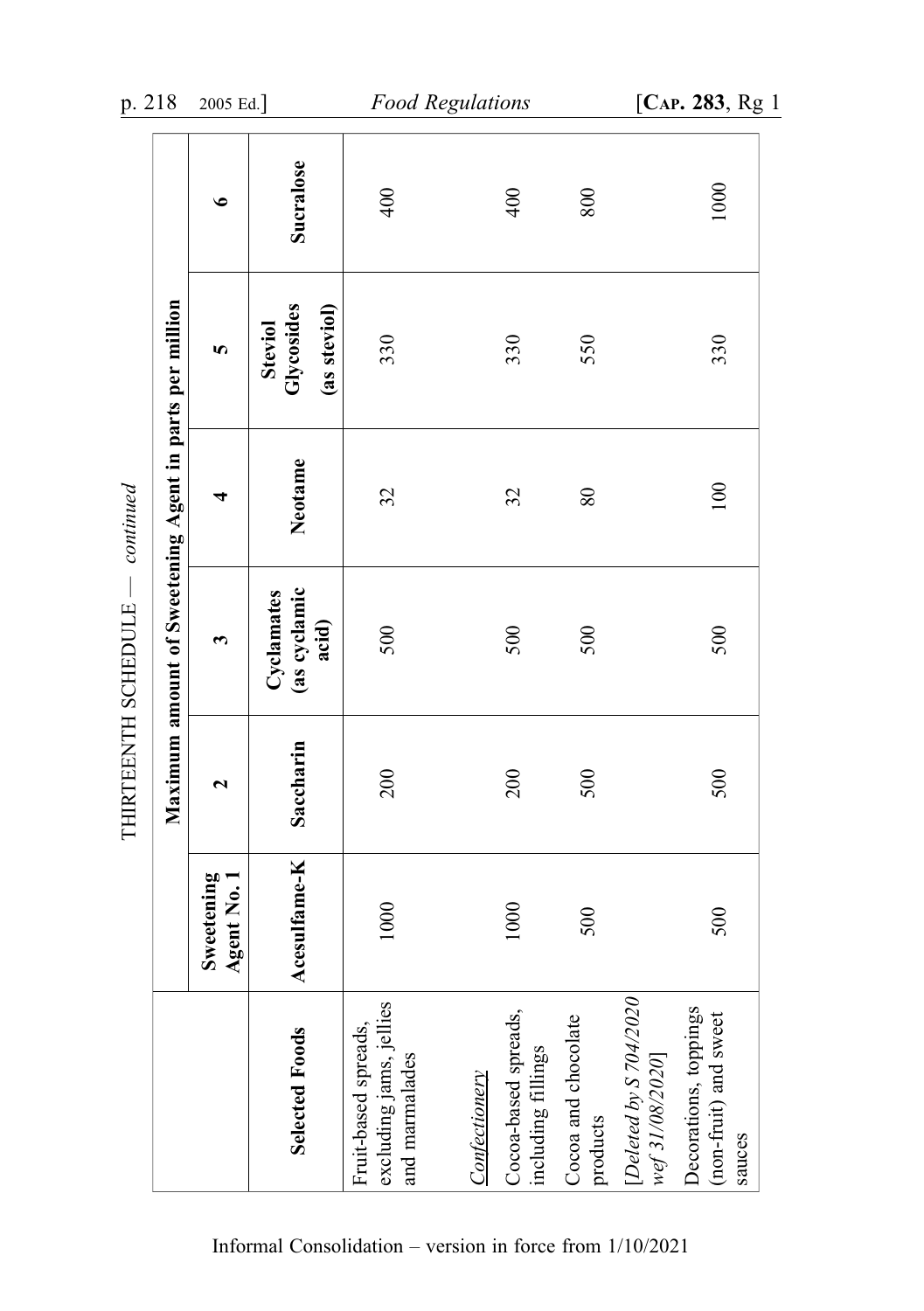|                                 |                                                         | CAP. 283, Rg 1]                      |                                              | <b>Food Regulations</b>                                                                                                          |                       | [ $2005$ Ed.<br>p. 219                                                                         |
|---------------------------------|---------------------------------------------------------|--------------------------------------|----------------------------------------------|----------------------------------------------------------------------------------------------------------------------------------|-----------------------|------------------------------------------------------------------------------------------------|
|                                 |                                                         | $\bullet$                            | Sucralose                                    | 1800 (except<br>mints, where<br>microsweets<br>up to $30000$<br>and breath-<br>freshening<br>permitted)<br>ppm is<br>$f_{\rm O}$ | 1800                  | 1800 (except<br>mints, where<br>microsweets<br>up to 30000<br>and breath-<br>freshening<br>for |
|                                 |                                                         | S.                                   | Glycosides<br>(as steviol)<br><b>Steviol</b> | 700                                                                                                                              | 700                   | 700                                                                                            |
|                                 |                                                         |                                      | Neotame                                      | 32                                                                                                                               | 32                    | 32                                                                                             |
| THIRTEENTH SCHEDULE — continued | Maximum amount of Sweetening Agent in parts per million | 3                                    | (as cyclamic<br>Cyclamates<br>acid)          | 500                                                                                                                              | 500                   | 500                                                                                            |
|                                 |                                                         | ٦                                    | Saccharin                                    | 500                                                                                                                              | 500                   | 500                                                                                            |
|                                 |                                                         | Sweetening<br>$t\,$ No. $1$<br>Agent | fame-K<br>Acesul                             | 500 (except for<br>up to 2500 ppm<br>mints, where<br>microsweets<br>and breath-<br>freshening<br>is permitted)                   | 1000                  | 1000 (except<br>mints, where<br>microsweets<br>and breath-<br>freshening<br>for                |
|                                 |                                                         |                                      | <b>Selected Foods</b>                        | Hard candy                                                                                                                       | Nougats and marzipans | Soft candy                                                                                     |

Informal Consolidation – version in force from 1/10/2021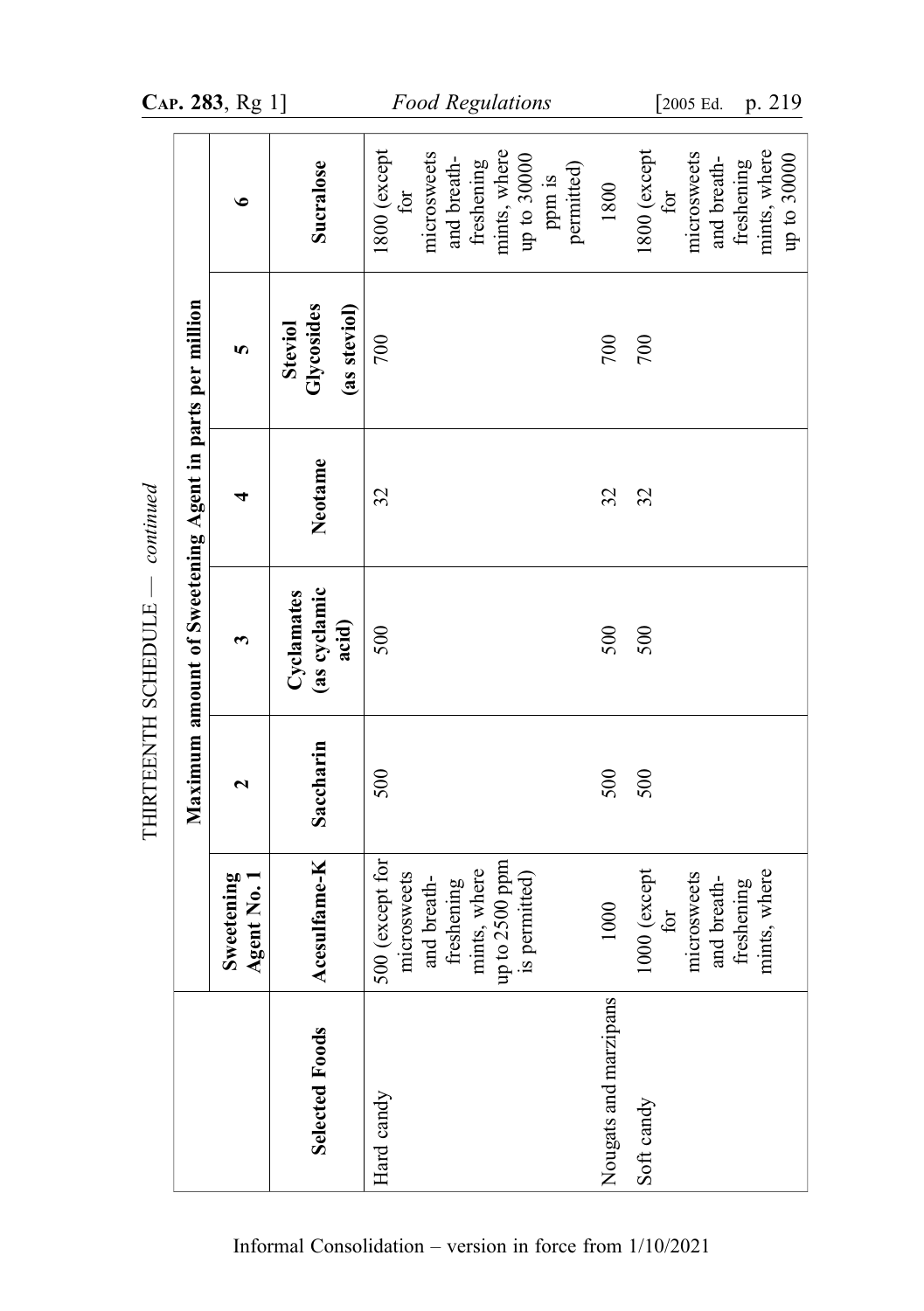|                                                                                            |                                               |                       | Maximum amount of Sweetening Agent in parts per million |            |                                              |                      |
|--------------------------------------------------------------------------------------------|-----------------------------------------------|-----------------------|---------------------------------------------------------|------------|----------------------------------------------|----------------------|
|                                                                                            | Sweetening<br>Agent No. 1                     | $\mathbf{\mathbf{z}}$ | 3                                                       | ₹          | 5                                            | $\bullet$            |
| Selected Foods                                                                             | Acesulfame-K                                  | Saccharin             | (as cyclamic<br>Cyclamates<br>acid)                     | Neotame    | Glycosides<br>(as steviol)<br><b>Steviol</b> | Sucralose            |
|                                                                                            | up to 2000 ppm<br>permitted)<br>$\frac{1}{2}$ |                       |                                                         |            |                                              | permitted)<br>ppm is |
| Cereal and cereal<br>products                                                              |                                               |                       |                                                         |            |                                              |                      |
| including rolled oats<br>Breakfast cereals,                                                | 1200                                          | 100                   |                                                         | 32         | 150                                          | 400                  |
| products, and mixes for<br>Bread and bakery<br>these products                              | 1000                                          |                       |                                                         | $\sqrt{2}$ | 160                                          | 650                  |
| products and mixes for<br>(applicable to products<br>Flour confectionery<br>these products | 1000                                          | 170                   | 1600                                                    | 55         | 330                                          | 700                  |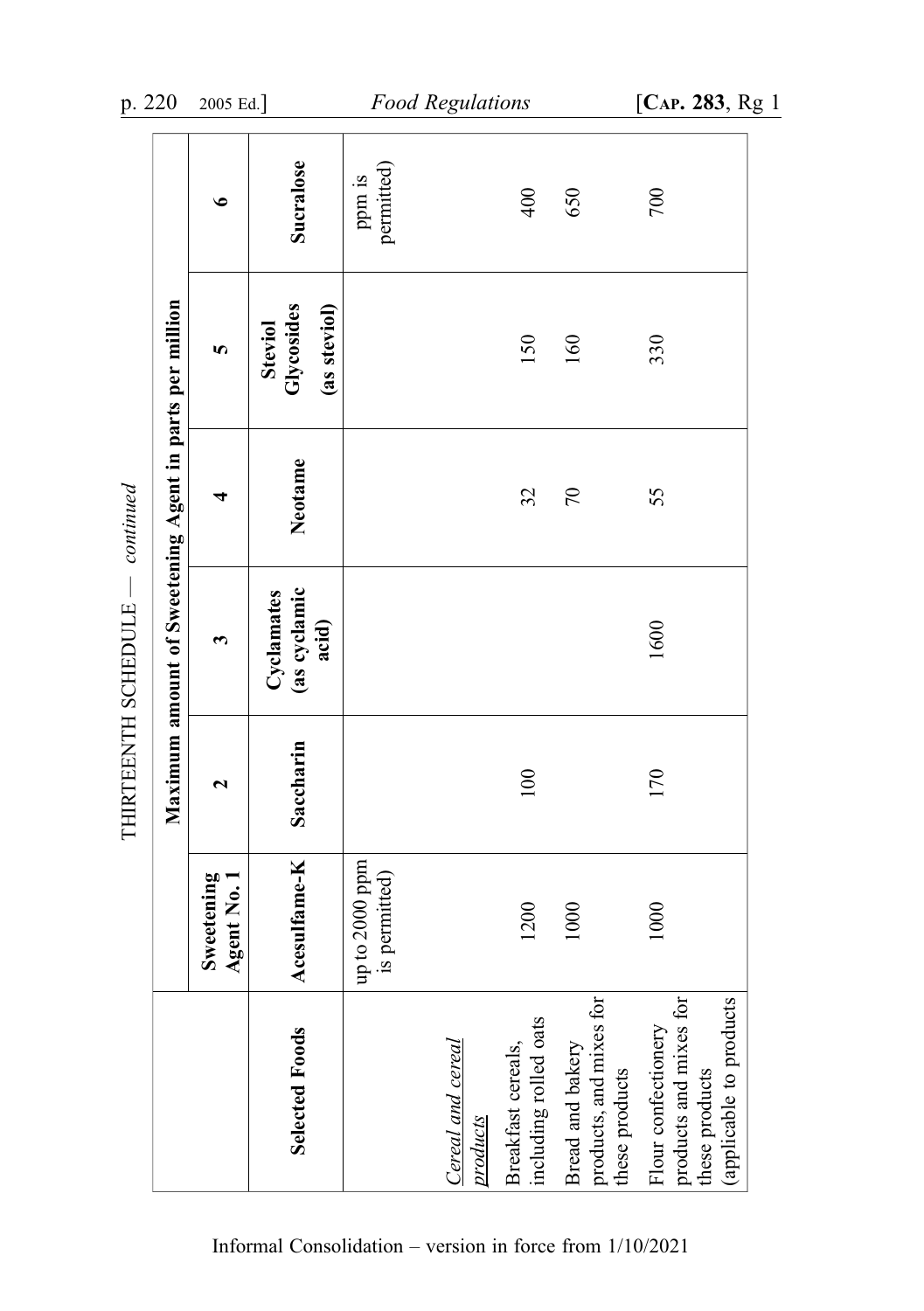|                                                                                                                                                       |                           |           | Maximum amount of Sweetening Agent in parts per million |                 |                                              |           |
|-------------------------------------------------------------------------------------------------------------------------------------------------------|---------------------------|-----------|---------------------------------------------------------|-----------------|----------------------------------------------|-----------|
|                                                                                                                                                       | Sweetening<br>Agent No. 1 | 2         | $\bm{\epsilon}$                                         | 4               | S.                                           | $\bullet$ |
| Selected Foods                                                                                                                                        | Acesulfame-K              | Saccharin | (as cyclamic<br>Cyclamates<br>acid)                     | Neotame         | Glycosides<br>(as steviol)<br><b>Steviol</b> | Sucralose |
| for special nutritional<br>use only)                                                                                                                  |                           |           |                                                         |                 |                                              |           |
| Fish and fish products                                                                                                                                |                           |           |                                                         |                 |                                              |           |
| Semi-preserved caviar<br>and other fish roe<br>products                                                                                               |                           |           |                                                         |                 | $100\,$                                      |           |
| and sour products only)<br>Semi-preserved fish<br>and fish products,<br>including molluscs,<br>(applicable to sweet<br>crustaceans and<br>echinoderms | 200                       | 160       |                                                         | $\overline{10}$ | 100                                          | 120       |

Informal Consolidation – version in force from 1/10/2021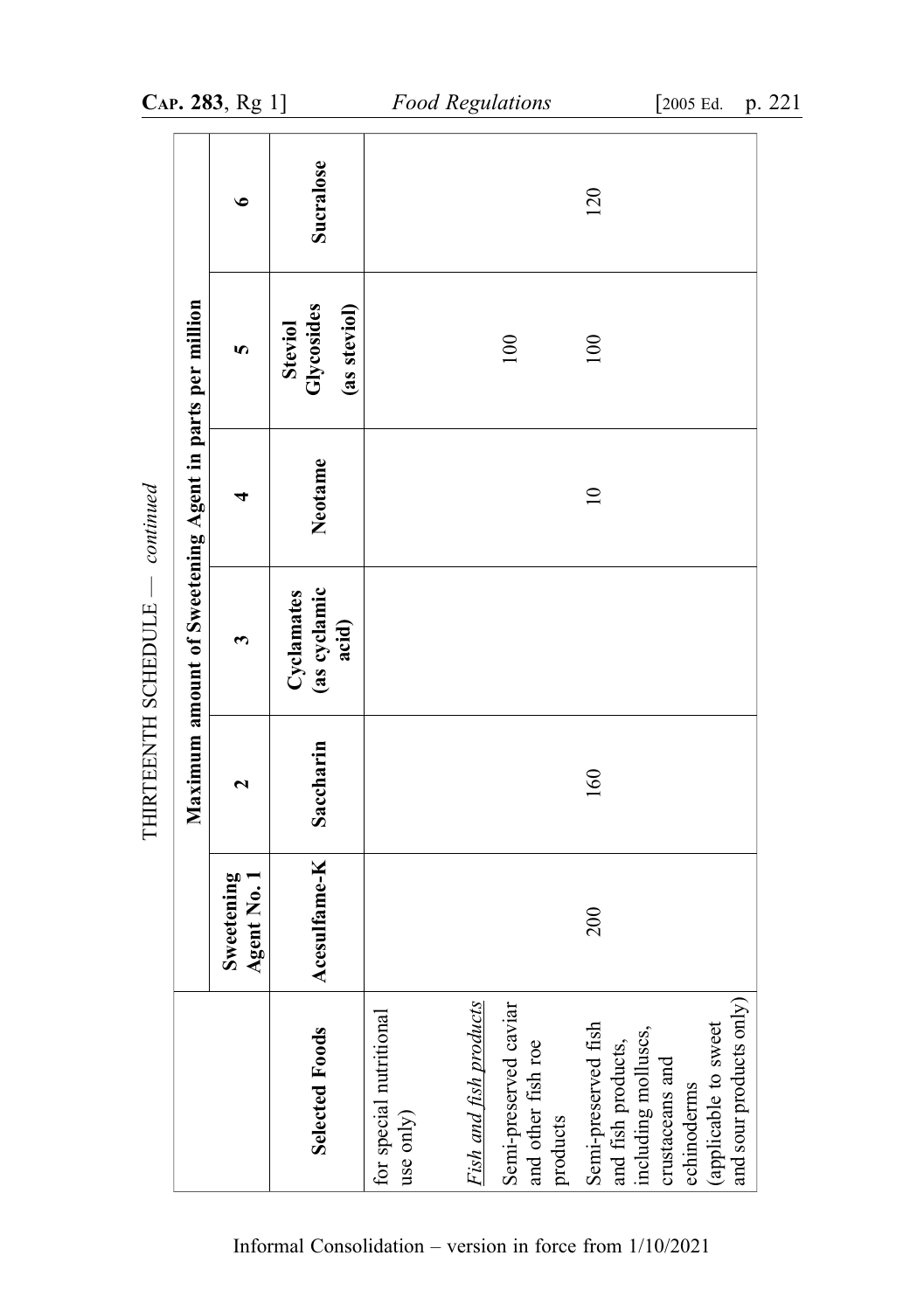| p. 222              |                                                         | 2005 Ed.]                                 |                                              | <b>Food Regulations</b>                                                                                                                                                                  |                   | [CAP. 283, Rg 1                                                            |                                  |
|---------------------|---------------------------------------------------------|-------------------------------------------|----------------------------------------------|------------------------------------------------------------------------------------------------------------------------------------------------------------------------------------------|-------------------|----------------------------------------------------------------------------|----------------------------------|
|                     |                                                         | $\bullet$                                 | Sucralose                                    | 120                                                                                                                                                                                      |                   | manufacturing<br>practice<br>Good                                          | 1500                             |
|                     |                                                         | 5                                         | Glycosides<br>(as steviol)<br><b>Steviol</b> | 100                                                                                                                                                                                      |                   | manufacturing<br>practice<br>Good                                          |                                  |
| continued           |                                                         |                                           | Neotame                                      | $\overline{10}$                                                                                                                                                                          |                   | manufacturing<br>practice<br>Good                                          | 70                               |
| THIRTEENTH SCHEDULE | Maximum amount of Sweetening Agent in parts per million | ణ                                         | (as cyclamic<br>Cyclamates<br>acid)          |                                                                                                                                                                                          |                   | manufacturing<br>practice<br>Good                                          | 500                              |
|                     |                                                         | $\mathbf{\mathbf{z}}$                     | Saccharin                                    | 160                                                                                                                                                                                      |                   | manufacturing<br>practice<br>Good                                          | 300                              |
|                     |                                                         | Sweetening<br>$\overline{N}$ 0.1<br>Agent | Acesulfame-K                                 | 200                                                                                                                                                                                      |                   | manufacturing<br>practice<br>Good                                          | 1000                             |
|                     |                                                         |                                           | Selected Foods                               | fermented fish and fish<br>and sour products only)<br>molluscs, crustaceans<br>including canned or<br>(applicable to sweet<br>products, including<br>and echinoderms<br>Fully preserved, | <b>Sweeteners</b> | sweetening agents in<br>Tabletop sweetening<br>agents including<br>sachets | Pancake syrup and<br>maple syrup |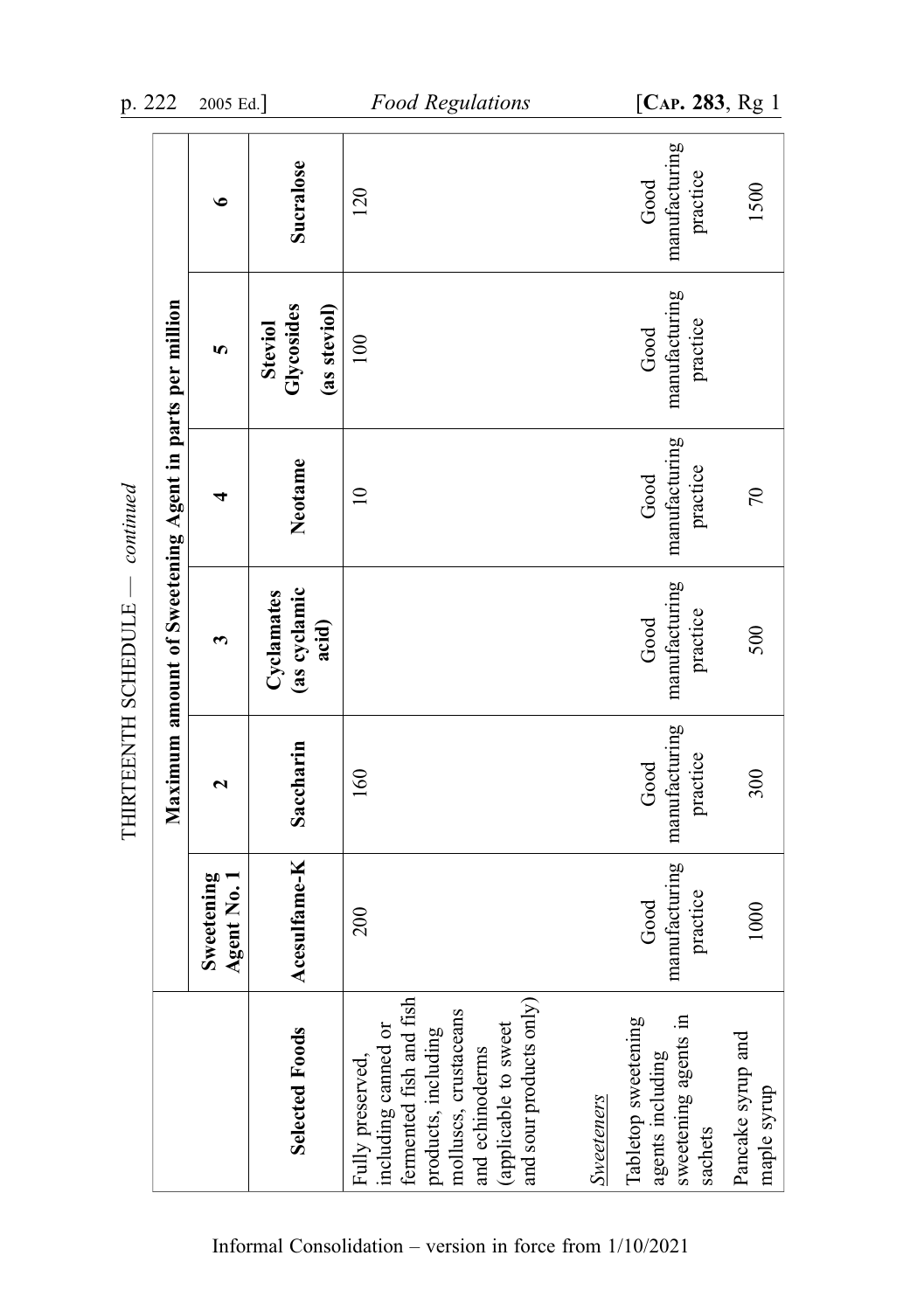|                                                                                    |                                                         | CAP. 283, Rg 1]           |                                       | <b>Food Regulations</b>                                                            |          | [2005 Ed.                                                                       | p. 223                               |
|------------------------------------------------------------------------------------|---------------------------------------------------------|---------------------------|---------------------------------------|------------------------------------------------------------------------------------|----------|---------------------------------------------------------------------------------|--------------------------------------|
|                                                                                    |                                                         | $\bullet$                 | Sucralose                             | 700                                                                                | 140      | 450                                                                             | 45                                   |
|                                                                                    |                                                         | <b>SC</b>                 | Glycosides<br>(as steviol)<br>Steviol | $\mathfrak{S}0$                                                                    | 130      | soybean sauces,<br>where up to<br>350 (except for<br>$165$ ppm is<br>permitted) | 50                                   |
| continued                                                                          |                                                         |                           | Neotame                               | 32                                                                                 | 12       | $\overline{2}$                                                                  | 5                                    |
| $\begin{array}{c} \begin{array}{c} \end{array} \end{array}$<br>THIRTEENTH SCHEDULE | Maximum amount of Sweetening Agent in parts per million | 3                         | (as cyclamic<br>acid)<br>Cyclamates   |                                                                                    |          | sauces only)<br>(emulsified<br>500                                              |                                      |
|                                                                                    |                                                         | $\mathbf{\mathbf{z}}$     | Saccharin                             | 1500                                                                               | 320      | 160                                                                             | 110                                  |
|                                                                                    |                                                         | Sweetening<br>Agent No. 1 | Acesulfame-K                          | 2000                                                                               | 350      | 350                                                                             | 110                                  |
|                                                                                    |                                                         |                           | Selected Foods                        | condiments (excluding<br>Seasonings, sauces,<br>Seasonings and<br>sauces)<br>sanos | Mustards | Sauces, gravies and<br>dressings, and their<br>mixes                            | Soups and broths,<br>including mixes |

Informal Consolidation – version in force from 1/10/2021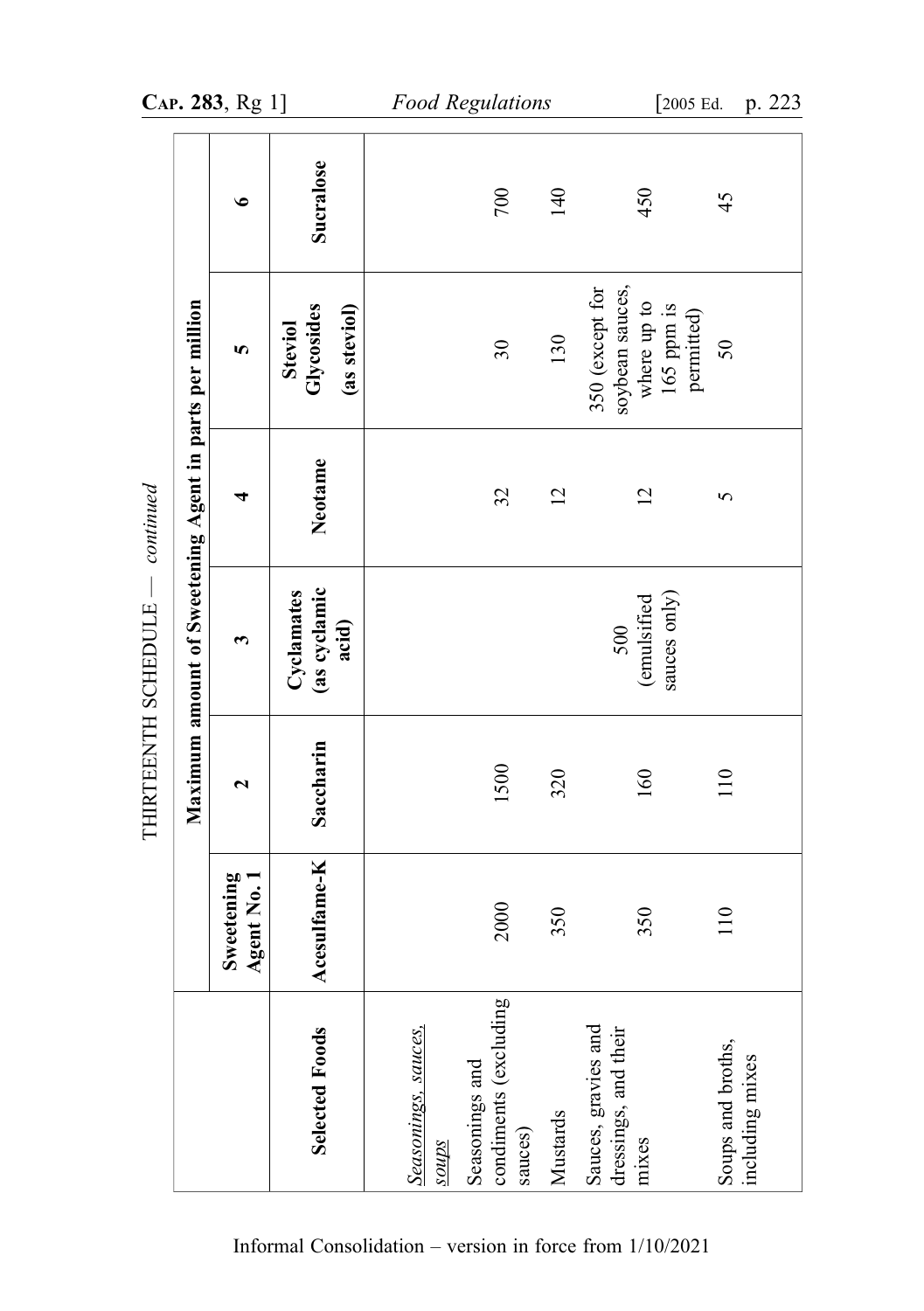|                       |                                                         | $\bullet$                 | Sucralose                                    |                       | 400                                                                     | 320                                        | 400                                                                                                                |                  |
|-----------------------|---------------------------------------------------------|---------------------------|----------------------------------------------|-----------------------|-------------------------------------------------------------------------|--------------------------------------------|--------------------------------------------------------------------------------------------------------------------|------------------|
|                       |                                                         | 5                         | Glycosides<br>(as steviol)<br><b>Steviol</b> |                       | 175                                                                     | 175                                        | 175                                                                                                                |                  |
| continued             |                                                         | ਚ                         | Neotame                                      |                       | 32                                                                      | 26                                         |                                                                                                                    |                  |
|                       | Maximum amount of Sweetening Agent in parts per million | ς                         | (as cyclamic<br>Cyclamates<br>acid)          |                       | 400                                                                     | 400                                        | 400                                                                                                                |                  |
| THIRTEENTH SCHEDULE - |                                                         | $\mathbf{\mathbf{z}}$     | Saccharin                                    |                       | 200                                                                     | 240                                        | 200                                                                                                                |                  |
|                       |                                                         | Sweetening<br>Agent No. 1 | Acesulfame-K                                 |                       | 450                                                                     | 450                                        | 450                                                                                                                |                  |
|                       |                                                         |                           | Selected Foods                               | Special purpose foods | medical foods<br>(excluding products for<br>Special purpose<br>infants) | Dietetic formulae for<br>weight management | elsewhere in the Table<br>Dietetic foods<br>(excluding dietetic<br>products stated<br>and products for<br>infants) | Alcoholic drinks |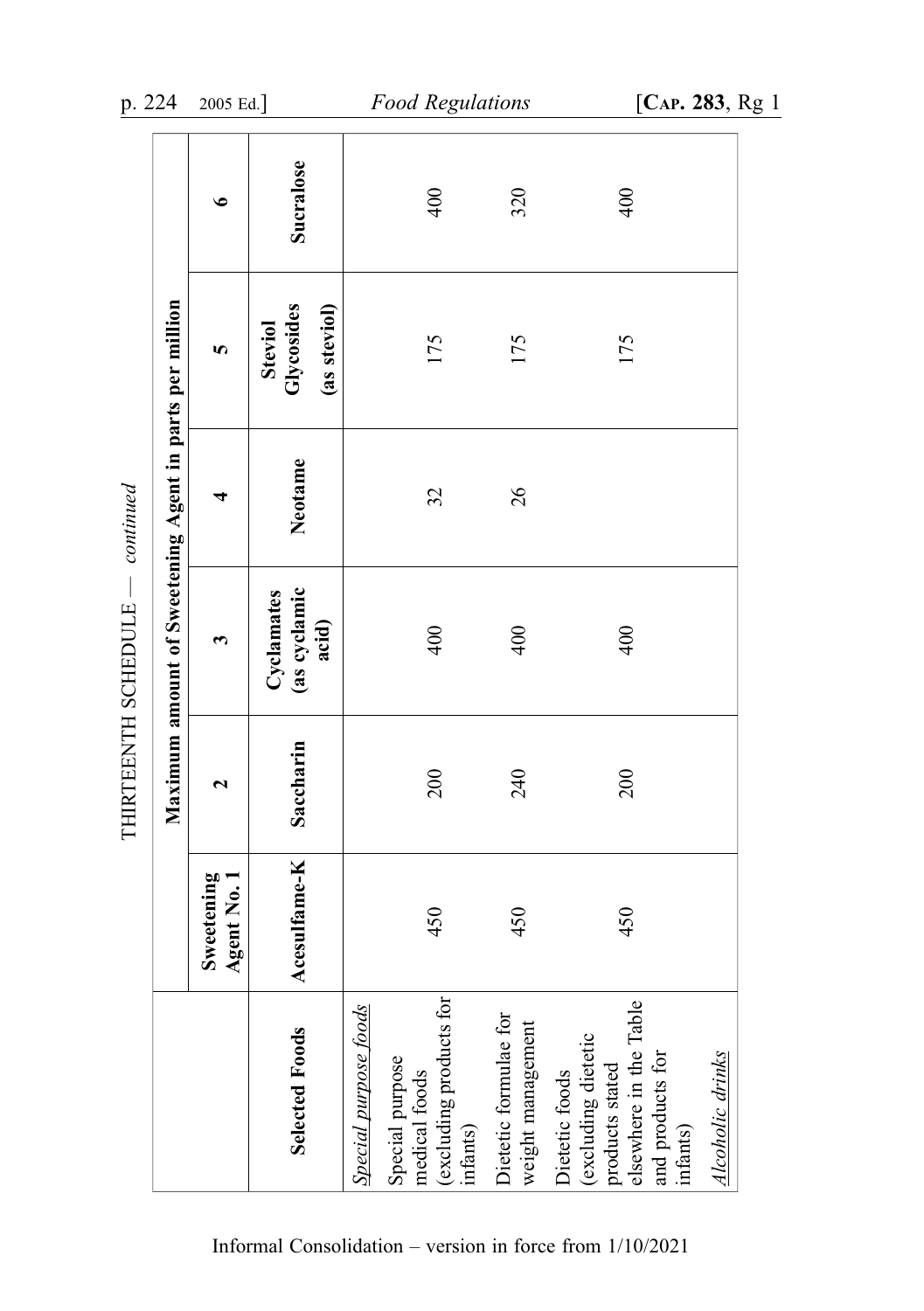|                                                                                                              |                           |           | Maximum amount of Sweetening Agent in parts per million |                |                                              |           |
|--------------------------------------------------------------------------------------------------------------|---------------------------|-----------|---------------------------------------------------------|----------------|----------------------------------------------|-----------|
|                                                                                                              | Sweetening<br>Agent No. 1 | ี         | ణ                                                       | ₹              | 5                                            | $\bullet$ |
| Selected Foods                                                                                               | Acesulfame-K              | Saccharin | (as cyclamic<br>Cyclamates<br>acid)                     | Neotame        | Glycosides<br>(as steviol)<br><b>Steviol</b> | Sucralose |
| Drinks consisting of a<br>alcoholic drink and<br>mixture of a non-<br>beer, cider, perry,<br>spirits or wine | 350                       | 80        | 250                                                     | $\Omega$       | 200                                          | 250       |
| Snacks: ready-to-eat,<br>products and coated<br>prepacked, dry,<br>savoury starch<br><b>Snacks</b><br>nuts   | 350                       | 100       |                                                         | $\frac{8}{18}$ | 170                                          | 200       |

THIRTEENTH SCHEDULE - continued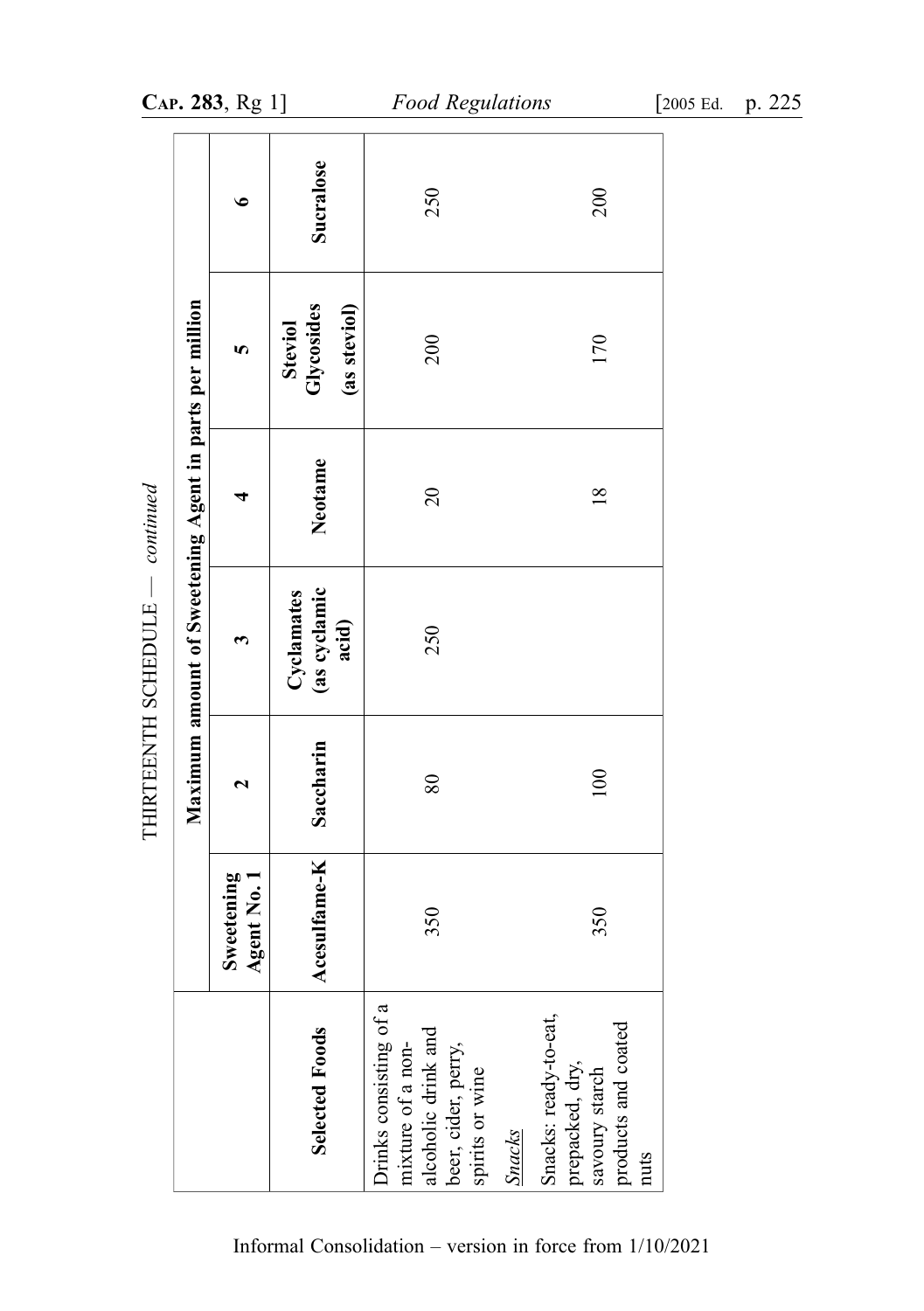#### THIRTEENTH SCHEDULE — continued

[S 695/2021 wef 01/10/2021] [S 813/2020 wef 23/09/2020] [S 704/2020 wef 31/08/2020] [S 59/2019 wef 01/02/2019] [S 146/2018 wef 28/03/2018] [S 152/2017 wef 01/04/2017]

- ( a ) Product label to carry an advisory statement that children 9 years old and below should not consume more than 2 servings a day, based on serving size of 250 ml.
- $($ <sup>b</sup>) Product label to carry an advisory statement that children 9 years old and below should not consume more than 1 serving a day, based on serving size of 140g.

[S 195/2011 wef 15/04/2011]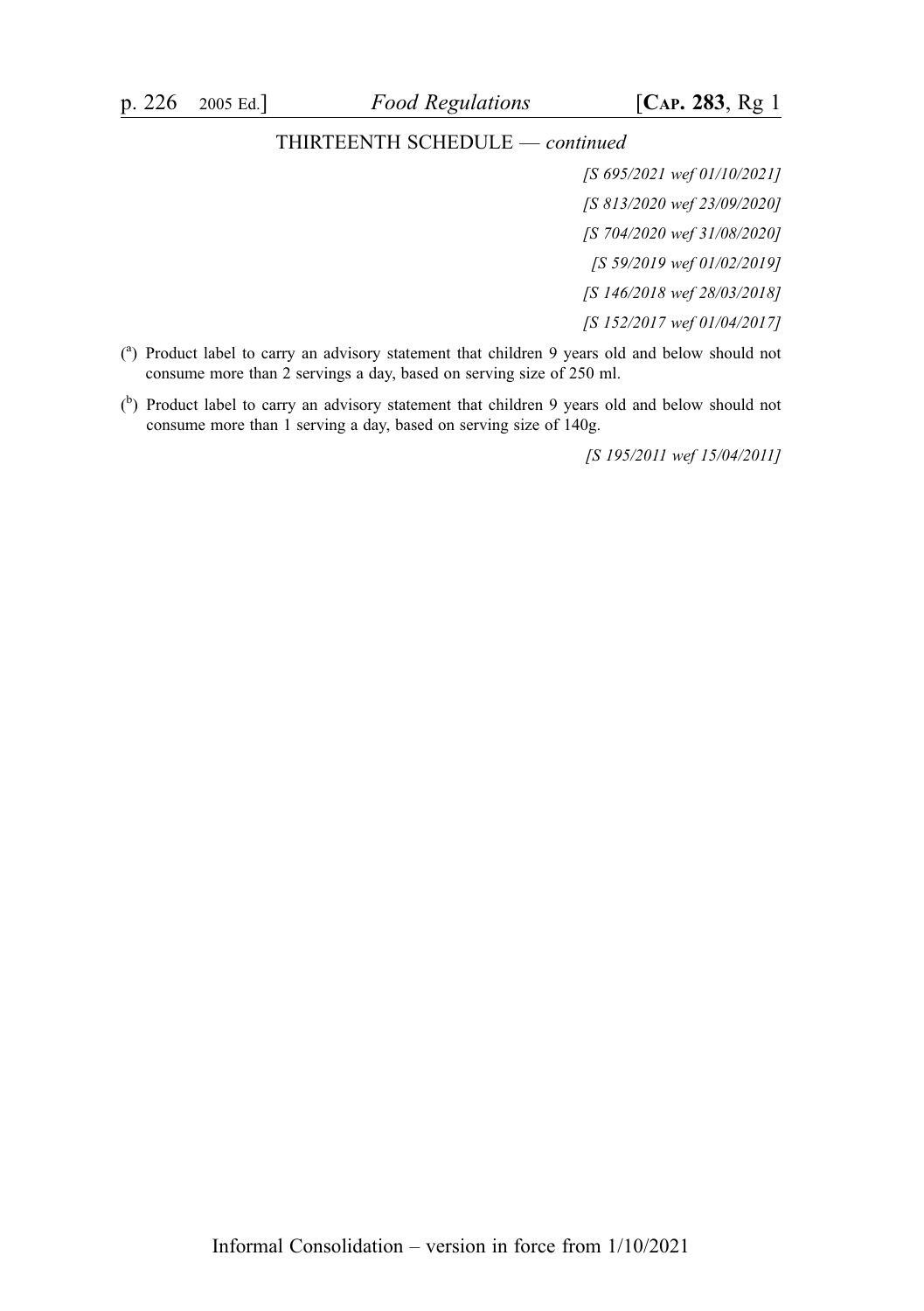## FOURTEENTH SCHEDULE

Regulation 9A(1)

#### CRITERIA FOR PERMITTED CLAIMS

|     | <b>Claims</b>                                                                                                                                                                           | Criteria for food on which<br>claim is made                                                                                                                               |
|-----|-----------------------------------------------------------------------------------------------------------------------------------------------------------------------------------------|---------------------------------------------------------------------------------------------------------------------------------------------------------------------------|
|     | 1. $\vert$ A healthy diet with adequate calcium<br>and vitamin D, with regular exercise,<br>helps to achieve strong bones and may<br>reduce the risk of osteoporosis. (here             | 1. At least 50% of calcium<br>recommended daily<br>allowance (RDA), which is<br>taken as 800mg; and                                                                       |
|     | state the name of the food) is a good<br>source of/high in/enriched in/fortified<br>with calcium.                                                                                       | 2. Low in fat (not more than 3g)<br>fat per 100g or not more than<br>$1.5g$ fat per 100ml), or                                                                            |
|     |                                                                                                                                                                                         | Fat free (not more than<br>$0.15$ g fat per $100$ g or<br>100ml).                                                                                                         |
| 2.1 | A healthy diet low in sodium may                                                                                                                                                        | 1. No added salt; or                                                                                                                                                      |
|     | reduce the risk of high blood pressure, a<br>risk factor for stroke and heart disease.<br>(here state the name of the food) is<br>sodium free/very low in/low in/reduced                | 2. Salt/sodium free (not more<br>than 5mg sodium per 100g);<br>or                                                                                                         |
|     | in sodium.                                                                                                                                                                              | 3. Very low in salt/sodium (not<br>more than 40mg per 100g);<br>or                                                                                                        |
|     |                                                                                                                                                                                         | 4. Low in sodium (not more<br>than 120mg per 100g); or                                                                                                                    |
|     |                                                                                                                                                                                         | 5. Reduced sodium (if sodium<br>content per reference<br>quantity is not more than<br>15% of sodium RDA, which<br>is taken as 2000mg).                                    |
|     | 3. A healthy diet low in saturated fat and<br>trans fat, may reduce the risk of heart<br>disease. (here state the name of the<br>food) is free of/low in saturated fats,<br>trans fats. | 1. Low in saturated fatty acids<br>(not more than 1.5g)<br>saturated fatty acids per<br>100g, and not more than<br>10% of kilocalories from<br>saturated fatty acids), or |
|     |                                                                                                                                                                                         | Free of saturated fatty acids<br>(not more than 0.5g)<br>saturated fatty acids per                                                                                        |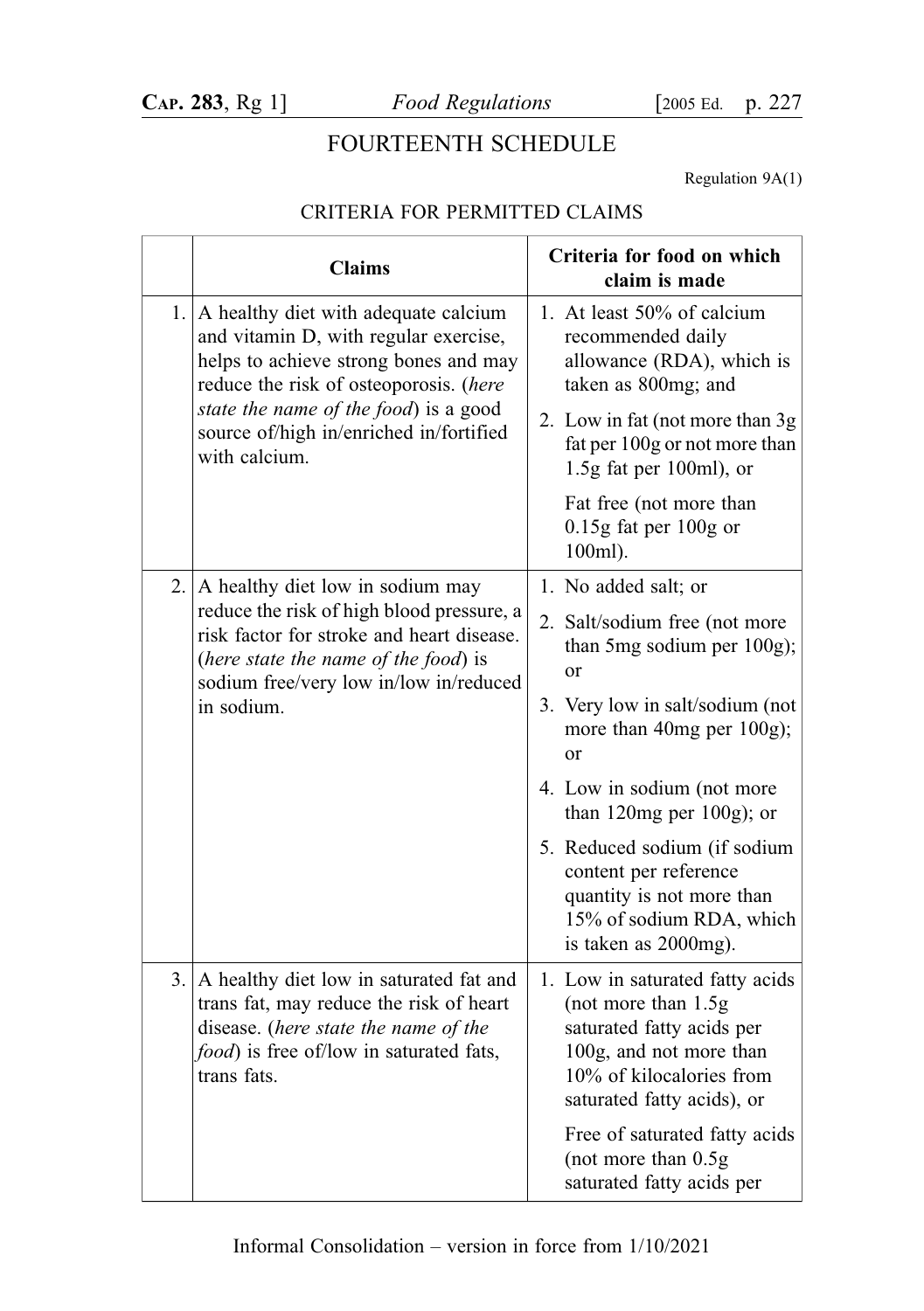| <b>Claims</b>                                                                                                                                                                | Criteria for food on which<br>claim is made                                                                                                            |
|------------------------------------------------------------------------------------------------------------------------------------------------------------------------------|--------------------------------------------------------------------------------------------------------------------------------------------------------|
|                                                                                                                                                                              | 100g, and not more than $1\%$<br>of the total fat is trans fatty<br>acids); and                                                                        |
|                                                                                                                                                                              | 2. Free of transfatty acids (less)<br>than 0.5g trans fatty acids<br>per 100g); and                                                                    |
|                                                                                                                                                                              | 3. Low in sugar (not more than<br>5g per 100g or not more than<br>$2.5g$ per 100ml), or                                                                |
|                                                                                                                                                                              | Sugar free (not more than<br>$0.5g$ per $100g$ , or                                                                                                    |
|                                                                                                                                                                              | Unsweetened or no added<br>sugar; and                                                                                                                  |
|                                                                                                                                                                              | 4. Cholesterol at not more than<br>100mg per 100g; and                                                                                                 |
|                                                                                                                                                                              | 5. Reference quantity of the<br>food product should not<br>contain sodium in an amount<br>exceeding 25% of sodium<br>RDA, which is taken as<br>2000mg. |
| 4. $\vert$ A healthy diet rich in whole grains,<br>fruits and vegetables that contain<br>dietary fibre, may reduce the risk of<br>heart disease. (here state the name of the | 1. A product from these food<br>groups — whole grains,<br>fruit, vegetables or fibre<br>fortified foods; and                                           |
| <i>food</i> ) is low in/free of fat and high in<br>dietary fibre.                                                                                                            | 2. Low in fat (not more than 3g)<br>fat per 100g or not more than<br>$1.5g$ fat per 100ml), or                                                         |
|                                                                                                                                                                              | Fat free (not more than<br>$0.15g$ fat per 100g or<br>100ml); and                                                                                      |
|                                                                                                                                                                              | 3. High in dietary fibre (not<br>less than 3g per 100 kcal or<br>not less than 6g per 100g or<br>100ml); and                                           |

### FOURTEENTH SCHEDULE — continued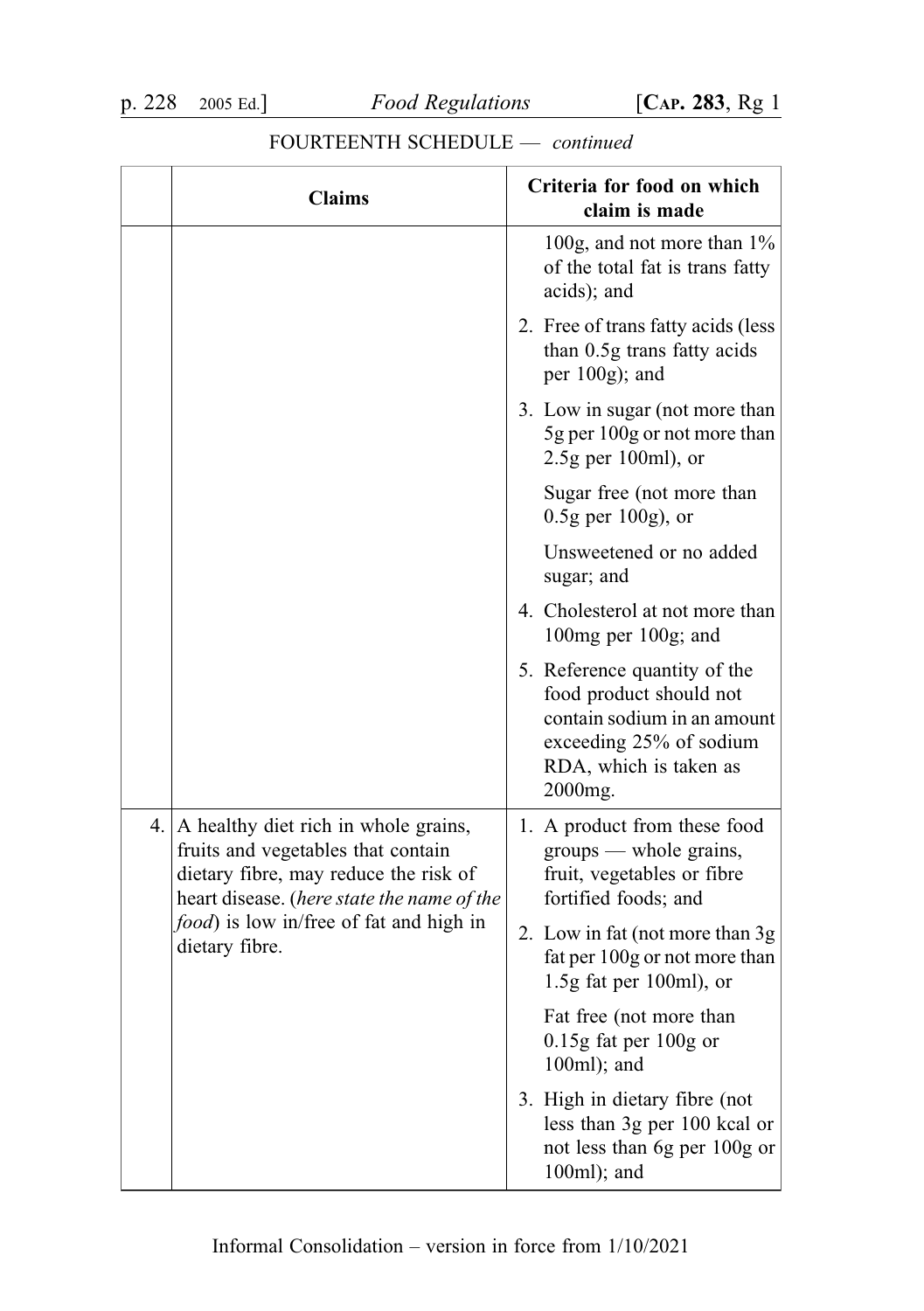#### Claims Claims Criteria for food on which claim is made 4. With at least 25% of the dietary fibre comprising soluble fibre. 5. A healthy diet rich in fibre containing foods such as whole grains, fruits and vegetables may reduce the risk of some types of cancers. (here state the name of the food) is free of/low in fat and high in dietary fibre. 1. A product from these food groups — whole grains, fruit, vegetables or fibre fortified foods; and 2. Low in fat (not more than 3g fat per 100g or not more than 1.5g fat per 100ml), or Fat free (not more than 0.15g fat per 100g or 100ml); and 3. High in dietary fibre (not less than 3g per 100 kcal or not less than 6g per 100g);

and

2000mg.

#### FOURTEENTH SCHEDULE — continued

[S 152/2017 wef 01/04/2017] [S 195/2011 wef 15/04/2011] [S 49/2016 wef 02/02/2016]

4. Reference quantity of the food product should not contain sodium in an amount exceeding 25% of sodium RDA, which is taken as

#### FIFTEENTH SCHEDULE

Regulation 31(7)

#### SPECIES OF PREDATORY FISH

1. Anglerfish (Lophius species)

2. Atlantic catfish (Anarhichas lupus)

3. Bonito (Sarda sarda)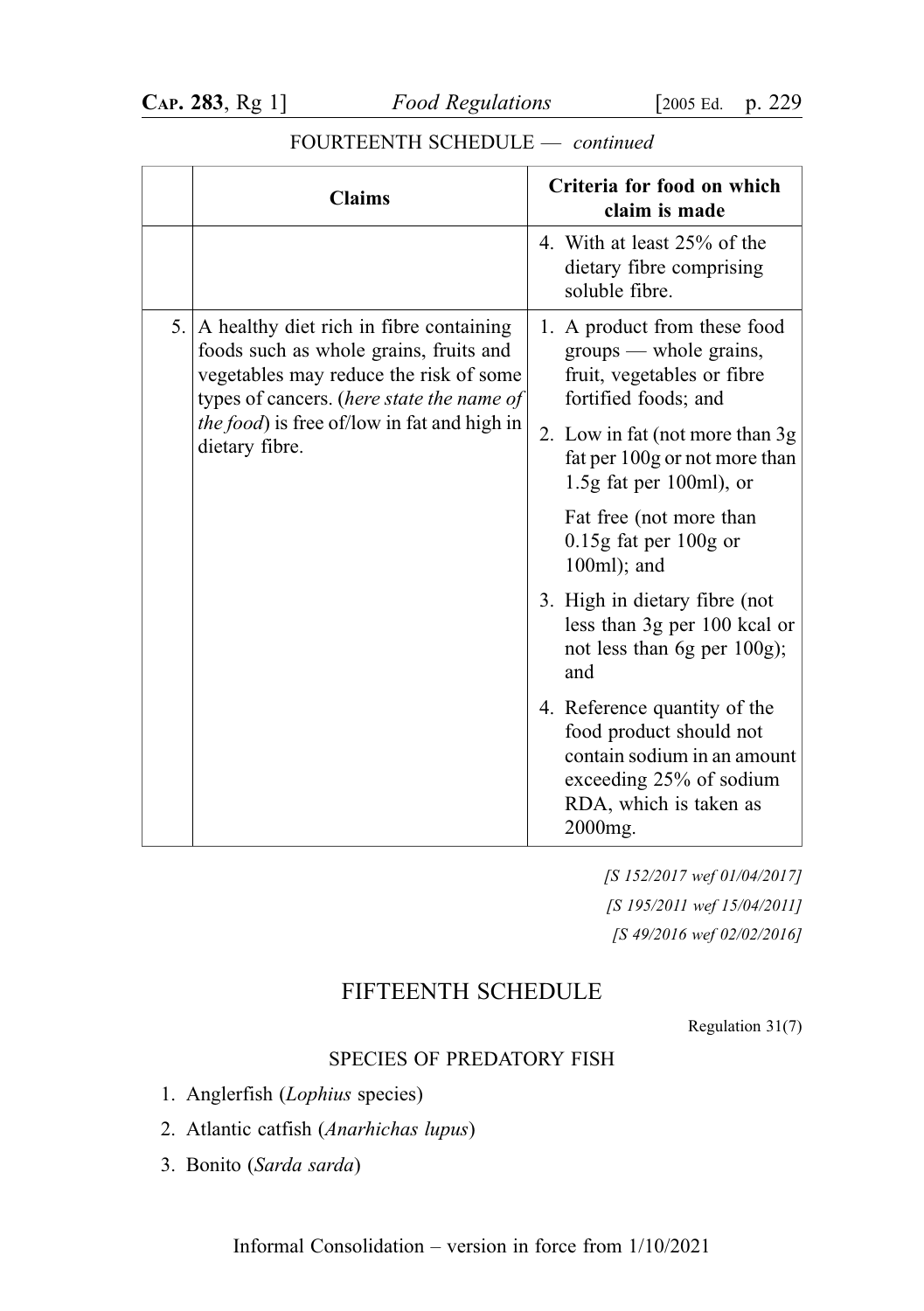#### FIFTEENTH SCHEDULE — continued

- 4. Eel (Anguilla species)
- 5. Emperor, orange roughy or rosy soldierfish (Hoplostethus species)
- 6. Grenadier (Coryphaenoides rupestris)
- 7. Halibut (Hippoglossus hippoglossus)
- 8. Kingklip (Genypterus capensis)
- 9. Marlin (Makaira species)
- 10. Megrim (Lepidorhombus species)
- 11. Mullet (Mullus species)
- 12. Pike (Esox lucius)
- 13. Pink cusk eel (Genypterus blacodes)
- 14. Plain bonito (Orcynopsis unicolor)
- 15. Poor cod (Tricopterus minutes)
- 16. Portuguese dogfish (Centroscymnus coelolepis)
- 17. Ray (Raja species)
- 18. Redfish (Sebastes marinus, S. mentella, S. viviparus)
- 19. Sail fish (Istiophorus platypterus)
- 20. Scabbard fish (Lepidopus caudatus, Aphanopus carbo)
- 21. Seabream or pandora (Pagellus species)
- 22. Shark (all species)
- 23. Snake mackerel (Lepidocybium flavobrunneum, Ruvettus pretiosus, Gempylus serpens)
- 24. Sturgeon (Acipenser species)
- 25. Swordfish (Xiphias gladius)
- 26. Tuna (Thunnus species, Euthynnus species, Katsuwonus pelamis).

[S 816/2014 wef 15/12/2014]

[G.N. Nos. S 264/88; S 372/88; S 103/89; S 292/90; S 301/90; S 491/91; S 179/92; S 238/92; S 398/93; S 340/98; S 479/98; S 257/99; S 505/99; S 131/2000; S 238/2000; S 155/2001; S 121/2002; S 311/2002]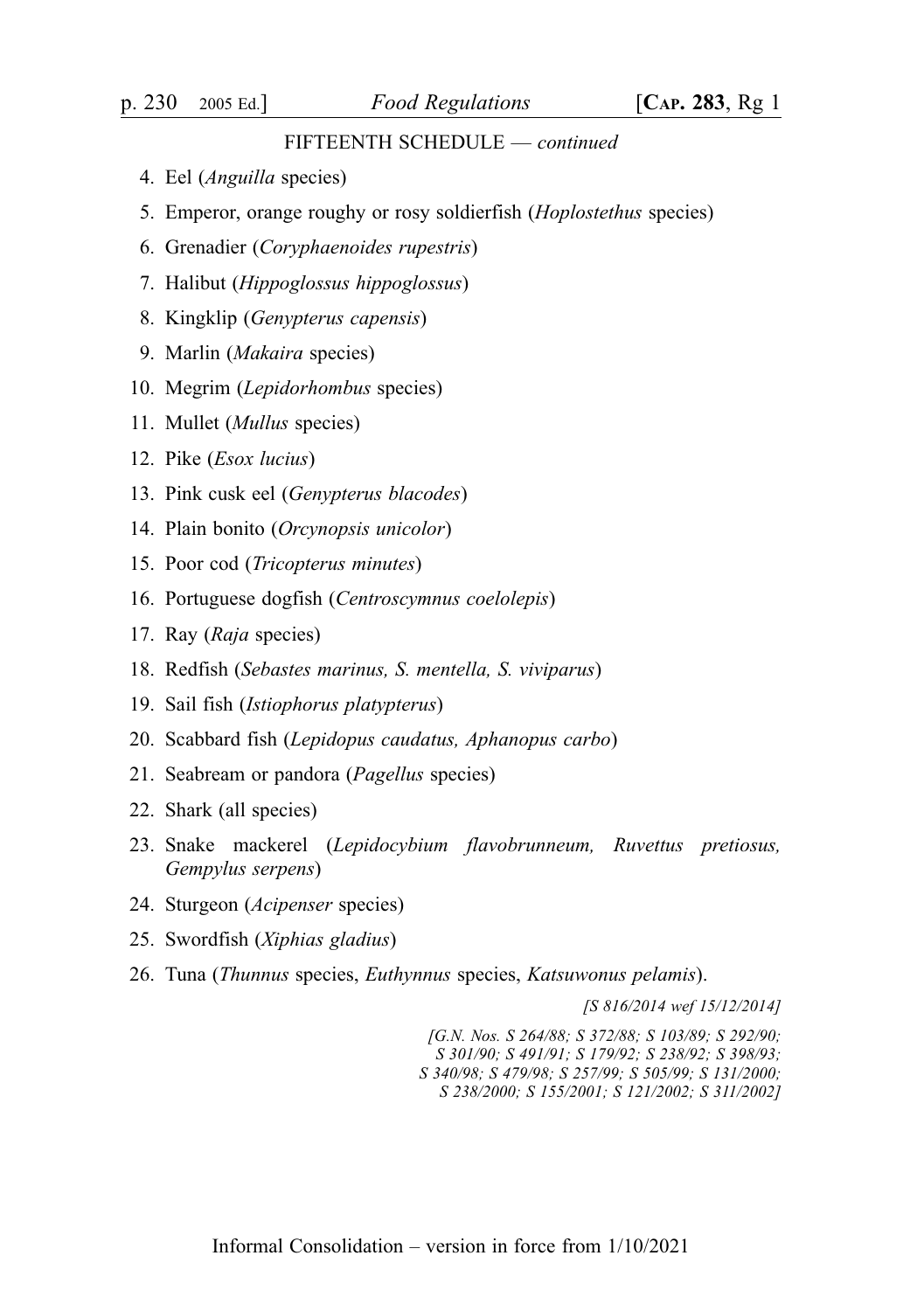# LEGISLATIVE HISTORY FOOD REGULATIONS (CHAPTER 283, RG 1)

This Legislative History is provided for the convenience of users of the Food Regulations. It is not part of these Regulations.

| 1. G. N. No. S 183/1974 - Food Regulations 1974<br>(G.N. No. S 221/1974 — Corrigenda)  |                                                                    |
|----------------------------------------------------------------------------------------|--------------------------------------------------------------------|
| Date of commencement                                                                   | : 1 July 1974                                                      |
|                                                                                        | 2. G. N. No. S 205/1978 – Food (Amendment) Regulations 1978        |
| Date of commencement                                                                   | $: 1$ September 1978                                               |
| (G.N. No. S 135/1980 — Corrigendum)                                                    | 3. G. N. No. S 204/1979 - Food (Amendment) Regulations 1979        |
| Date of commencement                                                                   | $: 1$ October 1979                                                 |
|                                                                                        | 4. G. N. No. S 385/1981 - Food (Amendment) Regulations 1981        |
| Date of commencement                                                                   | $\therefore$ 2 January 1982                                        |
|                                                                                        | 5. G. N. No. S 314/1982 — Food (Amendment) Regulations 1982        |
| Date of commencement                                                                   | : 1 December 1982                                                  |
|                                                                                        | 6. G. N. No. S 132/1985 - Food (Amendment) Regulations 1985        |
| Date of commencement                                                                   | $\mathbb{R}^{\mathbb{Z}}$<br>10 May 1985                           |
|                                                                                        | 7. G. N. No. S 279/1985 — Food (Amendment No. 2) Regulations 1985  |
| Date of commencement                                                                   | : 4 October 1985                                                   |
|                                                                                        | 8. G. N. No. S 251/1986 - Food (Amendment) Regulations 1986        |
| Date of commencement                                                                   | : 29 September 1986                                                |
| 9. G. N. No. S 264/1988 - Food Regulations 1988<br>(G.N. No. S 103/1989 — Corrigendum) |                                                                    |
| Date of commencement                                                                   | $: 1$ October 1988                                                 |
|                                                                                        | 10. G. N. No. S 301/1990 - Food (Amendment No. 2) Regulations 1990 |
| Date of commencement                                                                   | $\mathbb{R}^{\mathbb{Z}}$<br>1 September 1990                      |
|                                                                                        | 11. G. N. No. S 292/1990 - Food (Amendment) Regulations 1990       |
| Date of commencement                                                                   | $: 1$ October 1990                                                 |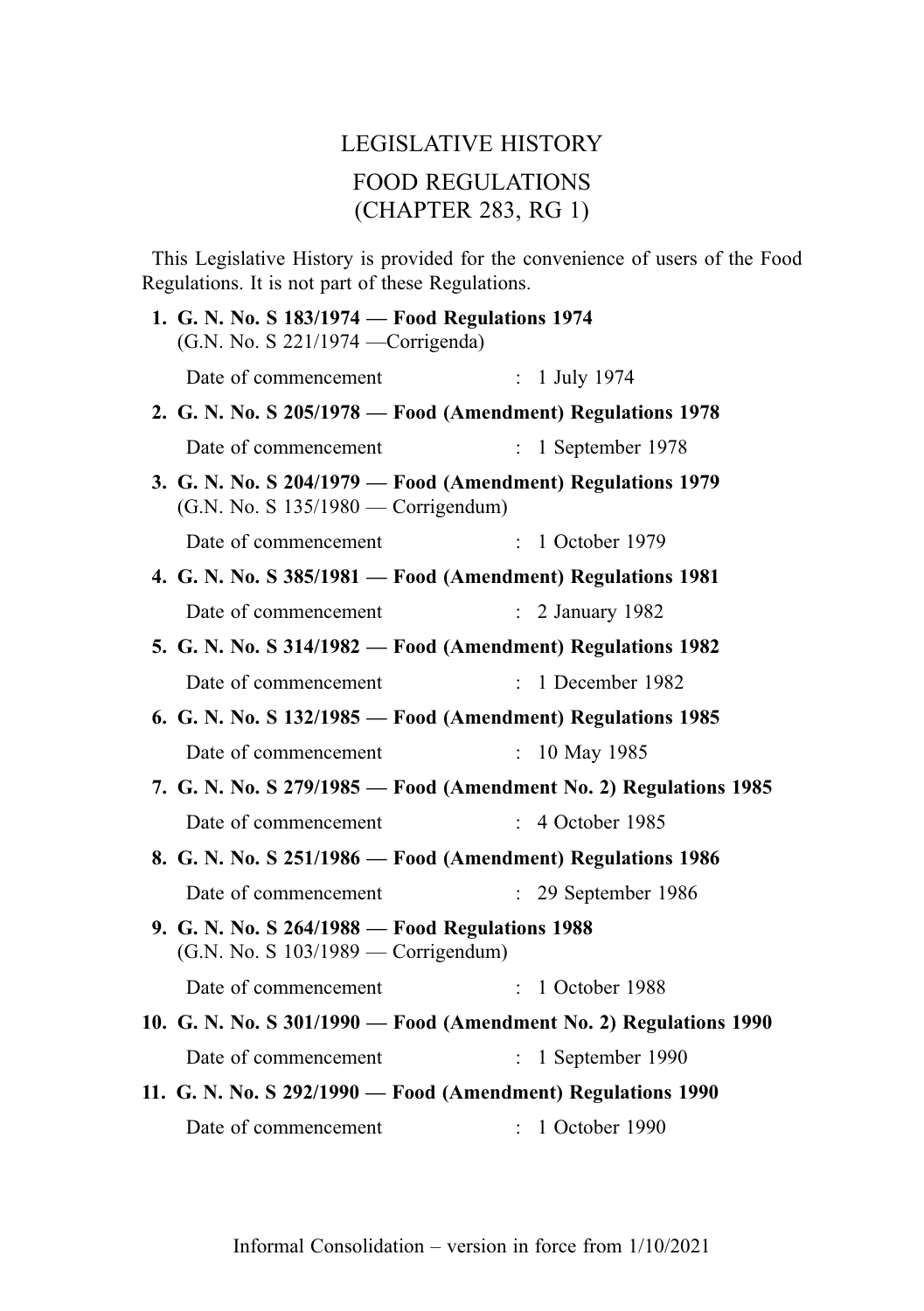|                                                  | 12. G. N. No. S 491/1991 - Food (Amendment) Regulations 1991       |
|--------------------------------------------------|--------------------------------------------------------------------|
| Date of commencement                             | : 1 December 1991                                                  |
|                                                  | 13. G. N. No. S 179/1992 - Food (Amendment) Regulations 1992       |
| Date of commencement                             | : $1$ May 1992                                                     |
|                                                  | 14. G. N. No. S 238/1992 - Food (Amendment No. 2) Regulations 1992 |
| Date of commencement                             | : $15$ July 1992                                                   |
|                                                  | 15. G. N. No. S 398/1993 - Food (Amendment) Regulations 1993       |
| Date of commencement                             | : 1 October 1993                                                   |
| 16. G. N. No. S 372/1988 - Food Regulations 1988 |                                                                    |
| Date of commencement                             | : 1 October 1988                                                   |
| 17. 1990 Revised Edition - Food Regulations      |                                                                    |
| Date of operation                                | : 25 March 1992                                                    |
|                                                  | 18. G. N. No. S 340/1998 - Food (Amendment) Regulations 1998       |
| Date of commencement                             | : 19 June 1998                                                     |
|                                                  | 19. G. N. No. S 479/1998 - Food (Amendment No. 2) Regulations 1998 |
| Date of commencement                             | $: 15$ September 1998                                              |
|                                                  | 20. G. N. No. S 257/1999 - Food (Amendment) Regulations 1999       |
| Date of commencement                             | : 13 June 1999                                                     |
|                                                  | 21. G. N. No. S 505/1999 - Food (Amendment No. 2) Regulations 1999 |
| Date of commencement                             | $: 1$ December 1999                                                |
|                                                  | 22. G. N. No. S 131/2000 - Food (Amendment) Regulations 2000       |
| Date of commencement                             | $: 1$ April 2000                                                   |
|                                                  | 23. G. N. No. S 238/2000 - Food (Amendment No. 2) Regulations 2000 |
| Date of commencement : 1 June 2000               |                                                                    |
|                                                  | 24. G. N. No. S 155/2001 - Food (Amendment) Regulations 2001       |
| Date of commencement                             | $: 1$ April 2001                                                   |
|                                                  | 25. G. N. No. S 121/2002 - Food (Amendment) Regulations 2002       |
| Date of commencement                             | : 1 April 2002                                                     |
|                                                  | 26. G. N. No. S 311/2002 - Food (Amendment No. 2) Regulations 2002 |
| Date of commencement                             | 1 July 2002                                                        |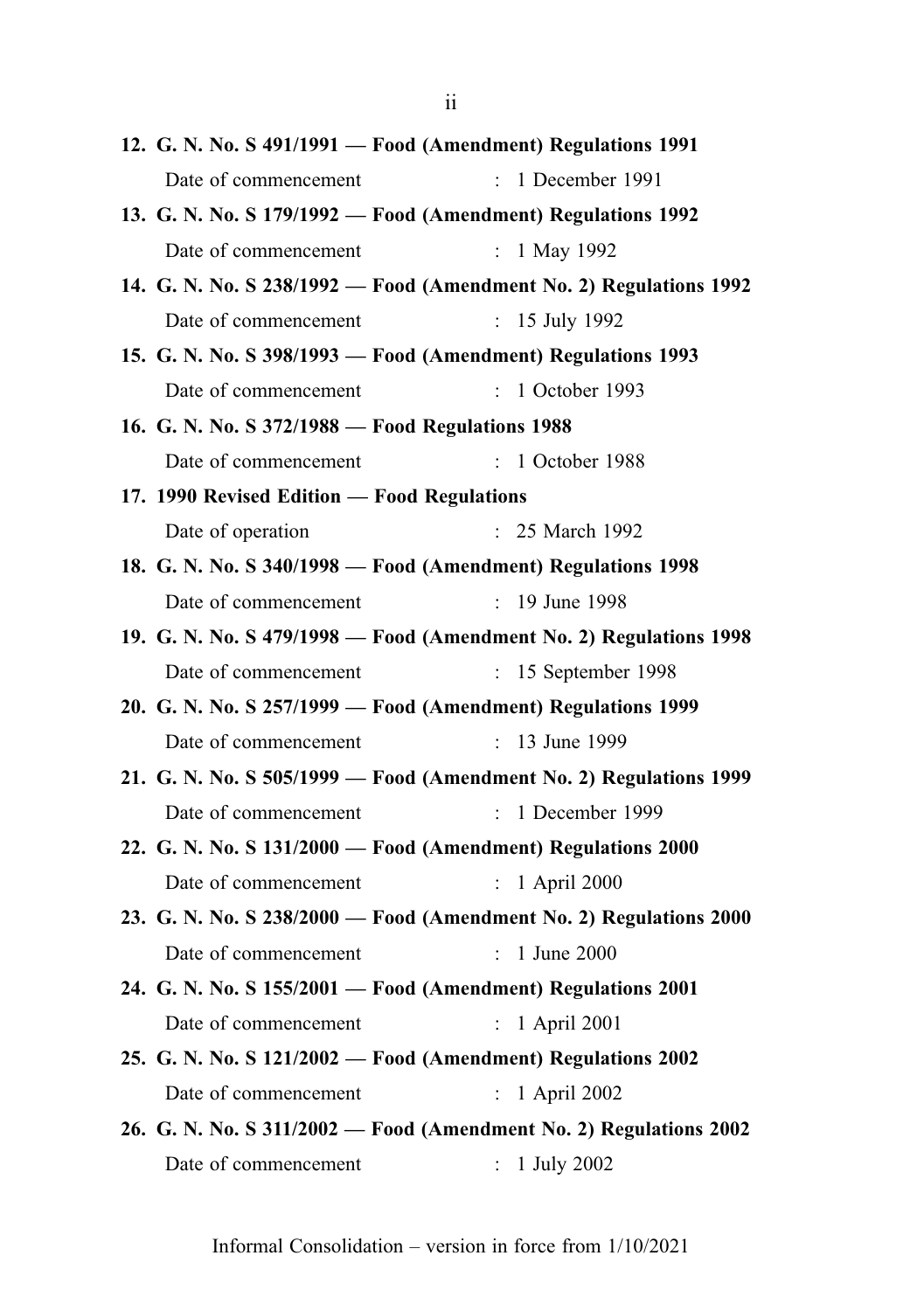27. 2005 Revised Edition — Food Regulations Date of operation : 30 November 2005 28. G. N. No. S 515/2006 — Food (Amendment) Regulations 2006 Date of commencement : 1 September 2006 29. G.N. No. S 195/2011 — Food (Amendment) Regulations 2011 Date of commencement : 15 April 2011 30. G.N. No. S 175/2012 — Food (Amendment) Regulations 2012 Date of commencement : 2 May 2012 31. G.N. No. S 444/2012 — Food (Amendment No. 2) Regulations 2012 Date of commencement : 3 September 2012 32. G.N. No. S 493/2013 — Food (Amendment) Regulations 2013 Date of commencement : 1 August 2013 33. G.N. No. S 816/2014 — Food (Amendment) Regulations 2014 Date of commencement : 15 December 2014 34. G.N. No. S 49/2016 — Food (Amendment) Regulations 2016 Date of commencement : 2 February 2016 35. G.N. No. S 152/2017 — Food (Amendment) Regulations 2017 Date of commencement : 1 April 2017 36. G.N. No. S 302/2017 — Food (Amendment No. 2) Regulations 2017 Date of commencement : 15 June 2017 37. G.N. No. S 146/2018 — Food (Amendment) Regulations 2018 Date of commencement : 28 March 2018 38. G.N. No. S 59/2019 — Food (Amendment) Regulations 2019 Date of commencement : 1 February 2019 39. G.N. No. S 580/2019 — Food (Amendment No. 2) Regulations 2019 Date of commencement : 1 September 2019 40. G.N. No. S 237/2020 — Food (Amendment) Regulations 2020 Date of commencement : 3 April 2020 41. G.N. No. S 704/2020 — Food (Amendment No. 3) Regulations 2020 Date of commencement : 31 August 2020

Informal Consolidation – version in force from 1/10/2021

iii